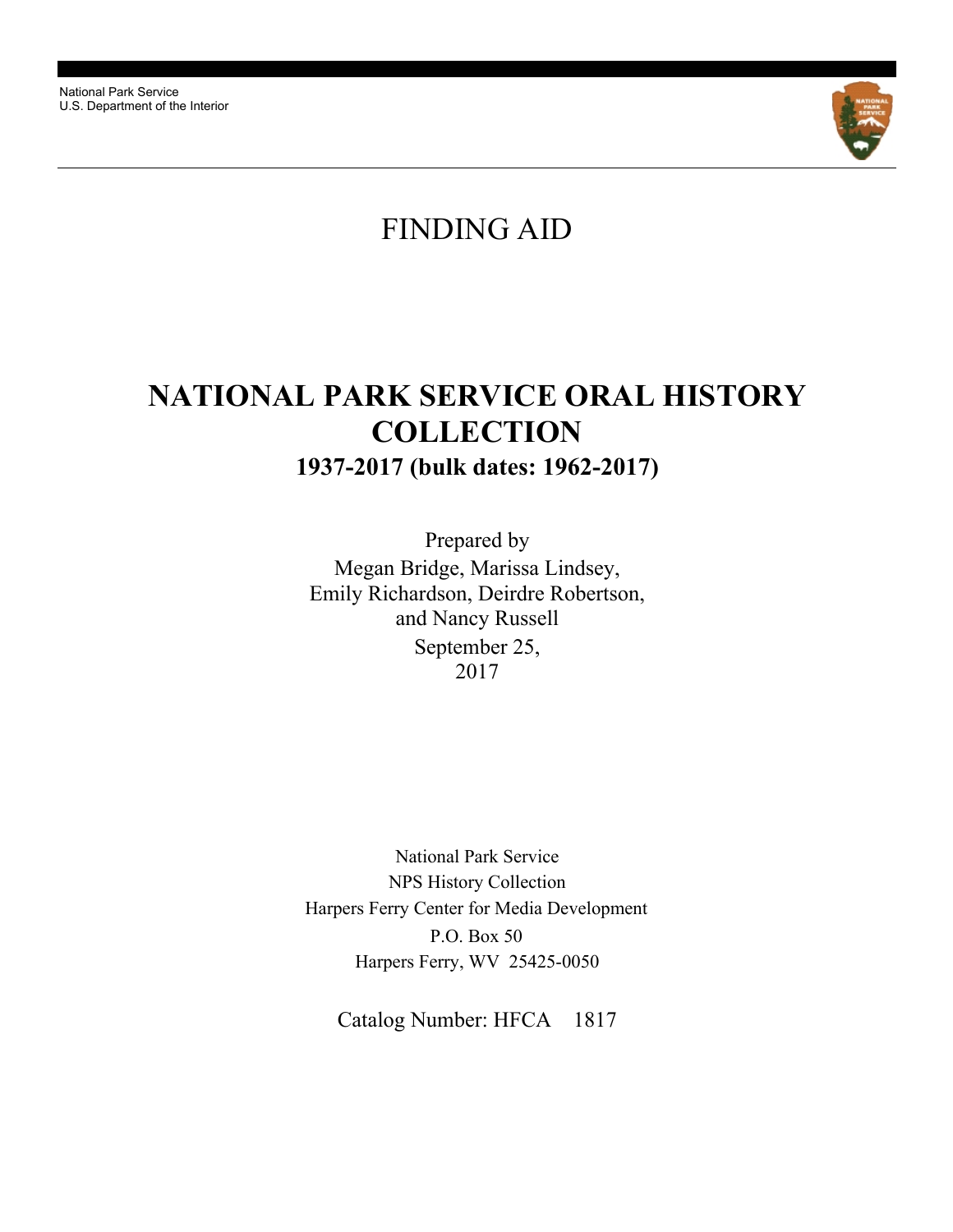# **TABLE OF CONTENTS**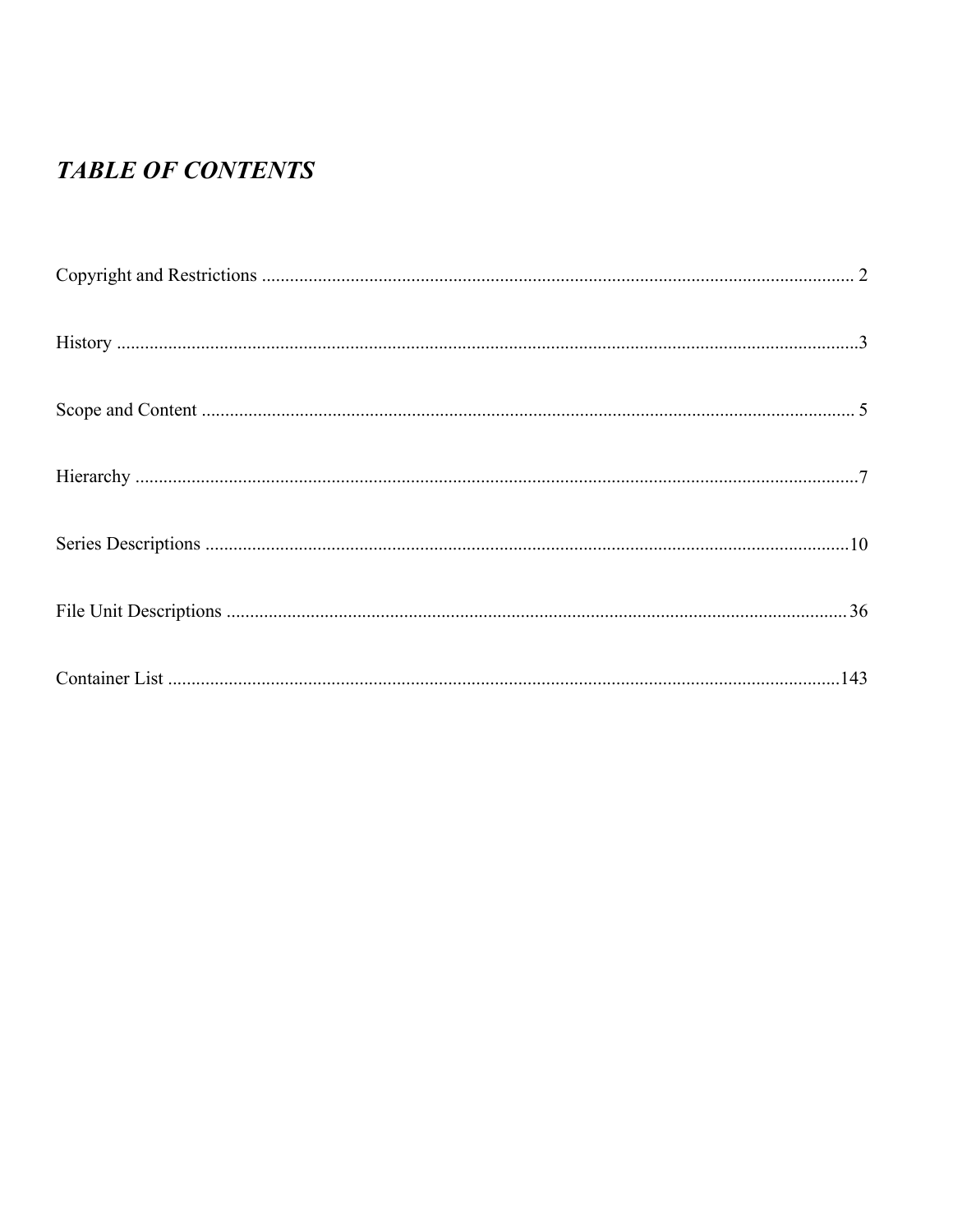# <span id="page-2-0"></span>*COPYRIGHT AND RESTRICTIONS*

The copyright law of the United States (Title 17, United States Code) governs the making of photocopies or other reproductions of copyrighted materials. The various state privacy acts govern the use of materials that document private individuals, groups, and corporations.

Under certain conditions specified in the law, libraries and archives are authorized to furnish a reproduction if the document does not infringe the privacy rights of an individual, group, or corporation. These specified conditions of authorized use include:

- non-commercial and non-profit study, scholarship, or research, or teaching
- criticism, commentary, or news reporting
- as a NPS preservation or security copy
- as a research copy for deposit in another institution

If a user later uses a copy or reproduction for purposes in excess of "fair use," the user may be personally liable for copyright, privacy, or publicity infringement. This institution's permission to obtain a photographic, xerographic, digital, or other copy of a document doesn't indicate permission to publish, exhibit, perform, reproduce, sell, distribute, or prepare derivative works from this document without first obtaining permission from the copyright holder and from any private individual, group, or corporation shown or otherwise recorded.

Permission to publish, exhibit, perform, reproduce, prepare derivative works from, sell, or otherwise distribute the item must be obtained by the user separately in writing from the holder of the original copyright (or if the creator is dead from his/her heirs) as well as from any individual(s), groups, or corporations whose name, image, recorded words, or private information (e.g., employment information) may be reproduced in the source material. The holder of the original copyright isn't necessarily the National Park Service. The National Park Service is not legally liable for copyright, privacy, or publicity infringement when materials are wrongfully used after being provided to researchers for "fair use."

This institution reserves the right to refuse to accept a copying order if fulfillment of the order is judged in violation of copyright or federal or state privacy or publicity law.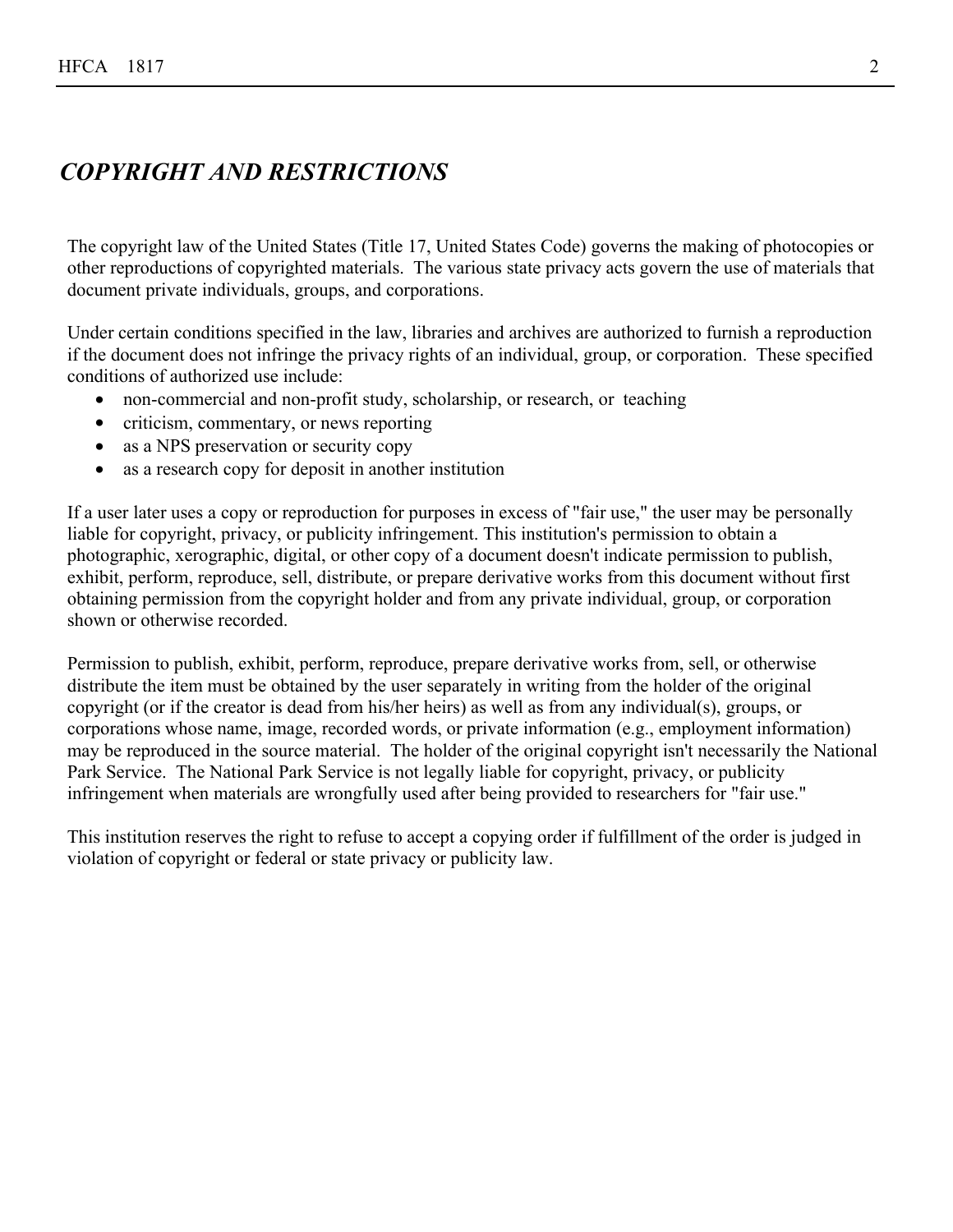## <span id="page-3-0"></span>*HISTORY*

Although some individuals collected oral histories on an ad hoc or park-specific basis in the 1940s-1950s, the first concerted National Park Service (NPS) effort to systematically collect oral histories to document the history of the NPS and its purposes, practices, organization, and objectives was conducted by S. Herbert Evison beginning in 1961, as research for a book he was preparing on NPS history. With the support of NPS Director Conrad L. Wirth, Evison was appointed as a "collaborator" (an unpaid position) in 1962. Wirth appropriated \$3,000 to pay for Evison to travel to the Midwest, West, and Southwest in 1962-1963. Evison collected over 120 interviews documenting the establishment and early management of the National Park Service, as well as the history of the Civilian Conservation Corps (CCC).

In September 1967, NPS Director George B. Hartzog tasked his special assistant, Cornelius W. Heine, with creating an archive for the National Park Service. From the outset, the value of oral histories to this collection was recognized as Heine was directed "to undertake immediately an oral history program centered on the personal reflections of former directors of the National Park Service and others who have played key roles in the development of the National Park Service." As Heine described it, "the reflections would constitute a rich historical legacy and an invaluable repository of information which could be preserved for the many scholars and students who will surely wish to study carefully the National Park Service, one of the milestones in conservation history."

In September 1969, Evison sent Director Hartzog a proposal "for resumption of the National Park Service's tape-recording program, directed primarily, but not entirely, to recording the recollections of those who participated in the Emergency Relief Programs of the period 1936-1941." The emphasis of this effort would be c. 135 subjects located in the East, Northeast, South, Southwest, and Washington, DC metropolitan area. Hartzog waited 14 months before approving Evison's proposal, likely pending finalization of the NPS Archives study.

On October 20, 1970, Hartzog approved a proposal to establish a National Park Service archives at Harpers Ferry Center (HFC). Dr. David Wallace was appointed chief of museum services for the new NPS Archives, and became Evison's project supervisor. On June 17, 1971 Special Assistant Cornelius Heine noted "In order to facilitate and contribute to the establishment of a National Park Service Archives at Harpers Ferry and the coordination of our historic records program, in accordance with the Director's instructions, Dr. David Wallace has been assigned to direct this [oral history] project." Evison's renewed oral history project became an integral part of the new, rapidly developing museum program at HFC. In 1974, Assistant Director for Interpretation William C. Everhart was asked to coordinate "all matters involving oral history for the Washington Office" and in a September 4, 1974 memorandum noted "our oral history program is being handled through Dr. Dave Wallace's office in the Harpers Ferry Center."

Oral history became increasingly popular in the 1960s and oral history as "an interpretive device" gained ground in the early 1970s. During this same period, more parks endeavored to create their own interviews. As a result, in 1979 the Interpretation Division at the NPS Western Regional Office in San Francisco organized a two-day training for NPS interpreters, led by Dr. Miriam Stein from the Regional Oral History Office. The training was video-taped and in March 1980, HFC created an edited program with written guidance to accompany the tapes, under the title "The NPS Oral History Training Course." Continuing its leadership role in NPS oral history, in 1980-1981 the Branch of Library and Archival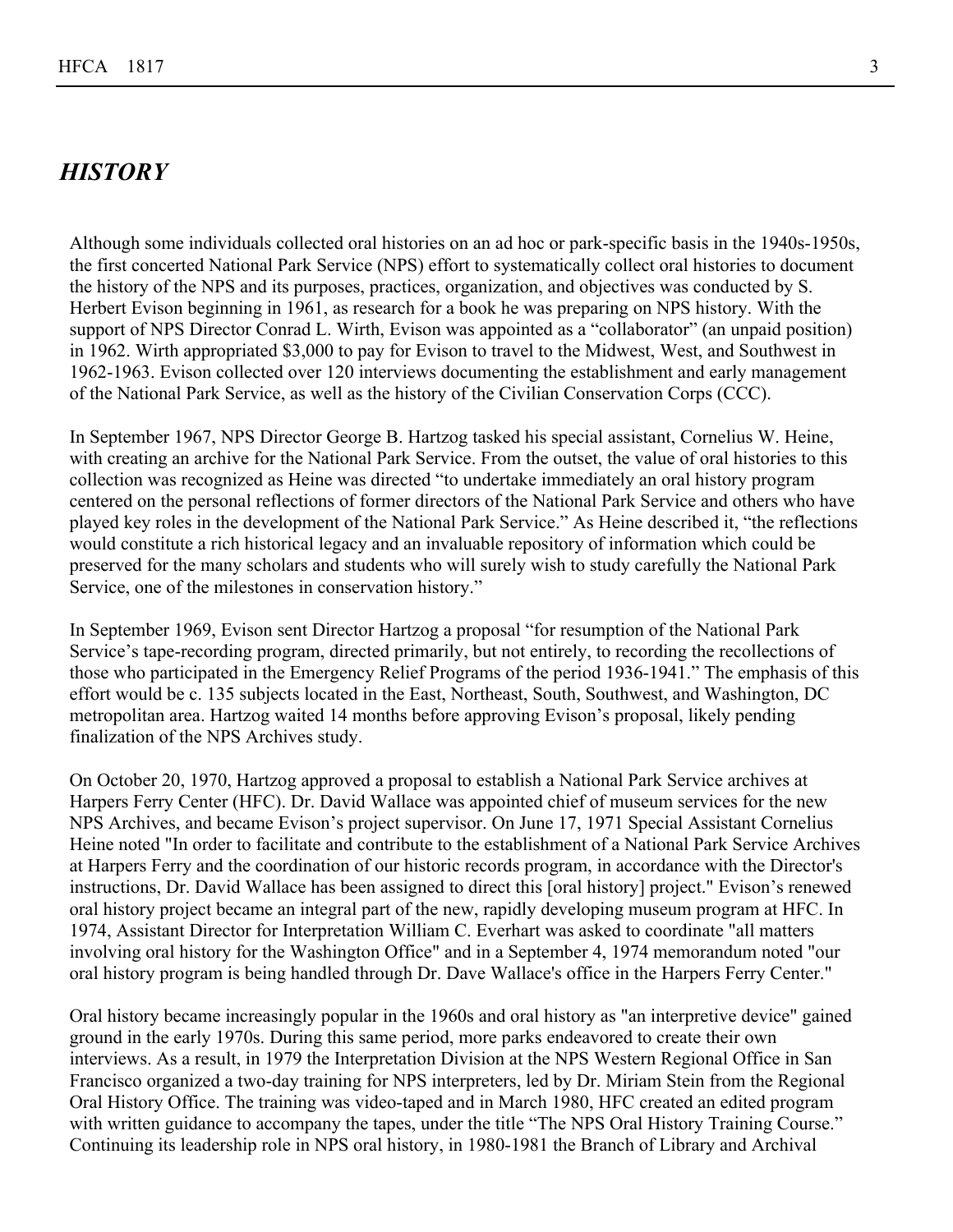Services at HFC conducted a survey of parks to determine the extent of the use of oral history and to compile a master list of all NPS oral histories.

Beginning in the late 1980s, the NPS Bureau Historian Barry Mackintosh, and later his successor in that position Janet McDonnell, conducted oral histories related to specific research projects and with current and retired senior officials on an ad hoc basis. According to McDonnell, neither she nor Mackintosh had any formal background or training in oral history and they had almost no involvement with oral history at parks. During summer 2001 McDonnell conducted a new survey of oral history projects, practices, and collections in the NPS. The 2002 report on "Oral History in the National Park Service" summarizes the results of the survey and programmatic issues faced by the NPS for capturing, preserving, and making oral history collections accessible. Using the survey results, McDonnell published an overview of the NPS's collection and use of oral histories in "The Oral History Review" in 2003. In June 2004, at the direction of NPS Chief Historian Dwight Pitcaithley, McDonnell developed the "Handbook for Oral History in the National Park Service."

In 2007, NPS Chief Historian Robert K. Sutton created the first oral historian position in the NPS. Dr. Lu Ann Jones was selected as the staff historian with a focus on oral history. In that capacity, she collected oral histories with current and retired employees and developed training opportunities for NPS staff. Building upon the data from the 2001 survey, Jones also compiled "A Directory of Oral History in the National Park Service."

Sources:

McDonnell, Janet A. (2017), pers. comm. to Lu Ann Jones and Nancy Russell, regarding the development of the oral history program in the NPS Park History Program, June 2, 2017.

McDonnell, Janet A. (2003), "Documenting Cultural and Historical Memory: Oral History in the National Park Service" published in "The Oral History Review", Vol. 30, No. 2.

National Park Service correspondence contained within Series I and II of this collection.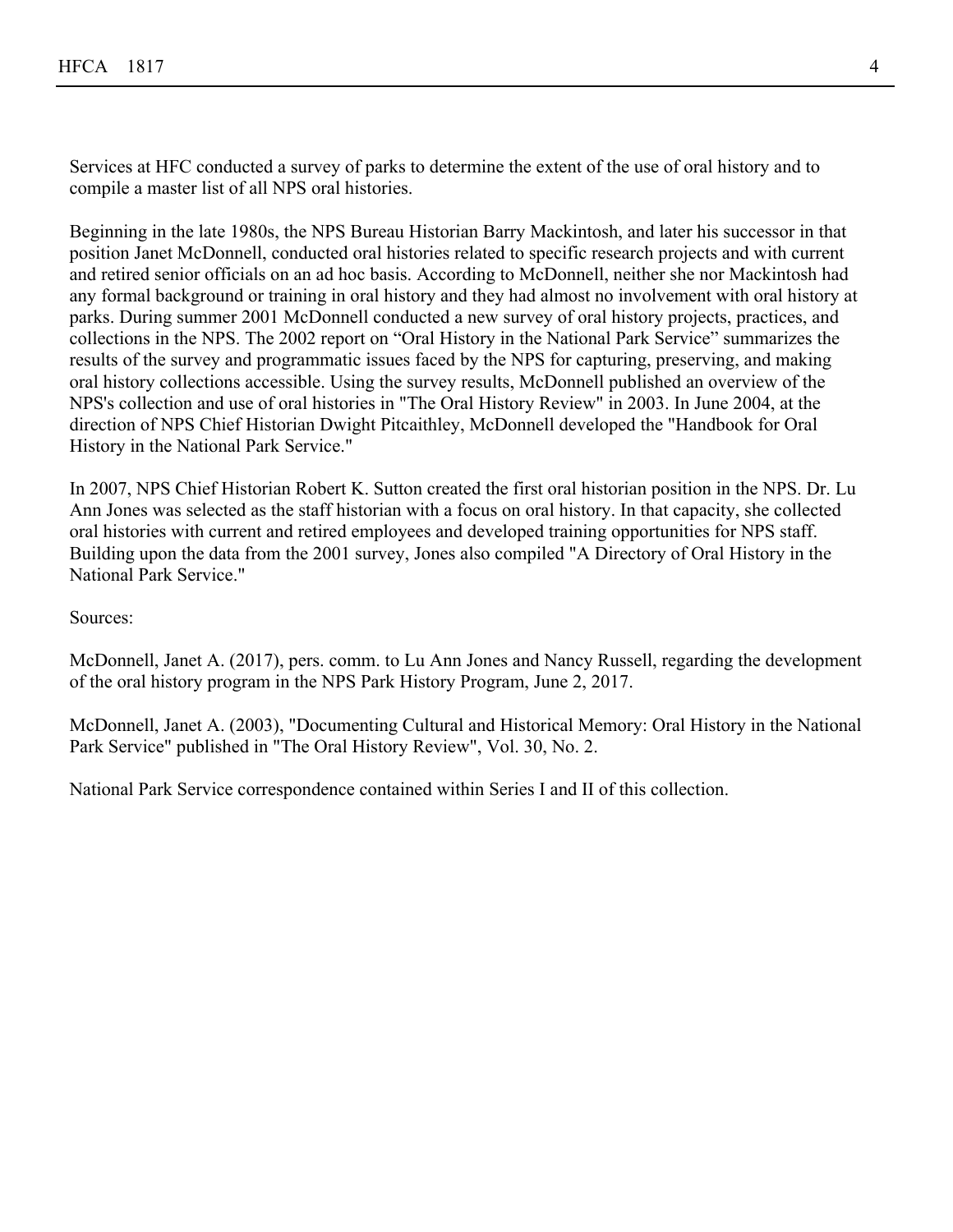# <span id="page-5-0"></span>*SCOPE AND CONTENT*

# NATIONAL PARK SERVICE ORAL HISTORY COLLECTION 1937-2017 (bulk dates: 1962-2017)

| <b>CATALOG NUMBER</b>                 | <b>HFCA</b> 1817                                                                                                                                                                                                                                                                                                                                                                                                                                                                                                                                                                                                                                                               |
|---------------------------------------|--------------------------------------------------------------------------------------------------------------------------------------------------------------------------------------------------------------------------------------------------------------------------------------------------------------------------------------------------------------------------------------------------------------------------------------------------------------------------------------------------------------------------------------------------------------------------------------------------------------------------------------------------------------------------------|
| <b>VOLUME</b>                         | 67.0 LF                                                                                                                                                                                                                                                                                                                                                                                                                                                                                                                                                                                                                                                                        |
| <b>DESCRIPTION</b>                    | Recordings, transcripts, correspondence, and research files created as part of<br>oral history projects which document the history and management of the<br>National Park Service.                                                                                                                                                                                                                                                                                                                                                                                                                                                                                             |
| <b>ORGANIZATION</b>                   | Organized into six series: Series I: NPS Oral History Program Management<br>Records; Series II: S. Herbert Evison's National Park Service Oral History<br>Project; Series III: Dorothy B. Huyck's Women in the NPS Oral History<br>Project; Series IV: NPS Park History Program's Oral History Projects; Series<br>V: Other Oral History Interviews with NPS Staff and Associated Persons; and<br>Series VI: Park-specific Oral History Projects.                                                                                                                                                                                                                              |
| <b>PROVENANCE</b>                     | Created by National Park Service employees, interviewees, volunteers, and<br>contractors to document the history of the NPS. Evison's interview tapes were<br>received in multiple accessions. On July 16, 1971 five boxes of tapes,<br>transcripts, and related materials were transferred to the NPS History<br>Collection per the request of Cornelius Heine from the NPS Branch of General<br>Services at WASO. Interview transcripts from the Regional Oral History<br>Center and Dr. Hosmer were received as part of exchange agreements to share<br>oral history transcripts. Other interviews were received from the NPS Park<br>History Program from the 1980s-2010s. |
| <b>RESTRICTIONS</b>                   | Yes                                                                                                                                                                                                                                                                                                                                                                                                                                                                                                                                                                                                                                                                            |
| <b>ASSOCIATED</b><br><b>MATERIALS</b> | Assembled Historic Records of the NPS (HFCA 1645) at the NPS History<br>Collection;                                                                                                                                                                                                                                                                                                                                                                                                                                                                                                                                                                                            |
|                                       | Robert Cahn Collection (HFCA 1829) at the NPS History Collection;                                                                                                                                                                                                                                                                                                                                                                                                                                                                                                                                                                                                              |
|                                       | Polly Kaufman Collection (HFCA-01122) at the NPS History Collection;                                                                                                                                                                                                                                                                                                                                                                                                                                                                                                                                                                                                           |
|                                       | Oral History Collection at the Bancroft Library, University of California,<br>Berkley;                                                                                                                                                                                                                                                                                                                                                                                                                                                                                                                                                                                         |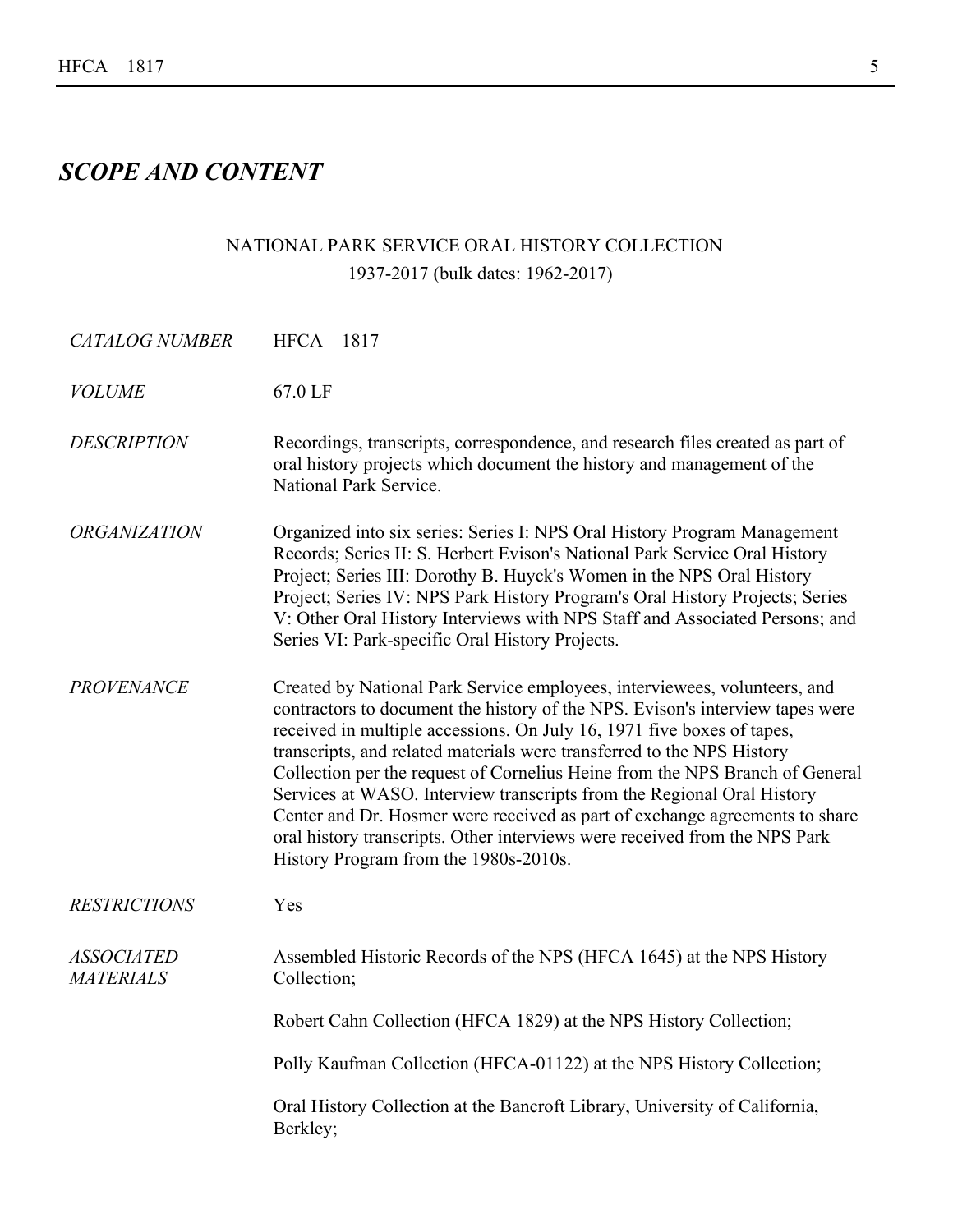Jackson Hole Preservation Project Oral History at Columbia University's Center for Oral History;

Dr. Charles B. Hosmer Collection at the University of Maryland;

National Historic Preservation Program Oral Histories at Cornell University Library;

Herbert Evison Papers at the Denver Public Library; and

Park-specific oral history collections at individual NPS sites.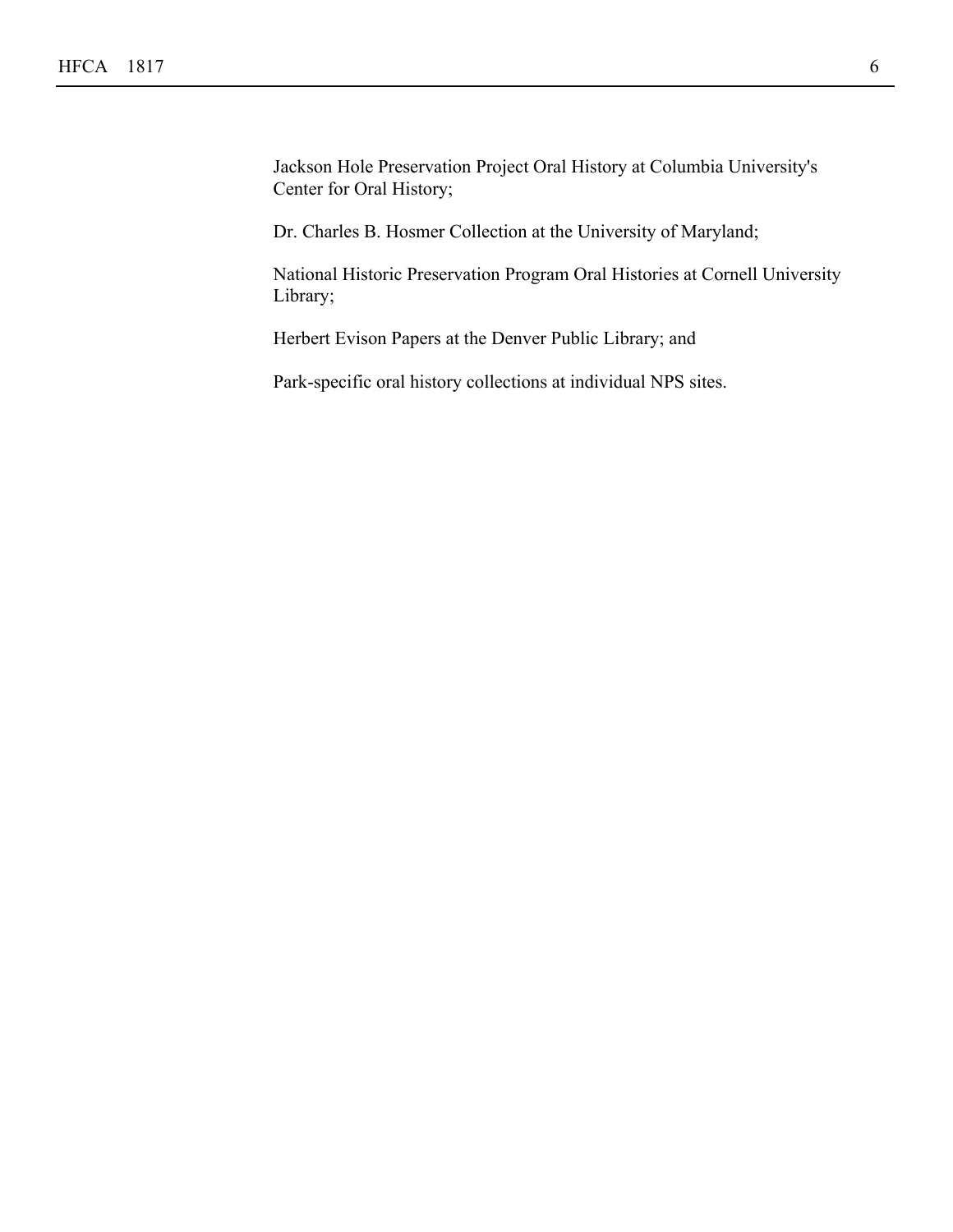## <span id="page-7-0"></span>*HIERARCHY*

SERIES I: NPS ORAL HISTORY PROGRAM MANAGEMENT RECORDS, 1937-2004

SUBSERIES A: PROGRAM MANAGEMENT RECORDS, 1937-2004

SUBSERIES B: RESERVED

SERIES II: S. HERBERT EVISON'S NATIONAL PARK SERVICE ORAL HISTORY PROJECT, 1952 -1999 (bulk dates: 1962-1978)

SUBSERIES A: ORAL HISTORY RECORDINGS, 1958-1975

SUBSERIES B: INTERVIEW TRANSCRIPTS, 1958-1978

SUBSERIES C: INTERVIEW NOTES AND DRAFT TRANSCRIPTS, 1952-1999 (bulk dates: 1970- 1980)

SUBSERIES D: CORRESPONDENCE, 1961-1978

SUBSERIES E: SUBJECT FILES, 1965-1978

SUBSERIES F: WILLIAM T. INGERSOLL'S INTERVIEWS, 1973-1974

SUB-SUBSERIES 1: ORAL HISTORY RECORDINGS, 1973-1974

SUB-SUBSERIES 2: INTERVIEW TRANSCRIPTS, 1973-1974

SUB-SUBSERIES 3: CORRESPONDENCE, 1973-1974

SERIES III: DOROTHY B. HUYCK'S WOMEN IN THE NPS ORAL HISTORY PROJECT, 1942-1987 (bulk dates: 1976-1979)

SUBSERIES A: ORAL HISTORY RECORDINGS, 1978-1979

SUBSERIES B: INTERVIEW TRANSCRIPTS, 1978-1979

SUBSERIES C: PROJECT RECORDS AND RESEARCH NOTES, 1942-1987 (bulk dates: 1977- 1979)

SUB-SUBSERIES 1: RESEARCH AND INTERVIEW NOTES, 1969-1978

SUB-SUBSERIES 2: SUBJECT FILES, 1942-1987

SERIES IV: NPS PARK HISTORY PROGRAM ORAL HISTORY PROJECTS, 1954-2017 (bulk dates: 1989-2017)

SUBSERIES A: INTERVIEWS WITH NPS DIRECTORS, 1959-2005

SUB-SUBSERIES 1: ORAL HISTORY RECORDINGS, 1968-2005

SUB-SUBSERIES 2: INTERVIEW TRANSCRIPTS, 1959-2005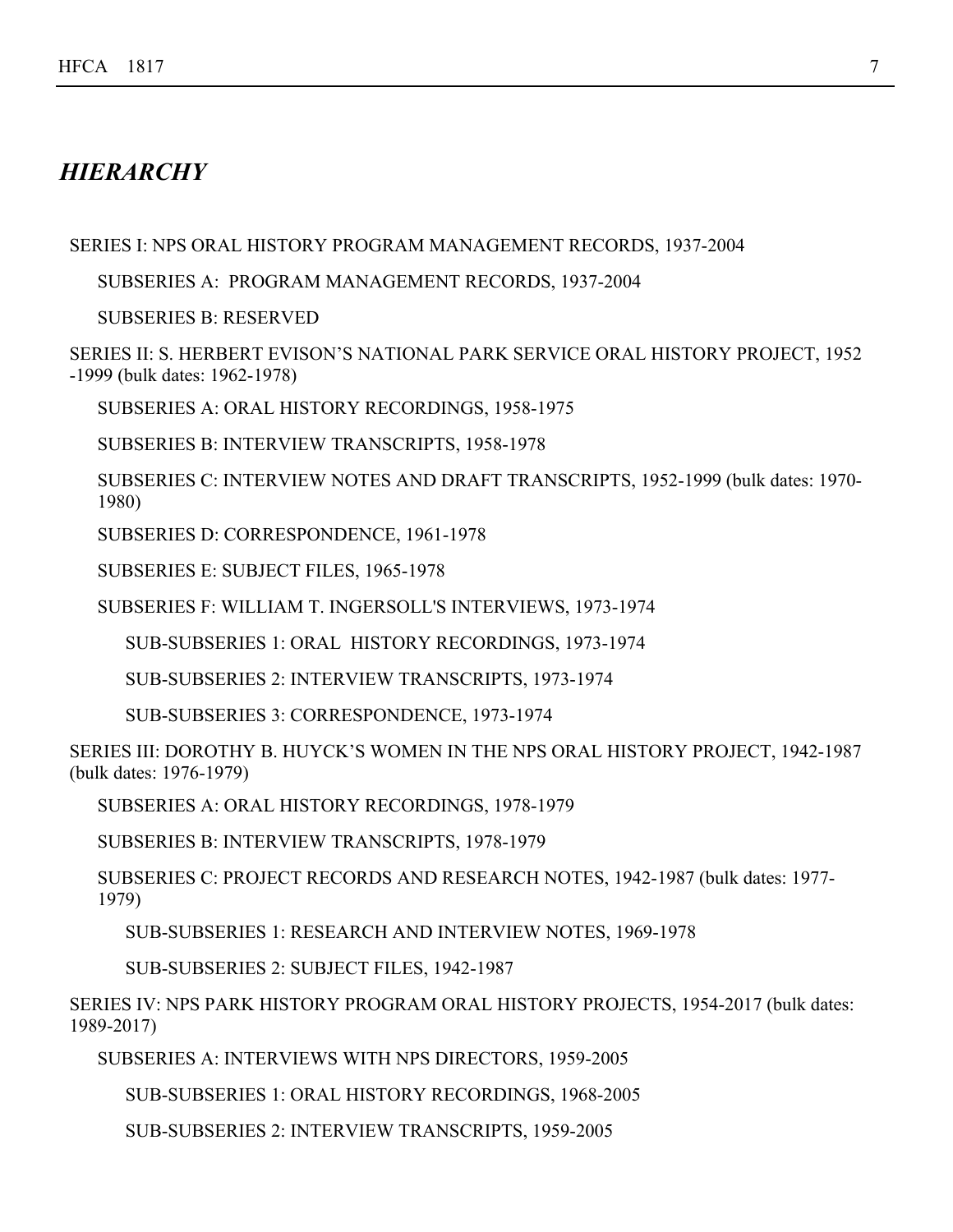SUBSERIES B: GENERAL INTERVIEWS BY NPS HISTORIANS, 1989-2004

SUB-SUBSERIES 1: ORAL HISTORY RECORDINGS, 1989-2004

SUB-SUBSERIES 2: INTERVIEW TRANSCRIPTS, 1989-2004

SUBSERIES C: SEPTEMBER 11, 2001 ORAL HISTORY PROJECT, 2001-2004

SUB-SUBSERIES 1: JANET MCDONNELL'S 9/11 INTERVIEWS, 2001-2002

SUB-SUB-SUBSERIES a: ORAL HISTORY RECORDINGS

SUB-SUB-SUBSERIES b: INTERVIEW TRANSCRIPTS AND REPORT, 2001-2004

SUB-SUBSERIES 2: MARK SCHOEPFLER'S 9/11 INTERVIEWS, 2001-2002

SUB-SUB-SUBSERIES a: ORAL HISTORY RECORDINGS, 2001-2002

SUB-SUB-SUBSERIES b: INTERVIEW TRANSCRIPTS, 2001-2002

SUBSERIES D: DR. LU ANN JONES' NPS ORAL HISTORY PROJECT, 1954-2017 (bulk dates: 2012-2017)

SUB-SUBSERIES1: ORAL HISTORY RECORDINGS, 2009-2017

SUB-SUBSERIES2: INTERVIEW TRANSCRIPTS AND RESEARCH NOTES, 1954-2017 (bulk dates: 2012-2017)

SUBSERIES E: INTERVIEWS WITH NPS ARCHEOLOGY STAFF, 2013-2016

SUB-SUBSERIES 1: ORAL HISTORY RECORDINGS, 2013-2016

SUB-SUBSERIES 2: INTERVIEW TRANSCRIPTS, NOTES, AND PUBLICATIONS, 2014- 2016

SUBSERIES F: INTERVIEWS WITH HARPERS FERRY CENTER STAFF, 2003, 2015-2016

SUB-SUBSERIES 1: ORAL HISTORY RECORDINGS, 2015-2016

SUB-SUBSERIES 2: INTERVIEW TRANSCRIPTS AND RESEARCH NOTES, 2003, 2015- 2016

SUBSERIES G: "LEGACY OF LEARNING" ORAL HISTORY PROJECT, 2012

SUB-SUBSERIES 1: ORAL HISTORY RECORDINGS, 2012

SUB-SUBSERIES 2: INTERVIEW TRANSCRIPTS AND RESEARCH NOTES, 2012

SUBSERIES H: ASSOCIATION OF NATIONAL PARK RANGERS (ANPR) ORAL HISTORY PROJECT, 2012-2016

SUB-SUBSERIES 1: ORAL HISTORY RECORDINGS, 2012-2015

SUB-SUBSERIES 2: INTERVIEW TRANSCRIPTS AND RESEARCH NOTES, 2012-2016

SERIES V: OTHER ORAL HISTORY INTERVIEWS WITH NPS STAFF AND ASSOCIATED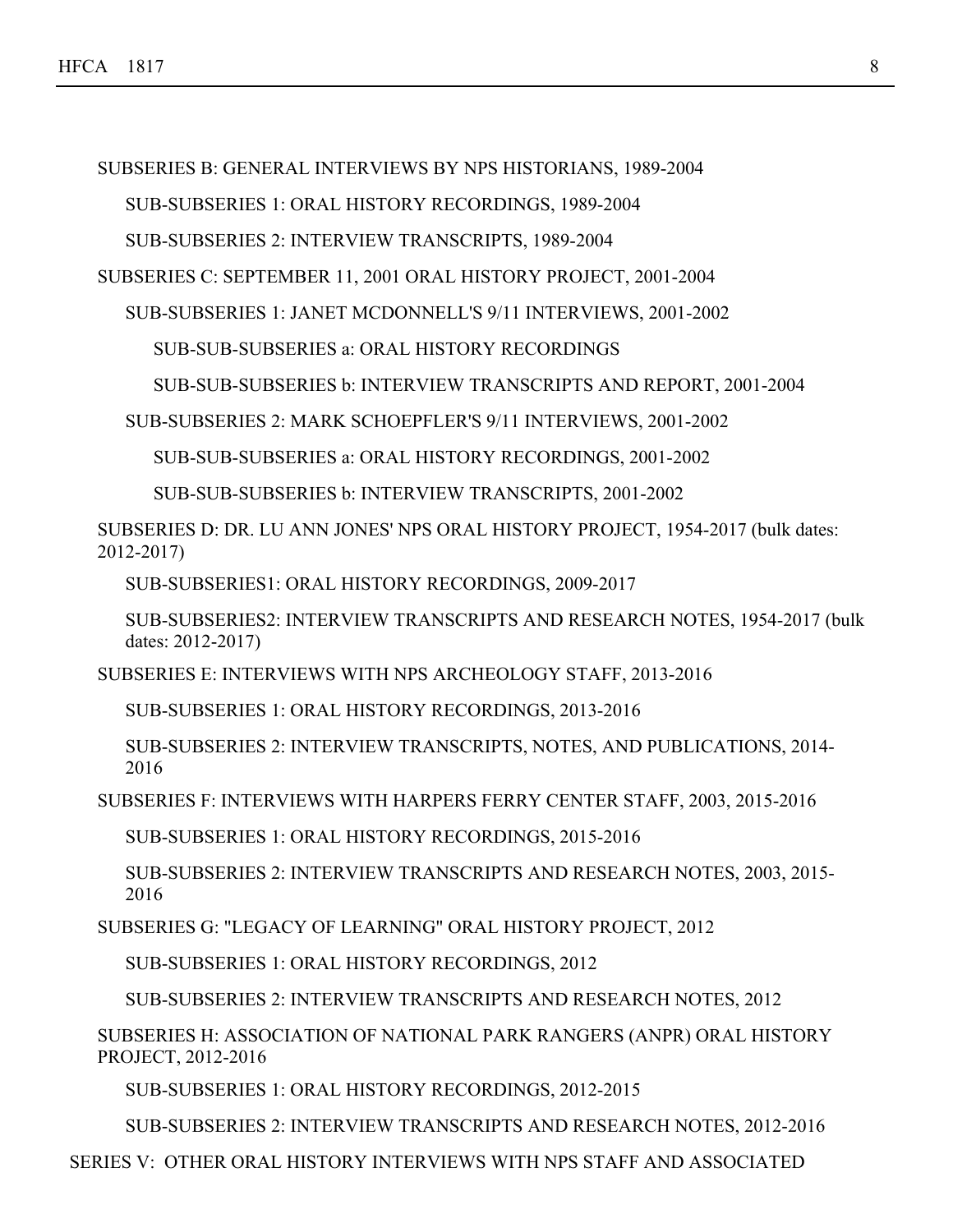PERSONS, 1954-2005 (bulk dates: 1960-1986)

SUBSERIES A: ALBERT C. MANUCY'S INTERVIEWS WITH NPS STAFF, 1969-1971

SUB-SUBSERIES 1: ORAL HISTORY RECORDINGS, 1969-1971

SUB-SUBSERIES 2: INTERVIEW TRANSCRIPTS, 1969-1971

SUBSERIES B. DR. CHARLES B. HOSMER'S ORAL HISTORY PROJECTS, 1961-1986

SUB-SUBSERIES 1: TRANSCRIPTS OF INTERVIEWS WITH NPS STAFF, 1961-1972

SUB-SUBSERIES 2: HISTORY OF THE PRESERVATION MOVEMENT INTERVIEW TRANSCRIPTS, 1981-1986

SUBSERIES C: TRANSCRIPTS FROM REGIONAL ORAL HISTORY PROGRAM (BANCROFT LIBRARY) INTERVIEWS WITH NPS STAFF, 1960-1976

SUBSERIES D: GENERAL INTERVIEWS WITH NPS STAFF AND AFFILIATED INDIVIDUALS, 1954-2005

SUB-SUBSERIES 1: ORAL HISTORY RECORDINGS, 1954-2005

SUB-SUBSERIES 2: INTERVIEW TRANSCRIPTS, 1954-2005

SERIES VI: PARK-SPECIFIC ORAL HISTORY RECORDS, 1965-2007 (bulk dates: 1976-2004)

SUBSERIES A: SOUTHEAST ARCHEOLOGICAL CENTER (SEAC) ADMINISTRATIVE HISTORY PROJECT, 2003-2004, 2007

SUB-SUBSERIES 1: ORAL HISTORY RECORDINGS, 2003-2004

SUB-SUBSERIES 2: INTERVIEW TRANSCRIPTS AND REPORT, 2003-2004, 2007

SUBSERIES B: C&O CANAL ORAL HISTORY PROJECT TRANSCRIPTS, 1965-1980

SUBSERIES C: THE BICENTENNIAL AT INDEPENDENCE NHP ORAL HISTORY PROJECT, 1976-1990

SUB-SUBSERIES 1: ORAL HISTORY RECORDINGS, 1976-1979

SUB-SUBSERIES 2: INTERVIEW TRANSCRIPTS, 1976-1990 (bulk dates: 1976-1979)

SUBSERIES D: CUSTER BATTLEFIELD INTERPRETATION ORAL HISTORY PROJECT, 1986 -1987

SUB-SUBSERIES 1: ORAL HISTORY RECORDINGS, 1986

SUB-SUBSERIES 1: INVENTORIES AND INTERVIEW TRANSCRIPTS, 1986-1987

SUBSERIES E: CUYAHOGA VALLEY'S ADMINISTRATIVE HISTORY INTERVIEWS, 1989- 1991

SUBSERIES F: GENERAL PARK ORAL HISTORY INTERVIEWS, 1962-1991 (bulk dates: 1982)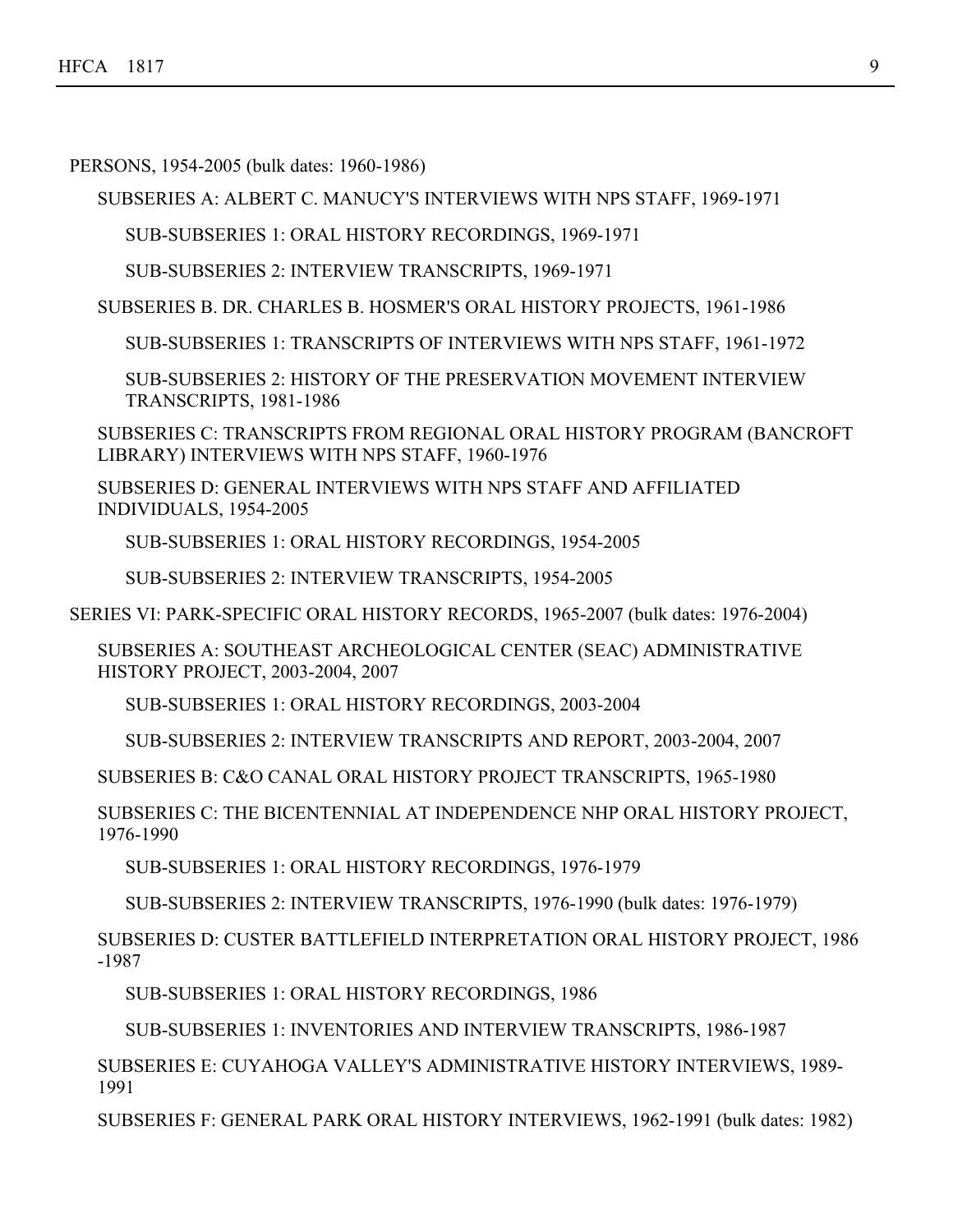## <span id="page-10-0"></span>*SERIES DESCRIPTIONS*

#### *SERIES I: NPS ORAL HISTORY PROGRAM MANAGEMENT RECORDS, 1937-2004*

Organized into two subseries: Subseries A: Program Management Records and Subseries B: Reserved.

General program correspondence, surveys, training materials, and policy guidance created by Harpers Ferry Center staff and later the NPS Office of the Chief Historian as program leads for oral history in the National Park Service.

#### *SUBSERIES A: PROGRAM MANAGEMENT RECORDS, 1937-2004*

#### Arranged alphabetically by topic.

General program correspondence, NPS handbooks and training materials, NPS oral history policies, and NPS oral history surveys created by staff at Harpers Ferry Center (HFC) and in the NPS Office of the Chief Historian. Indexes of parks and people referenced in the various oral history projects, created by HFC staff, are included as both a printed spreadsheet and on index cards. HFC correspondence and working files for transcription of interview tapes for the Evison, Hosmer, Huyck, Ingersoll and Manucy oral history projects are included. Correspondence with Directors Horace M. Albright and Newton B. Drury is also present. Correspondence with Cornelius Heine includes information on the study to develop the NPS Archives. Materials include training programs on reel-to-reel and cassette tape.

#### *SUBSERIES B: RESERVED*

## *SERIES II: S. HERBERT EVISON'S NATIONAL PARK SERVICE ORAL HISTORY PROJECT, 1952-1999 (bulk dates: 1962-1978)*

Although S. Herbert Evison collected oral history recordings beginning in the late 1950s, his National Park Service (NPS) Oral History Project officially began in 1962. Working as an NPS collaborator, and with the support of Director Conrad L. Wirth, Evison undertook an interview project across the Midwest, the Far West, and the Southwest during 1962-1963. Although he was unpaid, Evision received per diem and a car mileage stipend, not to exceed \$3,000.

Evison and his wife Shirley traveled extensively around the country to conduct the interviews. The project began on September 10, 1962, with the taping of the Honorable Louis Cramton in Michigan. In the months that followed, the Evisons stopped in Illinois, Nebraska, Colorado State University, Grand Teton, Yellowstone, Glacier, Coeur d'Alene, Mt. Rainer, Seattle, Olympic, Crater Lake, San Francisco, Yosemite, Sequoia, Mesa Verde, Santa Fe, and Carlsbad for interviews. While at the NPS's Western Regional Office in San Francisco, Amelia Fry of the Regional Oral History Program at the University of California, Berkeley interviewed Evison himself regarding his experiences with the Civilian Conservation Corps (CCC). The two together interviewed former NPS Director Newton B. Drury. Evison attended the 1963 National Park Service Conference in Yosemite, collecting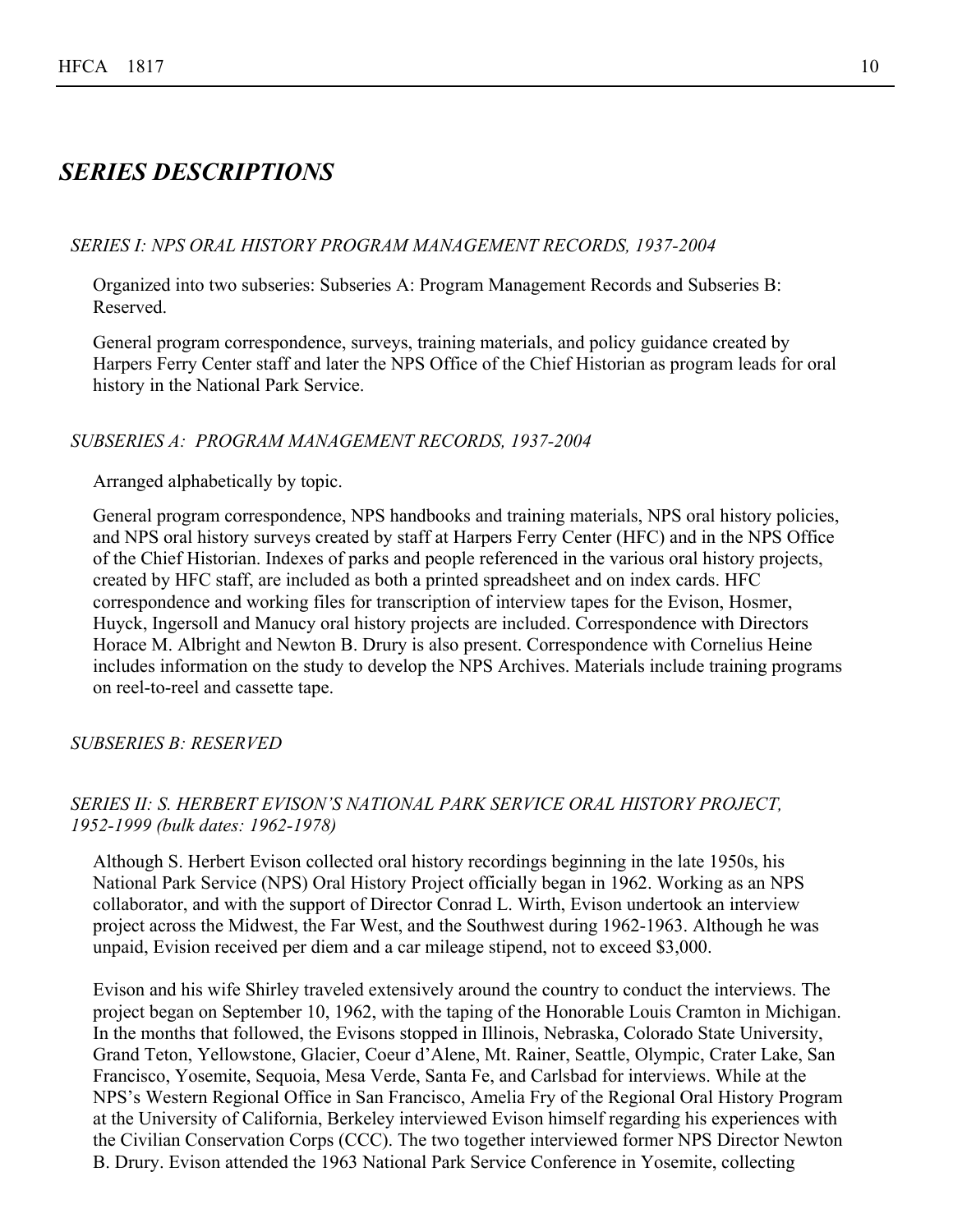additional interviews and returning via Santa Fe, New Mexico where he conducted more interviews to complete the project.

In 1964, Evison submitted a proposal for a program to interview another c. 135 people in the East and South. While the proposal was accepted, it was with a much narrower and exclusive focus, and Evison decided not to pursue it further at that time. In 1969, he reintroduced the idea of resuming the oral history program to Director George B. Hartzog; the proposal was approved in 1970. Evison began working again as an unpaid collaborator in 1971, with per diem and mileage reimbursement. Dr. David Wallace of Harpers Ferry Center (HFC) became Evison's project supervisor, although Richard Russell at HFC also worked closely with him. In 1972, he was rehired as a retired annuitant to continue working on the project. In the second phase of the project, Shirley Evison was relieved of the workload of preparing the transcriptions, which were contracted through HFC.

Early interviews in the newly revived oral history project focused on the Washington, D.C. area where Evison had use of an old recording studio in the penthouse at the Department of the Interior building. Evison expanded his efforts to the Southeast and the South next. While coordinating with Roy Appleman regarding an interview, Evison learned that Dr. Charles Hosmer of Principia College was conducting his own interviews of people in the field of historic preservation, some of whom were also on Evison's list to interview. He was able to acquire copies of transcripts to avoid covering the same ground as Hosmer. In September 1972, the Evisons went on another trip through the Midwest, West, and Southwest, taping nineteen interviews along the way before stopping at Yellowstone National Park for a reunion. Evison became ill while at Yellowstone, requiring a few months of rest. In early 1973, the Evisons drove to the Southwest for sixty-one more interviews.

Over the course of both phases of the project, Evison interviewed almost 475 men and women regarding their experiences in the NPS. Given his long career, Evison was well-connected and had remarkable access to key individuals responsible for developing and managing the NPS. He conducted interviews with current and former directors, regional directors, superintendents, rangers, and others. In some cases, he interviewed the same individual in both the 1960s and 1970s recording efforts, supplementing the information he obtained during the initial effort. In spite of his connections, he was occasionally turned down for interviews by people he felt had crucial information on Service history. Evison also interviewed people from associated agencies or organizations that were historically related to or supportive of the NPS, such as the Civilian Conservation Corps and the American Planning and Civic Association. He often interviewed the spouses of NPS employees as well.

For biographical information on Evison and his other records, see the Assembled Historic Records of the NPS Collection (HFCA 1645), Series XIV: Papers and Working Files of NPS Employees, Subseries I: S. Herbert Evison's Papers. For information regarding Evison's role with the NPS Employee and Alumni Association and "The Courier" newspaper, see the Assembled Historic Records of the NPS Collection (HFCA 1645), Series XVIII: Records of the Employee and Alumni Association of the National Park Service.

References:

Evison, Herbert, (1973). "NPS Oral History", unpublished project summary.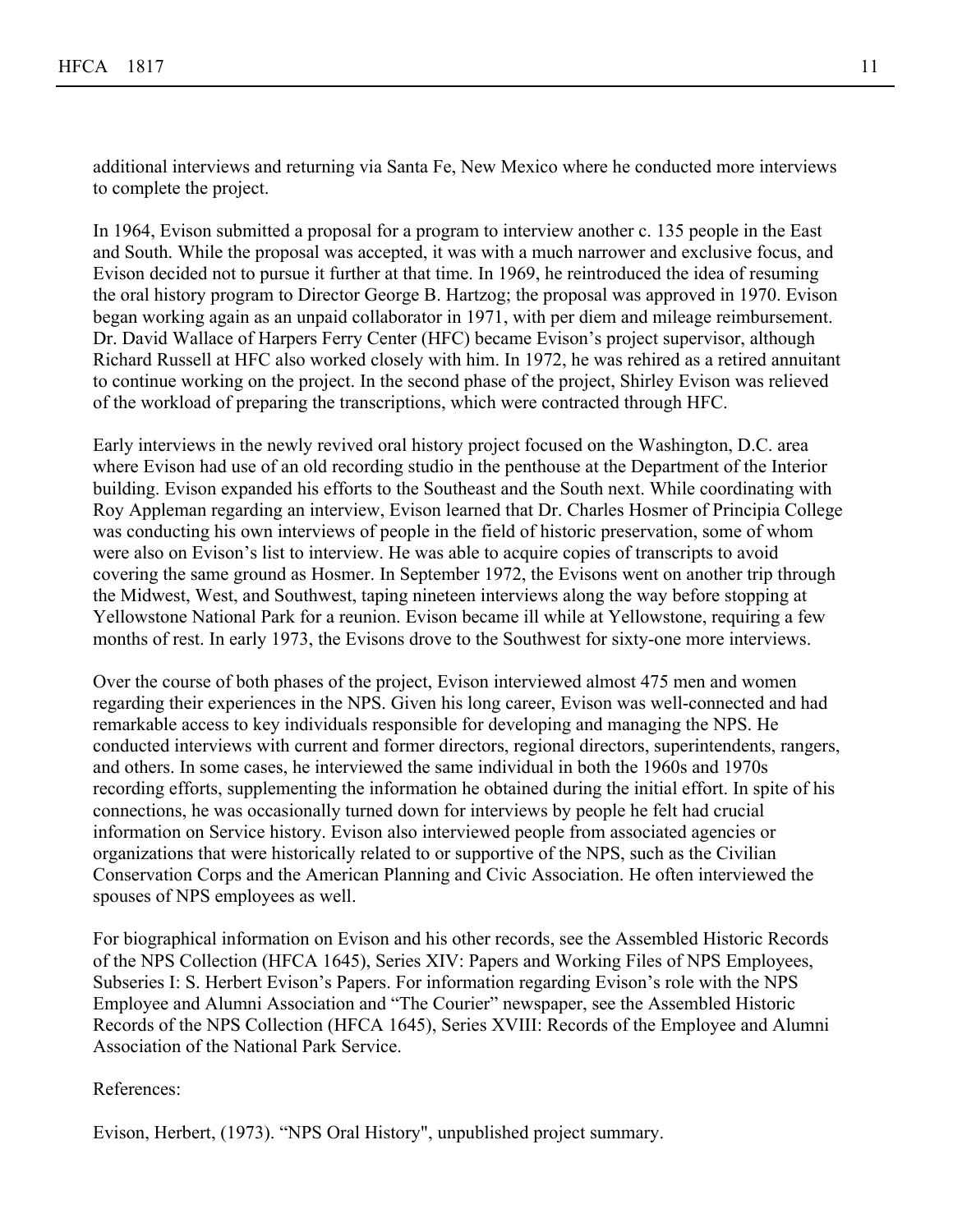Organized into six subseries by format or subject: Subseries A: Oral History Recordings; Subseries B: Interview Transcripts; Subseries C: Interview Notes and Draft Transcripts; Subseries D: Correspondence; Subseries E: Subject Files; and Subseries F: William T. Ingersoll's Interviews.

Reel-to-reel and audio cassette recordings, final transcripts, draft and edited transcripts, photographs, notes and background information, indices of interview transcripts, correspondence, invoices and travel records, and Evison's notes and other writings. Most of the materials date between 1961 and 1978 when the recordings and transcripts were completed. Also includes correspondence with NPS staff regarding the project, securing release forms, and preparation of transcripts. Available release forms are legal documents and are kept in the accession folder.

## *SUBSERIES A: ORAL HISTORY RECORDINGS, 1958-1975*

Arranged by project phase and thereunder numerically by Evison's tape number.

Original, magnetic recordings of oral history interviews on reel-to-reel tapes and a few audio cassette tapes. Most are traditional oral history interviews but there are a few "self interviews" which were sent to Evison. For description of interview contents, see Subseries B: Interview Transcripts within this series.

Tape numbering system used by Evison features Roman numerals for the 1960s recordings and Arabic numbers for the 1970s recordings. Ninety-eight recordings from the 1960s were transferred to the National Archives in 1974 and the NPS does not have copies. Use copies are available for a limited number of these recordings, upon request.

#### *SUBSERIES B: INTERVIEW TRANSCRIPTS, 1958-1978*

Arranged alphabetically by name and thereunder chronologically.

Transcripts of Evison's oral history interviews. Includes marked up draft transcripts where a final transcript was never completed. Interviews document establishment and early development of the National Park Service as well as employee experiences in individual parks, regional offices, and the Washington office. Living and working in parks are discussed and sometimes spouses are interviewed as well as employees. Most interviews describe entire careers but a few highlight the establishment and development of specific parks (e.g. Blue Ridge Parkway, Everglades National Park). A significant number of interviews also related to the Civilian Conservation Corps (CCC) and other Emergency Relief Programs.

## *SUBSERIES C: INTERVIEW NOTES AND DRAFT TRANSCRIPTS, 1952-1999 (bulk dates: 1970- 1980)*

Arranged alphabetically by name.

Draft transcripts of oral histories with the interviewees' edits. Also includes correspondence regarding the draft transcripts sent out to the interviewees for editing, and interview notes. A small number of black and white photos is also present.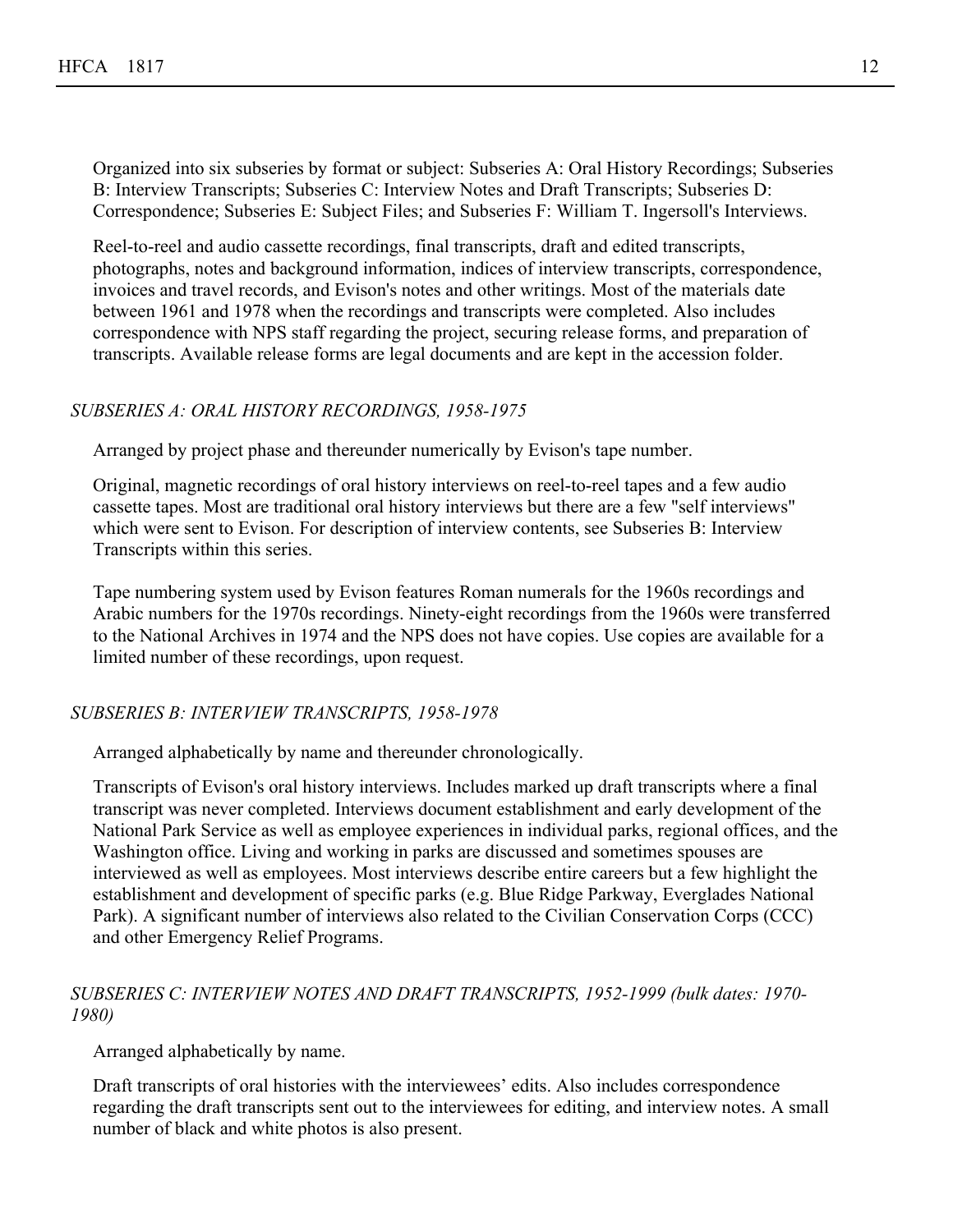## *SUBSERIES D: CORRESPONDENCE, 1961-1978*

Arranged alphabetically by topic or correspondent.

Correspondence and initial query letters regarding interviews, letters coordinating interview times, and other project administration documentation. Correspondence between Evison and David Wallace and Richard Russell primarily concerns HFC and its role in the project, as well as copies of the form letters sent to interviewees during different stages in the transcription process. Also includes correspondence between NPS and University of California, Berkeley, and Dr. Charles B. Hosmer regarding exchange and sharing of transcripts.

## *SUBSERIES E: SUBJECT FILES, 1965-1978*

Arranged alphabetically by topic.

Research compiled and used by Evison to prepare for interviews, as well as material created by Evison following interviews. Includes a historical account/memoir of the NPS oral history project, written by Evison in 1973, which discusses interviews he felt were particularly important as well as individuals that turned him down for interviews. Subject indices of oral history transcripts, lists of potential interviewees, interviewee biographical information, invoices, and Evison's travel documents detailing his trips are also present.

## *SUBSERIES F: WILLIAM T. INGERSOLL'S INTERVIEWS, 1973-1974*

After Herbert Evison became ill at Yellowstone National Park in 1972, he determined that he could no longer continue the oral history program without assistance. In 1973, Harpers Ferry Center (HFC) contracted with William T. Ingersoll to conduct further interviews with individuals in the West, reducing Evison's travel burden. Ingersoll coordinated with Evison and HFC regarding whom to interview, suggesting alternatives when Evison's first choices were not available.

Organized into three sub-subseries: Sub-subseries 1: Oral History Recordings; Sub-subseries 2: Interview Transcripts; and Sub-subseries 3: Correspondence.

Oral history recordings on reel-to-reel tapes, final transcripts, correspondence, and draft transcripts with interviewee corrections.

#### *SUB-SUBSERIES 1: ORAL HISTORY RECORDINGS, 1973-1974*

Arranged numerically by Evison's tape number.

Oral history recordings on reel-to-reel tapes. For description of interview contents, see Subsubseries 2: Interview Transcripts within this subseries.

*SUB-SUBSERIES 2: INTERVIEW TRANSCRIPTS, 1973-1974*

Arranged alphabetically by name.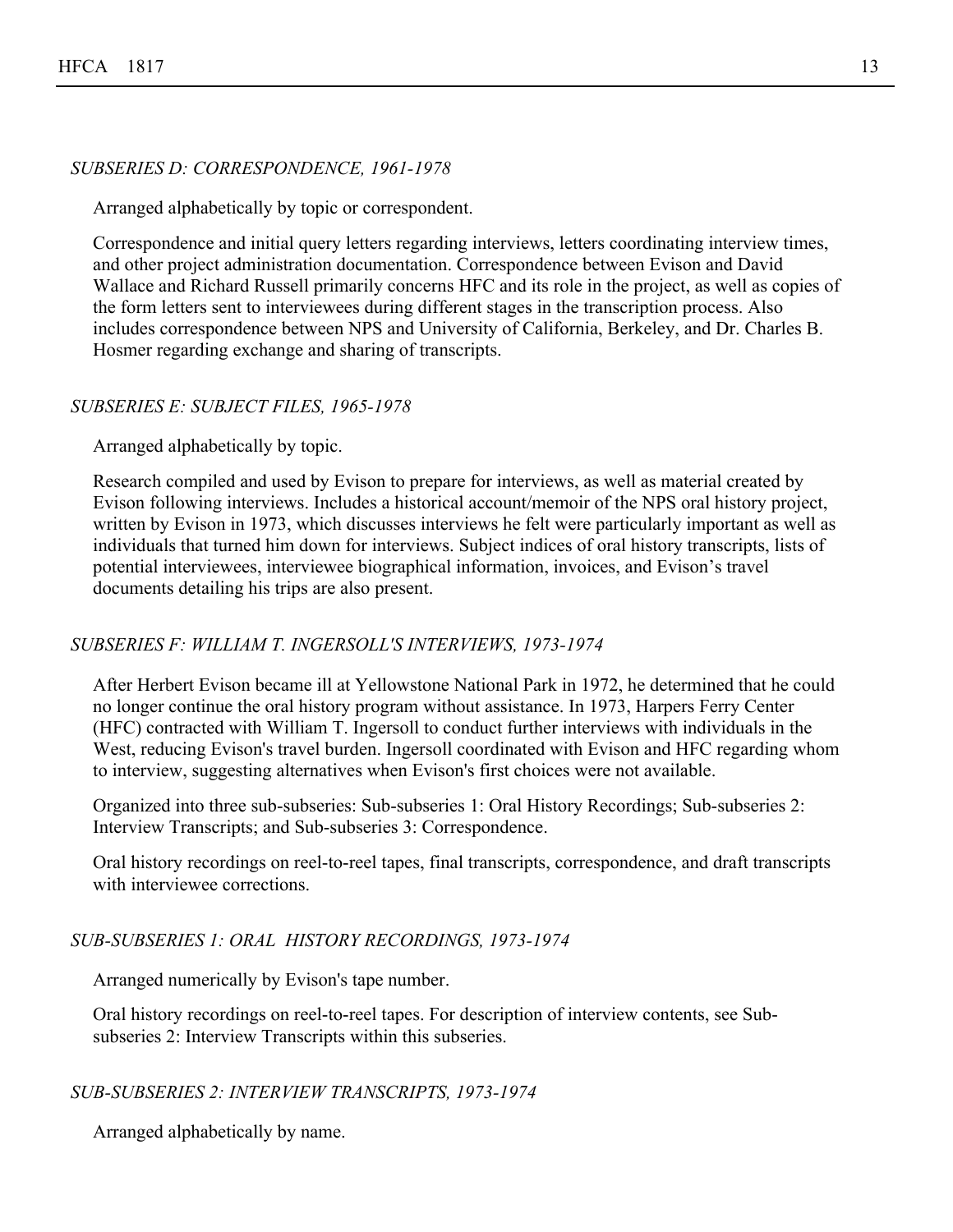Transcripts of Ingersoll's oral history interviews. Efforts were made to have draft transcripts reviewed by interviewees before finalizing. Includes marked up draft transcripts where a final transcript was never completed.

#### *SUB-SUBSERIES 3: CORRESPONDENCE, 1973-1974*

Arranged alphabetically by name.

Correspondence associated primarily with review of transcripts by interviewees. Includes draft transcripts with edits by interviewees.

#### *SERIES III: DOROTHY B. HUYCK'S WOMEN IN THE NPS ORAL HISTORY PROJECT, 1942- 1987 (bulk dates: 1976-1979)*

Dorothy Boyle Huyck was born October 19, 1924 in Madison, WI. She graduated from Carleton College in Minnesota with a B.A. in International Relations and began working for the State Department in Washington, D.C. in 1946, serving for five years as a liaison officer to agricultural agencies. From 1962 to 1967, Huyck worked as a camping consultant for the National Park Service (NPS) and contributed to many campground directories. An active, she was also a camping consultant for the American Automobile Association (AAA) and wrote the annual introduction in the AAA Camping Guide.

Huyck worked as a freelance writer focusing on travel and conservation. Her articles were published in the New York Times, the Smithsonian Magazine, the Washington Post, and other prestigious publications. She often organized family vacations around conducting interviews with important employees at national parks all over the country, turning her experiences into articles for publication. Huyck's work was supported by her husband of 32 years, Earl, who assisted by taking photographs, editing materials, and taking on additional family responsibilities while Huyck worked on her research.

In 1976, the NPS approached Huyck regarding research into the experiences of female employees. Within a year, she began the proposed research at her own expense, with the goal of writing a book on the history of women in the NPS. Huyck sought further support for her project and the NPS approved the proposal and awarded her a contract in 1978. The project proposed to address the history of women in the NPS, both as employees and as family members of employees, and to take a closer look at contemporary issues faced by NPS women while identifying potential solutions.

Over the course of the project, Huyck traveled thousands of miles to record interviews with over 100 women and some men. She also conducted in-person and telephone interviews with over 70 individuals; although she kept notes of those interviews, they were not captured on tape. She interviewed a wide range of "rank and file" women as well as notable figures in NPS history, such former Director Horace Albright, former Chief of Information Herbert Evison, and Dr. Mary M. Meagher, one of the first female naturalists.

She corresponded with a wide range of NPS women, compiling her research, and organizing extensive notes as she planned the organization of the book. The research also outlined general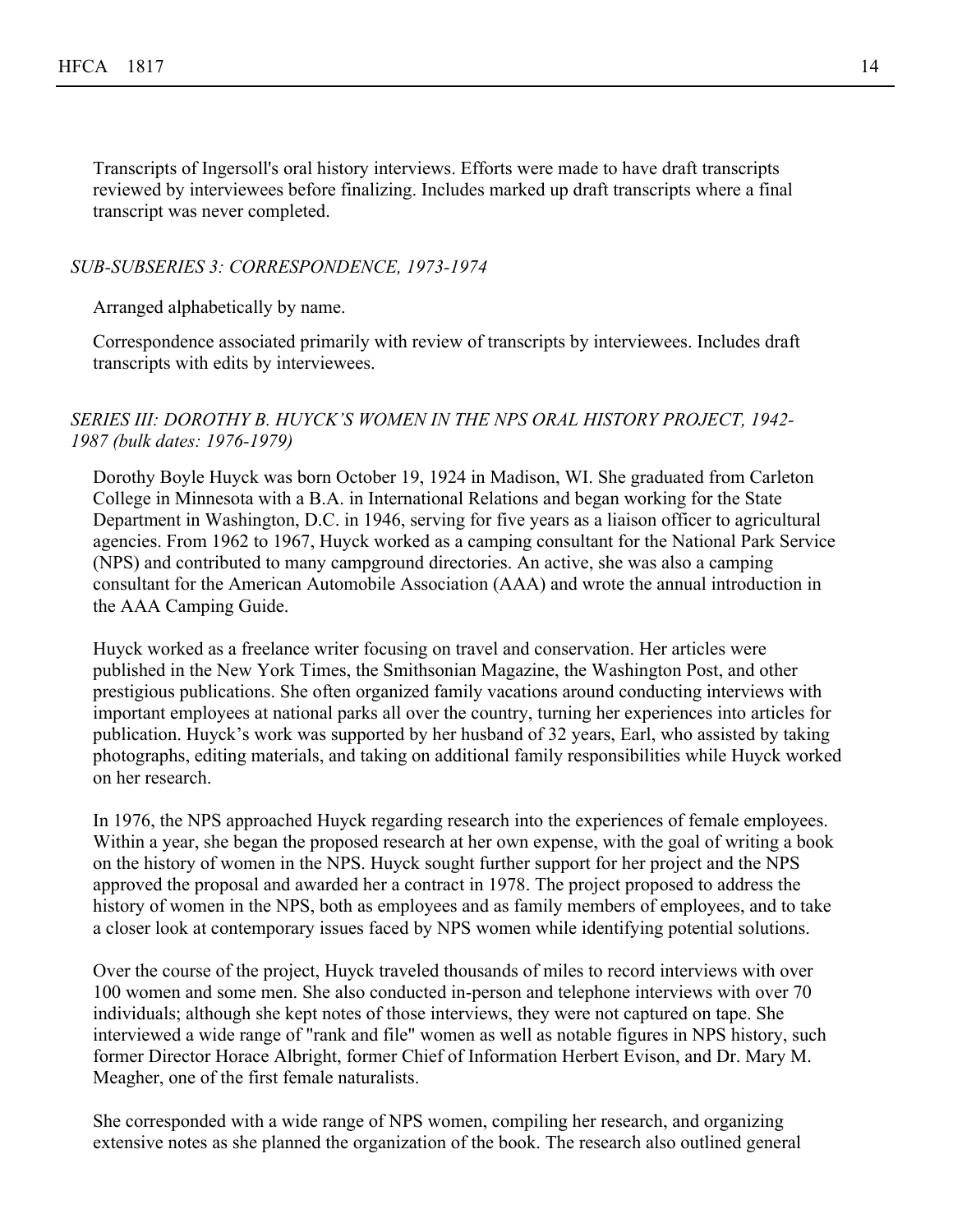women's issues, including background characteristics of the professional women of her time, specific cases of women in professional positions in the NPS, problems and solutions, and future opportunities. Huyck also actively participated in numerous conferences, including the Women's History Conference at the National Archives in 1976, and she was a member of the Outdoor Writers Association of America, the National Trust for Historic Preservation, and the Oral History Association.

Huyck was unable to complete the project as she died on August 24, 1979. Four days before her death, NPS Director Bill Whalen appointed her an Honorary Park Ranger, promising that her work would be continued. The first National Park Service Women's Conference, held in 1979, was dedicated to Huyck's memory. Her daughter Heather, already an employee of the NPS and working on her own dissertation, was determined to find someone to complete her mother's research. Polly Welts Kaufman was selected as a good fit and Huyck's research notes, interviews, and other materials were loaned to Kaufman. She relied extensively upon Huyck's records during the research for her 2006 book "National Parks and the Woman's Voice: A History" (see HFCA-01122 for Kaufman's Papers).

Sources:

Hunt, Naomi L. (1979). Honorary Park Ranger Named by Director Whalen. "National Park Courier", September 1979.

Obituary. (1979). Dorothy Boyle Huyck, 54, Freelance Travel Writer. "The Washington Post", August 27, 1979.

Organized into three subseries by format: Subseries A: Oral History Recordings; Subseries B: Interview Transcripts; and Subseries C: Project Records and Research Notes.

Oral history interviews on as well as hand-written notes, telephone interview summaries, and interview questionnaires. Transcripts, correspondence, news clippings, press releases, radio scripts, and background research materials are also included. Project management records include contracting information and materials on potential interviewees. A small number of photographs is also included. Available release forms are legal documents and are kept in the accession folder.

## *SUBSERIES A: ORAL HISTORY RECORDINGS, 1978-1979*

Arranged numerically by HFC tape log number.

Audio cassette tapes Dorothy B. Huyck recorded during in-person interviews with women and men from 1978-1979. For description of interview contents, see Subseries B: Interview Transcripts within this series.

Use copies of most tapes are available upon request. Four tapes are restricted at interviewee request due to sensitive nature of some content (interviews with Coiner, Metzger, Waddell, and Wilson).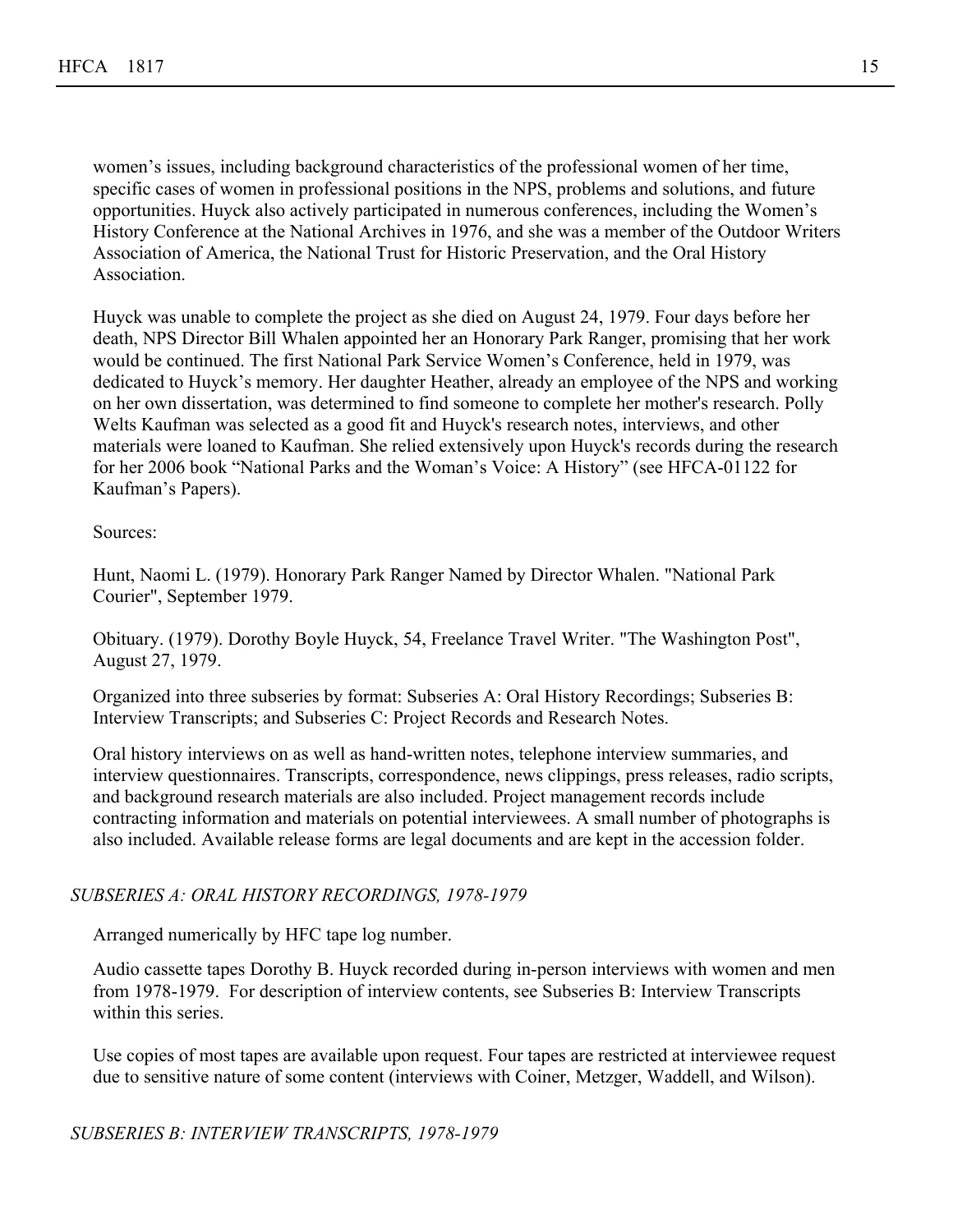Arranged alphabetically by name.

Transcripts of oral history interviews regarding women in the National Park Service (NPS). Includes interviews with former NPS Directors Horace M. Albright, Newton B. Drury, and others discussing some of the earliest female employees in the NPS. Interviews feature women who worked in a variety of positions, including clerk-typists, archeologists, biologists, curators, maintenance workers, and park rangers, among others. Issues of equality and women in the workplace are frequently discussed. The NPS Upward Mobility Program and the Federal Woman's Program are also mentioned by some interviewees.

Four interviews are restricted for privacy concerns at the interviewees' requests, due to the sensitive nature of the confidences shared (Coiner, Metzger, Waddell, and Wilson). Where transcripts have been prepared for these restricted interviews, redacted copies are available for researchers.

## *SUBSERIES C: PROJECT RECORDS AND RESEARCH NOTES, 1942-1987 (bulk dates: 1977- 1979)*

Organized into two sub-subseries: Sub-subseries 1: Research and Interview Notes and Subsubseries 2: Subject Files.

Records documenting the search for appropriate interviewees, material to shape interview questions, and background information on the history of women's employment by the NPS, as well as contemporary women's issues. Includes lists of potential interviewees, research on interviewees, interview summaries, questionnaires, correspondence, radio scripts, photographs, newspaper clippings, press releases, and publications. Also included are additional research relating to individuals mentioned in interviews and general research regarding women in the National Park Service. Materials post-dating Huyck's death primarily concerns efforts by her daughter, Heather Huyck, to continue her mother's research and to find a suitable author to complete the project.

## *SUB-SUBSERIES 1: RESEARCH AND INTERVIEW NOTES, 1969-1978*

Arranged alphabetically by name.

Notes, correspondence, photographs, summaries of telephone interviews, interview questionnaires and other research notes associated with individual interviews. Also included are research and correspondence relating to individuals not interviewed.

## *SUB-SUBSERIES 2: SUBJECT FILES, 1942-1987*

Arranged alphabetically by subject.

Research, notes, correspondence, interview summaries, and photographs. Administrative documents, including contracts and project proposals, and itineraries of interview schedules, as well as general research and notes for interviews. Articles and publications regarding oral history practices and training, the history of NPS interpretation, personnel lists, copies of transcripts from earlier interviews by S. Herbert Evison with women of interest, and other background research regarding women's issues and specific elements of NPS history are also included. General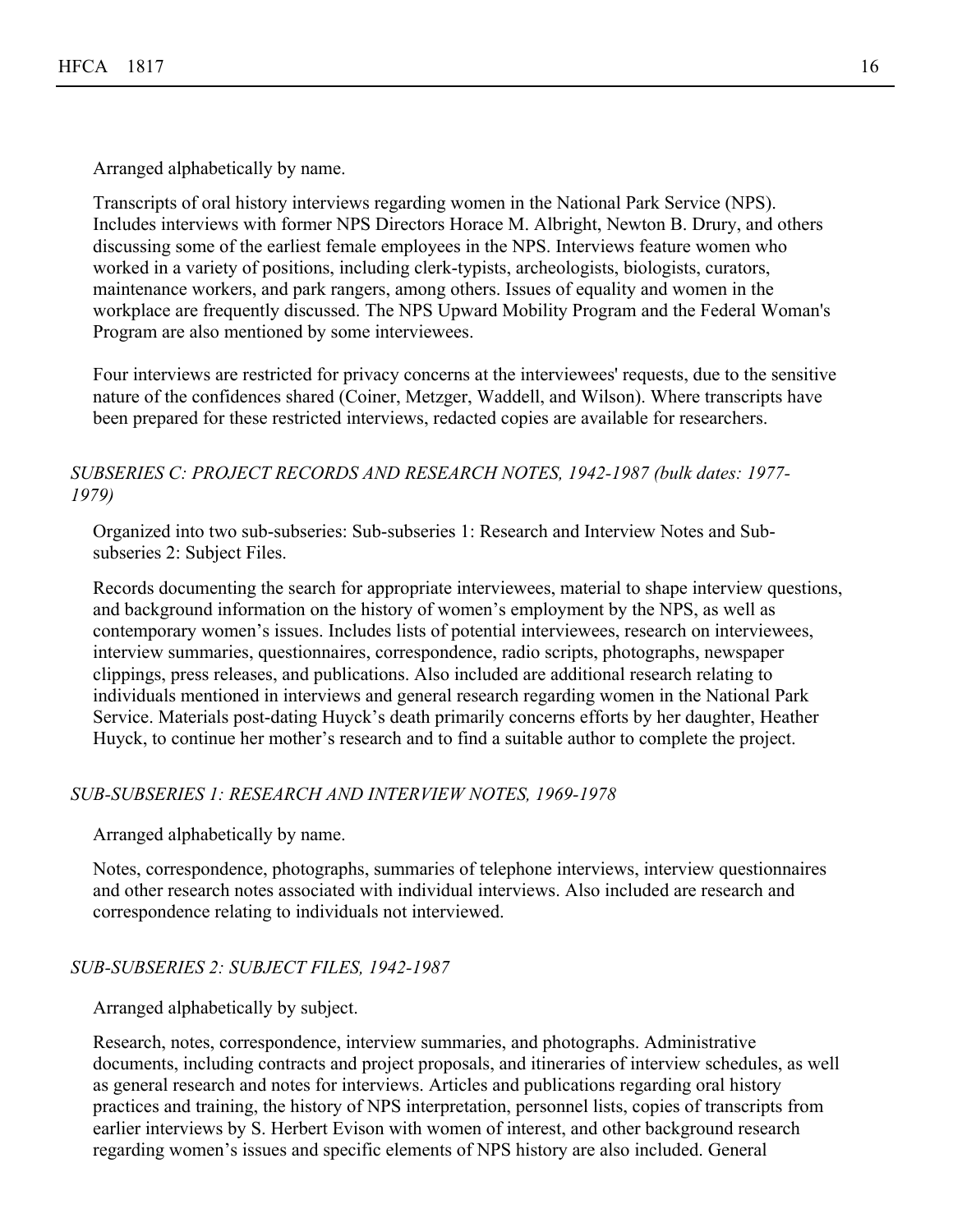correspondence relating to the project is interspersed with personal correspondence and a tribute to Dorothy Huyck in "The Courier".

## *SERIES IV: NPS PARK HISTORY PROGRAM ORAL HISTORY PROJECTS, 1954-2017 (bulk dates: 1989-2017)*

Organized into eight subseries: Subseries A: Interviews with NPS Directors; Subseries B: General Interviews by NPS Historians; Subseries C: September 11, 2001 Oral History Project; Subseries D: Dr. Lu Ann Jones' NPS Oral History Project; Subseries E: Interviews with NPS Archeology Staff; Subseries F: Interviews with Harpers Ferry Center Staff; Subseries G: "Legacy of Learning" Oral History Project; Subseries H: Association of National Park Rangers (ANPR) Oral History Project.

Oral history recordings and interview transcripts conducted by historians from the NPS's Park History Program, in the Washington Office. Interviews primarily conducted by Bureau Historians Barry Mackintosh and Janet McDonnell and Staff Historians Richard Sellars and Lu Ann Jones. Interviews with NPS directors conducted by Cornelius Heine, special assistant to Director George B. Hartzog, are also included. Research notes and correspondence for interviews conducted by Jones are present. Report written by McDonnell using the September 11, 2001 interviews is also included. Available release forms are legal documents and are kept in the accession folder.

## *SUBSERIES A: INTERVIEWS WITH NPS DIRECTORS, 1959-2005*

Organized into two sub-subseries: Sub-subseries 1: Oral History Recordings; Sub-subseries 2: Interview Transcripts.

Interviews conducted primarily by Bureau Historians Barry Mackintosh and Janet McDonnell with former NPS directors. Although not NPS Park History Program staff, interviews conducted by Erskine and Cornelius Heine with Directors Horace M. Albright and Newton B. Drury, respectively, are also included. Interviews include discussions of the NPS during World War II, NPS mission, relations with the Department of the Interior and the U.S. Congress, and reorganizations of the NPS. Organizations discussed include the Civilian Conservation Corps, NPS Advisory Board, American Planning and Civic Association, and Save-the-Redwoods League. Laws such as the National Historic Preservation Act (NHPA) and the Land and Water Conservation Act are discussed in some interviews.

See also Jonathan Jarvis interview in Series IV, Subseries C. See also Horace M. Albright interviews in Series II. See also Horace M. Albright and Newton B. Drury interviews in Series III. See also interviews with Horace M. Albright, Newton B. Drury, and George B. Hartzog in Series V. Other series within this collection also contain interviews with future directors, such as Russell E. Dickerson, and deputy directors at earlier stages of their careers.

#### *SUB-SUBSERIES 1: ORAL HISTORY RECORDINGS, 1968-2005*

Arranged alphabetically by name.

Audio cassette and reel to reel recordings of the oral histories of NPS directors interviewed by Erskine, Cornelius Heine, Janet McDonnell, and Barry McIntosh. Directors interviewed include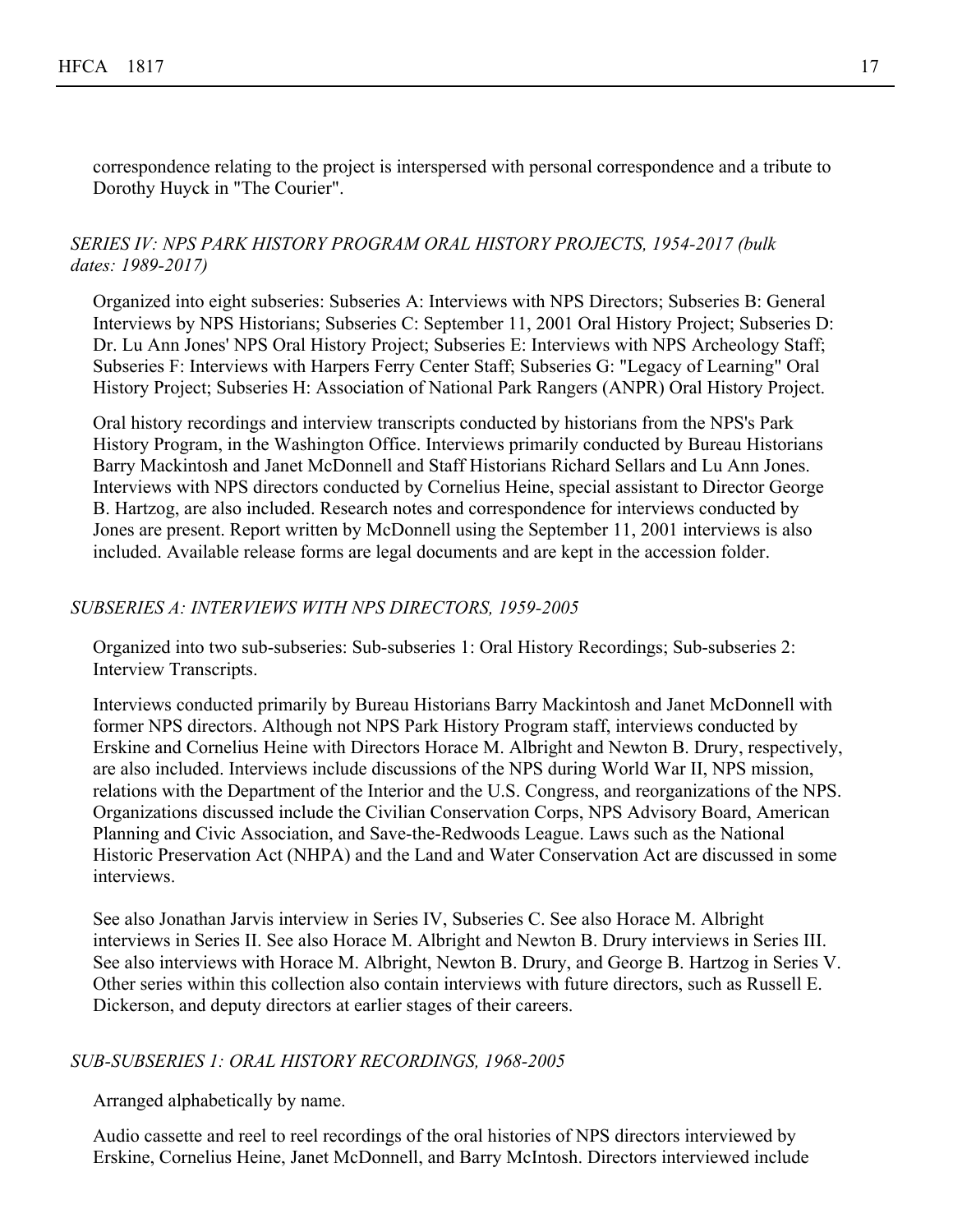Horace M. Albright, Newton B. Drury, George B. Hartzog, Roger Kennedy, William Mott Penn, James Ridenour, Robert Stanton, and Ronald Walker. For description of interview contents, see Sub -subseries 2: Interview Transcripts within this subseries.

#### *SUB-SUBSERIES 2: INTERVIEW TRANSCRIPTS, 1959-2005*

Arranged alphabetically by name.

Transcripts of interviews with NPS directors. Interviews with earlier directors often occurred 20 or more years after they left the NPS but more recent directors were often interviewed within five years of leaving office. Key topics discussed include NPS policies and administration; NPS mission and growth; NPS relationships with the U.S. Department of the Interior, Congress, and the White House; American Planning and Civic Association; legislation such as the National Historic Preservation Act (NHPA) and the Land and Water Conservation Act; women and minorities in the NPS; NPS reorganizations; and the NPS Advisory Board.

#### *SUBSERIES B: GENERAL INTERVIEWS BY NPS HISTORIANS, 1989-2004*

Organized into two sub-subseries: Sub-subseries 1: Oral History Recordings; Sub-subseries 2: Interview Transcripts.

Oral history interviews and transcripts of various NPS employees conducted by NPS historians in the Washington Office but which are not part of larger projects. Interviews were conducted with Lawrence Atten, Robert Barbee, Ed Bearss, John Cook and staff in the Washington Office. Interviewers include Barry McIntosh, Bruce Noble, Richard Sellars, and Janet McDonnell.

## *SUB-SUBSERIES 1: ORAL HISTORY RECORDINGS, 1989-2004*

Arranged alphabetically by name and thereunder chronologically.

Audio cassette tapes containing interviews of various NPS staff interviewed by NPS Park History Program historians. Notable interviewees include Ed Bearss who was interviewed by both Barry Mackintosh and Janet McDonnell. Other interviewees included Lawrence Atten, Robert Barbee, John Cook, John Henneberer, Richard Marks, and Richard Smith. For description of interview contents, see Sub-subseries 2: Interview Transcripts within this subseries.

## *SUB-SUBSERIES 2: INTERVIEW TRANSCRIPTS, 1989-2004*

Arranged alphabetically by name and thereunder chronologically.

Interview transcripts of NPS staff interviewed by NPS Park History Program historians. Transcripts have not yet been prepared for most interviews in this sub-subseries. Interviews with Ed Bearss discuss cultural resource management, American Battlefied Protection Program and his career.

*SUBSERIES C: SEPTEMBER 11, 2001 ORAL HISTORY PROJECT, 2001-2004*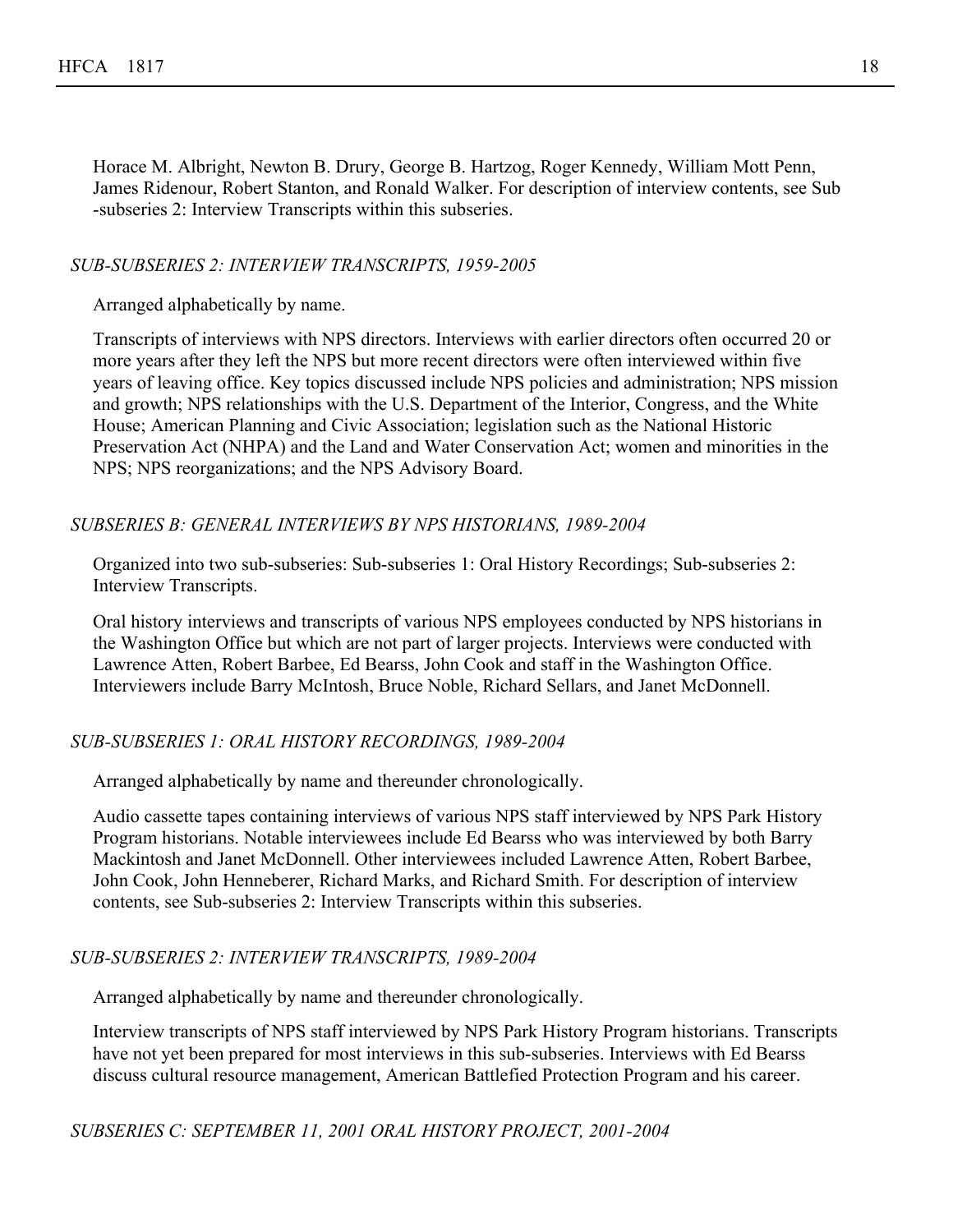Following the September 11, 2001 terrorist attacks in New York, Washington, and Pennsylvania, National Park Service historians and ethnographers began an oral history project to record the memories and perspectives of staff who had experienced the events and their aftermaths. The interviews sought to document the NPS response to the attacks at the park, regional, and national levels, which actions were taken by NPS staff and managers, and why. Broader impacts of the attacks on NPS operations and allocation of budget resources were also examined. Many of the interviews described the impacts of the attacks on NPS employees and sought to understand how the attacks may have affected the way staff viewed their jobs and the way Americans viewed national parks. Finally, the project hoped to capture "lessons learned" and to better understand the NPS's response and what it says about its values and responsibilities.

Over the course of the rest of 2001 and 2002, more than 100 employees were interviewed for the project, detailing the initial response as well as the aftermath of the attacks. Interviews were conducted primarily with staff from the Statue of Liberty, Arlington House, and U.S. Park Police from Washington, D.C. and New York, although staff detailed to deal with emergency response from other parks were also interviewed.

Organized into two sub-subseries: Sub-subseries 1: Janet McDonnell's 9/11 Interviews; Subsubseries 2: Mark Schoepfler's 9/11 Interviews.

Oral history recordings and transcripts documenting the National Park Service's actions during and after the September 11th terrorist attacks in New York and the Washington, DC area. Topics discussed include initial emergency response and triage, park closures, continuity of operations, interagency relationships, bomb threats and security enhancements after the attacks, visitor reactions, NPS employee welfare, transportation and communication issues, and lessons learned. Emphasis is placed on actions taken to secure the White House, monuments, and parks in the National Capital Region and the role of the U.S. Park Police and incident command. The U.S. Park Police, Manhattan Sites, incident command, and triage are discussed for the New York City attacks. Report "Responding to the September 11, 2001 Terrorist Attacks" written by Janet McDonnell utilizing the information in the oral history recordings is also included.

#### *SUB-SUBSERIES 1: JANET MCDONNELL'S 9/11 INTERVIEWS, 2001-2002*

Organized into two sub-sub-subseries by format: Sub-sub-subseries a: Oral History Recordings; Sub -sub-subseries b: Interview Transcripts and Report.

Audio cassette recordings and transcripts of oral history interviews of NPS staff regarding the September 11, 2001 terrorist attacks and their aftermath in New York City and the Washington, D.C. area. Interviews focused on staff working at Statue of Liberty, Arlington House, and the U.S. Park Police, although staff detailed to deal with emergency response from other park sites were also interviewed. Includes report prepared by McDonnell using the oral history interviews.

#### *SUB-SUB-SUBSERIES a: ORAL HISTORY RECORDINGS*

Arranged alphabetically by name.

Audio cassette recordings of interviews completed by Janet McDonnell as part of the September 11,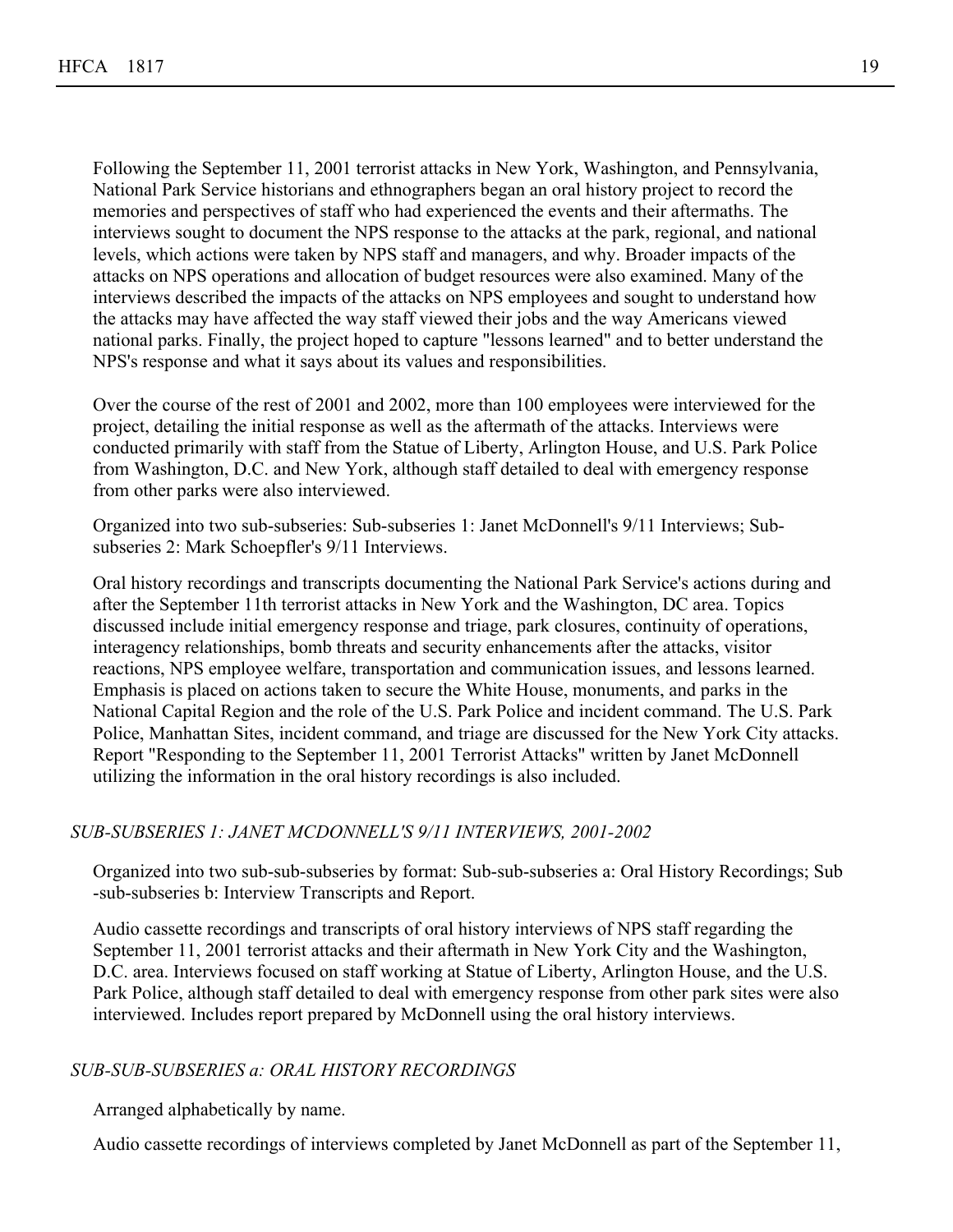2001 Oral History Project. Also includes one interview with Gary Scott as a co-interviewer. Interviews document the NPS's response during and immediately after the terrorist attacks. For description of interview contents, see Sub-sub-subseries b: Interview Transcripts within this subsubseries.

#### *SUB-SUB-SUBSERIES b: INTERVIEW TRANSCRIPTS AND REPORT, 2001-2004*

#### Arranged alphabetically.

Transcripts for oral history interviews regarding the National Park Service's response to the September 11, 2001 terrorist report. Interviews are with U.S. Park Police staff; incident command staff; staff from the Washington Office, National Capital Region, and Northeast Regional Office; Statue of Liberty; Arlington House; and the National Mall, among others. A copy of Janet McDonnell's "Responding to the September 11, 2001 Terrorist Attacks" report is also included.

#### *SUB-SUBSERIES 2: MARK SCHOEPFLER'S 9/11 INTERVIEWS, 2001-2002*

Organized into two sub-sub-subseries by format: Sub-sub-subseries a: Oral History Recordings; Sub -sub-subseries b: Interview Transcripts.

Audio cassette tapes and transcripts of interviews of NPS park staff working during the September 11, 2001 terrorist attacks and their immediate aftermaths. Interviews were conducted with staff at Ellis Island/Statue of Liberty, National Mall, Shenandoah National Park, Catoctin Mountain Park, Arlington House, and Manassas National Battlefield Park, as well as with U.S. Park Police officers.

#### *SUB-SUB-SUBSERIES a: ORAL HISTORY RECORDINGS, 2001-2002*

Arranged alphabetically by name.

Audio cassette tapes of oral history interviews with park staff at Statue of Liberty and in the Washington area on duty during the September 11, 2001 attacks and their immediate aftermath. No interview recordings are present for Arberg, Brown, Castro, Dayson, DiPietro, Farrugio, Garrett, Kelly, Kuziw, Mills, O'Dougherty, Ordde, and Simonell but transcripts for those interviews are present in Sub-sub-subseries b of this sub-subseries. For description of all interview contents, see Sub-sub-subseries b: Interview Transcripts within this sub-subseries.

#### *SUB-SUB-SUBSERIES b: INTERVIEW TRANSCRIPTS, 2001-2002*

Arranged alphabetically by name.

Interview transcripts of NPS staff at Statue of Liberty and in the Washington, D.C. area parks during the September 11, 2001 attacks. Interviews discuss employees' reactions to the terrorist attacks, as well as those of park visitors. Operational details, such as staffing, transportation, first responders actions, building evacuations, employee assistance and counseling, and other issues in the aftermath of the attacks are discussed in many of the interviews. Heightened security, a bomb threat at the National Mall, and a speedboat scare at Statue of Liberty are among the security issues described. Includes discussion of the Pentagon and Flight 93 attacks in several interviews.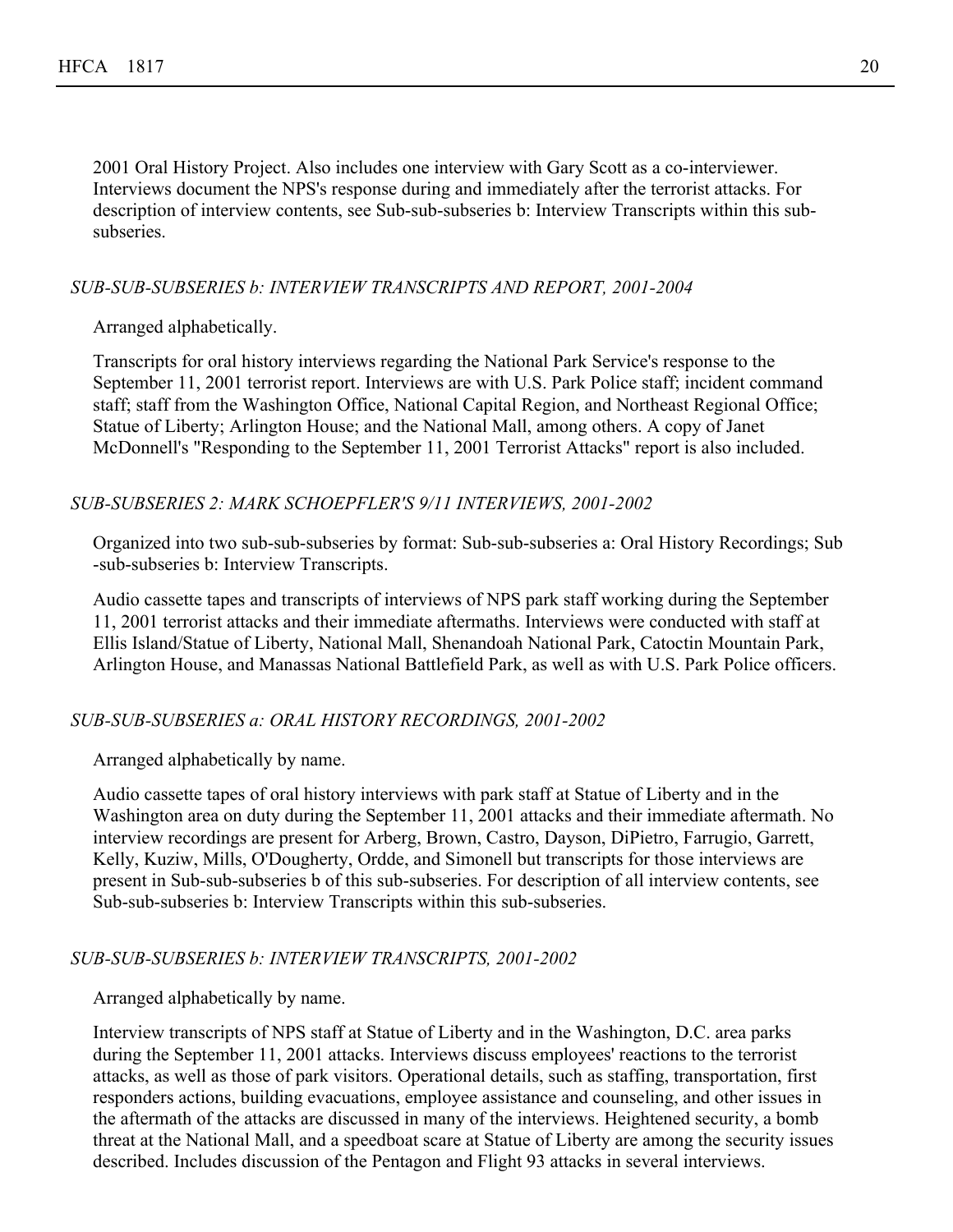## *SUBSERIES D: DR. LU ANN JONES' NPS ORAL HISTORY PROJECT, 1954-2017 (bulk dates: 2012-2017)*

Staff Historian Lu Ann Jones initiated and conducted interviews with recently and long-retired employees of the National Park Service (NPS). Pending retirements inspired many of the interviews. Other individuals, such as Denis P. Galvin, had been retired many years but had never been interviewed in a systematic way. In some cases, interviewees suggested other people to interview and Jones acted upon those recommendations. For example, John Reynolds put Jones in contact with Liz Titus Putnam, the founder of the Student Conservation Association and NPS partner. Jones pursued interviews with Georgia Ellard and Tina Short because of her interest in the experiences of African American women who worked for the NPS as the agency began to create new opportunities in the 1960s and 1970s.

Organized into two sub-subseries by format: Sub-subseries 1: Oral History Recordings; Subsubseries 2: Interview Transcripts and Research Notes.

Digital oral history recordings and transcripts of interviews with NPS employees. Also includes research notes and limited correspondence with interviewees.

## *SUB-SUBSERIES1: ORAL HISTORY RECORDINGS, 2009-2017*

Arranged alphabetically by name.

Digital recordings for NPS staff and affiliated individuals interviewed as part of Dr. Lu Ann Jones' NPS Oral History Project. For description of interview contents, see Sub-subseries 2: Interview Transcripts within this subseries.

## *SUB-SUBSERIES2: INTERVIEW TRANSCRIPTS AND RESEARCH NOTES, 1954-2017 (bulk dates: 2012-2017)*

Arranged alphabetically by name.

Interview transcripts and research notes created in preparation for and during the interviews.

#### *SUBSERIES E: INTERVIEWS WITH NPS ARCHEOLOGY STAFF, 2013-2016*

The records in this series represent a collaboration between the NPS Park History Program and the NPS Park Archeology Program. Karen Mudar conducted a number of the interviews for a feature in the NPS Archeology E-Gram newsletter, a monthly publication. The feature was called "Conversation with an Archeologist" and sought to profile a wide range of archeologists working in the NPS, to encourage archeologists to "think outside the box" when it came to applying for jobs, to gather tips and wisdom about working in the NPS, and to capture "the flavor" and variety of the archeological work being carried out by the NPS.

The interviews ran from July 2013 to July 2016. Over time, the profiles became more infrequent as Mudar was not able to devote as much time to interviewing. Initial interviews for the newsletter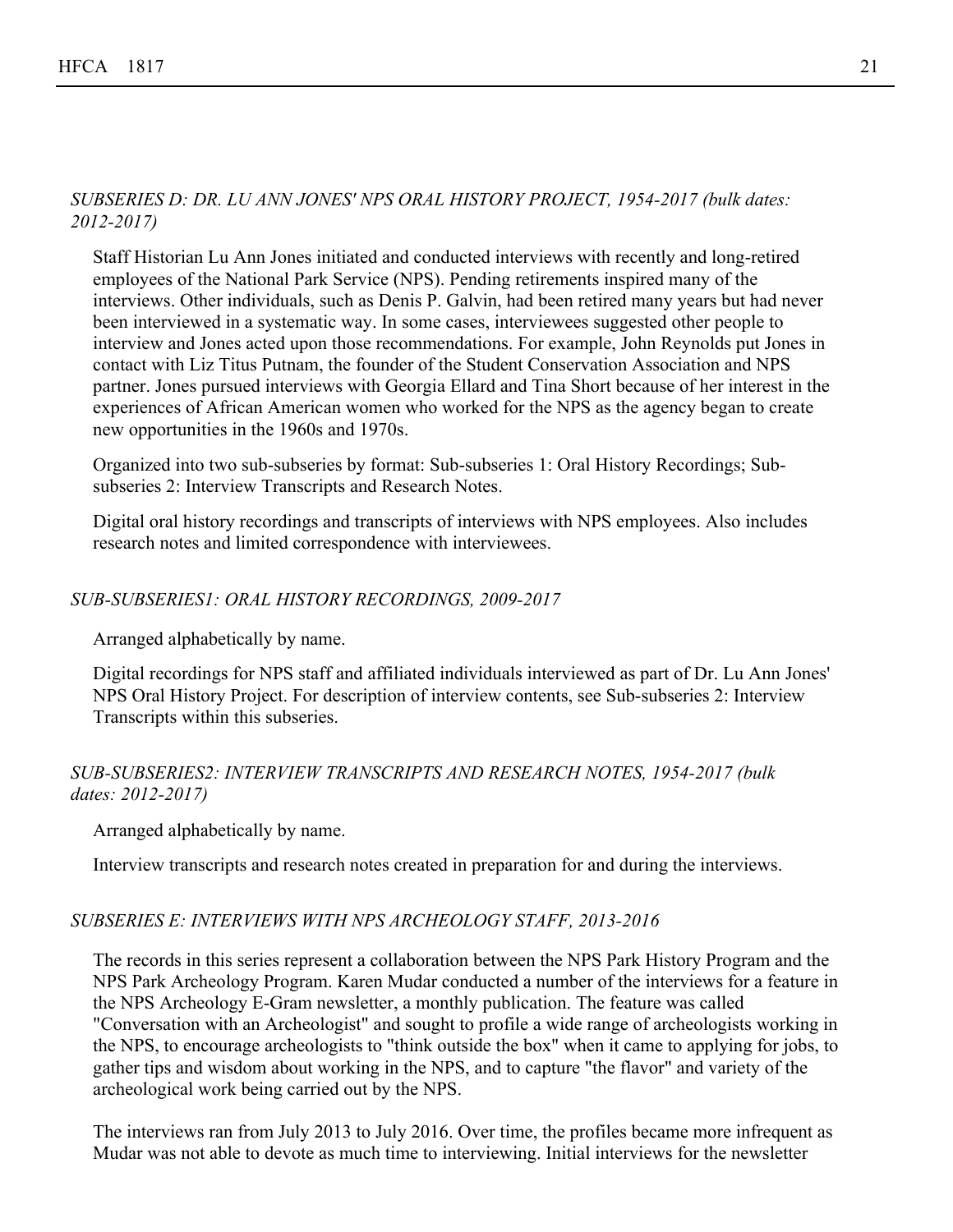were not recorded but eventually Mudar began to record them. Interviews were all conducted over the phone and each interviewee was asked a standard set of questions. Beginning c. 2014, NPS Staff Historian Lu Ann Jones began working with Mudar to preserve her efforts and to supplement them with more in-depth interviews with long-time NPS archeologists.

The Archeology E-gram project segued into another project as Mudar interviewed archeologists who had or who were about to retire. Three of these archeologists, John Knoerl, Michele Aubry, and Bennie Keel, were specifically chosen for their intimate knowledge of the early history of the programs that eventually became the NPS Archeology Program and of projects that it administered. These questions were more wide-ranging and tailored to individual histories.

Organized into two sub-subseries by format: Sub-subseries 1: Oral History Recordings; Subsubseries 2: Interview Transcripts, Notes, and Publications.

Digital recordings of phone interviews, transcripts, and various research notes and publications, including the "Conversations with an Archeologist" articles.

## *SUB-SUBSERIES 1: ORAL HISTORY RECORDINGS, 2013-2016*

Arranged alphabetically by name.

Digital recordings of interviews done by Karen Mudar for the article "Conversations with An Archeologist." Recordings are only available for a subset of the telephone interviews Mudar conducted, specifically for Michele Aubry, Bennie Keel, John Knoerl, Stephen Potter, and Julie Steel. Interviews discuss the NPS Archeology Program, System-wide Archeological Inventory Program (SAIP), and the National Historic Preservation Act (NHPA). For description of interview contents, see Sub-subseries 2: Interview Transcripts within this subseries.

## *SUB-SUBSERIES 2: INTERVIEW TRANSCRIPTS, NOTES, AND PUBLICATIONS, 2014-2016*

Arranged alphabetically.

Interview transcripts and research notes generated in advance of the interviews. Interviews were conducted with staff from the Washington Office, Southeast Archeological Center, Midwest Archeological Center, National Capital Region, and parks. For interviews which were not recorded, notes of telephone conversations are included. Also includes final copies of "Conversations with an Archeologist" newsletter column from the Archeology E-gram for the interviews.

## *SUBSERIES F: INTERVIEWS WITH HARPERS FERRY CENTER STAFF, 2003, 2015-2016*

In 2015 NPS Staff Historian Lu Ann Jones began a collaboration with colleagues at Harpers Ferry Center (HFC). The goal of the project is to document the careers of retired individuals who had contributed to publications, design, curation, cartography, and other services provided by HFC.

Organized into two sub-subseries by format: Sub-subseries 1: Oral History Recordings; Subsubseries 2: Interview Transcripts and Research Notes.

Digital recordings of oral history interviews and transcripts of Harpers Ferry Center employees.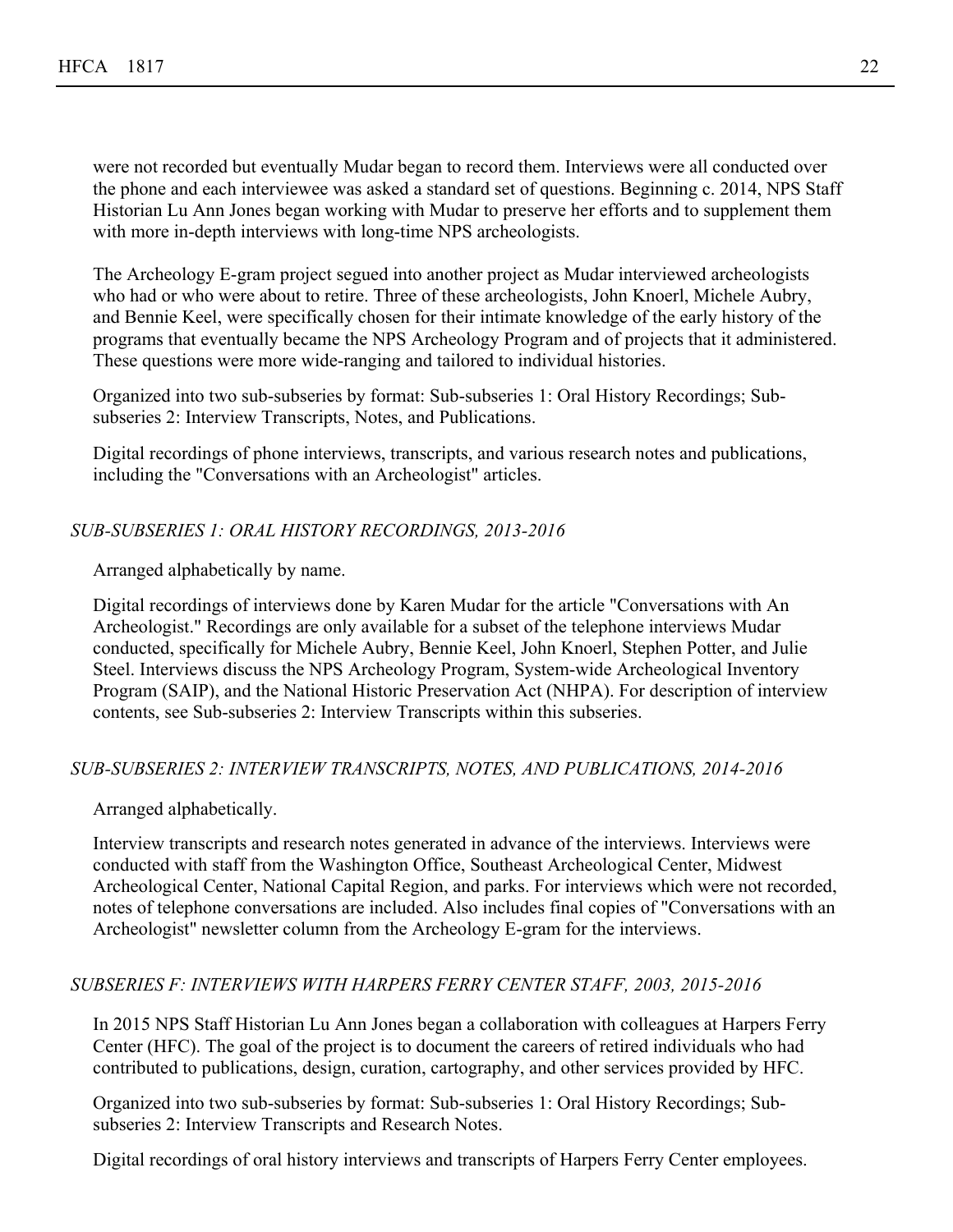Interviews include staff working in cartography, graphic design, exhibit design, publications, and curation. Topics discussed include the transition to digital technology and its impact on HFC's work, NPS publications, and the NPS Archives. Also includes research notes, limited correspondence, and digital images.

## *SUB-SUBSERIES 1: ORAL HISTORY RECORDINGS, 2015-2016*

Arranged alphabetically by name.

Digital recordings for individuals interviewed as part of the Harpers Ferry Center Oral History Project. Personnel interviewed include Nancy Haack, David McLean, David Wallace, Edward Zahniser, and Bruce Hopkins. For description of interview contents, see Sub-subseries 2: Interview Transcripts within this subseries.

#### *SUB-SUBSERIES 2: INTERVIEW TRANSCRIPTS AND RESEARCH NOTES, 2003, 2015-2016*

Arranged alphabetically by name.

Transcripts of oral history interviews and research notes related to the interviews.Topics discussed include the transition to digital technology and its impact on HFC's work, NPS publications, and the NPS Archives. McLean interview materials includes digital images.

## *SUBSERIES G: "LEGACY OF LEARNING" ORAL HISTORY PROJECT, 2012*

These interviews resulted from an "Effective Oral History Course" led by Staff Historian Lu Ann Jones, held at the Stephen T. Mather Training Center (STMA) on September 13, 2012. The interviews were conducted as part of the course practicum and included interviews with former STMA directors and staff, as well as the manager of the NPS Historic Preservation Training Center.

Organized into two sub-subseries by format: Sub-subseries 1: Oral History Recordings; Subsubseries 2: Interview Transcripts and Research Notes.

Digital recordings of oral history interviews with NPS employees. Includes transcripts, research notes, and limited correspondence. Because the interviews were conducted as part of a training course, various co-interviewers are present with interviewer Dr. Lu Ann Jones.

#### *SUB-SUBSERIES 1: ORAL HISTORY RECORDINGS, 2012*

Arranged alphabetically by name.

Digital recordings of the oral history interviews conducted on September 12, 2012 as part of the Mather Training Center "Legacy of Learning" project. Interviews conducted with managers, instructors, and other employees of the center. For description of interview contents, see Subsubseries 2: Interview Transcripts within this subseries.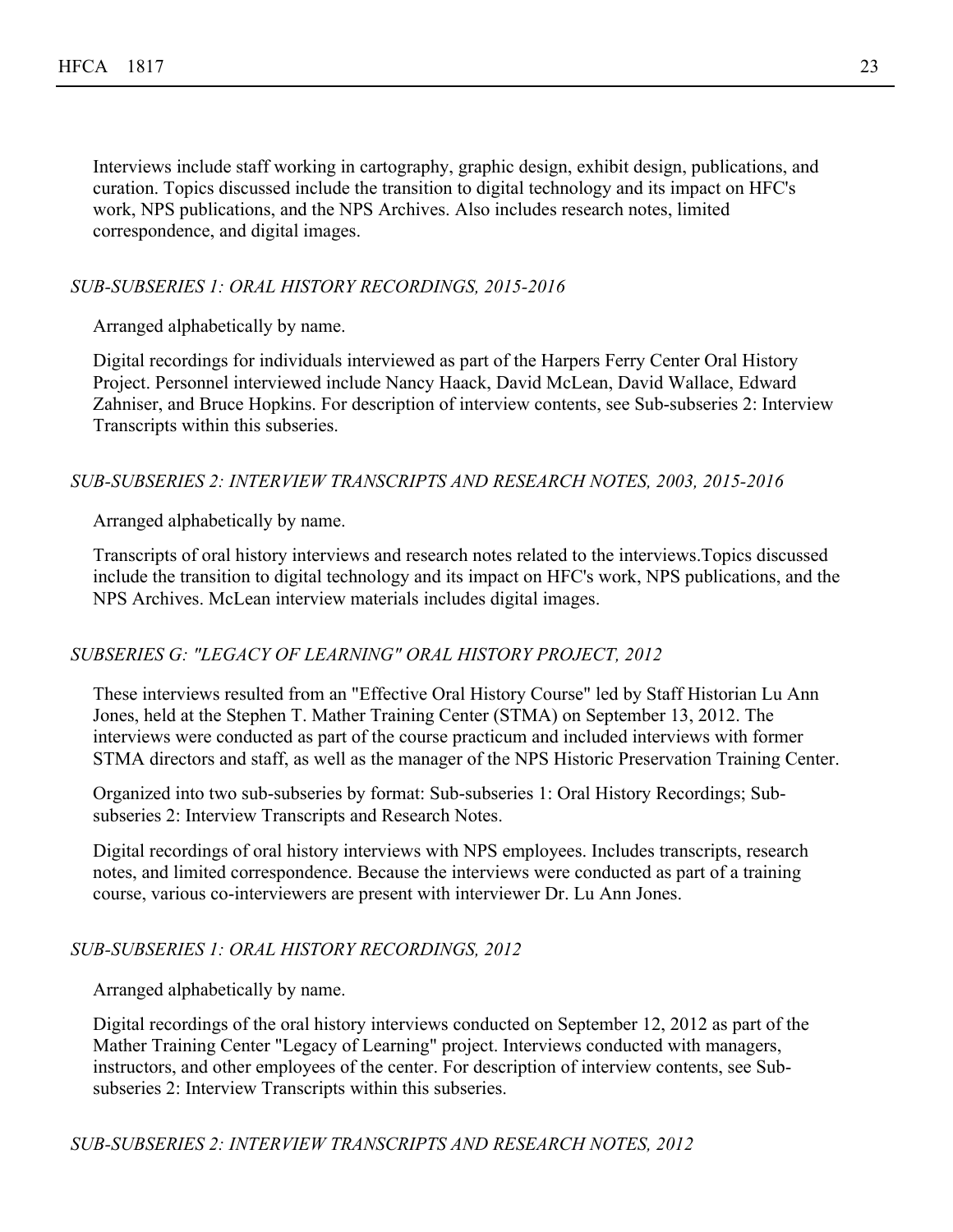Arranged alphabetically by name.

Interview transcripts related to staff at the Mather Training Center. Interviews were conducted with instructors, staff, and managers of the center. Topics discussed include training; Operational Lightship Program; minorities in the NPS; and staff training and development. Includes research notes and background information for the interviews.

## *SUBSERIES H: ASSOCIATION OF NATIONAL PARK RANGERS (ANPR) ORAL HISTORY PROJECT, 2012-2016*

Dr. Lu Ann Jones and others at the NPS Park History Program coordinated with the Association of National Park Rangers (ANPR) to conduct oral history interviews with that organization's longtime members. The project was inspired by the National Park Service's centennial in 2016 and focuses on individuals personnel who have helped to shape the agency's history during its second half-century.

Although the program was launched in 2010, the first interviews took place at the 2012 "Ranger Rendezvous" event, held in Indian Wells, California. Additional interviews were conducted in 2013 -2016. Interviews were conducted with employees that joined the agency in the 1950s-1970s and who occupied leadership positions during decades of great change. During their tenures, the NPS expanded significantly, the country adopted laws that challenged the Service's management policies, and the demographics of the agency's workforce and its visitors underwent a significant shift.

Sources:

http://www.anpr.org/Oral-History-Project (accessed September 25, 2017).

Organized into two sub-subseries by format: Sub-subseries 1: Oral History Recordings; Subsubseries 2: Interview Transcripts and Research Notes.

Oral history recordings and transcripts from interviews of NPS employees. Topics discussed include individual careers and parks; the September 11, 2001 terrorist attacks; women in the NPS; U.S. Bicentennial; Interagency Fire Center; Alaska Task Force; Albright Training Center; Federal Law Enforcement Training Center (FLETC); Presidential Management Intern Program; resources careers; NPS regional offices; the Wilderness Act; and the creation of the Association of National Park Rangers. Also includes research notes related to the individuals interviewed and limited correspondence.

## *SUB-SUBSERIES 1: ORAL HISTORY RECORDINGS, 2012-2015*

Arranged alphabetically by name.

Digital oral history recordings of interviews with ANPR members. Interveiws were conducted with park staffs, chief rangers, assistant superintendents, superintendents, and regional office employees. Maureen Finnerty, William (Bill) Halainen, John Cook, Bob Krumenaker, Wayne Landrum, Bruce McKeeman, David Mihalic, Ernest Quintana, Patrick Reed, Edwin Rothfuss, Richard Smith, and others are among those interviewed. For description of interview contents, see Sub-subseries 2: Interview Transcripts within this subseries.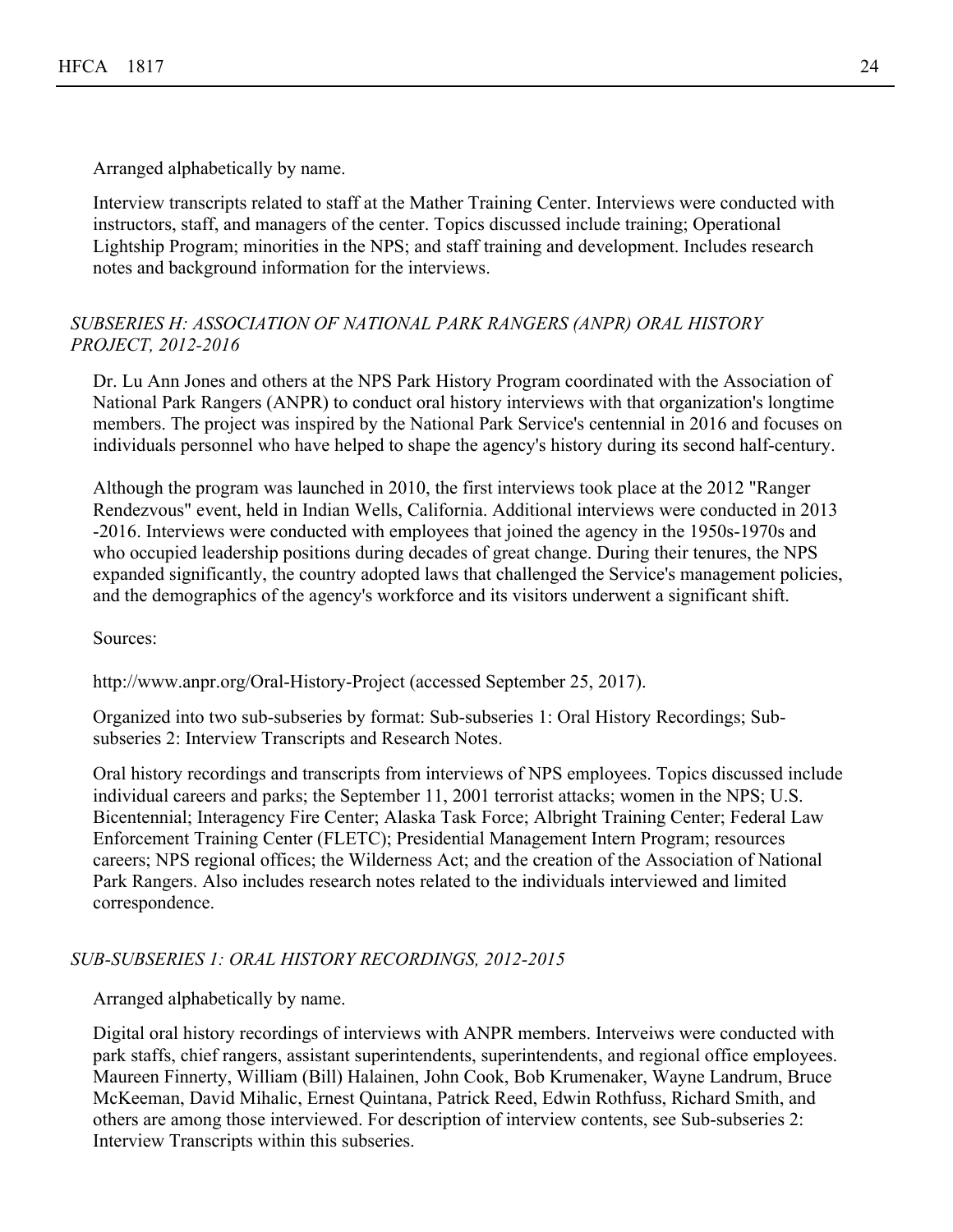#### *SUB-SUBSERIES 2: INTERVIEW TRANSCRIPTS AND RESEARCH NOTES, 2012-2016*

Arranged by alphabetically by name.

Transcripts of oral history interviews and research notes related to the individuals interviewed. Subjects discussed include individual careers; women in the NPS; dual careers and balancing work and family life; security post September 11, 2001; U.S. Bicentennial; park fatalities; resources careers; and the Association of National Park Rangers. Employee experiences at various national park units, regional offices, Albright Training Center, Federal Law Enforcement Training Center (FLETC), and the Washington Office are also discussed.

#### *SERIES V: OTHER ORAL HISTORY INTERVIEWS WITH NPS STAFF AND ASSOCIATED PERSONS, 1954-2005 (bulk dates: 1960-1986)*

Organized into four subseries: Subseries A: Albert C. Manucy's Interviews with NPS Staff; Subseries B: Dr. Charles B. Hosmer's Oral History Projects; Subseries C: Transcripts from the Regional Oral History Program (Bancroft Library) Interviews with NPS Staff; and Subseries D: General Interviews with NPS Staff and Affiliated Individuals.

Recordings and transcripts of oral history interviews by NPS employees and affiliated individuals and organizations. Transcripts from interviews conducted by Dr. Charles B. Hosmer and the Regional Oral History Program at the Bancroft Library were provided to the NPS through transcript exchange agreements. Interviews by Albert C. Manucy do not have common research themes and appear to be ad hoc interviews with his acquaintances. Also includes general interviews conducted by various interviewers which are not part of larger projects. Correspondence primarily concerning the interviews is present in some files. Available release forms are legal documents and are kept in the accession folder.

#### *SUBSERIES A: ALBERT C. MANUCY'S INTERVIEWS WITH NPS STAFF, 1969-1971*

Albert C. Manucy was born in St. Augustine, Florida in 1910. He received a Master's Degree in History from the University of Florida in 1934 and began working for Florida Works Progress Administration (WPA) project 194, conducting historical research on Fort Jefferson. Following completion of the WPA project, Manucy began working for the National Park Service (NPS) at Castillo de San Marcos. He became one of Florida's most important early historians for Spanish Colonial Florida and Saint Augustine architecture, studying the latter on a Fulbright Scholarship. Manucy served as the historian at the Castillo de San Marcos until 1966 when he became curator for the Southeast Regional Office. Throughout his 33-year career, he worked as a historian, restoration specialist, and museum planner.

Among his published works are "The Houses of Saint Augustine, 1566-1821", "Sixteenth Century Saint Augustine: The People and Their Homes", "The Building of Castillo de San Marcos", and "Artillery Through the Ages." He also won awards from the Florida Trust for Historic Preservation and the Eastern National Parks and Monuments Association. Manucy was granted the Order of La Florida by the city of St. Augustine and is listed as a Great Floridian in the "Great Floridian 2000" program, created to pay tribute to notable residents of Florida. He died in 1997.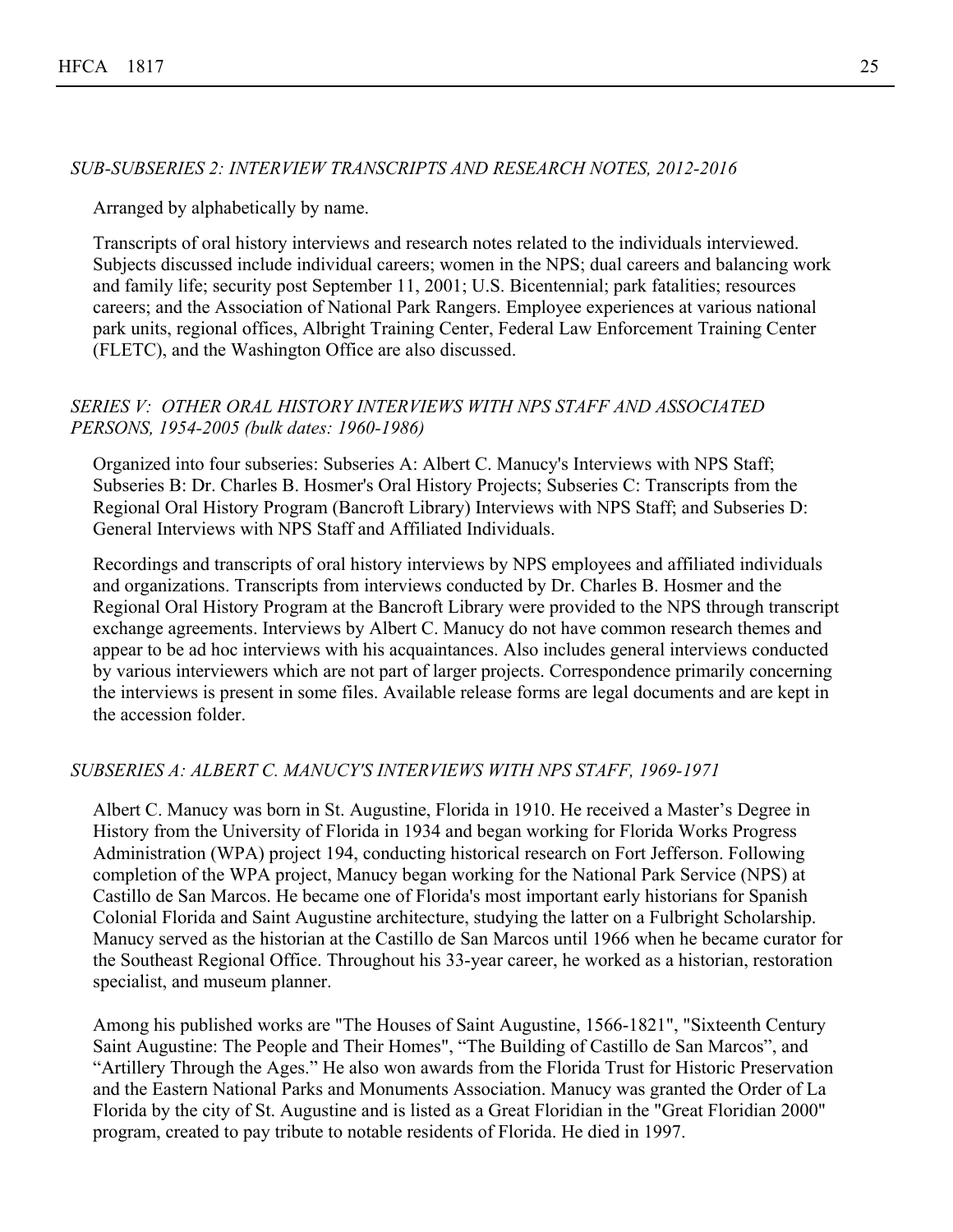Manucy collected these oral histories during his "field trips" and provided copies to the NPS Archives for the collection. Common themes are not readily apparent among these interviews and it does not appear that the oral histories in this subseries were collected as part of a specific project.

Organized into two sub-subseries by format: Sub-subseries 1: Oral History Recordings; Subsubseries 2: Interview Transcripts.

Oral history recordings, draft and final transcripts, and correspondence. Correspondence primarily concerns preparation of transcripts. Interviews do not appear to be part of a cohesive project although several of the interviews were with individuals Manucy knew through his associations with Fort Jefferson and Castillo de San Marcos. The Civilian Conservation Corps (CCC) is discussed in a couple of interviews. The short interview with Freeman Tilden does not address fundamentals of NPS interpretation or its history, focusing primarily on speeches and doomsday predictions.

## *SUB-SUBSERIES 1: ORAL HISTORY RECORDINGS, 1969-1971*

Arranged alphabetically by name.

Reel-to-reel recordings of oral history interviews conducted by Manucy. Interviewees included Herbert Kahler, Freeman Tilden, and Ted Davenport. Three interviews (DeWeese, Edwards, and Meanerham) include the spouses in the recording. Topics include the Civilian Conservation Corps (CCC); living conditions at Fort Jefferson (now Dry Tortugas National Park); Eastern National Parks and Monuments Association; bears; and the Association for Interpretation (AIN). For description of interview contents, see Sub-subseries 2: Interview Transcripts within this subseries.

## *SUB-SUBSERIES 2: INTERVIEW TRANSCRIPTS, 1969-1971*

Arranged alphabetically by name.

Final transcripts, correspondence regarding transcripts, and draft transcripts with interviewee corrections. Interviews focus primarily on individual careers and parks in the Southeast Region, including Blue Ridge Parkway, Fort Jefferson, Everglades, Fort Caroline, Castillo de San Marcos, Virgin Islands, and San Juan. A few interviews discuss experiences in western or northeastern parks, as well as regional offices and the Washington office. Civilian Conservation Corps (CCC) experiences are also described.

## *SUBSERIES B. DR. CHARLES B. HOSMER'S ORAL HISTORY PROJECTS, 1961-1986*

Dr. Charles B. Hosmer, Jr., was born in Naples, Italy in 1932 but was raised in Washington, D.C. In 1953, he graduated with a bachelor's degree from Principia College in Illinois. He received his master's of arts (1956) and Ph.D. (1961) from Columbia University. From 1961-1992, he was a professor of history at Principia College. He became nationally known as the historian of the preservation movement in the United States. As part of his research, Hosmer conducted many oral histories with leading preservationists, including National Park Service (NPS) staff. He published two pioneering works in the field, "Presence of the Past: A History of the Preservation Movement in the United States before Williamsburg" and "Preservation Comes of Age: From Williamsburg to the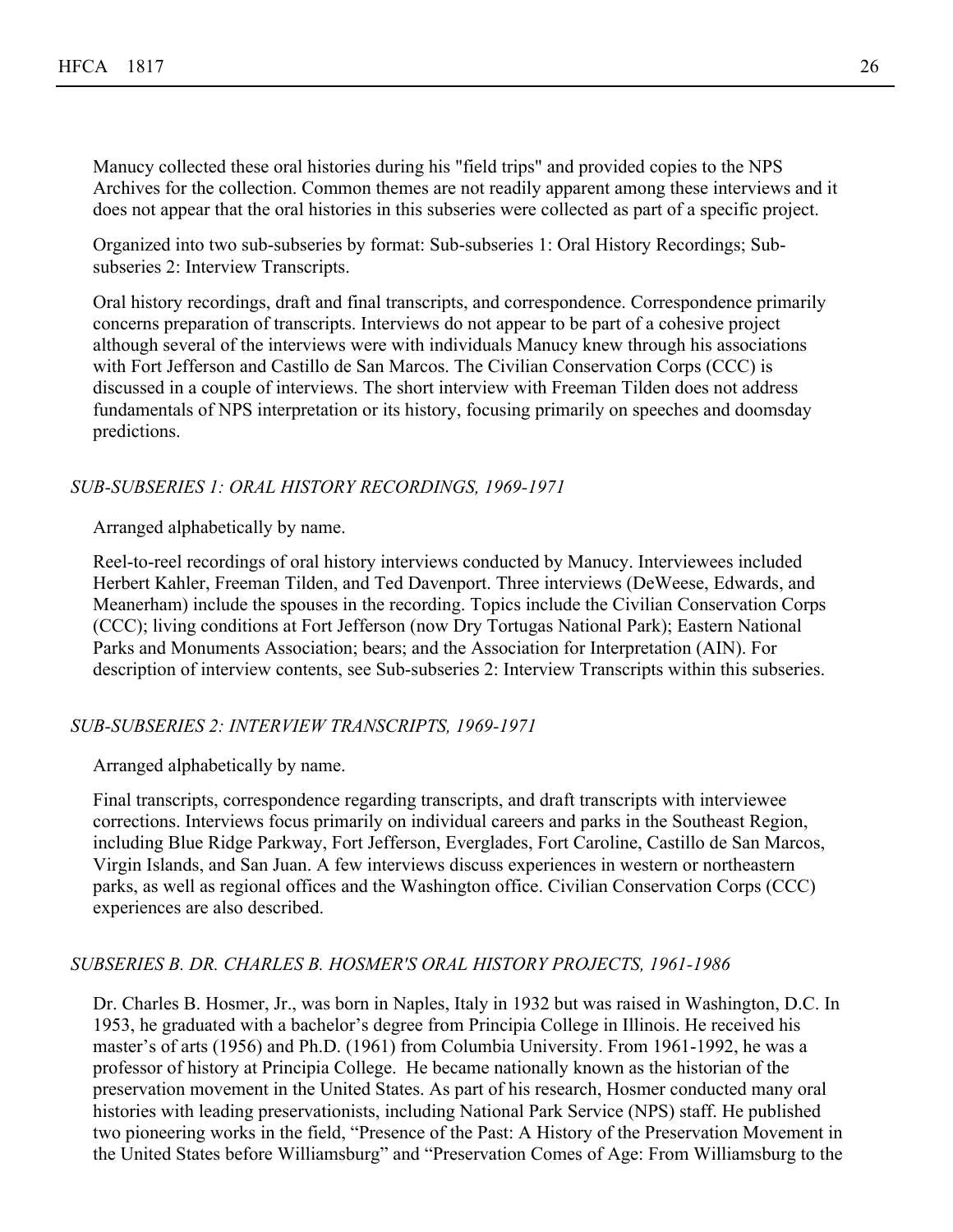National Trust, 1926-1949". He was also honored with special awards for service from the Eastern National Parks and Monuments Association as Distinguished Associate (1981), and from the American Association for State and Local History. Hosmer retired from Principia College as the Jay P. Walker Chair in History in June 1993 and died in August 1993.

Sources:

http://content.principia.edu/sites/maybeck/home1/historic-district/charles-bridgham-hosmer-jr/ (accessed June 7, 2017)

http://www.nypap.org/preservation-history/charles-bridgham-hosmer-jr/ (accessed June 7, 2017)

Organized into two sub-subseries by project: Sub-subseries 1: Transcripts of Interviews with NPS Staff; Sub-subseries 2: History of the Preservation Movement Interview Transcripts.

Transcripts of oral history interviews with general NPS staff and interviews conducted specifically to document the history of the preservation movement in the United States.

## *SUB-SUBSERIES 1: TRANSCRIPTS OF INTERVIEWS WITH NPS STAFF, 1961-1972*

Transcripts of National Park Service (NPS) staff interviewed by Dr. Charles Hosmer and provided to the NPS Archives as part of an exchange agreement. Although the interviews were conducted in the 1960s and early 1970s, Hosmer provided the transcripts for the NPS to copy during 1973, which coincides with the second phase of S. Herbert Evison's NPS Oral History Project. The exchange agreement was coordinated between Hosmer and Dr. David H. Wallace, chief of the branch of museum operations at Harpers Ferry Center. Under the agreed upon exchange, interviewees were asked permission for the NPS to hold and use the transcript subject to the condition that permission to quote directly must be obtained from the director of Harpers Ferry Center. Signed permission forms to that effect were returned for only twelve of the interviews in this sub-subseries.

Arranged alphabetically by name.

Oral history interview transcripts. The main topics of the interviews include preservation, early historic sites, and the NPS role in historic preservation. Also includes correspondence with some of the individuals interviewed. Significant individuals interviewed include Horace M. Albright, Roy Appleman, Verne Chatelain, Herbert Kahler, Ronald F. Lee, Albert Manucy, and Charles Peterson, among others.

## *SUB-SUBSERIES 2: HISTORY OF THE PRESERVATION MOVEMENT INTERVIEW TRANSCRIPTS, 1981-1986*

In 1980, Eastern National Parks and Monuments Association (ENP&MA) contracted with Dr. Charles B. Hosmer to conduct oral history interviews on the evolution of the historic preservation movement in the United States from 1950-1980. Hosmer began recording in 1981, eventually interviewing 84 of the most influential men and women of the modern historic preservation movement.

In late 1984, ENP&MA began looking for a suitable repository for the interview tapes and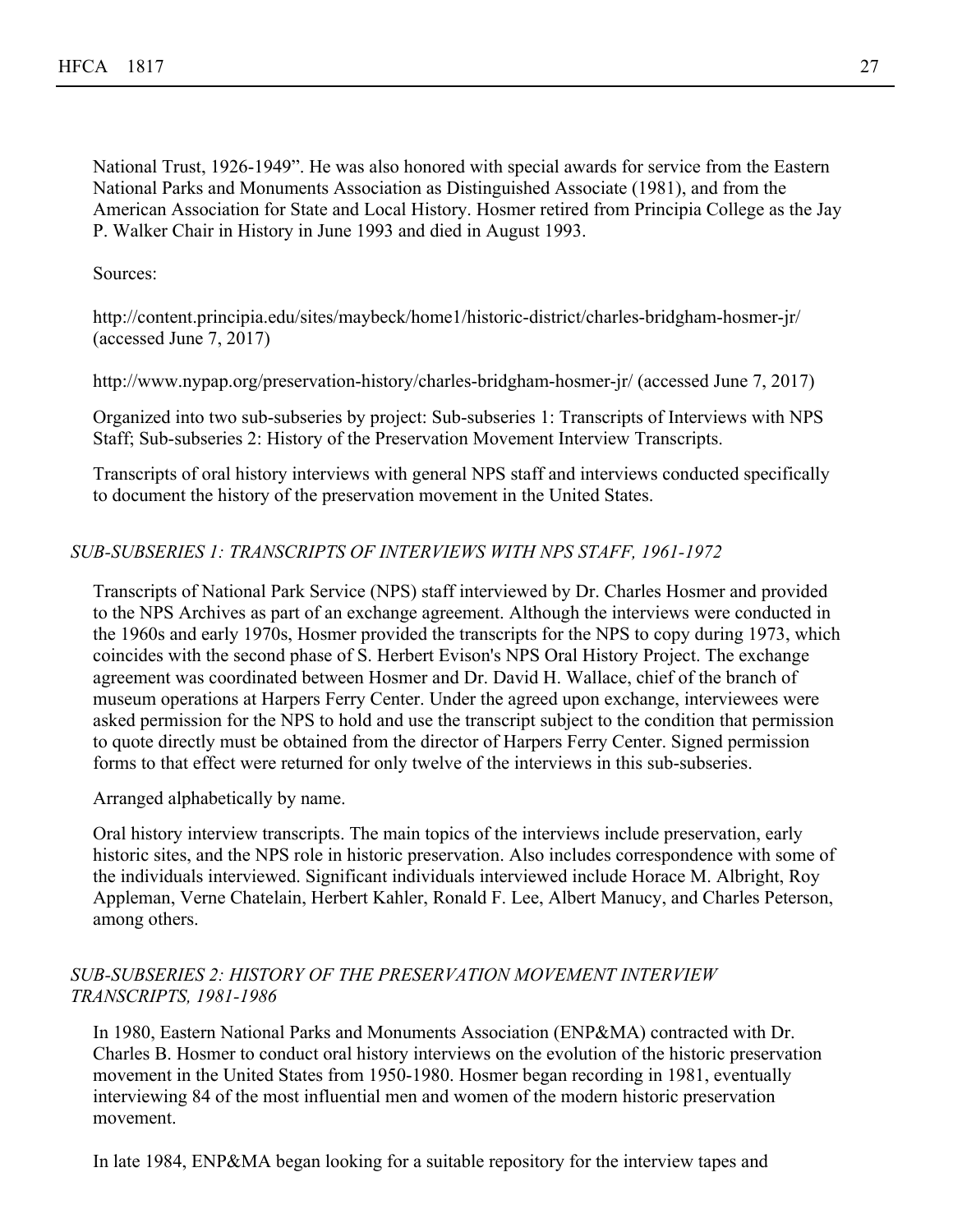transcripts. National Park Service (NPS) Historian Ed Bearss suggested the NPS History Collection at Harpers Ferry Center (HFC). On May 1, 1985, ENP&MA offered the collection as an unrestricted gift to the NPS. It was understood that the NPS would be responsible for obtaining signed releases and as contacts with interviewees were subsequently made, confusion arose regarding Hosmer's "public release date" and requests were received to place "temporary holds" on several of the transcripts. Concern over the NPS's ability to honor the donor requests led to most of the material being returned to ENP&MA in 1988. The collection was subsequently deposited in the Special Collections at the University of Maryland Libraries. Copies of unrestricted transcripts from interviews with some NPS staff were, however, retained by HFC.

Arranged alphabetically by name.

Transcripts of interviews with National Park Service (NPS) employees conducted in the 1980s and related to the history of the preservation movement in the United States. Significant individuals interviewed include Horace M. Albright, Ernest Connally, George Hartzog, Herbert Kahler, George Palmer, Charles Peterson, and Robert Utley, among others.

## *SUBSERIES C: TRANSCRIPTS FROM REGIONAL ORAL HISTORY PROGRAM (BANCROFT LIBRARY) INTERVIEWS WITH NPS STAFF, 1960-1976*

In 1954, the Regional Oral History Office was established at the University of California-Berkeley's Bancroft Library to conduct interviews with leading citizens of the West. The Center's Amelia K. Fry conducted an interview with NPS Director Newton Drury as early as 1960. A joint interview with Directors Drury and Albright was conducted in 1962. She also recorded an interview with Director George B. Hartzog in April 1965. As part of its series of interviews on conservation history, the Regional Oral History Office interviewed a number of other NPS staff in the 1960s, including Harold C. Bryant, Carl Russell, Ansel Hall, S. Herbert Evison, and Francis Farquhar, among others.

In September 1967, NPS Director George B. Hartzog tasked his special assistant, Cornelius W. Heine, with creating an archive for the National Park Service and to begin an oral history program. Heine also almost immediately reached out to his friends and former NPS Directors Horace M. Albright and Newton B. Drury for advice and to schedule interviews. On September 27, 1967, Albright responded with detailed information about his knowledge of oral history work being conducted around the NPS and to provide recommendations for individuals that could help the new official enterprise. Recognizing Amelia Fry's experience interviewing NPS and U.S. Forest Service employees on conservation-related issues and describing her as a "remarkable woman," Albright suggested to Heine that he "give her a collaborator appointment" to cover costs for her to attend a meeting in Washington, D.C.

Although the study undertaken to develop the NPS Archive progressed slowly, Heine began to move forward with the oral history program. The Government did pay for Mrs. Fry to travel to Washington, D.C. in November 1967, to meet with Heine and discuss the approaches for the new program. She continued to correspond, advise, and occasionally meet with Heine throughout 1968. In July 1968, the NPS entered into a cooperative agreement with the Regional Oral History Office to exchange interview transcripts. The first copies the NPS provided to the Bancroft Library were Evison's 1962-1963 transcripts which addressed western park issues. Throughout the late 1970s and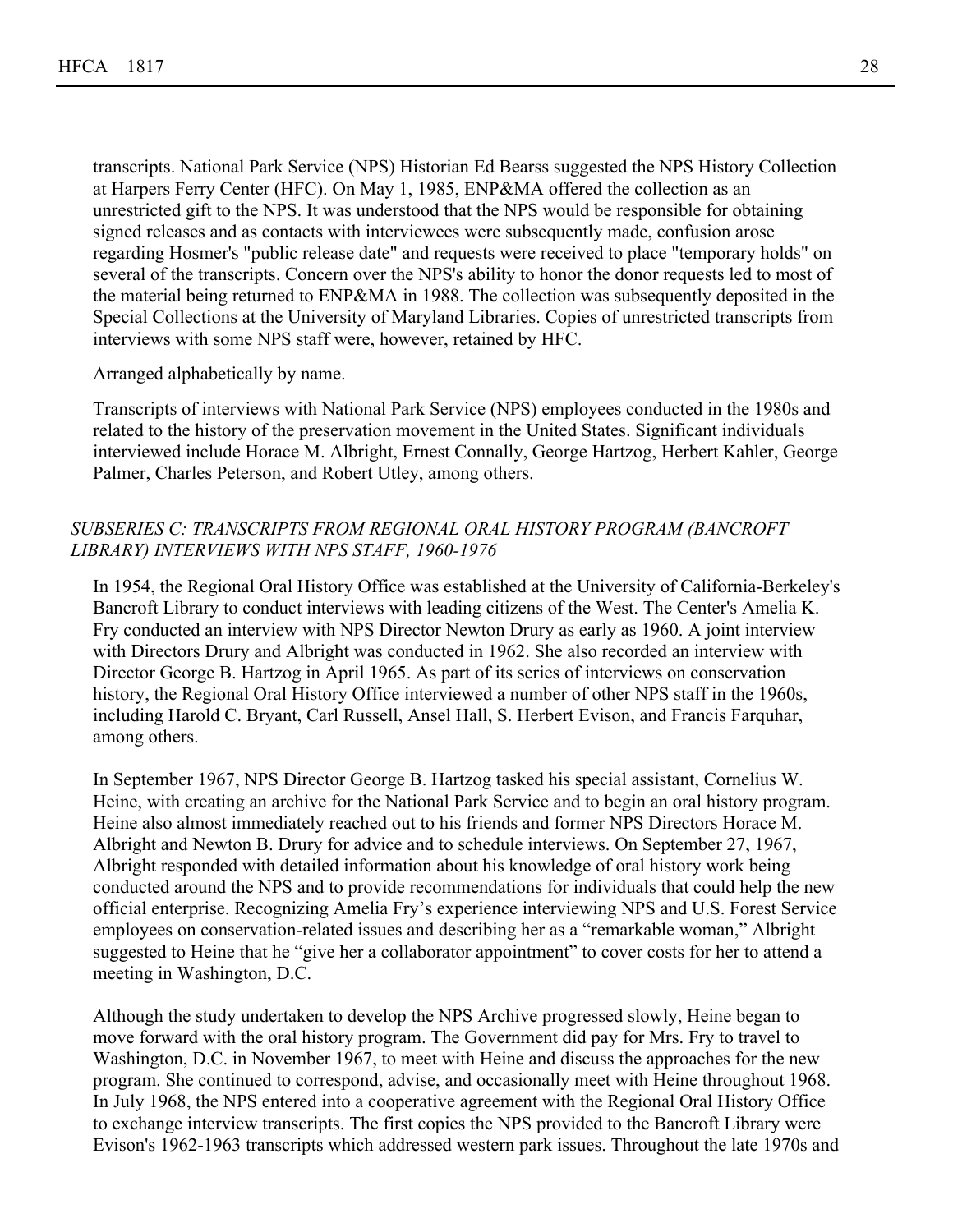early 1980s, the NPS also sporadically continued its relationship with the Regional Oral History Office, including paying them for an interview and transcript with George L. Collins.

Although the Regional Oral History Office sought permission of the interviewees to deposit copies of the transcripts with the National Park Service, it retained authority over the transcripts and no portion of the transcripts in this subseries can be quoted without permission of the director of the Bancroft Library. The NPS is limited to providing copies for research use only and all researchers are responsible for contacting the Bancroft Library for any other uses or for access to the sound recordings.

Arranged alphabetically by name.

Transcripts of oral history interviews with NPS staff and associated individuals conducted by Amelia Fry and others from the Regional Oral History Office at the University of California, Berkeley's Bancroft Library in the 1960s and 1970s. Bound volumes often contain supplemental information such as introductions, copies of articles, biographical information, news clippings or obituaries, and photographs. Unbound copies of some interviews are also present. Key figures include Directors Horace M. Albright and Newton B. Drury.

## *SUBSERIES D: GENERAL INTERVIEWS WITH NPS STAFF AND AFFILIATED INDIVIDUALS, 1954-2005*

Organized into two sub-subseries by format: Sub-subseries 1: Oral History Recordings; Subsubseries 2: Interview Transcripts.

Recordings and transcripts of oral history interviews created by a variety of interviewers and which do not appear to be part of larger research projects. Most interviewees are former NPS staff but also includes interviews with land donors and other affiliated individuals. Interviewers were often park staff and copies were provided to NPS History Collection for use. Reel-to-reel and audio cassette tape formats present. NPS History Collection does not possess tapes for all interviews.

## *SUB-SUBSERIES 1: ORAL HISTORY RECORDINGS, 1954-2005*

## Arranged alphabetically by name.

Reel to reel and audio cassette recordings of oral history interviews. Individuals interviewed include Ann Baugh, Terry Carlstrom, Herford Cowling, Cecil Doty, William C. Everhart, Lemuel (Lon) Garrison, Charles M. Goethe, Herbert Kahler, Albert Manucy, Merrill Mattes, Wilfred Logan, and Charles Peterson, among others. Topics discussed include the Association of National Park Rangers (ANPR); Albright Training Center; Denver Service Center; Mission 66; creation of Herbert Hoover Birthplace NHS; Civilian Works Administration; Works Progress Administration; and development of Colonial Parkway. Individual careers and experiences at parks, regional offices, and the Washington Office are discussed. For description of interview contents, see Sub-subseries 2: Interview Transcripts within this subseries.

*SUB-SUBSERIES 2: INTERVIEW TRANSCRIPTS, 1954-2005*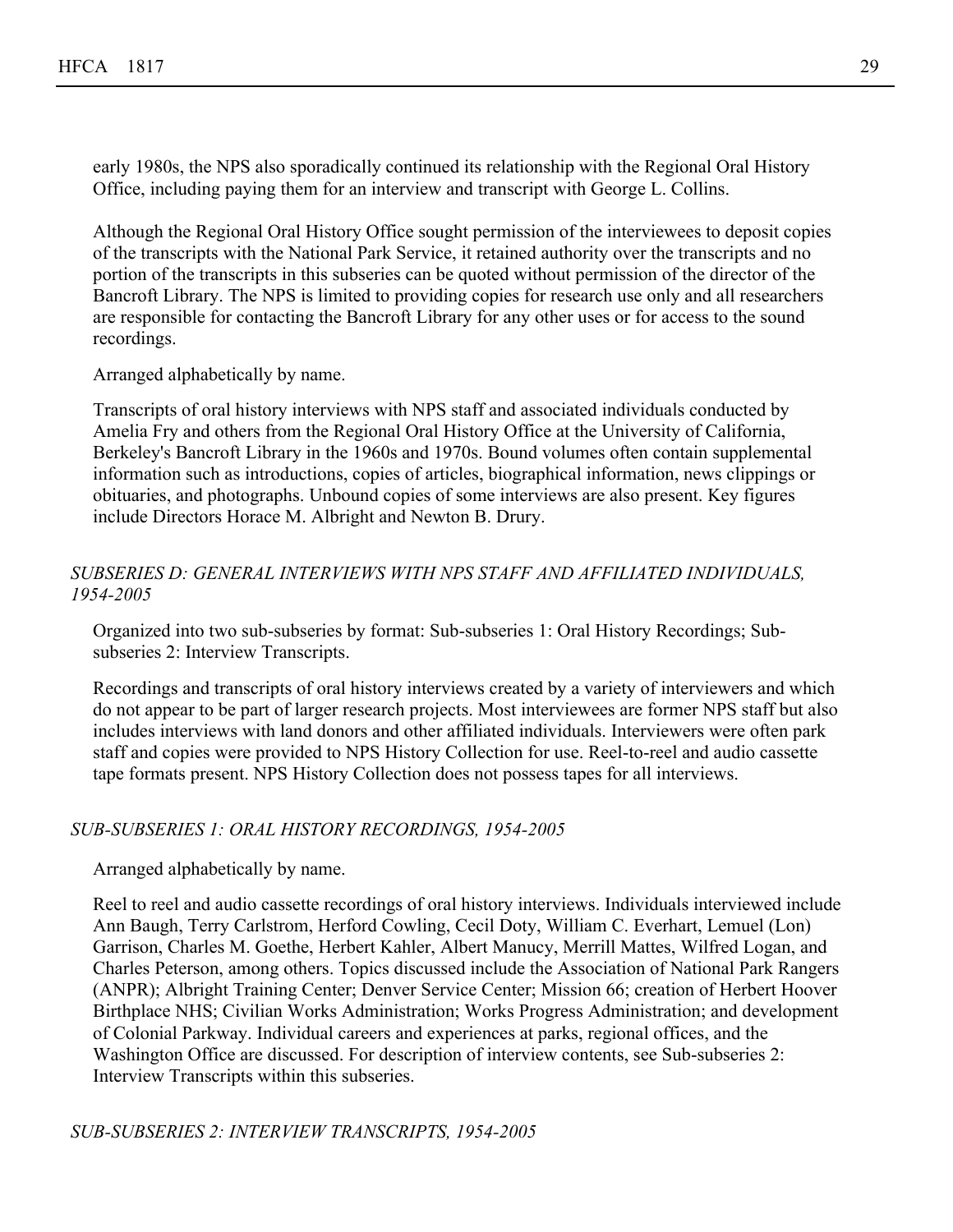Arranged alphabetically by name.

Transcripts of recordings of oral history interviews. Individuals interviewed include Ann Baugh, Terry Carlstrom, Herford Cowling, Cecil Doty, William C. Everhart, Lemuel (Lon) Garrison, Charles M. Goethe, Herbert Kahler, Albert Manucy, Merrill Mattes, Wilfred Logan, and Charles Peterson, among others. Interviewees held positions such as superintendents, assistant regional directors, regional directors, chief rangers, park naturalists, historians and center directors. Herford Cowling was an early NPS photographer. Charles Goethe initiate interpretive programs in the NPS. Topics discussed in the various interviews include the Association of National Park Rangers (ANPR); Albright Training Center; Denver Service Center; Midwest Archeological Center; Mission 66 and its architecture; creation of Herbert Hoover Birthplace NHS; Emergency Relief Act programs such as the Civilian Works Administration, Works Progress Administration, Public Works Administration, and the Civilian Conservation Corps; and development of Colonial Parkway. Individual careers and experiences at parks, regional offices, and the Washington Office are discussed.

#### *SERIES VI: PARK-SPECIFIC ORAL HISTORY RECORDS, 1965-2007 (bulk dates: 1976-2004)*

Organized into seven subseries: Subseries A: Southeast Archeological Center (SEAC) Administrative History Project; Subseries B: C&O Canal Oral History Project Transcripts; Subseries C: The Bicentennial at Independence NHP Oral History Project; Subseries D: Custer Battlefield Interpretation Oral History Project; Subseries E: Cuyahoga Valley's Administrative History Interviews; Subseries F: General Park Oral History Interviews; Subseries G: C&O Canal Oral History Interviews.

Oral history projects and interviews focused on individual parks, programs, or offices. Intervies for SEAC and Cuyahoga Valley were collected as part of research for preparation of administrative histories. Recordings for Independence and Custer Battlefield (now Little Bighorn Battlefield National Monument) focus on the U.S. Bicentennial and evolving park interpretation, respectively. Available release forms are legal documents and are kept in the accession folder.

## *SUBSERIES A: SOUTHEAST ARCHEOLOGICAL CENTER (SEAC) ADMINISTRATIVE HISTORY PROJECT, 2003-2004, 2007*

Cameron Binkley, historian with the National Park Service's (NPS's) Southeast Regional Office, conducted oral history interviews in association with his research on the Southeast Archeological Center (SEAC). The research culminated in the 2007 NPS publication entitled "Science, Politics, and the "Big Dig": A History of the Southeast Archeological Center and the Development of Cultural Resources Management in the Southeast."

Organized into two sub-subseries based on format: Sub-subseries 1: Oral History Recordings; Subsubseries 2: Interview Transcripts and Report.

Interview recordings and transcripts with staff and managers from the Southeast Archeological Center. Interviews contain information about the history of SEAC and the role of federal archeology in the Southeast. Includes information on establishment of SEAC and its move from Ocmulgee National Monument to Tallahassee, FL, including the roles played by the first NPS Chief Archeologist John M. Corbette and Ernest Allen Connally, who directed the Office of Archeology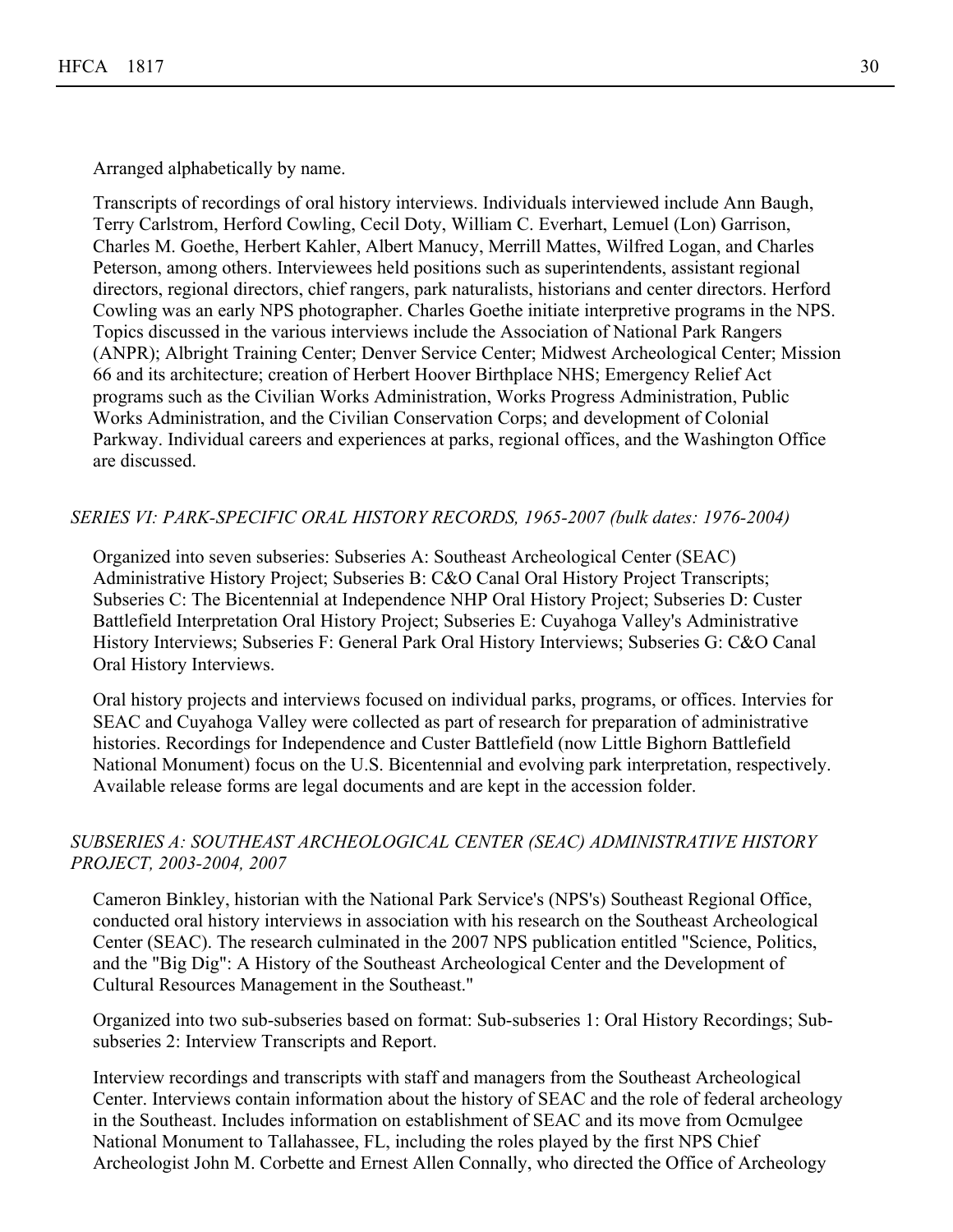and Historic Preservation. NPS Director George B. Hartzog is also discussed. Interviews discuss the relations between SEAC and Ocmulgee and Florida State University, collections management concerns, the impacts of various reorganizations, and efforts to outsource NPS archeological positions. The issues of underwater archeology and external "salvage" archeology are also discussed. A copy of Binkley's report is also included.

#### *SUB-SUBSERIES 1: ORAL HISTORY RECORDINGS, 2003-2004*

Arranged alphabetically by name.

Recordings of interviews with managers and staff at the Southeast Archeological Center regarding the history of the Center and archeology in the NPS. Interviews were conducted with SEAC chiefs, Washington Office staff, and staff at the Southeast Regional Office. Individuals interviewed include John Ehrenhard, Richard Faust, George Fischer, Tony Paredes, and George Smith, among others. For description of interview contents, see Sub-subseries 2: Interview Transcripts within this subseries.

#### *SUB-SUBSERIES 2: INTERVIEW TRANSCRIPTS AND REPORT, 2003-2004, 2007*

Arranged alphabetically.

Transcripts of oral history interviews with managers and staff at the Southeast Archeological Center. Interviews contain information about the history of SEAC and the role of federal archeology in the Southeast. Includes information on establishment of SEAC and its move from Ocmulgee National Monument to Tallahassee, FL, including the roles played by the first NPS Chief Archeologist John M. Corbette and Ernest Allen Connally, who directed the Office of Archeology and Historic Preservation. NPS Director George B. Hartzog is also discussed. Interviews discuss the relations between SEAC and Ocmulgee and Florida State University, collections management concerns, the impacts of various reorganizations, and efforts to outsource NPS archeological positions. The issues of underwater archeology and external "salvage" archeology are also discussed. A copy of Binkley's report is also included.

#### *SUBSERIES B: C&O CANAL ORAL HISTORY PROJECT TRANSCRIPTS, 1965-1980*

The Chesapeake and Ohio Canal, begun in Washington D.C. in 1828 and completed to Cumberland by 1850, paralleled the Potomac River on the Maryland shore. It was built to open a transportation route to the west, using the water from the river to carry the load. Throughout its 22 years of construction and nearly a century of operation, the canal was home to countless men, women, and children who worked at locks or on boats. In addition it employed a wide variety of craftsmen, laborers, engineers, and administrative or supervisory personnel. The canal was used by the large coal companies, and also by farmers, businesses, and individuals to transport goods in both directions, ranging from farm produce to stone, cement and lumber.

This oral history project, conducted by a number of interviewers over more than a decade, was developed to capture memories of these individuals and families associated with the Chesapeake & Ohio (C&O) Canal. Interview recordings are in the C&O Canal National Historical Park museum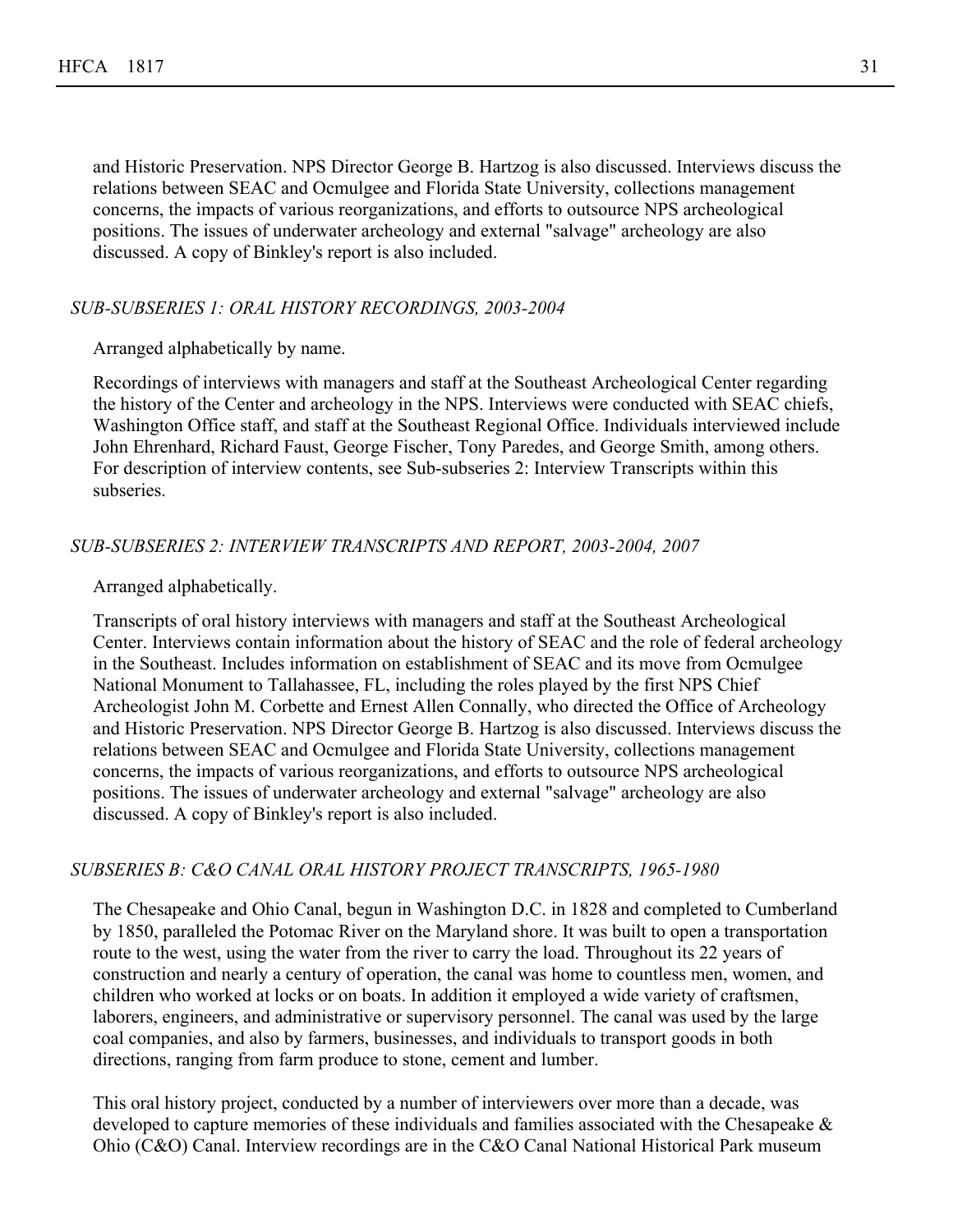collection; the NPS History Collection does not have copies of the recordings.

Arranged alphabetically and thereunder chronologically.

Oral history transcripts with individuals historically associated with the operation and construction of the C&O Canal and National Park Service (NPS) staff. Individuals interviewed include boatmen, lock tenders, and their families and discuss operation of the canal and family life. NPS staff interviewed includes Freeman Tilden. Also includes transcripts of radio spots and radio programs, including one on the 50th anniversary of the NPS, as well as transcripts of park history programs and presentations.

## *SUBSERIES C: THE BICENTENNIAL AT INDEPENDENCE NHP ORAL HISTORY PROJECT, 1976-1990*

The U.S. Bicentennial celebrations culminated on Sunday, July 4, 1976, with the 200th anniversary of the adoption of the Declaration of Independence. Leading up to this anniversary, there were numerous local, state, and national celebrations of the Bicentennial. The American Revolution Bicentennial Commission, appointed by President Gerald R. Ford, coordinated the celebrations in the states and the overall Federal celebration focusing on Washington, D.C. Each state also had a Bicentennial Commission. The National Park Service (NPS) activities were coordinated from the Washington Office's Bicentennial Office led by Ben Butterfield. The Revolutionary War parks, Independence National Historical Park, and other selected areas were designated as Official Bicentennial Sites and received special emphasis.

Starting in 1969, Independence National Historical Park began receiving funds to prepare the park for the Bicentennial celebration in 1976. Over the next seven years, the park undertook a program of building preservation, and also constructed new buildings and reconstructed others. In anticipation of the number of visitors expected for the celebration, the park hired hundreds of seasonal workers to lead tours and act as technicians in a variety of roles. New park interpretation training programs were developed and Donald Ecroyd, a communications professor from Temple University, worked closely with many tour leaders to make sure visitors received appropriate messages. Video training modules were also developed and implemented. Many important people visited the park during the Bicentennial, including President Ford and Britain's Queen Elizabeth.

Following 1976, the National Park Service began an oral history project focused on collecting the memories of staff members at Independence during the Bicentennial celebration. George A. Palmer coordinated the oral history project which recorded interviews with 80 NPS employees and affiliated individuals.

Organized into two sub-subseries by format: Sub-subseries 1: Oral History Recordings; Subsubseries 2: Interview Transcripts.

Audio cassette tape recordings and oral history transcripts of Independence NHP staff regarding the Bicentennial celebration in 1976. Also includes limited correspondence and administrative records. Material related to James R. Sullivan references his time as superintendent of Independence as well as at Colonial National Historical Park, as there was some interest in a Bicentennial celebration there as well.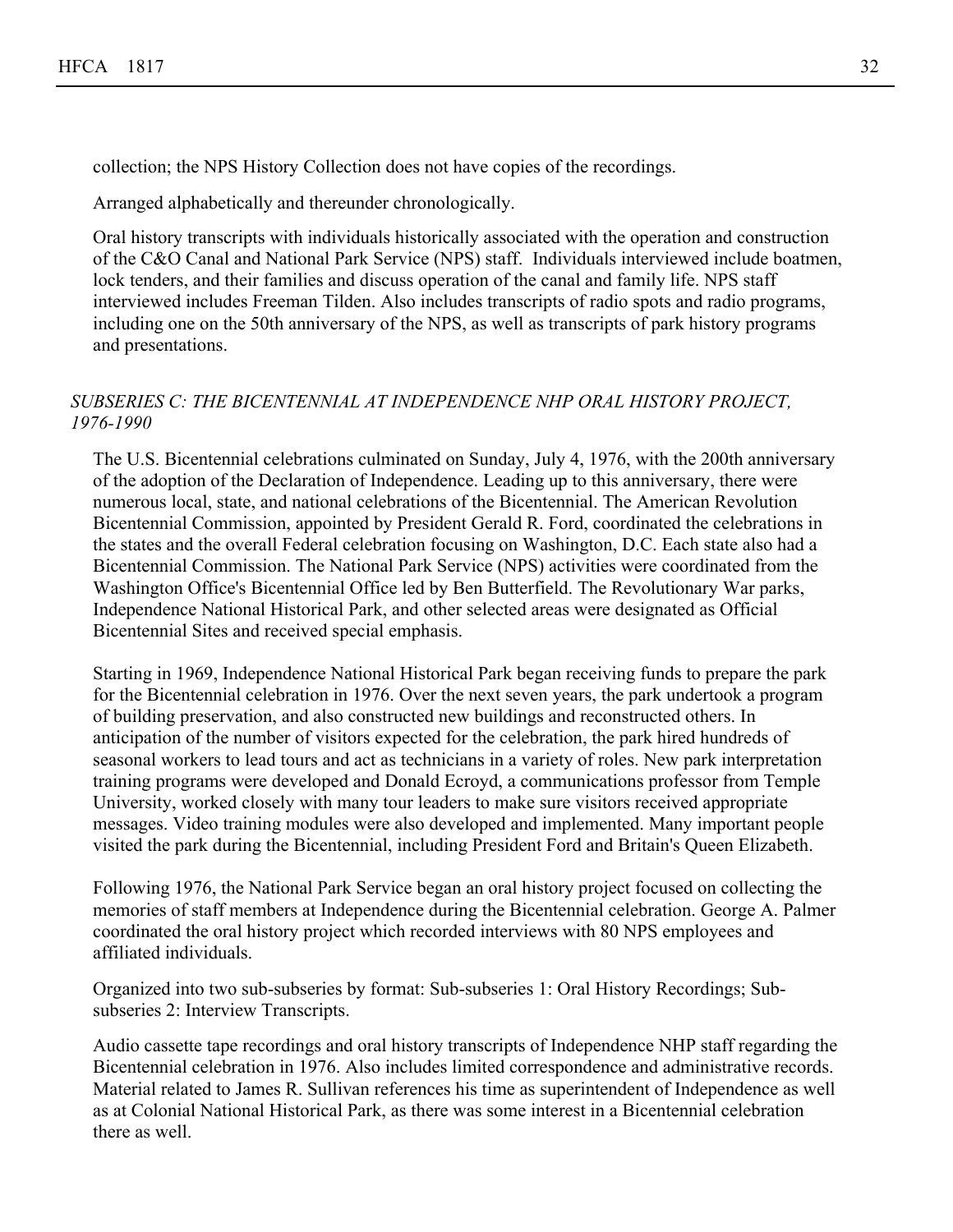#### *SUB-SUBSERIES 1: ORAL HISTORY RECORDINGS, 1976-1979*

Arranged numerically by HFC log number.

Audio cassette tape recordings of Independence NHP staff interviewed in the years following the 1976 Independence NHP Bicentennial celebration. Interviews were conducted with seasonal staff, architects, rangers, supervisory technicians, laborers and maintenance staff, volunteers, division chiefs, an archeologist, museum curators, historians, administrative staff, and the superintendents. Arthur Kaufman, chairman of the Independence NHP Advisory Commission was also interviewed. For description of interview contents, see Sub-subseries 2: Interview Transcripts within this subseries.

#### *SUB-SUBSERIES 2: INTERVIEW TRANSCRIPTS, 1976-1990 (bulk dates: 1976-1979)*

Arranged alphabetically and thereunder chronologically.

Transcripts and brief biographical information of NPS staff who participated in the planning and implementation of the 1976 Bicentennial celebration at Independence National Historical Park. Structures discussed include the Liberty Bell Pavilion, Graff House, Franklin House, Congress Hall, and Old City Hall, among others. Members of the advisory commission are among those interviewed. Several interviewees discuss Queen Elizabeth's visit to the park. Other subjects include Friends of Independence, personnel issues, bomb threats, security, interpretation programs and training, and Bicentennial planning are discussed. Project administrative records and correspondence are also included.

## *SUBSERIES D: CUSTER BATTLEFIELD INTERPRETATION ORAL HISTORY PROJECT, 1986- 1987*

These interviews are the result of a public history program internship project entitled "Changing Interpretation: Custer Battlefield, 1940-1986" completed by New Mexico State University graduate student Robert L. Hart . In 1986, Hart conducted an oral history project focused on changes in interpretation over time at Custer Battlefield (now Little Bighorn Battlefield National Monument). The majority of the material covers the time period between 1947 and 1986, and focuses on "day to day public interpretive operations, the gradual implementation of the concept of interpretive balance, the tensions and controversy associated with the Centennial observance of 1976, and the increasingly important interpretive role of the Custer Battlefield Historical and Museum Association."

A weakness of the project is its Euro-American perspective; only one Native American was interviewed. Additionally, observations on interpretive activity from 1963-1969 are not made members of the park's interpretation staff. Hart's internship report, "Administrative History Research on the Changing Interpretive Program: Custer Battlefield, 1940-1986," interviews, and research files are contained in the Robert L. Hart Collection at New Mexico State University. Copyright remains with the interviewees but interviews are available for non-commercial use.

This series is organized into two subseries by format: Subseries 1: Oral History Recordings; Subseries 2: Inventories and Transcripts.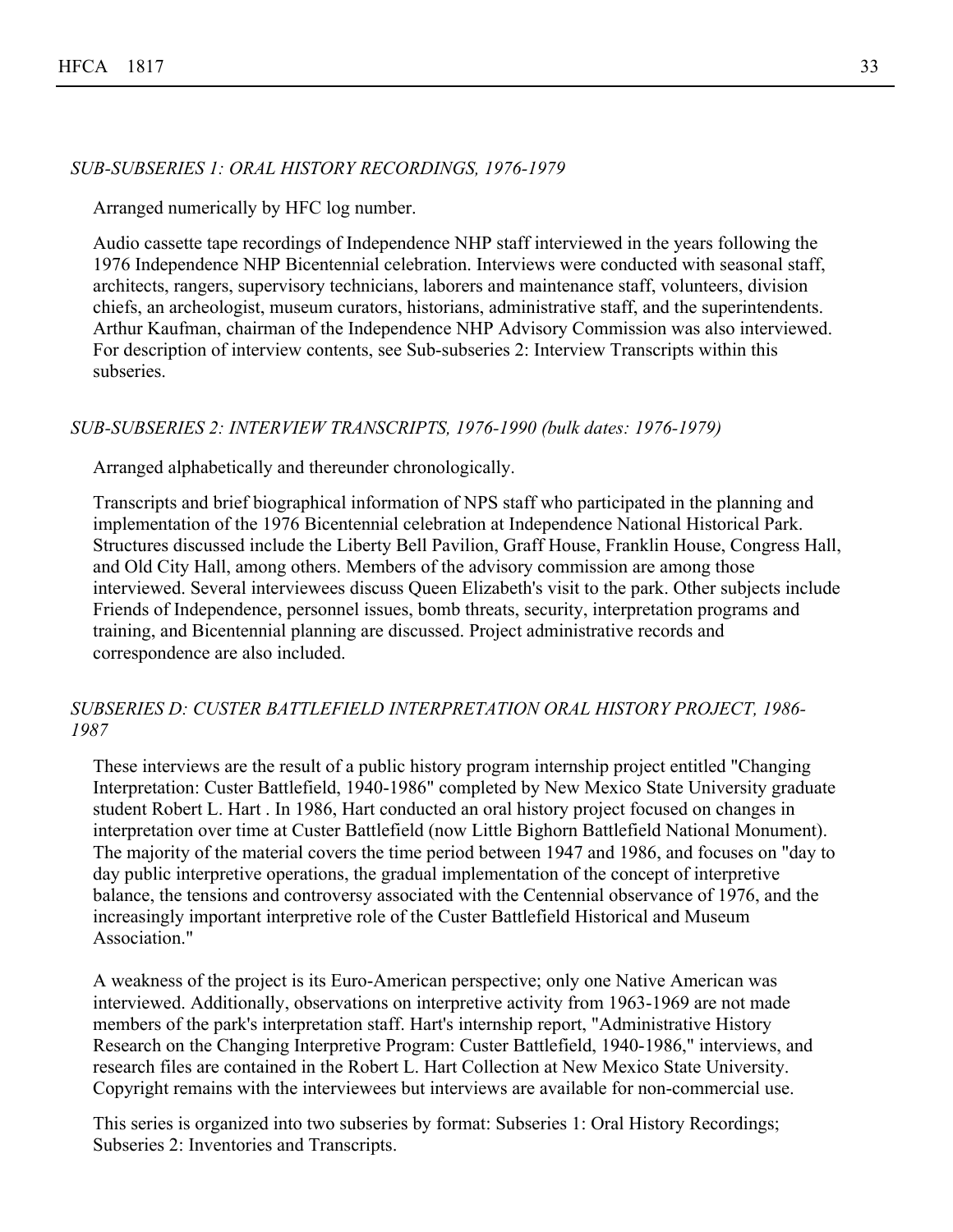Audio cassette recordings and the transcript inventory and subject index for interviews conducted by graduate student Robert L. Hart for his public history program internship project. Interviews were conducted with NPS staff and others regarding changing in interpretation at Custer Battlefield. Full transcripts have not been prepared.

#### *SUB-SUBSERIES 1: ORAL HISTORY RECORDINGS, 1986*

Arranged numerically by HFC log number.

Audio cassette recordings of NPS staff interviewed in 1986 by Robert L. Hart at Custer Battlefield. Twenty-three individuals were interviewed, including seventeen park staff members, an archeologist, a retired regional historian, a former battlefield museum association officer, a member of the 1976 Centennial Committee, member of the battlefield preservation committee, and a former local interpretive critic.

#### *SUB-SUBSERIES 1: INVENTORIES AND INTERVIEW TRANSCRIPTS, 1986-1987*

Arranged alphabetically.

Includes a subject index which summarize the general subject matter of each interview. Full transcripts have not been prepared yet. Interviews focus on interpretation at Custer Battlefield from the period 1947-1986, focusing on "day to day" interpretive operations, implementation of interpretive balance, and the observances of the Centennial of the battle in 1976. Most interviews are designated "use by researchers only" on the release forms. However, interviews by Court, Koury, Mattes, Rickey, Scott, Stanton, and Utley are "open to the public".

#### *SUBSERIES E: CUYAHOGA VALLEY'S ADMINISTRATIVE HISTORY INTERVIEWS, 1989-1991*

Ron Cockrell served as the senior historian for the National Park Service's (NPS's) Midwest Region. In that capacity, he researched and wrote "A Green Shrouded Miracle: the Administrative History of Cuyahoga Valley National Recreation Area, Ohio," published by the NPS in 1992. The oral history recordings in this subseries were collected by Cockrell as part of his research into the park's management history.

#### Arranged alphabetically .

Oral history recordings on reel-to-reel format. Includes a "compendium" compiled by Ron Cockrell which includes the transcripts for the oral history recordings as well as written interviews conducted via correspondence with Edward H. Adelman, Merrill D. Beal, Hugh Beattie, Bill Dean, Jim Dunning, Steve Elkinton, Gary Everhardt, Gerald R. Ford, Chester V. Hamilton, Robert F. Holmes, Randall R. Pope, Robert Taft, Jr., and William J. Whalen. Compendium also includes phone summary interviews with Harvey R. Swack and William J. Whalen, and an interview with Nathaniel P. Reed about both the Indiana Dunes National Lakeshore and the Cuyahoga Valley NRA. Transcript not yet prepared for Gerald T. McClarnon. Release forms available for all interviews except Reed and Swack.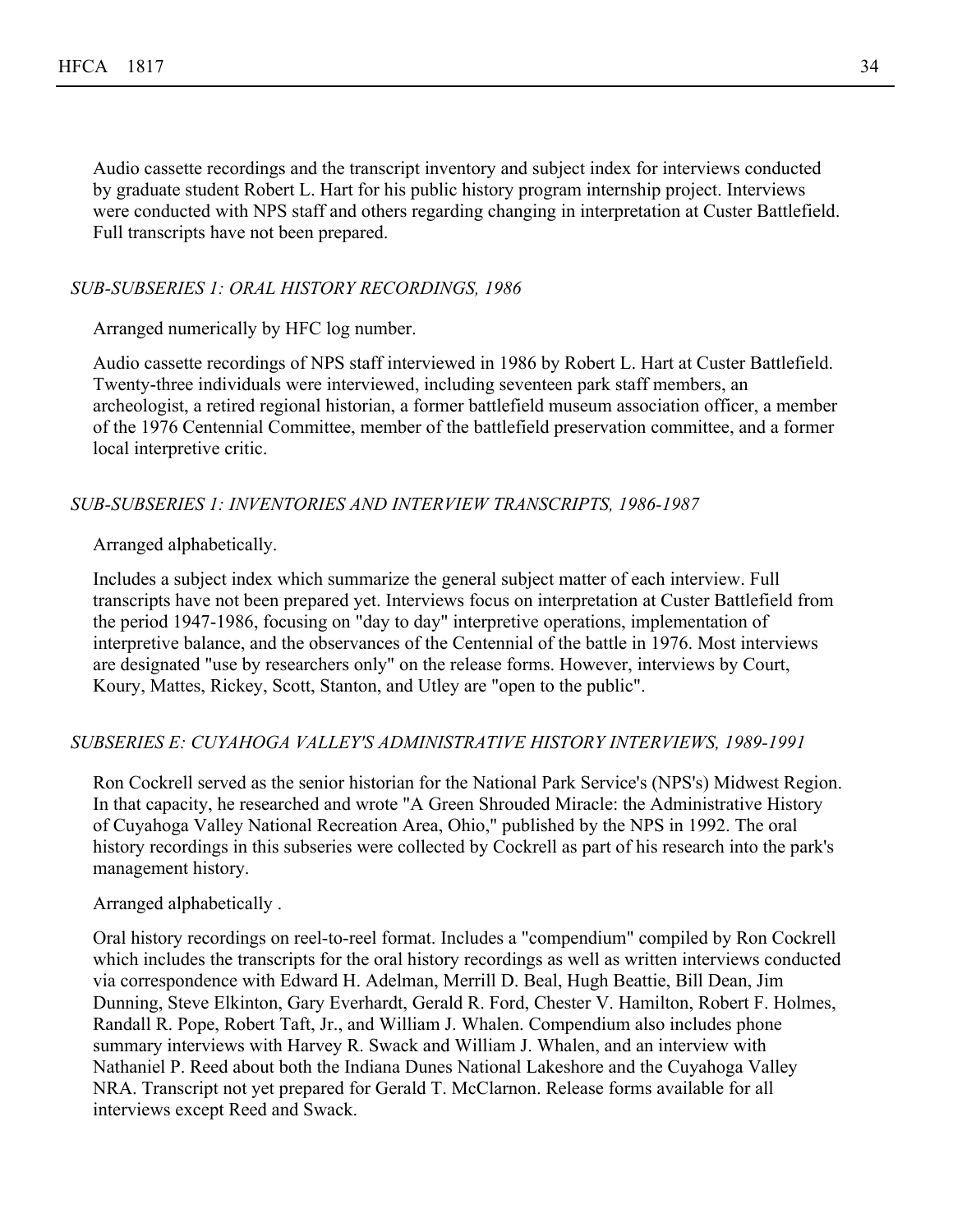#### *SUBSERIES F: GENERAL PARK ORAL HISTORY INTERVIEWS, 1962-1991 (bulk dates: 1982)*

Arranged alphabetically by park.

Recordings and/or transcripts of interviews with individuals associated with specific NPS sites and which are not part of larger projects or which have a more limited historical or geographic scope. Interviewees for parks such as Dinosaur and Guadalupe Mountains include residents of the area before the parks were established. Transcripts of interviews for Crater Lake represent a small subset of interviews conducted by the park as part of the "Crater Lake Oral History Series" and researchers are encouraged to visit the Crater Lake Institute's web page for more information about other recordings (see http://www.craterlakeinstitute.com/oral-histories/oral-histories-reference-guide/). Interview for Perry's Victory & International Peace Monument features a conversation with the creator of the column. Transcripts for North Cascades focus on the Stehekin area of the park.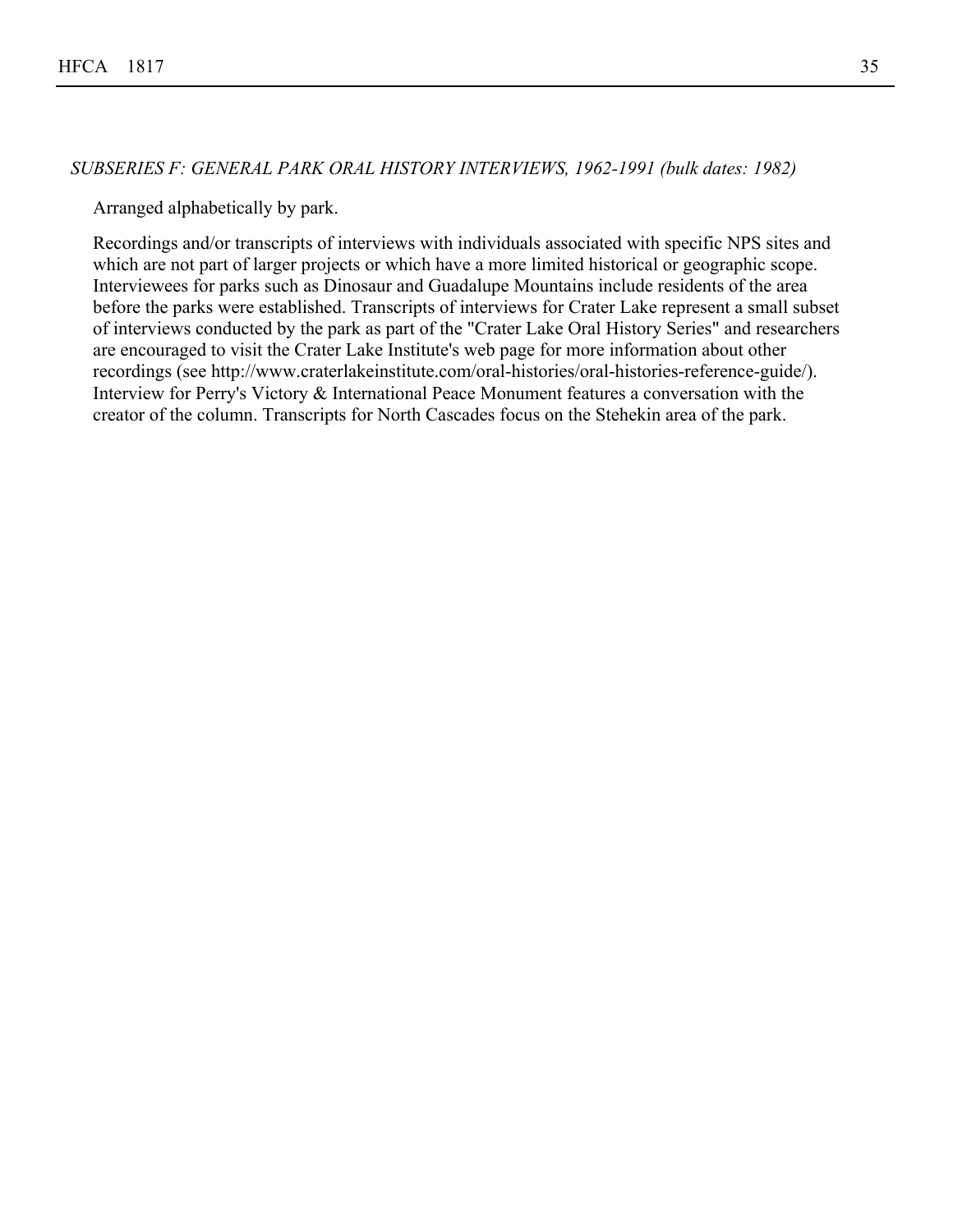## *FILE UNIT DESCRIPTIONS*

*SERIES II: S. HERBERT EVISON'S NATIONAL PARK SERVICE ORAL HISTORY PROJECT, 1952- 1999 (bulk dates: 1962-1978)*

*SUBSERIES B: INTERVIEW TRANSCRIPTS, 1958-1978*

## **001. Abbot, Stanley W., Summer 1958**

Designing and building the Blue Ridge Parkway.

## **002. Abbuehl, Ed, April 09, 1971**

Civilian Conservation Corps; Civil Works Administration; Blue Ridge Parkway.

#### **003. Alberts, Edwin C., September 14, 1962**

Petrified Forest (seasonal ranger); Montezuma Castle (ranger); Death Valley (naturalist); Carlsbad Caverns; Southwestern National Monuments; Rocky Mountain; Midwest Regional Office (naturalist).

#### **004. Albright, Horace M., September 1960**

Columbia University oral history recordings; Bechler River Road; First National Park Conference; NPS and U.S. Forest Service; WWI grazing; Save-the-Redwoods League.

#### **005. Albright, Horace M., July 26, 1961**

National Parks Association; Stephen T. Mather; land acquisition; NPS future.

#### **006. Alexander, Donald B., April 13, 1971**

Civilian Conservation Corps; American Planning and Civic Association; National Conference on State Parks.

## **007. Alldredge, Rendel B., August 24, 1962**

"Statistics and Statistical Analysis in the NPS--History, Current Status, and Some Ruminations about the Future."

**008. Alldredge, Rendel B., January 16, 1974**

Transcript not yet prepared.

## **009. Allen, Thomas J., December 11, 1962**

Mount Rainier (seasonal); Rocky Mountain (acting chief ranger, chief ranger, assistant superintendent, superintendent); Hawaii (superintendent); Zion (superintendent); Hot Springs (first superintendent); Midwest Regional Office (first regional director); Richmond Regional Office (regional director); WASO (assistant director); Sequoia and Kings Canyon (superintendent); Santa Fe Regional Office (regional director).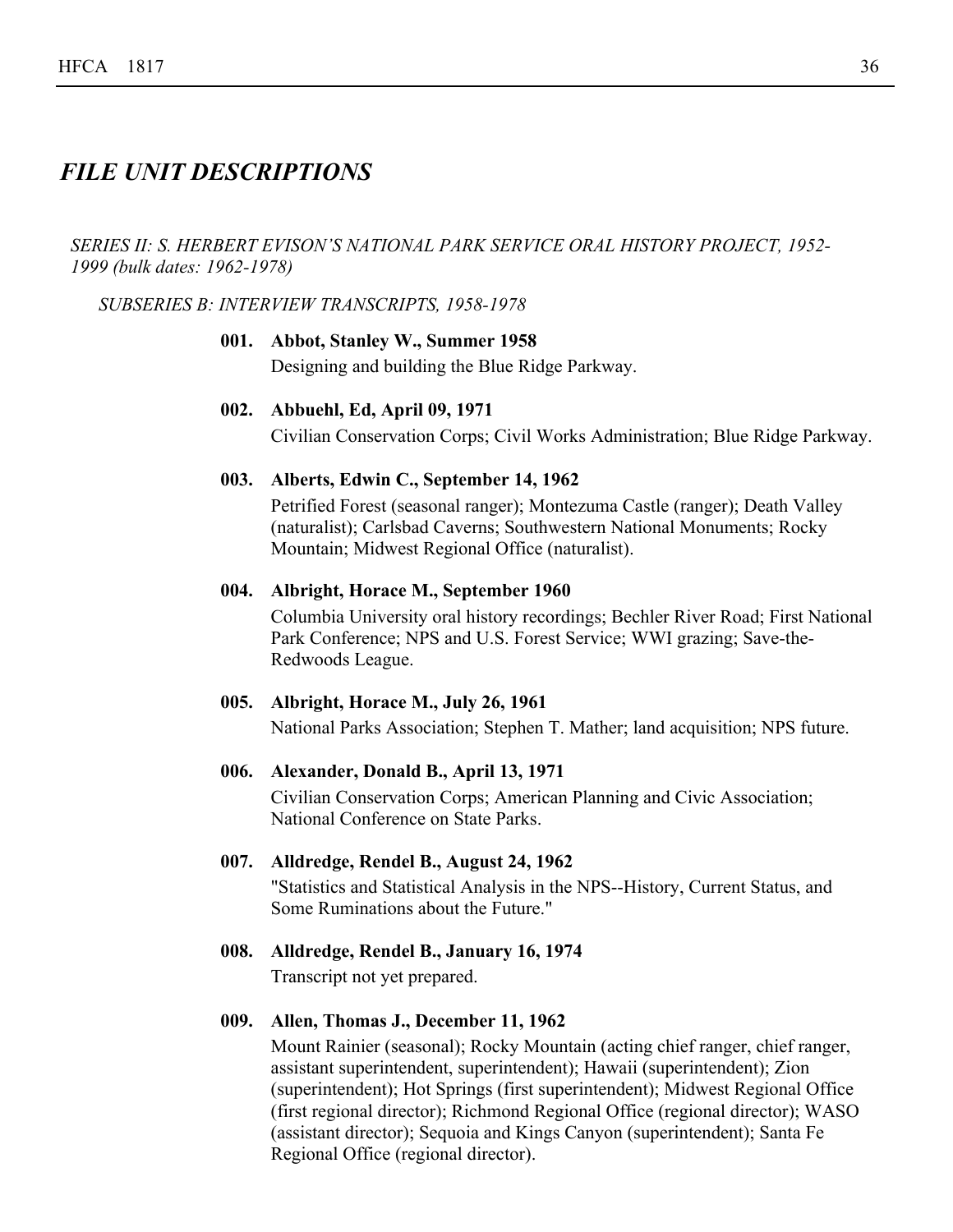#### **010. Altvater, Allen C., Sr., April 07, 1971**

Civilian Conservation Corps (camp superintendent).

## **011. Anderson, Jean T., February 24, 1973**

Richmond Regional Office (engineering department).

## **012. Andrews, Robert W., May 18, 1973**

Civilian Conservation Corps (landscape foreman); Central Design Office; Richmond Regional Office.

## **013. Appleman, Roy E., February 10, 1971**

Civilian Conservation Corps; Emergency Conservation Work; NPS Advisory Board; Colonial; Eastern National Parks and Monuments Association; Castillo de San Marcos; archeology; Gettysburg; Richmond Regional Office; Historic American Buildings Survey (HABS).

## **014. Appleman, Roy E., February 25, 1971**

Combat historian; History Division; historic survey on interpretation in the national parks.

#### **015. Arana, Luis, November 12, 1973**

San Juan (historical aid, historian); Castillo de San Marcos (chief of visitor services); Florida planning office (historical resources coordinator); Mission 66.

#### **016. Arnberger, Lesile P., December 07, 1962**

Grand Canyon (junior laborer, seasonal ranger-naturalist); Casa Grande (park ranger, naturalist); Santa Fe (naturalist); Southwestern National Monuments; Blue Ridge Parkway (naturalist); Southwest Regional Office (assistant regional director).

#### **017. Arnold, Fred M., March 19, 1971**

Civilian Conservation Corps; WASO (forester inspector Emergency Conservation Work assistant supervisor); state park division (forester of regional foresters); Richmond Regional Office (regional forester, regional chief of park, forest and wildlife protection, regional chief of ranger services, regional chief of resource management and visitor protection).

#### **018. Ashley, Ken, July 21, 1971**

Yosemite (district ranger); Mount Rainier (assistant chief ranger); Yellowstone (assistant chief ranger); Blue Ridge Parkway (chief ranger).

#### **019. Aubuchon, John A., November 13, 1962**

Mesa Verde (ruins stabilization crew, seasonal naturalist/archeologist, ranger); Walnut Canyon; Tumacacori; Navajo; Canyon de Chelly; Custer Battlefield; Death Valley; El Morro Ramah Survey.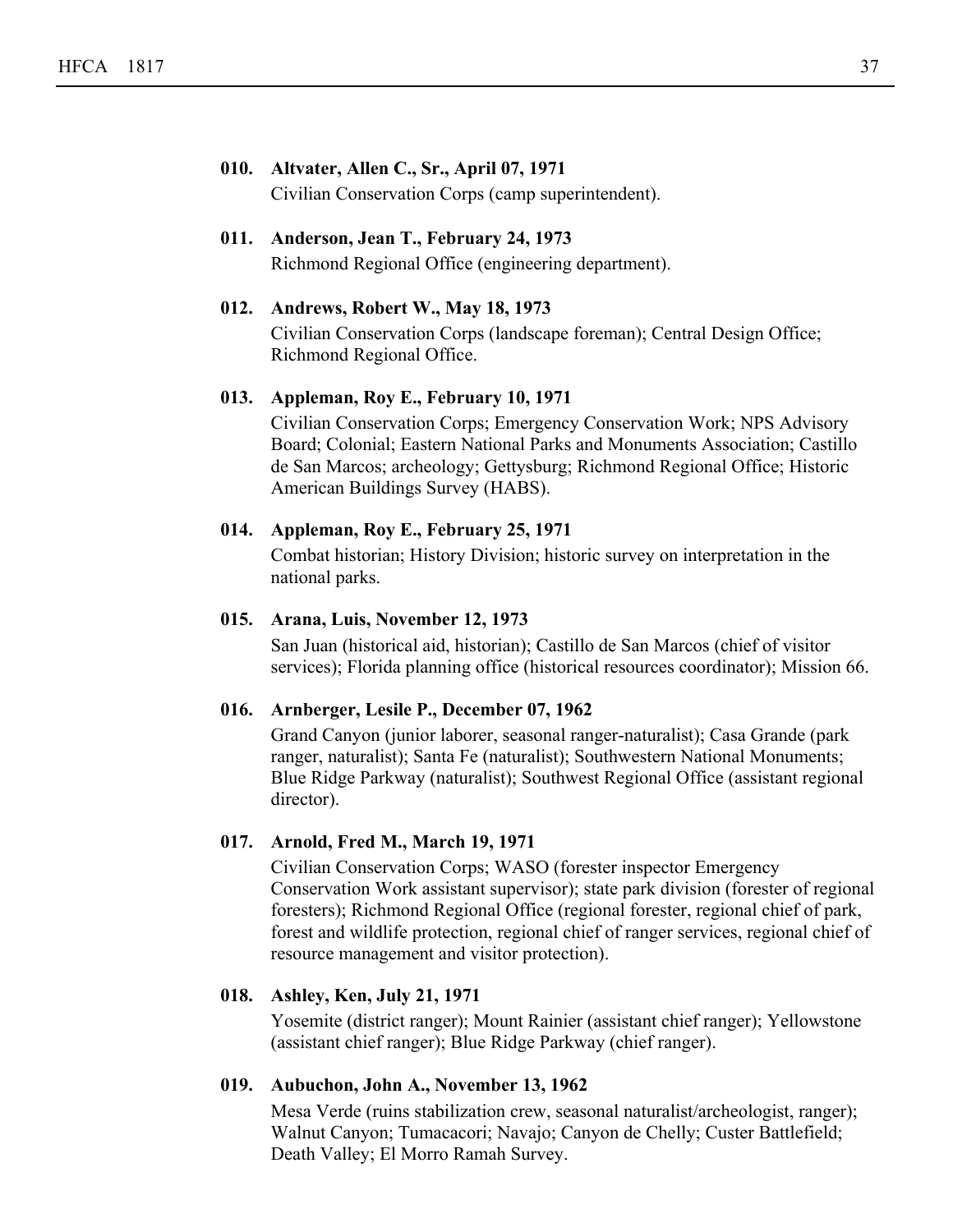#### **020. Aubuchon, John A., April 04, 1973**

Civilian Conservation Corps (junior engineer, camp foreman); Death Valley (superintendent); Southwest Regional Office (chief Service-wide quarters evaluation team); Jobs Corps.

#### **021. Baggely, George B., September 20, 1962**

Civilian Conservation Corps; Yellowstone (ranger, chief ranger); Isle Royale (superintendent); Lake Mead (superintendent); wildlife management; Midwest Regional Office.

#### **022. Baggley, George B. and Baggley, Herma, September 22, 1972**

George: Yellowstone (ranger, chief ranger); Civilian Conservation Corps Office; Midwest Regional Office (assistant regional director); NPS representative to Antarctica. Herma: Yellowstone (park naturalist).

#### **023. Baggley, Herma, September 19, 1962**

National Park Service Women's Organization (chairman of committee); Yellowstone (naturalist; Mammoth ranger-naturalist).

#### **024. Bahlman, William S., May 26, 1971**

Richmond Regional Office (engineer assistant, assistant regional director, administrative officer); recreation demonstration area; National Capital Region (assistant regional director).

#### **025. Bailey, Russell D., October 29, 1971**

Civilian Conservation Corps (foreman); Cape Hatteras; recreational demonstration areas; Richmond and Atlanta Regional Offices.

#### **026. Baker, Howard W., September 19, 1962**

San Francisco Regional Office (junior architect, landscape architect,); Branch of Plans and Design; Midwest Regional Office (landscape architect, regional landscape architect, associate regional director, regional director).

#### **027. Baker, Howard W., September 21, 1972**

Plans and Design Branch, San Francisco Office (junior architect); Midwest Regional Office (regional director); WASO (assistant director of operations and associate director of construction activities); 1972 Second World Conference and 1972 Centennial Year; Employee and Alumni Association.

#### **028. Baker, Nathan, May 26, 1971**

Civilian Conservation Corps (engineering aid, safety engineer); WASO (safety engineer).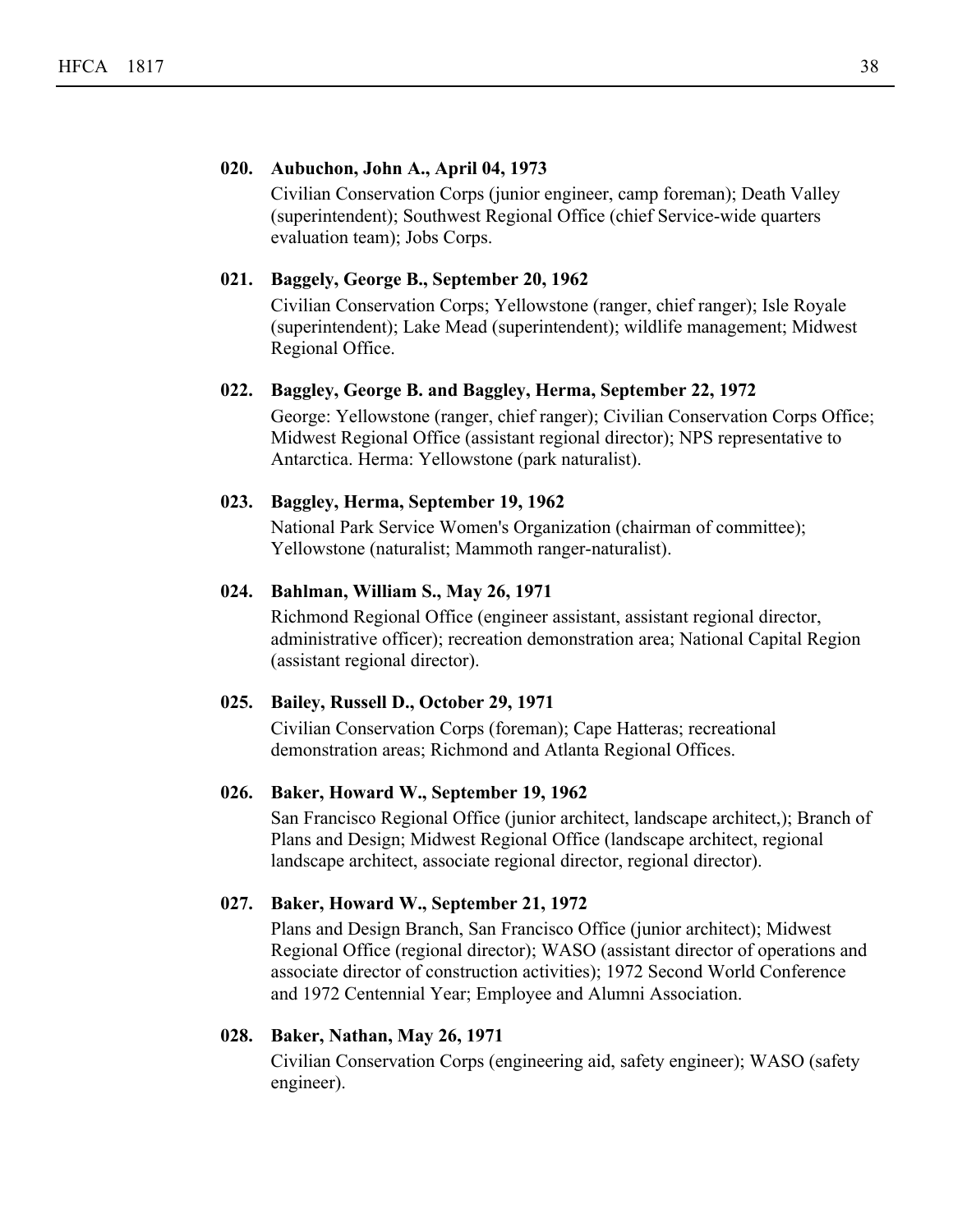#### **029. Ballard, Edward B., June 27, 1972**

Civilian Conservation Corps; National Recreation Association; Region One Office (associate recreation planner); annual conferences.

## **030. Barnes, A. D. (Doug), November 20, 1973**

Civilian Conservation Corps; Fort Jefferson (temporary custodian).

#### **031. Barnes, Frank, July 23, 1971**

Fort Sumter; Castle Clinton (historian); Richmond Regional Office (regional historian); Northeast Regional Office (interpretation and visitors service specialist).

## **032. Barnett, Herman B., October 10, 1962**

Mount Rainier (seasonal ranger, chief ranger).

#### **033. Barnette, Stuart, October 25, 1971**

Historic American Buildings Survey (HABS); Civilian Conservation Corps (architectural foreman); Richmond Regional Office.

## **034. Barrows, Jack S., September 13, 1972**

Civilian Conservation Corps; Rocky Mountain (trail crew member, assistant warehouseman, seasonal ranger, assistant forester); forest fires; fire control training program.

## **035. Barrows, Maynard, September 20, 1972**

Civilian Conservation Corps; Yellowstone (ranger, assistant chief ranger; chief ranger, district ranger); Rocky Mountain (seasonal ranger); Grand Teton; Dinosaur.

#### **036. Batten, Earl, October 1960**

Blue Ridge Parkway (chief of maintenance).

#### **037. Bayliss, C. Dudley, February 11, 1971**

Historic American Buildings Survey (HABS) (technician assistant); WASO (chief of parkways); White House Conference on Natural Beauty.

#### **038. Bean, Glen T., March 13, 1973**

Great Sand Dunes (seasonal ranger, superintendent); Bandelier (clerk); Organ Pipe Cactus (ranger); Chaco Canyon; Bryce Canyon (superintendent); Mission 66; Yellowstone (Mission 66 coordinator); Blue Ridge Parkway (assistant Superintendent) Midwest Regional Office; Hawaii; San Francisco Regional Office (chief of office of resource planning, assistant director for programs and policy analysis); WASO; Lake Mead (superintendent).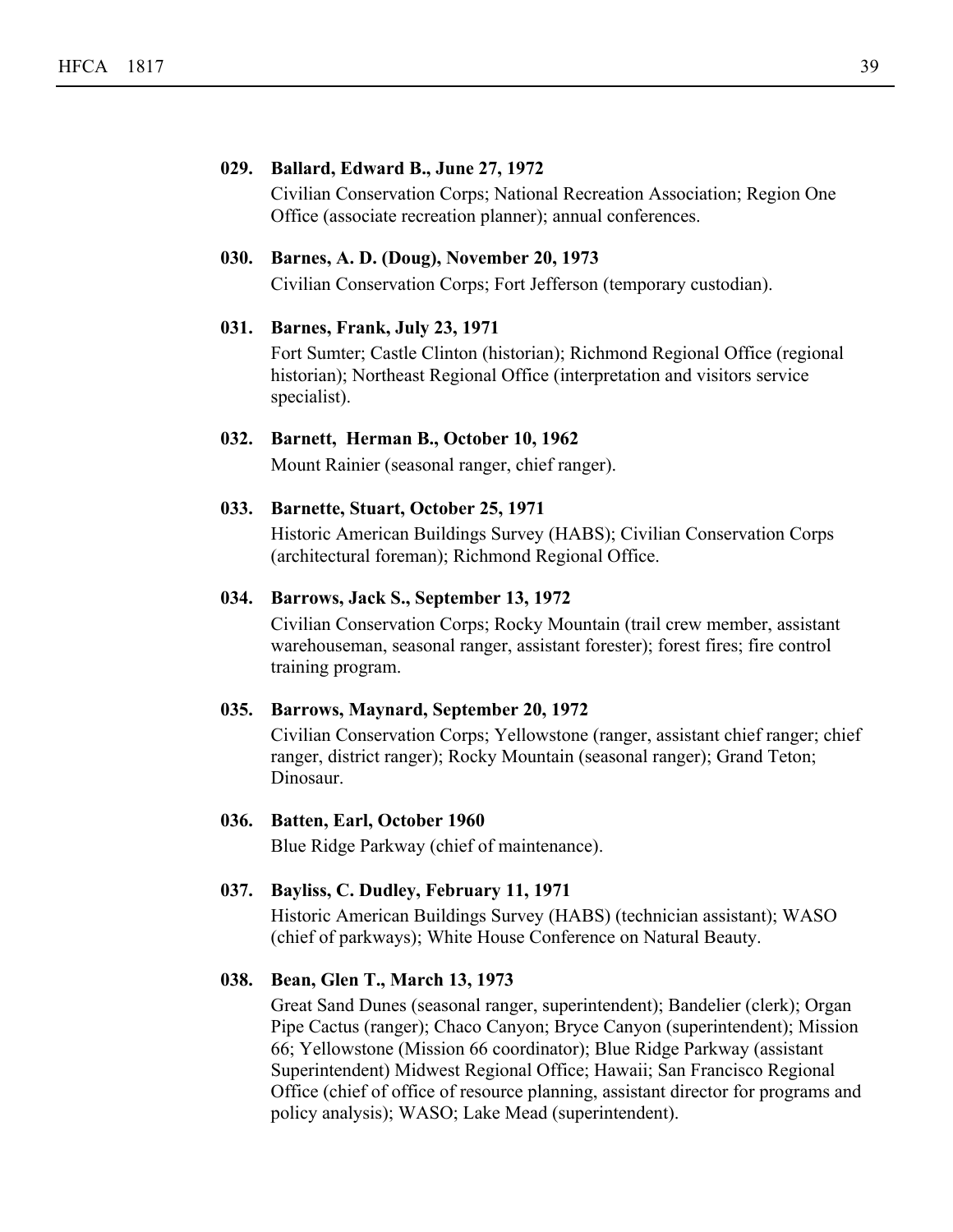#### **039. Beard, Daniel B., November 18, 1963**

Civilian Conservation Corps (clean-up foreman, wildlife technician); WASO (assistant chief of wildlife division); Midwest Regional Office (regional biologist); Olympic (superintendent); Dinosaur (superintendent); Everglades (refuge manager, superintendent); Southwest Regional Office (regional director).

## **040. Beard, Daniel B., April 02, 1973**

Everglades (superintendent); WASO (wildlife division, chief of the division of interpretation).

#### **041. Beatty, Matthew E., September 13, 1962**

Yosemite (junior park naturalist); Glacier (naturalist; chief naturalist); Richmond Regional Office (regional naturalist); Midwest Regional Office (regional chief of interpretation, regional chief of natural history).

#### **042. Belinky, Gale, October 29, 1971**

Everglades (seasonal naturalist); turtle study; women in the NPS.

## **043. Bennett, Lyle, October 26, 1962**

Mesa Verde (temporary ranger, ranger, museum assistant, landscape foreman, archeological technician); Branch of Plans and Designs; Bandelier; Santa Fe Regional Office; San Francisco Regional Office (chief of the Western Office of Design and Construction).

## **044. Bentley, James L., May 24, 1972**

Sequoia and Kings Canyon (engineer trainee); Mount Rainier (assistant park engineer, park engineer); San Francisco Regional Office (regional engineer); Blue Ridge Parkway (chief of maintenance).

## **045. Bicknell, Al, December 15, 1962**

Yellowstone (engine room, hotel, boat operator); Craters of the Moon (custodian); Casa Grande.

## **046. Bill, Harthon L., September 26, 1962**

Civilian Conservation Corps (forestry foreman); Grand Canyon (ranger); Mount Rainier (assistant superintendent); Yosemite (assistant superintendent); Santa Fe Regional Office (assistant regional director); Grand Teton (superintendent); Glacier (superintendent).

#### **047. Binnewies, Fred W., October 03, 1962**

Rocky Mountain (seasonal ranger); Mammoth Cave (ranger, chief ranger); Bandelier (superintendent); Death Valley (superintendent); Grand Teton (assistant superintendent).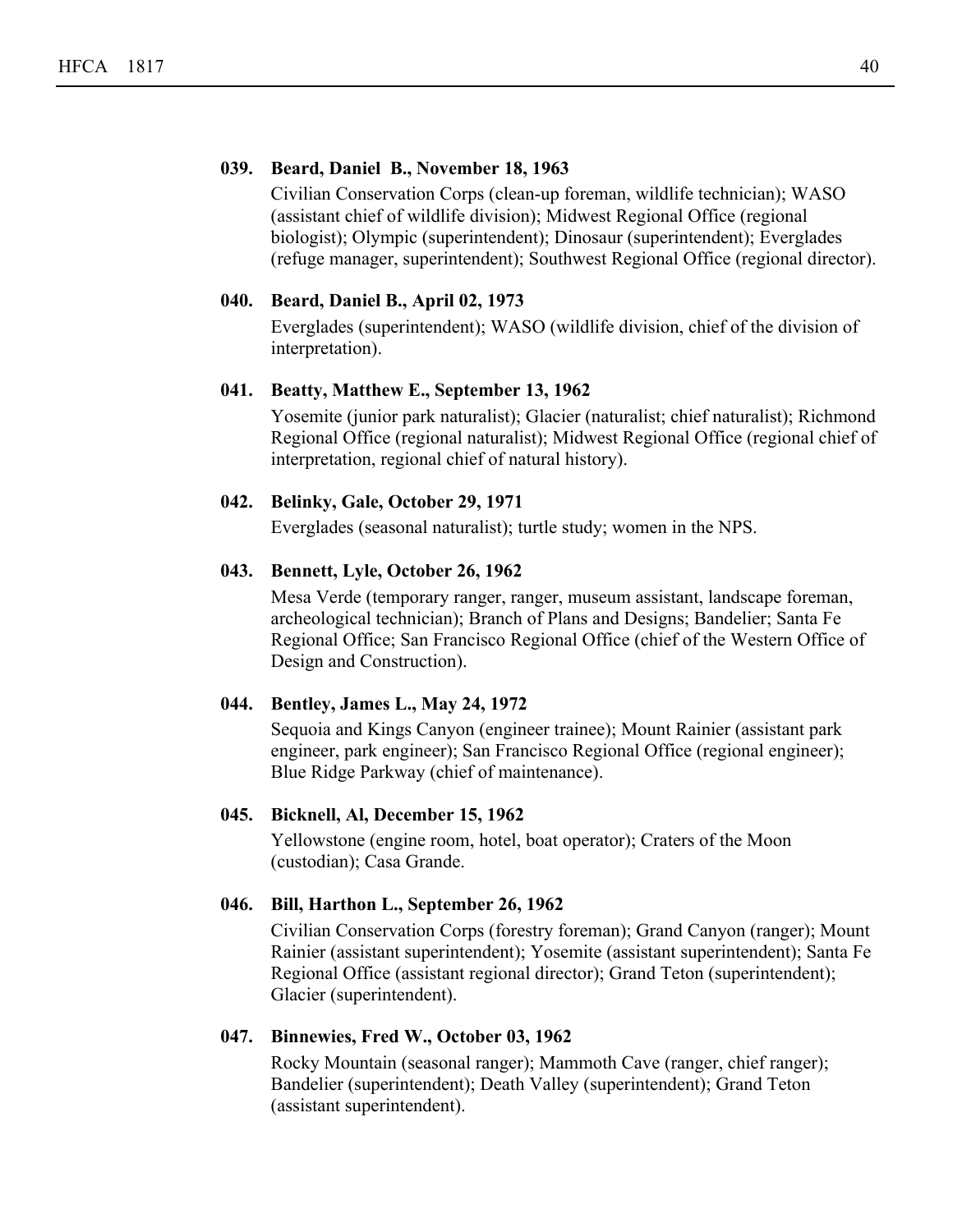#### **048. Binnewies, Fred W. and Binnewies, Amy, April 27, 1973**

Glacier; National Capital Parks; Point Reyes; Death Valley; NPS wives; Novato hostess club.

## **049. Boles, Thomas, January 07, 1963**

Hawaii (superintendent); Los Angeles Branch of Design; Carlsbad Caverns (superintendent); Hot Springs (superintendent).

#### **050. Bressler, Don, September 12, 1972**

Grand Teton (park engineer); San Francisco Western Office of Design and Construction (project supervisor); Mission 66; NPS roads engineer.

#### **051. Broadbent, J. M., March 11, 1973**

Olympic (seasonal ranger, ranger); Mount Rainier (district ranger); Crater Lake (chief ranger); Carlsbad Caverns (chief ranger).

## **052. Brooks, Chester (Chet), August 24, 1971**

Independence (superintendent); Theodore Roosevelt (naturalist); Yellowstone Park Nature and History Association; Booker T. Washington (superintendent); Superintendent's Conference in Yellowstone; Petersburg Office; Midwest Regional Office (interpretive specialist); Bureau of Outdoor Recreation (survey and planning in Bighorn); WASO (assistant chief of national park system studies, master planning); Bicentennial; Northeast Regional Office (regional director).

#### **053. Brown, Chester C., September 14, 1962**

Civilian Conservation Corps (landscape foreman); Blue Ridge Parkway (junior landscape architect); Region Two Office (reservoir studies, assistant regional director for resource planning).

#### **054. Brown, Chester C., May 15, 1973**

Civilian Conservation Corps (landscape foreman); Save-The-Redwood League; National Geographic study of redwoods; WASO (head of new area studies in national park system planning, Division of Special Planning Studies, chief of Division of International Affairs).

# **055. Brown, Chester C., May 30, 1973**

World Heritage Trust; UNESCO.

#### **056. Brown, Otto M., September 30, 1962**

Yosemite (concessions, seasonal ranger, ranger, district ranger); Olympic (chief ranger); Yellowstone (chief ranger); Yellowstone earthquake.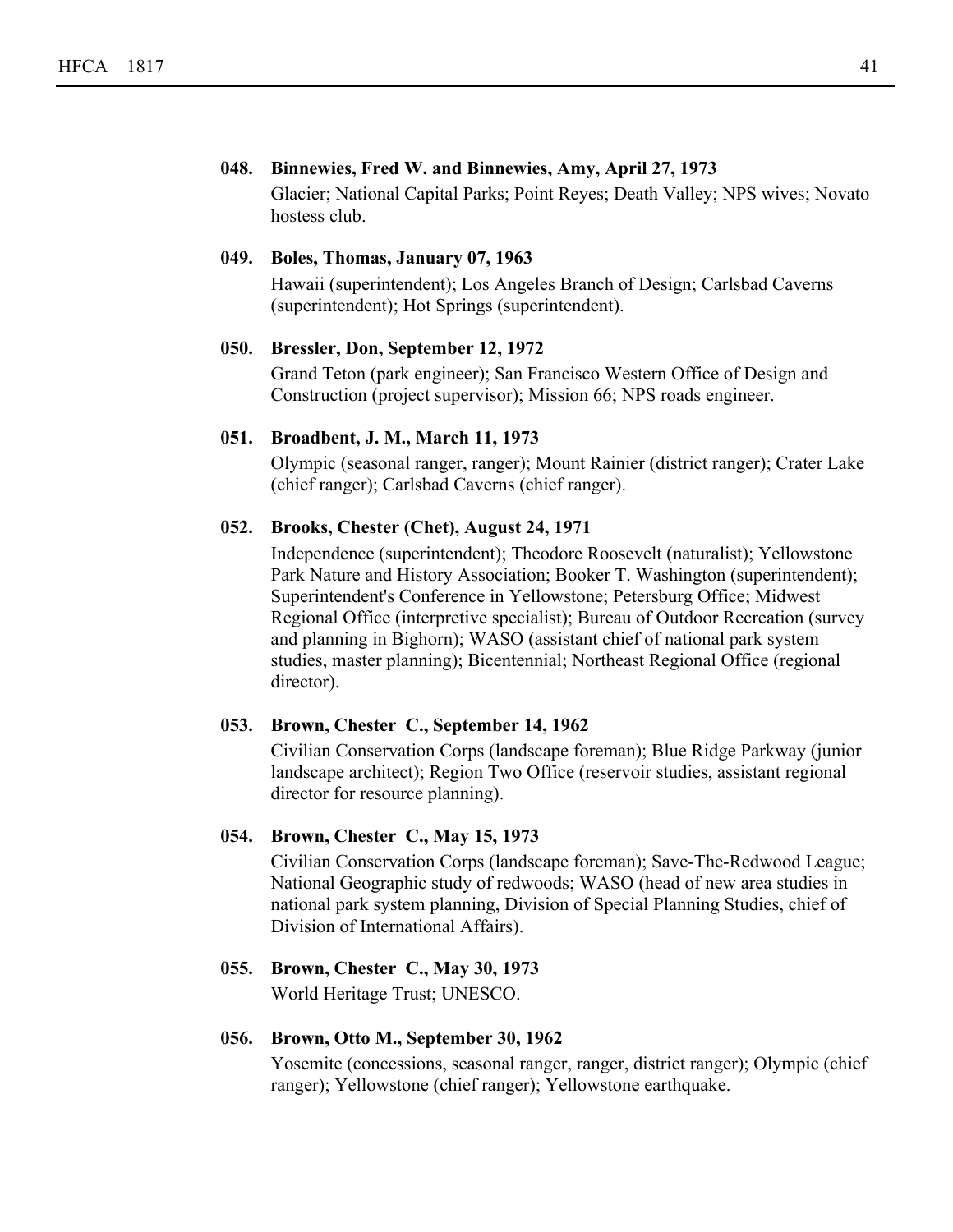#### **057. Brown, Paul V., October 10, 1962**

Civilian Conservation Corps (assistant to S. Herbert Evison, regional district leader); Santa Fe Regional Office (park planner).

#### **058. Bruce, Gordon, August 24, 1971**

George Washington National Forest (timber survey technician); Shenandoah (project engineer; assistant chief ranger); Civilian Conservation Corps (technician forester); Acadia (technical forester, assistant chief ranger, chief ranger); Natchez Trace; Northeast Regional Office (resource management specialist).

## **059. Bryant, Dr. Harold C., October 25, 1962**

Yosemite (nature education); Sierra Club; WASO (nature educator and planner) Civilian Conservation Corps.

#### **060. Bryant, Dr. Harold C. and Russell, Dr. Carl P., March 18, 1962**

Bryant: Yosemite Field School of Natural History; WASO (chief of museum division); creation of nature education programs in parks. Russell: Yosemite (seasonal naturalist, naturalist)Yosemite Field School of Natural History; Yellowstone and Yosemite museum planning; WASO (chief of museum division).

**061. Bullard, William C. and Bullard, Jean, January 18, 1974** Transcript not yet prepared.

## **062. Bullock, Orin, February 04, 1974**

Transcript not yet prepared.

## **063. Burns, Robert, August 25, 1971**

Grand Canyon (seasonal, acting district ranger); Lake Mead (ranger, Katherine/Lake Mohave: district ranger); Bryce Canyon (supervisory ranger); Yellowstone; Perry's Victory; Lincoln Boyhood; Nez Perce; Northeast Regional Office (public affairs specialist).

#### **064. Butcher, Devereux and Butcher, Mary, February 25, 1973**

National Parks Association (executive secretary); National Parks Magazine (editor); relations with National Park Service.

## **065. Butler, William J., October 09, 1962**

Mount Rainier (seasonal guide, seasonal ranger, ranger, chief of protection operations).

## **066. Cahalane, Victor H., June 04, 1971**

Civilian Conservation Corps; Wind Cave (wildlife technician); WASO (wildlife division, WWII Chicago Office).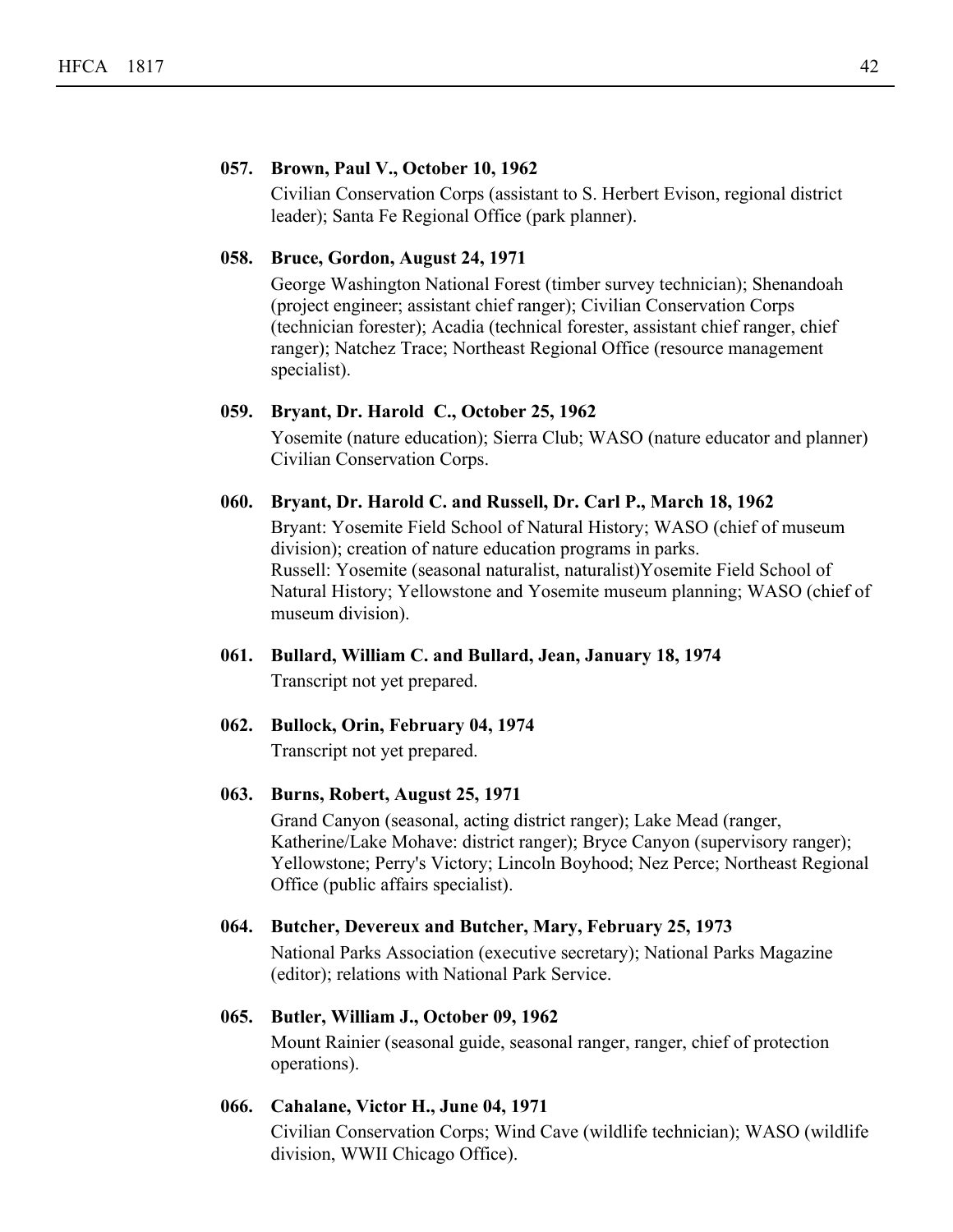- **067. Cahalane, Victor H., March 25, 1976** Transcript not yet prepared.
- **068. Cahalane, Victor H., March 30-31, 1976** Transcript not yet prepared.
- **069. Calhoun, Eleanor, November 13, 1973** WWII Maritime Commission (secretary).
- **070. Campbell, Carlos, C., May 23, 1972** Great Smoky Mountains; Scopes Monkey Trial.

#### **071. Canfield, David H., December 10, 1962**

Yellowstone (seasonal ranger); Glacier (seasonal ranger); Mesa Verde (ranger, acting chief ranger); Crater Lake (chief ranger, acting superintendent); Rocky Mountain (superintendent); Santa Fe Regional Office (chief of operations).

#### **072. Carithers, Joe F., February 12, 1973**

National Parks Association; WASO (special assistant to the secretary of the interior, NPS guidelines policy compilation, new area studies); Southwest Regional Office (chief of new area studies).

## **073. Carlson, Oscar W., January 07, 1963**

Mount Rainier (clerk, chief clerk, assistant superintendent); Sequoia (assistant superintendent); Mesa Verde (superintendent); Carlsbad Caverns (superintendent).

## **074. Carnes, William G., September 11, 1962**

Western Branch of Planning and Design; WASO (Plans and Design Branch, public affairs deputy assistant director); Richmond Regional Office; Mission 66 (steering committee, chief of staff).

#### **075. Carnes, William G., February 26, 1973**

Mission 66; Shangri-La.

#### **076. Castro, Nash, October 27, 1971**

Grand Canyon; WASO (chief clerk); Hawaii; Midwest Regional Office (regional chief of administration); National Capital Parks (assistant superintendent); Summer in the Parks program; U.S. Park Police; The White House; Lady Bird Johnson's Beautification Programs; Mrs. Richard Nixon; White House Historical Association.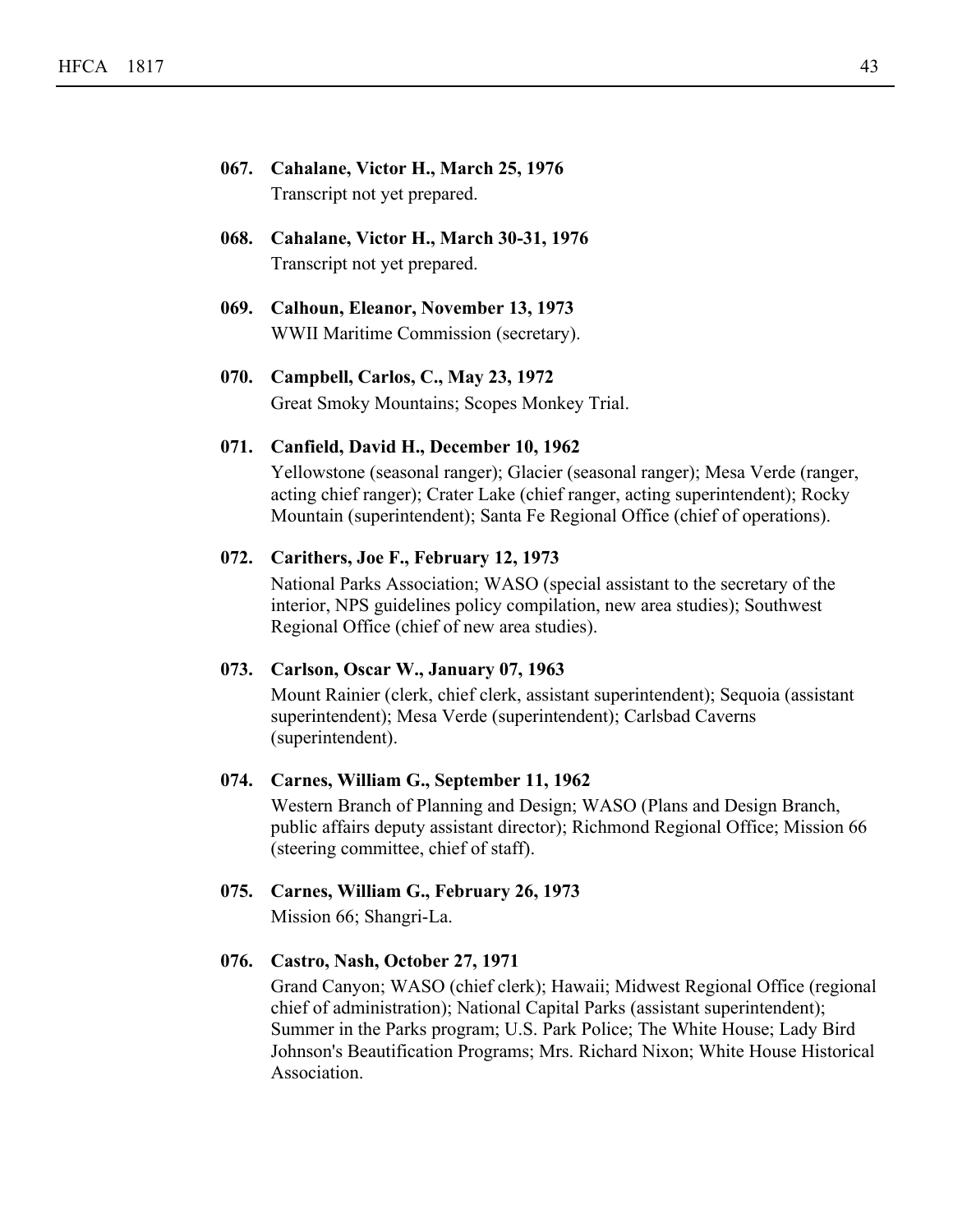## **077. Cattenach, George and Anderson, Keith, February 26, 1973**

Cattenach: Arizona Archeological Center (supervisor of the division of cultural properties conservation). Anderson: Arizona Archeological Center (senior archeologist); Antiquities Act; National Historic Preservation Act.

#### **078. Caudill, Clay, March 28, 1971**

Blue Ridge Parkway (maintenance, park warden, ranger); Roanoke; Yorktown (district ranger); Cape Hatteras.

## **079. Caywood, Louis, December 14, 1962**

Mesa Verde (temporary ranger); Casa Grande (ranger, naturalist); Tumacacori; Santa Fe Regional Office (naturalist); Walnut Canyon; Portland Office (Columbia River Basin Survey); Jamestown; Ocmulgee; Southwest Archeological Center (archeologist).

# **080. Chapman, William (Scotty), September 28, 1962**

Yellowstone (ranger, district ranger).

**081. Chatelain, Verne E., July 18, 1973** WASO (first chief historian).

## **082. Chick, William Drew, Jr., May 28, 1971**

Sequoia (seasonal ranger); Civilian Conservation Corps (foreman); Zion (chief forester); Bryce Canyon (chief ranger); Shenandoah (park ranger); National Capital Parks (naturalist); Eastern Service Center (park planner).

## **083. Childs, Frank W., September 15, 1962**

Yellowstone (temporary assistant chief ranger, ranger); WASO (coordinator of Civilian Conservation Corps activities); Midwest Regional Office (regional forester, regional chief of ranger services).

## **084. Chiles, Mary Ruth, May 19, 1972**

Great Smoky Mountains (administrative officer).

## **085. Christianson, Milo L., May 16, 1973**

Oklahoma City/Santa Fe Regional Offices (regional recreational planner; assistant regional director in charge of planning and development); American Planning and Civic Association; WASO (President's Committee coordinator); National Capital Parks board.

## **086. Clement, Blanton, November 07, 1962**

Civilian Conservation Corps (camp superintendent); Blue Ridge Parkway (highway engineer); Sequoia and Kings Canyon (park engineer).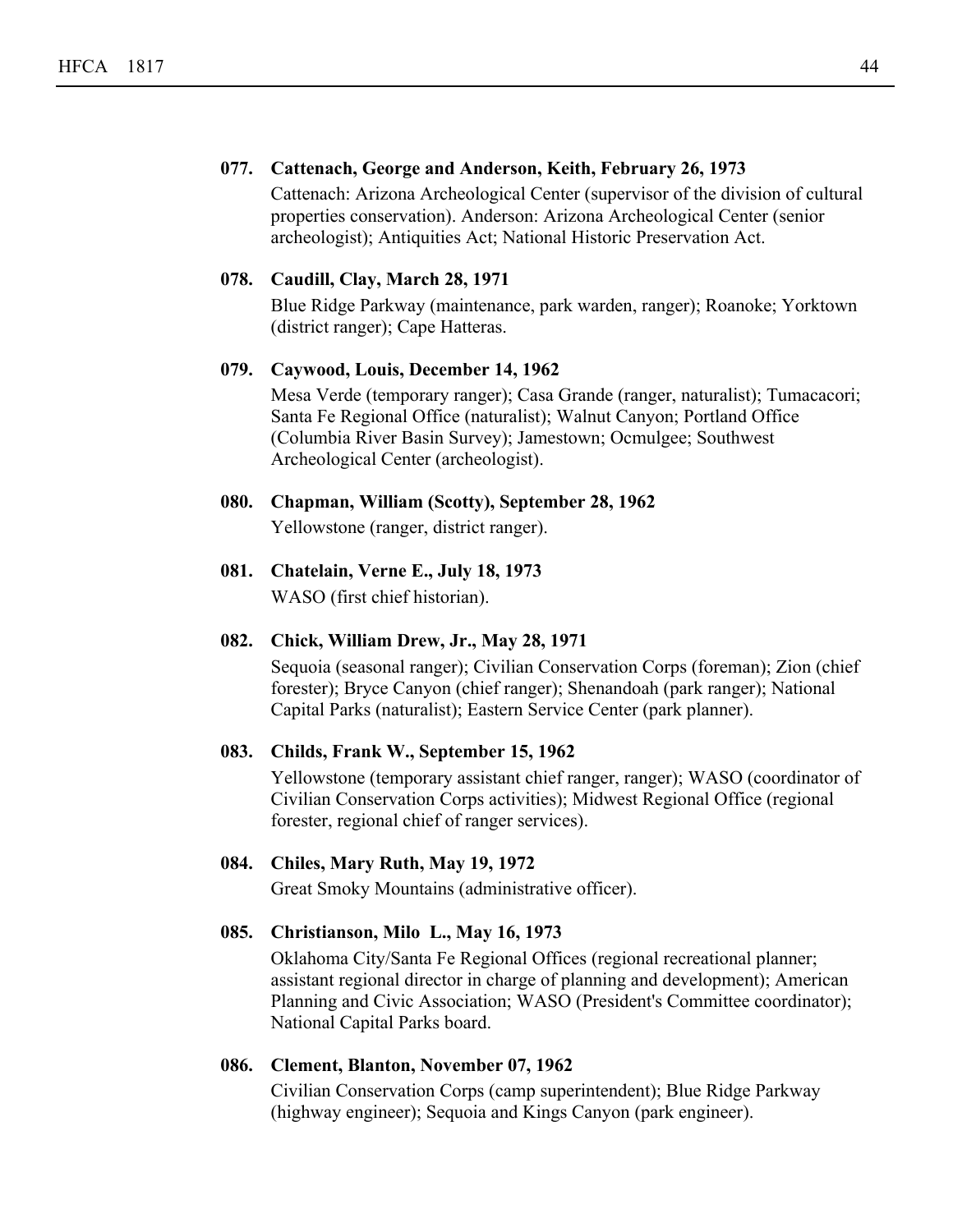#### **087. Coale, Burton V., September 08, 1972**

Midwest Regional Office (regional publications editor).

## **088. Coates, Robert M., July 19, 1973**

Mesa Verde (seasonal ranger, landscape foreman, landscape architect); National Capital Parks (Civilian Conservation Corps coordinator, C& O Canal); Civilian Conservation Corps at Mesa Verde and Colonial.

#### **089. Coffin, Lynn, December 03, 1962**

Carlsbad Caverns (ranger, chief ranger); Scotts Bluff (ranger); Rocky Mountain (district ranger); Glacier (assistant Chief ranger); Grand Canyon (chief ranger); wildlife control.

## **090. Coffman, John Daniel, October 28, 1962**

WASO (fire control expert, chief forester).

## **091. Coleman, Dr. Walter J., May 24, 1971**

Civilian Conservation Corps (cultural foreman and assistant historical technician); WASO; Petersburg (historian); Vicksburg; Gettysburg.

#### **092. Connally, Dr. Ernest A., May 17, 1973**

Independence (survey supervisor); Mission 66; Salem; Historic American Buildings Survey (HABS); Cape Cod; WASO (first chief of the office of archeology and historic preservation, director of archeology and historic preservation).

## **093. Cook, John O., March 01, 1973**

Grand Canyon (sanitation laborer, sanitation inspector); Montezuma Castle (superintendent); Wapatki; Saguaro; Chicamauga and Chattanooga (superintendent); WASO.

## **094. Cook, Larry, c. 1961**

Chief of division of ranger activities (location unknown).

## **095. Cotter, John L., September 02, 1971**

Tuzigoot (custodian); Natchez Trace Parkway (head of archaeological work).

## **096. Cox, Elbert, March 17, 1971**

Colonial (assistant historian, acting superintendent, superintendent); Morristown (superintendent); Richmond Regional Office (associate regional director, regional director); Mission 66; WASO (executive officer of commission of outdoor recreation).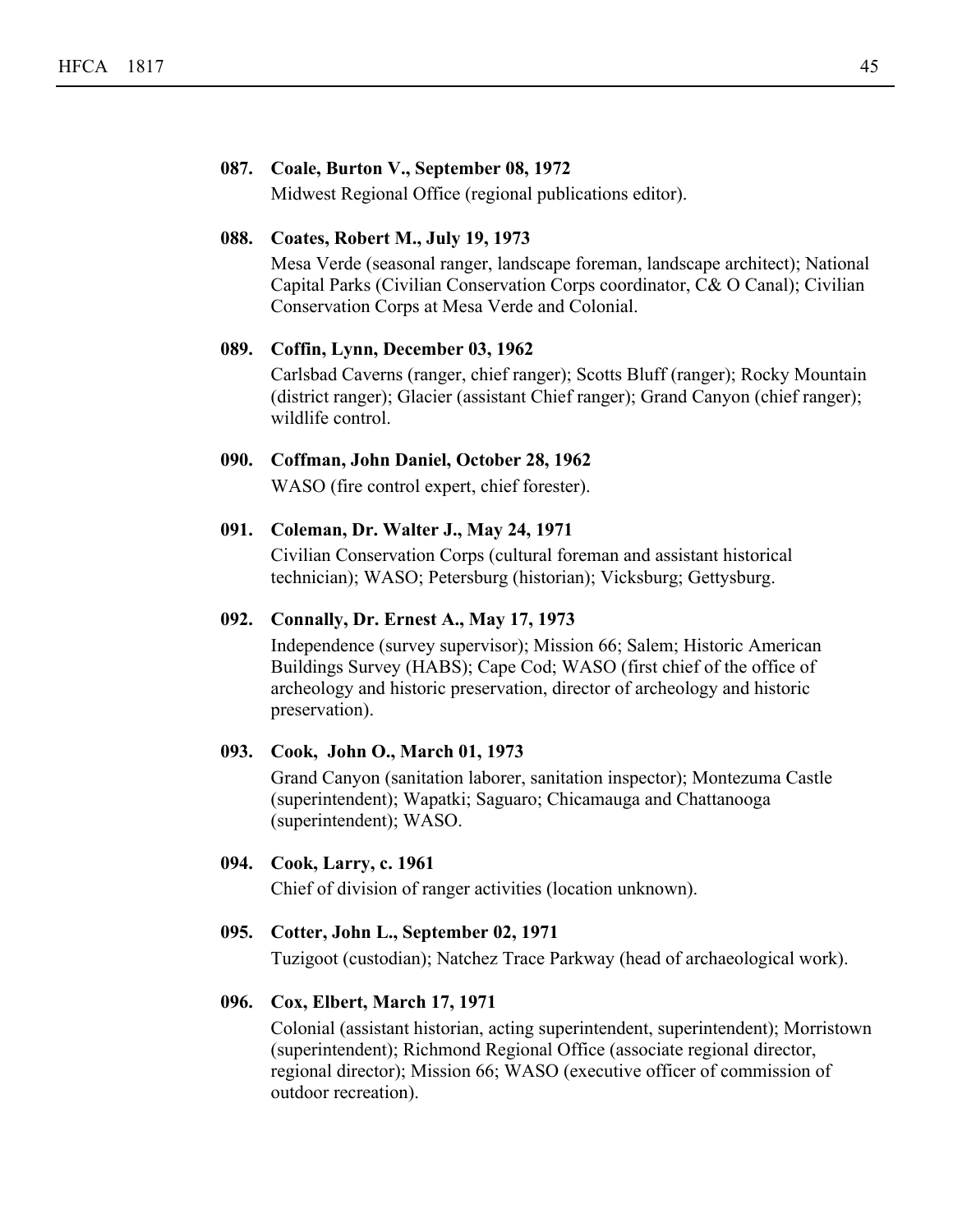#### **097. Cozzani, Oscar, April 08, 1971**

Civilian Conservation Corps (engineer, superintendent, park engineer); WASO; Blue Ridge Parkway; Shenandoah.

## **098. Cramton, Honorable Louis C., September 10, 1962**

Special attorney to the secretary of the interior (secretary unknown)

#### **099. Crawford, W. Pingree (Ping), November 28, 1973**

White Sands (ranger); Cape Cod (ranger); Statue of Liberty (ranger); Ocmulgee (superintendent).

#### **100. Crouch, J. Carlisle, February 23, 1973**

Mesa Verde (seasonal ranger, museum assistant, ranger, chief ranger); Civilian Conservation Corps; Crater Lake (chief ranger); Blue Ridge Parkway (assistant superintendent); Philadelphia Office (assistant regional director).

#### **101. Crumpler, Mary F., July 22, 1971**

Blue Ridge Parkway (secretary); Cumberland Island National Seashore.

## **102. Curtis, Harry E., September 16, 1972**

Civilian Conservation Corps; WASO (drainage basin representation).

#### **103. Dale, Edwin (Mac), November 25, 1973**

Blue Ridge Parkway (ranger); Harpers Ferry (superintendent); C&O Canal (superintendent); Potomac River Basin Study Task Force.

#### **104. Davenport, L. Theodore (Ted), November 08, 1973**

Great Smoky Mountains; Natchez Trace Parkway (administrative officer); Rocky Mountain (management assistant); Prince William Forest Park (superintendent); Master Plan for National Capital Region; Ozark National Scenic Riverways; Castillo de San Marcos; Civilian Conservation Corps.

## **105. Davenport, L. Theodore (Ted), November 10, 1973**

Great Smoky Mountains; Gatlinburg.

## **106. Davis, John M., November 06, 1962**

Mount Rainier (ranger, chief ranger); Zion and Bryce Canyon (assistant superintendent); Grand Canyon (assistant superintendent); Santa Fe Regional Office (assistant regional director, superintendent of Southwestern National Monuments); WASO (chief of conservation and protection, chief of ranger activities); Sequoia and Kings Canyon (superintendent).

## **107. Davis, John M., February 21, 1973**

Sequoia (superintendent); Yosemite (superintendent); Mission 66; concessions.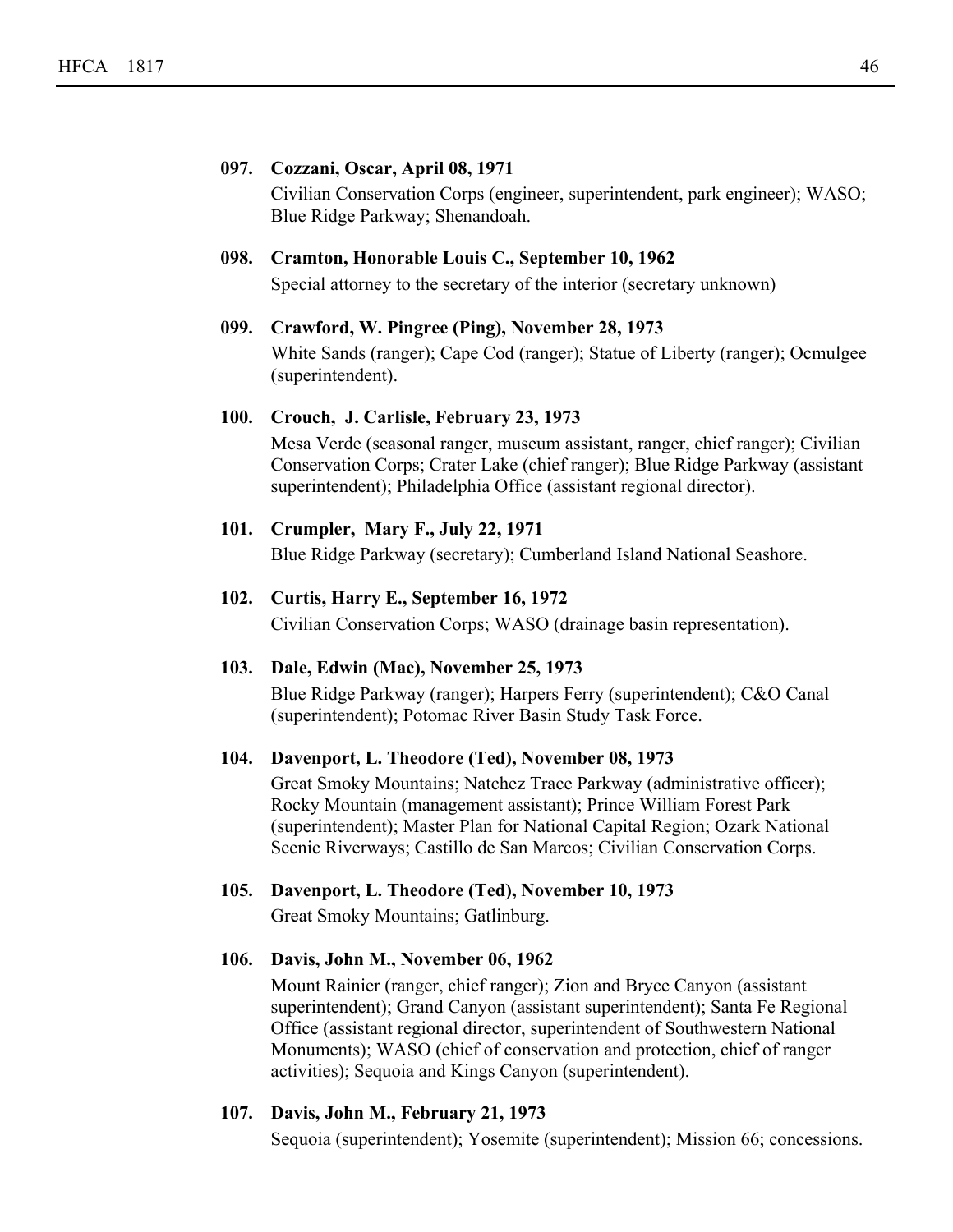#### **108. DeGelleke, Peter, June 02, 1971**

Civilian Conservation Corps (landscape foreman); WASO (land program); recreation demonstration area; National Recreation Association.

#### **109. Delay, John, September 12, 1972**

Civilian Conservation Corps; WASO (student-technician, assistant in major roads; head of Blue Ridge parkway team).

#### **110. Denniston, Jess H., October 26, 1971**

Civilian Conservation Corps (foreman); Richmond Regional Office (engineering); National Capital Parks; Cape Hatteras; Everglades.

#### **111. DeWeese, John and DeWeese, Laurie, November 01, 1973**

John: Fort Jefferson (general mechanic); Fort Caroline (superintendent); Everglades (management assistant); Morris Creek (superintendent); turtles.

#### **112. Dickinson, Russell E., September 26, 1962**

Grand Canyon (seasonal ranger); Grand Teton (chief ranger).

#### **113. Dickinson, Russell E., July 21, 1972**

Grand Canyon (seasonal ranger); Grand Teton (chief ranger); Zion (assistant superintendent); Flaming Gorge (superintendent); Midwest Regional Office (chief of resources management and visitor protection); National Capital Region (associate regional director, general superintendent).

### **114. Dilley, Willard E. (Bill), November 14, 1973 - November 16, 1973**

Everglades (ranger, naturalist, chief naturalist); Grand Canyon (assistant chief park naturalist); Mammoth Cave (chief naturalist); Grand Teton (chief naturalist).

#### **115. Dilonardo, Kathleen L., November 07, 1973**

Albright Training Center course; Cape Hatteras (historian); Fort Pulaski (historian); Fort Caroline (superintendent).

## **116. Dodge, Natt N., December 11, 1962**

Mount Rainier (seasonal ranger-naturalist); Grand Canyon (ranger); Southwestern National Monuments (junior park naturalist, assistant park naturalist, regional naturalist); Carlsbad Caverns interpretation.

#### **117. Doerr, John E., October 15, 1962**

Hawaii (naturalist); Crater Lake; Rocky Mountain (assistant superintendent, superintendent); WASO (chief of naturalist division, assistant chief naturalist); Olympic (superintendent).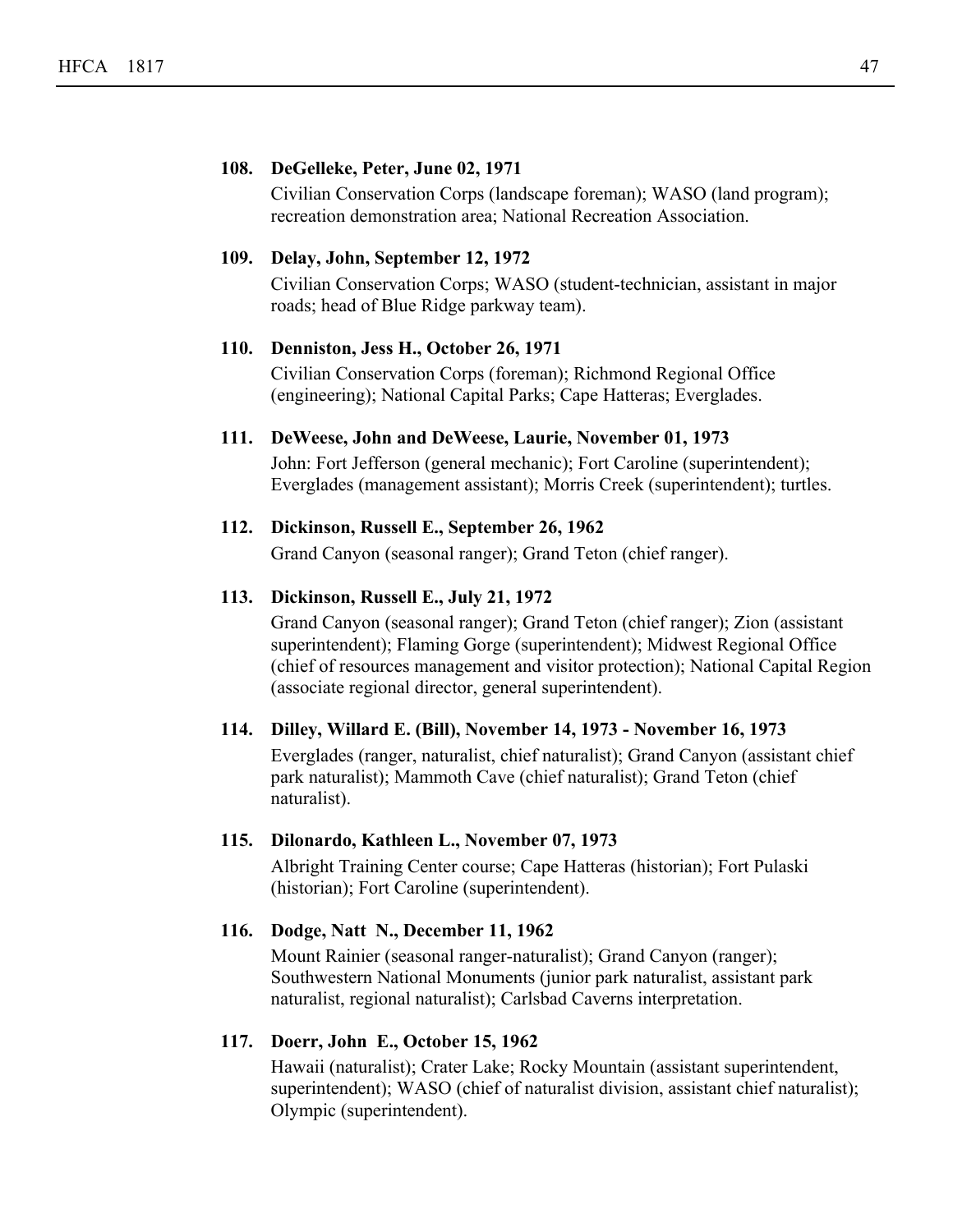#### **118. Doty, Cecil J., October 26, 1962**

Civilian Conservation Corps (file clerk, draftsman, associate engineer/inspector, regional architect, designer); Sante Fe Regional Office; WASO (WWII Chicago Office).

## **119. Dunmire, William, January 17, 1974**

Transcript not yet prepared.

#### **120. During, Henry R., January 07, 1963**

Yosemite (seasonal ranger, ranger, district ranger, assistant chief ranger); Petrified Forest (ranger); Rocky Mountain (chief ranger); Jefferson National Expansion; Carlsbad Caverns (superintendent).

### **121. Eaton, Edward, November 10, 1973**

Castillo de San Marcos (guard); Fort Matanzas (superintendent).

#### **122. Elliott, Charles Newton, April 01, 1971**

Civilian Conservation Corps; Atlanta Office (assistant regional forester); director of state parks; Richmond Office; Georgia State Game and Fish Commission (director).

#### **123. Ellis, Vincent, March 23, 1971**

Civilian Conservation Corps (field crew, assistant leader); Bandelier (junior assistant to the technician, clerk); Casa Grande; Santa Fe; Southwestern National Monuments; Grand Canyon; Big Bend; Mesa Verde (operations officer); Richmond Regional Office (assistant regional director).

#### **124. Ellis, Vincent, June 20, 1975**

Transcript not yet prepared.

**125. Elmore, Francis H., October 04, 1962** Glacier (chief naturalist).

#### **126. Emmert, John W., October 06, 1962**

Yosemite (electrical engineer, chief electrician, assistant superintendent); Yellowstone (assistant superintendent); Hot Springs (superintendent); Glacier (superintendent).

#### **127. Ericson, Mildred J., September 27, 1962**

Yosemite Field School of Natural History; National Capital Parks (seasonal naturalist); Yellowstone (seasonal naturalist); U.S. Fish and Wildlife Service.

**128. Everhart, William C., January 15, 1974**

Transcript not yet prepared.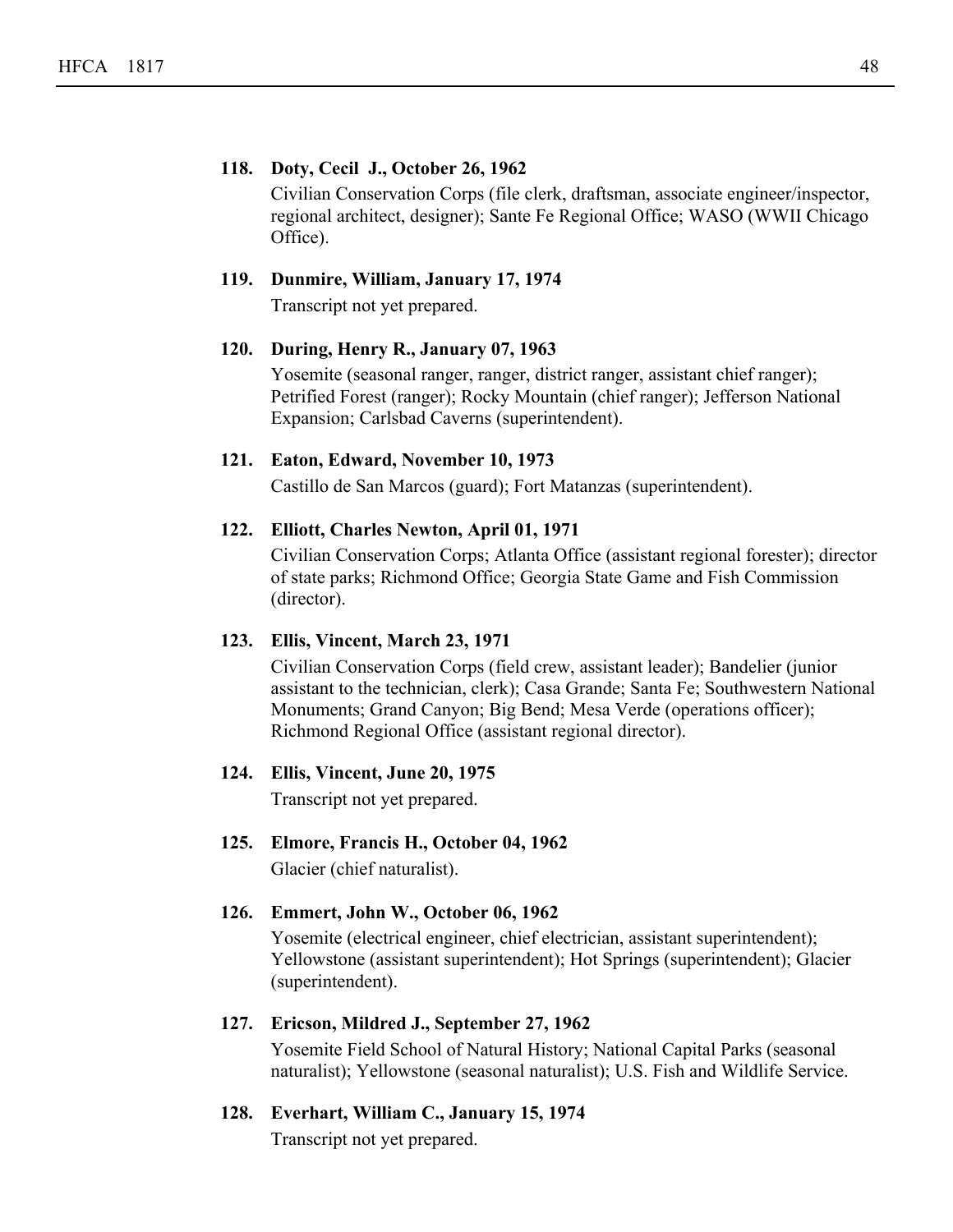#### **129. Evison, S. Herbert, May 26, 1971**

Mount Rainier; Mather pack and saddle party; Natural Parks Association of Washington; National Conference on Parks (executive secretary); Stephen T. Mather; Civilian Conservation Corps; Richmond Regional Office (regional officer and associate regional director); WASO (deputy assistant director);

#### **130. Evison, S. Herbert, May 18, 1973**

Interviewed by Grace Angst (student); National Park publications; Civilian Conservation Corps; Isabelle Storey; advertisement in NPS.

# **131. Evison, S. Herbert, July 16, 1973**

Transcript not yet prepared.

## **132. Ewald, Walter A. J., February 07, 1973**

Civilian Conservation Corps (landscape architect, inspector); Richmond Regional Office (landscape architect); Branch of Plans and Design.

#### **133. Faris, Johnwill, January 09, 1963**

Casa Grande; Tumacacori (superintendent/custodian); Aztec Ruins (superintendent); Canyon de Chelly (superintendent); White Sands (superintendent); Platt (superintendent).

#### **134. Favour, Paul G., October 22, 1971**

Acadia (seasonal ranger-naturalist, ranger); Shenandoah (first park naturalist).

#### **135. Felton, James B., March 22, 1973**

Yosemite Field School of Natural History; Petrified Forest (seasonal); Tumacacori; White Sands; Fort Jefferson (acting superintendent); Kings Mountain (superintendent); Zion (chief ranger); Organ Pipe Cactus (superintendent).

## **136. Fitch, Monte, Jr., April 03, 1973**

Mesa Verde (seasonal ranger, ranger); Colorado National Monument (ranger, chief ranger); Theodore Roosevelt (chief ranger); Big Bend (chief ranger); Organ Pipe Cactus; WASO (head of forest and building power control); National Capital Parks; Southwest Regional Office (division chief, assistant director of operations).

## **137. Flickinger, Victor W., July 17, 1973**

Civilian Conservation Corps (junior landscape foreman, chief of division of lands and waters in Iowa State Parks); Hoover Birthplace; National Conference on State Parks; supervisory park planner; WASO.

## **138. Foster, Newell H., October 21, 1971**

Civilian Conservation Corps; Statue of Liberty (superintendent).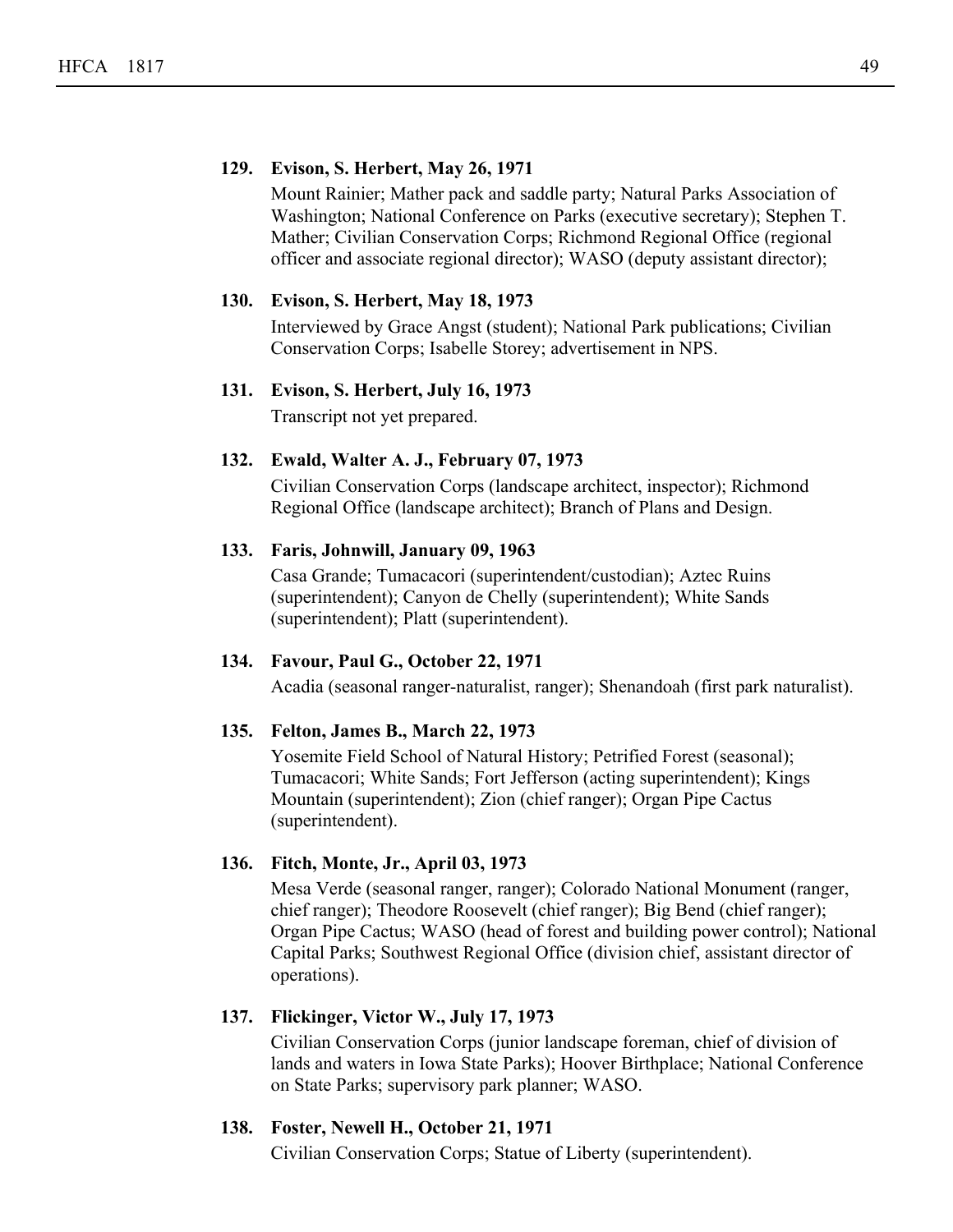#### **139. Franke, Paul R., December 10, 1962**

Mesa Verde (ranger, acting superintendent, superintendent); Zion (superintendent, coordinating superintendent); Jackson Hole (superintendent); WASO (assistant to branch of concessions, natural history division).

### **140. Franzen, Archie, March 08, 1971**

Transcript not yet prepared.

#### **141. Fredine, Gordon, Spring 1966**

WASO (International Affairs Division).

#### **142. Fredine, Gordon, February 11, 1971**

Civilian Conservation Corps; Yellowstone (temporary ranger naturalist, naturalist); U.S. Fish and Wildlife Service (regional supervisor); WASO (chief of the division of international affairs); Mission 66; World Conference on National Parks; elk management in Grand Teton.

## **143. Freeland, Dixon B., October 29, 1973**

Yosemite (seasonal, ranger); Bryce Canyon (seasonal); Glacier (seasonal); Carlsbad Caverns; Great Smoky Mountains; Colonial (district ranger); Blue Ridge Parkway (district ranger).

#### **144. Freeland, Edward Dixon, October 30, 1962**

Yosemite (temporary ranger); Carlsbad Caverns (chief ranger); Wind Cave (superintendent); Southeastern National Monuments (coordinating superintendent); Shenandoah; Grand Teton; Lassen Volcanic (superintendent).

## **145. Freeman, Ray, July 17, 1973**

Omaha Regional Office; Mission 66; Grand Teton; National Capital Region (planning officer); WASO (deputy assistant director, deputy director for operations, associate director for operations).

## **146. Fry, George, June 19, 1975**

Civilian Conservation Corps (junior forester, acting assistant district ranger, camp superintendent); Crater Lake (ranger); Rocky Mountain (assistant chief ranger, chief of construction and maintenance); Lake Taxoma; Everglades (chief ranger, assistant superintendent); Great Smoky Mountains (superintendent); Mammoth Cave (chief ranger); Isle Royale (superintendent); Omaha Regional Office (regional chief of operations); Richmond Regional Office (assistant director for management, chief of operations and evaluation).

#### **147. Gadsby, J. Herbert (Doc), April 12, 1971**

Civilian Conservation Corps (inspector); Richmond Regional Office (regional inspector, associate regional director); WASO (director's office).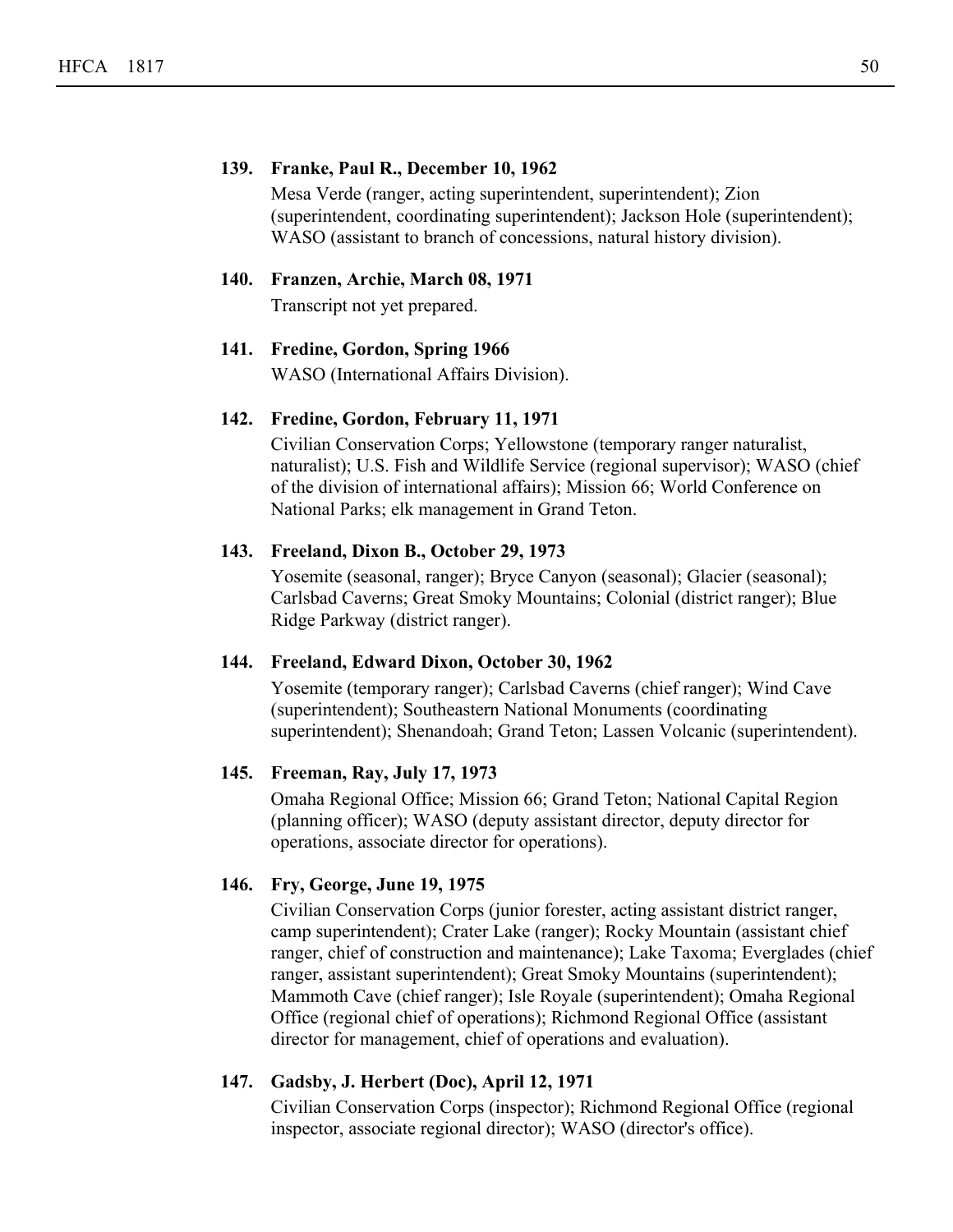#### **148. Gale, Bennett T., October 24, 1962**

Colonial (ranger); Grand Teton (naturalist); Petrified Forest and Carlsbad Caverns; WASO (chief geologist); San Francisco Regional Office (regional chief of interpretation, assistant to regional director).

#### **149. Gallison, Glenn D., October 15, 1962**

Yosemite Field School of Natural History; Yosemite (ranger, naturalist); Mission 66; WASO; Olympic (naturalist, chief naturalist).

#### **150. Gann, James Walter, November 03, 1962**

Yosemite (temporary electrician, electrical supervisor).

#### **151. Gardner, Malcolm, February 26, 1971**

Colonial (seasonal ranger); Civilian Conservation Corps (cultural foreman, historical technician); Natchez Trace (historian, acting superintendent, superintendent).

#### **152. Garrison, Lemuel A. (Lon), September 30, 1962**

Civilian Conservation Corps (foreman); Sequoia (seasonal ranger); Yosemite (ranger); Hopewell Village (superintendent); WASO (assistant chief of information); Glacier (assistant superintendent); Grand Canyon (assistant superintendent); Big Bend (superintendent); WASO (chief of conservation and protection); Yellowstone (superintendent).

## **153. Garrison, Lemuel A. (Lon), March 25, 1973**

Northeast Regional Office; Albright Training Center (interpretation).

## **154. Garry, Thomas K., September 20, 1962**

Yellowstone (ranger); Blue Ridge Parkway (supervisory ranger, district ranger); Shenandoah; Custer Battlefield (superintendent).

## **155. Gastellum, Luis A., April 06, 1973**

Southwestern National Monuments; Yellowstone; Southwest region (chief of operations evaluation); Carlsbad Caverns; Bandelier; elk management.

## **156. Gibbs, Robert F., April 10, 1971**

Civilian Conservation Corps (supervisor, ranger); Big Bend (assistant superintendent); Isle Royale (superintendent); Mission 66; Great Smoky Mountains (assistant superintendent); Cape Hatteras; Cape Cod (superintendent); WASO (chief of park operations).

## **157. Gilbert, Karl T., c. 1962**

Blue Ridge Parkway (chief park ranger); Carlsbad Caverns (assistant superintendent).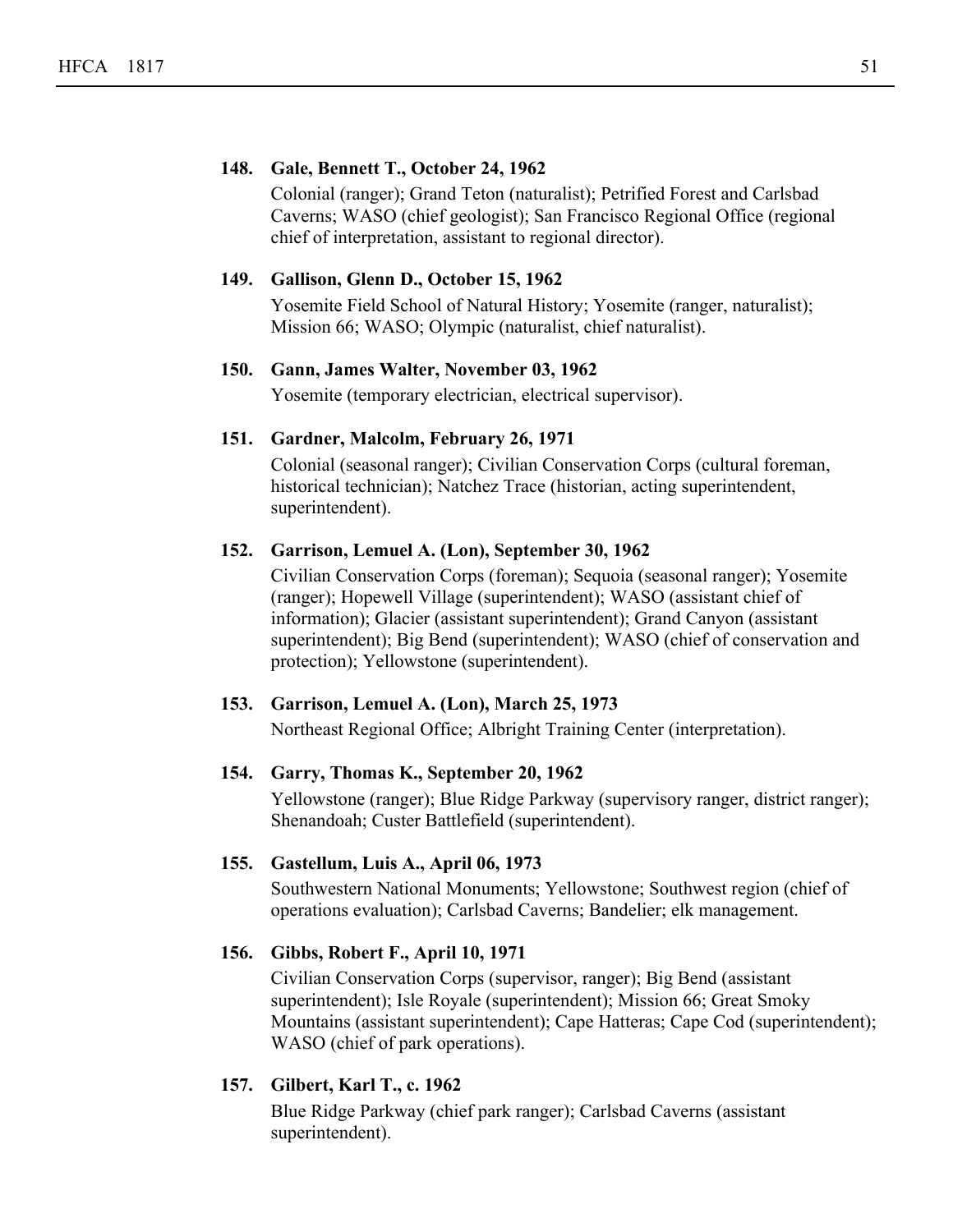#### **158. Gilbert, Karl T., January 07, 1963**

Mammoth (ranger); Isle Royale (ranger); Rocky Mountain (ranger); Yellowstone (district ranger); Everglades (assistant chief ranger); Shenandoah (chief ranger); Carlsbad Caverns (assistant superintendent).

#### **159. Gilbert, Vernon (Tommy), July 20, 1972**

Africa; National Parks Conservation Association; U.S. Peace Corps.

#### **160. Gilbert, Vernon (Tommy) and Gilbert, Helen (Patsy), February 23, 1971**

Great Smoky Mountains (seasonal naturalist); Everglades (seasonal naturalist, assistant naturalist); Cape Hatteras (chief naturalist); Cape Cod; Tanzania.

#### **161. Glenn, Marlow, April 02, 1973**

Mount Rainier (temporary accountant, accountant); WASO (auditor); San Francisco Regional Office (auditor); Southwest Regional Office (chief of concessions management).

#### **162. Glover, William H., April 04, 1971**

Civilian Conservation Corps (camp foreman, camp superintendent); Shiloh (ranger); Fort Frederica (superintendent).

#### **163. Goodwin, Theodore Raymond, November 21, 1962**

Crater Lake (engineer); Yellowstone (engineer); Yosemite (engineer); Casa Grande (engineer); Tumacacori; Death Valley (engineer, superintendent); Reno conference on recreational areas.

#### **164. Grant, George A., December 10, 1962**

First NPS chief photographer; photography; NPS postage stamps.

## **165. Grater, Russell K., March 13, 1973**

Grand Canyon; Lake Mead; Yosemite; Kings Canyon; Great Smoky Mountains.

#### **166. Graves, Charles M., April 02, 1971**

Atlanta office (recreation engineer); Works Project Administration projects; recreation demonstration areas; Richmond Office; Charles M. Grave Organization; National Recreation and Park Association.

## **167. Gregg, Raymond, c. 1961**

Transcript not yet prepared.

#### **168. Gregg, H. Raymond, September 18-19, 1962**

Hot Springs (Park Police, ranger, superintendent); National Capital Parks (experimental interpretive program); Rocky Mountain; interpretation; Jefferson National Expansion (superintendent).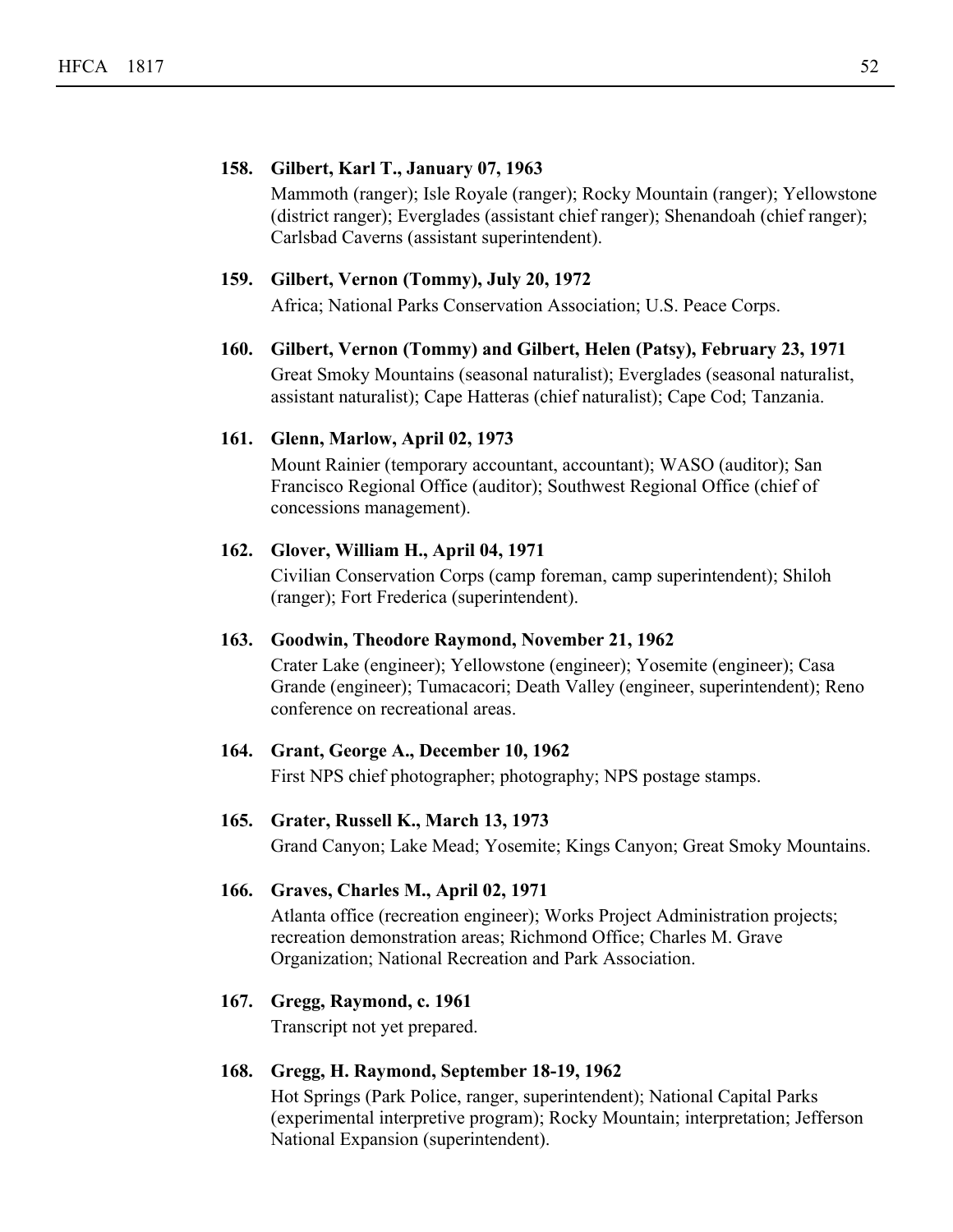#### **169. Gregg, H. Raymond, July 18, 1973**

Hot Springs (superintendent); Rocky Mountain; Jefferson National Expansion; picketing and racial problems.

#### **170. Gregg, H. Raymond, August 08, 1973**

Taped by Gregg himself for Evison's oral history project; Gateway Arch project; western forts interpretive study.

#### **171. Gregg, Raymond and Hayes, Howard, c. 1962**

Transcript not yet prepared.

#### **172. Griffin, John, August 29, 1975**

Southwest Regional Office (regional archeologist, division of interpretation).

## **173. Griffing, Scudder, July 29, 1972**

Shenandoah (Civilian Conservation Corps forestry foreman); Richmond Regional Office(assistant landscape architect); bridge on Colonial Parkway; security plans for El Morro and FDR.

## **174. Guillet, Meredith, November 17, 1963**

San Francisco Regional Office (survey crew); Civilian Conservation Corps (Mesa Verde diorama construction); Black Canyon of the Gunnison (seasonal); Casa Grande (ranger); Canyon de Chelly (custodian/supervisor); Carlsbad Caverns (guide); Chaco (superintendent); Walnut Canyon (superintendent).

#### **175. Guscio, Francis J., April 02, 1971**

Vicksburg (Civilian Conservation Corps foreman engineer); U.S. Army Corps of Engineers; Richmond Office.

#### **176. Guse, Neal, March 07, 1973**

Civilian Conservation Corps; Grand Teton; Haleakala; Carlsbad Caverns; Western Regional Office.

## **177. Hadley, Lawrence C., August 24, 1972**

Shenandoah (seasonal ranger, ranger); Acadia (seasonal ranger); Zion (seasonal ranger); Blue Ridge Parkway (ranger); WASO (national park studies, chief of information); Yellowstone (management assistant); Santa Fe Regional Office (special assistant to regional director); White Sands (acting superintendent); National Capital (superintendent); Colonial (superintendent); Yosemite.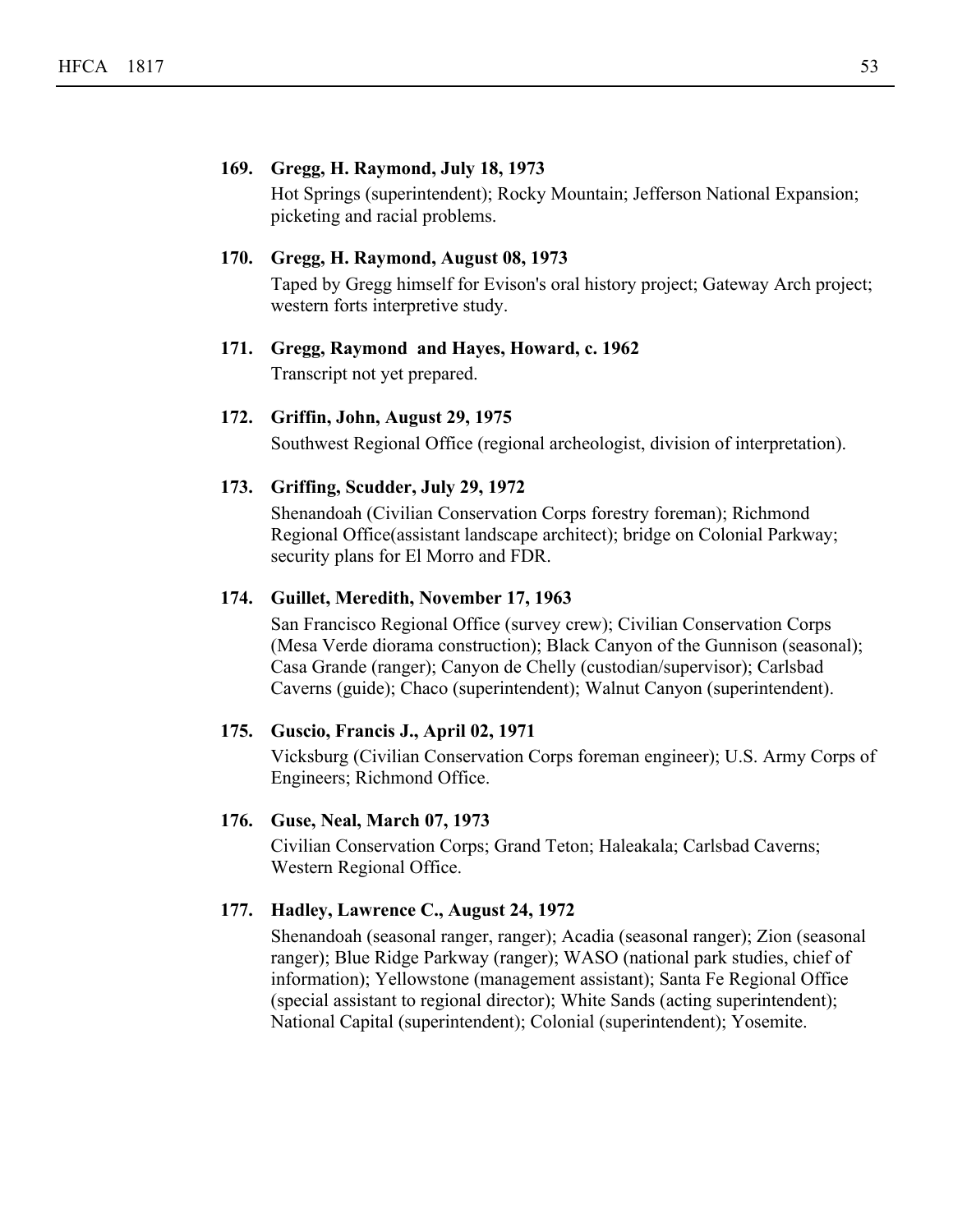### **178. Hadley, Lawrence C., May 16, 1973**

Acadia (seasonal ranger); Zion (seasonal ranger); Shenandoah (seasonal ranger, ranger); Blue Ridge Parkway (ranger); White Sands (acting superintendent); WASO (chief of information, assistant director for park management); National Capital Parks (superintendent); Colonial (superintendent); Yosemite (superintendent).

#### **179. Hall, William R., May 24, 1971**

Works Progress Administration (project manager of recreation demonstration area); Chopawamsic; Patapsco State Park.

## **180. Hallock, Louis W. (Lou), March 10, 1973**

Civilian Conservation Corps; Mammoth Cave; Carlsbad Caverns (ranger); Lassen Volcanic (ranger); Yosemite (ranger); Crater Lake (chief ranger); Death Valley (chief ranger); Sequoia and Kings Canyon (chief ranger); Bryce Canyon (superintendent); Lassen Volcanic (superintendent).

#### **181. Hamilton, Warren and Hamilton, Elaine, March 22, 1973**

Civilian Conservation Corps; Grand Canyon (ranger); Saratoga (superintendent); Natchez Trace (assistant superintendent); Yellowstone (assistant superintendent); Everglades and Fort Jefferson (superintendent); Western Regional Office (assistant regional director); Zion; Cuban Missile Crisis.

## **182. Hanks, Allyn F., September 21, 1962**

Yellowstone (ranger); Grand Teton (chief ranger); Theodore Roosevelt (superintendent); Everglades (assistant superintendent); Cape Hatteras (superintendent); WASO (chief of visitor protection); Rocky Mountain (superintendent).

#### **183. Hargrave, Lyndon, December 13, 1962**

Southwest Archeological Center (collaborator); Museum of Northern Arizona.

**184. Harman, Charles P., September 20, 1972** Yellowstone (seasonal); Mammoth Cave.

# **185. Harrington, J. C. (Pinky) and Harrington, Virginia, March 15, 1971**

Virginia: Mesa Verde (seasonal ranger); Jamestown (seasonal ranger-historian). Pinky: Jamestown (head of archeology); Colonial (superintendent); Richmond Regional Office (regional archeologist); river basin salvage project.

## **186. Hatch, Charles E., October 31, 1973**

George Washington Birthplace (seasonal); Colonial (historian, chief historian).

**187. Haussmann, William M., August 22, 1972** Yorktown Sesquicentennial; WASO.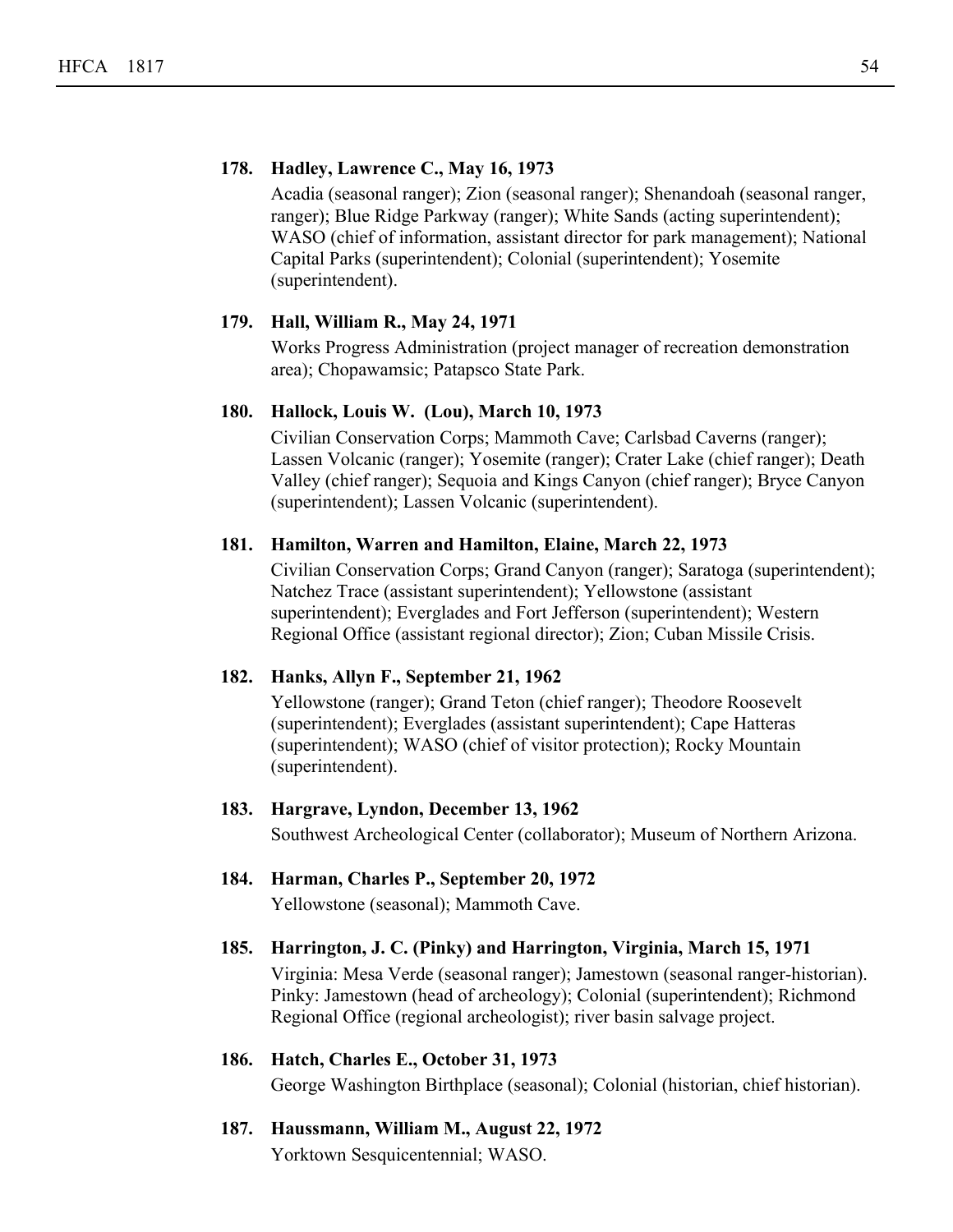#### **188. Hayes, Alden, April 01, 1973**

Chiricahua (seasonal); Casa Grande (archeologist); Mesa Verde (archeologist); Grand Quivira (archeologist); Santa Fe Regional Office; Southwest Archeological Center.

#### **189. Heine, Cornelius W., January 28, 1971**

Ford's Theater; National Capital Region (assistant regional director); interpretation program; WASO (chief of information).

#### **190. Hendrix, Glenn O., September 11, 1972**

Natchez Trace (landscape architect); Lake Mead; recreation areas; San Francisco Regional Office (central design, coordinating project supervisor); Denver Service Center (assistant director of assistant director of national park service).

#### **191. Herkenham, Norman B.**

Transcript not yet prepared.

#### **192. Herschler, J. Barton, February 23, 1973**

Glacier (seasonal naturalist); Muir Woods (laborer, custodian, superintendent); Grand Canyon (ranger); Yosemite (ranger); Rocky Mountain (chief ranger); Millerton Lake (superintendent); Saguaro (superintendent).

#### **193. Hollomon, William and Hollomon, Beverly, October 28, 1973**

Lassen Volcanic (seasonal, ranger); Sequoia (district ranger); Kings Canyon (district ranger); Andrew Johnson (superintendent); Fredericksburg (coordinator superintendent); Richmond Regional Office.

#### **194. Hooper, William O. (Bill), July 21, 1971**

Civilian Conservation Corps (junior foreman); Blue Ridge Parkway (agronomist).

#### **195. Hoskins, Taylor, July 17, 1960**

Mammoth Cave (superintendent); Shenandoah (chief ranger); Resettlement Administration; Colonial.

#### **196. Hoskins, Taylor, July 19, 1971**

Colonial (temporary ranger, assistant chief ranger); Civilian Conservation Corps; Shenandoah (chief ranger); Mammoth Cave (acting superintendent, superintendent); Carlsbad Caverns (superintendent); Shenandoah (superintendent).

## **197. Hoss, Herman H., October 31, 1962**

Yosemite Camp Curry (chief clerk, assistant manager of reservations and accommodations, personnel manager); concessioner representation; Sequoia Company; Western Conference of National Park Concessioners (attorney).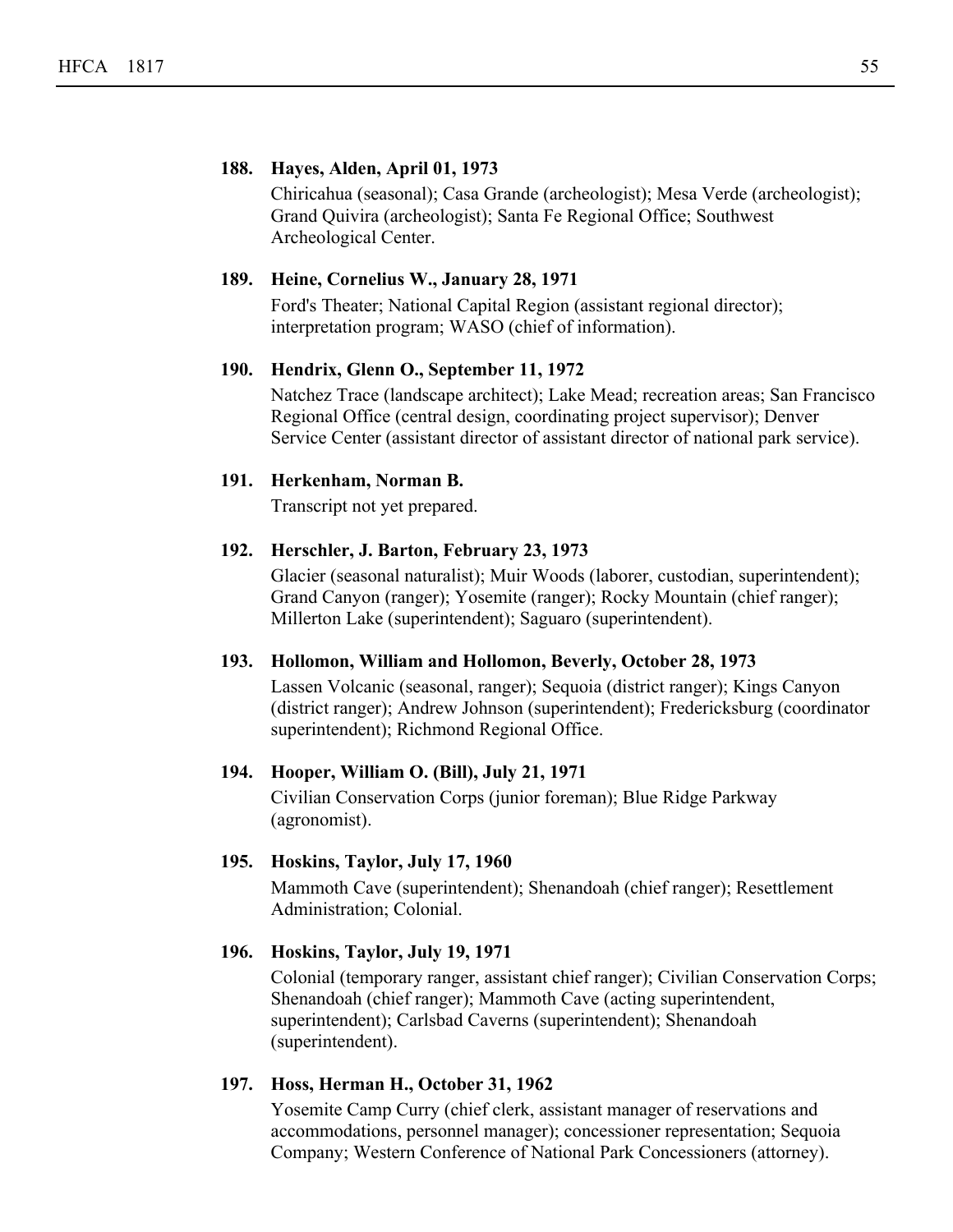#### **198. Houston, Aubrey F., December 15, 1962**

Mount Rainier (seasonal ranger); Mt. McKinley (wildlife ranger); Death Valley (ranger); Craters of the Moon (superintendent); Mammoth Cave(chief ranger); Perry's Victory; Casa Grande (superintendent).

#### **199. Hubbard, Douglass H., December 22, 1970**

Sequoia; Yosemite (laborer); Millerton National Recreation Area (first buck ranger); Hawaii (naturalist); Yosemite (associate naturalist, chief park naturalist); WASO (chief of branch of interpretation and visitor center); Harpers Ferry Center (assistant director); Stephen T. Mather.

## **200. Hubler, Harold (Hal), November 21, 1973**

Transcript not yet prepared.

#### **201. Hubler, Sally, November 20, 1973**

"I Married the Park Service" program; life in the parks; children; park wives.

#### **202. Hummel, Edward A., October 22, 1962**

Omaha Regional Office (assistant historian, regional historian); Fredericksburg and Spotsylvania (superintendent); Colonial (superintendent); Smoky Mountains (superintendent); Glacier (superintendent); San Francisco Regional Office (assistant regional director).

## **203. Hummel, Edward A., January 05, 1971**

Civilian Conservation Corps; Omaha Regional Office; San Francisco (assistant regional director, regional director).

#### **204. Hunkins, Hazen H., November 09, 1962**

Railways; Chicago Bureau of Service (US Railroad Administration); Yosemite National Park Company (board of managers); tourism in the parks; Yosemite Transportation System.

### **205. Huppuch, Matt C., February 09, 1971**

Civilian Conservation Corps (camp superintendent); Emergency Conservation Work (technician); Blue Ridge Parkway; recreation demonstration projects; deputy assistant director for administration of emergency activities; WASO (chief recreation planner); Bureau of Outdoor Recreation.

#### **206. Husted, James H., August 21, 1972**

Verebrook Recreational Demonstration Area (organized camping specialist); WASO (state cooperation in the NPS, recreational resource planning); Portland (river basin study).

## **207. Hutchings, Cora P., October 04, 1962**

Secretary of the Interior Lane; Glacier; first superintendent's conference.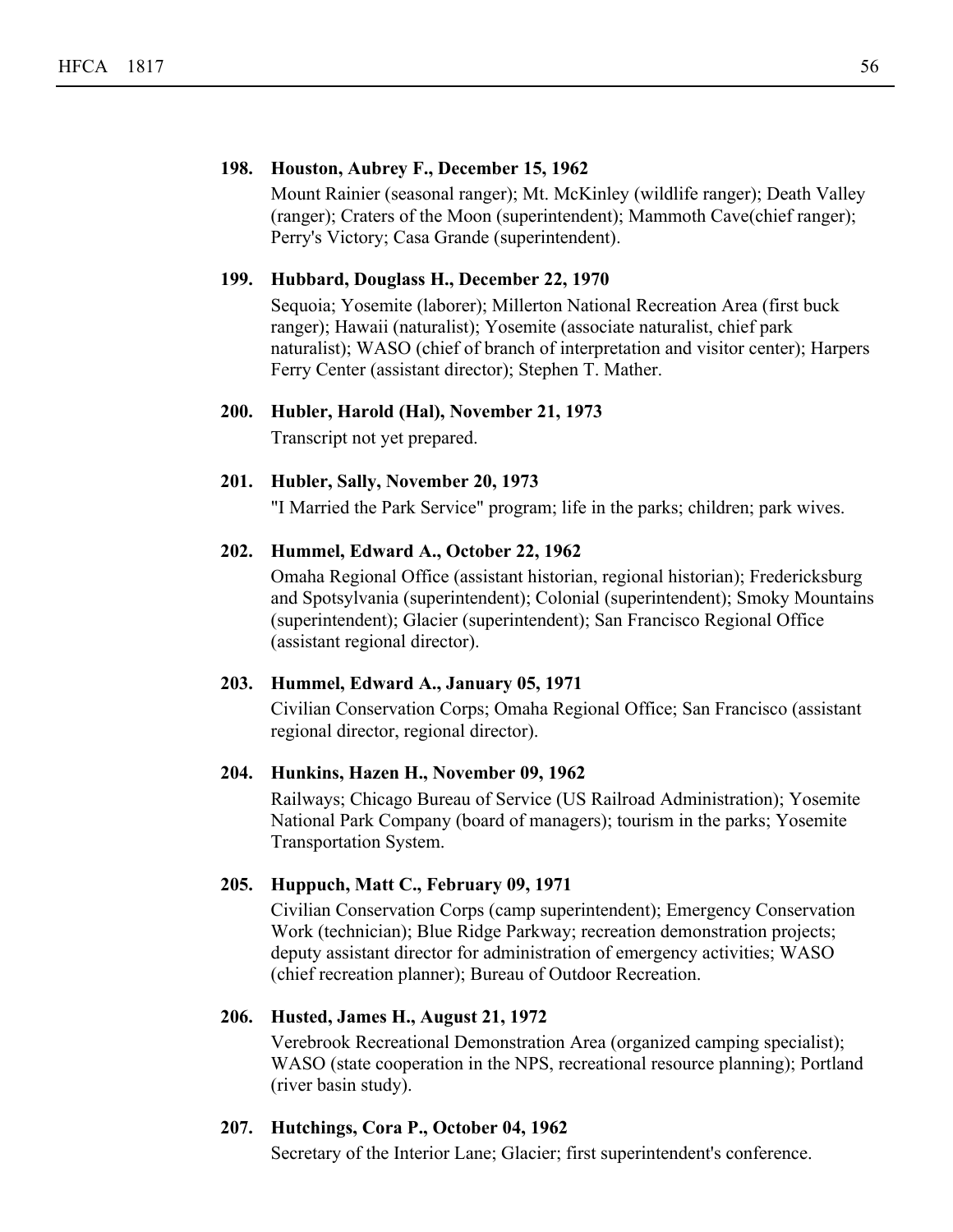#### **208. Hyde, Tom, October 23, 1971**

Mount Rushmore (seasonal ranger); Yellowstone (sanitary engineer); Grand Teton (engineer); Bandelier (superintendent); Acadia (superintendent); White Sands.

#### **209. Ingalls, George F., September 13, 1972**

Civilian Conservation Corps (foreman); Colorado River survey; Rocky Mountain; Devil's Tower; Dinosaur.

#### **210. Jackson, Earl, December 14, 1962**

Montezuma Castle (seasonal ranger, custodian); Petrified Forest (seasonal ranger); Bandelier (custodian); Santa Fe Regional Office; Tumacacori; Pinnacles (superintendent); Southwestern National Monuments (naturalist, executive secretary); Southwest Archeological Center (naturalist).

#### **211. Jackson, Earl, February 28, 1973**

Southwest Monuments Association; Hubbell Trading Post.

#### **212. Jacobs, Duane D., September 14, 1962**

Lassen Volcanic (seasonal ranger); Yosemite (seasonal ranger, ranger, district ranger, assistant chief ranger); Joshua Tree (acting superintendent); Shenandoah (chief ranger); Mt. McKinley (assistant superintendent, superintendent); Omaha Regional Office (regional chief of visitor protection, regional chief of ranger activity).

#### **213. Jacobson, Arthur W. (Art), November 01, 1962**

Yellowstone (temporary engineer, ranger, district ranger); Civilian Conservation Corps (forester); George Washington Carver (superintendent).

#### **214. James, Harlean, February 21, 1962**

American Planning and Civic Association (executive secretary); National Conference on State Parks (executive secretary).

## **215. Jaquette, Charles G., February 23, 1971**

Richmond Regional Office (regional attorney).

#### **216. Jay, John junior, September 20, 1962**

Yellowstone (ranger, district ranger, assistant chief ranger); Theodore Roosevelt (superintendent); Badlands (superintendent); Midwest Regional Office (regional chief of visitor protection).

## **217. Jeffers, Charles A., March 22, 1971**

Civilian Conservation Corps (landscape foreman, assistant camp superintendent); Omaha Regional Office (cooperative activities of recreation and resource planning).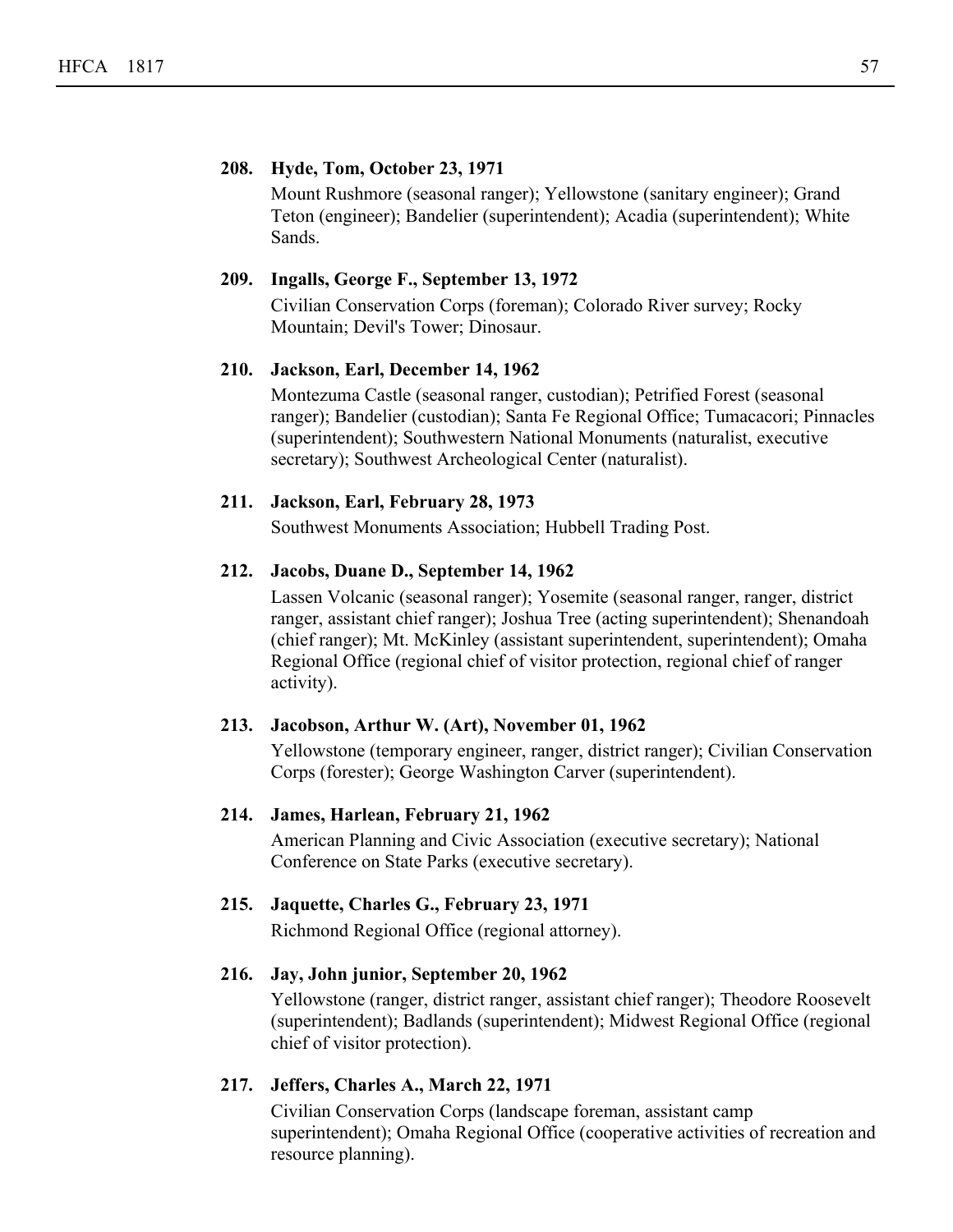# **218. Jepson, Carl and Jepson, Esther, March 21, 1973** Petrified Forest (ranger, naturalist); Grand Teton (naturalist); Zion. **219. Jett, T. Sutton, c. 1962** White House Historical Association; National Capital Region. **220. Jett, T. Sutton, December 14, 1970** Civilian Conservation Corps (assistant historical foreman; historical foreman, coordinating historian); National Capital Region. **221. Jett, T. Sutton, January 29, 1971** Transcript not yet prepared. **222. Johnson, Carlock (Corky), September 24, 1962** Great Smoky Mountains (chief ranger); Flaming Gorge (superintendent). **223. Johnson, Ralph Newton, September 08, 1972** Civilian Conservation Corps (camp superintendent, inspector); Omaha office (landscape architect); Missouri River Basin flood control survey; chief for state assistance; recreation. **224. Jones, Alfred W., April 05, 1971** Fort Frederica; George Washington Birthplace. **225. Jones, David J., December 10, 1962** Wupatki (ranger, custodian); San Juan; Big Bend (assistant superintendent); Southwest Regional Office (interpretive planner). **226. Judge, Paul A. and Judge, Frances, December 16, 1962** Civilian Conservation Corps; Glacier (ranger); Grand Teton (acting chief ranger); Jackson Hole (district ranger); Theodore Roosevelt; Bandelier (superintendent); Organ Pipe Cactus (superintendent); Saguaro (superintendent).

## **227. Kahler, Herbert E., c. 1962**

Eastern National Parks and Monuments Association.

## **228. Kahler, Herbert E., January 06, 1971**

Eastern National Parks and Monuments Association; Civilian Conservation Corps (historian, foreman); St. Augustine; Castillo de San Marcos; Morristown; WASO (chief historian).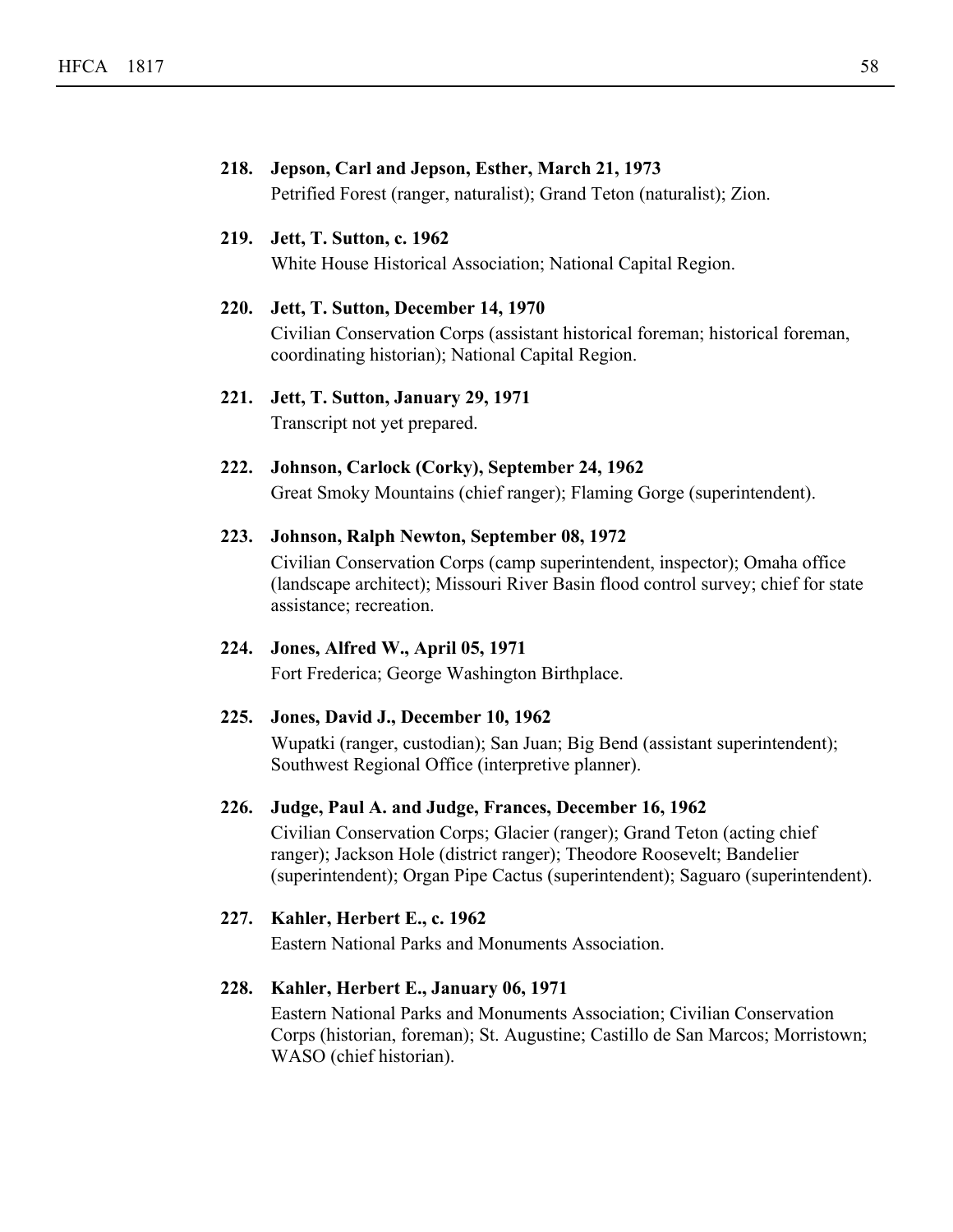### **229. Kennedy, Joe L., March 26, 1973**

Kings Mountain (administrative aid); Fort Pulaski (administrative aid); WASO (departmental training, secretary's office); Everglades (assistant superintendent); Glen Canyon (assistant superintendent).

#### **230. Kennedy, Sidney S., January 29, 1971**

Civilian Conservation Corps (landscape foreman, inspector); "A Study of the Park and Recreation Problem of the United States" report; WASO (park statistics).

#### **231. Kieley, James F., July 19, 1972**

Region Eight Office; WASO (director's office); Civilian Conservation Corps; recreational demonstration area; Cape Hatteras.

#### **232. King, Dale S., December 14, 1962**

Civil Works Administration (foreman and archeologist); Southwestern National Monuments (staff archeologist).

#### **233. Kiryakakis, Jim, September 11, 1972**

Richmond Regional Office; Independence (landscape architect); Eastern Office of Design and Construction.

#### **234. Knopf, Alfred A., February 02, 1971**

"One Day on Beetle Rock"; "The Best Way of Living"; Freeman Tilden book on the parks; appraisal of board and board members.

#### **235. Kolb, Bernhard, August 23, 1971**

Richmond Regional Office(tree crew); Roosevelt-Vanderbilt; Chickamauga and Chattanooga; Acadia; Big Bend; Saratoga; Blue Ridge Parkway; Philadelphia Office; Statue of Liberty; Perry's Victory; Fire Island.

#### **236. Kowski, Frank F., April 00, 1961**

training; training center (location not mentioned); potential training center in Grand Canyon.

## **237. Kowski, Frank F., December 03, 1962**

Yosemite NPS training center; civil service exam.

#### **238. Kowski, Frank F., April 06, 1973**

Albright Training Center establishment; Grand Canyon; Sequoia (superintendent); Santa Fe Regional Office (regional director); regional reorganization.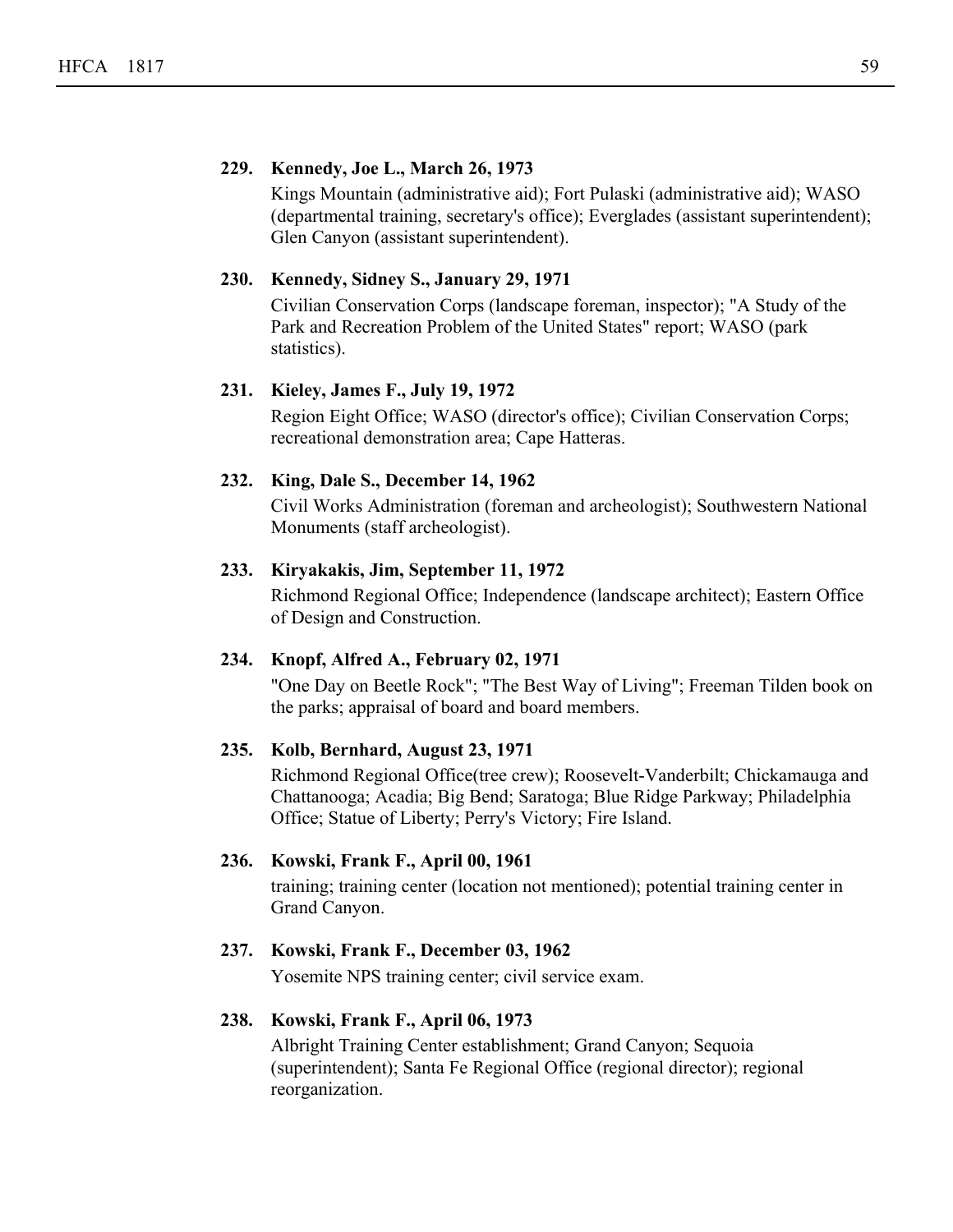## **239. Krueger, Charles E., October 26, 1963**

Civilian Conservation Corps (landscape foreman); Central Design Office; Grand Canyon (administrative assistant); Omaha Regional Office (resident landscape architect, regional landscape architect); Western Design Office (chief of landscape architectural division).

## **240. Kuehl, Alfred C., October 26, 1962**

Grand Canyon (resident landscape architect); Santa Fe Regional Office (resident landscape architect); Alaska (recreational and roadways survey).

#### **241. Lancaster, James Allen, December 06, 1962**

Mesa Verde (archeological foreman, anthropology aide); Aztec (ranger); Wetherall Mesa.

#### **242. Lee, Don E., Spring 1966**

Emergency Conservation Work (land acquisitions); attorney; reorganization; WASO (chief of lands).

#### **243. Lee, Ronald F., February 01, 1971**

Civilian Conservation Corps (historical foreman); WASO (assistant director, chief of interpretation); Mission 66.

#### **244. Lessem, Harold, August 27, 1971**

Fort McHenry (historian); Salem (acting superintendent, superintendent).

#### **245. Lewis, Ralph, March 12 and June 17, 1971**

Both interviews are included in same transcript; WASO (branch of research and education); Vicksburg (museum technician).

## **246. Liles, Granville B., November 02, 1962**

Civilian Conservation Corps (foreman); Blue Ridge Parkway (landscaping and ranger, superintendent); Rocky Mountain; Richmond Regional Office(assistant regional director).

#### **247. Liles, Granville B., July 20, 1971**

Civilian Conservation Corps (forestry foreman); Blue Ridge Parkway (landscaping and ranger); Rocky Mountain 50th Anniversary; Richmond Regional Office (assistant regional director); Blue Ridge Parkway (superintendent).

#### **248. Lisle, Ewell M., March 16, 1971**

Civil Works Administration (property appraiser); Civilian Conservation Corps; Richmond Regional Office(project manager for recreation demonstration areas, assistant regional director, associate regional director); Cape Hatteras; Eastern National Parks and Monuments Association (treasurer).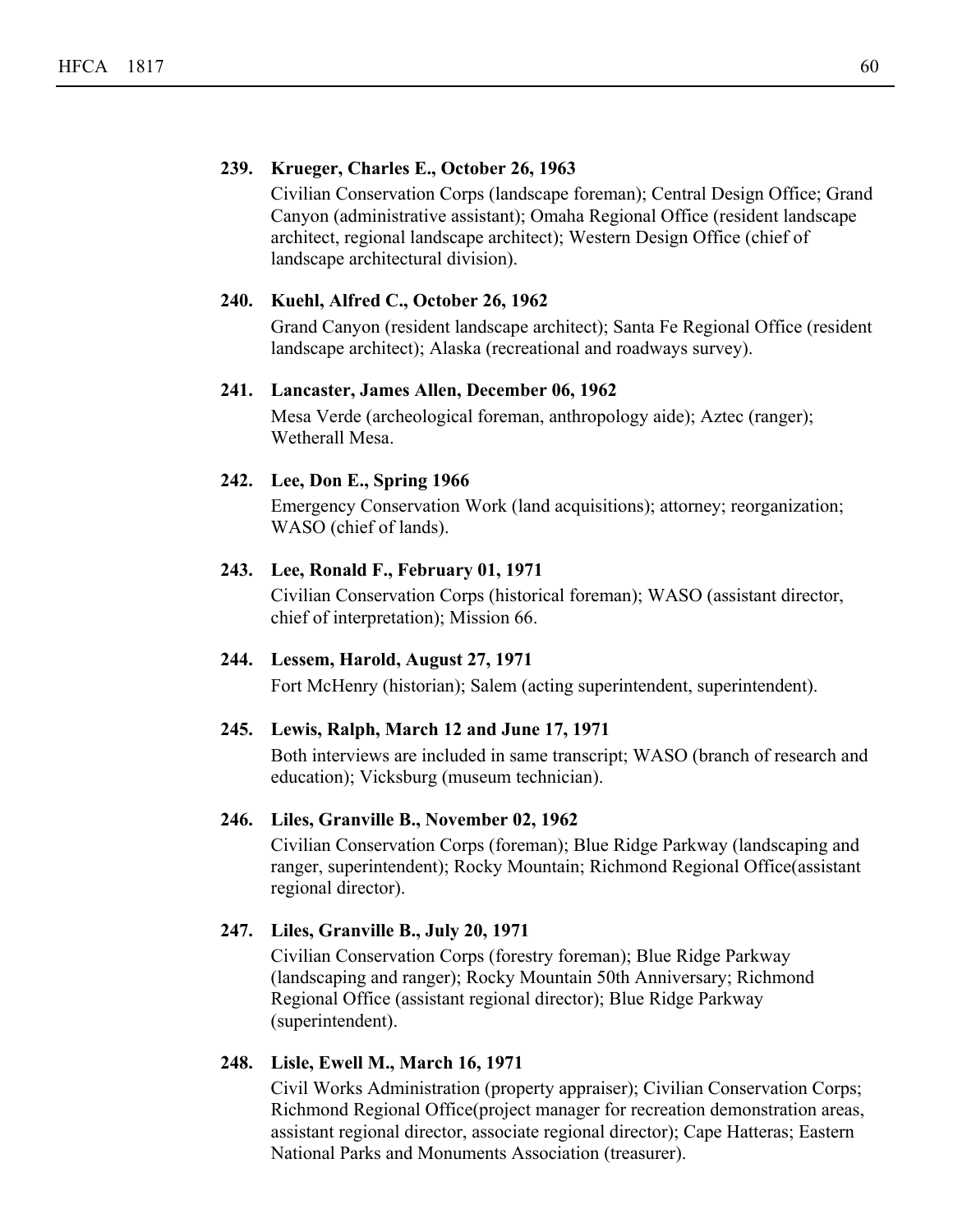#### **249. Lister, Dr. Robert H., March 30, 1973**

Casa Grande (seasonal ranger); Bandelier (seasonal ranger); Chaco Canyon (seasonal ranger); Dinosaur excavation; Rocky Mountain archaeological surveys; Mesa Verde (archeological research); New Mexico Archeological Center (chief of archeological center).

#### **250. Lix, Henry M., May 18, 1972**

Hot Springs (Park Police, acting park naturalist, naturalist); Mammoth Cave (naturalist); WASO (branch of information); Great Smoky Mountains (assistant naturalist).

## **251. Lloyd, James V., October 24, 1962**

Yosemite (seasonal ranger, ranger, management assistant); Grand Canyon (assistant superintendent); Lassen Volcanic (superintendent); Lake Texoma (project manager, superintendent); Santa Fe Regional Office (regional director of concessions); Omaha Regional Office (assistant regional director); Rocky Mountain (superintendent); Region Four (project manager).

#### **252. Lombard, Jess, September 20, 1962**

Dinosaur (custodian/superintendent); Fort Laramie; Wind Cave (superintendent); Echo Park/Split Mountain Dam controversy.

#### **253. Lovegren, B., March 05, 1973**

WASO (secretary's office, personnel assistant, assistant personnel officer); Bureau of Land Management; Grand Canyon (superintendent).

#### **254. Ludgate, Vivian R. (Lud), March 18, 1971**

Civilian Conservation Corps; Acadia (landscape and planning assistant); Great Smoky Mountains; Richmond Office; WASO.

#### **255. Luntey, Robert S. (Bob), October 23, 1962**

Yellowstone (seasonal ranger, ranger); WASO (Alaska survey team); Western Regional Office (regional chief of planning service).

#### **256. Luntey, Robert S. (Bob), September 11, 1972**

Yellowstone (seasonal ranger, ranger); WASO (departmental training course); WASO (administrative assistant); Alaska survey; Denver Service Center.

#### **257. Lykes, Ira B., November 23, 1973**

Civilian Conservation Corps (foreman); Richmond Office; Atlanta (emergency relief administration); Cape Hatteras; Prince William Forest (superintendent); WWII duty; Shiloh (superintendent); WASO (chief of division of park practice).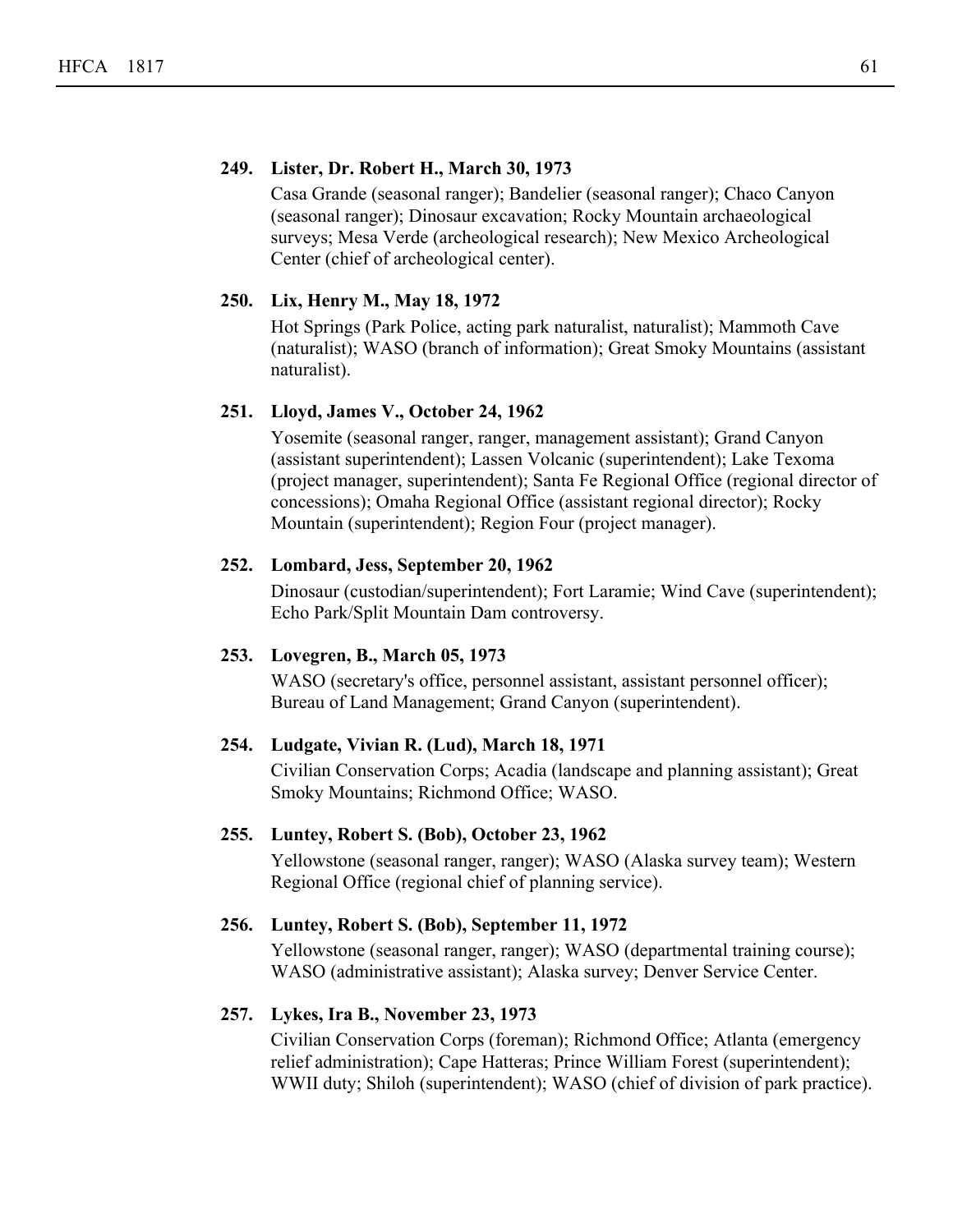### **258. Lykes, Mantha, November 23, 1973**

WASO (office of personnel, office of Mission 66, park management, office of history, office of archeology and historic preservation); Bureau of Outdoor Recreation.

#### **259. Macy, Preston P., 10/10-11/1962**

Mount Rainier (seasonal ranger naturalist, ranger, district ranger, assistant chief ranger); Olympic (preliminary study team, custodian/superintendent); Mount Rainier (superintendent); Mission 66.

#### **260. Mahan, Mary (Mamie), March 21, 1973**

Wapatki; volunteer work in NPS; NPS wives; Arches; Southwestern National Monuments; Aztec Ruin; Chiricahau.

#### **261. Mahan, Russell L., March 21, 1973**

Civil Works Administration (timekeeper, clerk, seasonal ranger); Zion (clerk); Southwestern National Monuments (ranger); Aztec (acting custodian); Arches (custodian).

#### **262. Maier, Herbert, October 28, 1962**

Emergency Conservation Work (district officer);

#### **263. Manucy, Albert W., March 17, 1971**

Fort Marion; Fort Jefferson (Works Progress Administration research project supervisor); Castillo de San Marcos (junior research technician).

## **264. Marler, George D., September 27, 1962**

Yellowstone (seasonal, naturalist, naturalist-geologist); Old Faithful; geysers.

#### **265. Marrero, Julio, January 27, 1971**

San Juan (historian, superintendent); interpretation; accessibility; WASO (international cooperation specialist).

## **266. Marshall, Charles (Charlie), March 22, 1971**

Civilian Conservation Corps (historian at Shiloh, Colonial and Morristown); Statue of Liberty (historian, superintendent); Gilford Courthouse (acting custodian and superintendent); Colonial (assistant superintendent); Cape Hatteras (Land Acquisition Office); Natchez Trace (assistant superintendent); Richmond Regional Office(public affairs officer; assistant regional director; associate regional director).

## **267. Martin, Carol A., March 09, 1973**

Carlsbad Caverns; Glen Canyon; Tuzigoot (clerk typist; superintendent); Custer Battlefield (administrative assistant).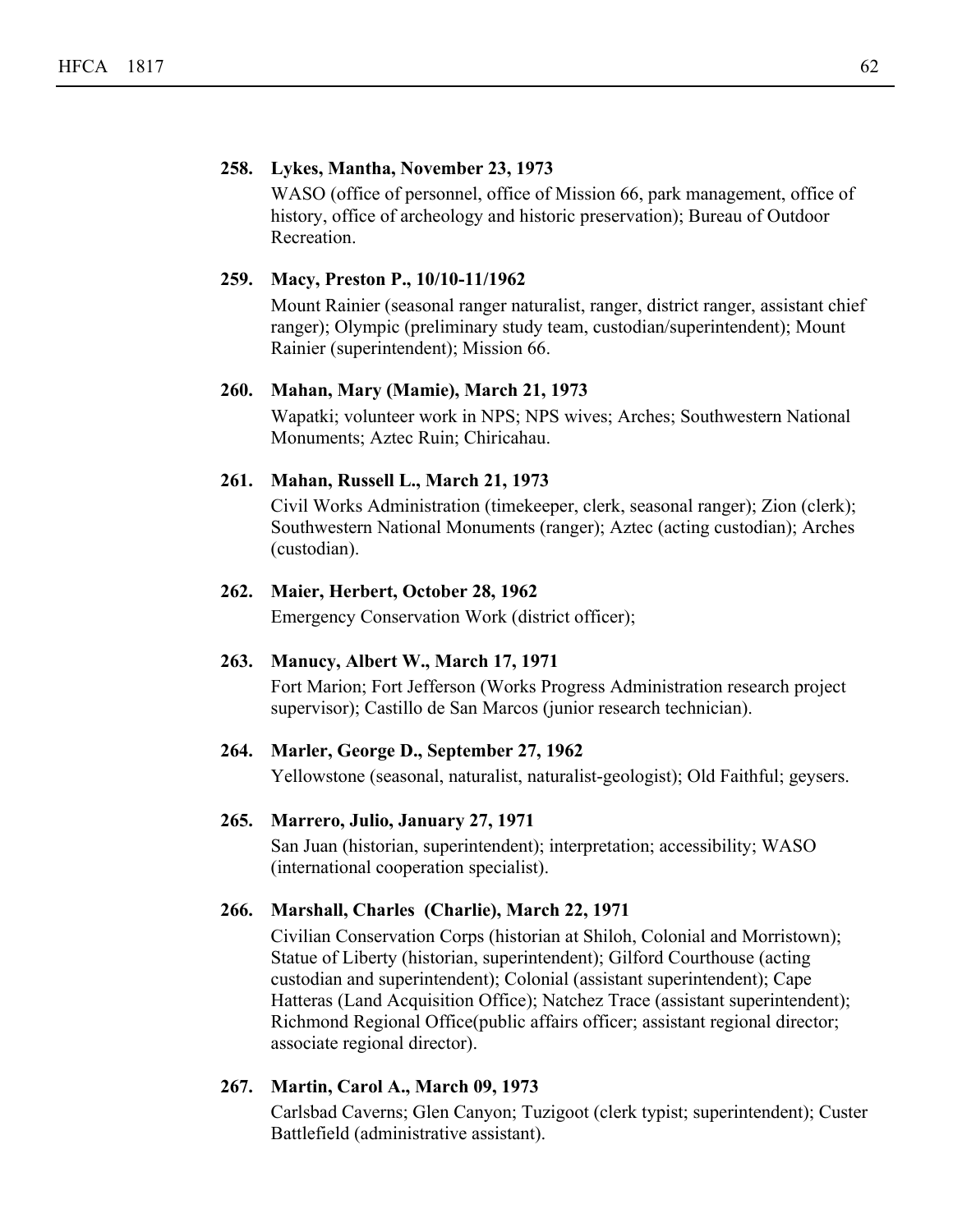#### **268. Martinek, Julius, January 26, 1971**

Mount Rainier (seasonal, ranger, district ranger); Ohanapucosh; WASO (departmental training program, Mission 66 project ranger, chief of dedications and special events); Sequoia (district ranger); Kings Canyon (district ranger); Yellowstone (assistant superintendent); Kilimanjaro (project leader).

#### **269. Masland, Frank E., junior, December 29, 1970**

Dinosaur dams battle; NPS Advisory Board.

#### **270. Masland, Frank E., junior, June 06, 1972**

Gettysburg; Yosemite; Virginia Islands; Everglades; NPS Advisory Board.

#### **271. Mattes, Merrill J., September 14, 1962**

Scotts Bluff (historian, custodian); Missouri River Basin (historian); Omaha Regional Office (regional historian, chief of history and archeology).

#### **272. Mattes, Merrill J., September 11, 1972**

Omaha Regional Office (regional historian); San Francisco Regional Office (office of resource planning, chief of history and historic architecture); George Washington Carver; Jefferson National Expansion; Denver Service Center (manager for historic preservation);

#### **273. Matthews, Tom, December 14, 1962**

Chaco Canyon (dig site, ranger); Wupatki dig site; Hubbard Mound, Mesa Verde; Southwest Archeological Center.

#### **274. Mattison, Ray H., February 20, 1973**

Boulder/Hoover Dam (guide); Carlsbad Caverns (guide); Tumacacori (ranger); Ocmulgee (ranger); Shiloh (historian); Theodore Roosevelt; Omaha Regional Office (Missouri River survey, regional historian).

### **275. Mattson, Frank E., c. 1962**

Transcript not yet prepared.

#### **276. Mattson, Frank E., September 19, 1972**

Western Office of Design and Construction; Yellowstone; recreational demonstration areas.

#### **277. Mauger, George L., November 05, 1962**

Concessions; president and general manager of Sequoia and Kings Canyon National Park Company.

#### **278. McClure, Albert, June 03, 1971**

Morristown (museum technician); WASO (museum division); Jefferson National Expansion; Yellowstone, Fort Union; Ford Theater.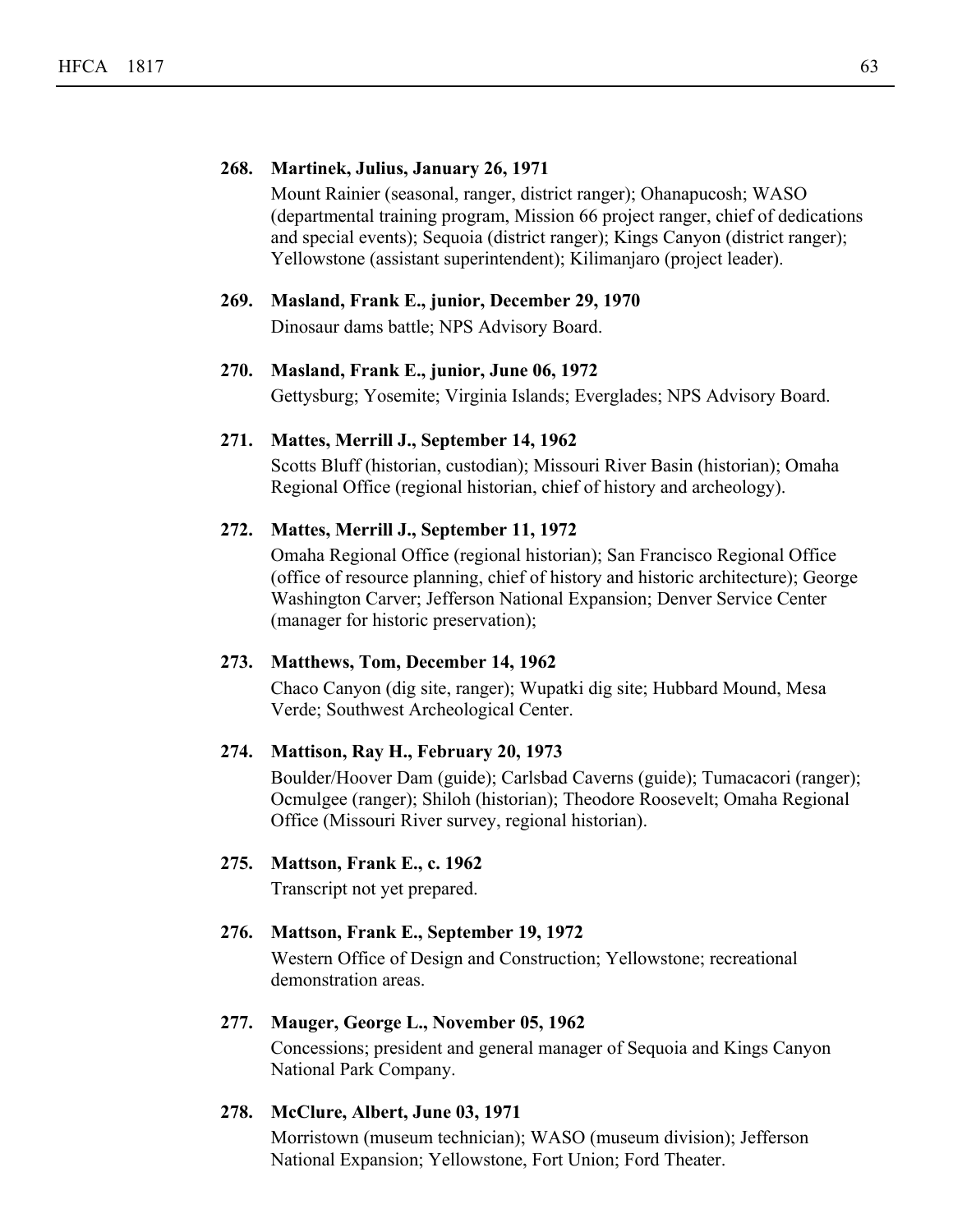#### **279. McDougall, Walter B., March 11, 1973**

Civilian Conservation Corps (wildlife technician); Yellowstone (senior ranger naturalist); Natchez Trace Parkway; death of Roger Toll and George Wright.

#### **280. McFadden, Ralph R., October 31, 1962**

Civilian Conservation Corps; Western Office of Design and Construction; Utilities at Yosemite and Yellowstone.

#### **281. McFadden, Ralph R., September 12, 1972**

Western Office of Design and Construction; reorganization; San Francisco Office (head of A/V, radio, phone, electrical and power); Denver Service Center (power and electrical contracts).

#### **282. McHenry, Donald E. (Mac), November 01, 1962**

Grand Canyon (naturalist); National Capital Parks (naturalist, beginning of Capital nature walks).

## **283. McKinney, Zeb V., March 24, 1973**

Blue Ridge Parkway (seasonal); Everglades (seasonal, ranger); Isle Royale (district ranger); Tonto (superintendent); Grand Canyon (plans and program specialist).

#### **284. McLaren, F. Douglas, September 26, 1962**

Grand Teton (district ranger); rescue missions.

#### **285. McLaughlin, John S., December 03, 1962**

Grand Canyon (superintendent); Africa; Yellowstone; Rocky Mountain (chief ranger, assistant superintendent); San Francisco Regional Office (assistant regional officer); Mesa Verde (superintendent).

#### **286. McNeil, Irving junior, March 02, 1973**

Casa Grande (seasonal); Bandelier (seasonal); Chaco Canyon (superintendent); El Morro (superintendent); Tumacacori; Southwest Archeological Center (management assistant).

#### **287. Mentzer, Frank, March 06, 1973**

"Family Camping" magazine; Northeast Regional Office (publications officer, assistant to the regional director for public affairs); Catoctin (superintendent); Santa Fe Regional Office (assistant regional director).

#### **288. Merriam, Lawrence C., October 28, 1962**

Civilian Conservation Corps (district officer); Yosemite (superintendent); Omaha Regional Office (regional director); Jackson Hole; San Francisco Regional Office (regional director).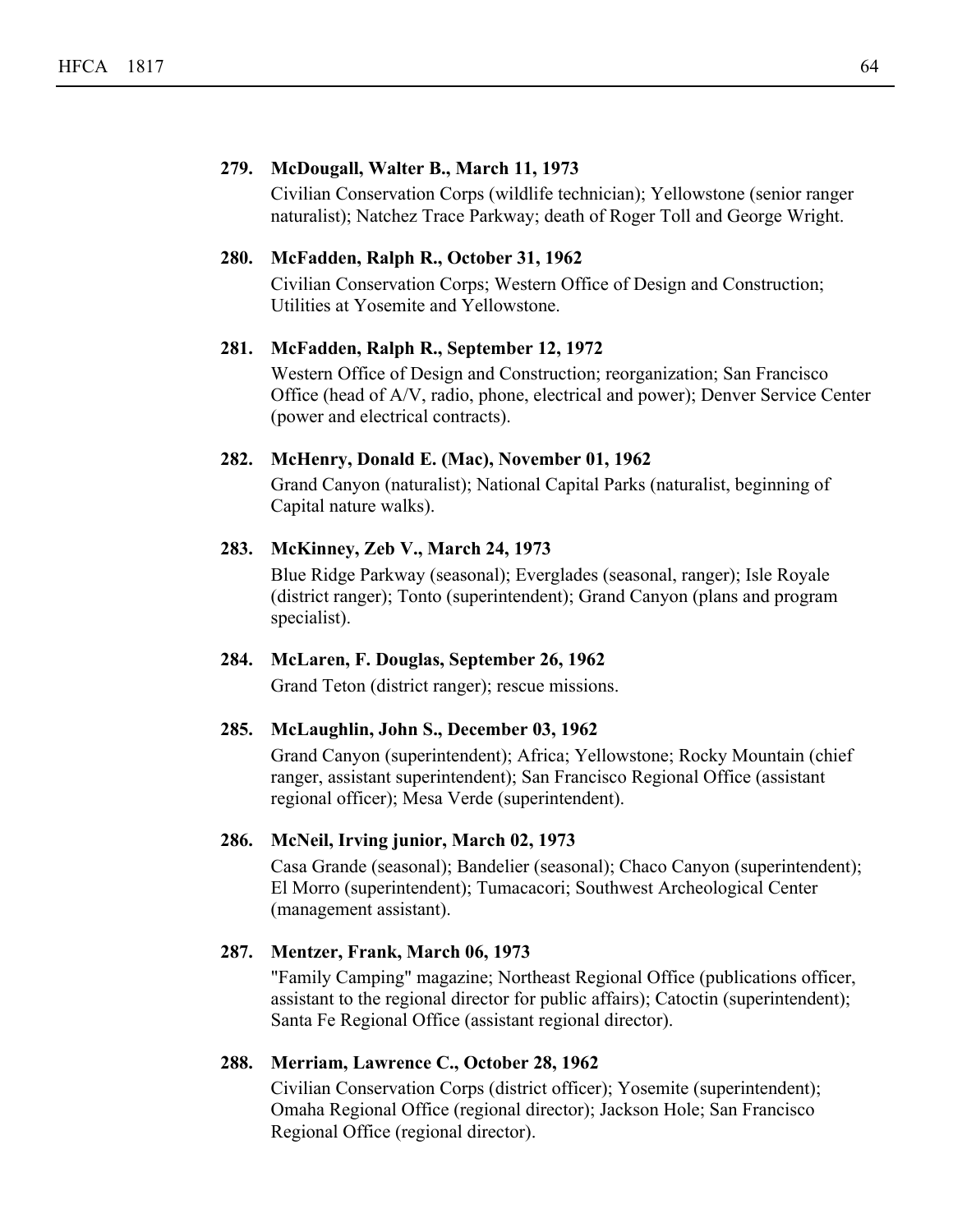## **289. Messenger, Jerome G. (Jerry), 1962** Glacier (janitor).

## **290. Mikell, Waring (Mike), March 26, 1971**

Civilian Conservation Corps (camp superintendent); Richmond Regional Office (associate engineer); Statue of Liberty; Hatteras (engineer); Everglades (engineer); Virgin Islands (engineer).

#### **291. Miller, Bruce J., August 23, 1971**

Glacier (seasonal ranger, assistant fire dispatcher); Great Smoky Mountains (assistant chief ranger, park forester); WASO (protection training officer); Yosemite (park forester and assistant chief ranger); San Francisco Planning and Service Center, Land and Water Rights Office; Isle Royale (superintendent); Great Lakes Field Office; Philadelphia Office (assistant regional director for cooperative programs).

## **292. Miller, George W., December 11, 1962**

Yellowstone (seasonal ranger, ranger, assistant chief ranger); Glacier (chief ranger); Rocky Mountain (assistant superintendent); Glacier (assistant superintendent); Big Bend (superintendent); Santa Fe Regional Office (assistant Regional director).

## **293. Miller, Hugh M., December 08, 1962**

Wind Cave (clerk stenographer; Southwestern National Monuments (chief clerk); Civilian Conservation Corps; WASO (personnel officer); Santa Fe Regional Office (associate regional director, regional director).

## **294. Miller, Paul McG., April 08, 1971**

Civilian Conservation Corps (cleanup foreman); Santa Fe Regional Office; WASO (director's office, plans and designs office); Mammoth Cave (superintendent).

#### **295. Miller, Roger (Pat), May 23, 1972**

Carlsbad Caverns (seasonal, guide); Big Bend (district ranger); Colonial (district ranger); Andrew Johnson (superintendent); Great Smoky Mountains (park manager).

#### **296. Miller, Thomas Carroll, January 08, 1963**

Carlsbad Caverns (contractor, ranger, assistant chief ranger, chief ranger, assistant superintendent); Petrified Forest (ranger, acting chief ranger, acting superintendent); Chaco Canyon (superintendent); Aztec Ruins; Southwestern Monuments; Mammoth Cave (superintendent); Platt (superintendent); Grand Teton (assistant superintendent).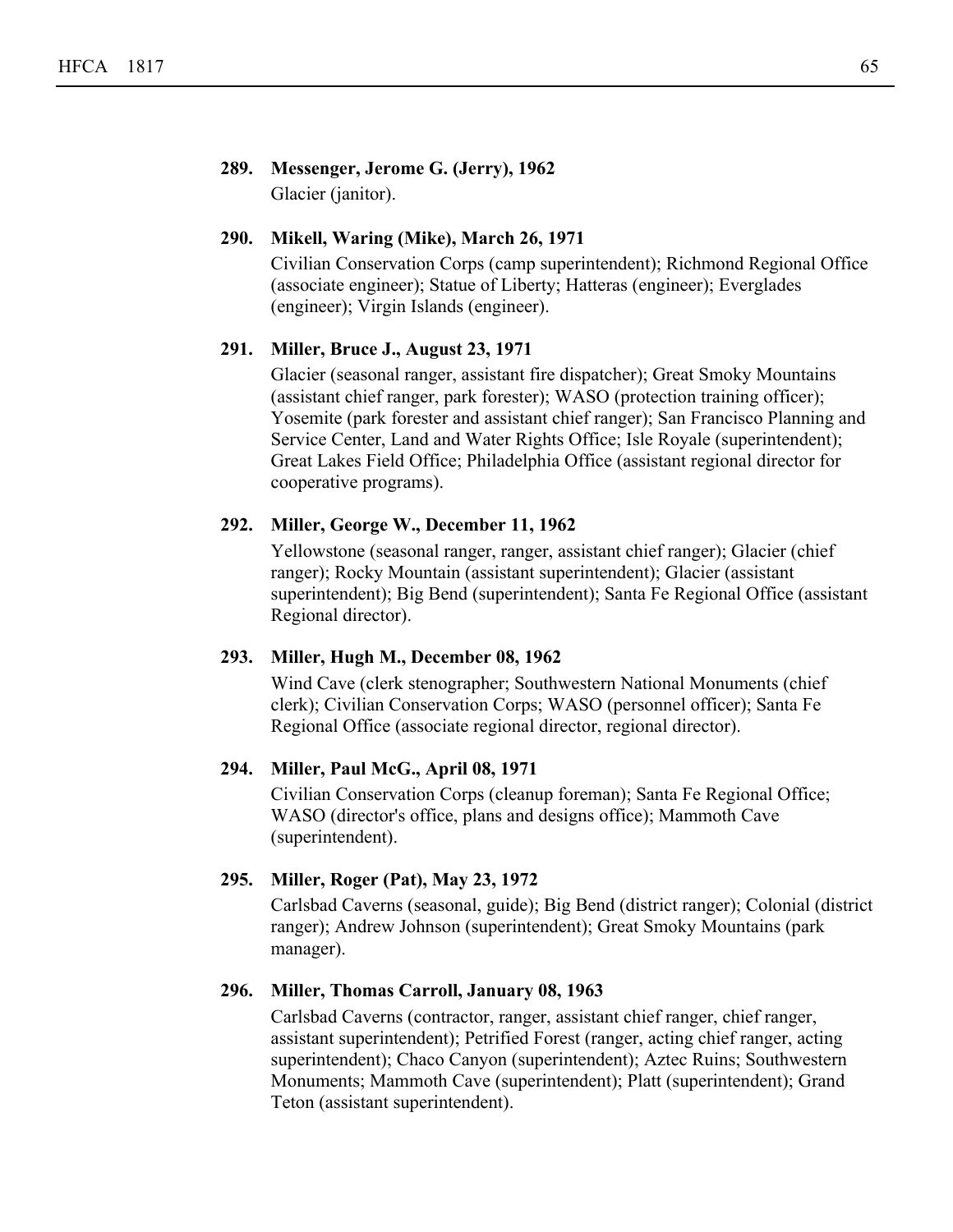## **297. Montgomery, Clarence P., December 16, 1970**

Civilian Conservation Corps; Colonial (Civil Works Administration laborer, clerk, chief clerk); Richmond Regional Office(field auditor); WASO (assistant chief accountant, assistant finance officer; assistant director of administration); NPS reorganization; National Park Service Conference.

## **298. Montgomery, Clarence P., July 16, 1973**

Blue Ridge Parkway (ranger); Mammoth Cave; WASO (management course); Shenandoah (district ranger); Richmond Regional Office (park planner); Bureau of Outdoor Recreation.

## **299. Moomaw, Benjamin Franklin, January 11, 1974**

Civilian Conservation Corps; Colonial (ranger); Hawaii (ranger); King Mountain and Cowpens (superintendent).

#### **300. Moore, Robert and Moore, Shirley, July 02, 1971**

Civilian Conservation Corps; Shenandoah (forestry foreman); Richmond Regional Office(forester); San Francisco Regional Office (forester; assistant regional director); Grand Teton; Lassen Volcanic; WASO (assistant director of operations, chief of division of concessions management).

## **301. Morales, Manuel Angel, November 12, 1973**

El Morro (historian, chief historian); WASO (chief of interpretation); Harpers Ferry Center;

#### **302. Morehead, John M. (Jack), November 28, 1962**

Bill Butler; Rocky Mountain (trail crew); Glacier (fire guard); Yosemite (seasonal, ranger); Stephen T. Mather Training Center session; Colorado Monument (ranger); Mount Rainier (ranger); WASO (management training); Lake Mead (district ranger).

## **303. Morrell, Fred Rowe, June 29, 1972**

Yellowstone (seasonal ranger); Civilian Conservation Corps; WASO (clerk, chief of administration, officer of design and construction, Western Office of Design and Construction); Omaha Regional Office (clerk).

## **304. Morrell, John O., June 20, 1975**

Civilian Conservation Corps; Great Smoky Mountains.

## **305. Morse, Thomas W., March 29, 1971**

Richmond Regional Office (regional chief of cooperative activities); Cape Hatteras (assistant superintendent); Cape Lookout (superintendent).

#### **306. Motherspaugh, Kelly F., November 14, 1973**

Everglades (seasonal); Yellowstone (seasonal); earthquakes.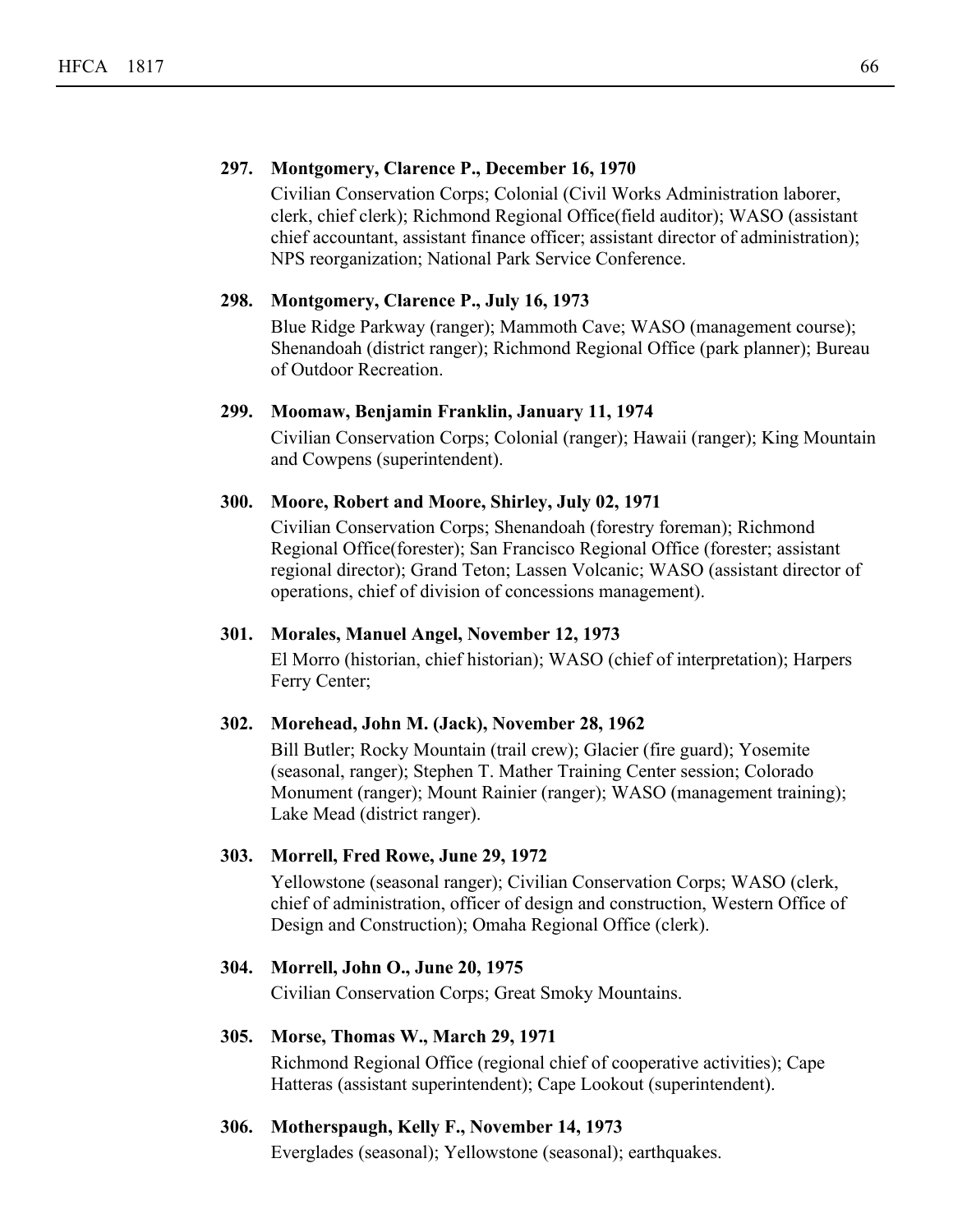#### **307. Mullady, John T., February 14, 1973**

Virginia Natural History Institute; Yosemite (ranger); Glacier (ranger); Chamizal (chief ranger).

#### **308. Mulvany, Raymond O., February 22, 1973**

WASO (clerk); Isle Royale (clerk); Civilian Conservation Corps; Omaha Regional Office (field auditor); Richmond Regional Office (administrative assistant); San Francisco Regional Office.

#### **309. Murie, Adolph, October 19, 1962**

Mt. McKinley (seasonal assistant); biological studies (Yellowstone, Grand Teton, Mt. McKinley); Omaha Regional Office (regional biologist).

#### **310. Murie, Claus J., September 27, 1962**

Biological survey team; U.S. Fish and Wildlife Service.

#### **311. Myers, James B., June 27, 1972**

Richmond Regional Office (clerk); recreation demonstration areas; Manassas (superintendent); Roosevelt-Vanderbilt (superintendent); Eleanor Roosevelt; Gettysburg (superintendent); Hatteras (superintendent).

## **312. Neilson, Keith, April 00, 1961**

Yosemite; Mission 66.

## **313. Neilson, Keith, October 23, 1962**

Yellowstone (clerk, chief clerk); WASO (chief of budget, chief accountant, finance officer); Yosemite (assistant superintendent); San Francisco Regional Office (assistant regional director).

## **314. Neilson, Keith, September 19, 1972**

Yellowstone (procurement clerk, chief clerk); WASO (budget officer, chief accountant, finance officer); Yosemite (assistant superintendent); San Francisco Regional Office (assistant regional director); Glacier (superintendent); Great Smoky Mountains (superintendent).

## **315. Nelligan, Murray H., August 25, 1971**

National Capital Parks (acting chief of public use section); Independence (chief historian); WASO (chief of interpretation); Lee Mansion/Arlington House; living history; historic and natural landmarks; National Historic Preservation Act.; historic site survey.

## **316. Newton, Norman T., October 20, 1971**

Civilian Conservation Corps; Saratoga.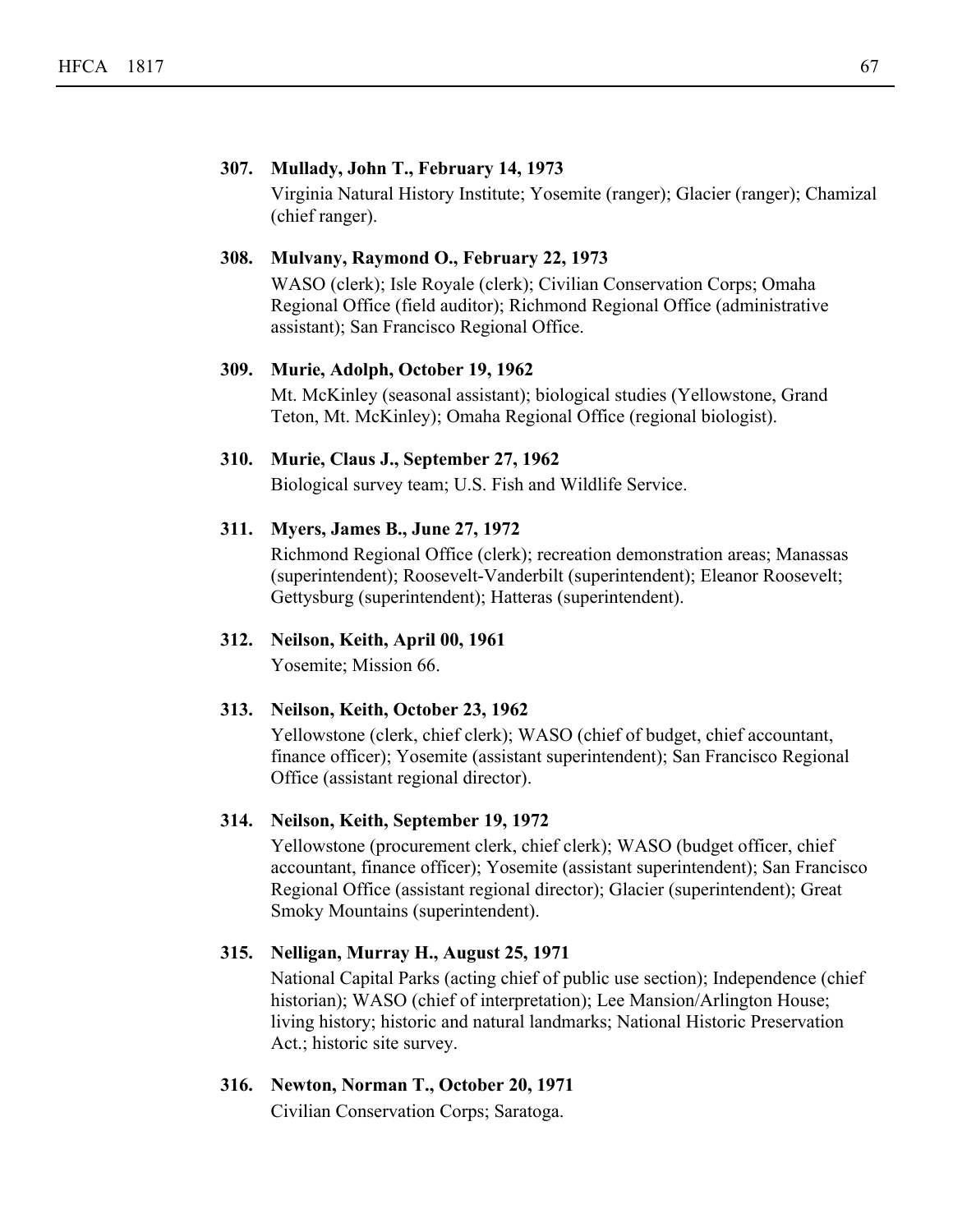## **317. Noffsinger, Edwina M., October 23, 1962** Glacier (secretary to superintendent).

#### **318. Northington, Oscar Fitzallen, junior, May 25, 1971**

Civilian Conservation Corps (assistant historian Fredericksburg and Spotsylvania); Petersburg (Civil Works Administration); George Washington Birthplace (seasonal ranger); Appomattox Courthouse.

#### **319. Noyes, Elmer, June 30, 1971**

Civilian Conservation Corps (superintendent).

## **320. Nusbaum, Jesse L,, December 09, 1962**

Mesa Verde (superintendent); politics.

#### **321. Oakes, Wiffler, R. (Spike), February 20, 1973**

Sequoia; Death Valley; Civilian Conservation Corps; interpretive program; Shasta Lake (chief ranger); Olympic (assistant chief ranger); Grand Canyon; Tonto (superintendent).

#### **322. Oehlman, Hilmer, April 00, 1961**

Yosemite; Glacier concessions (general manager); transportation in the parks; park accommodations; Mission 66.

#### **323. Oehlman, Hilmer, November 02, 1962**

Concessions; Yosemite Park and Curry Company (seasonal, superintendent of commercial department, general manager, executive vice president).

#### **324. Olsen, Herbert, October 18, 1971**

Roosevelt-Vanderbilt (temporary); Colonial (temporary curator/typing); Petersburg; Saratoga (historian); Christiansted, U.S. Virgin Islands; WASO (research, branch of museums, branch of employee evaluation); Natchez Trace (chief of interpretation); Russell Cave (superintendent); Shiloh (superintendent).

## **325. O'Neil, Bill and O'Neil, Elizabeth (Lib), March 15, 1971**

Elizabeth O'Neil: Richmond Regional Office(Emergency Conservation Work clerk). Bill O'Neil: Civilian Conservation Corps (office engineer); Richmond Regional Office(sanitary engineer); Great Smoky Mountains; Statue of Liberty; George Washington Birthplace; regional engineer.

## **326. Overly, Fred, October 01, 1960**

Olympic; Great Smoky Mountains; Glacier.

## **327. Packard, Fred, January 07, 1971**

Civilian Conservation Corps (wildlife technician); Omaha (wildlife programming); Rocky Mountain; WASO (international specialist).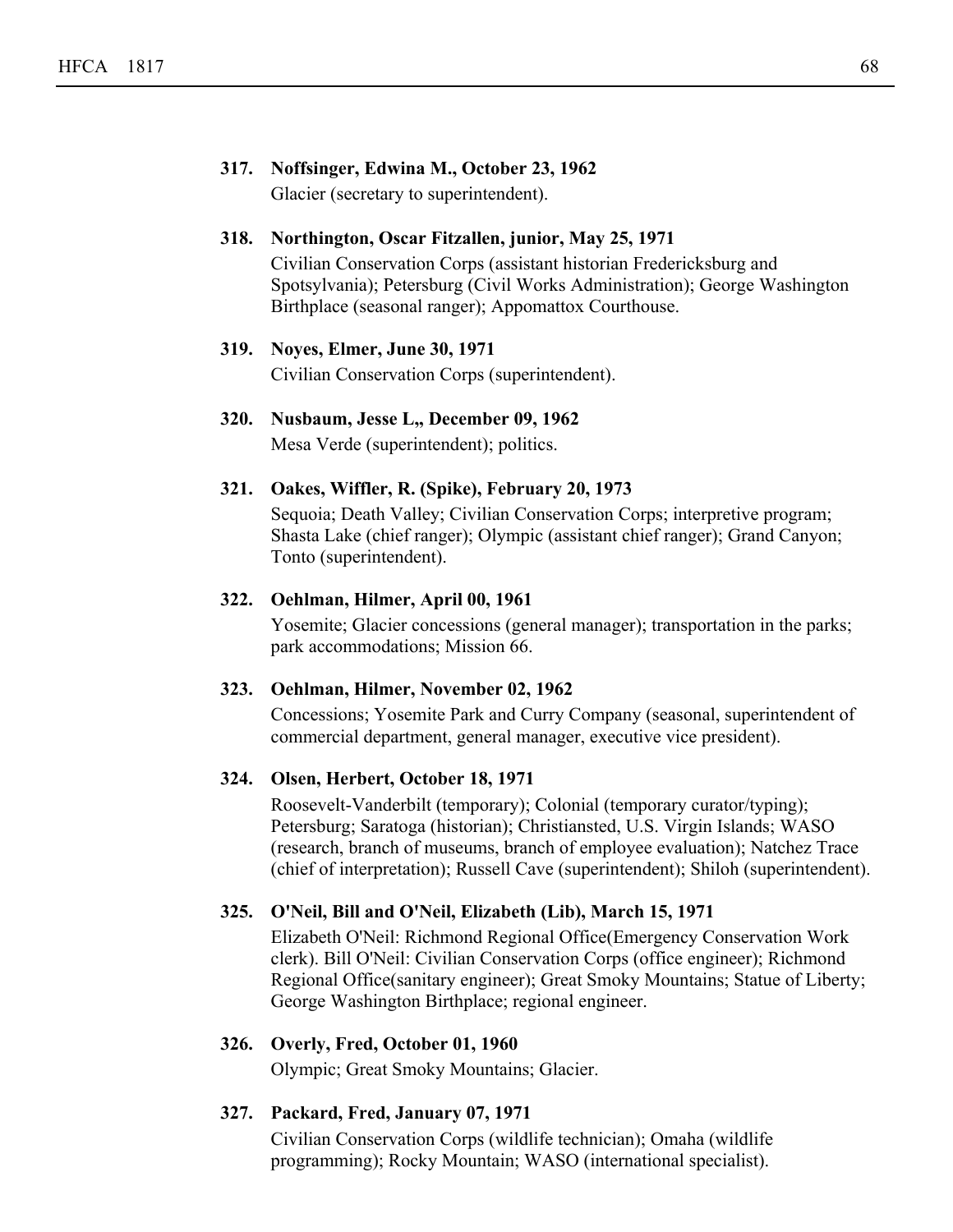#### **328. Palmer, George A., August 26, 1971**

Civilian Conservation Corps (historical technician, Fredericksburg and Spotsylvania); Morristown; Statue of Liberty (first superintendent); Fort McHenry (first superintendent); Roosevelt-Vanderbilt; federal emergency relief administration.

## **329. Parmenter, Arthur N., October 19, 1971**

Colonial; Civilian Conservation Corps; Richmond Regional Office (project engineer).

#### **330. Pennecamp, John D., November 20, 1973**

Everglades; Governor's Conference; Audubon Society; Everglades dedication.

## **331. Peterson, Harold L., June 30, 1972**

Ford's Theater Museum Lab (curator); WASO Division of History and Branch of Curatorial Services; Gettysburg; Museum of Arms and Armor; cannon; NPS museums; period costumes.

#### **332. Peterson, J. Hardin, April 14, 1971**

Congressman; Chairman of Public Lands Committee (Kings Canyon, Jackson Hole, De Soto, Roosevelt, Theodore, Fort Caroline, Everglades, Big Bend, Saguaro, Harpers Ferry).

#### **333. Peterson, Luther T., Jr., April 04, 1973**

San Francisco Regional Office (civil engineer); glaciers; Yosemite; Omaha Regional Office (regional engineer); Grand Teton (assistant superintendent); Jefferson National Expansion (acting superintendent); Carlsbad Caverns (superintendent); Big Bend (superintendent).

## **334. Phelps, Dawson A., February 09, 1973**

Vicksburg (historian); Natchez Trace; WASO (administrative assistant).

#### **335. Pinkley, Jean, December 05, 1962**

Mesa Verde (museum assistant, archeologist, assistant chief archeologist, chief archeologist).

## **336. Pitkin, Tommy, August 31, 1971**

Temporary Indianapolis Regional Office (historian); Chicago Office (historian); Omaha Regional Office; St. Louis Office; Statue of Liberty; Jefferson National Expansion; Colonial (chief historian).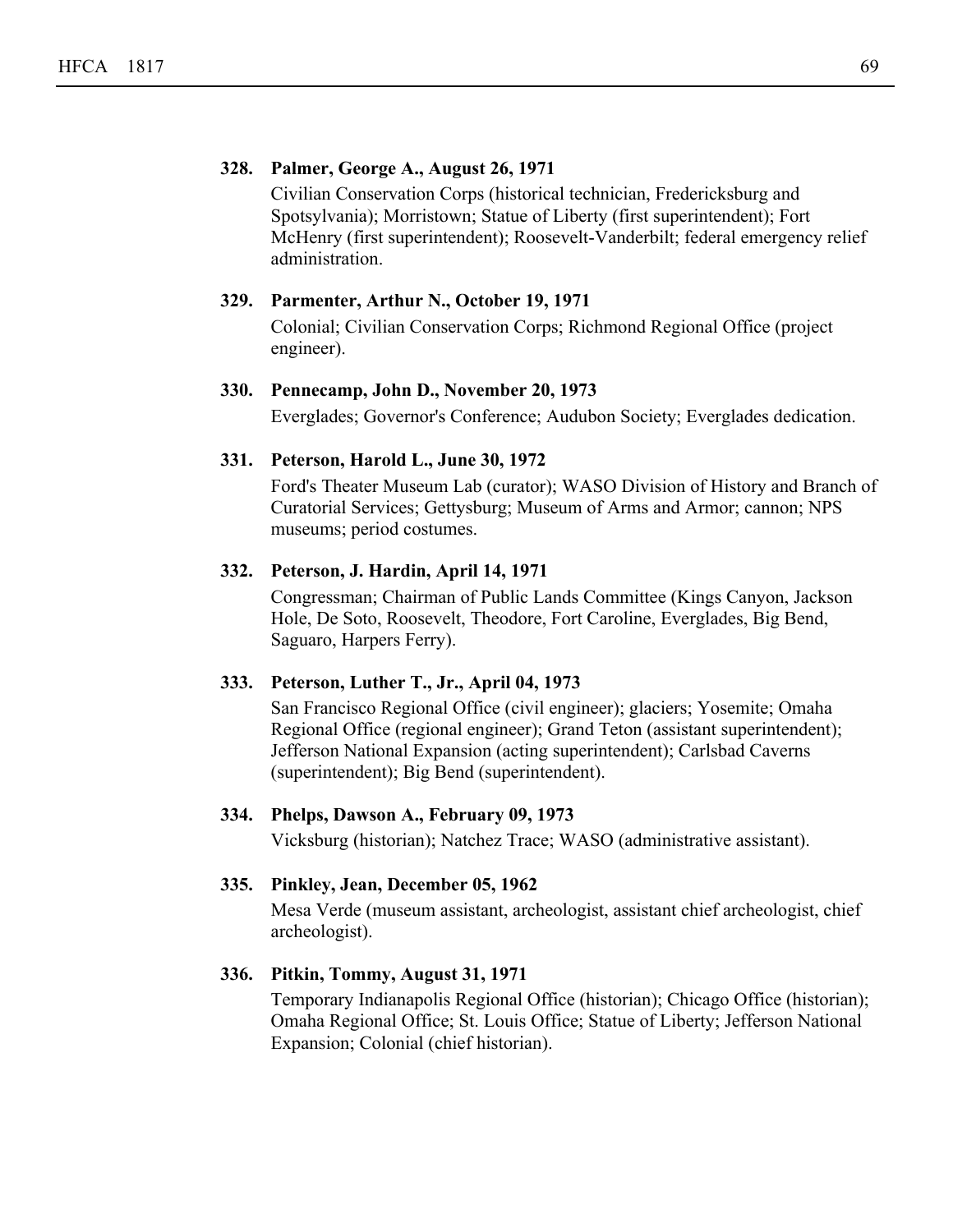## **337. Porter, Dr. Charles W., III, February 10, 1971**

Civilian Conservation Corps; Richmond Regional Office(assistant historian); WASO (associate research technician, chief of planning and interpretation, chief preservation and use branch of the history division, chief historian); Chicago Office (assistant chief historian).

## **338. Preston, John C., April 10, 1964**

Rocky Mountain (seasonal ranger, ranger, chief ranger, assistant Superintendent); Civilian Conservation Corps; WASO (director's office); Lassen Volcanic (superintendent); Mount Rainier (superintendent); Smoky (superintendent); Yosemite (superintendent).

#### **339. Pruitt, Irmine Kennedy, March 30, 1973**

National Conference on State Parks; WASO (secretary to Evison and Wirth); Springfield Regional Office (secretary); recreation demonstration area.

## **340. Rabinstein, Bill, February 13-14, 1973**

Lava Beds (seasonal ranger); Organ Pipe Cactus (seasonal chief naturalist); Grand Canyon (seasonal naturalist); Carlsbad Caverns (guide); Gettysburg; Hawaii (assistant chief naturalist); Great Sand Dunes; Big Bend.

## **341. Ramsdell, Leeland F. (Lee), March 06, 1971**

WASO (assistant personnel officer).

## **342. Ratcliff, Harold (Slim), April 02, 1973**

Rocky Mountain (ranger, district ranger); Dinosaur (custodian); Santa Fe Regional Office (soil conservationist); Southwestern National Monuments.

#### **343. Reed, Erik, December 11, 1962**

Southwestern National Monuments (seasonal ranger); Civilian Conservation Corps; Omaha Regional Office (assistant archeologist, regional archeologist); Santa Fe (regional chief of interpretation, chief of history and archeology).

## **344. Reeves, Roscoe (Ross), July 21, 1971**

Blue Ridge Parkway (assistant warden, warden, chief of visitor services); moonshine; Booker T. Washington.

#### **345. Reifel, Honorable Ben, May 30, 1973**

Congress; Appropriations Committee; WASO (collaborator, director for Indian programs).

## **346. Reshoft, John A., August 22, 1972**

Civilian Conservation Corps (foreman); Blue Ridge Parkway; Santa Fe Regional Office; Mission 66; Wilderness Act.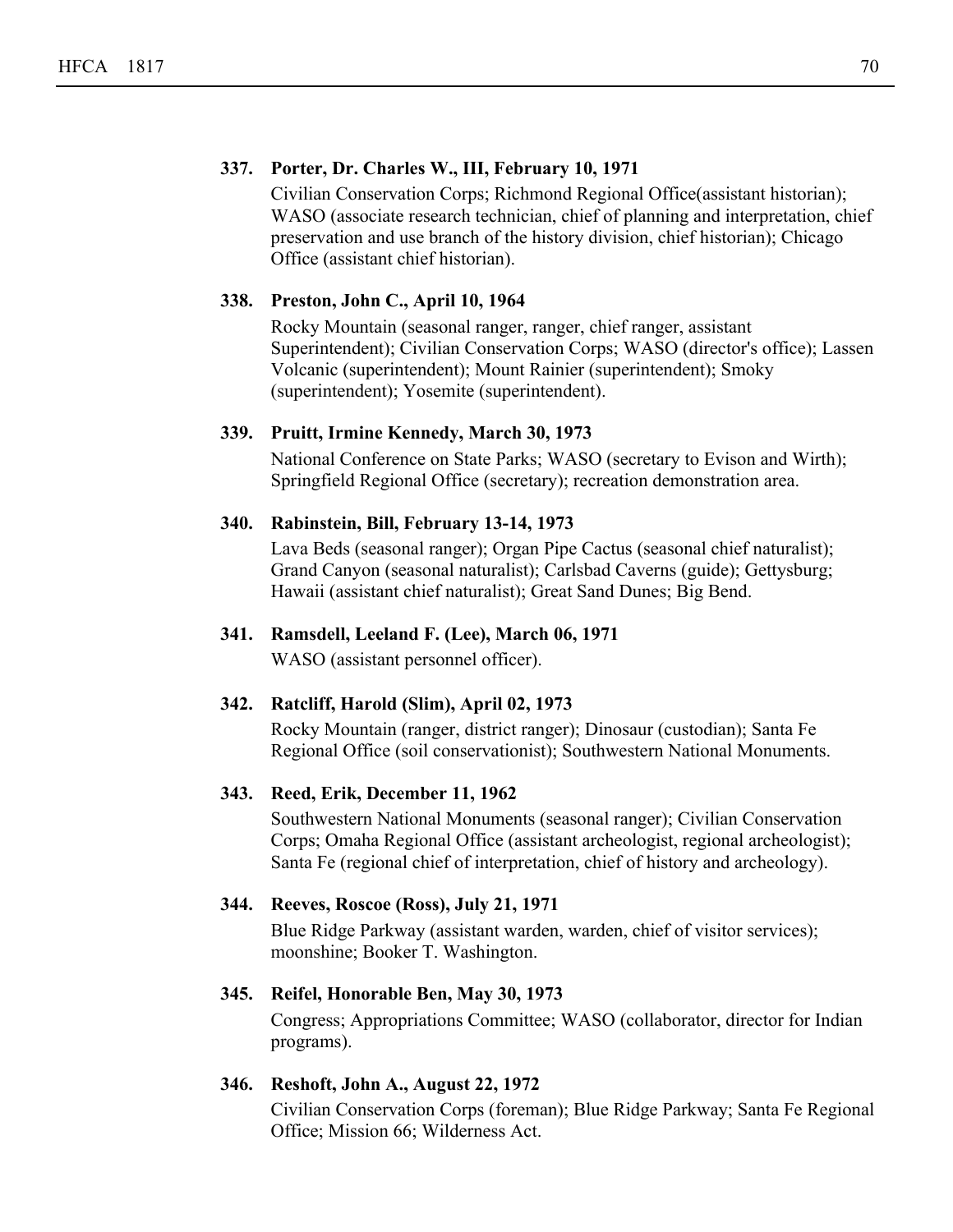## **347. Reshoft, John A. and Sager, Merel, c. 1962** San Francisco Regional Office (conference planning); Mission 66. **348. Richert, Roland, December 14, 1962** Tonto (seasonal); Southwestern National Monuments (ranger, ruins stabilization team).

## **349. Richey, Charles A., November 15, 1963** San Francisco Regional Office (master planning).

## **350. Riley, Dr. Edward (Ed), October 31, 1973**

Civilian Conservation Corps (foreman); Colonial; Independence (historian, chief historian); Williamsburg; Eastern National Parks and Monuments Association.

## **351. Ringenbach, Ray B., February 21, 1973**

Civilian Conservation Corps; Organ Pipe Cactus (ranger); Southwestern National Monuments; Chiricahua (ranger); Gran Quivira (superintendent); Tumacacori; Fort Laramie (superintendent).

## **352. Roberts, Bertrum C., March 26, 1971**

Sequoia (payroll clerk, personnel assistant, accountant); WASO (departmental management training program); Richmond Regional Office (regional personnel officer); Mammoth Cave (assistant to superintendent); Castillo (superintendent); Assateague; Fort Raleigh (general superintendent).

## **353. Roberts, Bertrum C., November 29, 1973**

Cape Hatteras (superintendent); Southeast Regional Office (associate regional director).

## **354. Robertson, William, November 19, 1973**

Transcript not yet prepared.

## **355. Robinette, Turner L., November 01, 1973**

Civilian Conservation Corps (survey crew leader, camp engineer); Blue Ridge Parkway; Great Smoky Mountains; Richmond Regional Office (engineer).

## **356. Robinson, Donald H., March 18, 1971**

Glacier (ranger, district ranger, assistant chief naturalist); Blue Ridge Parkway (chief naturalist); Richmond Regional Office (regional naturalist/interpretive specialist).

## **357. Rogers, Edmund B., September 21, 1962**

Yellowstone (superintendent); land use policy.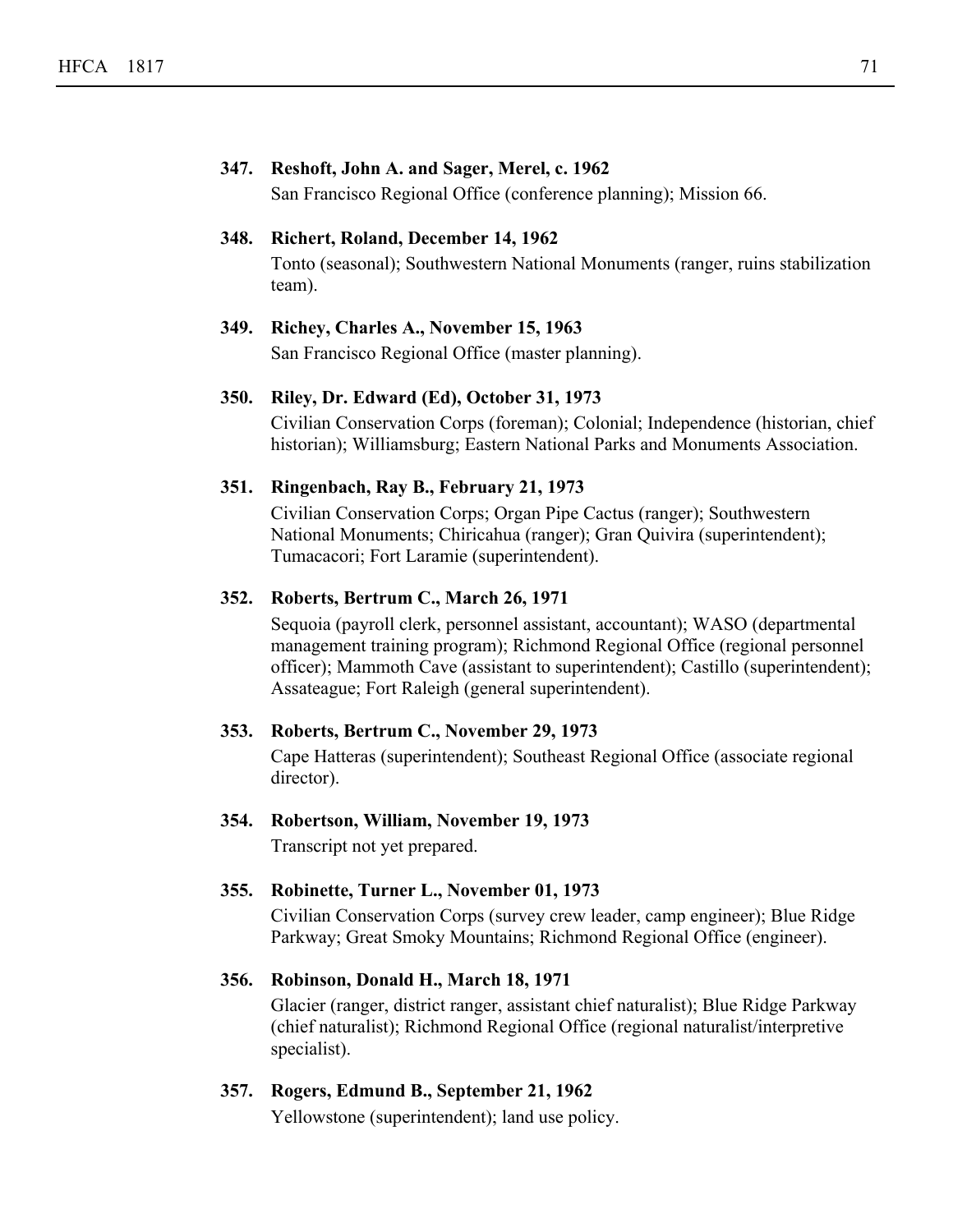# **358. Rogers, Roger J., November 29, 1973**

Richmond Regional Office (regional publications officer).

# **359. Root, Irving C., June 28, 1972**

Civilian Conservation Corps; National Capital Parks (superintendent); Mammoth Cave; Yorktown; Washington Monument; NPS artillery acquisition; landscape architect.

# **360. Rose, Robert H. (Bob), July 02, 1971**

Yellowstone (seasonal ranger); Yosemite (seasonal ranger, seasonal naturalist); Southwestern National Monuments (chief naturalist); Lake Mead (chief naturalist, superintendent); Philadelphia Regional Office (interpretive planner); WASO (chief geologist).

# **361. Rothrock, Howard & Betty, February 15, 1973**

Howard: geological surveys; Civilian Conservation Corps; interpretation; Virgin Islands; Environment Improvement Board. Betty: WASO (secretary).

# **362. Ruesch, Vernon, December 03, 1962**

Grand Canyon (seasonal ranger, truck driver, ranger, district ranger).

# **363. Ruffin, Tom, March 17, 1971**

Richmond Regional Office(highway engineer); Cumberland Gap; Wilson's Creek.

# **364. Ruhle, George C., December 16, 1970** Richmond Regional Office (highway engineer).

**365. Rumburg, Joseph C. junior, January 17, 1974** Transcript not yet prepared.

# **366. Russell, Dr. Carl P., October 25, 1962** Yosemite (seasonal ranger-naturalist, naturalist); WASO (museum program).

**367. Russell, Richard (Dick), January 23, 1974** Transcript not yet prepared.

# **368. Rutter, John A., October 08, 1962**

Yosemite (temporary type mapping); Isle Royale (temporary type mapping); Pinnacles; Devils Tower; Rocky Mountain (temporary type mapping, ranger); Wind Cave; Civilian Conservation Corps (foreman); Lassen Volcanic (laborer, ranger, chief ranger); Lake Texoma; Sequoia and Kings Canyon (assistant chief ranger); Badlands (superintendent); Mount Rainier (superintendent).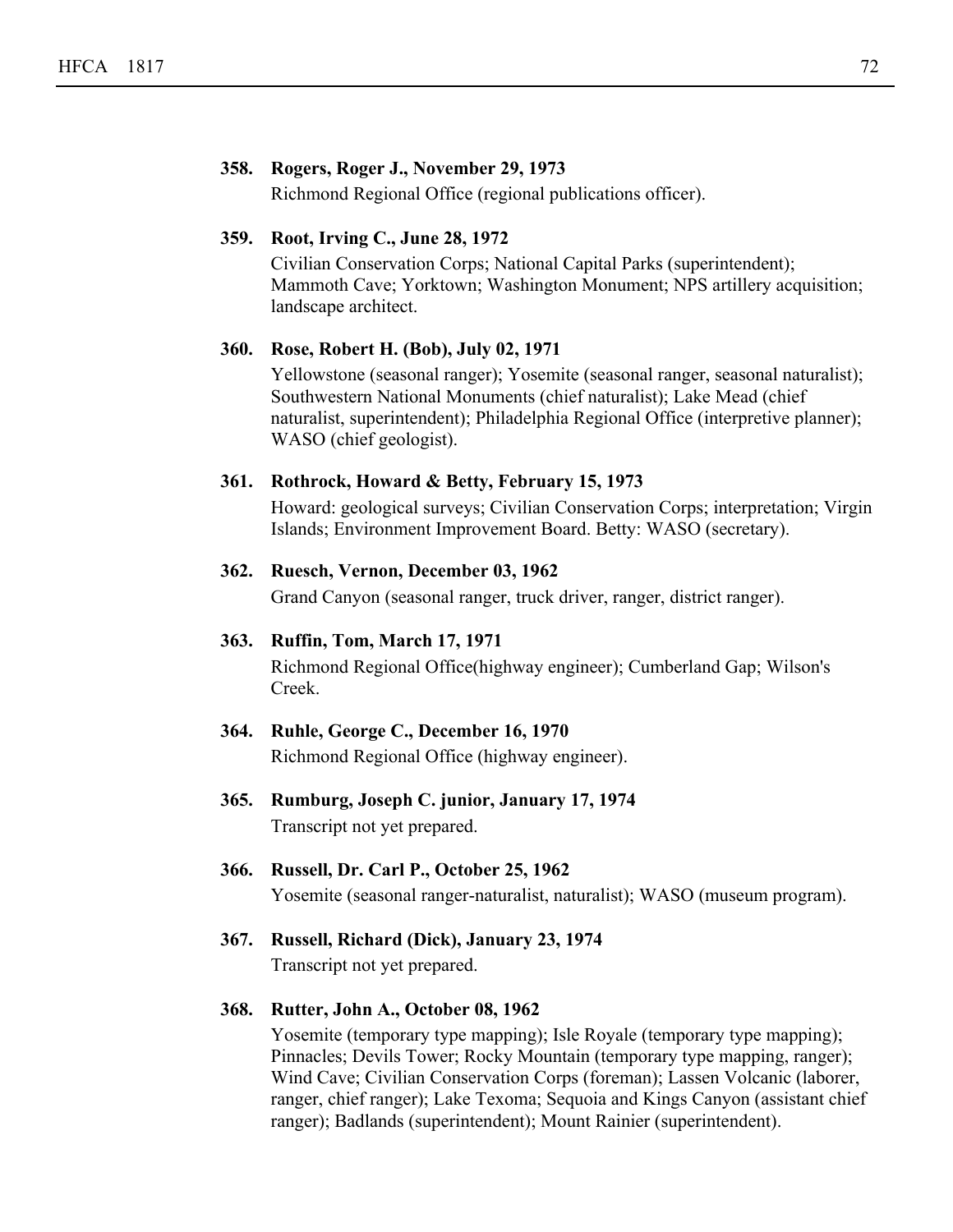# **369. Ryan, Matthew, November 13, 1962**

Death Valley (laborer, mechanic, ranger, district ranger).

# **370. Saari, Bill, April 15, 1971**

Civilian Conservation Corps (forestry foreman); Richmond Regional Office (regional forester, regional officer, associate regional officer); Santa Fe (regional forester).

#### **371. Sagan, Marc, March 08, 1971**

WASO (interpretive planning); Harpers Ferry Center (interpretive planning); Grand Canyon; Independence; Acadia.

# **372. Sager, Merel S., July 17, 1972**

San Francisco Regional Office (landscape architect); National Capital Parks (planning); Glacier (road building); Hawaii; Yosemite; Carlsbad Caverns; Japanese Park Service.

#### **373. Salomon, Julian H., November 01, 1971**

Recreation demonstration areas; Civilian Conservation Corps; WASO; Yosemite concessions.

# **374. Sanborn, Beulah, December 01, 1962**

Yellowstone (cook, guide); Mammoth area concessions (manager, assistant hotel manager); life in the parks.

#### **375. Sanborn, H. S. (Sandy), December 01, 1962**

Lake Arrowhead (superintendent of resort properties); concessions; National Park Concessions; Mammoth (hotel manager).

#### **376. Schellbach, Louis, December 17, 1962**

Grand Canyon (seasonal naturalist, assistant naturalist, chief naturalist); Western Museum Division (museum technician); WASO (museum project).

# **377. Schesventer, George, November 08, 1973**

Everglades (ranger); George Washington Birthplace (management assistant); Mound City (superintendent); Castillo de San Marcos (superintendent); coordinator for State of Ohio.

# **378. Schmidt, Henry G. (Hank), July 25, 1971**

Sequoia (laborer, seasonal ranger, district ranger, assistant chief ranger); Civilian Conservation Corps (senior forester); Arches (custodian/superintendent); Kings Canyon (district ranger); Sitka and Glacier Bay (superintendent); Big Bend (assistant superintendent); Isle Royale (superintendent); Fire Island (superintendent); Philadelphia (regional director).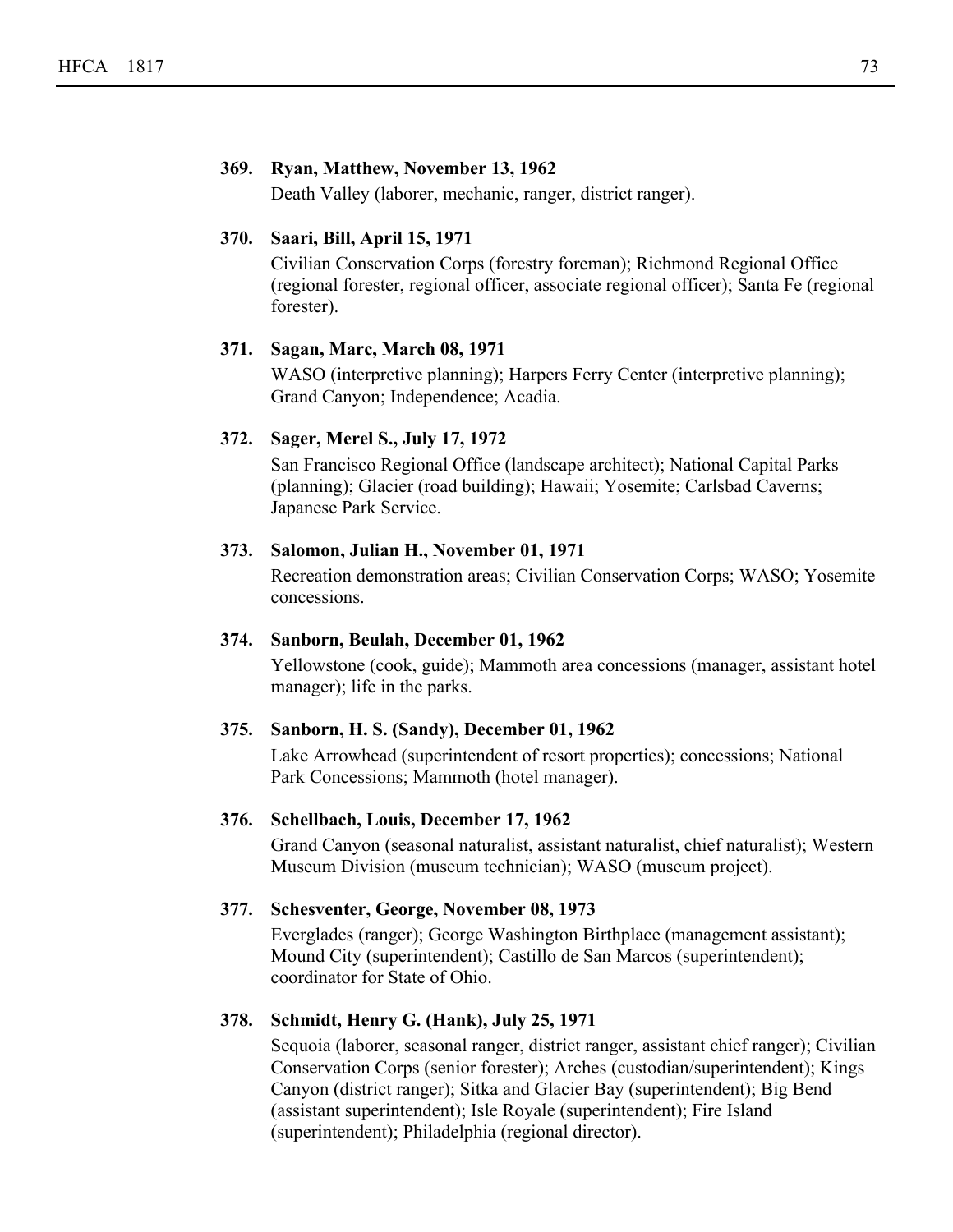# **379. Schnettler, William A., March 03, 1973**

WASO (chief of office services, NPS manuals); Philadelphia Regional Office; Santa Fe Regional Office; Yosemite; Lake Mead.

# **380. Schroeder, Albert (Al), April 05, 1973**

Lake Mead (seasonal); Wupaki (seasonal); Grand Canyon (seasonal); Montezuma Castle; survey of Colorado River; Southwestern National Monuments; Regional Office Interpretive Study.

# **381. Seasholtz, Llyod, March 07, 1973**

Carlsbad Caverns (electrician); utilities at Yellowstone and Yosemite; Lassen Volcanic; power plants at Glacier Bay, Katmai and Mt. Mt. McKinley (Alaska parks).

# **382. Sedergren, Oscar A., October 16, 1962**

Mount Rainier (seasonal trail maintenance, temporary ranger, ranger, district ranger, assistant chief ranger); Sequoia (road location survey); Yosemite (chief ranger); Olympic (assistant superintendent).

# **383. Semingsen, Earl M. (Tiny), September 24, 1962**

Employee and Alumni Association; Dinosaur (superintendent).

#### **384. Shelvin, Charles E., February 22, 1973**

Civilian Conservation Corps (foreman, assistant forester, procurement office); Omaha Regional Office; Isle Royale (superintendent); Grand Canyon (assistant superintendent).

#### **385. Shore, Frank P., March 30, 1971**

Civilian Conservation Corps (superintendent); WASO (assistant chief of the development division); Chicago Office; Catoctin recreational demonstration area; President Roosevelt.

# **386. Simmons, Kenneth B., March 31, 1971**

Civilian Conservation Corps; Richmond Regional Office (deputy assistant director, field coordinator); Branch of Plans and Design (assistant landscape architect); Southeastern Field Office (landscape architect).

### **387. Skinner, Curtis K., September 16, 1972**

Rocky Mountain (seasonal ranger); Yellowstone; wildlife management; Mission 66; Mount Rainier.

# **388. Small, Edwin, October 19, 1971**

Northeast Regional Office (assistant to the director); National Historic Preservation Act; Minute Man; Richmond Regional Office; Salem Maritime; Springfield Office (historian).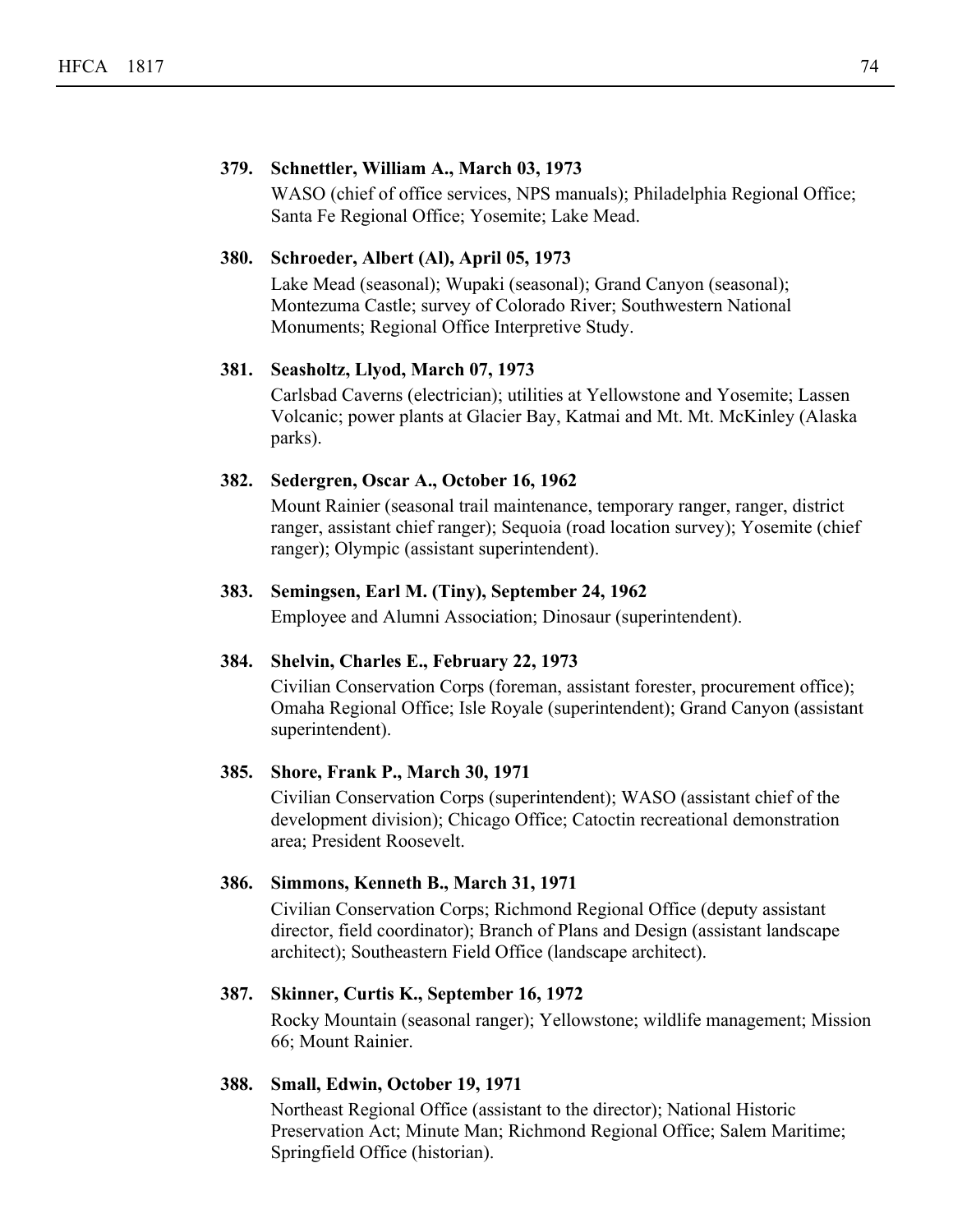# **389. Smart, Samuel, February 12, 1978** Richmond Regional Office.

# **390. Smith, Franklin G., April 04, 1973**

Grand Canyon (seasonal); Carlsbad Caverns (tour leader); WASO (management training program, management assistant); Mesa Verde; Santa Fe Regional Office (regional museum curator); Fort Davis (superintendent).

### **391. Smith, Harold G., December 14, 1970**

WASO, public buildings branch and cost section; WASO, finance office (chief of the regular budget and allotment unit, assistant chief of the budget section, chief of the budget section); Chicago Office (budget officer and assistant programs officer); Mission 66.

- **392. Smith, Harold G., December 28, 1974** Transcript not yet prepared.
- **393. Smith, Harold G. and Montgomery, Clarence P., October 16, 1970** Transcript not yet prepared.

# **394. Smith, Theodore T., July 18, 1972** Yellowstone (seasonal ranger); Shenandoah (chief clerk); WASO (housing committee, concessions); Prince William Forest (superintendent).

# **395. Sollenberger, S., February 01, 1974**

Transcript not yet prepared.

# **396. Soule, Parke W., March 07, 1973**

Yellowstone (accountant, chief clerk); Casa Grande (chief clerk); Omaha Regional Office; WASO (finance officer); Santa Fe Regional Office (quarters appraiser).

# **397. Spalding, Branch, Fall 1976**

Richmond and Petersburg (historical technician, coordinating superintendent); Fredericksburg and Spotsylvania (acting superintendent); WASO (assistant director to Branch of Historic Sites and Buildings).

# **398. Speiser, Jean, August 30, 1971**

Yellowstone; Grand Teton; Bryce Canyon; Yosemite; Big Bend; Shenandoah; Grand Canyon; Mammoth Cave.

# **399. Stagner, Howard R., February 15, 1962**

WASO (chief of division of natural history); NPS and the past.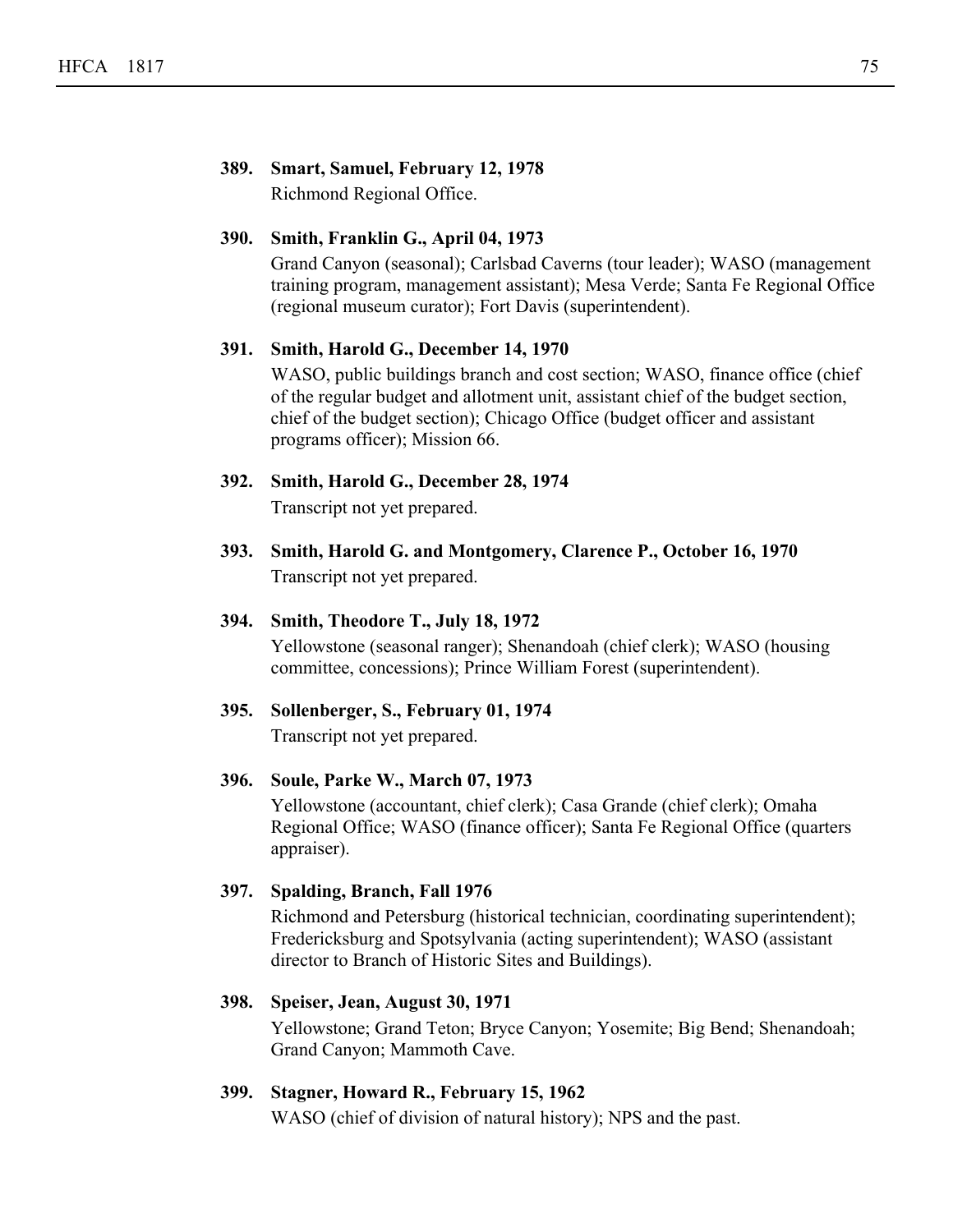# **400. Stagner, Howard R., May 28, 1971**

Yellowstone (seasonal ranger-naturalist, ranger-naturalist); Grand Teton (naturalist).

# **401. Stagner, Howard R., August 21, 1972**

Yellowstone (seasonal ranger-naturalist, ranger-naturalist); Grand Teton (naturalist); Petrified forest (naturalist); Mount Rainier (naturalist).

#### **402. Stark, Anthony (Tony), May 22 - 23, 1972**

Yellowstone (ranger); Blue Ridge Parkway (district ranger); Mammoth Cave; Great Smoky Mountains; Hot Springs.

# **403. Stark, Jack, November 16, 1973**

Transcript not yet prepared.

#### **404. Steen, Charlie R., April 03, 1973**

Civil Works Administration; Wupatki; Tonto (archaeologist); Southwestern National Monuments (naturalist); WWII (operations); archeological salvage programs; river basin surveys; ruins stabilizations; Jordan planning team.

# **405. Stein, Minnie Cohen, August 28, 1971**

Statue of Liberty (junior stenographer).

#### **406. Stitt, Merle, March 24, 1973**

Grand Teton (seasonal ranger); Yellowstone (ranger); Rocky Mountain (ranger); Lassen Volcanic; Grand Canyon; Craters of the Moon (superintendent); WASO (regional biologist); wildlife management plan.

#### **407. Stratton, Clark A., November 01, 1960**

Concessions; Administrative Manual on Concessions.

#### **408. Stratton, Clark A., March 01, 1962**

WASO (assistant director of design and construction); Atlantic coast sand fixation.

# **409. Stricklin, Howard B., October 01, 1960**

Blue Ridge Parkway concessions.

# **410. Stricklin, Howard B., March 08, 1973**

Wind Cave (acting custodian); recreation demonstration area; Grand Canyon (ranger); Blue Ridge Parkway (assistant superintendent); WASO (chairman); Grand Canyon (superintendent).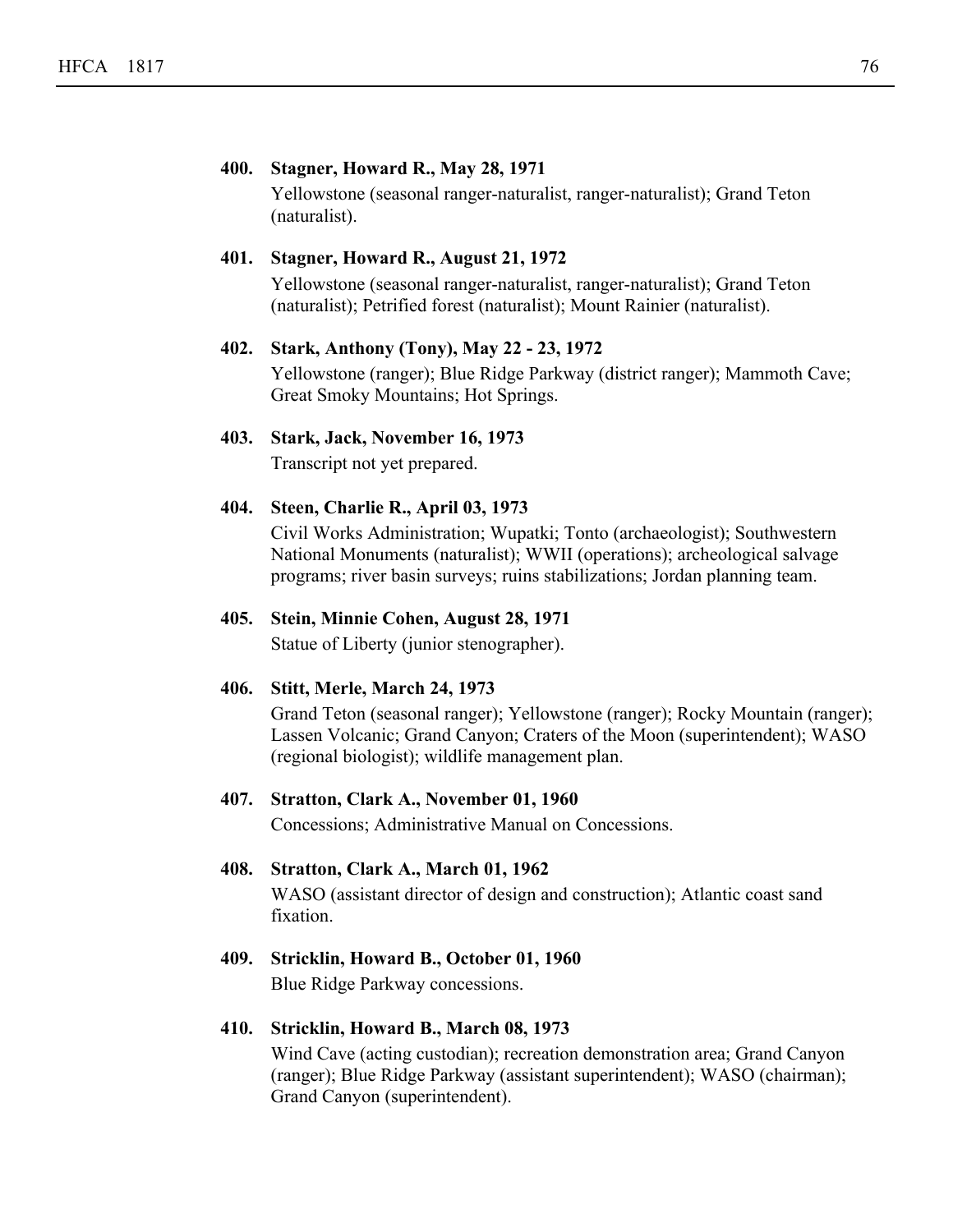# **411. Stupka, Arthur (Art), May 19, 1972**

Acadia (seasonal naturalist, naturalist); Yosemite Field School; Great Smoky Mountains (naturalist, chief naturalist).

# **412. Stutts, Clarence Culpeper, July 18, 1972**

Civilian Conservation Corps.

# **413. Sullivan, James (Jim), October 31, 1973**

Colonial (temporary historian, superintendent); Chickamauga and Chattanooga (historian); Philadelphia Regional Office (survey historian); Independence (research projects, chief of visitor services, chief of interpretation; assistant superintendent).

- **414. Sumner, Lowell, November 01, 1960** Grazing in parks.
- **415. Sumner, Lowell and Sumner, Marietta, February 15, 1973** NPS Wildlife Division; Santa Fe Regional Office (survey team); Channel Islands; Yosemite; Olympic; Mt. McKinley; Sequoia and Kings Canyon; WASO.

# **416. Sutton, Myron D., January 26, 1971**

Grand Canyon (seasonal ranger-naturalist); Carlsbad Caverns (guide); Montezuma (ranger); nature articles; Walnut Canyon; Prince William Forest (naturalist); Mission 66; WASO (museum division, long-range task force, assistant chief of division of international affairs); Yosemite (NPS Training Center staff); Northeast Regional Office (regional naturalist).

# **417. Swartz, Paul G., November 30, 1973**

Transcript not yet prepared.

# **418. Sweeny, Ross F., August 24, 1971**

Civilian Conservation Corps; Salem Maritime; Virgin Islands; Richmond Office; Eastern Office of Design and Construction.

# **419. Swem, Theodor R., August 23, 1972**

Mission 66; Omaha Regional Office (survey teams); WASO (new parks program); The Wilderness Society.

#### **420. Sydansk, Raymond (Ray), June 02, 1971**

Civilian Conservation Corps (forestry foreman); Richmond Regional Office (recreational survey team); Blue Ridge Parkway; recreation demonstration area.

**421. Tarbell, Ardra E., October 21, 1971** Acadia National Park.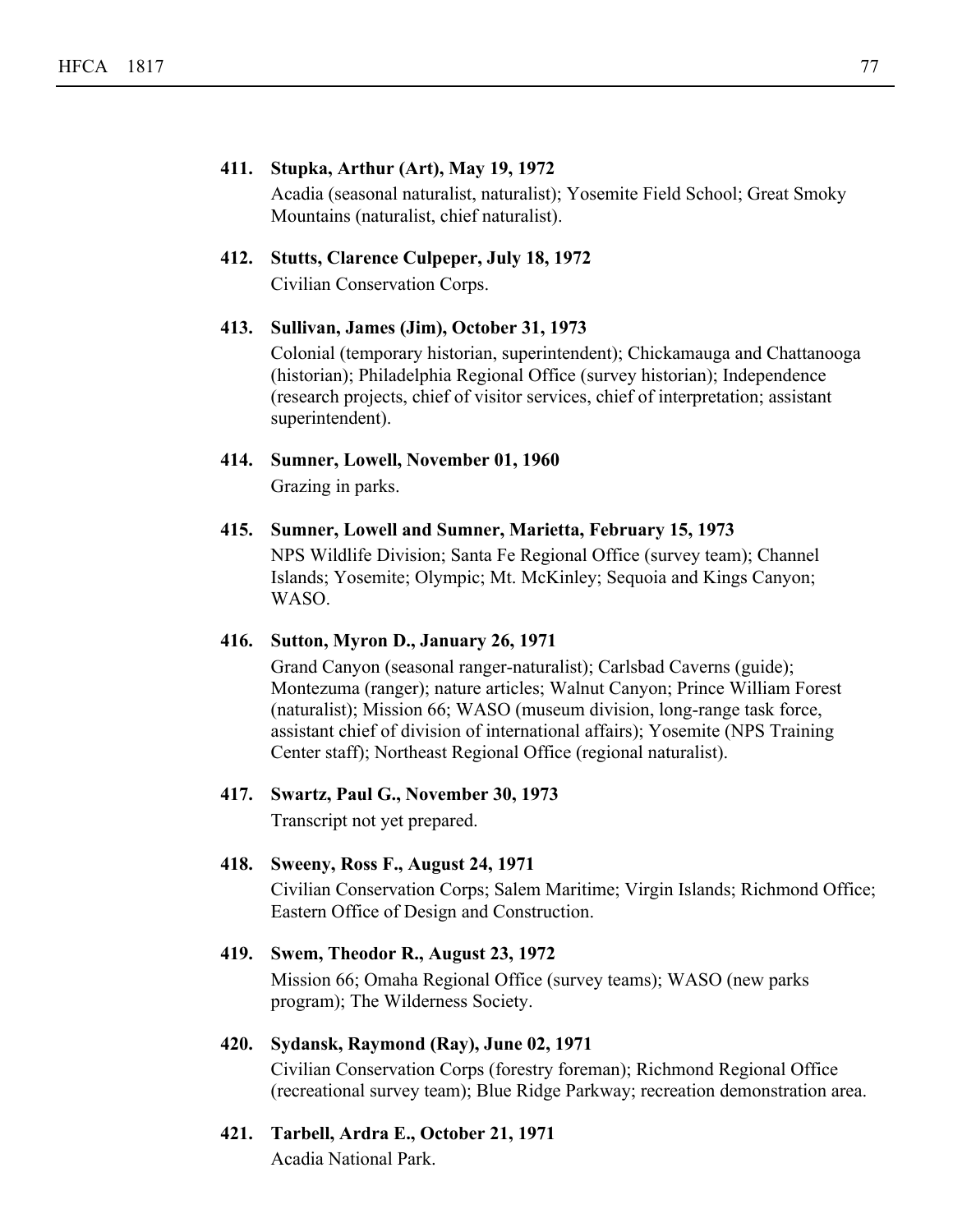# **422. Taylor, Floyd, September 01, 1971**

Civilian Conservation Corps; Richmond Battlefield (representative in charge, custodian); Fredericksburg (junior historian); Petersburg (superintendent); Shiloh; Cape Hatteras (superintendent); WASO (program construction); National Capital Parks (superintendent).

# **423. Taylor, Ruby (Mrs. Otis B.), November 05, 1973**

Richmond Regional Office; WASO (soil conservation manual).

# **424. Thede, Maury, March 10, 1973**

Civilian Conservation Corps (camp superintendent); Yosemite (seasonal ranger); San Francisco Regional Office (forester, regional forester); Grand Canyon (assistant chief ranger); comments on NPS rangers.

# **425. Thomas, Chester A., December 05, 1962**

Mesa Verde (seasonal ranger, superintendent); Bandelier (archeologist, acting custodian, custodian); Zion (assistant superintendent).

**426. Thomas, Kathryn (Kay), November 09, 1973** WASO (director's office).

# **427. Thompson, Dave, November 30, 1975**

Manassas; Omaha Regional Office (regional historian); Ozark.

# **428. Thompson, Theodore (Ted), April 05, 1973**

Civilian Conservation Corps (camp superintendent); Sequoia Kings Canyon (ranger); Tonto (superintendent); Lehman Cave; Lake Mead (assistant chief); Yosemite Training Center staff; Mammoth Cave (assistant superintendent); San Francisco Regional Office (fire control officer); Flaming Gorge.

# **429. Thorne, Neil, November 02, 1973**

Dinosaur (seasonal, permanent maintenance); Big Bend (heavy equipment operator, engineering technician); Petrified Forest (chief of maintenance); Morristown-Edison (chief of maintenance); Outer Banks (acting superintendent).

# **430. Tilberg, Fred, February 01, 1974**

Transcript not yet prepared.

#### **431. Tobin, Daniel J., October 30, 1962**

Sequoia (clerk, chief clerk, assistant superintendent); Lassen Volcanic (superintendent); Richmond Regional Office (starting team, regional director).

# **432. Townsley, John A., May 15, 1973**

Hawaii (ranger); National Capital Parks (assistant director for operations); father's career (Yosemite, chief ranger).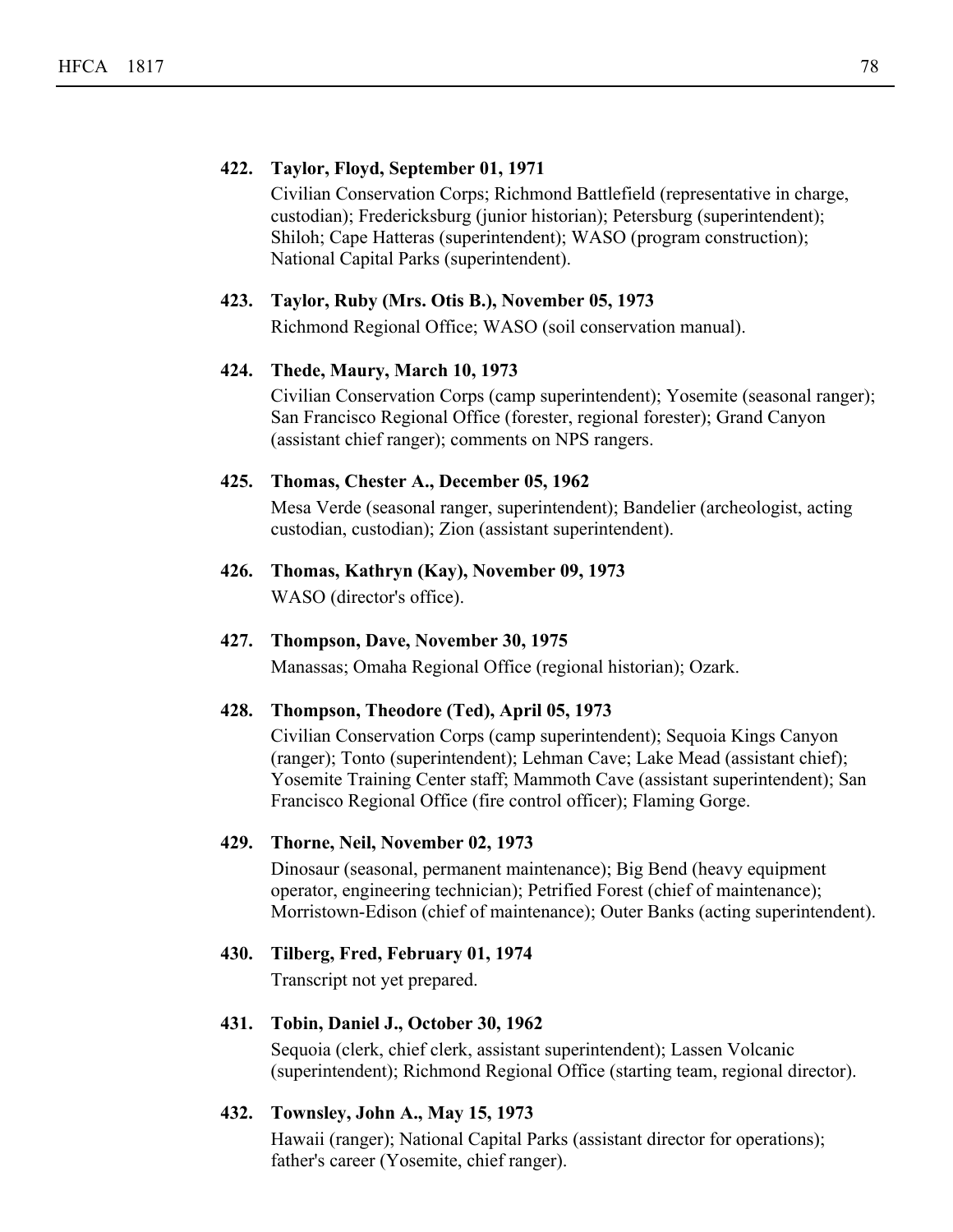# **433. Tresidder, Mary Curry, October 16, 1962**

Concessions; Yosemite (Camp Curry).

# **434. Tripp, Stephen R., June 28, 1972**

Yosemite (temporary clerk); Grand Canyon (museum secretary); WASO (secretary to the director, junior executive officer, personnel officer).

# **435. Tripp, Stephen R., August 22-23, 1972**

Worldwide disaster relief coordinator; Marshall Plan; International Cooperation Administration (ICA); USAID.

# **436. Unknown Subject, c. 1962**

Regional director.

# **437. Utley, Robert M., May 17, 1973**

Custer Battlefield (guide, acting superintendent); WASO (historian, historic sites survey team chief historian); Santa Fe Regional Office (regional historian); bicentennial.

# **438. Valkenburgh, Sallie Van, December 14, 1962**

Montezuma (archeologist assistant, archeologist); Mesa Verde; Casa Grande (ranger); Jim Brewer; Tumacacori (ranger); Bandelier (seasonal); Southwestern National Monuments (archeologist assistant); Grand Canyon (naturalist); Southwest Archeological Center (museum curator).

# **439. Vint, Tom, June 30, 1960**

Grand Canyon; road building; Bandelier; Yellowstone; contractors.

#### **440. Vinten, Charles Raymond, April 06, 1971**

Civilian Conservation Corps (field supervisor); Southwestern National Monuments (coordinating superintendent).

# **441. Vivian, Gordon, December 13, 1962**

Civilian Conservation Corps (Indian ruins stabilization); Chaco Canyon; Mesa Verde;

# **442. Volz, J. Leonard, October 08, 1962**

Blue Ridge Parkway (chief ranger); Mount Rainier (assistant superintendent).

#### **443. Volz, J. Leonard, September 08, 1972**

Natchez Trace; Mount Rainier (ranger, district ranger, assistant chief ranger, assistant superintendent); Lassen Volcanic (chief ranger); Blue Ridge Parkway (chief ranger); Southeast Regional Office (chief of visitor protection, regional director); WASO (field operation study team, head of employee evaluation, head of personnel). Omaha Regional Office (regional director).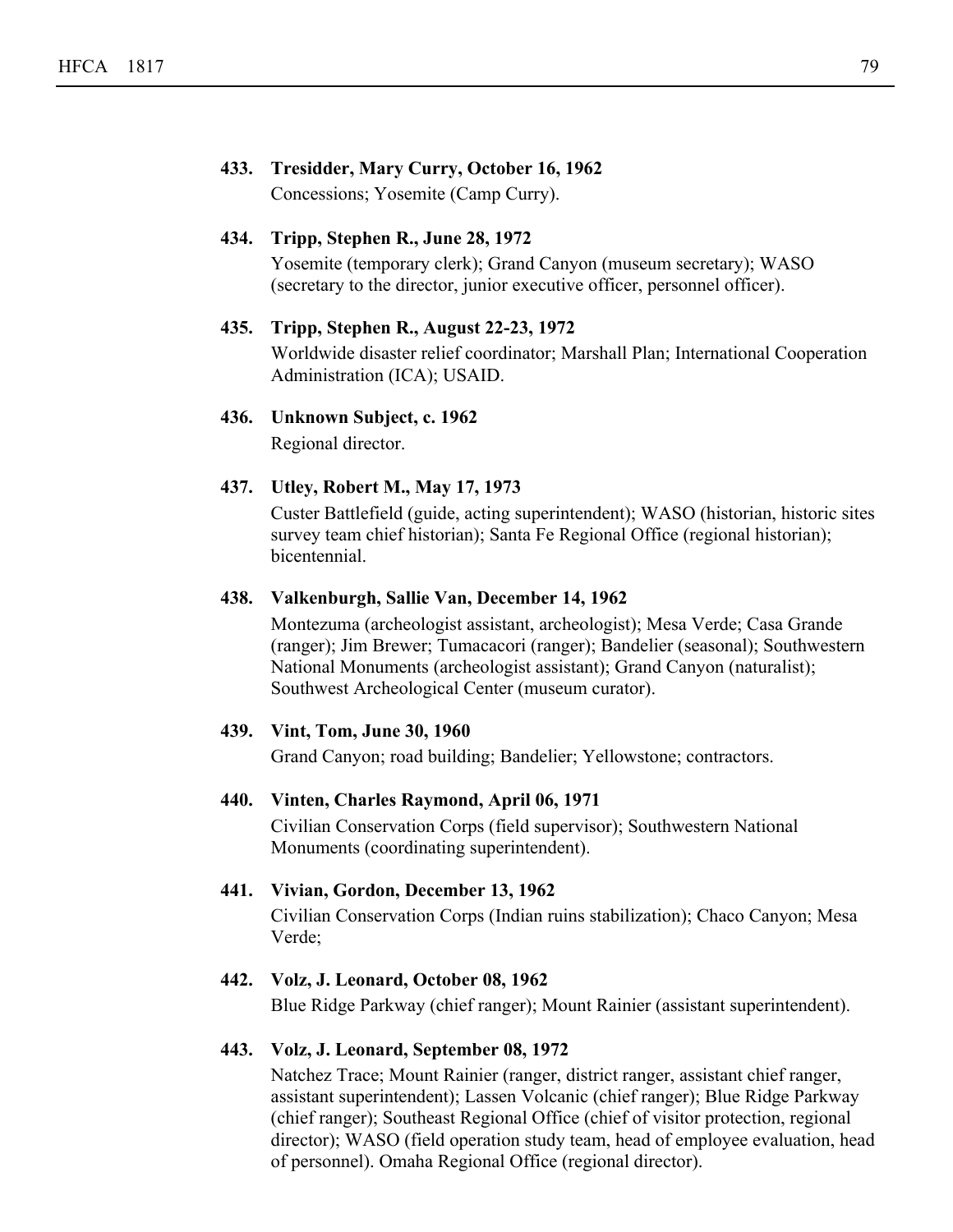# **444. Wagar, John V. K. (Jack), April 29, 1961**

Ranger exam; Historic Sites Act of 1935; U.S. Forest Service Manual.

# **445. Wagar, John V. K. (Jack), September 17, 1962**

Colorado State University (Head of Department of Forest Recreation and Wildlife Conservation); Civilian Conservation Corps (superintendent).

# **446. Walker, Carl O., April 03, 1973**

Civilian Conservation Corps (supply leader, clerk); Santa Fe Regional Office (clerk-typist, accounting); Zion (senior clerk, chief clerk); Lake Mead (chief clerk); Grand Canyon (chief clerk); WASO fiscal procedures analyst), finance officer, chief of budget and finance).

# **447. Walker, Carl & Smith (Smitty), Spring 1966**

Reorganization; programming, planning; budgeting.

# **448. Walliser, Max, November 06, 1962**

Civilian Conservation Corps (landscape foreman); San Francisco Regional Office (regional director's staff, chief of construction, chief of master plan); Mount Rainier (assistant landscape architect). Glacier; Olympic; Sequoia (landscape architect).

# **449. Weber, M. Gardner, February 25, 1971**

Transcript not yet prepared.

# **450. Weber, Walter, February 25, 1971**

Civilian Conservation Corps; Oklahoma City Office (wildlife technician); WASO;

# **451. Weems, Sam, October 01, 1960**

Civilian Conservation Corps, Works Progress Administration; Shenandoah; Blue Ridge Parkway; international travel; Atlanta Field Office; Southeast Region (assistant director); Cumberland Island (superintendent); National Landmark Program.

# **452. Weems, Sam, July 26, 1960**

Land acquisitions; Blue Ridge Parkway (assistant superintendent); Hugh Morton.

# **453. Weems, Sam, February 26, 1971**

Transcript not yet prepared.

# **454. Weems, Sam, July 16, 1971**

Federal land appraiser; Blue Ridge Parkway (project manager, assistant superintendent).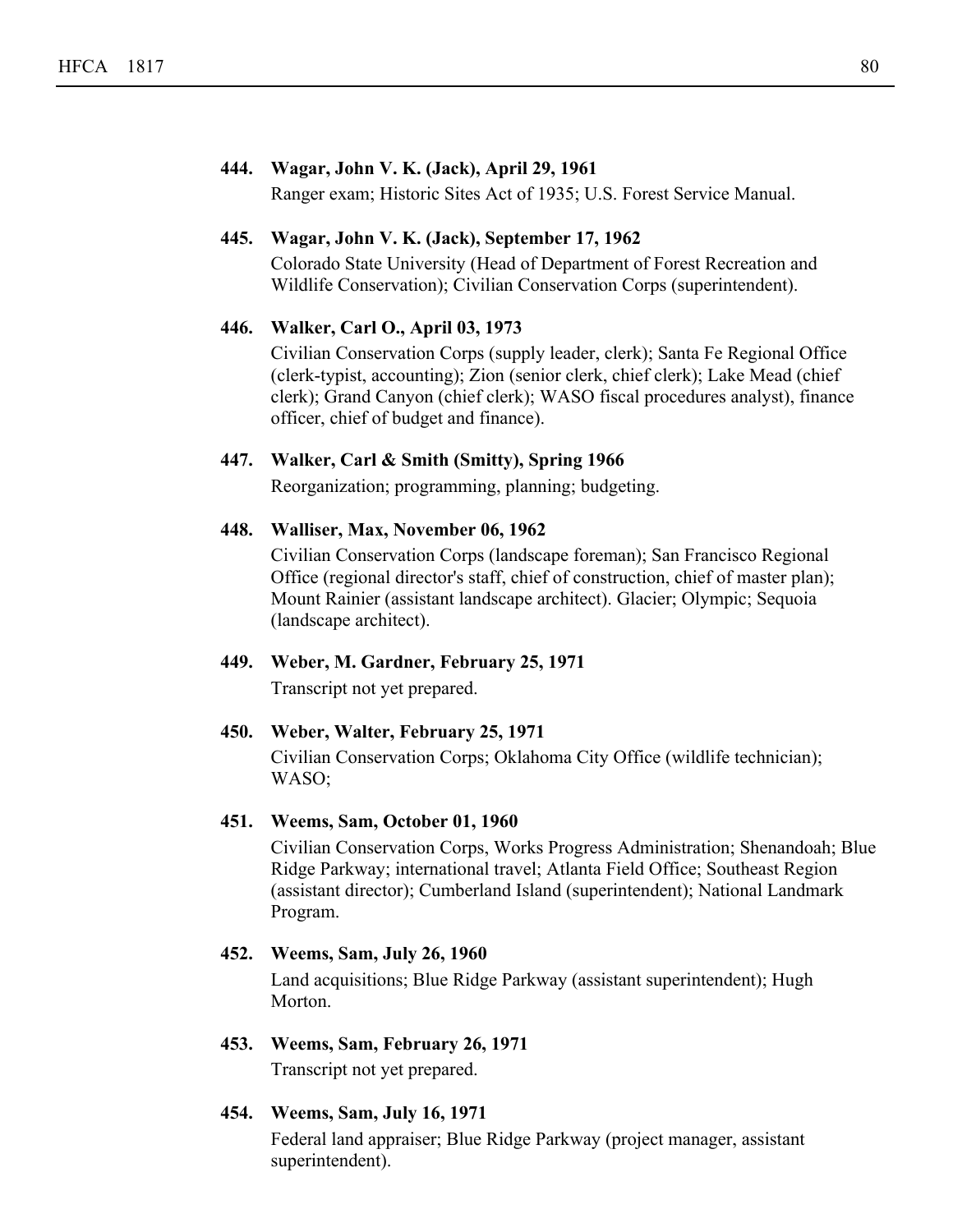# **455. Weems, Sam, August 28, 1975** Shenandoah; Blue Ridge Parkway (land appraisal); International (Japanese National Parks, Taiwan National Parks; New South Wales National Parks). **456. Weig, Melvin J., September 01, 1971** Civilian Conservation Corps; Morristown (historian); Edison (superintendent). **457. Westley, Volney J., December 10, 1962** Civilian Conservation Corps (road engineering); Yosemite (survey team). **458. Whanger, Ernest G. (Ernie), July 22, 1971** Richmond Regional Office (procurement officer); Blue Ridge Parkway (chief clerk). **459. Whisonant, Wylie H., May 25, 1971** WASO (driver, bartender); Civilian Conservation Corps. **460. White, Golda, May 20, 1972** Discusses career of her husband, Robert White: Yorktown Sesquicentennial; Washington Birthplace (engineer); Great Smoky Mountains (engineer). **461. Williams, Thomas J., December 07, 1962**

Sequoia (seasonal ranger, ranger); Death Valley (ranger); Mesa Verde (assistant superintendent); Shasta Lake; Olympic (assistant superintendent); Santa Fe Regional Office (chief of ranger services).

# **462. Wilshin, Francis F., June 29, 1971**

Civilian Conservation Corps (foreman, historical technician); Vicksburg (historian); Coast and Geodetic Surveys; Fredericksburg (coordinating historian); Manassas (superintendent); Mission 66.

# **463. Wing, Kittridge (Kit), May 14, 1973**

Grand Canyon; Santa Fe Regional Office; Bandelier (ranger); Fort Union excavation; San Juan; Gettysburg; Petrified Forest; Cape Hatteras; WASO (division of operations); Yellowstone.

# **464. Winter, William John (Jack), November 09, 1973**

WASO (archeologist, chief archeologist); Casa Grande (custodian/superintendent).

**Wirth, Conrad, Huppuch, Matthew, Kennedy, Sid and Reixach, Rene, 465. February 12, 1971**

The start of Civilian Conservation Corps; Wirth: State parks and Civilian Conservation Corps; Reixach: assistant supervisor of Emergency Conservation Work.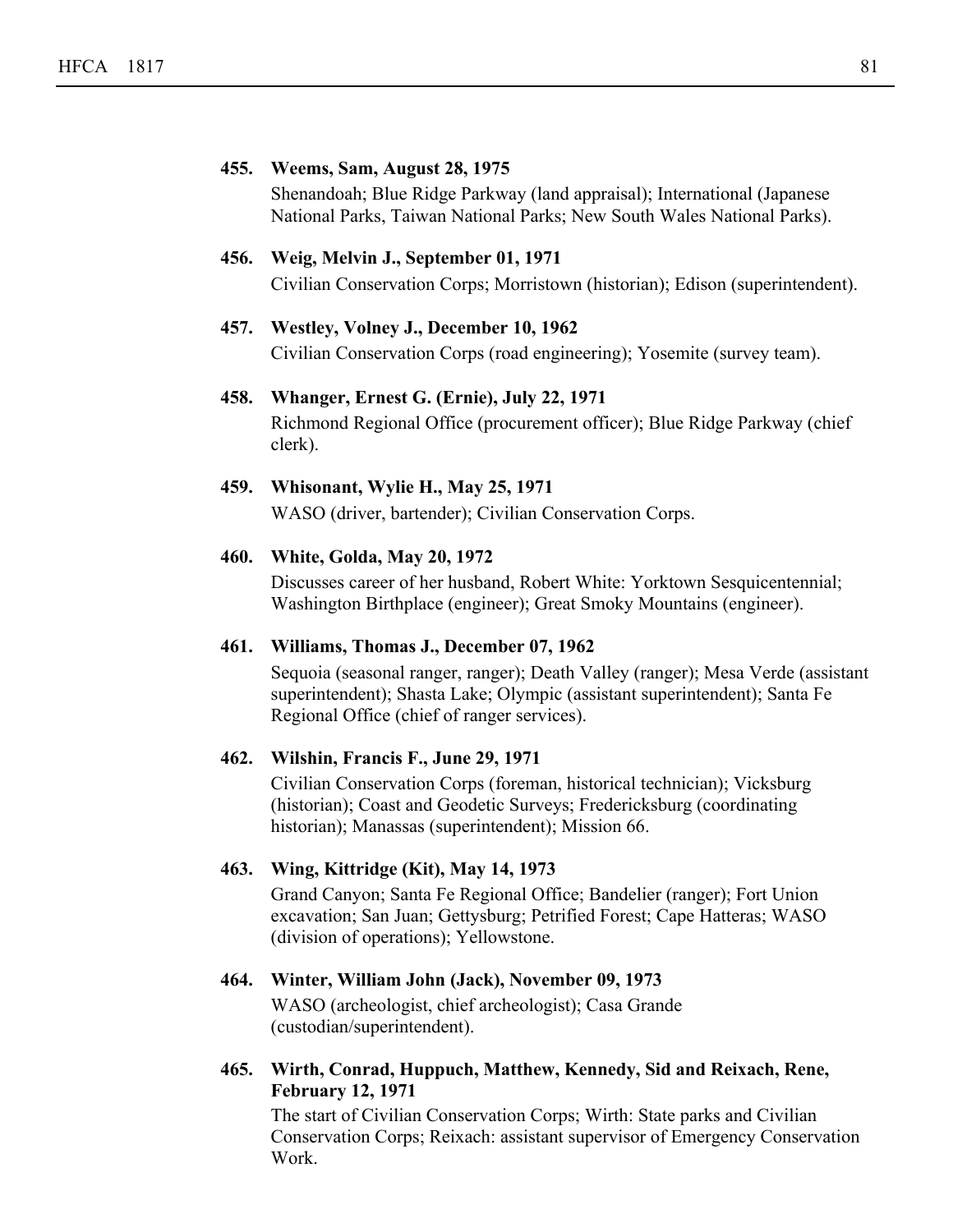# **466. Woollard, Walter, April 08, 1971**

Civilian Conservation Corps (soil conservation, senior superintendent); Richmond Regional Office (staff engineer).

# **467. Wosky, John B., October 23, 1962**

Landscape and Architectural Division (architectural draftsman); Yosemite (landscape architect, assistant superintendent); Crater Lake (superintendent); Hawaii (superintendent); San Francisco Regional Office (regional chief of operations and maintenance).

# **468. Wotton, Ann Roth, April 01, 1971**

Recreational demonstration area.

# **469. Yeager, W. Ward, October 18, 1962**

Yellowstone (ranger); Lassen Volcanic (temporary ranger); Civilian Conservation Corps (assistant forester); Kings Canyon (chief ranger); Mount Rainier (chief ranger); Mesa Verde (assistant superintendent); Lake Mead (assistant superintendent); Crater Lake (superintendent).

# **470. Young, Dana H., October 22, 1971**

Acadia (truck driver).

# **471. Young, Rogers W., January 05, 1971**

Civilian Works Administration (researcher); Fort Pulaski (staff technician, junior historian); Civilian Conservation Corps (foreman historian); C&O Canal (historian); Historic Sites Survey.

# *SUBSERIES F: WILLIAM T. INGERSOLL'S INTERVIEWS, 1973-1974*

*SUB-SUBSERIES 2: INTERVIEW TRANSCRIPTS, 1973-1974*

# **001. Baker, Howard W., May 29, 1973**

WASO (assistant director for operations, associate director); Directors George Hartzog and Conrad Wirth; Leopold Report; Chief Scientist Starker Leopold; fire management; predator control.

# **002. Benson, Forrest M., May 10, 1973**

Rocky Mountain (laborer, seasonal); Scotts Bluff (ranger); Lake Texoma; Saguaro (district ranger); Hot Springs (chief ranger); Wapatki-Sunset Crater (superintendent); Chiricahua (superintendent); White Sands (superintendent); WASO (park planner); Haleakala (superintendent); San Francisco Office (chief of the division of state and private assistance).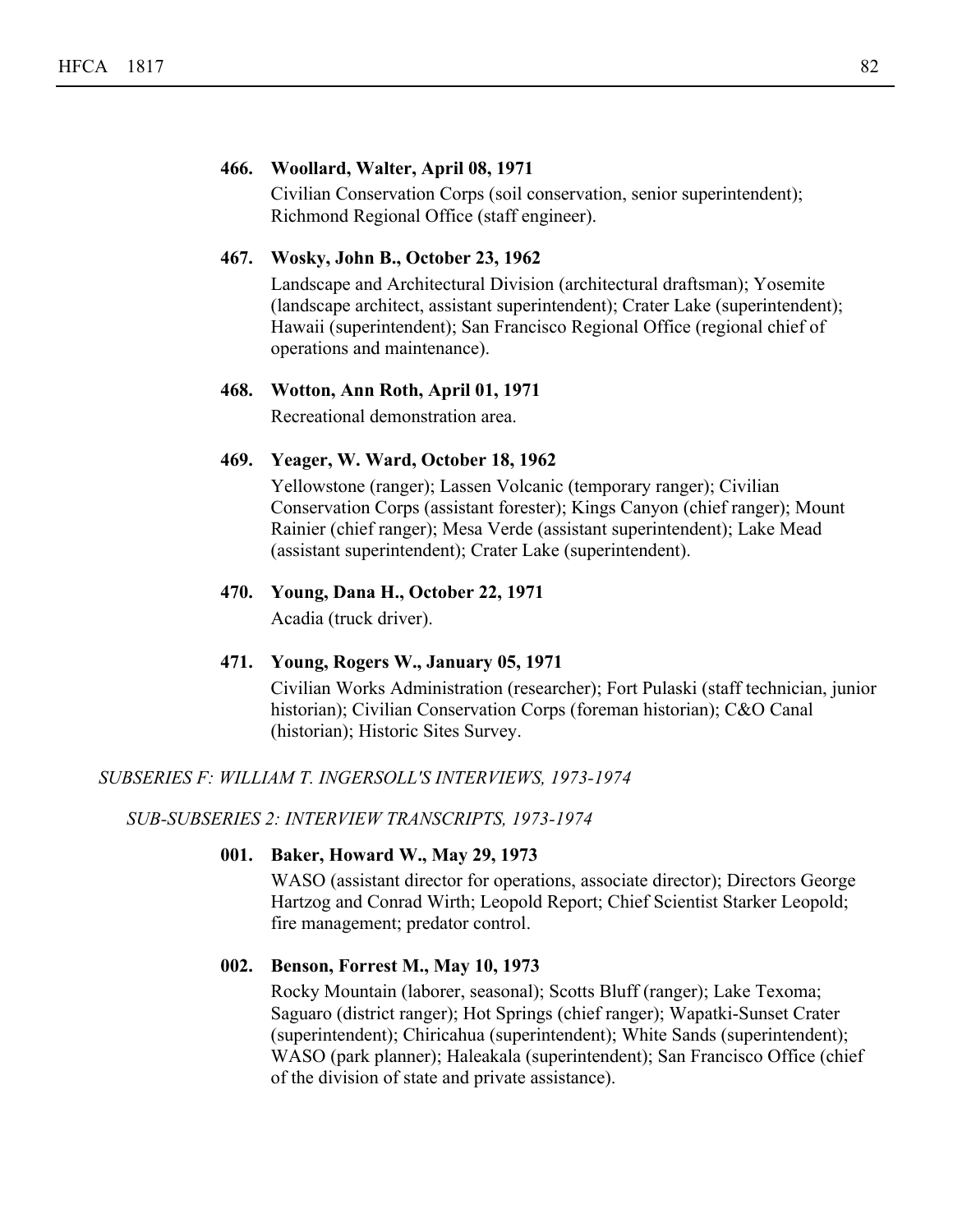# **003. Bryant, Wayne W., April 20, 1973**

Zion (seasonal ranger); Zion-Bryce Canyon (ranger naturalist); Yosemite (seasonal ranger); Black Hills Parks (system park naturalist); Grand Teton (acting chief park naturalist); Rocky Mountain (chief park naturalist); Sequoia and King's Canyon; WASO (chief of branch of visitor's services); Western Regional Office (regional chief of interpretation, director); environmental education; Mission 66; Fossil Cycad National Monument; Harpers Ferry Center; NPS Advisory Board report on interpretation.

# **004. Chapman, Howard H., April 19, 1973**

Yellowstone (seasonal ranger); Saratoga (ranger); Shenandoah (park naturalist); Philadelphia Office's Great Lakes Survey (recreation planner); Yellowstone (LE ranger); Grand Canyon (Albright Training Center); Blue Ridge Parkway Parkway (chief ranger); Coulee Dam; Grand Teton (superintendent); WASO (Secretary Hickel's eleven-point plan); Western Regional Office (regional director); civil service pay; law enforcement training and FBI Academy.

# **005. Cook, John E., April 24, 1973**

Transcript not yet prepared.

# **006. Diederich, Leo J., January 19, 1973**

Civilian Conservation Corps (landscape architect foreman); WASO Branch of Plans and Designs; Chicago Branch of Recreation Planning; San Francisco (recreation resource planning); NPS during WWII; relationship between NPS and state parks; Mission 66.

# **007. Herkenham, Norman B., December 11, 1973**

Shasta Lake National Recreation Area (ranger); Yosemite (ranger); Yellowstone (associate park naturalist); Rocky Mountain (chief naturalist); WASO (staff of chief naturalist); Southwest Regional Office (regional chief of division of NPS system studies); San Francisco Service Center (park planning); Western Regional Office (interpretation).

# **008. Kilgore, Bruce M., May 01, 1973**

Yosemite (seasonal, blister-rust control program); Yellowstone (seasonal ranger); National Parks Association (assistant to the executive secretary and editor of National Parks Magazine); Sierra Club (managing editor); Sequoia and Kings Canyon (research biologist); Wilderness Act and NPS; public relations aspects of conservation; Starker Leopold; prescribed fire.

**009. Leding, Robert S. (Steve), December 14, 1973**

Transcript not yet prepared.

**010. McDowell, Lyle H., May 02, 1973**

Transcript not yet prepared.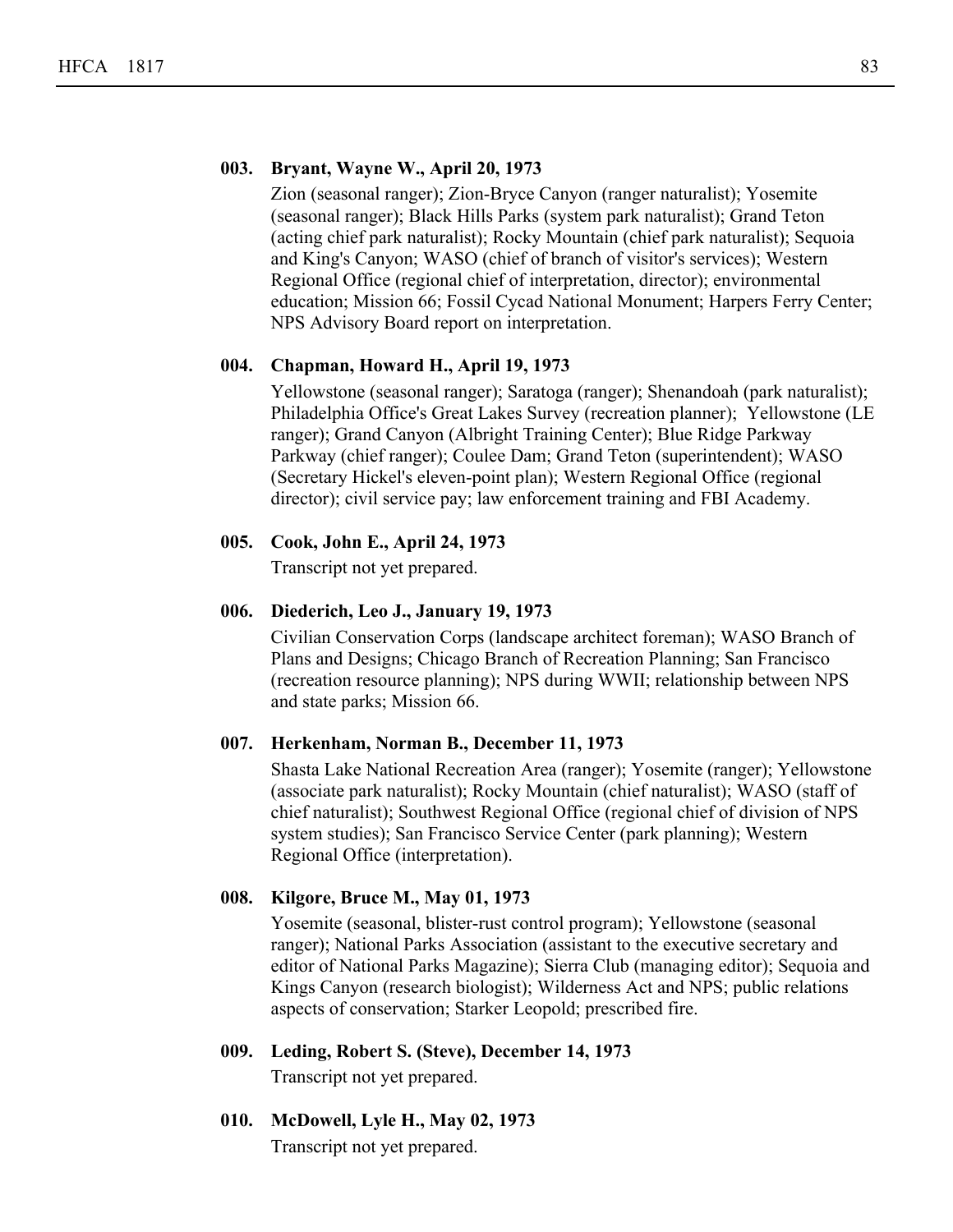# **011. Mitchell, Leone J. (L.J.), February 04, 1973**

Civilian Conservation Corps (Zion museum aid); Zion (seasonal ranger); Bryce Canyon (seasonal naturalist); Timpanogos Cave (seasonal); Lake Mead (buck ranger, district ranger, assist. chief ranger); Sitka and Glacier Bay (superintendent); Whiskeytown (superintendent); concerns about NPS expansion.

# **012. Muehlenhaupt, Gustav W., November 23, 1973**

Isle Royale (fiscal accounting clerk); Ranger II boat; Colonial (administrative officer); Jamestown Glass House; Richmond Regional Office (assistant program officer, regional chief of concessions management, safety officer); Mammoth Cave (assistant superintendent); Glenn Canyon & Rainbow Bridge (superintendent); interactions with the Native American tribes; Western Regional Office (assistant to the regional director for cooperative activities and public affairs); Lady Bird Johnson and dedication of Glen Canyon Dam; Redwoods dedication of Lady Bird Johnson Grove by President Nixon.

# **013. Quist, Lawrence W., June 27, 1973**

Black Canyon of the Gunnison (truck driver, seasonal ranger); Colorado NM (seasonal ranger); Carlsbad Caverns (tour leader); Hot Springs (ranger, park naturalist); Zion (assistant chief naturalist); Stone's River (superintendent); Herbert Hoover (superintendent); Yosemite (management assistant); Western Regional Office (media relations specialist).

# **014. Sylvester, Frank E., January 23, 1973**

Grand Canyon (fire control aid, seasonal ranger, district ranger); Lassen Volcanic (chief ranger); Yellowstone (assistant chief ranger); Badlands (superintendent); WASO (special assistant to Director Wirth); Lassen Volcanic (superintendent); Bureau of Outdoor Recreation (regional director); Yellowstone elk reduction program; relationships with Native American tribes; Mission 66; Departmental Training Program; concerns over NPS expansion.

# **015. Wallis, Orthello L. (Wally), December 17, 1973** Transcript not yet prepared.

# *SERIES III: DOROTHY B. HUYCK'S WOMEN IN THE NPS ORAL HISTORY PROJECT, 1942-1987 (bulk dates: 1976-1979)*

# *SUBSERIES B: INTERVIEW TRANSCRIPTS, 1978-1979*

# **001. Albright, Horace M., September 13,1978**

Former NPS director; early women in the NPS including Isabel Watson, Isabelle Story, Willhemina Harris, Marguerite Arnold, Elizabeth, Pauline Mead, Jean Pinkley, Herma Baggley, Mary Rolfe, Margaret Throme, Enid Michael, Ruth Ashton Nelson, Frieda B. Nelson; Ruby Anderson (American Planning and Civic Association); Nurse guides at Carlsbad Caverns; Nursing in the NPS.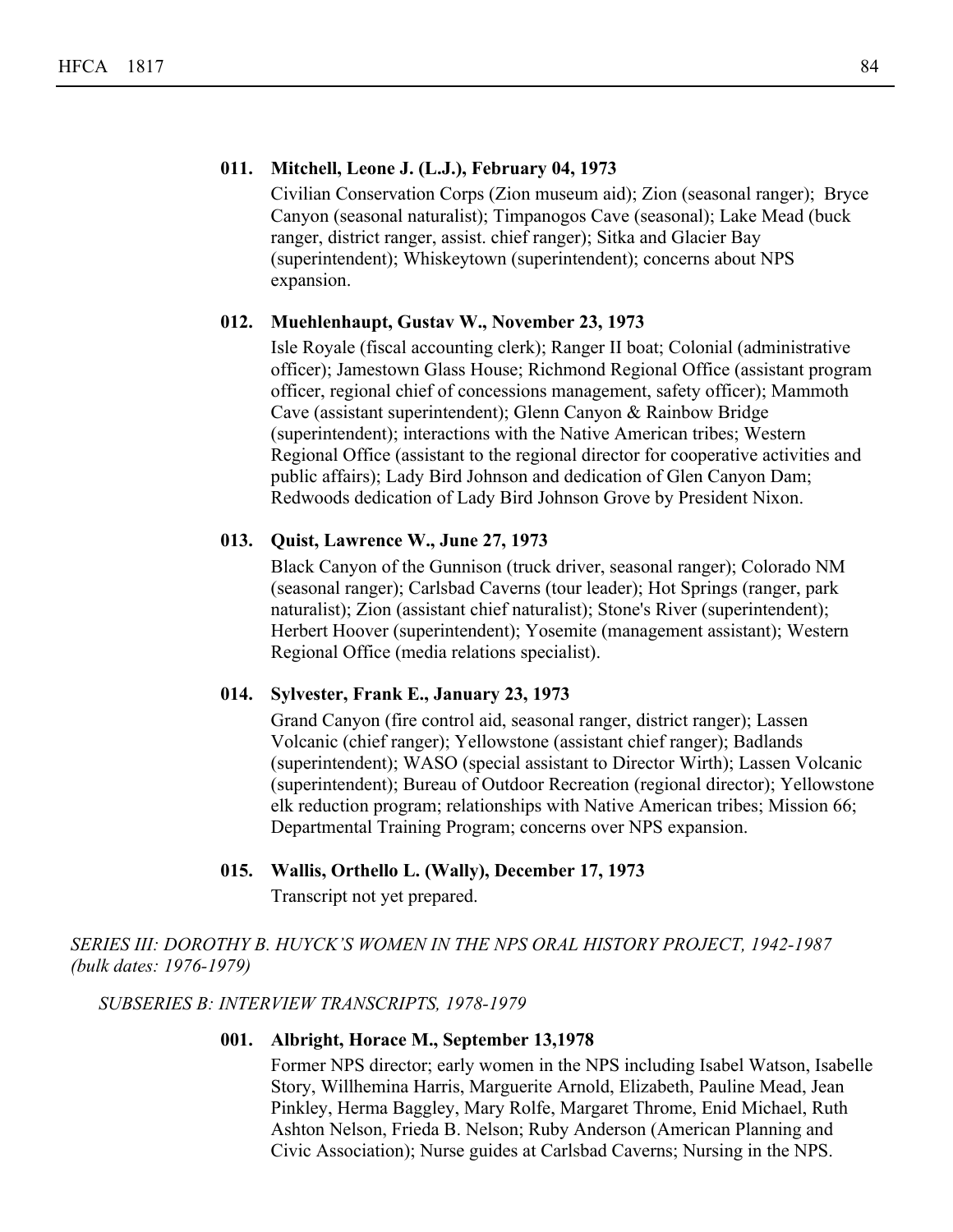# **002. Ames, David, October 04,1978**

Transcript not yet prepared.

# **003. Anderson, Adrienne, June 23,1978**

Midwest Archeological Center (started NPS career in 1972 as a staff archeologist); Heritage and Recreation Services; Rocky Mountain Region (head of Rocky Mountain Research Management Division); board of directors for Plains Anthropological Association; editor of Cairn Research; Glen Canyon; Canyonlands, Natural Bridges, Arches, Capitol Reef; Golden Spike National Historical Site; Deadfall; Ph.D. in Anthropology/Archeology.

#### **004. Bale, Nancy H., June 26,1978**

Transcript not yet prepared.

- **005. Bartlett, Margaret, c. 1978-1979** Transcript not yet prepared.
- **006. Berquist, Jan, July 05,1978**

Transcript not yet prepared.

# **007. Bierhaus, Sherma E., July 19,1978**

Born and raised in the Grand Canyon; Grand Canyon during WWII; Began working for NPS in 1960 (clerk, personnel); Glen Canyon; Midwest Regional Office; Federal Women's Program Coordinator; Rocky Mountain Region; National Forest Service.

# **008. Bisson, Eleanor M., c. 1978-1979**

Transcript not yet prepared.

- **009. Boos, C. Maynard, June 28,1978** Transcript not yet prepared.
- **010. Bowman, Ann M., September 06,1978** Transcript not yet prepared.
- **011. Bragen, Lucia Guminski, December 18,1978** Transcript not yet prepared.
- **012. Brewer, Sallie P. and VanValkenburgh, Harris, October 11,1978** Transcript not yet prepared.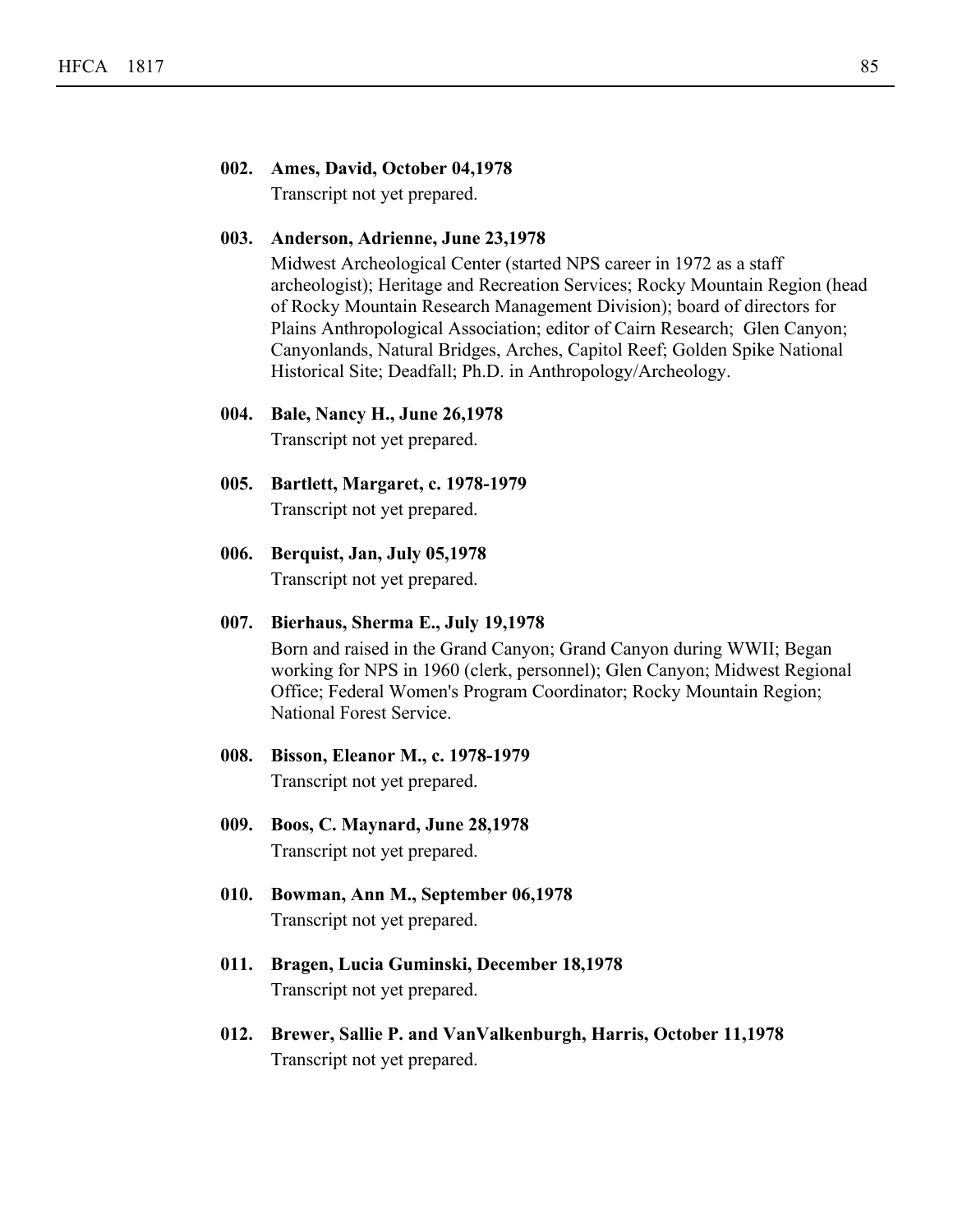# **013. Bullard, Jean, June 23,1978**

Writer-associate editor of National Park Newsletter and National Park Courier; Peace Corps (national parks of Columbia); taught training courses on publication (Harpers Ferry Center and Grand Canyon); regional coordinator for Volunteers in Parks Program; author of book "Look Again at the World Around You"; Jean Henderer.

# **014. Bustos, Eloisa V., September 27,1978**

Transcript not yet prepared.

# **015. Campbell, Bonnie, July 06,1978** Transcript not yet prepared.

**016. Carrell, Toni L., September 27,1978**

# Southwest Regional Office (archeologist); underwater archeologist for state of Florida (Warm Mineral Springs); Sandra Rayl (worked together on National Reservoir Inundation Study); joint work with San Francisco office of U.S. Corps of Engineers; Glen Canyon; Rae Mismeyer.

- **017. Carroll, Eunice B., September 29,1978** Transcript not yet prepared.
- **018. Chambers, Margaret Abrego, September 20,1978** Transcript not yet prepared.
- **019. Chapman, Louise, July 28,1978** Transcript not yet prepared.
- **020. Childress, Shirley A., October 18,1978** Transcript not yet prepared.
- **021. Clemmensen, Cheryl L., October 03,1978** Transcript not yet prepared.
- **022. Cochrane, Kathryn Simons, December 28,1978** Transcript not yet prepared.
- **023. Coiner, Elizabeth H. (Restricted), December 18,1978** Transcript not yet prepared.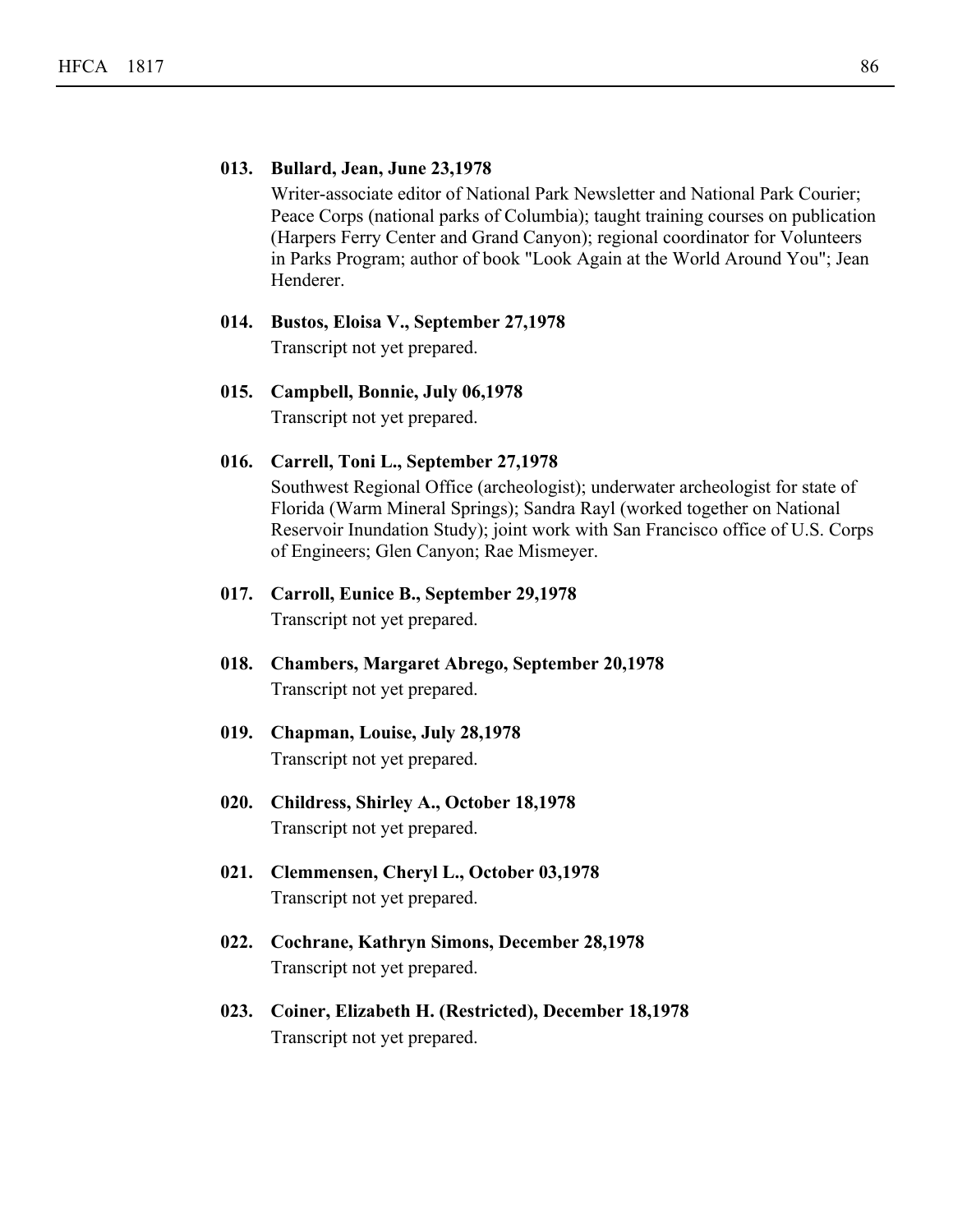# **024. Cook, John E., September 25,1978** Southwest Regional Office (regional director); women in the NPS including Jean Pinkley, Sally Harris, Wanda Fones, Eunice Carroll, Helen Scott, Alvina Zimmerman, Lorraine Mintzmeyer, Elizabeth Lujan, Jane Ring, Marjorie "Mike" Hackett, Mary Marr, Jean Henderer; NPS Upward Mobility Program.

- **025. Cox, Norma, September 06,1978** Transcript not yet prepared.
- **026. Craig, Vera, April 04,1978** Transcript not yet prepared.
- **027. Crawford, Twila, September 21,1978** Transcript not yet prepared.
- **028. Cross, Joanne, September 31, 1978** Transcript not yet prepared.
- **029. Crosse, Juin A., October 01,1978** Transcript not yet prepared.
- **030. Curriden, Nancy T., October 12,1978** Transcript not yet prepared.
- **031. D'Amico, Elaine M., November 08,1978** Transcript not yet prepared.
- **032. Daugherty, Gene, October 09,1978** Transcript not yet prepared.
- **033. Davis, Lillie, September 28,1978** Transcript not yet prepared.

```
034. Davis, Vera M., July 25,1978
Southwest Regional Office (realty specialist); worked for Civil Service,
International Civil Service, United Nations, Bureau of Land Management;
Division of Land Acquisition at Western Service Center; Public Law 91-646.
```

```
035. Dekker, Emily, July 11,1978
Transcript not yet prepared.
```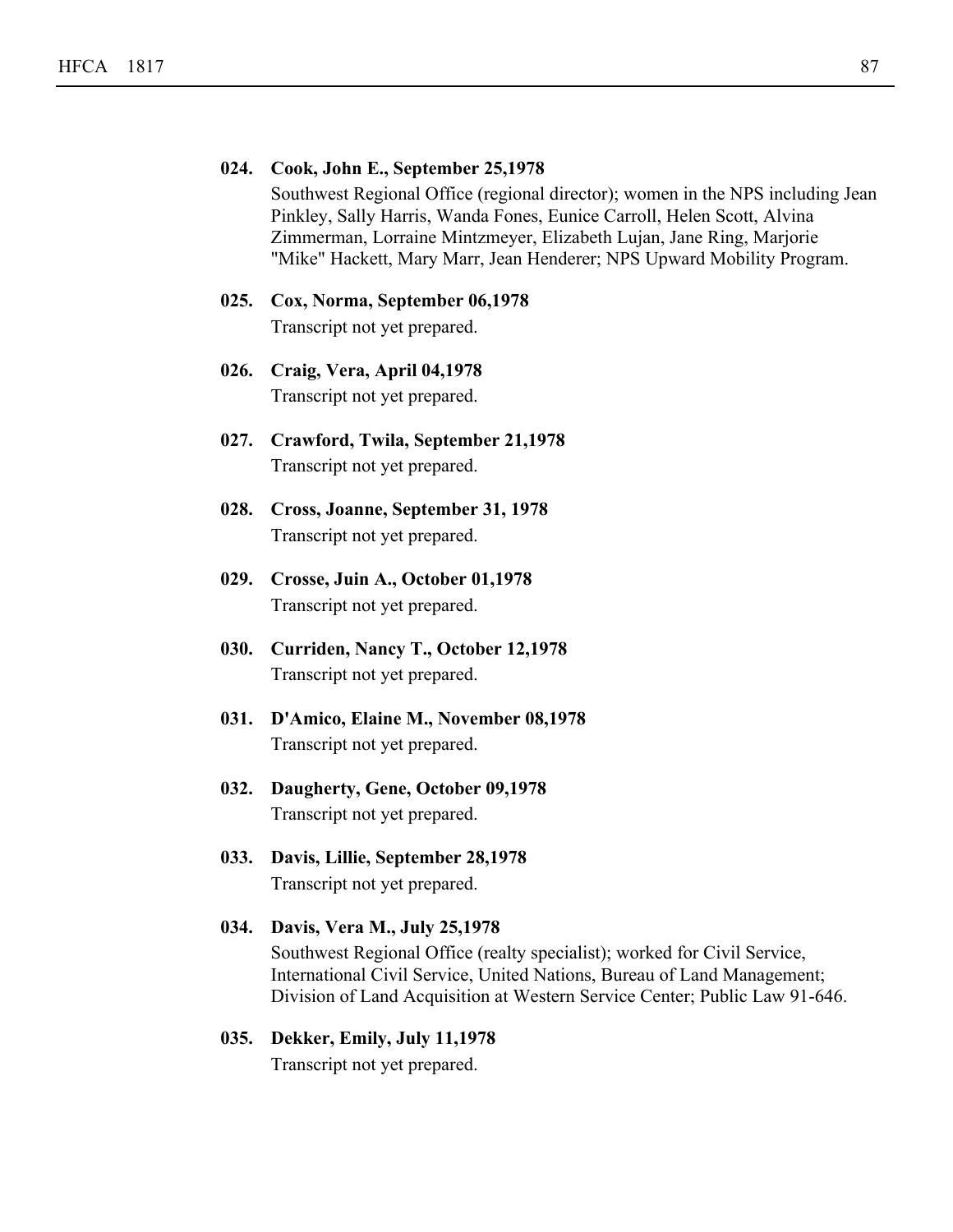# **036. Dionne, Helen, July 21,1978**

Civil Service Commission; Curecanti Group Office (clerk-stenographer for interpretation and resource management); Grand Teton (personnel management specialist).

#### **037. Drury, Newton, September 08,1978**

Former NPS director; women in the NPS including Gertrude Cooper, Willhemina Harris, Isabelle Story, Jane Dahlman Ickes, Florence Bankhead; NPS during WWII (Yellowstone, Yosemite, Jackson Hole).

#### **038. Elarton, Verladyne M., July 03,1978**

Denver Service Center (employee development specialist); solar energy training; Nan Rickey; informal book club with NPS professional women; discussion about male and female roles in workplace and home.

# **039. Farrelly, Geraldine, September 19,1978** Transcript not yet prepared.

- **040. Fields, Priscilla M., September 25,1978** Transcript not yet prepared.
- **041. Finn, Linda, April 14,1978** Transcript not yet prepared.
- **042. Gallegos, Melinda, September 19,1978** Transcript not yet prepared.
- **043. Gamby, Janice Lee, September 05,1978** Transcript not yet prepared.
- **044. Gaven, Kathleen, June 30,1978** Transcript not yet prepared.
- **045. Giles, Tom, September 27,1978** Transcript not yet prepared.
- **046. Gonzales, Mary G., September 22,1978** Transcript not yet prepared.

# **047. Good, Patricia, April 11,1978** Southeast Region (paralegal specialist); worked for Miami Department of Justice during Everglades land acquisition; NPS Upward Mobility Program.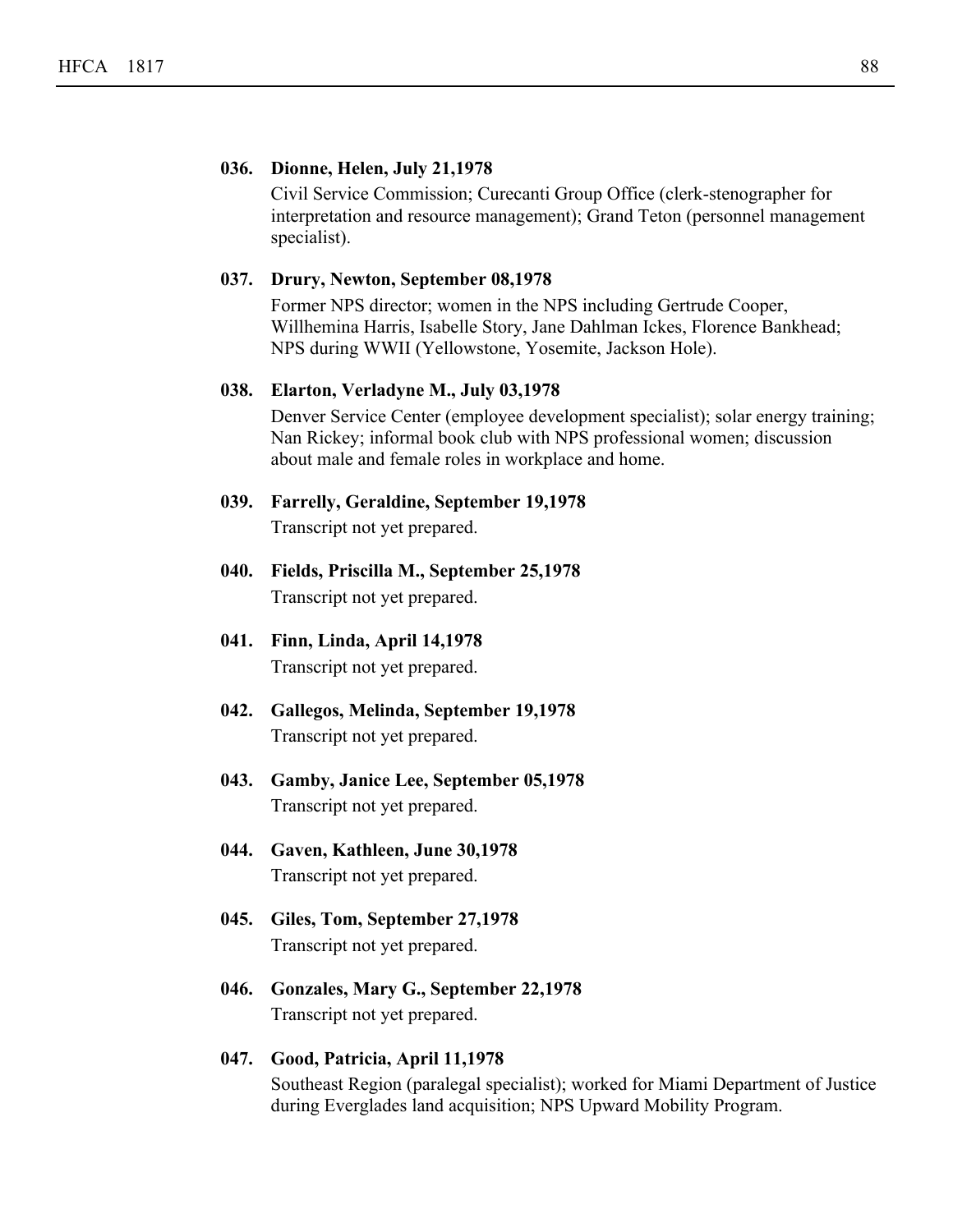# **048. Green, H. Maxine, August 30,1978**

Yosemite (waste water treatment plant operator); only certified female operator in the NPS; also managed only certified water laboratory.

# **049. Greene, Mary C., June 27,1978** Transcript not yet prepared.

- **050. Gryszkiewicz, Alice, October 12,1978** Transcript not yet prepared.
- **051. Hack, Audrey M., September 07,1978** Transcript not yet prepared.
- **052. Hackett, Marjorie, October 10,1978** Transcript not yet prepared.
- **053. Hall, Virginia & Knight, Valerie, c. 1978-1979** Transcript not yet prepared.

#### **054. Harvey, Jane N., September 25,1978**

Western Museum Laboratory (started NPS career as a secretary); Western Regional Office (staff archeologist); first writer/editor for Western Regional Office (later promoted to supervisory writer/editor); resigned and worked freelance, including contracts with NPS (Harpers Ferry Center) in interpretive writing and wayside exhibit planning; Millie Fleming; Priscilla Fields.

# **055. Hepler, Susan J., July 12,1978**

Transcript not yet prepared.

- **056. Hinchliffe, Louise, October 06,1978** Transcript not yet prepared.
- **057. Hinrichsen, Leigh, October 04,1978** Transcript not yet prepared.
- **058. Horton, Joy T., October 20,1978** Transcript not yet prepared.
- **059. Howey, Linda S., September 01,1978** Transcript not yet prepared.
- **060. Hunt, Naomi L., November 17,1978** Transcript not yet prepared.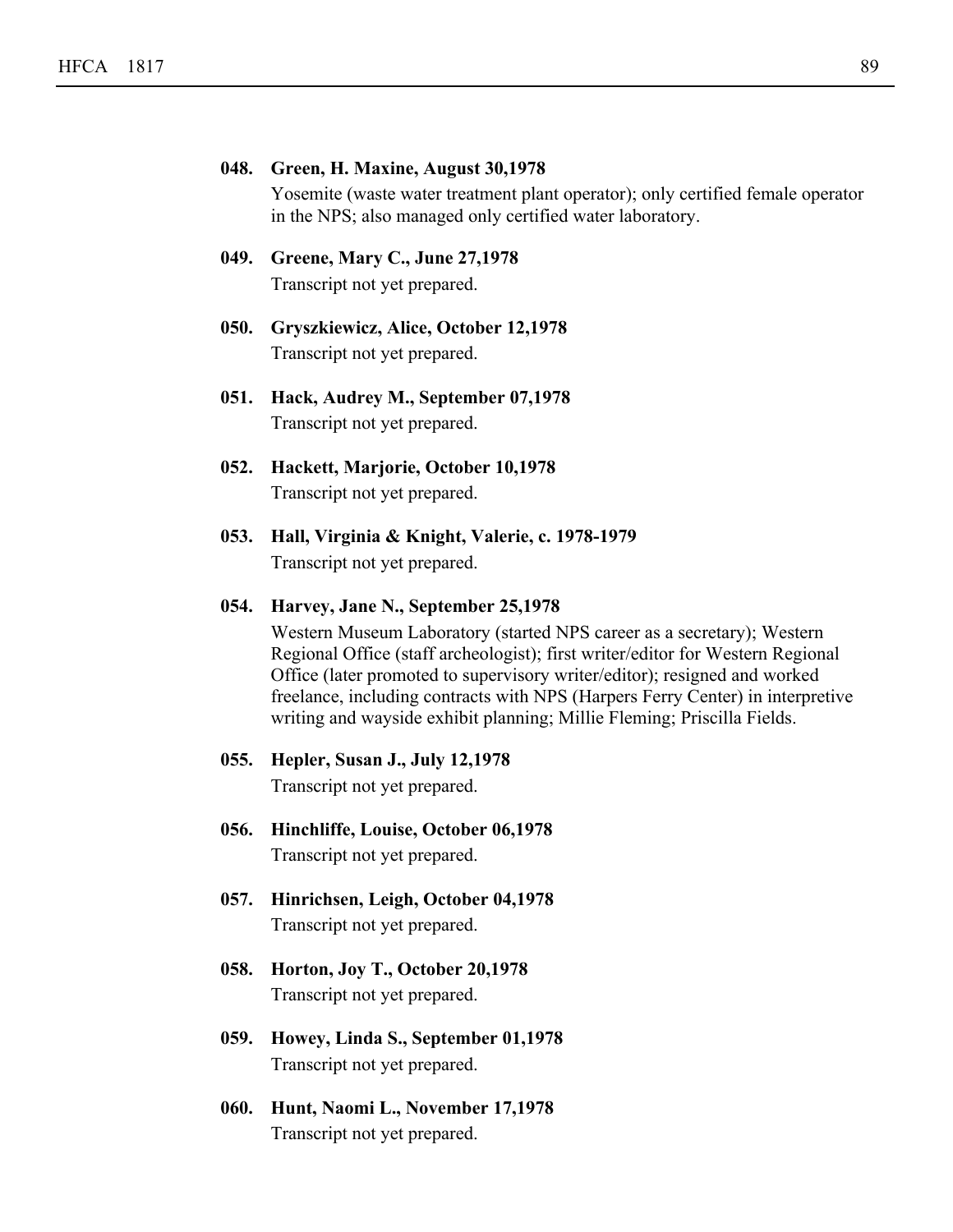| 061. Jaramillo, Mabel Frances Garcia, September 22,1978 |
|---------------------------------------------------------|
| Southwest Region Office (procurement assistant).        |

- **062. Johnson, Carol Lucille, November 15,1978** Transcript not yet prepared.
- **063. Johnson, Olive M., October 18,1978** Transcript not yet prepared.
- **064. Khalatbari, Mary Ann, November 21,1978** Transcript not yet prepared.
- **065. King, Phyllis L., October 06,1978** Transcript not yet prepared.
- **066. Kingman, Elizabeth, September 29,1978** Transcript not yet prepared.
- **067. LaCovey, Imogene, November 08,1978** Transcript not yet prepared.
- **068. Lange, Ellen, September 25,1978** Southwest Regional Office (staffing assistant); NPS Upward Mobility Program; contributed to Administrative Handbook; Barbara Hickman; veteran's preference hiring impacts.
- **069. Larison, Ruth, June 22,1978** Transcript not yet prepared.
- **070. Lawrence, Essie, November 11,1978** Transcript not yet prepared.
- **071. Littlejohn, Margaret, October 21,1978** Transcript not yet prepared.
- **072. Lopez, Erlinda R., September 21,1978** Transcript not yet prepared.
- **073. Lujan, Elizabeth A. G,, September 22,1978**

Southwest Regional Office (concessions analyst); started NPS career as student employed secretary-stenographer; Upward Mobility Program position in concessions; training sessions on concession evaluation program; advanced EEO counselor; chairwoman of EEO committee; impact of Hispanic culture on women in professional positions.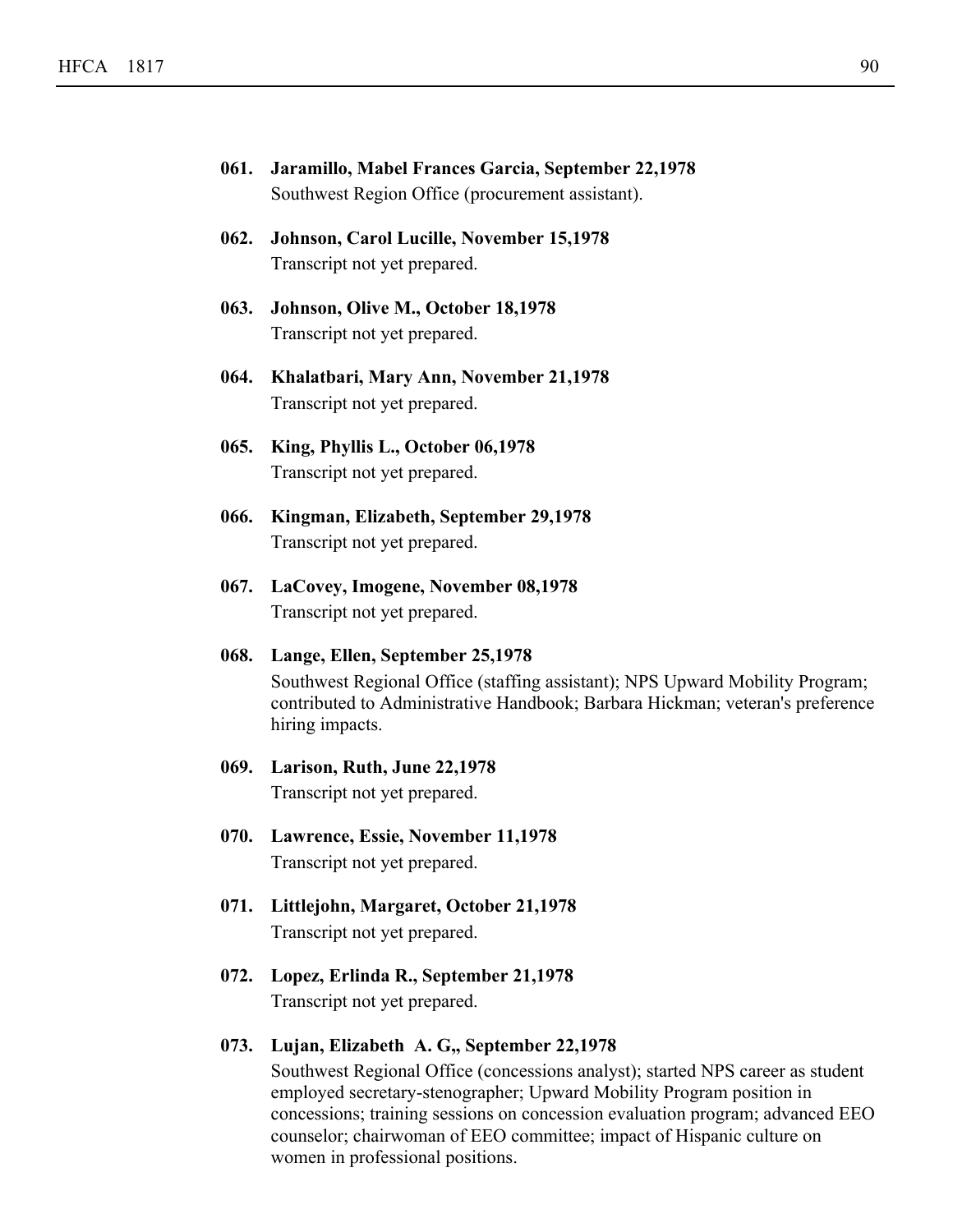# **074. Marquez, Delia O., September 28,1978**

Transcript not yet prepared.

# **075. Martin, Carol A., October 13,1978**

Western Archeological Center (chief); grew up in Joshua Tree during WWII (parents were friends of superintendent); husband was park ranger at Glen Canyon and killed in accident; started NPS career at Custer Battlefield as administrative officer; first female superintendent in NPS not appointed to the position (at Tuzigoot); Violet Shannon.

# **076. McBeen, Nancy L., July 26,1978**

Transcript not yet prepared.

# **077. McDowell, Mary J., July 24,1978**

Yellowstone (park ranger, law enforcement); began NPS as ranger at Mesa Verde (describes challenging experience); fire chief; search and rescue; incident of bear mauling; back country hunting patrol; women in isolated conditions; Joyce Kelso; mentored by Wanda Hudson, Margaret Short; difference in training at Albright Training Center for women (grooming habits); NPS wives.

# **078. Meagher, Margaret Mary, July 26,1978**

Yellowstone (research biologist); Ph.D. in Zoology; early women of Yellowstone including Peg Arnold, Herma Baggley; Janie McDonald, Julie Woodward; bison; bear management; ecological history.

- **079. Meekins, Louise N., November 10,1978** Transcript not yet prepared.
- **080. Mercado, Patricia A., October 12,1978** Western Archeological Center (archeologist); Lake Mead.
- **081. Metzger, Carol M. (Restricted), October 18,1978** Transcript not yet prepared.
- **082. Miller, Dorothea L., November 15,1978** Transcript not yet prepared.
- **083. Mills, Rebecca A., September 06,1978** Transcript not yet prepared.
- **084. Mintzmyer, Lorraine, September 19,1978** Transcript not yet prepared.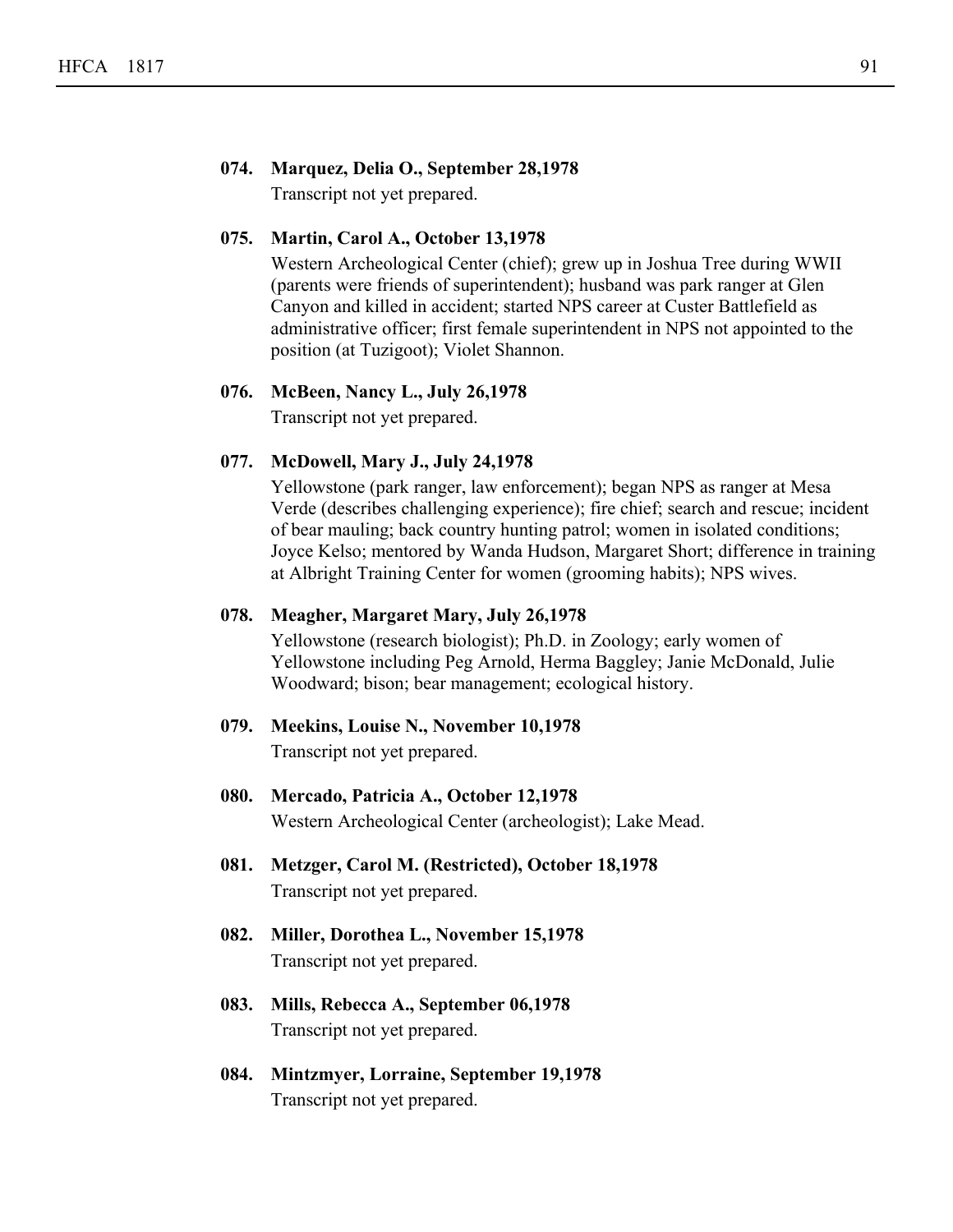| 085. | Muller, Anna N., July 04,1978<br>Transcript not yet prepared.         |
|------|-----------------------------------------------------------------------|
| 086. | Neal, Darwina L., November 07,1978<br>Transcript not yet prepared.    |
| 087. | Nelson, Ruth Ashton, June 28,1978<br>Transcript not yet prepared.     |
|      | 088. Ortiz, Sharon, October 07,1978<br>Transcript not yet prepared.   |
| 089. | Patraw, Pauline M., September 29,1978<br>Transcript not yet prepared. |
|      | 090. Payne, Cherry, July 21,1978<br>Transcript not yet prepared.      |
| 091. | Pinner, Clementine, December 28,1978<br>Transcript not yet prepared.  |
| 092. | Plume, Emma, June 26,1978<br>Transcript not yet prepared.             |
| 093. | Powell, Jackie, July 05,1978<br>Transcript not yet prepared.          |

- **094. Puckett, Ora J., October 03,1978** Canyon De Chelly (administrative technician); Navajo tribal relations.
- **095. Ramarino, Jayne M., September 07,1978** Transcript not yet prepared.
- **096. Rayl, Sandra L., September 29,1978** Transcript not yet prepared.

# **097. Rickey, V. Nan, July 05,1978**

Denver Service Center (historian); Fort Laramie; furnishings curator; historic restoration specialist; regional curator; Office of Archeology in Washington; Harpers Ferry Center (interpretive planner); Denver Service Center (senior interpretive planner); quality control; female employees as ornaments.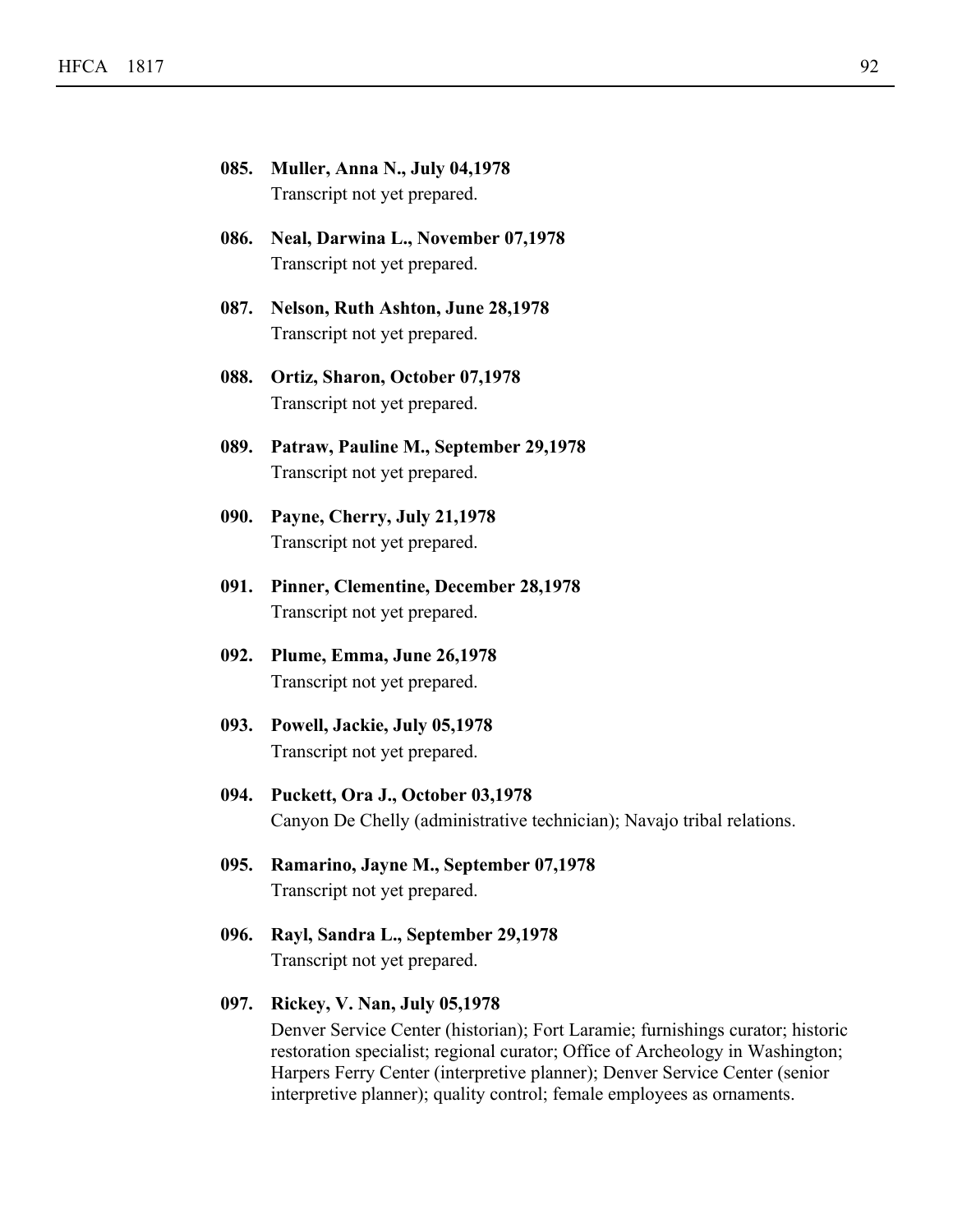# **098. Ristau, Toni K., July 06,1978** Transcript not yet prepared.

- **099. Ronscavage, Judith F., July 07,1978** Transcript not yet prepared.
- **100. Rozelle, Judith, August 30,1978** Transcript not yet prepared.
- **101. Russo, Linda J., July 03,1978** Transcript not yet prepared.

# **102. Salazar, Virginia M., October 07,1978**

Albright Training Center (ranger trainee in interpretation and archeology); Southwestern Parks and Monuments Association; Bandelier; fire-fighting training.

# **103. Scott, Jane E., September 27,1978**

Texas A&M Research Foundation (principal investigator); Denver Service Center (cultural resource specialist); Mesa Verde (seasonal interpreter); Southwest Cultural Resources Center (park technician); Glennie Wall; Janie (Mary Jane) McDowell; impact of veteran's preference; EEO.

**104. Sheeley, Jean R., November 07,1978** Transcript not yet prepared.

# **105. Shewell, Anne, July 03,1978**

Transcript not yet prepared.

# **106. Short, Margaret, July 25,1978**

Yellowstone (Supervisory park ranger at Old Faithful); Albright Training Center; Spanish-speaking; urban training in New York City; Mesa Verde (archeologist); Colorado National Monument (chief naturalist); Peggy; NPS women uniforms; access to training.

# **107. Silvernail, Mary, June 28,1978**

Transcript not yet prepared.

- **108. Skiles, Diana, September 04,1978** Transcript not yet prepared.
- **109. Smith, Patricia K., January 08,1979** Transcript not yet prepared.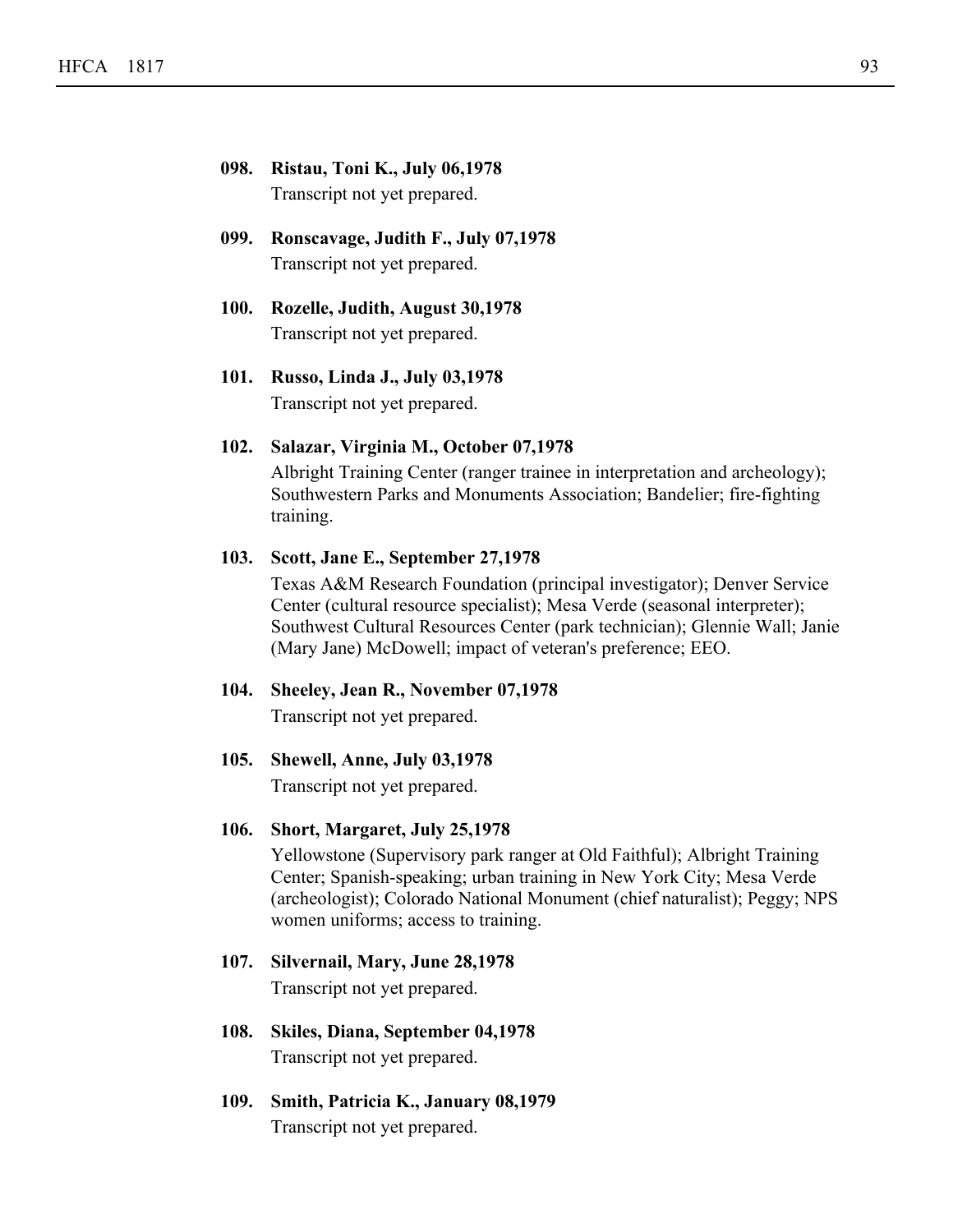# **110. Smith, Vernon C., July 03,1978**

Denver Service Center (acting chief, Branch of Historic Preservation Midwest-Rocky Mountain Team); hiring of female employees; NPS women including Rosie Greer, Rebecca Rogers, Penny (Penelope) Batcheler; importance of mobility; federally employed women.

# **111. Smithson, Marie V., November 08,1978** Transcript not yet prepared.

- **112. Spice, Martha, April 01,1978** Transcript not yet prepared.
- **113. Spicka, Colleen, December 21,1978** Transcript not yet prepared.
- **114. Sprague, Karen, July 06,1978** Transcript not yet prepared.
- **115. Standlee, Mildred L., October 20,1978** Transcript not yet prepared.

# **116. Stanek, Pat, April 11,1978**

Cowpens (supervisory park ranger, acting site manager); environmental education specialist; training instructor; incidents with male supervisor; community resistance; Janet Wolf.

# **117. Stewart, Philip O., May 18,1979**

Transcript not yet prepared.

- **118. Stewart, Yvonne G. (Restricted), October 13,1978** Transcript not yet prepared.
- **119. Stokes, Mary Beth, September 20,1978** Transcript not yet prepared.
- **120. Stone, Nancy E., September 15,1978** Transcript not yet prepared.

# **121. Strong, Evelyn, September 06,1978**

Golden Gate (supervisory park technician at Alcatraz); Point Reyes (clerk-typist, law enforcement technician); American Revolutionaries and murder of Ken Patrick; law enforcement duties; perception of NPS women in the field; Patty Hall, Cindy, Becky Ray; acquisition of Alcatraz.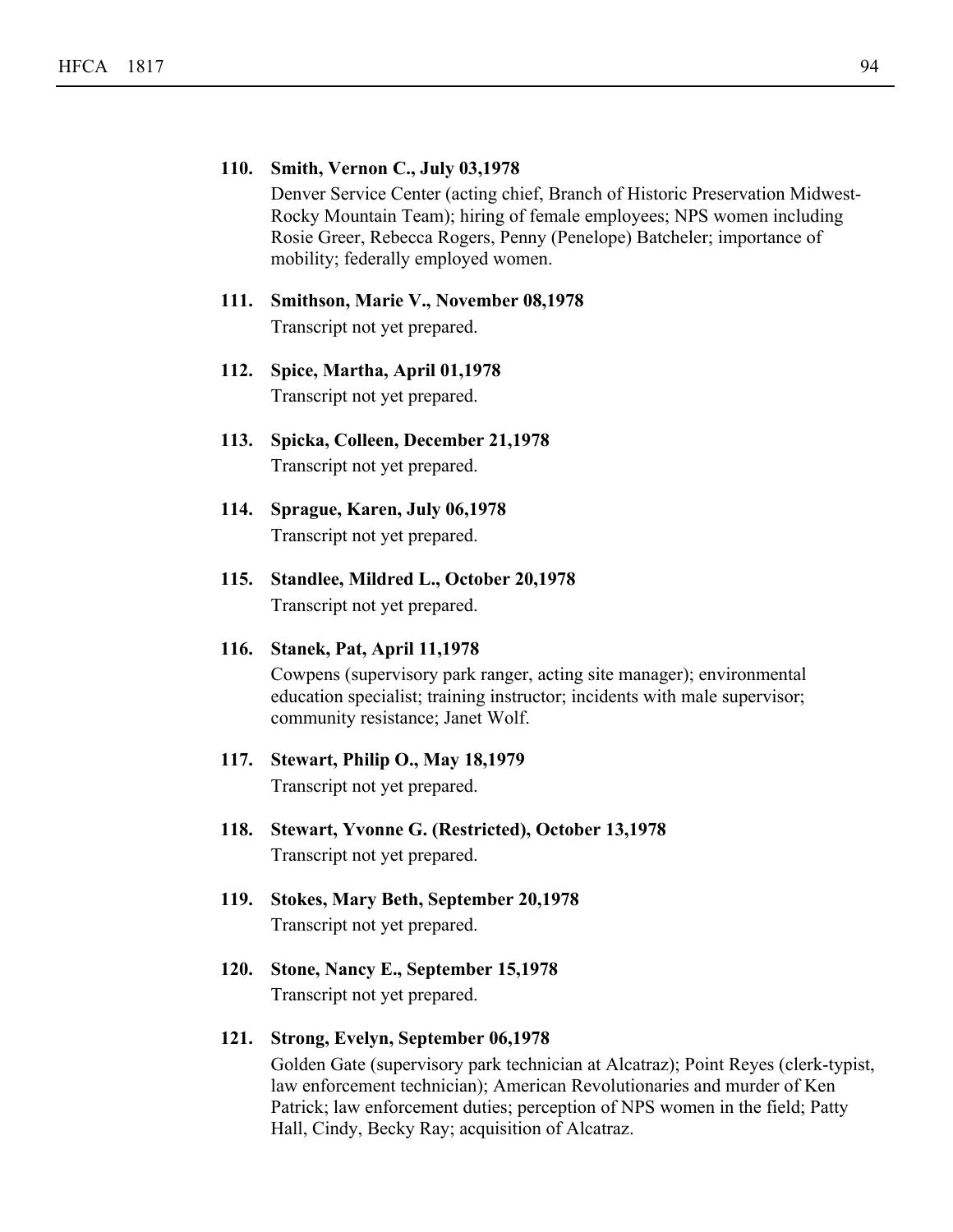# **122. Sumner, Marietta McDaniel, October 16,1978**

Transcript not yet prepared.

# **123. Townsley, John A., July 27,1978**

Early women in NPS including Enid Michael, Maggie Howard, Betty Russell, Herma Baggley, Cozy Mills Hutchings, Midge Raymond Wise, Eliza, Elizabeth Godfrey, Mary Jane McDowell, Margaret Short; women at Yosemite Field School.

# **124. Traylor, Diane, September 21,1978**

Southwest Region (archeologist); Southwest Cultural Research Center; Mesa Verde (seasonal ranger); Grand Canyon (seasonal naturalist); Bandelier fire study; EEO program.

# **125. Tso, Ann M., October 03,1978**

Hubbell Trading Post (museum aide); bilingual in Navajo; Navajo traditions, preservation.

- **126. Twyman, Margaret, September 22,1978** Transcript not yet prepared.
- **127. Vaughn, Norma, c. 1978-1979** Transcript not yet prepared.

**128. Waddell, Judith A. (Redacted), October 09,1978**

Yosemite (park technician, clerk-typist); National Capital Region (first female employee in field maintenance department); EMT training; whitewater experience; law enforcement credentials; appointment to river safety team on C&O Canal and Great Falls; Elaine; spousal employment; eastern parks versus western parks; women in park law enforcement; social acceptance.

- **129. Walter, Chrysandra, September 07,1978** Transcript not yet prepared.
- **130. Wandrus, Marilyn, November 17,1978** Transcript not yet prepared.
- **131. Ward, Nancy, July 24,1978** Transcript not yet prepared.
- **132. Watkins, Anna, June 30,1978** Transcript not yet prepared.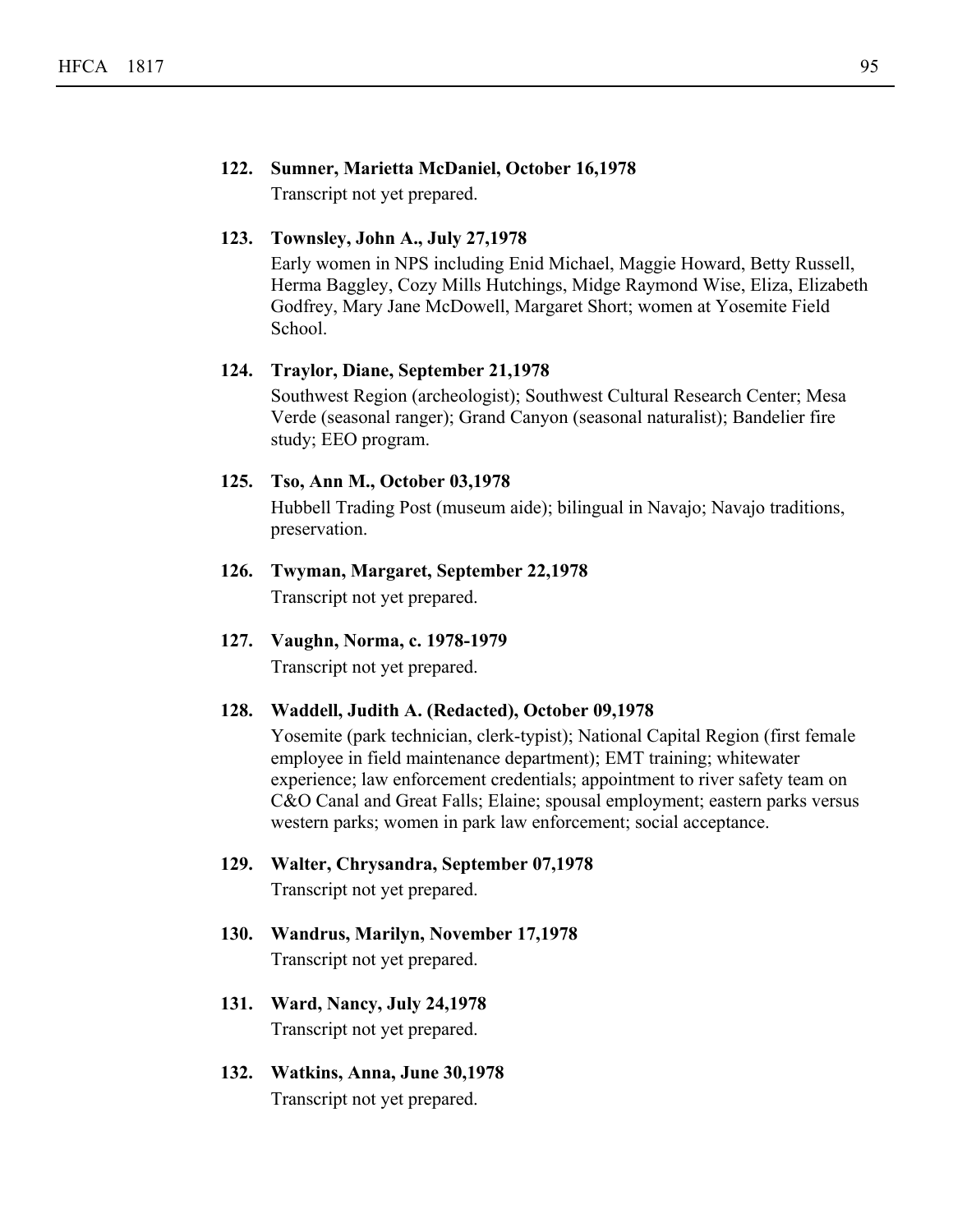- **133. Watson, Margaret, July 13,1978** Transcript not yet prepared.
- **134. Watson, W. Verde, July 13-14, 1978** Transcript not yet prepared.
- **135. Wauer, Betty J., September 26,1978** Transcript not yet prepared.
- **136. West, Carolyn Sue, October 19,1978** Transcript not yet prepared.
- **137. Whitney, Karen L., June 27,1978** Transcript not yet prepared.
- **138. Willard, Bettie, July 04,1978** Transcript not yet prepared.
- **139. Willis, Clare, c. 1978-1979** Transcript not yet prepared.
- **140. Wilson, Laura, September 20,1978** Transcript not yet prepared.
- **141. Wilson, Margaret A. (Redacted), September 05,1978** Western Regional Office (chief of branch of employee relations); administrative field acceptable for female employees; Federal Women's Program coordinator; sexual harassment.

# **142. Wilson, Merrill, July 06,1978**

Transcript not yet prepared.

# **143. Wolf, Janet C., April 13,1978**

Fort Frederica (superintendent); Acadia (concession staff); Oregon Caves (, seasonal concession staff); Saratoga (ranger historian); training at Grand Canyon; Roosevelt-Vanderbilt (assistant to chief of resource management); Fort McHenry (management assistant); focus on female employee appearance; female employees proving themselves.

# **144. Young, Claire, January 08,1979**

Transcript not yet prepared.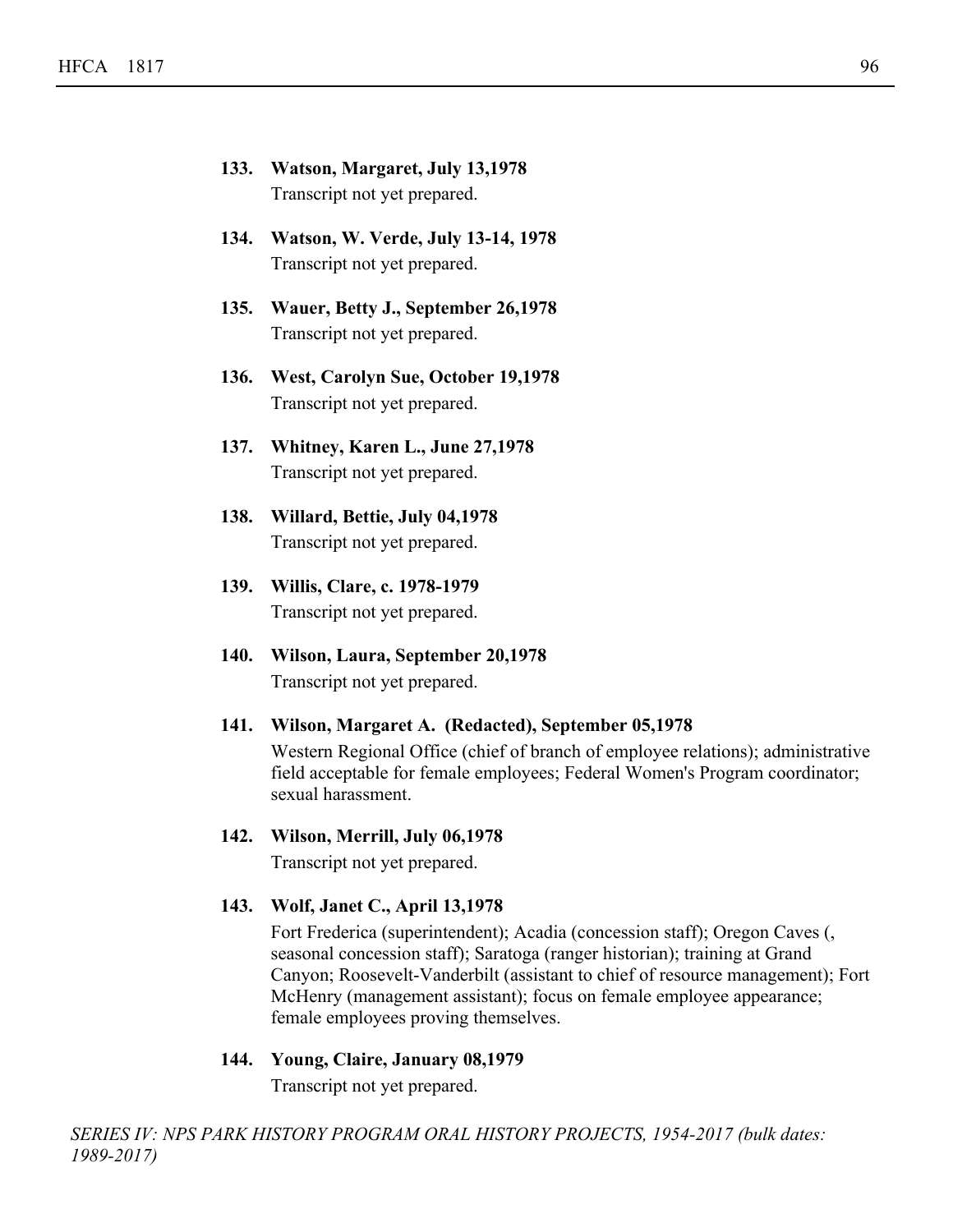# *SUBSERIES A: INTERVIEWS WITH NPS DIRECTORS, 1959-2005*

*SUB-SUBSERIES 2: INTERVIEW TRANSCRIPTS, 1959-2005*

# **001. Albright, Horace M., January 28, 1959**

Recording made at request of superintendent of Bryce Canyon to be used at a meeting of officers and employees in Utah. Founding of Zion; Department of the Interior (assistant to the secretary); American Planning and Civic Association; founding of Bureau of National Parks; Secretary Lane; Stephen T. Mather. Interviewed by Erskine.

# **002. Drury, Newton B., February 29, 1968**

NPS during World War II; state vs. federal conservation; Save-the-Redwoods League; metropolitan park areas; NPS archives program. Interviewed by Cornelius Heine.

# **003. Hartzog, George B., October 5, 2005**

Jefferson National Expansion; policies and administration; historic preservation; NPS Advisory Board; National Historic Preservation Act (NHPA). Interviewed by Janet McDonnell.

# **Hartzog, George B. and Everhart, William, September 21, 2005, November 004. 3, 2005**

Washington Office in Chicago during World War II; Newton B. Drury; Redwood trees; Rocky Mountain (assistant superintendent); Jefferson National Expansion; women and minorities in the NPS. Interviewed by Janet McDonnell.

# **005. Kennedy, Roger, April 8, 2002, August 13, 2002, June 3, 2003**

NPS relationship with Department of Interior; relationship with Congress; reorganization; professionalizing the NPS; history and cultural resources; science and natural resources; NPS mission and growth. Interviewed by Janet McDonnell.

#### **006. Mott, William Penn, March 30, 1990**

Civilian Conservation Corps; San Francisco Regional Office (landscape architect); Newton B. Drury; California State Parks; George B. Hartzog; Land and Water Conservation Bill; NPS Public Service Award. Interviewed by Barry **Mackintosh** 

#### **007. Ridenour, James, January 22, 1993**

Interviewed by Barry Mackintosh. Transcript not yet prepared.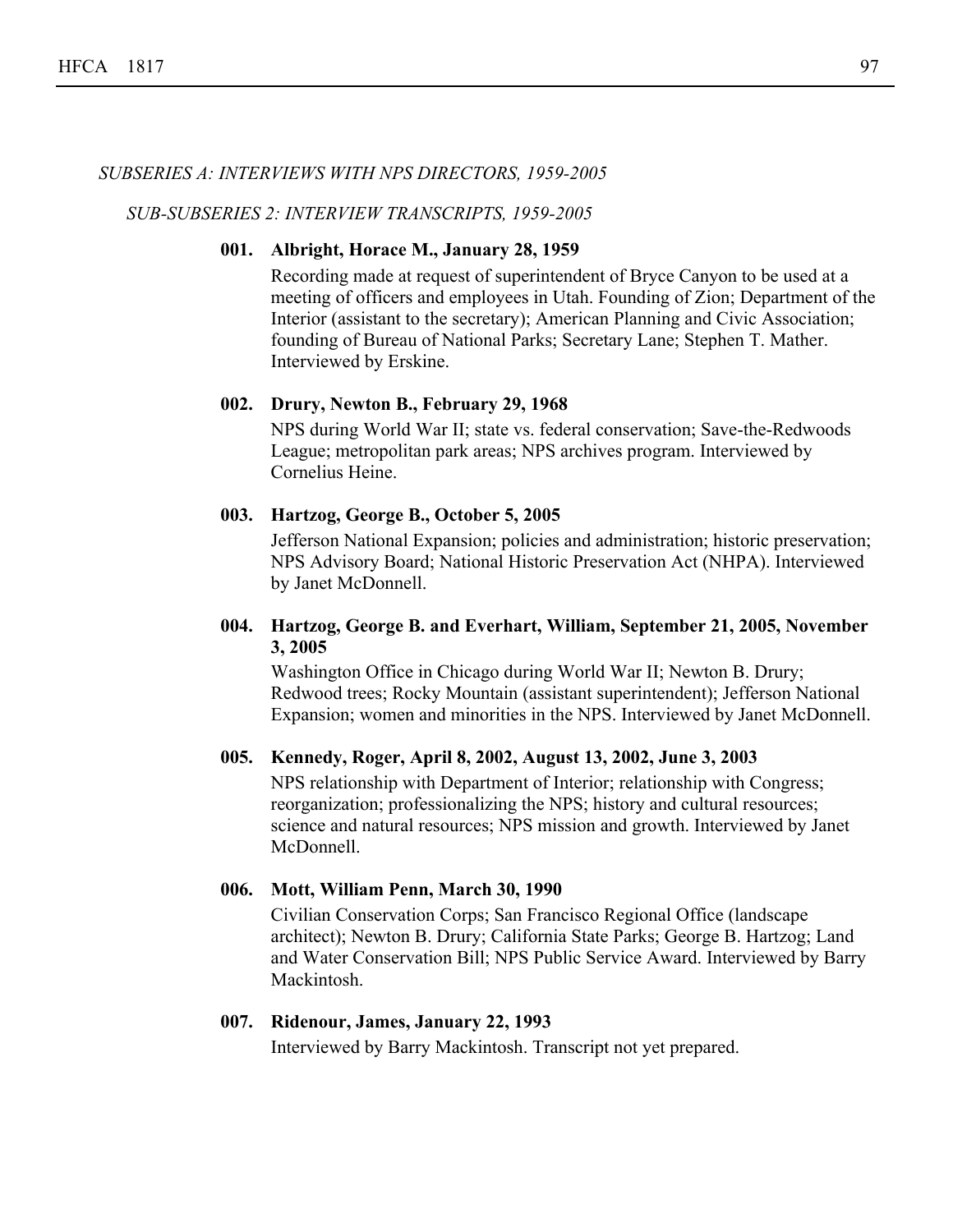**008. Stanton, Robert, April 2, 2004, June 4, 2004, July 20, 2004** Grand Teton; Washington Office; Virgin Islands; National Capital Region; reorganization; NPS Advisory Board; education and interpretation; international park movement; relationship with Congress; Discovery 2000 Conference. Interviewed by Janet McDonnell.

#### **009. Walker, Ronald, June 15, 1999, June 22, 1999**

White House administration; unenthusiastic reception by NPS; Richard Nixon. Interviewed by Barry Mackintosh.

# *SUBSERIES B: GENERAL INTERVIEWS BY NPS HISTORIANS, 1989-2004*

# *SUB-SUBSERIES 2: INTERVIEW TRANSCRIPTS, 1989-2004*

# **001. Atten, Lawrence, May 2, 1994**

WASO (executive order consultant; deputy chief of interagency archeological services, chief of planning, chief of interagency resources division). Interviewed by Barry Mackintosh and Bruce Noble.

# **002. Barbee, Robert, July 24, 1989**

Interviewed by Richard Sellars. Transcript not yet prepared.

#### **003. Bearss, Ed, September 29, 1992**

Vicksburg (historian); Richmond (regional historian); cultural resource management; WASO (research historian, chief historian); American Battlefield Protection Program. Interviewed by Barry Mackintosh.

#### **004. Bearss, Ed, March 18, 2002**

Interviewed by Janet McDonnell. Transcript not yet prepared.

# **005. Cook, John, January 1, 2000**

Interviewed by Richard Sellars. Transcript not yet prepared.

- **006. Henneberger, John, June 17, 1989** Interviewed by Richard Sellars. Transcript not yet prepared.
- **007. Marks, Richard, November 14, 1989** Interviewed by Richard Sellars. Transcript not yet prepared.
- **008. Smith, Richard, November 20, 1989** Interviewed by Richard Sellars. Transcript not yet prepared.

# *SUBSERIES C: SEPTEMBER 11, 2001 ORAL HISTORY PROJECT, 2001-2004*

*SUB-SUBSERIES 1: JANET MCDONNELL'S 9/11 INTERVIEWS, 2001-2002*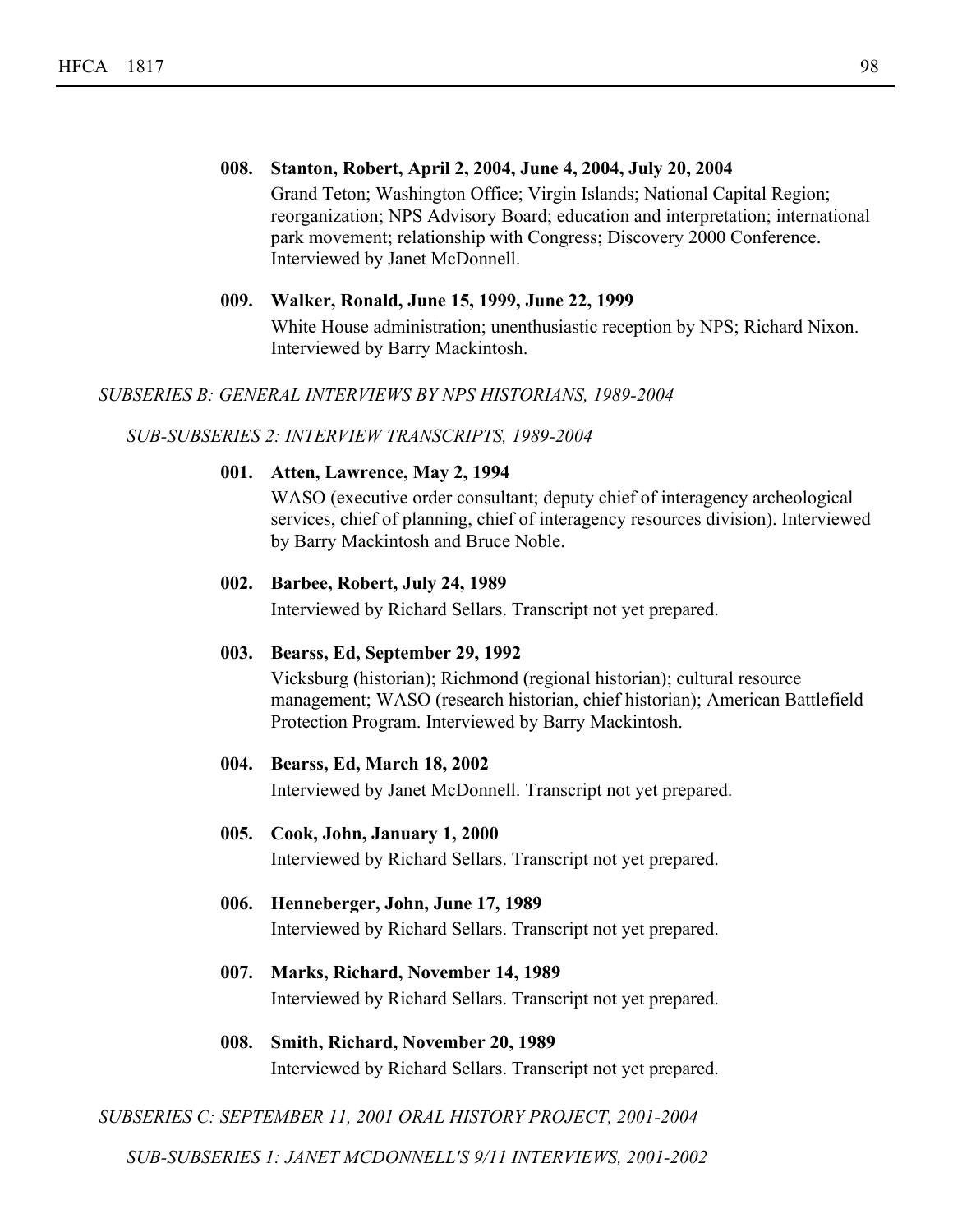*SUB-SUB-SUBSERIES b: INTERVIEW TRANSCRIPTS AND REPORT, 2001-2004*

# **001. Assembled Report of September 11, 2001, 2004**

NPS September 11, 2001 report written by Janet McDonnell using the 9/11 oral histories and photographs gathered from NPS employees.

# **002. Bohn, Keith, December 17, 2002**

U.S. Park Police; paramedics; Eagle Two; Washington Hospital Center; Secret Service; FBI; Pentagon; heightened security.

# **003. Brooks, Gregory, June 12, 2002**

Colonial (chief of maintenance); emergency team activation; Shenandoah; Rick Gale; Incident Command System.

# **004. Buckley, Dave, May 07, 2002**

Staten Island; Park Police (station commander); Emergency Service Unit; Ellis Island; heightened security; New York Marathon.

# **005. Burchell, Kenneth, December 17, 2001**

U.S. Park Police; Pentagon; triage; FBI.

#### **006. Burnett, Dennis, January 29, 2002**

WASO (acting chief of ranger activities); Shenandoah Dispatch; Special Events Team; Main Interior Building; Bureau of Reclamation; communication with New York; false alarms.

# **007. Dillon, John, December 10, 2001**

U.S. Park Police; pentagon; helicopters; Fire Department; FBI; Secret Service; staffing changes.

# **008. Forte, Judy, January 29, 2001**

Southeast Regional Office (chief ranger); Emergency Operations Plan; Type 1 team; regional coordination.

# **009. Gale, Richard, December 12, 2001**

Fire Aviation Response Emergency Team (chief); DOI communications center; Continuity of Operations Plan; Incident Management Team; Incident Command System.

# **010. Galey, Ronald, December 17, 2001**

U.S. Park Police (section pilot); Pentagon; Eagle One; airspace control; NORAD; FBI; Arlington Fire Department;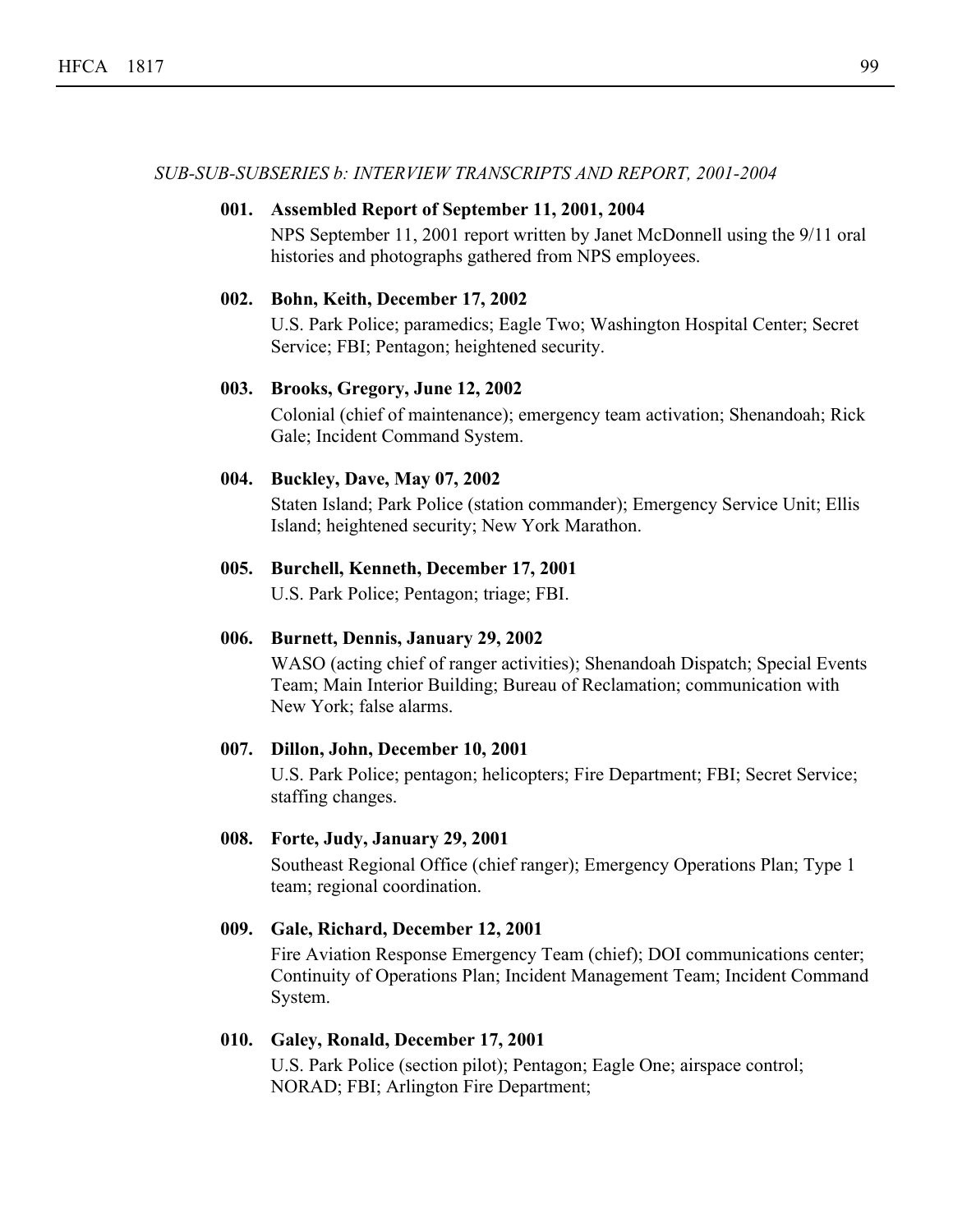# **011. Lauro, Neal, May 07, 2002**

U.S. Park Police (district commander); Staten Island; Ellis Island; triage; evacuation; coordination of police forces; triage database; park reopening.

# **012. Lauro, Sal, March 28, 2002**

Special Forces Branch (assistant commander); White House security; National Mall; evacuation; Arlington National Cemetery; Continuity of Operations Plan.

#### **013. Martin, Robert, February 05, 2002**

Northeast Regional Office (regional chief ranger).

# **014. McGinnis, Dennis, December 05, 2001**

Shenandoah (chief of maintenance); Incident Management Team (operations section chief); differences between types 1,2, and 3 teams.

# **015. Moen, David, May 07, 2002**

U.S. Park Police; Ellis Island; boat transportation; boat security.

#### **016. Murphy, Chris, May 08, 2002**

U.S. Park Police; Ellis island; triage; morgue site; heightened security.

### **017. Olsen, Einar, December 13, 2001**

National Capital Region (chief ranger); regionalized rangers; ranger staging area; Pentagon daycare; park closures; anthrax scares.

# **018. Pfenninger, Paul, January 23, 2002**

Shenandoah (interpretive programs manager); Type 2 incident team (public information officer); Philadelphia regional office; park security and resources assessments; Federal Hall; parks as havens.

# **019. Powell, Richard, April 30, 2002**

WASO (chief of risk management); Incident Command Team; plane from Canada; evacuations; anthrax.

# **020. Ring, Richard, May 29, 2002**

WASO (associate director for park operations and education); Continuity of Operations Plan; Type 1 incident team.

# **021. Ritchie, Brenda, January 23, 2002**

Shenandoah (coordination center); Incident Command System; Continuity of Operations Plan; Cellular on Wheels; Type 1 and Type 2 teams; Icon parks.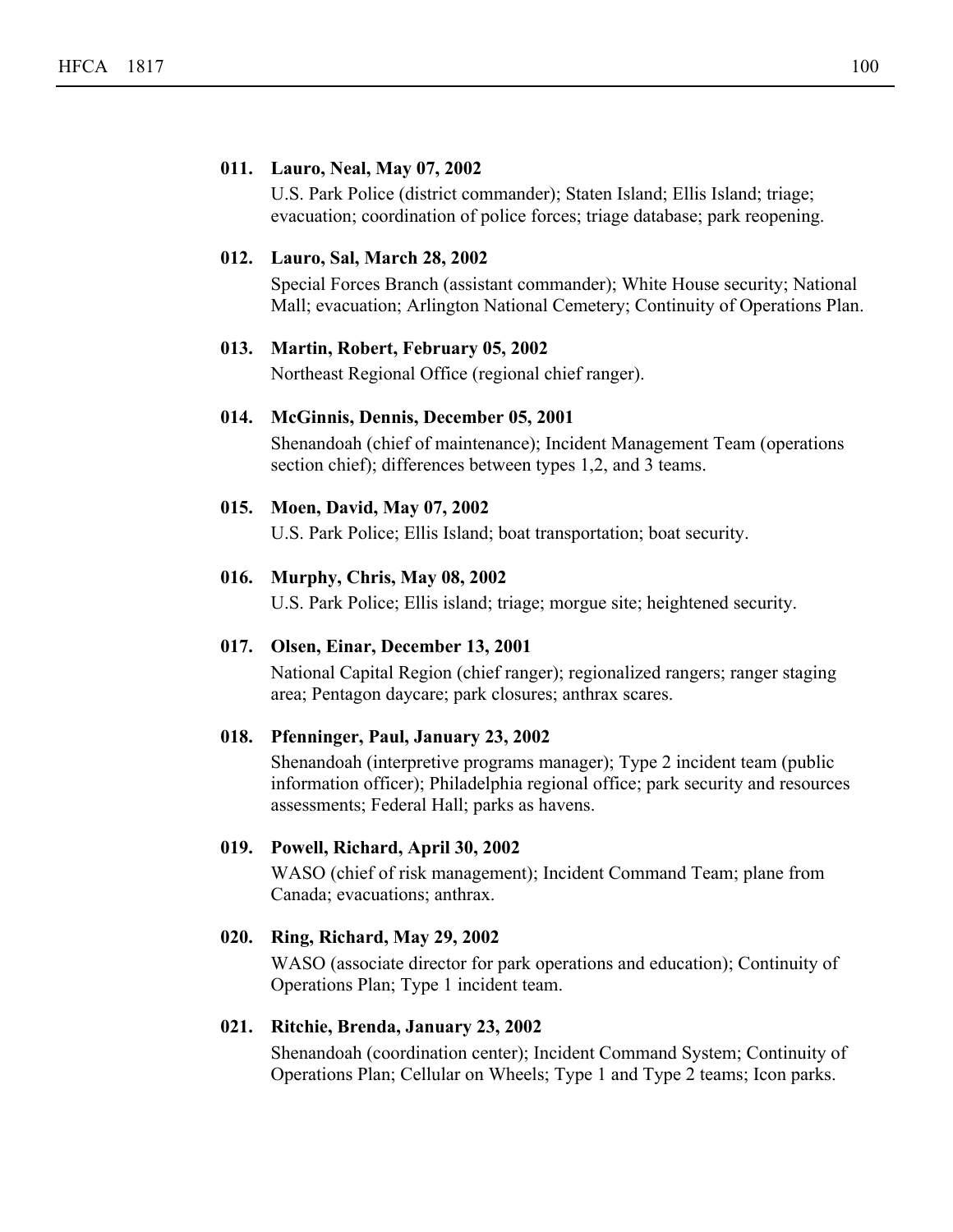# **022. Schamp, John, April 17, 2002**

U.S. Park Police (deputy chief of field offices); Pentagon; prevalence of command posts.

# **023. Soloman, Cylde, May 08, 2002**

U.S. Park Police; Federal Hall; triage; finding ambulances.

# **024. Stasulli, Bernard, December 10, 2001**

U.S. Park Police (assistant station commander); Pentagon; Eagle Two; Secret Service.

# **025. Van Horn, Gary, February 26, 2002**

U.S. Park Police (national law enforcement specialist); National Mall; bomb threats; Continuity of Operations Plan; Type 1 incident team.

# **026. Waite, Bryan, May 07, 2002**

U.S. Park Police (field commander); Ellis Island; Staten Island; Statue of Liberty as target; coordinating resources; heightened security.

# **027. Wilkins, Thomas, May 08, 2002**

U.S. Park Police (New York Field Office commander); Fort Wadsworth; power outages; role as liaison between agencies; coordination; heightened security at Statute of Liberty.

# *SUB-SUBSERIES 2: MARK SCHOEPFLER'S 9/11 INTERVIEWS, 2001-2002*

*SUB-SUB-SUBSERIES b: INTERVIEW TRANSCRIPTS, 2001-2002*

# **001. Arberg, Alfred, February 01, 2002**

Ellis Island; Statue of Liberty; triage; security; Battery Park harbor; speedboat scare.

# **002. Berberich, Henry, December 20, 2001**

U.S. Park Police; Pentagon; Washington Monument; evacuation of National Capital Mall; heightened security; communication difficulties; State and County police aid.

# **003. Brown, Daniel T., January 29, 2002**

Statue of Liberty (chief of interpretation); triage; personnel; emergency care.

# **004. Byrne, Karen, June 11, 2002**

Arlington House (historian); Pentagon; hospital volunteer; heightened security; Arlington Hospital.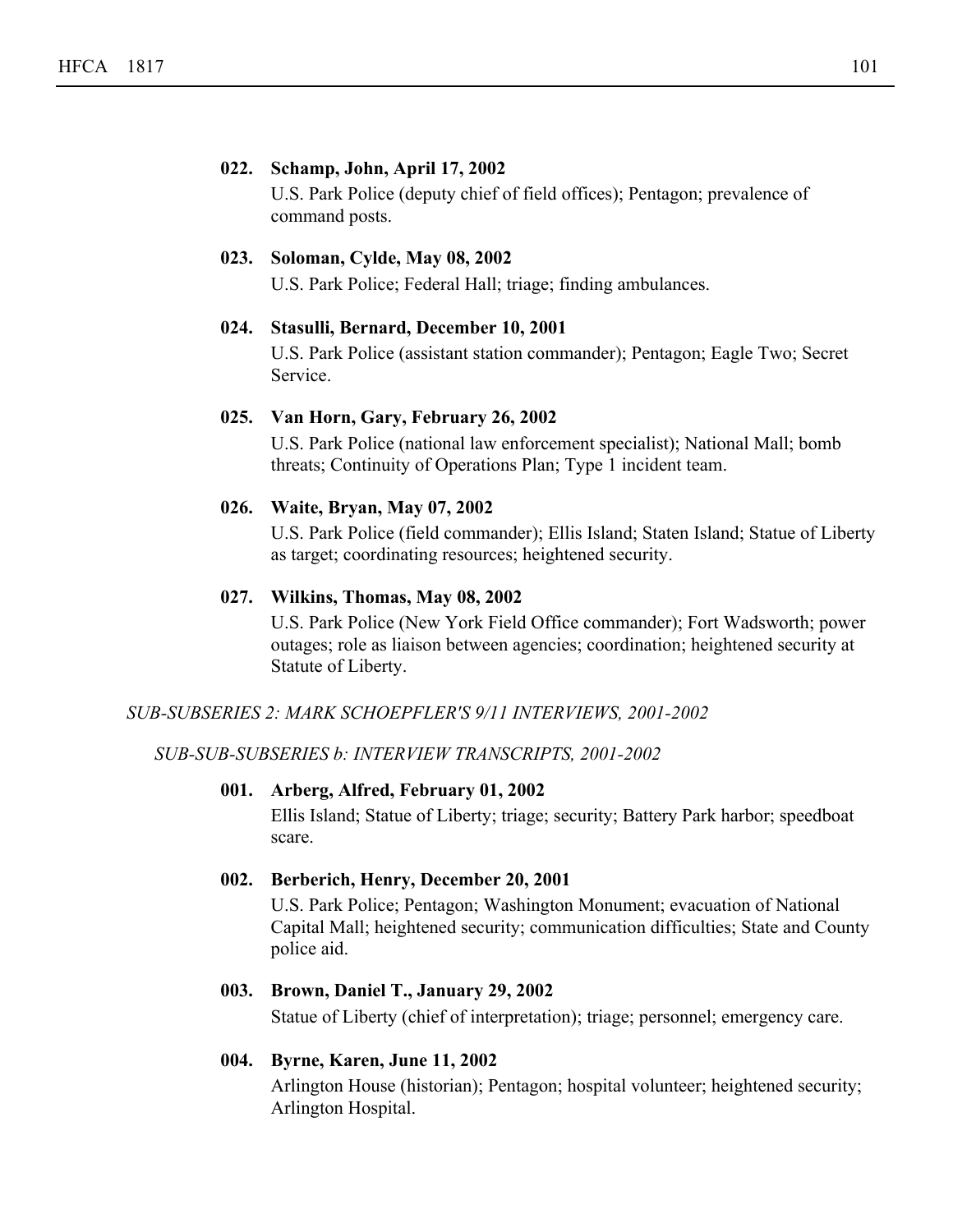# **005. Castro, Paula, January 30, 2002**

Statue of Liberty (receptionist); Ellis Island; New Jersey troopers; victim intake database.

# **006. Childs, Richard, May 06, 2002**

Shenandoah (district ranger); Homeland Security; parks at risk; Eastern Interagency Communications Center.

#### **007. Curry, Colleen, June 11, 2002**

Arlington House; Pentagon; commute changes; heightened security.

# **008. Dayson, Diane, January 28, 2002**

Statue of Liberty (superintendent); identifying first responders; park staff evacuation; walking wounded triage; New Jersey EMS teams; employee assistance and counseling.

#### **009. DiPietro, Vincent, February 01, 2002**

Statue of Liberty (ranger/education specialist); triage; Jersey City Medical Center; commute changes.

# **010. Dixon, Dwight, January 14, 2002**

Catoctin (ranger); Communications Center; deployed to DC as emergency responder; Clara Barton shelter.

#### **011. Drews, Keith, July 09, 2002**

Arlington House; Pentagon; FBI spotters.

# **012. Farrugio, Alfred, January 30, 2002**

Statue of Liberty (horticulturalist); triage aid.

# **013. Galey, Sgt. Ron, January 17, 2002**

U.S. Park Police; Pentagon; first responder; NORAD; Medivac; heightened security.

# **014. Garrett, Cynthia, June 06, 2002** Statue of Liberty (assistant superintendent); triage; speedboat scare.

# **015. Goodrich, Gil, December 28, 2001** Manassas (protection ranger); deployed to DC as emergency responder; Capital Mall liaison.

# **016. Graham, Keena, June 17, 2002** Arlington House (visitor use assistant); bomb threat at the Mall; Pentagon.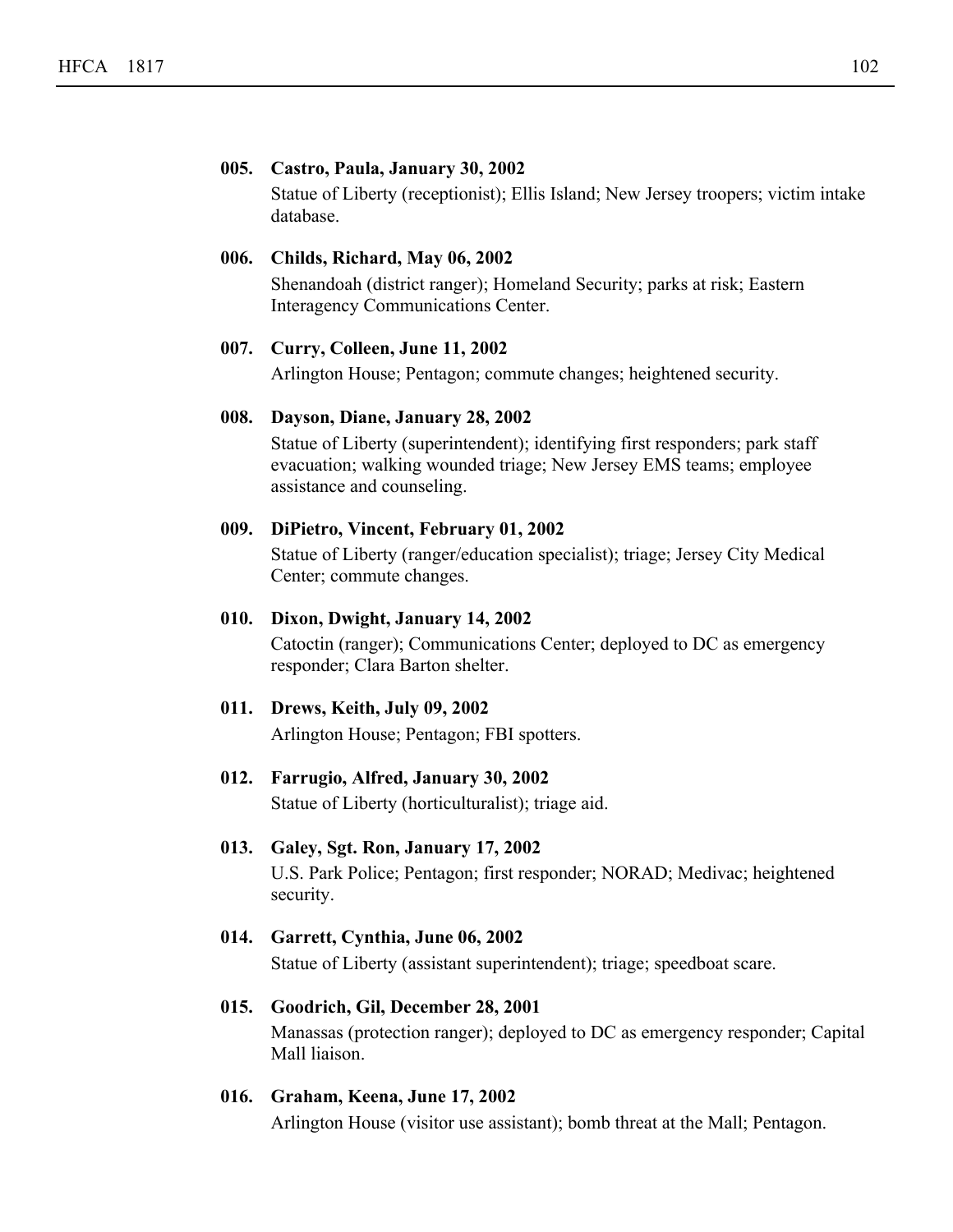- **017. Hatten, Lance, February 27, 2002** Pentagon; Survey Lodge.
- **018. Jones, Mark, June 17, 2002** Arlington House; Pentagon; visitor reactions.
- **019. Kelly, Joan A., February 01, 2002** Statue of Liberty; speedboat scare; triage; victim intake database.
- **020. Keneally, Sean, December 18, 2001** National Capital Region (maintenance); heightened security; closing streets; protective barriers.
- **021. Kinard, Joy, June 17, 2002** Arlington House; cemetery evacuation.
- **022. Kuziw, Gene, January 29, 2002** Statue of Liberty (interpreter/EMS); park evacuation; triage; Jersey City Medical Center.

# **023. Mills, Frank W., January 31, 2002**

Statue of Liberty (assistant superintendent); bridge traffic; boat transportation; regional superintendents' meeting; employee assistance and counseling; walking wounded triage.

# **024. O'Dougherty, Peter, February 01, 2002**

Statue of Liberty (chief of maintenance); triage; temporary restrooms; speedboat scare; food.

# **025. Ordde, Caval, January 30, 2002**

Statue of Liberty (procurement technician); triage; victim intake database; December reopening.

# **026. Pellinger, Major Thomas, March 29, 2002**

U.S. Park Police (acting operations division commander); preemptive measures in Washington; deployment of forces; heightened security.

# **027. Poole, J. Melville, December 17, 2001**

Catoctin (superintendent); superintendents' conference; Flight 93; Camp David; barricades.

# **028. Simonelli, Danelle, February 01, 2002**

Statue of Liberty (ranger); park evacuation; triage.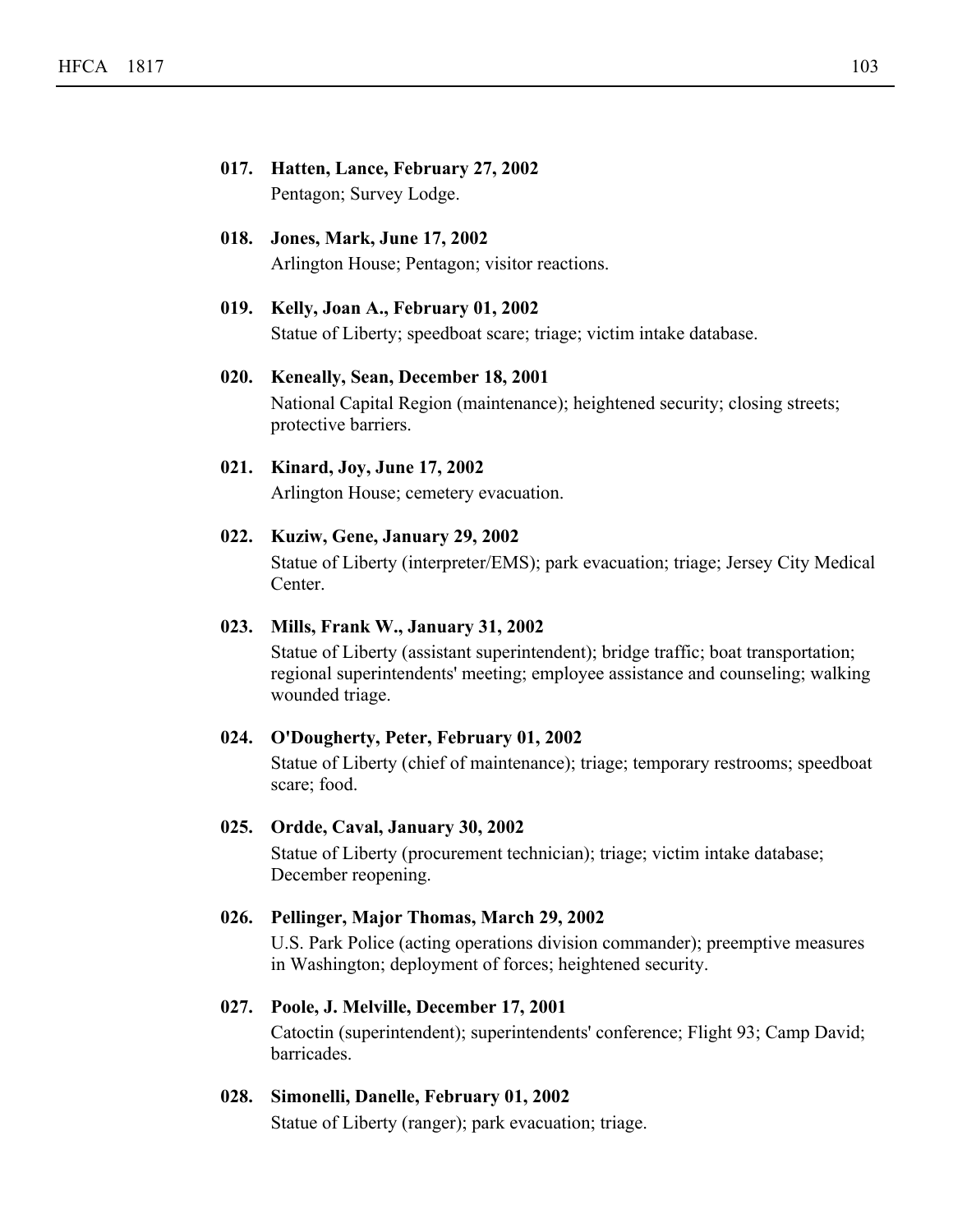|      | 029. Stasulli, Bernie, January 16, 2002                                     |
|------|-----------------------------------------------------------------------------|
|      | U.S. Park Police: Pentagon; first responder; medivac; Eagle One; Eagle Two; |
|      | Reagan air traffic control.                                                 |
| 030. | Sucholdowski, Jan, July 12, 2002                                            |

Arlington House (maintenance); Pentagon; commute changes.

- **031. Thetford, Tracy, May 06, 2002** Shenandoah (headquarters); park as a sanctuary.
- **032. Wallace, George F., January 16, 2002** U.S. Park Police; National Mall; Pentagon; first responders; building evacuation; firefighting.
- **033. Willoughby, Malcolm, July 09, 2002** Arlington; Pentagon; park evacuation; bomb scare.
- **034. Zanjac, Jerry, January 30, 2002** Statue of Liberty (maintenance); EMS arrival.

*SUBSERIES D: DR. LU ANN JONES' NPS ORAL HISTORY PROJECT, 1954-2017 (bulk dates: 2012 -2017)*

*SUB-SUBSERIES2: INTERVIEW TRANSCRIPTS AND RESEARCH NOTES, 1954-2017 (bulk dates: 2012-2017)*

# **001. Bailey, Valerie, June 13, 2012**

Student Conservation Association (clerical assistant).

**Barna, David, February 27, 2013, March 12, 2013, March 18, 2013, April 9, 002. 2013**

Career before NPS; WASO (chief spokesperson); 1995 government shutdown; WASO Public Affairs Office; press release process changes; digital world; religion; Roger Kennedy; security in parks; fee free days; Washington politics; parks vs. politics; Denis Galvin; park future. Includes research notes.

# **003. Boland, Beth, March 4, 2015, March 11, 2015**

National Historic Preservation Act (NHPA); NPS diversity projects; reorganization; National Preservation Program; National Register of Historic Places; Carol Shull; Teaching with Historic Places Program; education in the parks; partnerships with educators; shift to digital; Youth Summit Program. Interviewed by Lilli Tichnin. Includes research notes.

# **004. Coates, Robert, June 13, 2012**

Student Conservation Association (senior vice president for programs).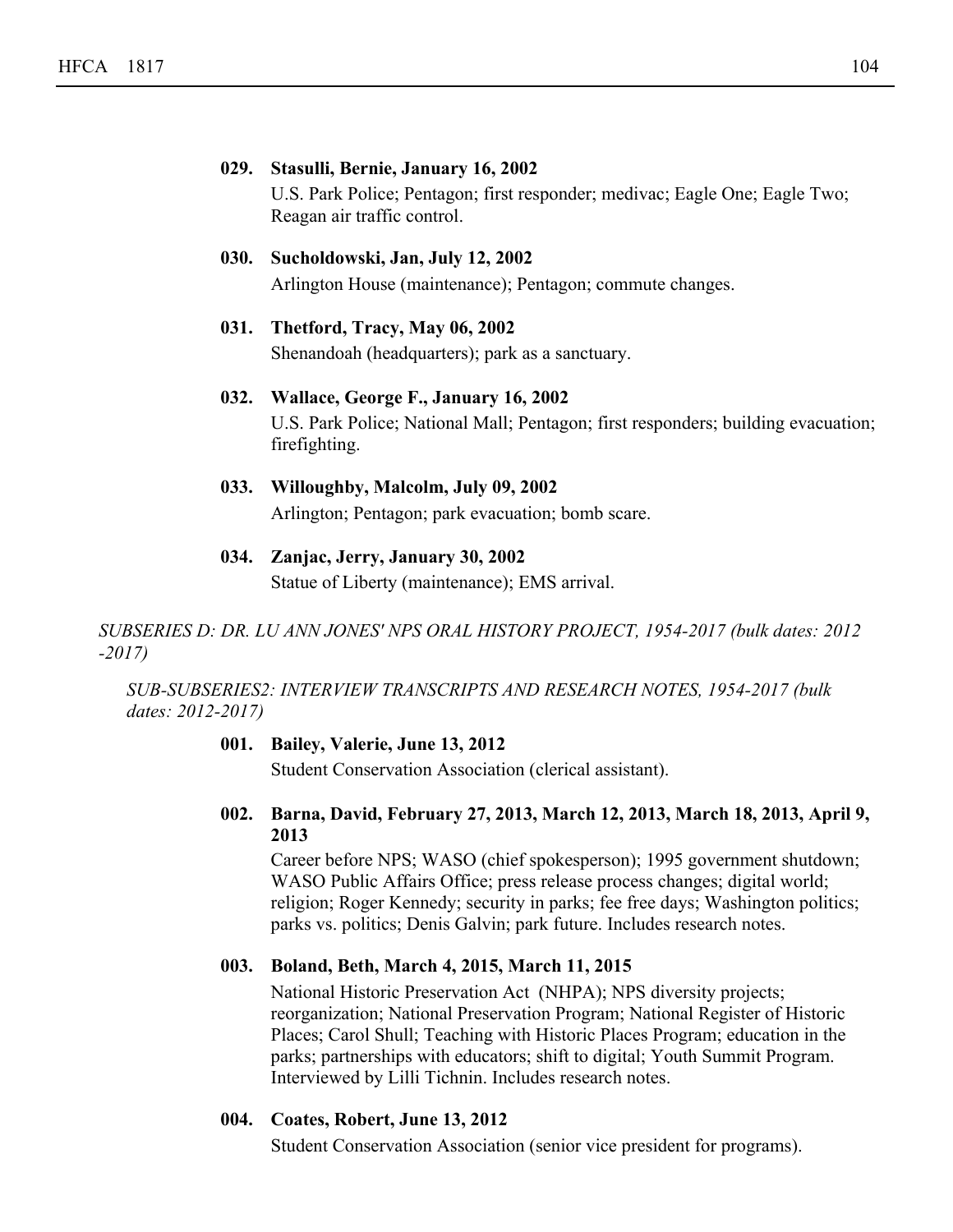# **005. Ellard, Georgia, January 16, 2015**

Fort Dupont (clerk); WASO (secretary, administrative technician); Union Station (administrative officer); bicentennial initiative; being a minority in the NPS; being a woman in the NPS. Includes research notes.

#### **006. Fearn, Mickey, February 20, 2013, April 22, 2013**

WASO (deputy director for communications and community service); diversity projects; youth programs. Interviewed by Dr. Lu Ann Jones and Barbara Little. Includes research notes.

# **007. Finnerty, Maureen, February 09, 2012**

WASO (federal and state liaison office, policy office, associate director of park operations and education); Everglades (assistant superintendent, superintendent); Philadelphia Regional Office (regional chief of operations); Olympic; integration of Alaskan parks; Roger Kennedy; Bob Stanton; women in management. Includes research notes.

# **Galvin, Denis P. (Deny), August 20, 2013, November 13, 2013, February 11, 008. 2014, February 26, 2014**

Sequoia (trainee engineer); Mount Ranier (engineer); Santa Fe Regional Office (engineer); Albright Training Center (trainer); Northeast Regional Office (associate regional director, deputy director of operations); Denver Service Center (manager); WASO (deputy director of administrations). Includes research notes.

# **Hartzog, Helen, August 11, 2009, August 12, 2009, August 27, 2009, March 009. 15, 2014**

Meeting of Helen and George B. Hartzog; move to Chicago during WWII; Rocky Mountain (assistant superintendent); children; housing in the parks; Great Smoky Mountains; George loses a leg; George's his career with the NPS and serving as its director; George as superintendent at Jefferson Expansion Memorial; children of NPS employees; duties as a park wife; life as an NPS director's wife; entertaining; Ansel Adams; Lady Bird Johnson; Volunteers in Parks; Transcript for March 15, 2014 interview not yet prepared. Includes research notes.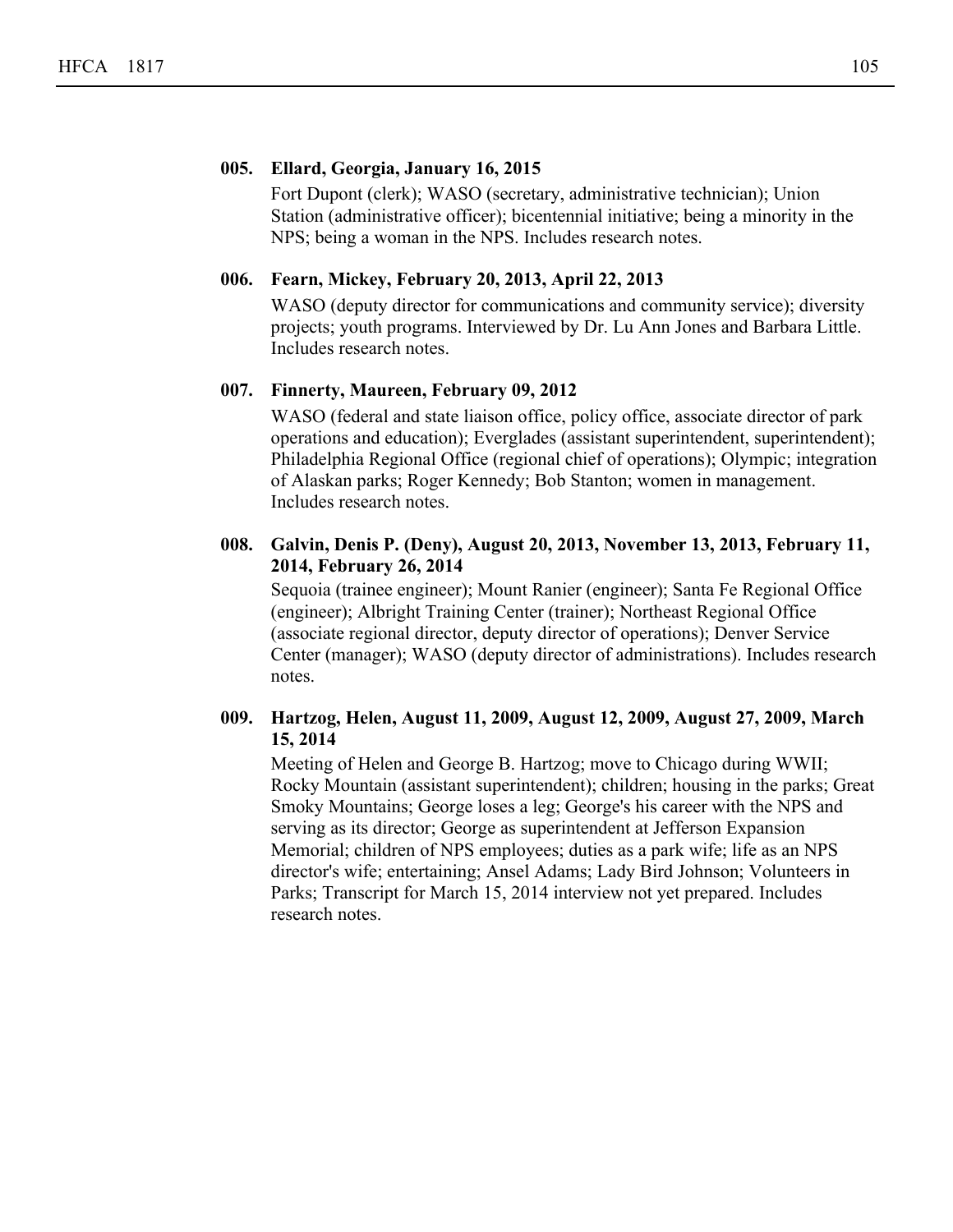# **Jarvis, Jonathan, January 25, 2017, January 27, 2017, February 1, 2017, 010. February 3, 2017**

Bicentennial Information Center; reference manual "Black Book"; National Mall (ranger); Prince William (ranger); Crater Lake (natural resource specialist); North Cascades (division chief for natural resources); Craters of the Moon (superintendent); Mount Ranier (superintendent); Wrangell-St. Elias (superintendent); George Wright Society; National Parks Conservation Association advising team to China; Mount Ranier (superintendent); Pacific West Regional Office (regional director); politics in Washington; oyster legislation; WASO (director of the park service); time as NPS director. Includes research notes.

# **011. McDermott, Sandra Jo, July 23, 2015**

Alaska Regional Office (seasonal historian, preservation fund grants manager); National Historic Landmarks and Partnership Programs (lead historian); Joshua Tree (deputy superintendent); Intermountain Region (deputy associate regional director for cultural resources); Bighorn Canyon (interim superintendent); WASO (deputy associate director of cultural resources, stewardship, and science). Interviewed by Dr. Lu Ann Jones and Jeanette Sanchez. Includes research notes.

# **012. Poole, Alfred James (Jim), December 18, 2009**

WASO (center manager for Washington Administrative Program Center, acting administrative officer, acting assistant director, assistant to associate director, assistant for special programs, management services division chief). Includes research notes.

# **013. Putnam, Bruce, June 14, 2012**

Student Conservation Association (board member).

# **Putnam, Elizabeth Titus, June 12, 2012, June 13, 2012, June 14, 2012, July, 014. 2012**

Student Conservation Program (founder, 1957); Vassar College; Conservation Foundation; National Parks Association; Horace Albright; Judy Merck Buechner; wetlands protection; Student Conservation Association name change. Includes research notes and a DVD copy of film "Origins of the SCA".

# **015. Quintana, Ernest (Ernie), December 11, 2014**

Midwest Regional Office (regional director); Joshua Tree (park laborer, superintendent); Saguaro (park ranger, chief ranger); Santa Monica Recreation Area (chief ranger); WASO (acting associate director for resource and visitor protection). Interviewed by Dr. Lu Ann Jones and Lilli Tichinin. Includes research notes.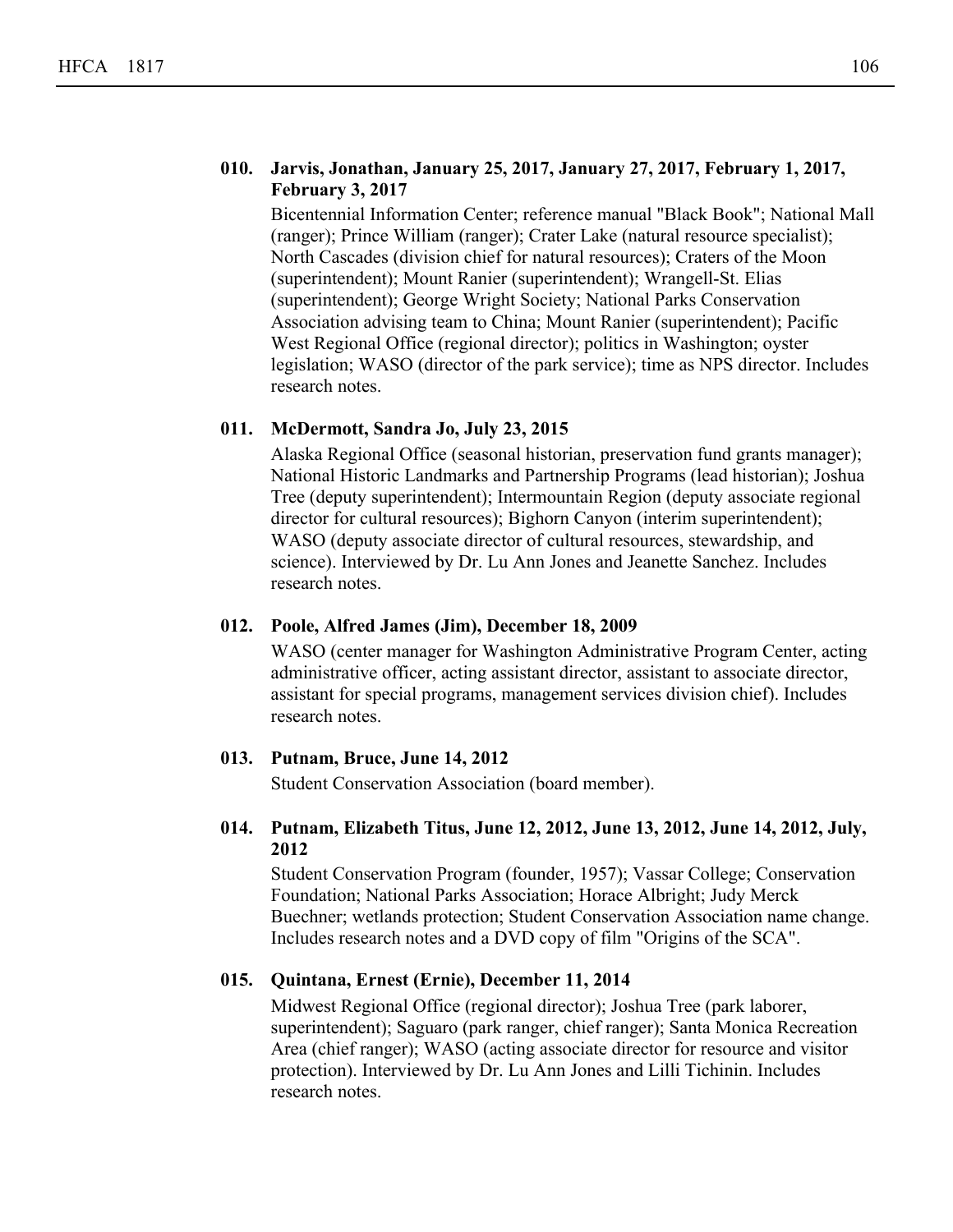# **016. Sanfilippo, Pamela, April 17, 2015**

Ulysses S. Grant (seasonal interpreter, ranger, historian, education director). Includes research notes.

# **017. Satterwhite-Short, Tina, November 20, 2014**

Fort Dupont (junior ranger, supervisory ranger); National Capital Region (clerk, technician); Anacostia (interpretive specialist). Interviewed by Dr. Lu Ann Jones and Lilli Tichinin.

# **018. Shull, Carol, May 13, 2015**

National Register of Historic Places Program; WASO (chief of registration, keeper of the National Register); National Register Bulletin (editor). Includes research notes.

# **019. Soukup, Michael, May 07, 2009**

Creator of the Green Report; WASO (associate director for natural resources); Natural Resource Challenge. Interviewed by Dr. Lu Ann Jones and Robert Sutton. Includes research notes.

# **020. Weaver, Scott, June 13, 2012**

Student Conservation Association; Yosemite (construction).

#### **021. Weber, Sandra, January 18, 2012**

Glen Echo (cataloger); Clara Barton House. Interviewed as part of the Effective Oral History Workshop, National Capital Region. Includes research notes.

#### **022. Weinbaum, Paul, February 8, 2011, February 9, 2011, February 24, 2011**

Statue of Liberty; Boston (historian); Northeast Regional Office (program manager); reorganization. Interviewed by Dr. Lu Ann Jones and Louis Hutchins. Includes research notes and an interview transcript conducted by Harvey Dixon in 1981.

# **023. Weinbaum, Paul and Nash, Margot, July 01, 2009**

Statue of Liberty (educational programming, curation); critical backlash against immigration museum. Interviewed by Dr. Lu Ann Jones and Louis Hutchins.

#### **024. Wilson, Nancy Young, August 05, 2015**

Mammoth Cave (laborer, guide; secretary); Maritn Luther King; Southwest Regional Office; Curecanti National Recreation Area (human resources officer); Big Bend; Gulf Islands; Virgin Islands; New York City Harbor; WASO (workforce, relations, and inclusion management). Interviewed by Dr. Lu Ann Jones and Jeanette Sanchez. Includes research notes.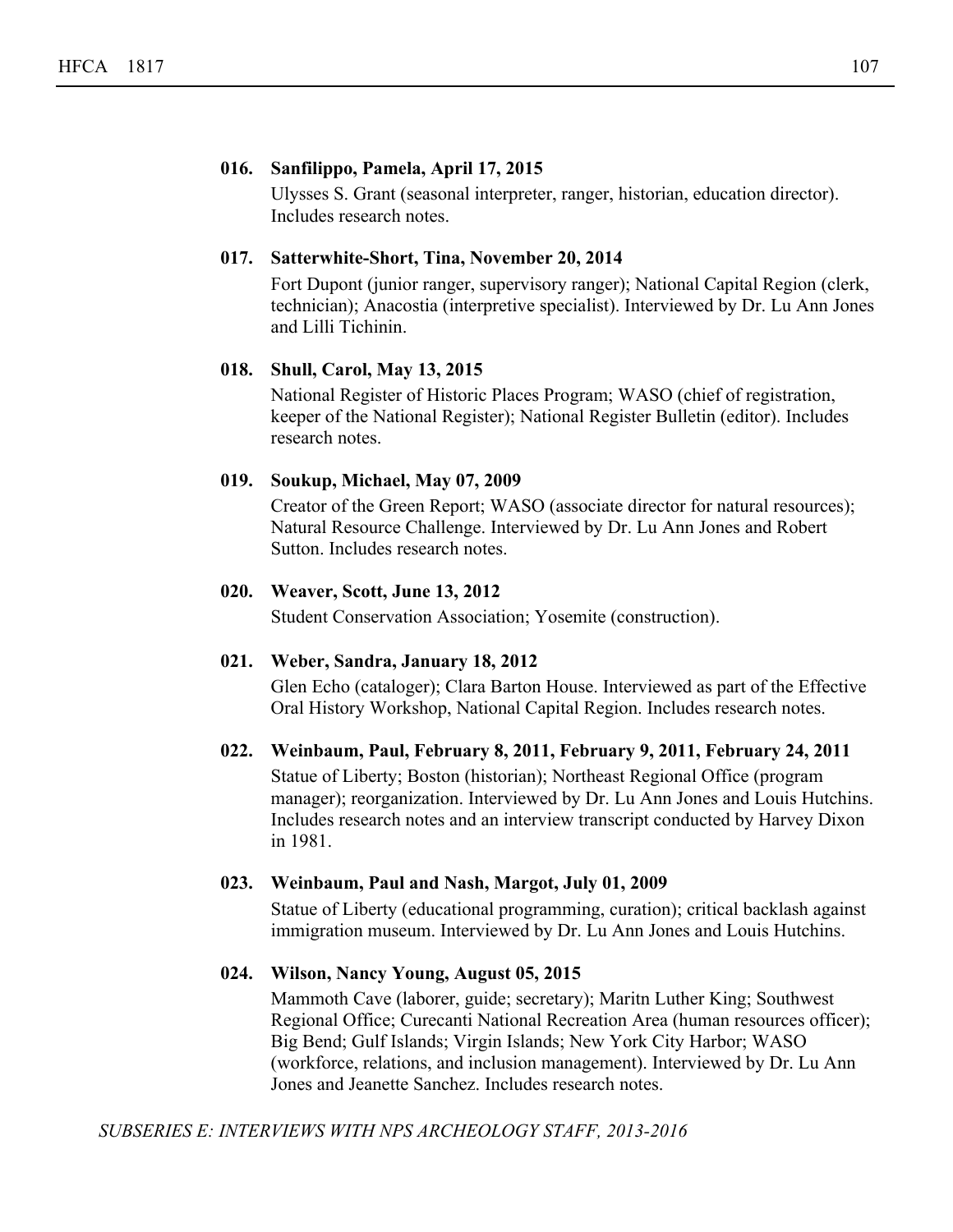#### *SUB-SUBSERIES 2: INTERVIEW TRANSCRIPTS, NOTES, AND PUBLICATIONS, 2014-2016*

#### **001. Aubry, Michele, December 1 and 17, 2015**

WASO Archeology Program; System-wide Archeological Inventory Program (SAIP); National Archeological Survey Initiative.

#### **002. Carroll, Mary, n.d.**

Includes "Conversation with an Archeologist" publication and various interview notes. There is no audio recording or transcript for this interview.

#### **003. Espaniola, Erika Stein, n.d.**

Includes "Conversation with an Archeologist" publication and various interview notes. There is no audio recording or transcript for this interview.

#### **004. Hale, Elaine, n.d.**

Includes "Conversation with an Archeologist" publication and various interview notes. There is no audio recording or transcript for this interview.

#### **005. Keel, Bennie, July 28, 2016**

National Archeological Database; Southeastern Archeological Conference; National Historic Preservation Act (NHPA).

#### **006. Kinoshita, Jun, July 1, 2014**

Includes "Conversation with an Archeologist" publication and various interview notes. There is no audio recording or transcript for this interview.

#### **007. Knoerl, John, November 14, 2013**

Includes "Conversation with an Archeologist" publication and various interview notes. Transcript not yet prepared.

#### **008. LeBeau, Albert, October 15, 2014**

Includes "Conversation with an Archeologist" publication and various interview notes. There is no audio recording or transcript for this interview.

#### **009. Long, Emily, n.d.**

Includes "Conversation with an Archeologist" publication and various interview notes. There is no audio recording or transcript for this interview.

#### **010. Noble, Vergil, n.d.**

Includes "Conversation with an Archeologist" publication and various interview notes. There is no audio recording or transcript for this interview.

#### **011. Peterson, Michael, February 25, 2014**

Includes "Conversation with an Archeologist" publication and various interview notes. Transcription not yet prepared.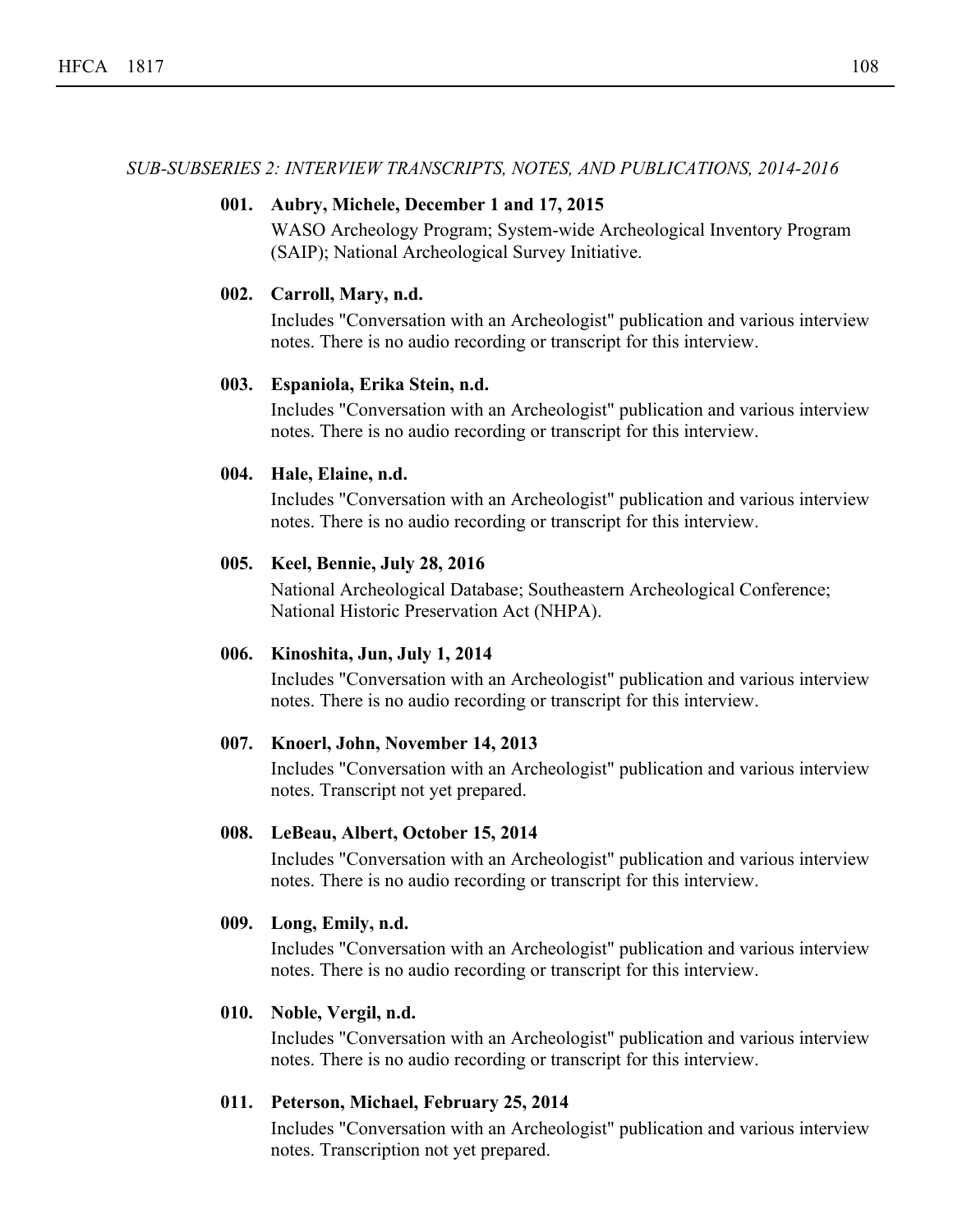### **012. Potter, Stephen, September 15 and 18, 2015**

National Capital Region (regional archeologist); National Capital Region white paper; archeology shifts in the parks.

#### **013. Rudo, Mark, December 1, 2015**

Includes "Conversation with an Archeologist" publication and various interview notes. There is no audio recording or transcript for this interview.

#### **014. Steele, Julie, September 6, 2016**

Includes interview summary. Transcript not yet prepared.

#### **015. Yu, Pei Lin, n.d.**

Includes "Conversation with an Archeologist" publication and various interview notes. There is no audio recording or transcript for this interview.

*SUBSERIES F: INTERVIEWS WITH HARPERS FERRY CENTER STAFF, 2003, 2015-2016*

*SUB-SUBSERIES 2: INTERVIEW TRANSCRIPTS AND RESEARCH NOTES, 2003, 2015-2016*

#### **001. Haack, Nancy, November 29, 2016**

Career as a cartographer; shift to digital; Nick Kirilloff; NPS publications. Interviewed by Dr. Lu Ann Jones and Elizabeth Ehrlich. Includes research notes.

#### **002. McLean, David, May 3, 2016**

Graphic design; exhibit design. Interviewed by Neil MacKay and Lu Ann Jones. Includes research notes and digital photographs.

#### **003. Wallace, David, November 2, 2015**

Independence (historian); Eastern National Parks and Monuments Association; WASO (chief of museum operations); Harpers Ferry Center Archives. Interviewed by Dr. Lu Ann Jones and Sarah Heald. Includes research notes.

#### **004. Zahniser, Edward and Hopkins, Bruce, November 4, 2015**

Zahniser: writer/editor for publications; distinguished service award. Hopkins: supervisory writer/editor. Interviewed by Dr. Lu Ann Jones and Elizabeth Ehrlich.

#### *SUBSERIES G: "LEGACY OF LEARNING" ORAL HISTORY PROJECT, 2012*

*SUB-SUBSERIES 2: INTERVIEW TRANSCRIPTS AND RESEARCH NOTES, 2012*

#### **001. Aikens, Martha, September 13, 2012**

Albright Training Center (intake trainee); minorities in the NPS; Operational Lightship Program; Everglades environmental education programs; Gateway National Recreation Area; Castillo de San Marcos (superintendent); curriculum changes; Storer College. Interviewed by Bill Mansfield.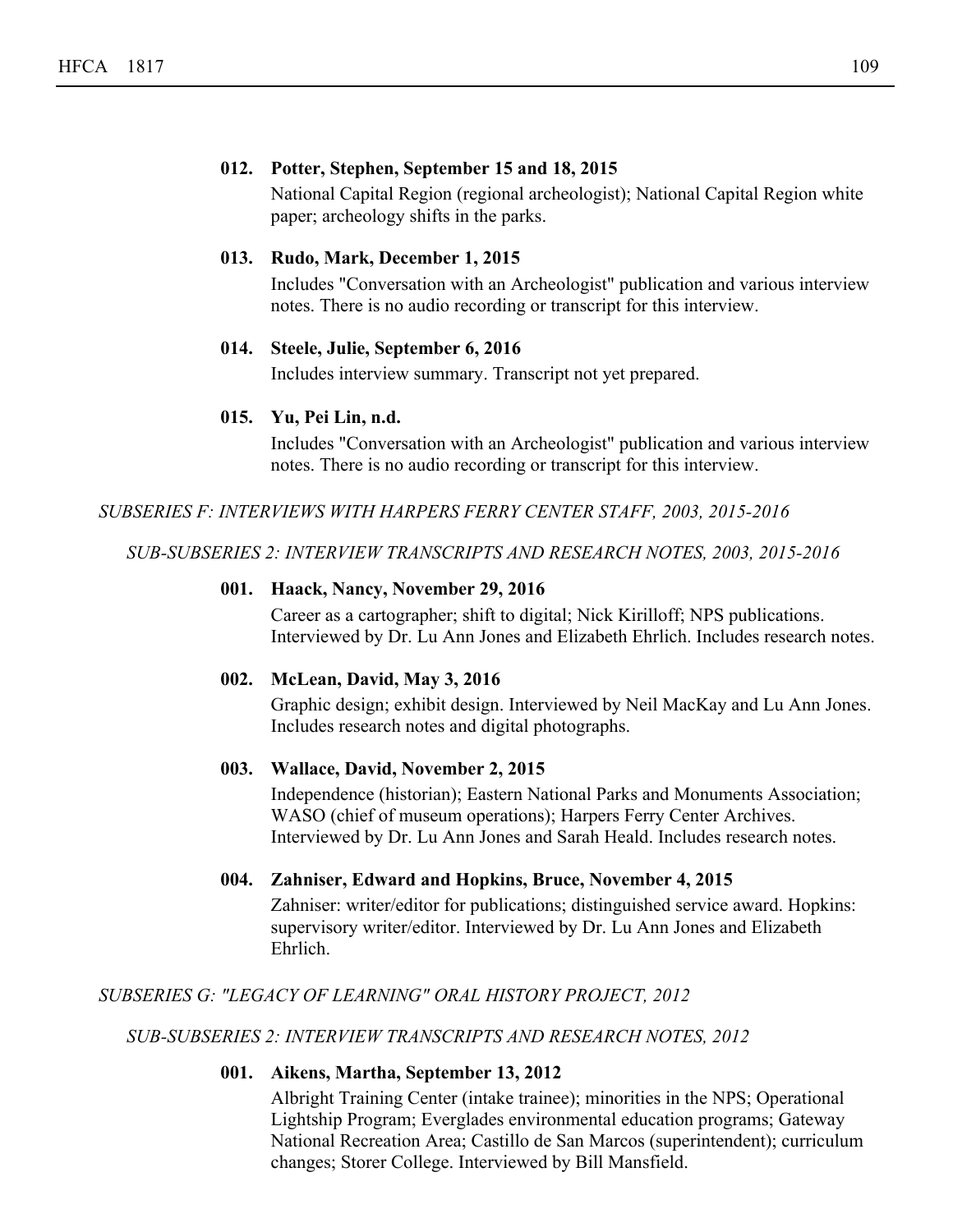#### **002. Dahlen, Dave, September 13, 2012**

Fort McHenry (seasonal); Everglades (seasonal, interpretive skills program); Independence (interpreter); Grand Canyon (ranger, training center instructor); Great Smoky Mountains; Mather Training Center (instructor). Interviewed by Rachel Brown.

#### **003. Fritts, Katrina, September 13, 2012**

Yosemite (work study seasonal, ranger, district ranger, jail matron); Mather Training Center (administrative technician); Martha Aikens. Interviewed by Cynthia Walton.

#### **004. Hastings, Steve, September 13, 2012**

Golden Gate (ranger); Philadelphia Regional Office (computerized maintenance system implementation); Mather Training Center (training and development). Interviewed by Patricia Miller.

#### **005. Watson, Michael, September 13, 2012**

Mount Rainier (naturalist); Everglades (environmental education program); Mather Training Center (instructor); Heritage Conservation and Recreation Society. Interviewed by Katrina Pierson.

#### *SUBSERIES H: ASSOCIATION OF NATIONAL PARK RANGERS (ANPR) ORAL HISTORY PROJECT, 2012-2016*

*SUB-SUBSERIES 2: INTERVIEW TRANSCRIPTS AND RESEARCH NOTES, 2012-2016*

#### **001. Adams, Deanne, October 23, 2014**

Albright Training Center (student); Denali (ranger); Fairbanks Interagency Center; Shenandoah (chief of interpretation); Pacific Northwest Regional Office (chief of interpretation); women in the NPS.

#### **002. Anderson, Paul, October 24, 2014**

Rocky Mountain (seasonal, landscape gardener); Big Bend (park technician); Shenandoah (intake ranger); Grand Canyon (assistant sub-district ranger); Delaware Water Gap (district ranger); Yosemite (district ranger).

#### **003. Arnberger, Rob, n.d.**

Transcript not yet prepared.

# **004. Bielenberg, Warren, n.d.**

Transcript not yet prepared.

#### **005. Bradford, Mary, n.d.**

Transcript not yet prepared.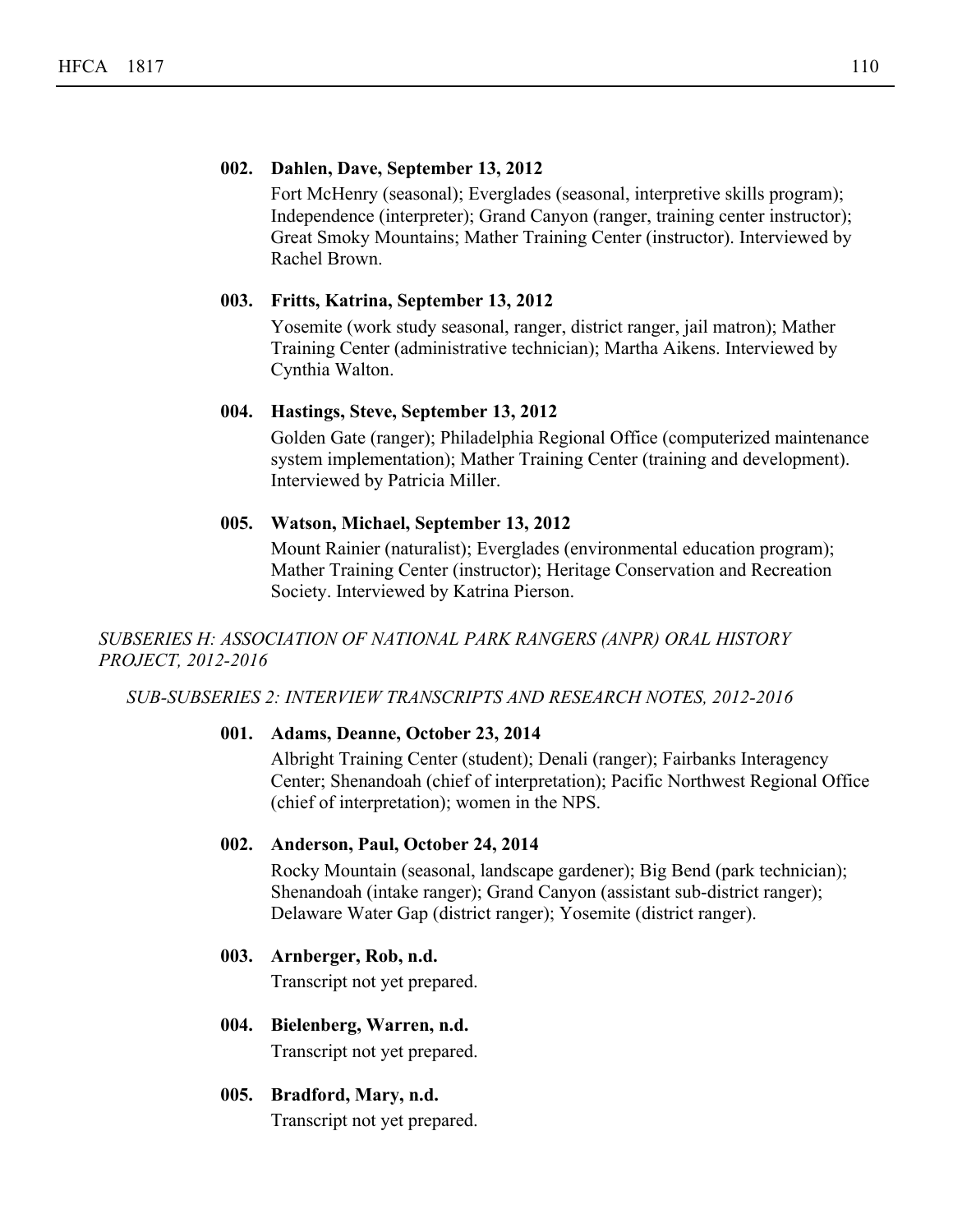#### **006. Burnett, Dennis, October 25, 2014**

Death Valley (seasonal, clerk); Isle Royale (seasonal); Dinosaur (seasonal); Yosemite (ranger); Petrified Forest (park technician); Lake Mead (ranger); Great Smoky Mountains (back country ranger); Sequoia (intermittent); Jefferson National Expansion (assistant chief ranger); Cape Cod (district ranger); Delaware Water Gap (district ranger); WASO (program manager, ranger activities); post 9/11 security; Virginia Rousseau.

#### **007. Burnett, Dennis and Rousseau, Virginia, October 25, 2014**

Yosemite (rangers); dual careers; balancing work and family.

#### **008. Castleberry, Don, n.d.**

Transcript not yet prepared.

#### **009. Cherry, Thomas, October 25, 2014**

Yellowstone (seasonal); Cape Cod (assistant district ranger); Cuyahoga Valley (district ranger); WASO (law enforcement trainer).

#### **010. Chetwin, Cliff, October 23, 2014**

Craters of the Moon (seasonal); WASO (park police trainee); Golden Gate; Pinnacles (district ranger); Carlsbad Caverns (chief ranger); Southwest Regional Office (regional fires management officer).

#### **011. Chetwin, Judy, October 23, 2014**

WASO (advertising); Golden Gate (clerk); Fort Point (interpretation); Bicentennial; dual careers; Pinnacles (search and rescue); Carlsbad (interpreter); Alcatraz; Federal Law Enforcement Training Center (trainee); Santa Fe Regional Office.

#### **012. Cook, John, n.d.**

Transcript not yet prepared.

#### **013. D'Amico, Roberta, October 22, 2014**

Cape Cod (seasonal); Delaware Water Gap (dispatcher); Colonial (ranger); Mid-Atlantic Regional Office (public affairs officer); Everglades (incident command team); National Interagency Fire Center.

#### **014. Daniel, Don, n.d.**

Transcript not yet prepared.

#### **015. Eckert, Lisa, n.d.**

Transcript not yet prepared.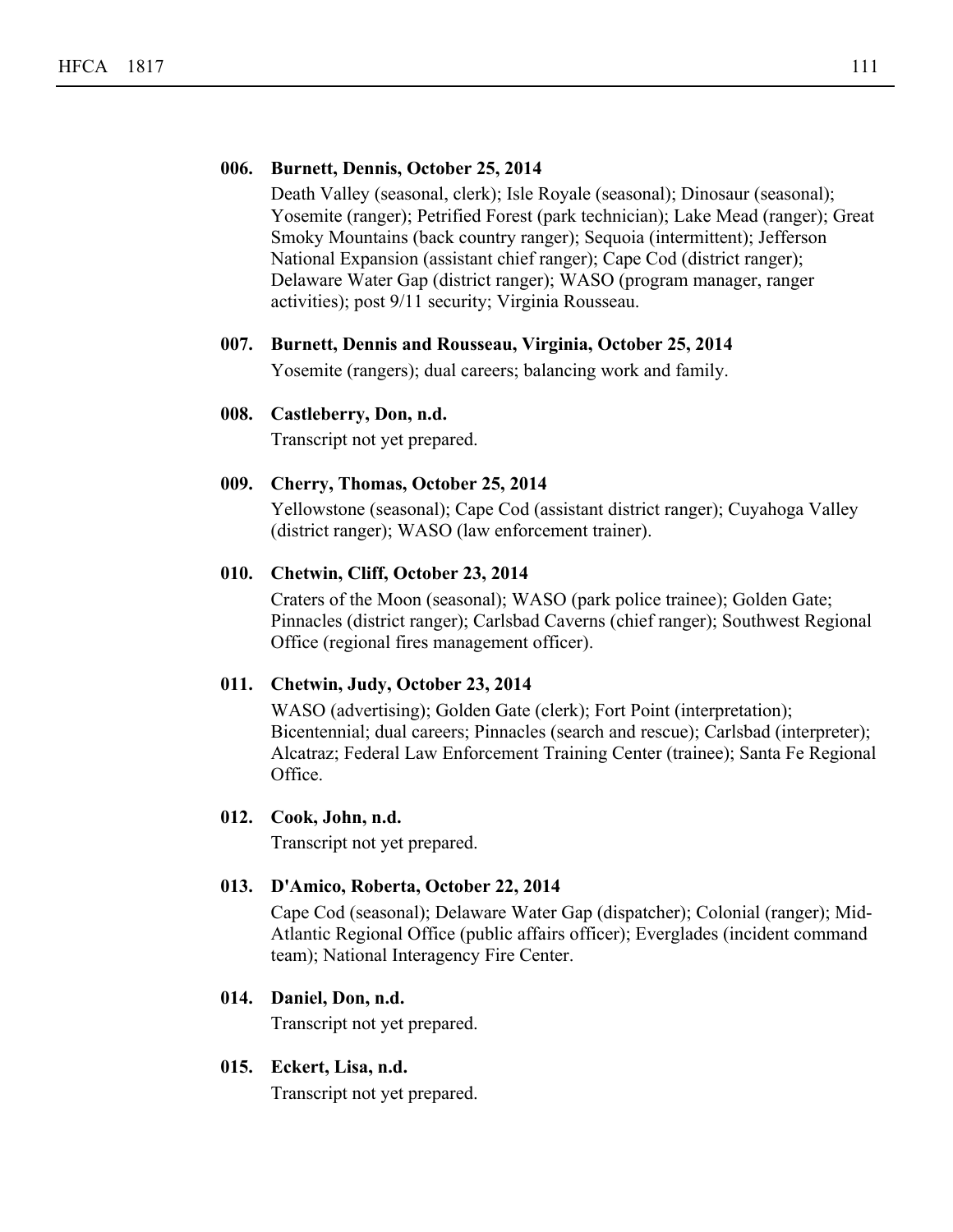#### **016. Farabee, Charles (Butch), October 29, 2012**

Park Medic Program; Yosemite and Sequoia jurisdictions; park fatalities.

#### **017. Finnerty, Maureen, n.d.**

Transcript not yet prepared.

#### **018. Flora, Mark, October 24, 2014**

Indiana Dunes (hydrologic technician); Everglades (water resources division); Natural Resources Trainee Program.

#### **019. Fodor, Paul, October 24, 2014**

Albright Training Center (student); interracial marriages; Death Valley (ranger); Charles Manson; Saguaro (ranger); Sequoia and Kings Canyon (sub-district ranger); Pacific National Monument (chief ranger).

#### **020. Ford, Teresa, October 29, 2013**

Not an NPS employee; editor of Ranger Magazine; ANPR honorary ranger.

#### **021. Francis, Phil, n.d.**

Transcript not yet prepared.

#### **022. Frederick, Larry, October 24, 2014; August 2, 2016**

Rocky Mountain (temporary/volunteer, audiovisual technician); Wind Cave (seasonal, assistant chief of interpretation); Albright Training Center (student); Grand Canyon (ranger); Olympic (district naturalist); Canyonlands (chief of interpretation); Glacier (chief of interpretation). Later date is a re-recording of part of the previous session, due to that part being lost.

#### **023. Halainen, William (Bill), June 27, 2013**

Custer Battlefield/Little Bighorn (seasonal interpreter); Mesa Verde (seasonal interpreter); Colonial (protection officer); Minuteman (ranger); WASO (ranger activities office); ANPR (editor); shifts in interpretation.

#### **024. Hannah, James and Hannah, Shirley, October 25, 2014**

Shirley: Dinosaur (seasonal); James: Grand Canyon (ranger); Bryce Canyon (ranger); Big Bend (district ranger); Rio Grande (chief ranger); Alaska Task Force.

#### **025. Harriet, Rebecca, October 23, 2014, October 23, 2015**

Cape Lookout (seasonal); Klondike Gold Rush (seasonal); Klondike Gold Rush Seattle Unit; Albright Training Center (student); George Washington Carver (chief ranger); Friendship Hill (supervisory ranger); Booker T. Washington (superintendent); Harpers Ferry (superintendent). Later date is a re-recording of part of the previous session, due to that part being lost.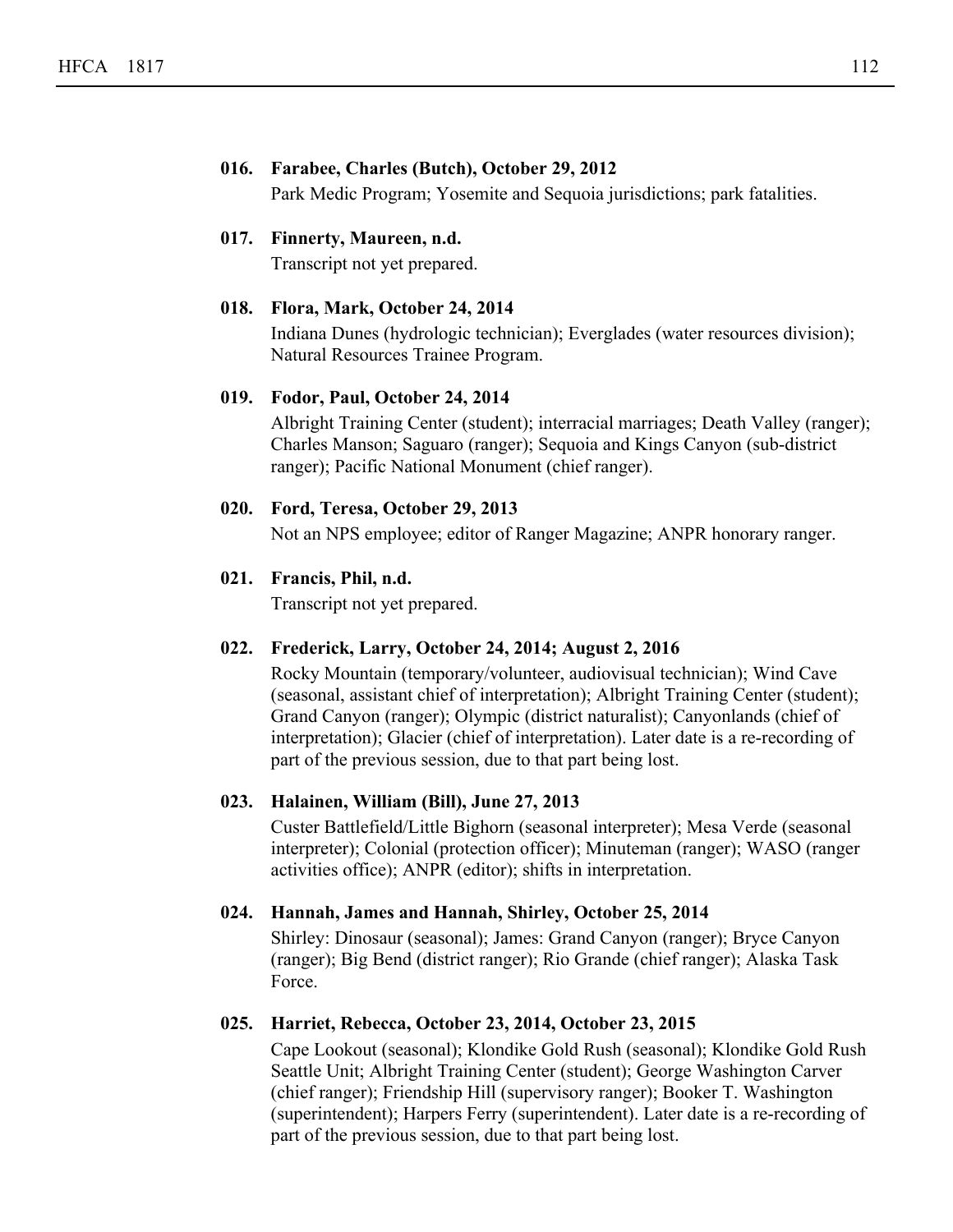#### **026. Hastings, Frank, October 30, 2012**

Petrified Forest (ranger); Grand Canyon (search and rescue ranger); Arkansas Post (management assistant); Navajo Monument (ranger); San Juan.

#### **027. Karraker, Marin, n.d.**

Transcript not yet prepared.

#### **028. Kirwan, Janet, October 22, 2014**

Walnut Canyon (seasonal); Everglades (seasonal, resource management, ranger/tribal liaison); Crater Lake (seasonal); Hawaii (term); Federal Law Enforcement Training Center.

#### **029. Koegler, Fred, n.d.**

Transcript not yet prepared.

#### **030. Koegler, Debbie, n.d.**

Transcript not yet prepared.

#### **031. Krumenaker, Bob, October 29, 2012**

Young Adult Conservation Corps; Moab (systems analyst); Grand Canyon (computer programming); Dinosaur (seasonal); Presidential Management Intern Program; Big Thicket; Isle Royale (resource management specialist); Santa Fe Regional Office (natural resource specialist); Resources Career Task Force; Valley Forge (acting superintendent).

#### **032. Landrum, Wayne, October 14, 2014**

Walnut Canyon (seasonal); Carlsbad Caverns (seasonal); Glen Canyon (supervisory ranger); Channel Islands (supervisory ranger); Wupatki (chief ranger); Biscayne (chief ranger); Dry Tortugas (supervisor).

#### **033. Lauritzen, Wendy, October 28, 2013**

Rocky Mountain (seasonal); Badlands (seasonal); Great Smoky Mountains (seasonal); Independence (seasonal); Great Basin; Alaska (management assistant); Mary Bomar; Washita (superintendent); Tallgrass Prairie (superintendent).

#### **034. Lee, Tomie, n.d.**

Transcript not yet prepared.

#### **035. Mabery, Ken, n.d.**

Transcript not yet prepared.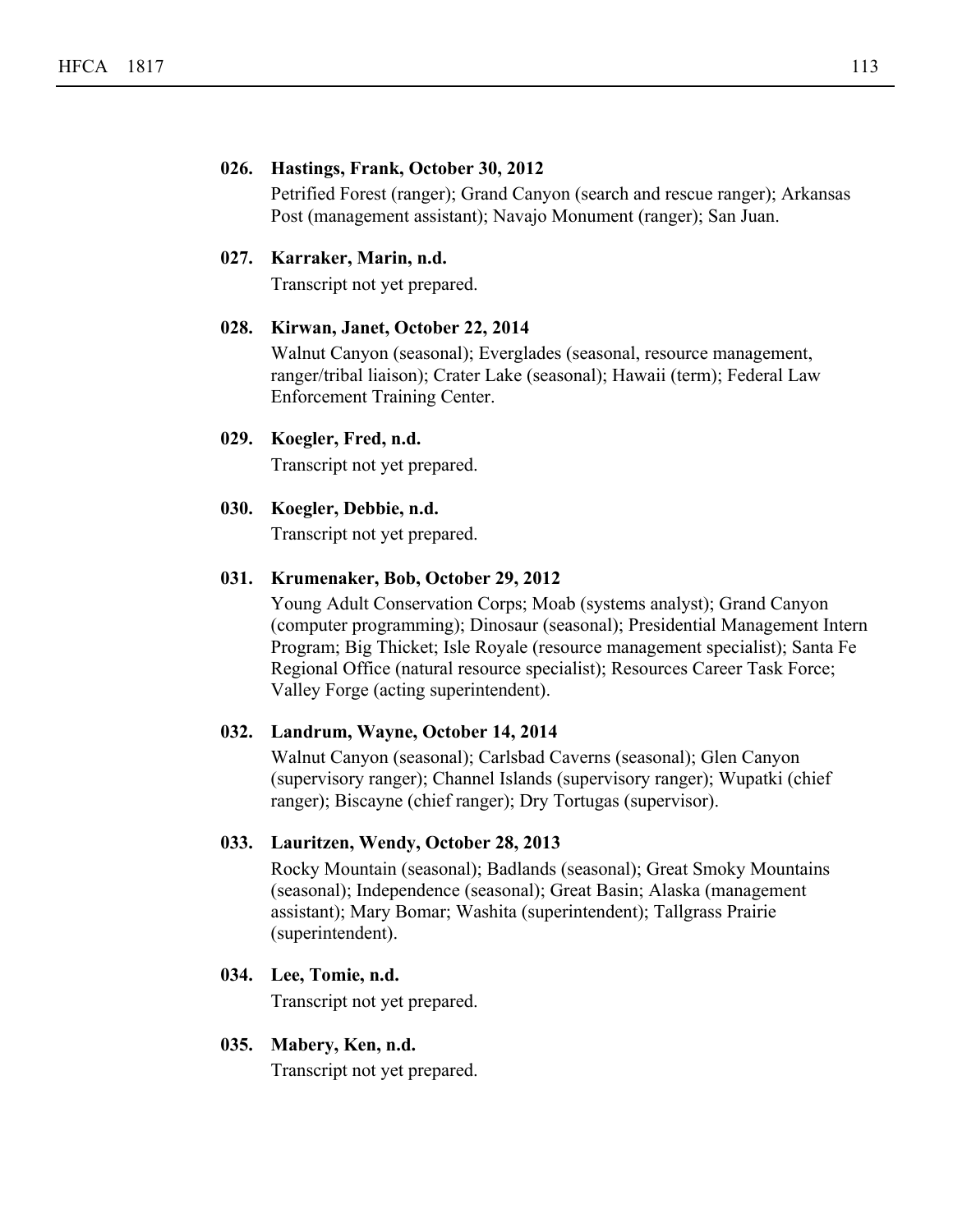#### **036. Maciha, Mark, October 24, 2014**

Petrified Forest (seasonal, ranger); Grand Canyon (seasonal); Federal Law Enforcement Training Center (student); Lake Mead; Death Valley (district ranger); Carlsbad Caverns (chief ranger).

#### **037. Martin, Mary, October 31, 2012**

Yosemite (personnel officer); Federal Employee Women's Program; Alaska (employee relations training); Mojave.

#### **038. Martin, Richard, November 01, 2012**

Sequoia (sub-district ranger); Yosemite; park medic training; creation of ANPR.

#### **039. Matsumoto, Jenny, n.d.**

Transcript not yet prepared.

#### **040. McElveen, Scot, November 01, 2012**

Great Smoky Mountains (seasonal, back country ranger); Natchez Trace (ranger); Gulf Islands; Cataloochie (ranger); Pictured Rocks (district ranger); Assateague Island; Ranger Careers Initiative; Death Valley (assistant chief ranger, chief ranger); John Day Fossil Beds (chief ranger); Harpers Ferry (chief ranger).

#### **041. McKeeman, Bruce, October 25, 2014**

Yellowstone (seasonal); Great Smoky Mountains (intake ranger); Albright Training Center (student); Tonto (ranger); Yosemite (district ranger); National Capital Region (ranger);

#### **042. McKeeman, Georjean, October 22, 2014**

Hopewell (junior historian); Albright Training Center (student); Yosemite (seasonal); Hawaii.

#### **043. Mihalic, David, October 25, 2014**

Glacier (seasonal); Yellowstone (ranger); Albright Training Center (student); Yosemite.

#### **044. Moses, Dan, October 25, 2014**

Shenandoah (seasonal, ranger); Yellowstone (ranger); Dinosaur (district ranger); Lake Chelan (management assistant).

#### **045. Moses, Diane, October 25, 2014**

Shenandoah (seasonal)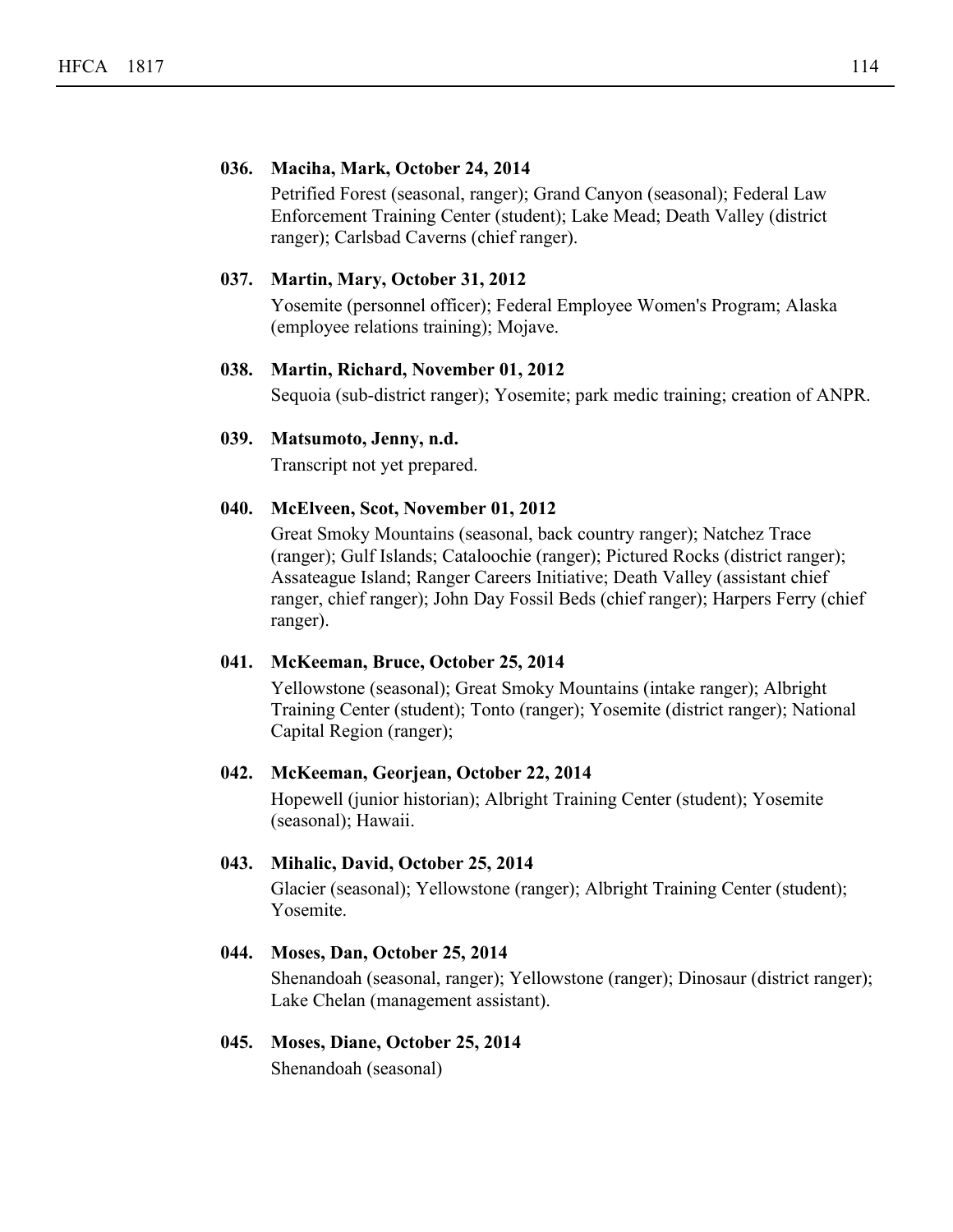#### **046. Mossman, Rick, October 24-26, 2014**

Petrified Forest (seasonal); Ford's Theatre (ranger); Bandelier; Federal Law Enforcement Training Center (student); Grand Canyon (supervisory ranger); Yellowstone; Albright Training Center (student); Wrangell-St. Elias (district ranger); Wind Cave (chief ranger); Grand Canyon.

#### **047. Quintana, Ernest, December 11, 2014**

Joshua Tree (laborer, superintendent); Saguaro (supervisory ranger, chief ranger); Santa Monica (chief ranger); Midwest Regional Office (regional director).

#### **048. Reed, Bruce, October 31, 2012**

Grand Tetons (seasonal ranger); Albright Training Center (intake ranger); Isle Royale; Guadalupe Mountains; Klondike Gold Rush (chief ranger).

#### **049. Reed, Patrick, October 25, 2014**

Mt. Rushmore (maintenance); Grand Tetons (trainee); Albright Training Center (student); Sequoia and Kings Canyon (Grant Grove sub-district ranger); Wilson's Creek (management assistant); Cape Hatteras (district ranger); Rocky Mountain (district ranger); Natchez Trace Parkway (chief ranger); Chickamauga (superintendent); Chattanooga (superintendent).

#### **050. Reyer, Eldon, n.d.**

Transcript not yet prepared.

#### **051. Reyer, Karen, n.d.**

Transcript not yet prepared.

#### **052. Rizzotto, Ed, October 28, 2013**

Yellowstone (seasonal ranger); Gateway (unit superintendent); Mid-Atlantic Regional Office (park and recreational technical services, chief ranger); Northeast Regional Office.

#### **053. Roberts, Clair, October 30, 2013**

Lake Clark (ranger); Denali (field representative); Yellowstone (seasonal, ranger); Grand Canyon (ranger); Sitka (chief ranger); Yosemite; dual careers.

#### **054. Rothfuss, Edwin, October 29, 2012**

Blue Ridge Parkway (ranger); Everglades (ranger); Grand Canyon (naturalist); Mt. Rushmore (superintendent); Death Valley (superintendent); Virgin Islands (chief naturalist); Mammoth Cave; Glacier (chief naturalist).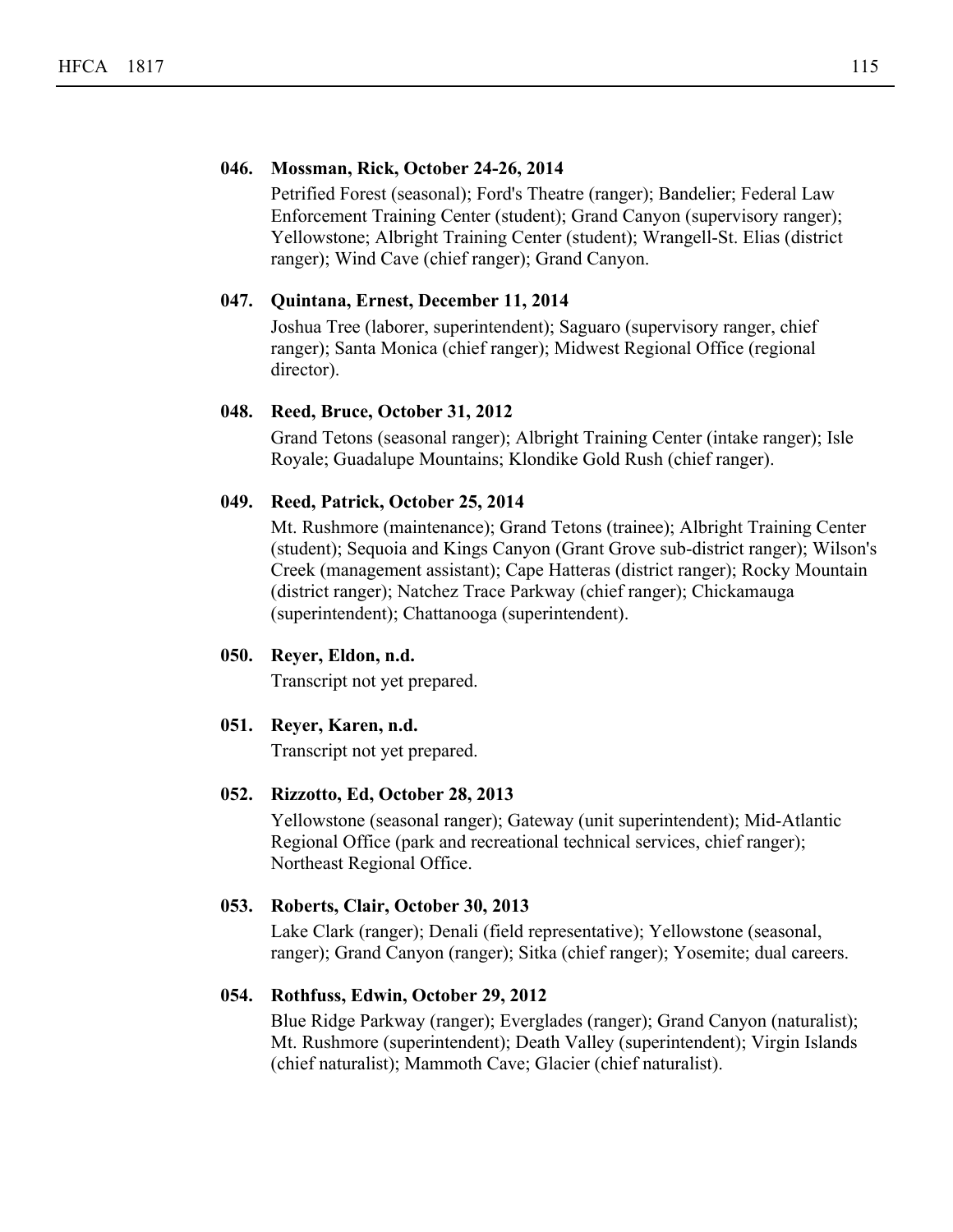#### **055. Rousseau, Virginia, November 18, 2014**

Lassen Volcanic (seasonal); Arlington House; Yosemite (protection ranger); Federal Law Enforcement Training Center; Sequoia and Kings Canyon (subdistrict ranger); Albright Training Center (protection specialist); North Atlantic Regional Office (regional chief ranger); Shenandoah (district leader, chief ranger); dual careers, Dennis Burnett.

#### **056. Sanders, Bill, n.d.**

Transcript not yet prepared.

#### **057. Smith, Richard, October 30, 2012**

Yellowstone (seasonal, ranger); Albright Training Center (instructor); WASO (division of legislation); Everglades (assistant superintendent); Philadelphia Regional Office (associate regional director for operations); Carlsbad Caverns (superintendent); Santa Fe Regional Office (associate regional director for operations, associate regional director for resources management).

#### **058. Stone, Deryl, October 30, 2013**

Great Smoky Mountains (park technician); Cape Hatteras; Gateway (natural and cultural resource management, patrol supervisor); Fort Tilden; Pictured Rocks (chief of interpretation); Jefferson National Expansion.

#### **059. Sullivan, Barry, October 30, 2012**

Edison (seasonal); Eastern National Parks and Monuments Association; Gateway (district ranger); Blue Ridge Parkway; Delaware Water Gap (subdistrict ranger, district ranger).

#### **060. Swed, James (JD), October 31, 2012**

Yosemite (ski patrol); Denali (ranger); Grand Tetons (ranger); Yosemite.

#### **061. Thompson, Dale, October 31, 2012**

Carlsbad (seasonal); Rainier (seasonal ranger); Grand Tetons (landscape architect); Sequoia (seasonal ranger); Hot Springs (ranger); Big Bend (back country ranger); Albright Training Center (protection instructor).

#### **062. Townsend, Florence Six, October 29, 2013**

Denver Service Center (secretary); Albright Training Center (student); Midwest Regional Office (acting training officer, public affairs officer, assistant regional director).

#### **063. Townsend, John, October 31, 2012**

Shenandoah (interpreter, intake ranger program); National Capital Region; Lake Mead; natural resources management specialist training program; Indiana Dunes; Federal Law Enforcement Training Center (instructor).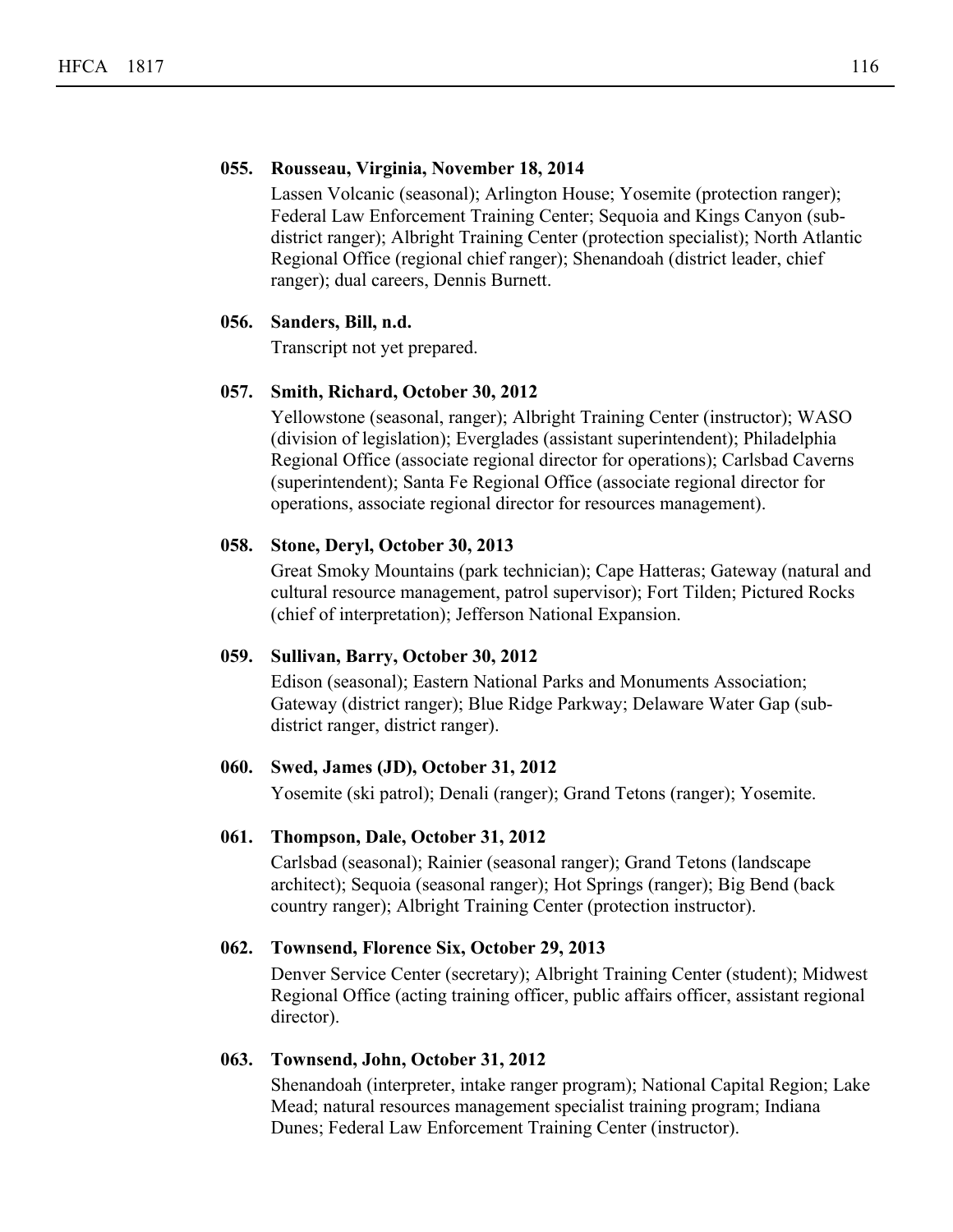#### **064. Wade, Bill, November 03, 2012**

New Zealand NPS program; Great Smoky Mountains (assistant chief ranger); Wilderness Act; Shenandoah Ranger Rendezvous organization process.

#### **065. Warner, Anne and Warner, Scott, October 25, 2014**

Scott: Ocmulgee (seasonal); Blue Ridge Parkway (interpretation); Great Basin; Big Bend (interpreter); Jean Lafitte; Acadia (interpreter, fire specialist); Anne: Acadia (naturalist interpreter).

#### **066. Weesner, Margaret (Meg), October 29, 2012**

Glen Canyon (lifeguard); Rocky Mountain (interpretive volunteer); Joshua Tree (park aid, ranger); Federal Law Enforcement Training Center; Delaware Water Gap (resource management trainee); Saguaro (chief of science and resources management).

#### **067. Werst, Lee, October 29, 2012**

Gettysburg (seasonal); Independence (historian); National Mall; Carlsbad Caverns (supervisory ranger); Timpanogos Cave (chief of interpretation); Women's Rights (historian).

#### **068. Young, Phillip, October 25, 2014**

Custer Battlefield/Little Bighorn (interpreter); Death Valley; Denali (park technician); Tonto; Jean Lafitte (supervisor); Fort Laramie; Santa Monica (supervisory ranger).

#### **069. Young, Phillip, n.d.**

Transcript not yet prepared.

*SERIES V: OTHER ORAL HISTORY INTERVIEWS WITH NPS STAFF AND ASSOCIATED PERSONS, 1954-2005 (bulk dates: 1960-1986)*

*SUBSERIES A: ALBERT C. MANUCY'S INTERVIEWS WITH NPS STAFF, 1969-1971*

*SUB-SUBSERIES 2: INTERVIEW TRANSCRIPTS, 1969-1971*

#### **001. Davenport, L. T. (Ted), February 15, 1971**

"Forty Years in the Wrong Service?" Great Smoky Mountains (timekeeper, Civilian Conservation Corps); Natchez Trace (administrative officer); Rocky Mountain (administrative officer); Prince William Forest (superintendent); Ozark National Scenic Riverways (superintendent, public relations); Castillo de San Marcos (superintendent); Ross Eakin; Malcolm Gardner; Joe Hall; George Hartzog; Jett Sutton; Tom Vint.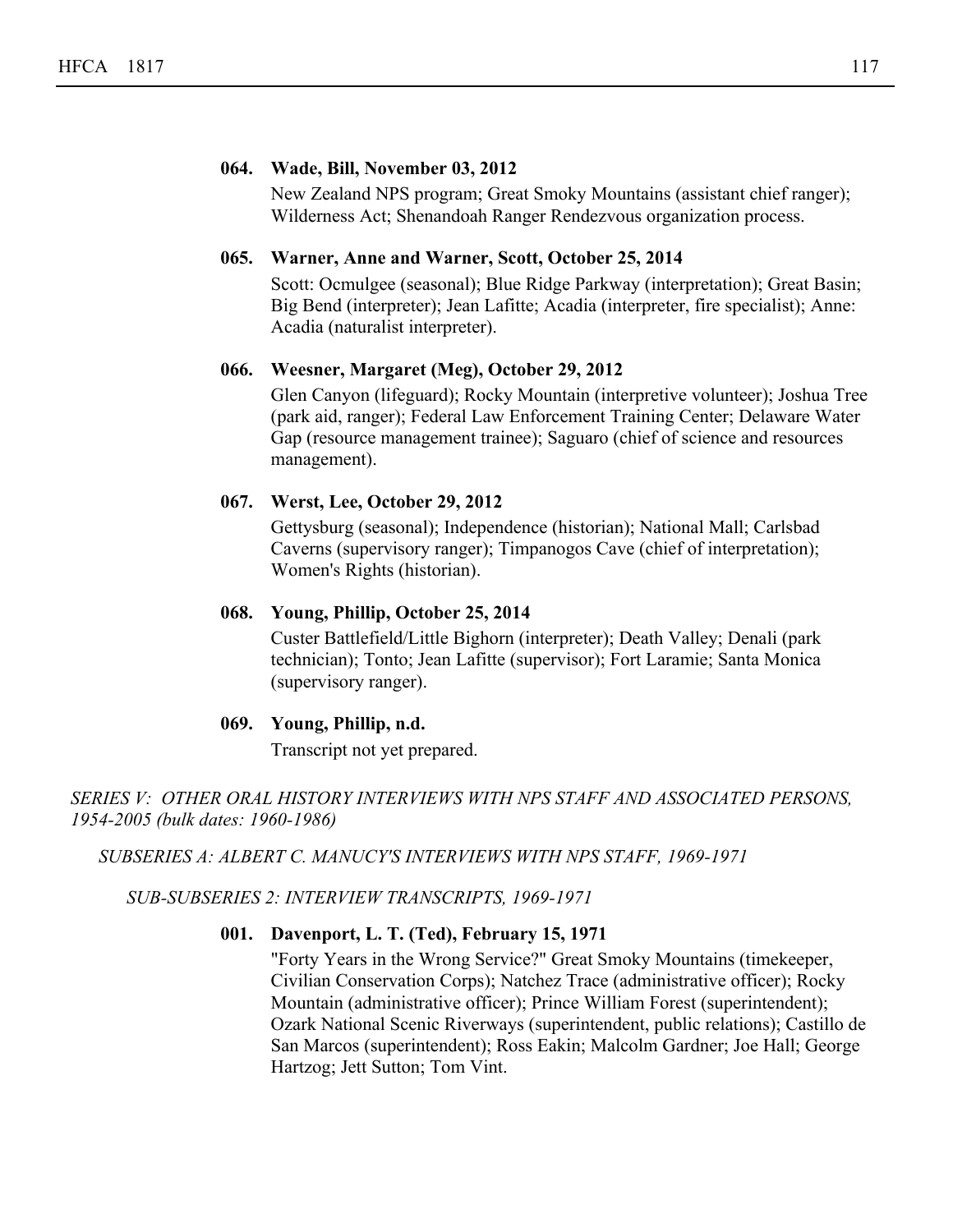#### **002. DeWeese, John and DeWeese, Laurie, January 25, 1971**

"Twelve Years at the Dry Tortugas." Fort Jefferson (boat captain, superintendent); Fort Caroline (superintendent); Everglades (management assistant); Moore's Creek. Details the unusual problems encountered at Fort Jefferson.

#### **003. Edwards, Steve and Edwards, Nancy, March 27, 1971**

Beginnings, development, and operation of Virgin Islands National Park; Southeast Region (Job Corps coordinator).

#### **004. Glover, Herschel, October 30, 1970**

Civilian Conservation Corps; Shiloh (park ranger); Fort Frederica (superintendent).

#### **005. Holder, Richard (Dick), March 08, 1971**

"Dick Holder of the NPS." Blue Ridge Parkway (park ranger); Theodore Roosevelt (park ranger); Yellowstone (park ranger); Scott's Bluff (superintendent); Agate Fossil Beds; Washington Office; Richmond Regional Office.

#### **006. Kahler, Herbert, July 01, 1971**

Civilian Conservation Corps (historical technician); St. Augustine (superintendent); Castillo de San Marcos (superintendent); Fort Jefferson (superintendent); Morristown (superintendent); WASO (chief historian); Eastern National Parks and Monument Association (founder and chairman).

#### **007. Manucy, Will, October 28, 1970**

Castillo de San Marcos (guide).

#### **008. Meanerham, Bill and Meanerham, Florence, June 30, 1971**

WASO (assistant clerk); Vanderbilt Mansion; Salem Maritime; St. Augustine (clerk, chief clerk, assistant superintendent); Kennesaw (acting superintendent); Richmond Regional Office.

#### **009. Robinson, Don, January 18, 1971**

"Bear Stories." Glacier National Park (ranger); Blue Ridge Parkway.

#### **010. Tilden, Freeman, December 01, 1969**

Association for Interpretation (AIN); doomsday predictions; speeches at the University of Florida Forestry School and Harpers Ferry Center; Wayne Bryant.

#### **011. Torres-Reyes, Ricardo, July 06, 1971**

San Juan (historical technician); Tumacacori (history and historic architecture).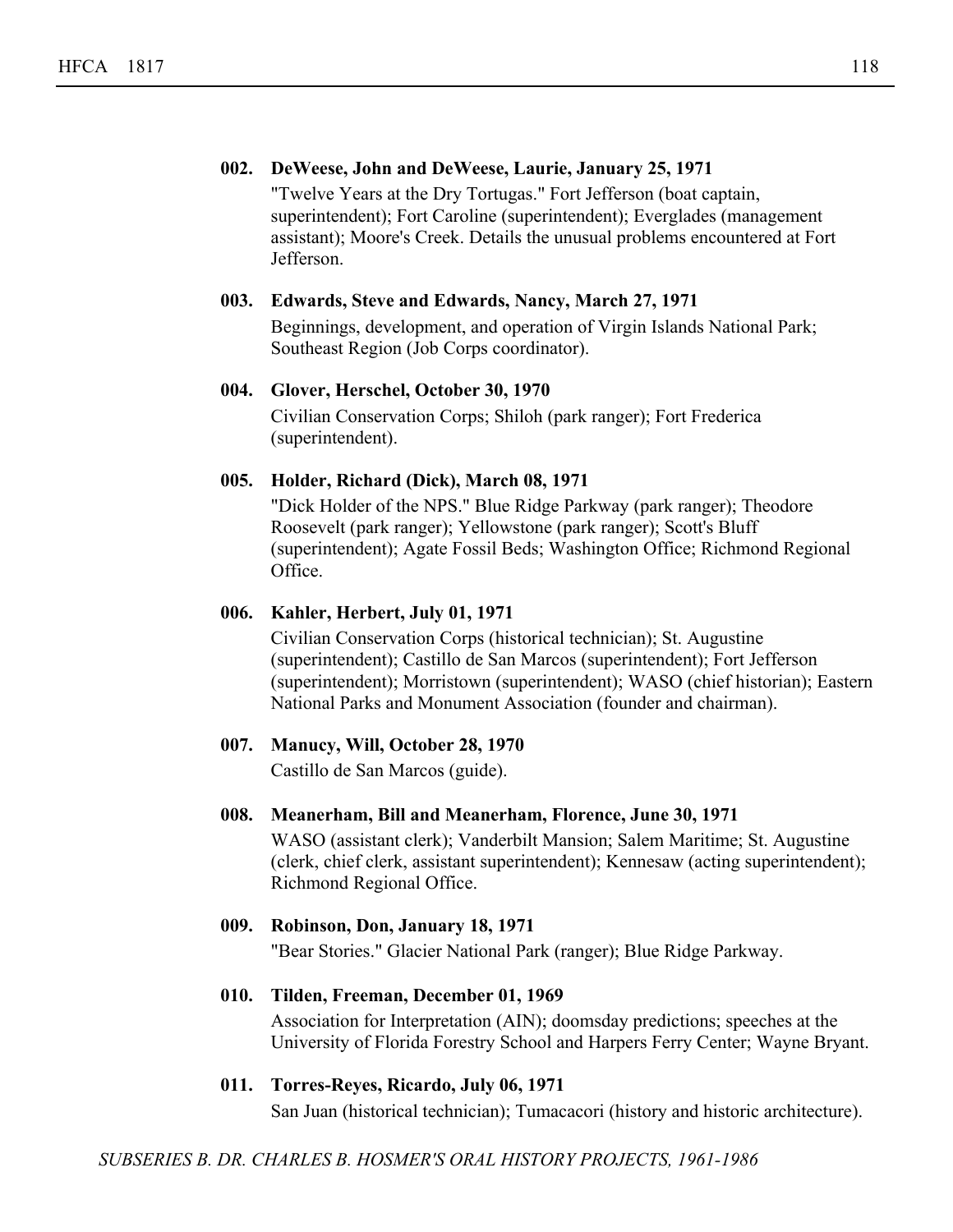#### *SUB-SUBSERIES 1: TRANSCRIPTS OF INTERVIEWS WITH NPS STAFF, 1961-1972*

#### **001. Albright, Horace M., December 2, 1969**

Correspondence; Charles Peterson; Yellowstone (superintendent); Colonial; Verne Chatelain; Historic Sites Act of 1935; Stephen T. Mather; WASO (acting director); John D. Rockefeller; Williamsburg tapes; Charles Moore; Commission of Fine Arts; Elbert Cox; Shenandoah Park; Appomattox; Morristown; Herbert Hoover; Franklin D. Roosevelt; Frederick Olmsted; American National Council; American Scenic and Historic Preservation Society.

#### **002. Appleman, Roy, April 15, 1970**

Correspondence; Civilian Conservation Corps; Richmond Regional Office (regional supervisor of historic sites/regional historian); Verne Chatelain; Historic Sites Act National Survey; preservation in cities.

#### **003. Bryan, John Albury, August 25, 1969**

American Institute of Architects; Historic Sites Act of 1935; Jefferson National Expansion; Charles Peterson; Missouri Historical Society; Campbell House.

#### **004. Bullock, Orin, July 28, 1970**

Williamsburg; restoration work; Ludwell-Paradise House; Wren Building; Appomattox; Charles Peterson; Lightfoot House.

#### **005. Chatelain, Verne, September 9, 1961**

WASO (chief historian); Harold C. Bryant's educational program; starting a historic education program; Morristown; Williamsburg; Historic Sites Act of 1935; NPS Advisory Board; Wakefield Memorial Association; Arno Cammerer; Arthur Demaray; Colonial; Shenandoah.

#### **006. Chatelain, Verne, September 17, 1971**

Horace Albright; Colonial; Morristown; Congressman Maverick; Historic Site Act of 1935; Senator Harry Byrd; Senator Dennis Chavez; Arthur Demaray.

#### **007. Cox, Elbert, May 9, 1970**

Colonial (assistant historian, superintendent); Yorktown Sesquicentennial; Williamsburg; Morristown.

#### **008. Drury, Newton B., 1972**

Correspondence only. No transcript found.

#### **009. Erb, Albert, July 31, 1970**

Correspondence; George Washington Birthplace reconstruction work; Historic American Buildings Survey (HABS); Edward Donn.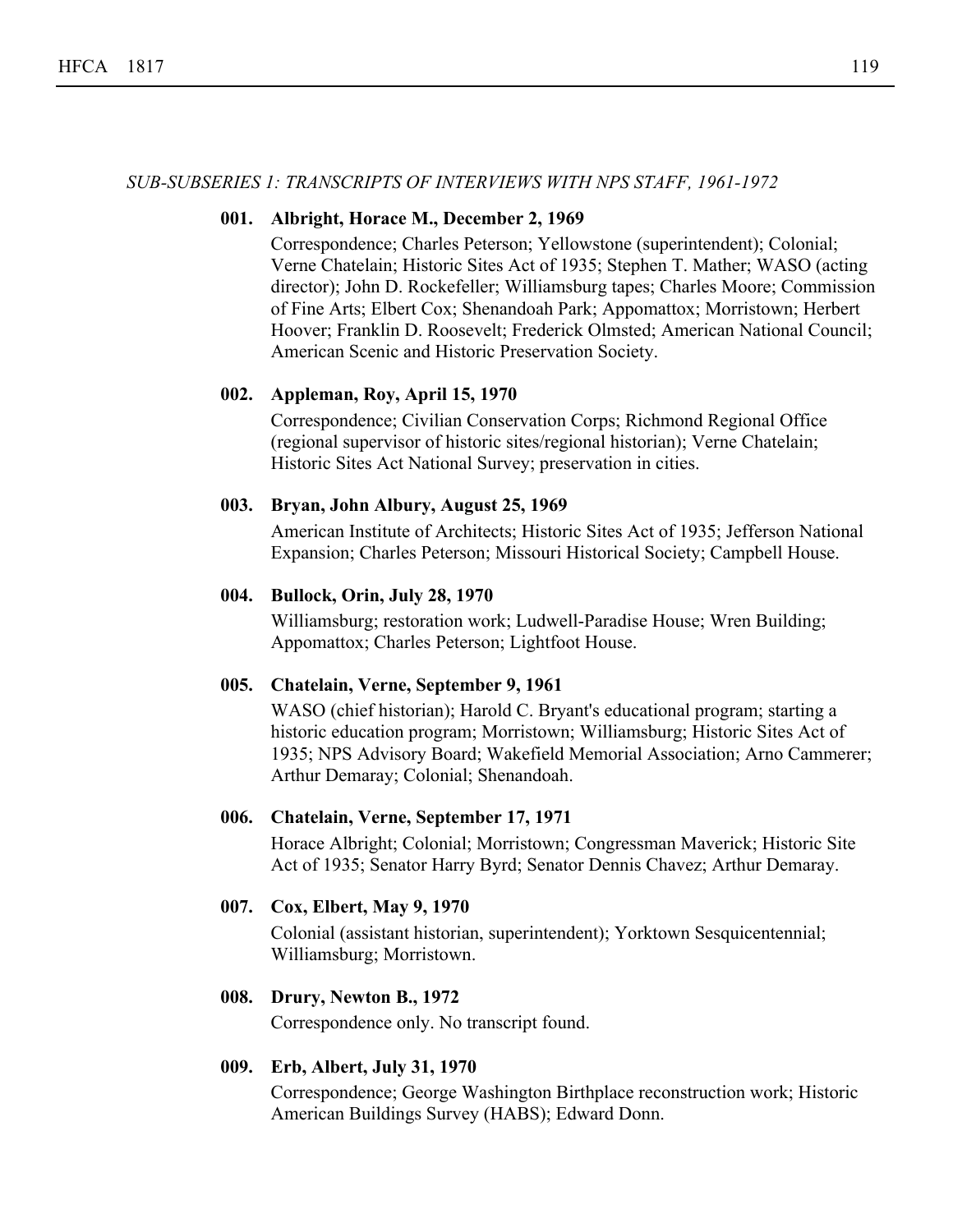#### **010. Harrington, J.C., May 18, 1970**

Colonial (Jamestown); Elbert Cox; Ellen Bagby; Flickinger trial.

#### **011. Kahler, Herbert, June 19, 1970**

Correspondence; Independence; San Jose Mission; Congressman Maverick; Vanderbilt Mansion; WASO (history division); Verne Chatelain; Colonial (superintendent); Elbert Cox.

#### **012. Lee, Ronald F., August 17, 1962**

Civilian Conservation Corps (historical foreman); Herbert Kahler; WASO (historical division); Historical Sites Act of 1935; Historic American Buildings Survey (HABS).

#### **013. Lee, Ronald F., June 29, 1970**

Correspondence; National Survey of Historic Sites and Buildings; Appomattox; McLean House; National Council for Historic Sites and Buildings; National Trust; American Association for State and Local History; San Jose Mission; Vanderbilt Mansion.

#### **014. Lewis, Ralph, December 16,1969**

Correspondence; WASO (museum division); "Museum News" publication; Ford's Theater; Jefferson National Expansion.

#### **015. Manucy, Albert, November 11, 1972**

Civilian Conservation Corps; Fort Jefferson; "Seeing St. Augustine" publication; "Outline of Latin American History" publication.

#### **016. Neasham, Aubrey, July 26, 1971**

Correspondence; Golden Gate; Cabrillo; Death Valley; Historic Sites Advisory Committee; Monterey History and Art Association; Santa Fe Regional Office (regional historian); San Francisco Regional Office (regional historian); Columbia Historical Association.

#### **017. Peterson, Charles, February 9, 1970**

Correspondence; Wind Cave; Colonial; Colonial Sesquicentennial; WASO (chief of building and design, eastern division director of plans and designs); Jefferson National Expansion; Historic Sites and Buildings Act of 1935; Morristown; Yorktown; Historic Acts Building Survey; Tumacacori; Society of Architectural Historians.

#### **018. Porter, Charles, April 20, 1970**

Correspondence; Civilian Conservation Corps (historian); Cape Hatteras lighthouse; Appomattox; Wakefield; Newton B. Drury; Vanderbilt; NPS Advisory Board.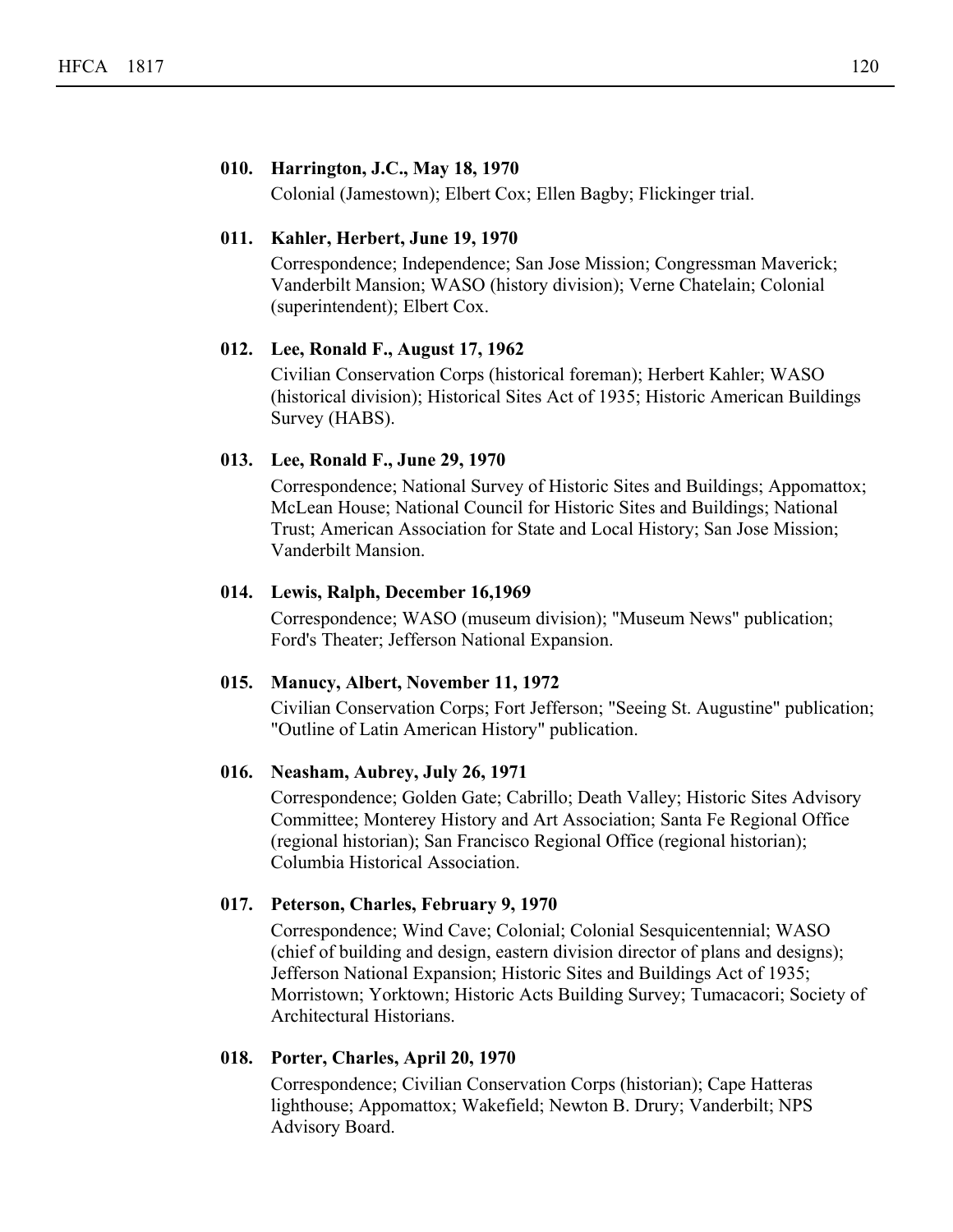#### **019. Rath, Frederick, August 5, 1969**

Morristown (ranger-historian); Fort Pulaski (associate historian); Vicksburg (historian); Ford Mansion; WASO (historic site survey reports); New York State Historical Association.

#### **020. Small, Edwin, August 2, 1961**

Emergency Conservation Work (regional historian); National Survey of Historic Sites; Historic Sites Act of 1935.

#### **021. Webb, Mrs. Walter, June 28, 1971**

Mrs. Walter Webb's recollections of her late husband Congressman Maury Maverick's work in preservation in San Antonio; Secretary Ickes; Ronald Lee; National Trust; San Jose Mission.

#### *SUB-SUBSERIES 2: HISTORY OF THE PRESERVATION MOVEMENT INTERVIEW TRANSCRIPTS, 1981-1986*

#### **001. Albright, Horace M., March 23, 1981**

"Preservation Comes of Age" book; Yorktown; Jamestown; Williamsburg; Secretary Ickes.

#### **002. Batcheler, Penelope, June 17, 1982**

Also includes segments with David Dutcher (historian); Independence (restoration).

#### **003. Biddle, Thomas, June 18, 1982**

National Trust (president); Metropolitan Museum; Hawaii (Diamond Head).

#### **004. Boasburg, Tersh, July 27, 1981**

Mary Ann Beinecke; District of Columbia Historical Society; preservation action.

#### **005. Connally, Ernest, July 28. 1981**

Society of Architectural Historians; Conrad L. Wirth; George B. Hartzog; Mission 66; Historic American Buildings Survey (HABS); Williamsburg; National Trust; National Register of Historic Landmarks; WASO (office of archeology and historic preservation).

#### **006. Cox, Elbert, July 5, 1983**

Yorktown (superintendent); Morristown; Richmond Regional Office (assistant regional director, regional director); Association for the Preservation of Virginia Antiquities; Jamestown.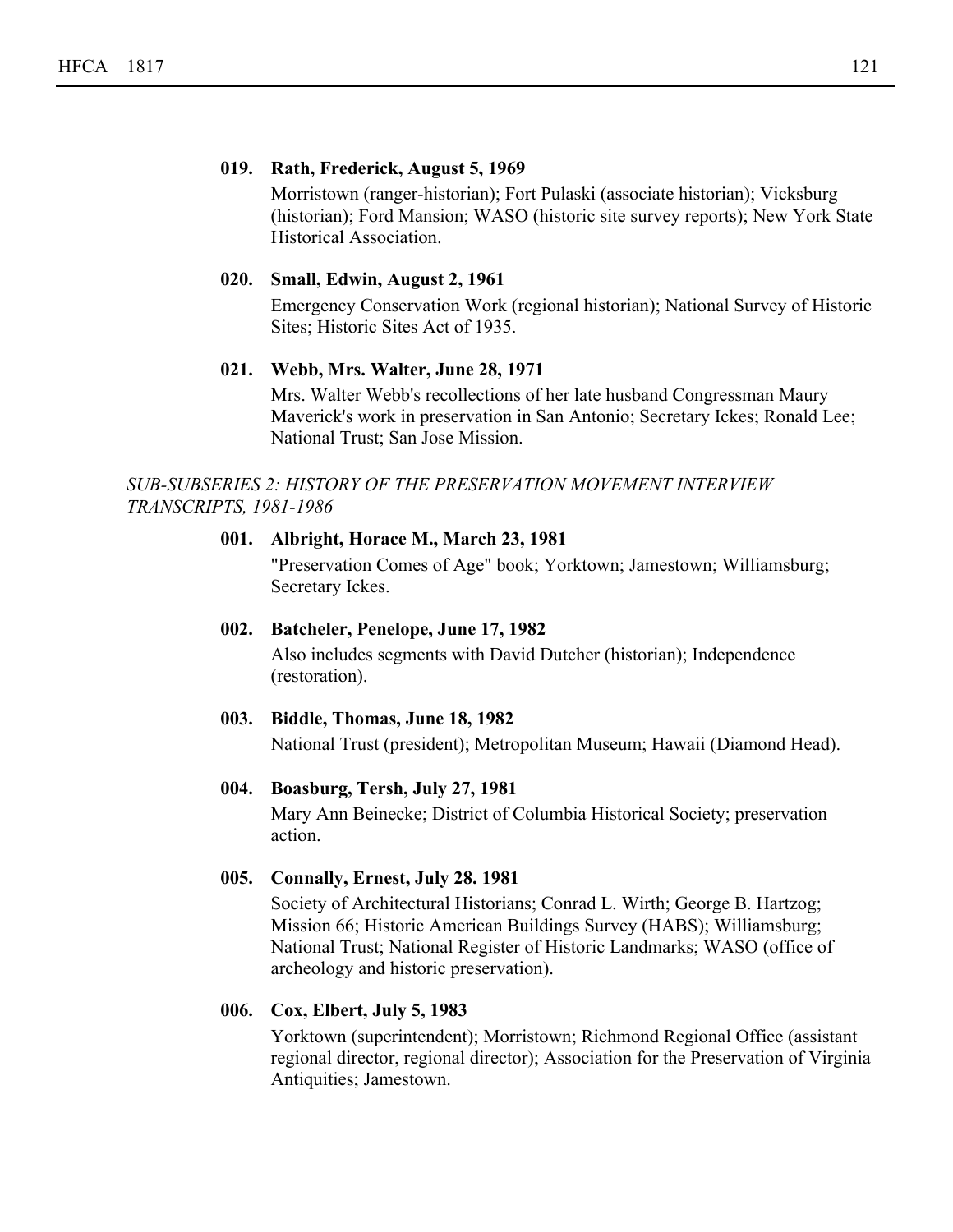#### **007. Feiss, Carl, July 20, 1981**

Connecticut Development Committee; Columbia University; Region III National Resources Planning Board; Georgetown; Denver Art Museum (president); Slum Clearance and Urban Redevelopment Program; President's Advisory Committee on Housing Policies and Programs (technical advisor).

#### **008. Fitch, James, June 21, 1982**

Columbia University; Charles Peterson; architectural preservation.

#### **009. Garvey, Robert, August 4, 1981**

Old Salem preservation project; National Trust (executive director); National Historic Preservation Act (NHPA) of 1966; NPS Advisory Council.

#### **010. Gray, Gordon, September 11, 1981**

National Trust (trustee, chairman); National Historic Preservation Act (NHPA) of 1966.

#### **011. Hartzog, George, August 5, 1981**

Jefferson National Expansion; Historic Sites Act of 1935; National Trust; Gordon Gray; National Park Service reorganization; Mission 66.

#### **012. Kahler, Herbert, August 1, 1981**

Eastern National Parks and Monuments Association; Fort Jefferson; Conrad Wirth; Fort Caroline; Frederick Douglass; Theodore Roosevelt Home; National Trust; preservation action; Ronald F. Lee.

#### **013. Latimer, Truett, March 10, 1981**

National Historic Preservation Act (NHPA); Texas Historical Commission; NPS grants; National Register; Texas historical sites state survey; American Association for State and Local History; Office of Archeology and Historic Preservation.

#### **014. Lee, Charles, March 10, 1981**

Charleston, South Carolina; Historic Sites Act of 1966; National Register.

#### **015. Nelson, Lee, September 17, 1982**

Preservation technology; Independence; Yorktown; Charles Peterson.

#### **016. Palmer, George, June 15, 1982**

Ronald F. Lee; Vanderbilt; Philadelphia Regional Office; Mission 66; Conrad Wirth; Robert Utley; Preservation Act of 1966.

#### **017. Peterson, Charles, June 17, 1982**

Independence; Philadelphia Customs House; Fort McHenry; Columbia University; Virgin Islands; Historic American Buildings Survey (HABS).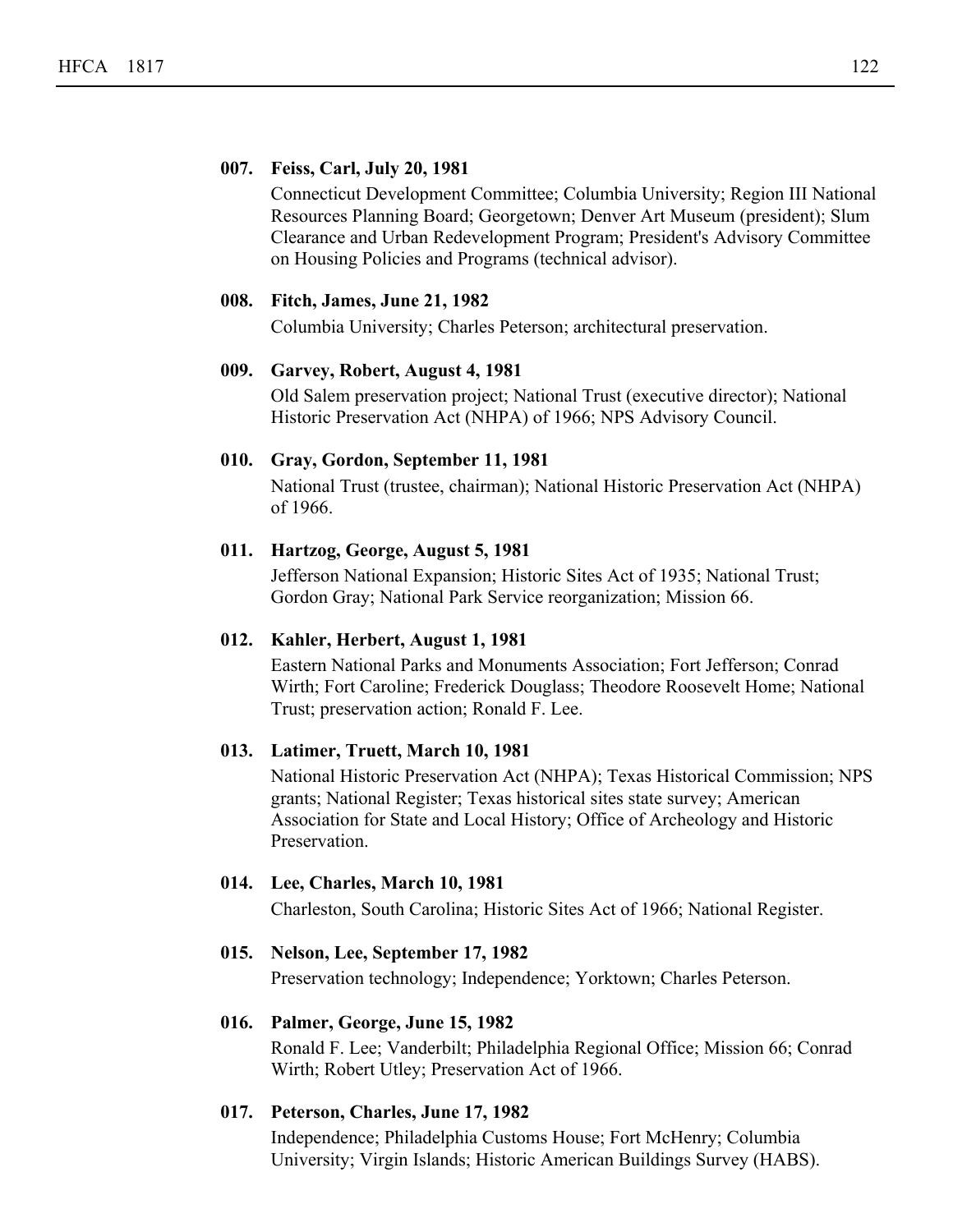#### **018. Utley, Robert, June 17, 1986**

Custer Battlefield/Little Bighorn (seasonal historical aide); Roy Appleman; Mission 66; Santa Fe Regional Office (Historic Sites Survey historian); NPS Advisory Board; Tumacacori; WASO (chief historian); Bent's Old Fort; National Register; National Historic Preservation Program; National Historic Preservation Act (NHPA); National Trust.

#### *SUBSERIES C: TRANSCRIPTS FROM REGIONAL ORAL HISTORY PROGRAM (BANCROFT LIBRARY) INTERVIEWS WITH NPS STAFF, 1960-1976*

#### **001. Albright, Horace M. and Drury, Newton B., 1962**

"Comments on Conservation, 1900-1960." American Planning and Civic Association; Isaac Walton League; National Audubon Society; National Outdoor Recreation Resources Review Commission; National Park Association; National Trust for Historic Preservation; Save-the-Redwoods League; Sierra Club; Wilderness Society; Ansel Adams; John Baker; Harold Ickes; Stephen T. Mather; John C. Merriam;; Roosevelts; Conrad Wirth; Robert Sterling Yard; Hetch Hetchy; Kennedy administration in conservation; lobbying for conservation; NPS management issues; Wilderness Act; and various NPS parks, government agencies, and other organizations. Bound volume includes articles and reprints by Albright and others.

#### **002. Bryant, Harold C. and Drury, Newton B., 1964**

"Development of the Naturalist Program in the National Park Service." Committee on Education in the National Parks; Lake Tahoe resorts naturalist talks; National Park Service Advisory Board; National Parks Association; Sierra Club; Horace Albright; William Jennings Bryan; C.M. Goethe; Ed Mckee; William McKinley; Stephen T. Mather; Loye Miller; Elihu Root; George Ruhle; Louis Schellbach; Gunnar Widfors; Ray Lyman Wilbur; Robert Sterling Yard; and various national parks, museums, and other institutions. Bound volume includes article by Harold C. Bryant and his obituary.

#### **003. Chaney, Ralph Works, January 15, 1960**

Paleobotanist and conservationist at the University of California, Berkeley; Civilian Conservation Corps. (CCC); Curry Company; Jackson Lake; John Day Basin; Manhattan Project; Save-the-Redwoods League; Sierra Club; U.S. Geological Survey; Senator William E. Borah; J.H. Bretz; Newton Drury; Dwight D. Eisenhower; Marshall Field; Joseph Grinnell; Warren G. Harding; Herbert Hoover; Harold Ickes; Senator Robert Kennedy; Alfred Knopf; Senator Joseph McCarthy; the Roosevelts; Woodrow Wilson; Henry Edgar Wirth; Governor John Winthrop; U.S. Forest Service; New Deal; Spanish American War; World War I; and various NPS parks, museums, universities, and committees.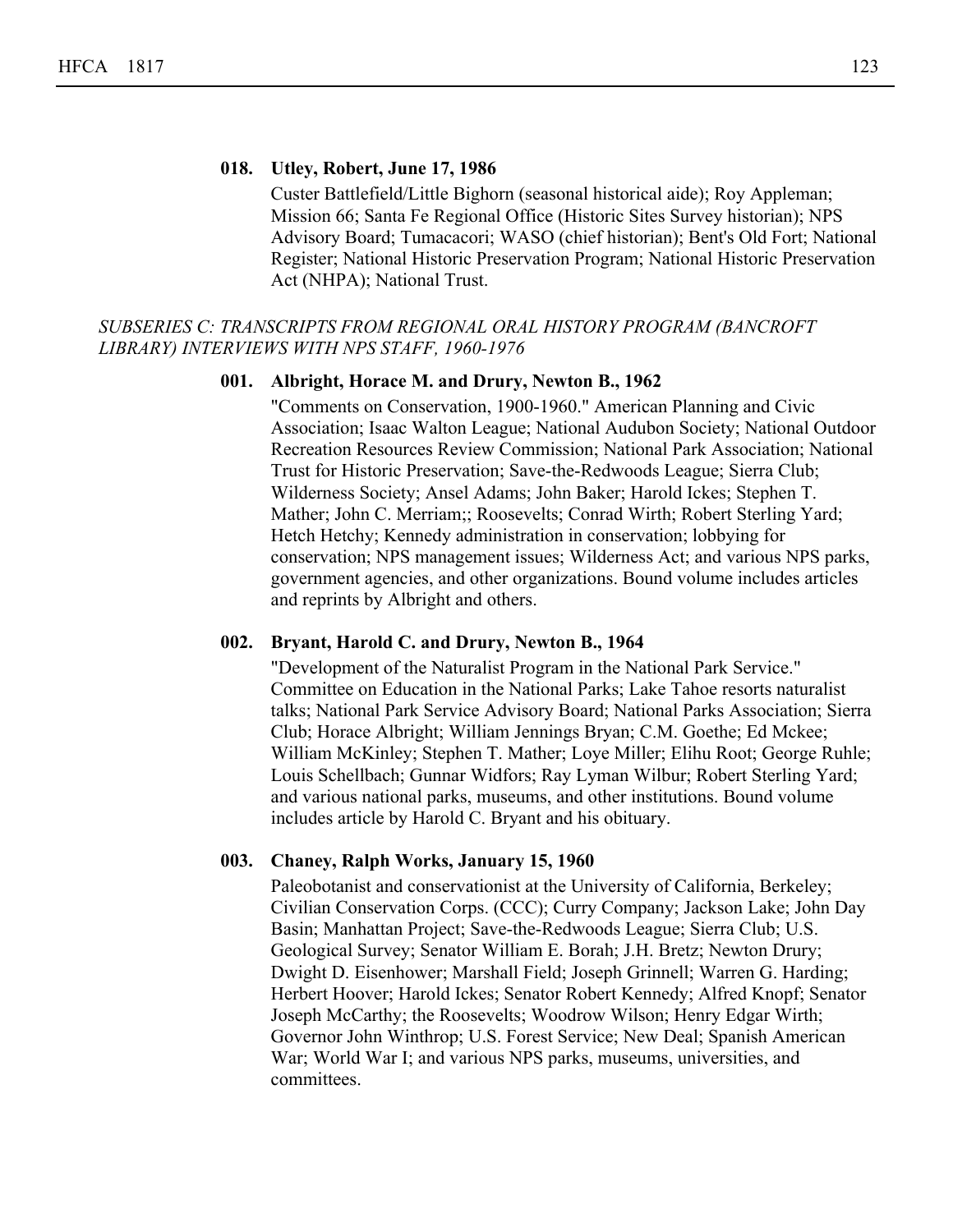#### **004. Coffman, John D., 1973**

"Forest Protection in the National Parks" with introduction by Horace Albright. Chief forester; American Planning and Civic Association; Civil Works Administration; Civilian Conservation Corps; U.S. Forest Service and National Park Service relations with Congress; landscape architecture; National Park Courier; Parkway and Recreation Study Act; Horace M. Albright; George F. Baggley; Harold C. Bryant; Victor H. Cahalane; Arno B. Cammerer; Howard H. Chapman; Verne Chatelain; Frank W. Childs; Lawrence F. Cook; Arthur E. Demaray; Joe Dixon; Newton B. Drury; Robert Fechner; Harold L. Ickes; Senator Henry M. Jackson; Starker Leopold; Herbert Maier; Stephen T. Mather; Lawrence Merriam; George Miller; Jesse L. Nusbaum; Carl P. Russell; Richard Russell; Roger Toll; Hillory Tolson; Thomas C. Vint; Conrad L. Wirth; George M. Wright; blister rust; use of DDT; fire principles and events; grazing; hunting; logging; soil conservation; construction; type mapping; water conservation; wildlife management; and various other individuals, organizations, and national parks. Bound volume includes articles and correspondence.

#### **005. Drury, Newton Bishop, 1972**

"Parks and Redwoods, 1919-1971", introduction by Horace M. Albright and DeWitt Nelson. Drury Advertising Company; land appraisal and acquisition; Audubon Society; Avenue of the Giants; Civilian Conservation Corps; commercial pressures and values; concessions; Five-year Master Plan; House Committee on Public Lands; House Appropriation Committee; U.S. Department of Interior and hearings; Izaak Walton League; Land and Water Conservation Fund; Mission 66; National Park Association; National Park Concessions, Inc.; Bureau of Outdoor Recreation; Parkway and Recreation Area Study Act; recreation demonstration areas; Redwood Region Conservation Conference; Redwoods Park Commission; Reorganization Act of 1933; Save-the-Redwoods League; Senate Committee on Interior and Insular Affairs; Wilderness Society; World Conference on National Parks; and various parks, individuals, agencies, laws, newspapers, and organizations.

#### **006. Evison, S. Herbert and Drury, Newton B., 1963**

'The National Park Service and the Civilian Conservation Corps." American Planning and Civic Association; American Scenic and Historic Preservation Society; National Outdoor Recreation Resources Review Commission; National Park Association; Save-the-Redwoods League; Sierra Club; Ansel Adams; John Baker; Edmund "Pat" Brown; Harold C. Bryant; Madison Grant; George Bird Grinnell; Stephen T. Mather; J. Horace McFarland; C. Hart Merriam; John C. Merriam; the Rockefellers; the Roosevelts; Conrad Wirth; Robert Sterling Yard; Kennedy administration in conservation; and various individuals, national and state parks, agencies, and organizations.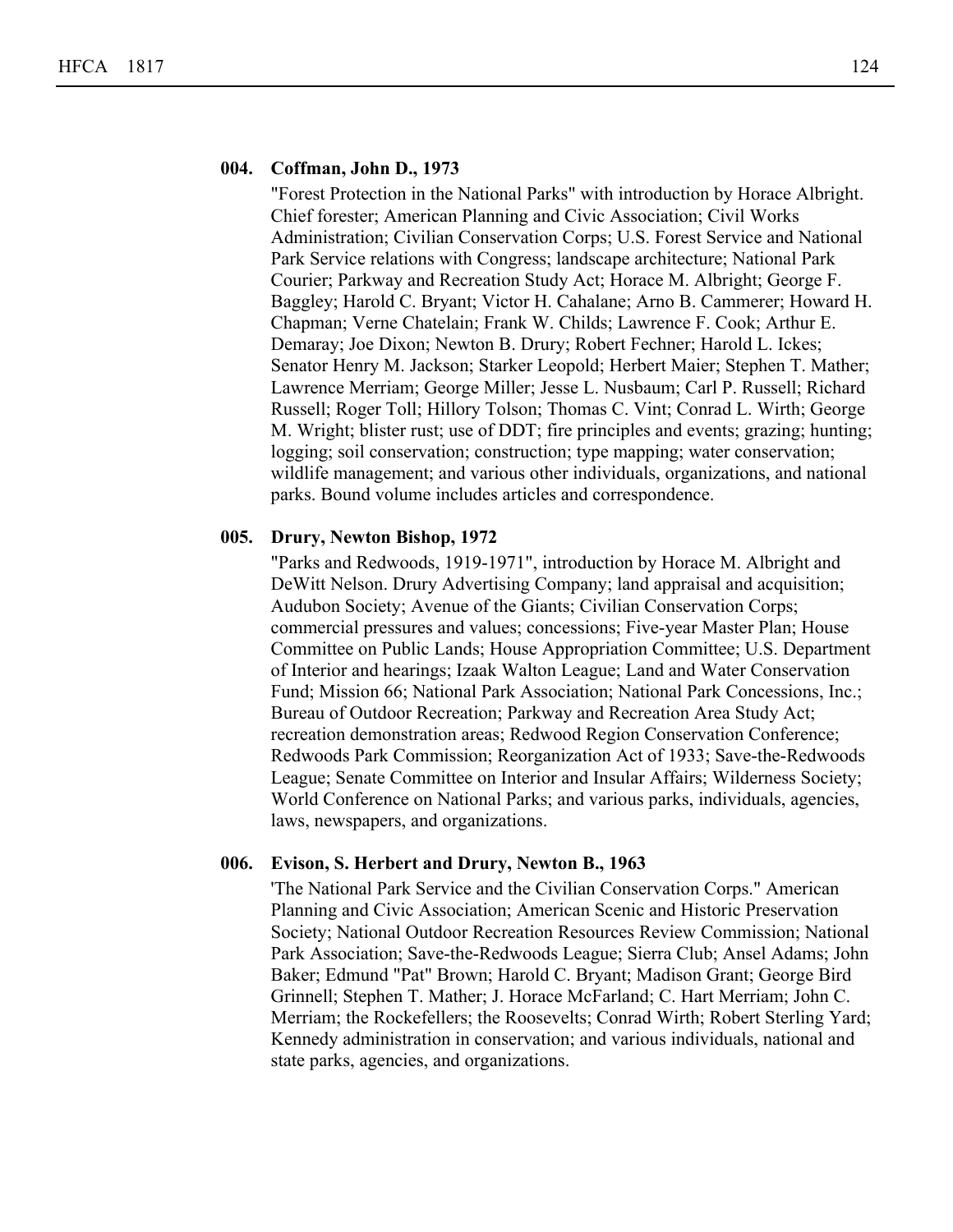#### **007. Farquhar, Francis P., 1960**

"On Accountancy, Mountaineering, and the National Parks." Accountancy Act of 1945; Save the Redwoods League; Horace Albright; Albert B. Fall; Hetch Hetchy; Harold L. Ickes; Stephen T. Mather; John Muir; Jessie Nusbaum; George Herbert Palmer; the Roosevelts; and other various individuals, accounting organizations, mountaineering clubs, and other associations.

#### **008. French, Enoch Percival and Drury, Newton B., 1963**

"Cruising and Protecting the Redwoods of Humboldt." California organizations; Delnorte Lumber Company; Pacific Lumber Company; Sage Land & Improvement Company; Save The Redwoods League; United States Geologic Survey; Clifford Allen; W.J. Curry; Emanuel Fritz; Jack Hunt; E.J. James; Glen Jones; J.P. Mahan; Laura Mahan; John C. Merriam; Jake Poole; Charles D. Wing; erosion control; flood control; timber cruising methods; and various national and state parks.

#### **009. Fritz, Emanual, 1972**

"Teacher, Editor, and Forestry Consultant." Baltimore and Ohio Railroad; Bethlehem Steel Company; Biggar Committee; U.S. Biological Survey; Civilian Conservation Corps; Save The Redwoods League; H.H. Chapman; Newton B. Drury; Harold Ickes; L.F. Kneipp; John Muir; the Roosevelts; S.B. Show; William Howard Taft; James W. Toumey; the Vanderbilts; and other various individuals, national and state parks and forests, laws, timber companies,and organizations.

#### **010. Hartzog, George B., 1973**

"The National Parks, 1965." NPS Advisory Board; Antiquities Act; U.S. Congress; U.S. Forest Service; Historic Sites Act of 1935; U.S. Department of Interior; Land and Water Conservation Fund; Mission 66; National Park Advisory Board on Wildlife Management; Outdoor Recreation and Resources Review Commission; Parks for America; Save The Redwoods League; U.S. Senate; Sierra Club; Urban Renewal Administration; Wilderness Act; Wilderness Conference; Newton B. Drury; Stewart Udall; Conrad Wirth; and various national parks.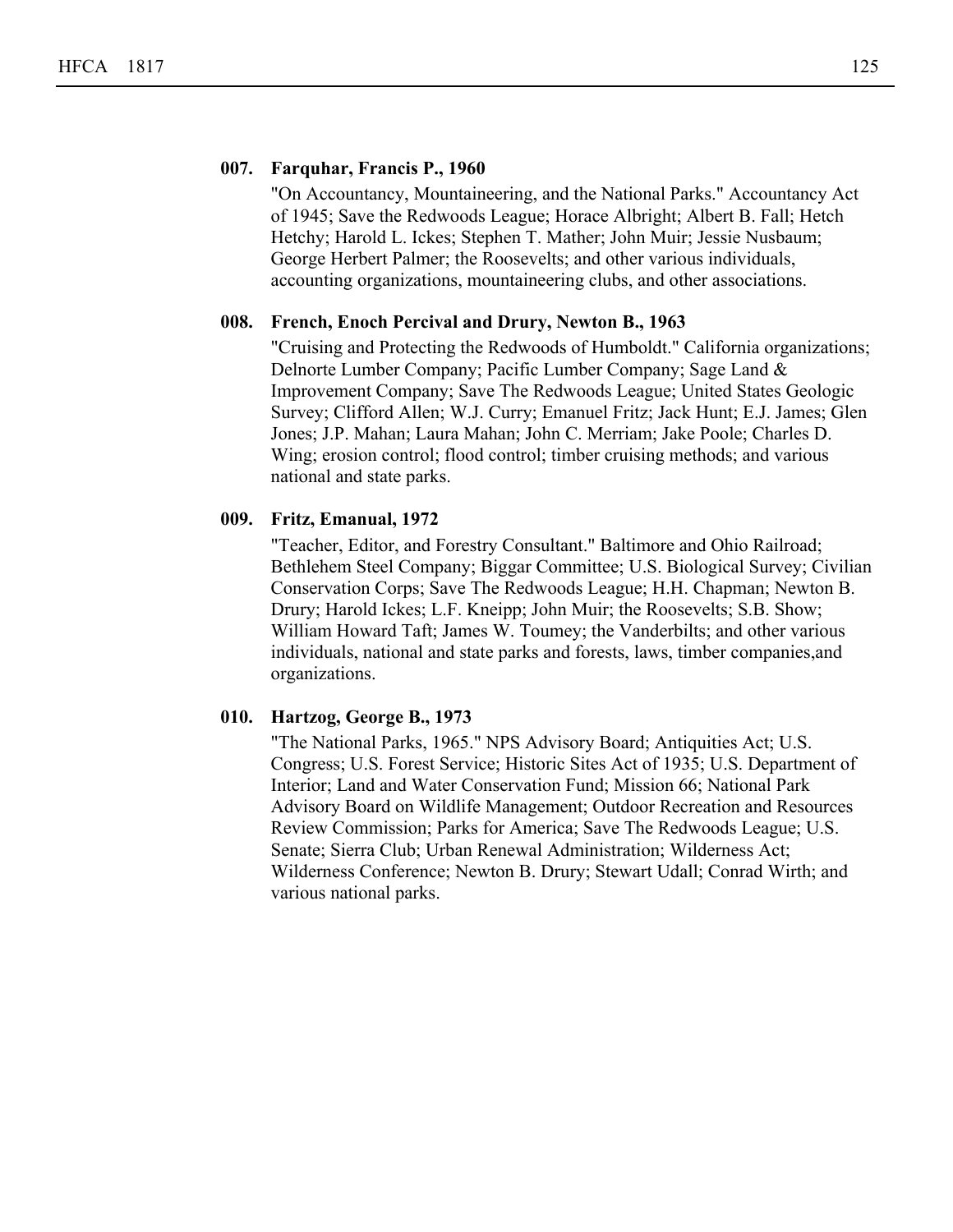#### **011. Kneipp, Leon F., 1976**

"Land Planning and Acquisition, U.S. Forest Service." Bull Moose Movement; Central Pacific Railroad; Civilian Conservation Corps; General Land Office; Homestead Act; National Conference on Outdoor Recreation; National Park Association; Northern Pacific Railroad; Save The Redwoods League; Second World Forestry Congress; Sierra Club; Southern Pacific Railroad; Wilderness Act; Works Progress Administration; Horace M. Albright; Calvin Coolidge; Helen Gahagan Douglas; Dwight D. Eisenhower; Colonel Ed Fletcher; James R. Garfield; Warren G. Harding; Herbert Hoover; Harold Ickes; Stephen T. Mather; the Roosevelts; William H. Taft; the Wallaces; Conrad Wirth; various individuals, national and state parks and forests; laws, government agencies, and timber organizations and associations.

#### **012. Miller, Loye Holmes, 1970**

"The Interpretive Naturalist." Horace M. Albright; Harold Bryant; Albert Fall; C.M. Goethe; Joseph Grinnell; Stephen T. Mather; C. Hart Merriam; John Campbell Merriam; Enid Michael; Enid Millspaugh; teaching philosophy; and various other individuals.

#### **013. Show, S. Bevier, 1965**

"National Forests in California." Civilian Conservation Corps; Forest Reserve Authorization Act; Outdoor Recreational Resources Review Commission; Sierra Club; John Coffman; Newton B. Drury; U.S. Congressman Al Elliot; Francis Farquhar; Robert E. Fechner; U.S. Congressman Bud Gearhart; Harold L. Ickes; Evan Kelly; Stephen T. Mather; Frederick Law Olmsted; Franklin D. Roosevelt; Secretary of Agriculture Henry Wallace; Charles Young; Muir Trail; and various other individuals, laws, and forestry associations and organizations.

#### *SUBSERIES D: GENERAL INTERVIEWS WITH NPS STAFF AND AFFILIATED INDIVIDUALS, 1954-2005*

#### *SUB-SUBSERIES 2: INTERVIEW TRANSCRIPTS, 1954-2005*

#### **001. Baugh, Ann, May 22-29,1997**

Bryce Canyon (concessioner); Albright Training Center (clerk-typist) (secretary to the superintendent, instructor); Association of National Park Ranger (ANPR) rendezvous; awarded the Meritorious Service Award.

#### **002. Carlstrom, Terry, October 7, 2004**

Denver Service Center (wilderness coordinator, chief of the branch of planning's western team); Alaska Regional Office (chief of planning, acting associate regional director for professional services); National Capitol Region (regional director); Distinguished Service Award.

#### **003. Carpenter, T., February 20-21, 1976**

Transcript not yet prepared.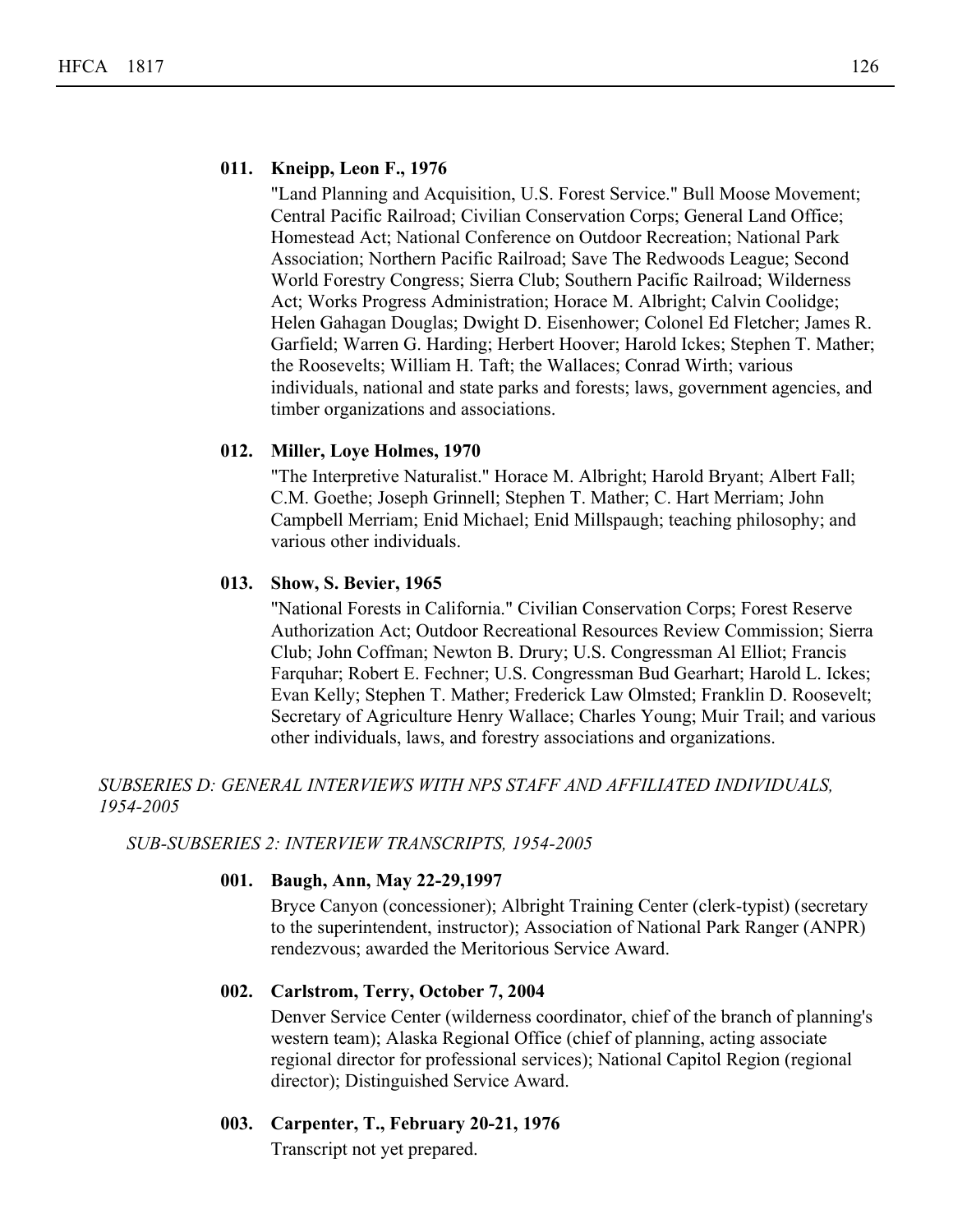|      | 004. Cowling, Herford T., n.d.<br>NPS photographer.                                                                                                                                          |
|------|----------------------------------------------------------------------------------------------------------------------------------------------------------------------------------------------|
|      | 005. Doty, Cecil J., March 10, 1985<br>NPS architect; Herbert Maier's log-and-stone school of NPS architecture;<br>Mission 66 architecture.                                                  |
|      | 006. Everhart, William C., February 21,1994<br>Transcript not yet prepared.                                                                                                                  |
| 007. | Evison, Boyd, June 24, 1978<br>Transcript not yet prepared.                                                                                                                                  |
| 008. | Flickinger, Victor W. & Elizabeth A., March 14, 1971<br>Creation of Herbert Hoover Birthplace.                                                                                               |
| 009. | Freeman, Raymond L., February 22, 1994<br>Transcript not yet prepared.                                                                                                                       |
| 010. | Garrison, Lemuel (Lon), February 22, 1973<br>Yellowstone (superintendent); Midwest Region (regional director); Northeast<br>Region (regional director); Albright Training Center (director). |
| 011. | Garrison, Lemual (Lon), April 27,1977<br>Mission 66.                                                                                                                                         |
| 012. | Goethe, Charles M., March 25, 1954<br>Worked with Sierra Club and the Audubon Society. Initiated interpretive<br>programs with the NPS.                                                      |
| 013. | Kahler, Herbert E. and Manucy, Albert C., January 20, 1975<br>Civilian Works Administration; Works Progress Administration; Public Works<br>Administration projects for the NPS.             |
| 014. | Logan, Wilfred D., February 5,1990<br>Midwest Region (regional archeologist); Midwest Archeological Center (chief<br>archeologist).                                                          |

#### **015. Mattes, Merrill J., May 24-25, 1983**

Yellowstone (ranger); Scotts Bluff (superintendent); Missouri River Basin Survey (historian); Midwest Regional Office (regional historian); Alaska studies (chief planner); Western Service Center (chief of historic preservation); Denver Service Center (chief of historic preservation).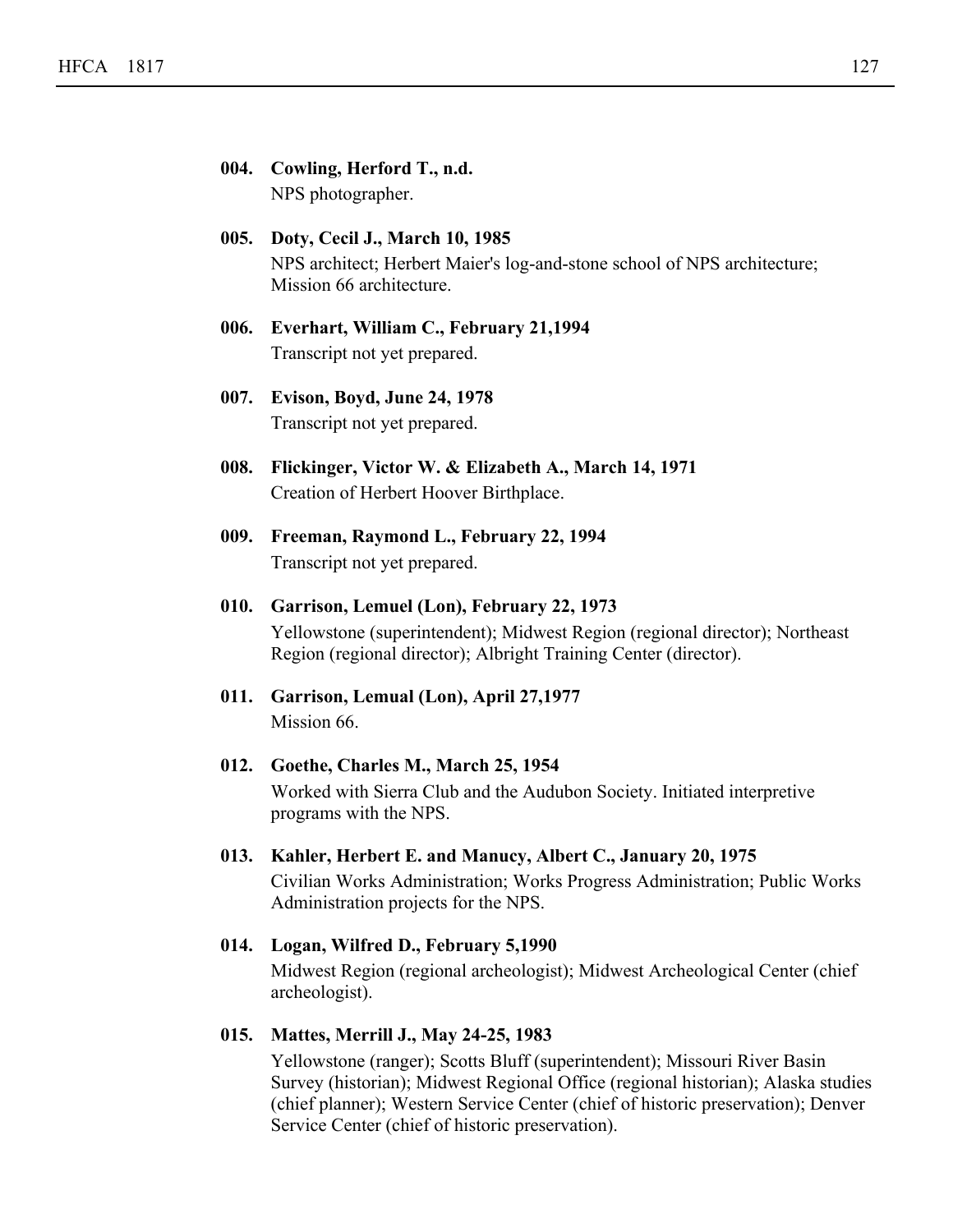#### **016. McLaughlin, John S., September 12, 1973**

Yellowstone (ranger, assistant chief ranger, superintendent); Rocky Mountain (assistant chief ranger, assistant superintendent); Civilian Conservation Corps (assistant to the chief forester in Washington); Western Region (assistant regional director); Mesa Verde (superintendent); Grand Teton (superintendent); Midwest Region (assistant regional director); Grand Canyon (superintendent).

#### **017. Noll, William N., February 21, 1994**

Transcript not yet prepared.

#### **018. Patraw, Preston P. and Patraw, Polly, January 22, 1964**

Preston: Hot Springs (chief clerk, superintendent); Grand Canyon (assistant superintendent, superintendent); Zion and Bryce Canyon (superintendent); Chicago Regional Office (finance officer); Santa Fe Regional Office (associate regional director).

Polly: Grand Canyon (seasonal ranger-naturalist).

#### **019. Peterson, Charles, February 12, 1998** Development of Colonial Parkway.

# **020. Shedd, Charles Edward (Pete), Jr., n.d.** Transcript not yet prepared.

#### **021. Thomas, Lindsey Kay, September 24, 2003** National Capital Region (park naturalist, research park naturalist, research biologist, research ecologist).

*SERIES VI: PARK-SPECIFIC ORAL HISTORY RECORDS, 1965-2007 (bulk dates: 1976-2004)*

*SUBSERIES A: SOUTHEAST ARCHEOLOGICAL CENTER (SEAC) ADMINISTRATIVE HISTORY PROJECT, 2003-2004, 2007*

*SUB-SUBSERIES 2: INTERVIEW TRANSCRIPTS AND REPORT, 2003-2004, 2007*

#### **001. Ehrenhard, John E., May 28, 2003**

MWAC (staff archeologist); Interagency Archeological Services (chief); SEAC (director); George B. Hartzog; Pete Faust; John Griffin; SEAC history; SEAC relations; archeology history; Regionwide Archeological Survey Plan; A-76.

#### **002. Faust, Richard D. (Pete), May 29, 2003**

Mound City Group (staff archeologist; acting superintendent); Division of Archeology under WASO, John Corbett (staff); SEAC (Chief); John Griffin; Ernest Connally.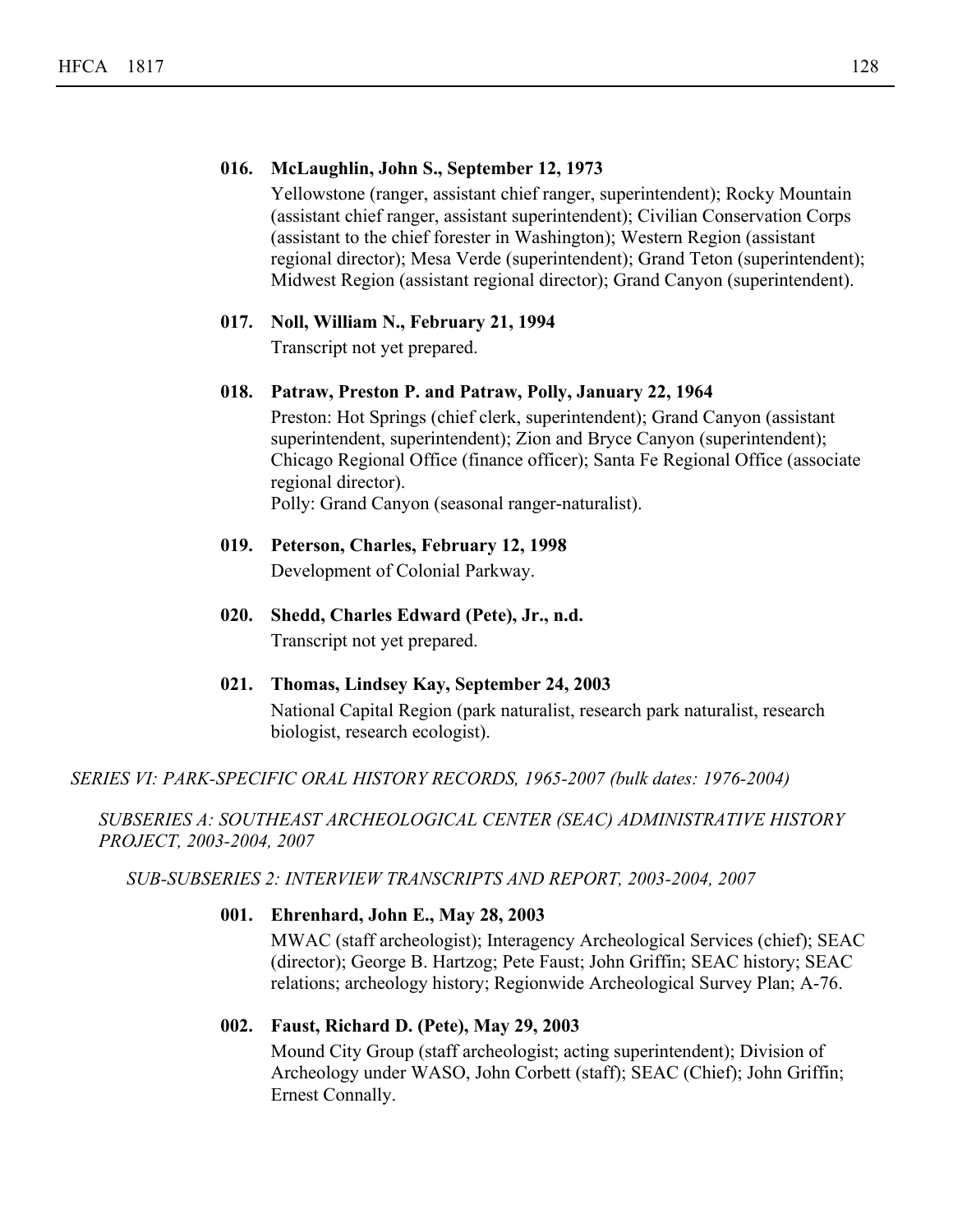#### **003. Fischer, George R., May 28, 2003**

U.S. Forest Service; Mesa Verde; Montezuma Castle (staff archeologist); Ocmulgee (staff archeologist); SEAC (staff position); underwater archeology; George B. Hartzog; Ernest Connally; John Corbett; Zorro Bradley; John Griffin; Smithsonian Institution; Mendel Peterson; Arthur Kelly; University of Georgia; Hale Smith; Florida State University.

#### **004. Griffin, Patricia C., September 9, 2003**

Widow of John Griffin; Jean "Pinky" Harrington; John Corbett; Hale Smith; Zorro Bradley; Ernest Connally; Arthur Kelly; SEAC relations with Florida State.

#### **005. Paredes, Anthony J., March 11, 2004**

University of Florida (professor); NPS Southeast Region (chief of anthropology and Indian affairs); John Griffin; Florida State University Anthropology Department; Hale Smith; Stanley Olsen; George Percy; underwater archeology; salvage archeology; Moss-Bennett Act.

#### **006. "Science, Politics, and the Big Dig", January 2007**

Administrative history of the Southeast Archeological Center written by Cameron Binkley.

#### **007. Smith, George S., May 30, 2003**

Cooperative Park Studies Unit (museum technician); University of Alaska Museum (director of field research); Archeological Assistance Division; Investigation and Evaluation Division, SEAC (Chief); Jean "Pinky" Harrington; Archeological Resources Protection Act; Society for Professional Archeologists and the Register of Professional Archeologists; underwater archeology.

#### *SUBSERIES B: C&O CANAL ORAL HISTORY PROJECT TRANSCRIPTS, 1965-1980*

#### **001. Apple, Julius, May 26, 1974**

15 Mile Creek; grandfather was a stone cutter; father operated a lock; Lou Stanup; Joe Higgens; growing up along the canal; health problems of people living on the canal; schooling on the canal; steamboats; civil war; Little Orleans. Interview by Martha Ross.

#### **002. Bender, Captain Roy (Ray), 1967**

Trips through various areas of the canal; barge captain for 36 years; maneuvering through the locks; coal boats.

#### **003. Boyers, Pat, n.d.**

Captain of a boat from Sharpsburg; Georgetown; Seneca; boating on the canal; stone quarries; Shantytown quarries; flood of 1924; steamboats; growing up on the canal.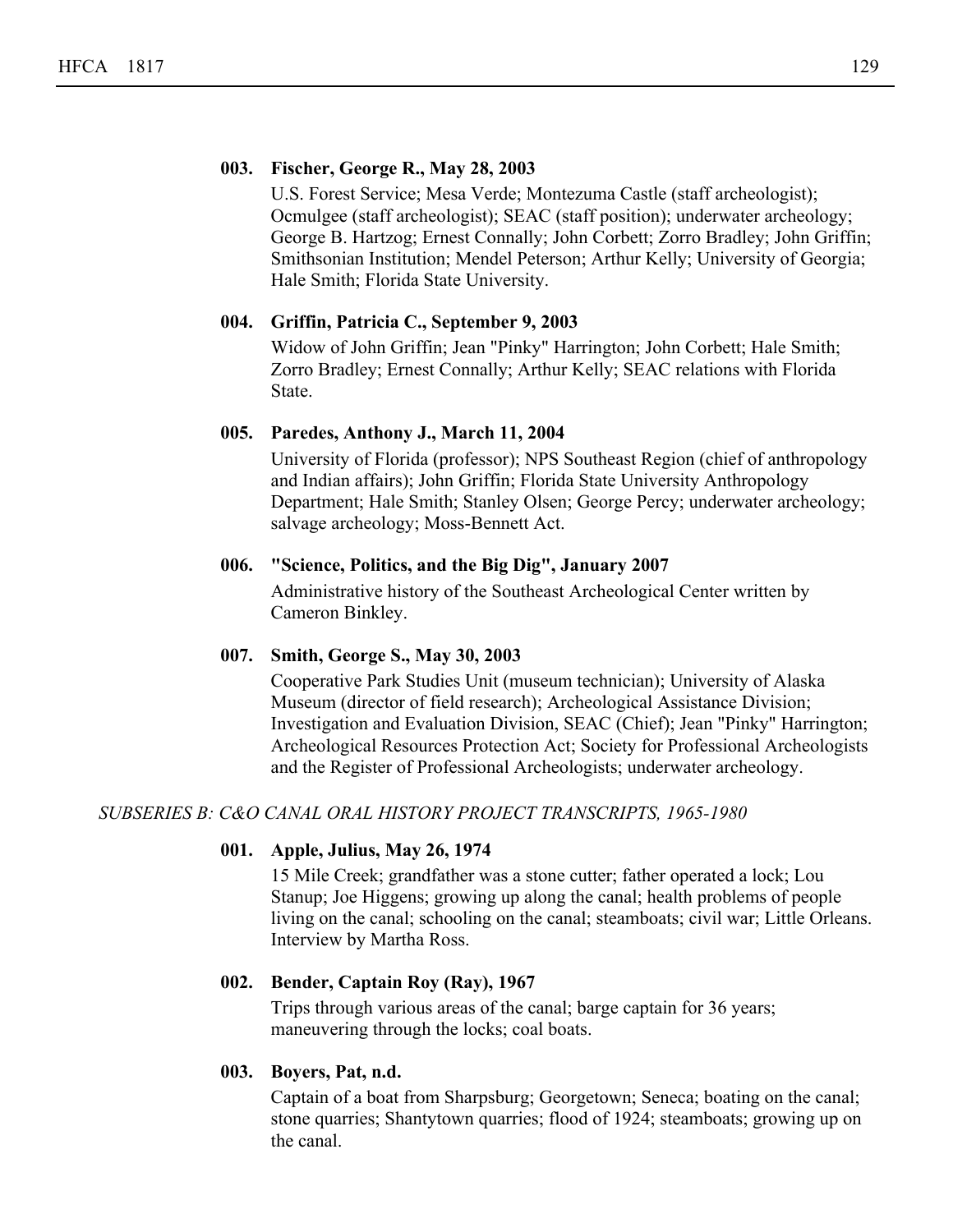#### **004. C&O Canal Folk Songs Project, February 1979**

Various folk songs of the C&O canal, sung by Captain Binder.

#### **005. Canal Songs--The Story of the Canal, n.d.**

Various songs about the C&O Canal by Flynn and Bachelor.

#### **006. Catoctin Creek, Aqueduct Cave-In, November 01, 1973**

Park Historian Jack Sanderson and Park Interpreter Elwood Wineholt report on the condition of the Catoctin Creek Aqueduct near Lock 29, after a reported cave in on November 1, 1973.

#### **007. Clipper, Bill, n.d.**

Side 1: Seneca Quarries. Side 2: Planting Time Darby. Raised on the canal in Seneca, Maryland; mules; fishing; ghost stories on the canal; Haunted House Bend; father worked in Seneca Stone Quarries; at the age of 14, he started driving mules from Seneca to Georgetown; Aunt Priscilla Jacobs; Ray Raleigh; Bill Raleigh; seasonality with the canal; process of getting coal and stone up the river; Windhift Tugboat Company; Teddy Roosevelt; slavery.

#### **008. Composite of Oldtimers' Talks at the Great Falls Museum, n.d.**

Growing up on the canal; grew up on the boat; boat right of way; Lock 29; tunnel.

#### **009. Eaton, James, May 25, 1974**

Boat Building; nicknamed Little Scat, after scat whiskey; boat living; coal mining and transporting; World War I; flumes; Joe Higgins; Williamsport; Georgetown. Interview by Martha Ross.

#### **010. Family Reunion Day at Great Falls, October 27, 1974**

Family reminiscing about canal life; Bissetts, Grit, Violettes: Lock 23; Wolf, Tshenbergers: Lock 74 by Morris Fradin and R. Stokes; lock operation; aqueduct operation; ghost stories; Mrs. Blablock; Captain John Bridge; poem about the C & O Canal; Paw Paw tunnel; John Cabin.

#### **011. Fletcher, Julius, November 1974**

Rebel Scout; Captain Conrad-written about his great grandfather while they were captives together; born in White Haven; canal boats; mentions stone house.

#### **012. Gibbs, Ron, 1969**

Gold Mines; campfire talk discussing insects; particularly fireflies versus glow worms.

#### **013. Goetz, Walter, n.d.**

Gold Fever; Maryland and Ford (Kirk) Gold Mines of Great Falls. Recording of a presentation.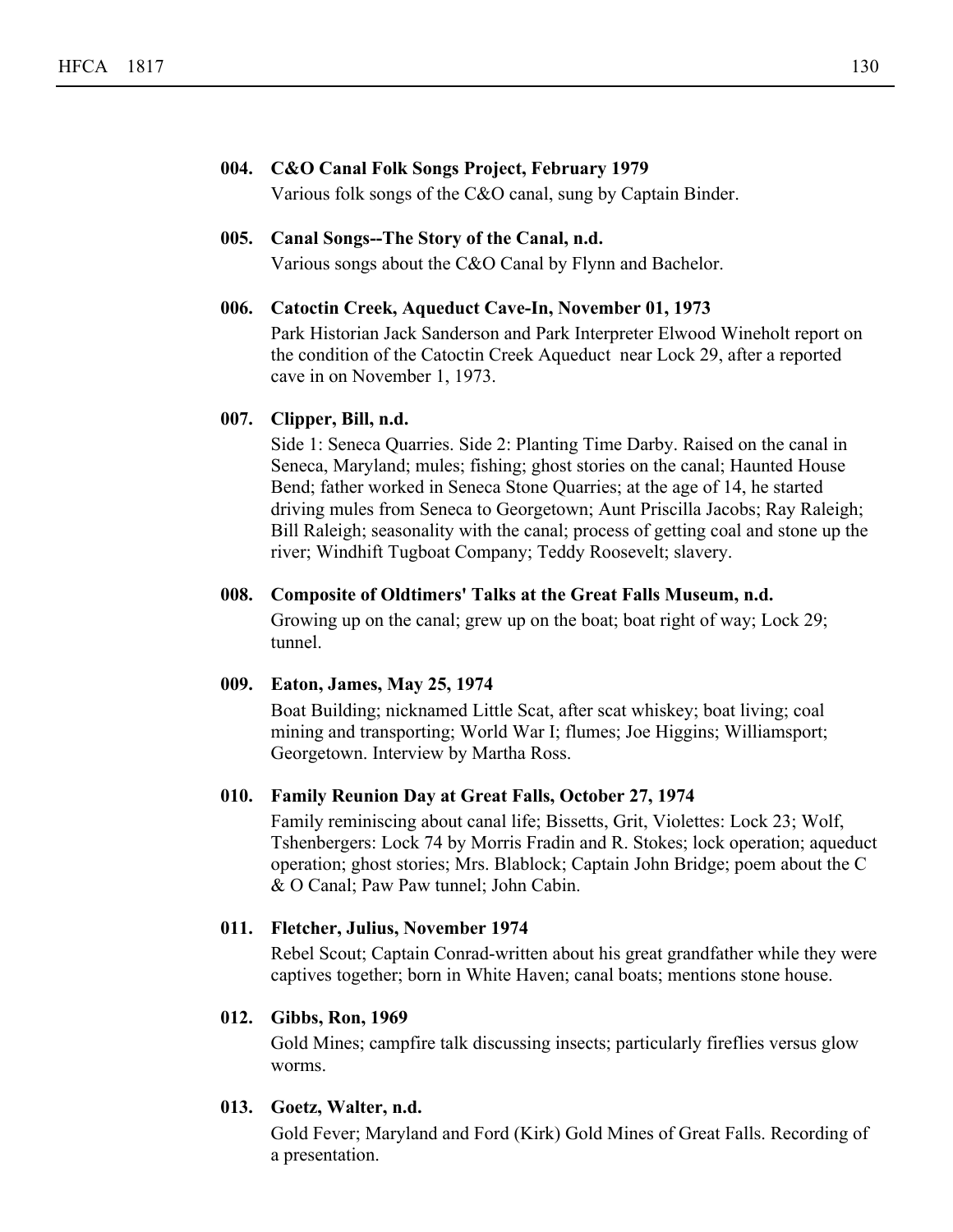#### **014. Gray, Roy and Boyer, Pat, n.d.**

Trip down the Potomac; Tales of the Old Days on the C&O Canal; reminiscing about growing up on the C & O Canal; gate and lock operation.

#### **015. Gray, Roy, Boyer, Pat, and Bender, Raleigh, July 29, 1966**

Recounts the time they rescued mules that had fallen in the Canal at Williamsport, boat over dam scenery; Salty Dog (Spencer's Tavern). Interview takes place at Bender's Tavern. Interview by Bill Clark.

#### **016. Hanning, Josephine Pshears, June 16, 1977**

Lived in Cabin John during canal period 1917. Interview by D. Karraker.

#### **017. Happenings on the Canal and Locks, n.d.**

Happenings on the canal and locks; incidents of drownings and near drownings; flooding on the canal; lock operation; Old Tommy Dunnigan (store owner); comments on current conditions of the locks; flooding in Little Orleans.

#### **018. Haugh, n.d.**

Memories of Coxey's Army moving through Oldtown, Maryland in 1894; remembers seeing around 50 soldiers in the town.

#### **019. Henderson, George, May 24, 1975**

Excursion boats c. 1898; canoe trip; Wellington painting; interview by Martha Ross.

#### **020. Higgins, n.d.**

Wife of superintendent of Cumberland Division of the canal until 1918; her father worked on the canal company boat.

#### **021. Hugo, Hablutzel, June 23, 1971**

Maintenance man on the canal.

#### **022. Ingalls, Edgart, February 14, 1966**

Ingall's Gold Mine Museum; gold mine tour; interview by John and Jack Reed.

#### **023. Ingalls, Edgart, July 20, 1971**

Gold mining at Great Falls, 1918-1930s; foreman; interviews by Ed Wesley.

#### **024. Ingalls, Edgart, July 31, 1971**

Gold mining at Great Falls; interviews by Ed Wesley.

#### **025. Krouk, Earl, n.d.**

Sandy Hook; swimming in the canal; lock tender Donaldson; lock operations.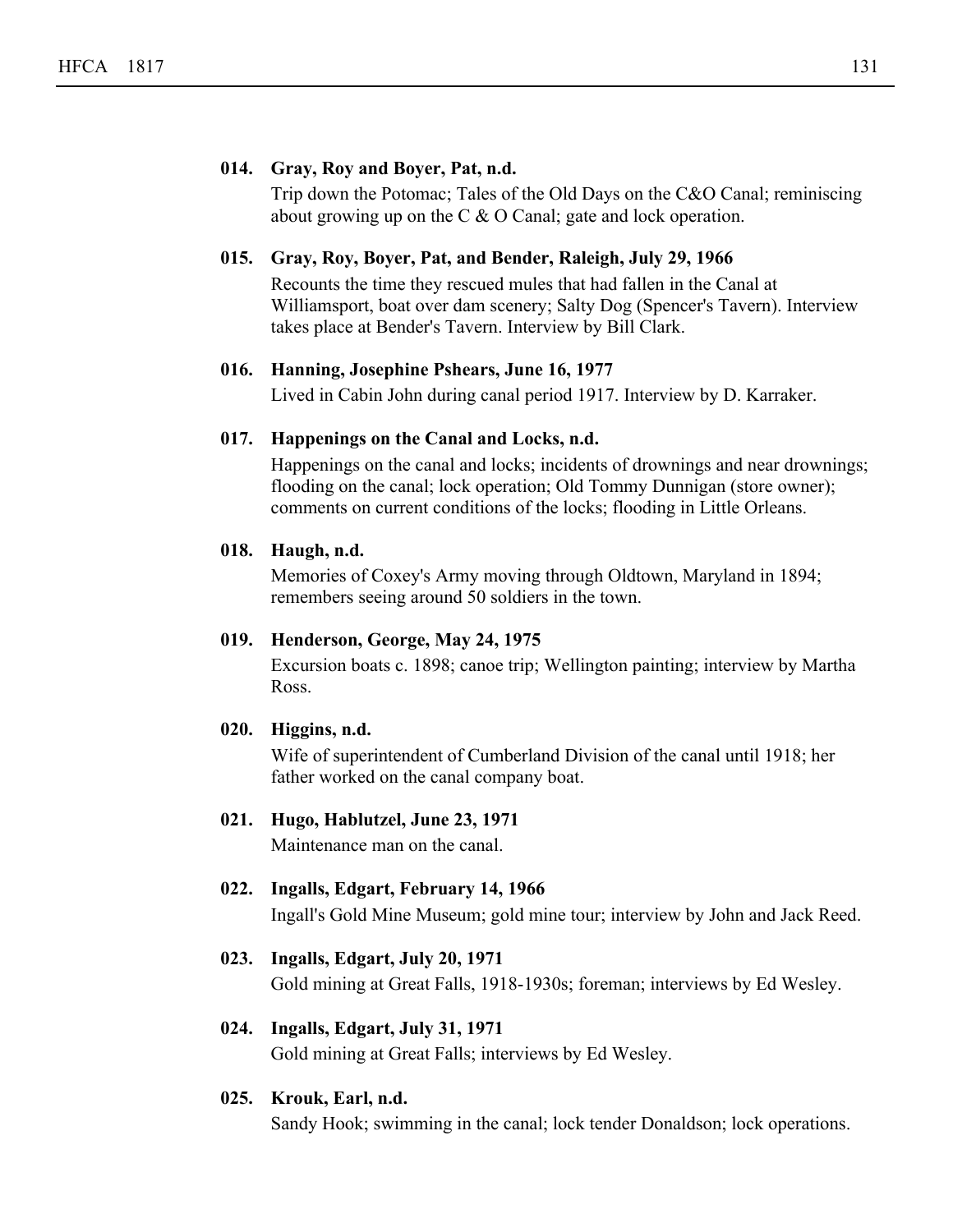#### **026. Little, Tom, n.d.**

Father had the best known store on the canal; store started in 1879; store operations; Mitchell and Norton; canal operations.

#### **027. Manning, Clara, May 26, 1974**

Lock keeper's daughter; ride on barge to Georgetown; description of the rooms on the barge; interview by Martha Ross.

#### **028. Micholson, Lewellyn (Lou), February 1980**

Father was in charge of canal; operated paper mill along the canal.

#### **029. Myers, Jake, n.d.**

Captain of his own boat; Merton's boats; father's work on the canal; Flood of 1877; George Cane; P.T. Little; boat and canal operations.

#### **030. National Park Service Presentation, 1966**

Discover Your Parks presentation.

#### **031. Radio Program, 1966**

Program by Ken Robertson of WCST regarding 50th Anniversary of the National Park Service.

#### **032. Radio Spot Announcements, January 11, 1968**

WCUM and WKIR Cumberland Newscast about ice skating plans for the C & O Canal and urban renewal recreation.

#### **033. Reed, John, 1966**

Professor of geology; gold mines at Great Falls, Maryland.

#### **034. Saubower, Joe, November 1966**

Stories of the C&O Canal; Interview by Ed Wesley.

#### **035. Saubower, Joe, November 1967**

Former boatman; quit boating and worked in the lime quarries; stories on the C & O Canal; interview by Ed Wesley.

#### **036. Schroeder, Mary, n.d.**

Boated for her father; description of boat; food and cooking; Sissel's Mill; mules.

#### **037. Shannon,, n.d.**

Canal life around Cumberland, Maryland; boatyards; stables; blacksmith shop; boat and canal operations.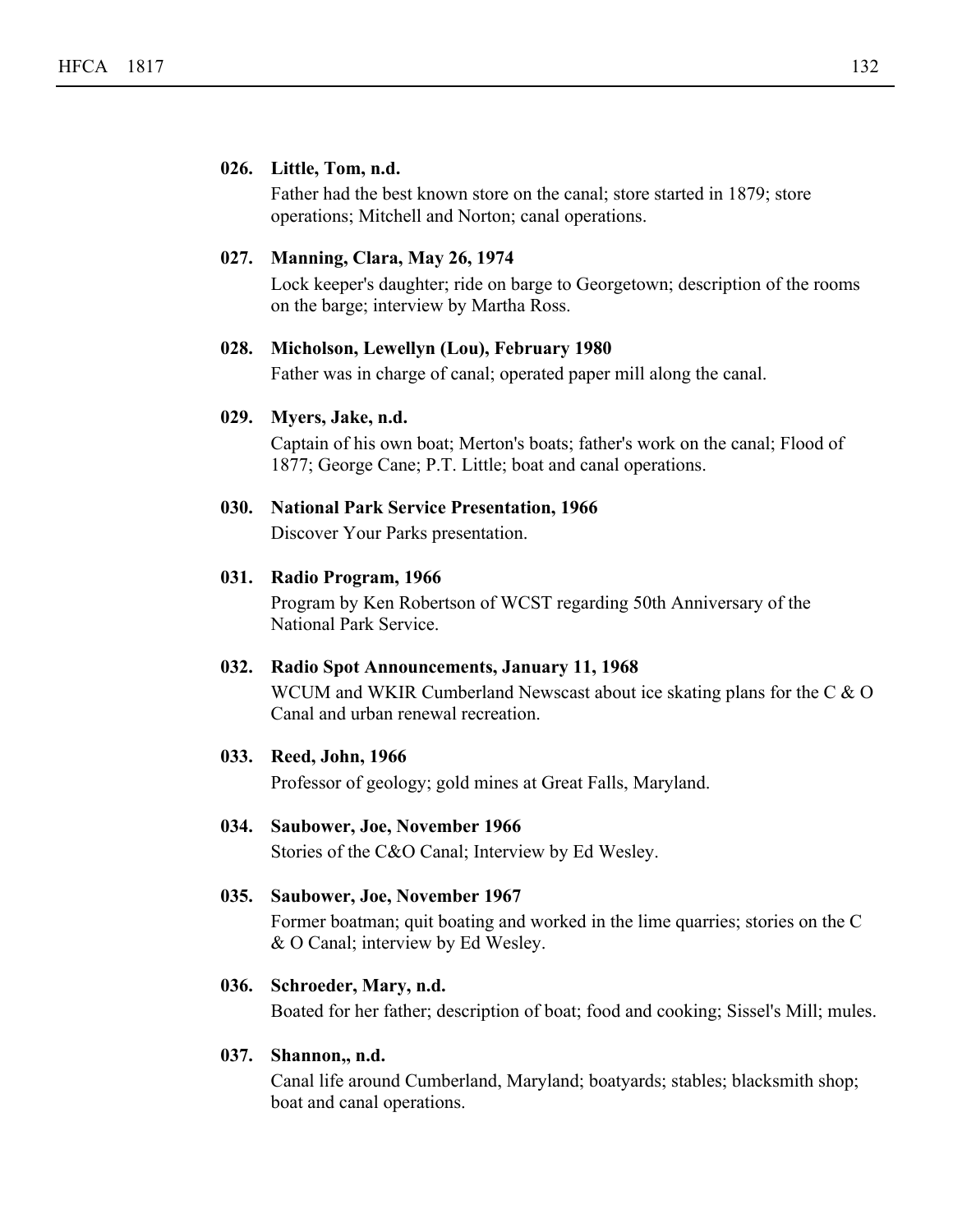#### **038. Shinham, O. J., July 17, 1977**

Shinham Lime Kilns at Dargen Bend; interview by Mike Thompson.

#### **039. Sisler, n.d.**

Woodworker and carpenter at Mertens Boatyard in Cumberland; shops and saloons; African Americans; B&O Roundhouse.

#### **040. Sounds of History, 1977**

Winston Churchill, Eisenhower, Roosevelt, Glen Miller and 40s music. Program transcript.

#### **041. Swain, Clifford, June 08, 1965**

Saloons along the canal; interview by Ross Hubbard.

#### **042. Swain, Clifford, September 1973**

Canal structures; pictures of Lock Widewater; Locks 6 and 44; Points of Rocks; Weverton File Factory; interviews by Woody Wineholt.

#### **043. Swain, Clifford, n.d.**

Canal life; appears to be self-interview.

#### **044. Swain, John, August 1973**

Mules and family experiences; interview by M. Ross.

#### **045. Swain, Mamie, September 1973**

Typical life on a boat; interview by M. Ross.

#### **046. Tibbs, Amy Lee, February 1980**

Grandfather was a construction boss on the canal.

#### **047. Tilden, Freeman, n.d.**

Constructive Aspects of Inaction; discussion of how he developed a program, what makes a good program, pitfalls to avoid; Cumberland Falls; Guy Nichols; Everglades campfire talk by Ernst Christiansen.

#### **048. Waskey, Lavenia, September 05, 1973**

Comments on canal life; floods; Paw Paw Tunnel; fur trapping; housekeeping chores; interview by M. Ross.

#### **049. Waterways West, October 1963**

C&O Canal history talk for school children by James Colman.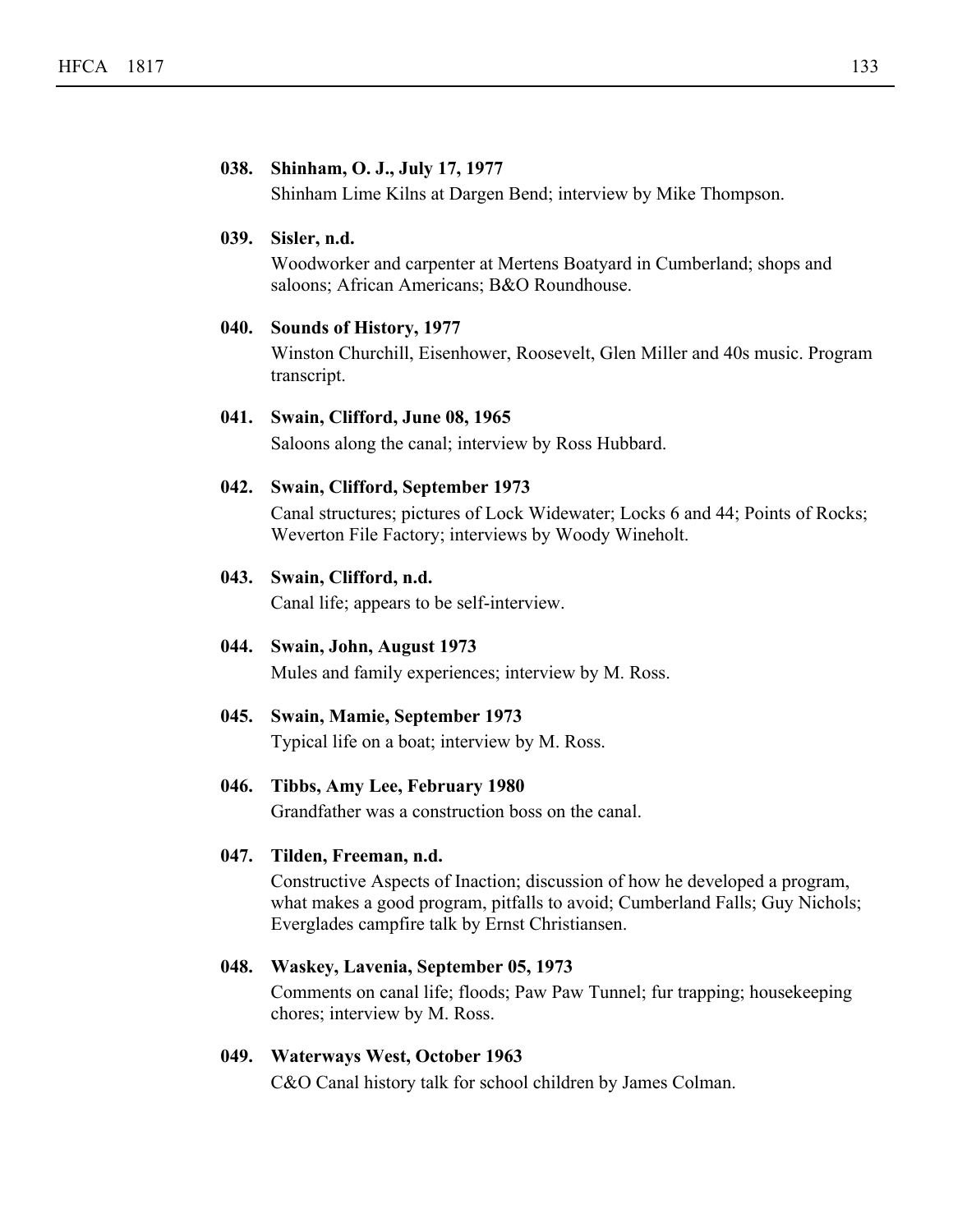#### **050. WGMS Radio with Donna Mugnen, n.d.**

Take a trip along the C & O Canal; five-part series on the lifetimes and restoration efforts for the C&O canal, edited by Ed Wesley with Donna Mungen; interviews include Captain Tom Hahn, Gramp Connoly; Nancy Long, chair of the C&O Canal NHP Advisory Commission; John Townsley, National Capital Parks director of operations; Richard Stanton, NPS assistant director.

#### **051. Williams, Butler, n.d.**

Coal mining and hauling; railroads; water pollution.

#### **052. Wolfe, Hooper, n.d.**

C&O Canal stories; Mosby's raiders; canal boats; cemetery; railroad; Pittsburgh Plate Glass Factory; Knobby Mountain; trip to Cumberland.

#### **053. Yonker, Rosalie, May 27, 1974**

Shopping trips to Georgetown from Cumberland; interview by M. Ross.

*SUBSERIES C: THE BICENTENNIAL AT INDEPENDENCE NHP ORAL HISTORY PROJECT, 1976 -1990*

*SUB-SUBSERIES 2: INTERVIEW TRANSCRIPTS, 1976-1990 (bulk dates: 1976-1979)*

#### **001. Administrative Records and Correspondence, 1976-1990**

Correspondence and records related to the administration of the Independence Bicentennial Oral History Project.

#### **002. Barrett, Albert, Hamaty, Simon and Weiler, Harry, 3-Aug-77**

Bicentennial seasonal employees; Liberty Bell Pavilion; audio/visual equipment; Graff House.

#### **003. Batcheler, Penelope, November 11, 1976**

Architect; Franklin Tenant House; publicity; historical preservation; archeology; Art Miller; Dick Frear.

#### **004. Batcheler, Penelope and Mish, Mary, July 6, 1977**

Architect; Franklin Court; Franklin House; Barbara Liggett; Betty Cousins; John Milner; Stuart McDonald; Bob DeSilets, Nicolas Gianapulos. Release form for Batcheler but not for Mish.

#### **005. Bell, Geraldine M., September 7, 1977**

Rangers; Liberty Bell Pavilion; personnel/staff issues; Graff House; Old City Hall.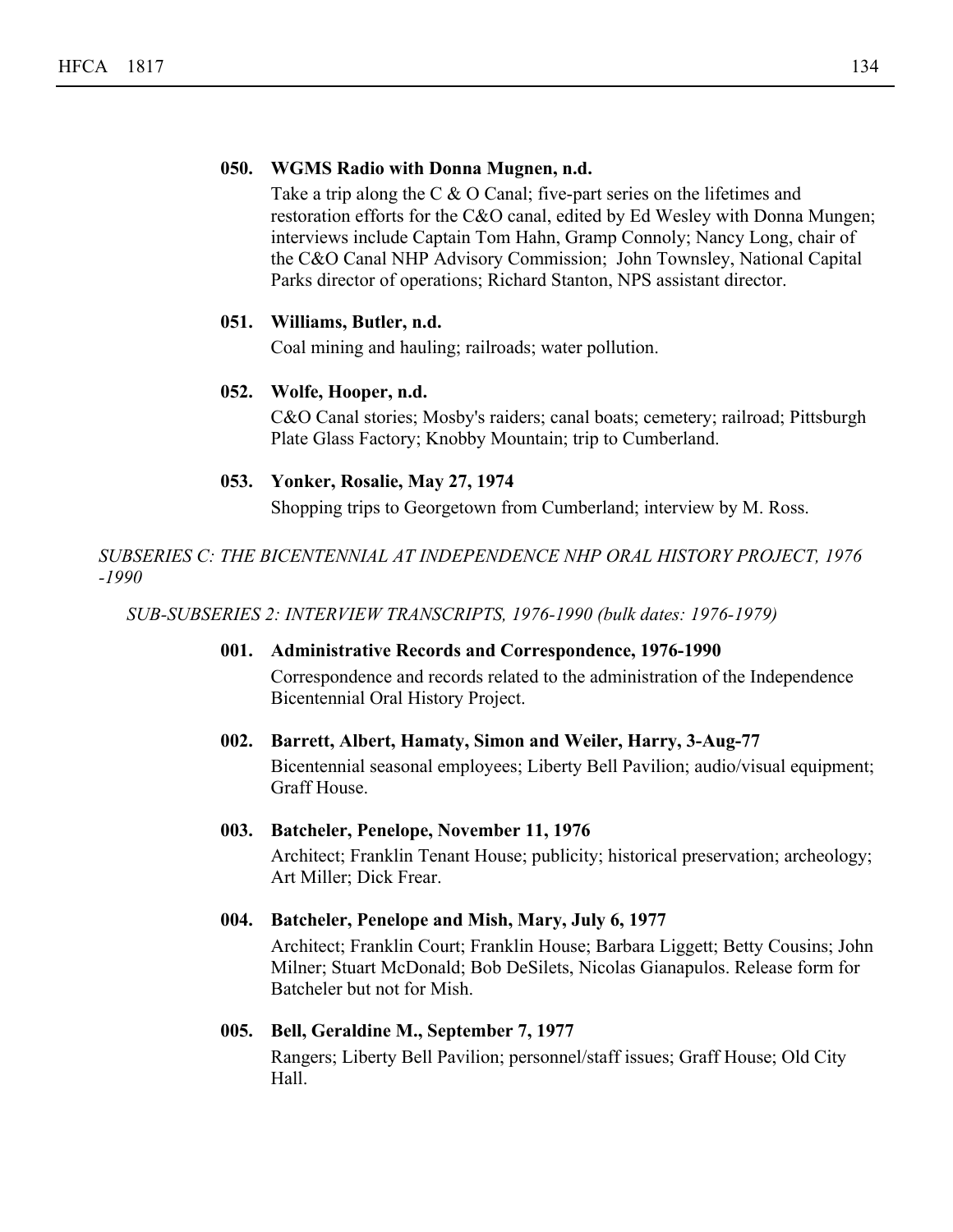#### **006. Bell, Geraldine M. and Borov, Mary R., June 15, 1977**

Supervisory technician; visitor operations; Second Bank; Liberty Bell Pavilion; visitor attitudes; Don Ecroyd.

#### **007. Bishop, Ellen, undated**

Supervisory technician; Second Bank; visitors; bomb threats.

#### **008. Bloomer, Ray, undated**

Independence Hall; Liberty Bell; Graff House; Celia Jackson; Gerri Bell; visitor attitudes.

#### **009. Boggs, Louise, October 27, 1978** Laborer foreman; James Mulchay; David Wallace; Liberty Bell; Franklin Court.

**010. Borov, Mary R., June 15, 1977** Transcript not yet prepared.

#### **011. Bosko, Ann Marie, August 12, 1977**

Interpretive technician; Old City Hall; photography; Kevin Quinn; Bruce Compton; Liberty Bell Pavilion; Gerri Bell.

#### **012. Bosko, Ann Marie and Law, Daniel, August 15, 1977**

Interpretive technician; Don Ecroyd; Franklin Court; Congress Hall; Old City Hall; Liberty Bell; Queen Elizabeth's visit.

#### **013. Brooks, Chester L., November 16, 1976**

Superintendent; Advisory Commission; Arthur Kaufman; Irwin Building; Graff House; public relations; George Hartzog; Donald Walker; Gary Everhardt; Ronald F. Lee.

#### **014. Burks, Maria, July 7, 1977**

Ranger; special events coordinator; Clyde Lockwood; mall use permits; Sue Davenport; Queen Elizabeth's visit; Dan Sharp; Warren McCullough.

#### **Cawood, Hobard G., December 9, 1976, December 16,1976 , December 20, 015. 1976, July 27, 1978**

Superintendent; Market Street Houses; Underground Museum; 318 Market Street; Independence Bicentennial Oral History proposal; Friends of Independence; Liberty Bell; Liberty Bell Pavilion; Queen Elizabeth's visit.

#### **016. Compton, Bruce, and Cubero, Myra, August 11, 1977**

Compton: Independence Hall. Cubero: Franklin Court; Latin American visitors.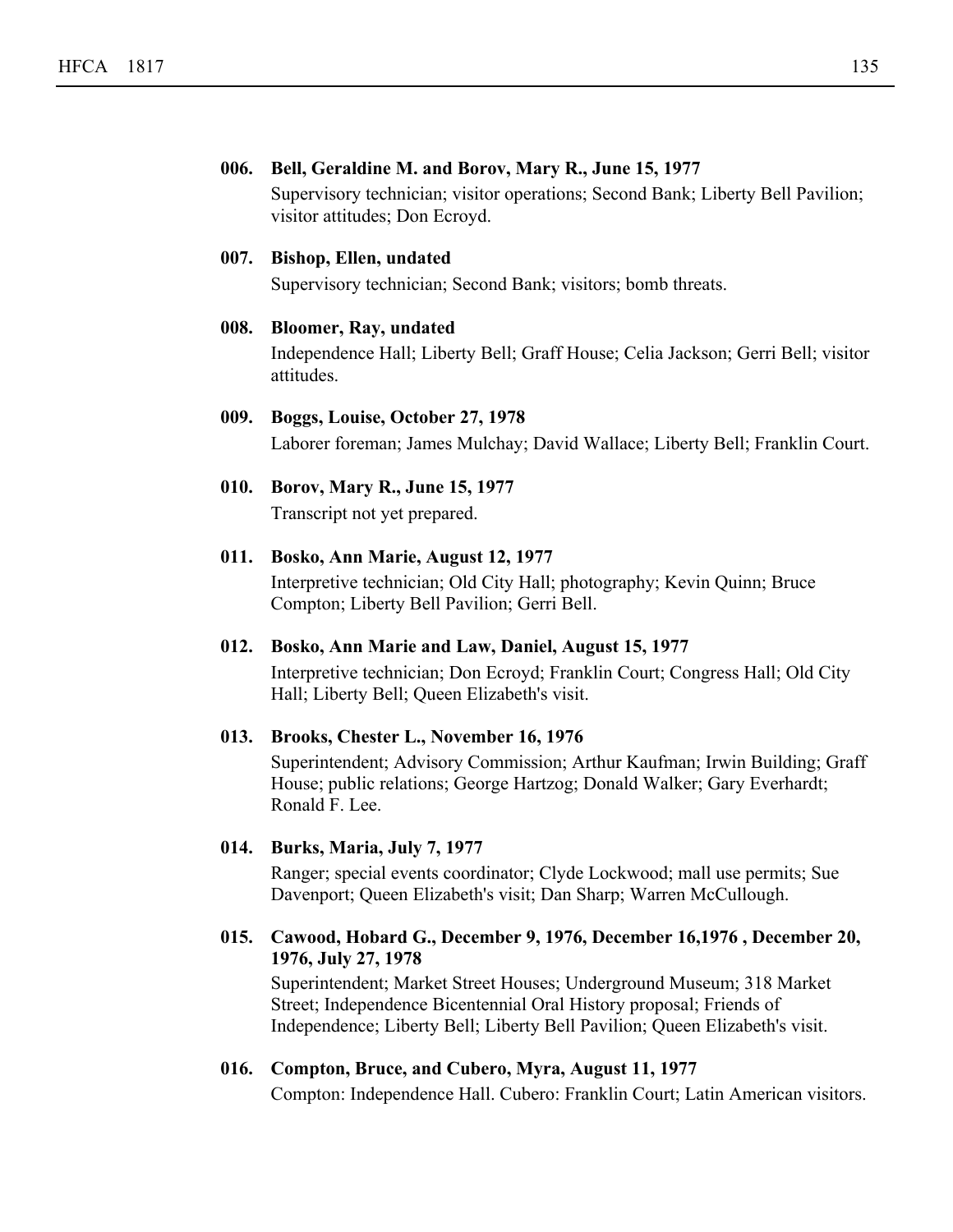#### **017. Coryell, Lawrence B., March 17, 1977**

Assistant to regional director for Bicentennial; Fort Stanwix; George Rogers Clark; Colonial; Independence; Second Bank, First Bank; visitor center; Franklin Court; Franklin House; Graff House.

#### **018. Cotter, John, June 8, 1977**

Archeologist; Franklin Court; Bruce Powell; Jackson Ward Moore; Barbara Liggett; Penelope Batcheler; Mary Mish; Franklin House.

#### **019. Craig, Bruce, August 18, 1977**

Seasonal technician; Don Ecroyd; Graff House; Liberty Bell.

#### **020. Dahlen, David, October 4-5, 1977**

Assistant supervisory technician; Kathleen Dilonardo; Geraldine Bell; Liberty Bell; Graff House; Liberty Bell Pavilion; seasonal training; visitors.

#### **021. Davies, Woodward, December 13,1977**

Supervisor of technical services; Clyde Lockwood; Warren McCullough; public events; Old City Hall; Pemberton House; Independence Hall; Liberty Bell; Franklin Court; World Court.

#### **022. Devane, Jimmy, July 26, 1977**

Visitor services supervisor; interpretation and visitor services; Queen Elizabeth's visit; visitor center.

#### **023. DiLondardo, Kathleen, April 11, 1977, May 11, 1977**

Chief of visitor services; Clyde Lockwood; Hobard Cawood; division of interpretation.

#### **024. Dorman, Charles G., August 16, 1977**

Museum curator; David Wallace; Bishop White House; Franklin Court; Market Street; Old City Tavern; Congress Hall; Post Office.

#### **025. Ecroyd, Donald, May 5, 1977**

Communications and interpretation educator; training tapes and sessions; guide feedback.

#### **026. Esposito, Marshall, November 31, 1977**

Transcript not yet prepared.

#### **027. Fanelli, Doris, May 5, 1977**

Museum curator; Deschler Morris House; furnishing plans.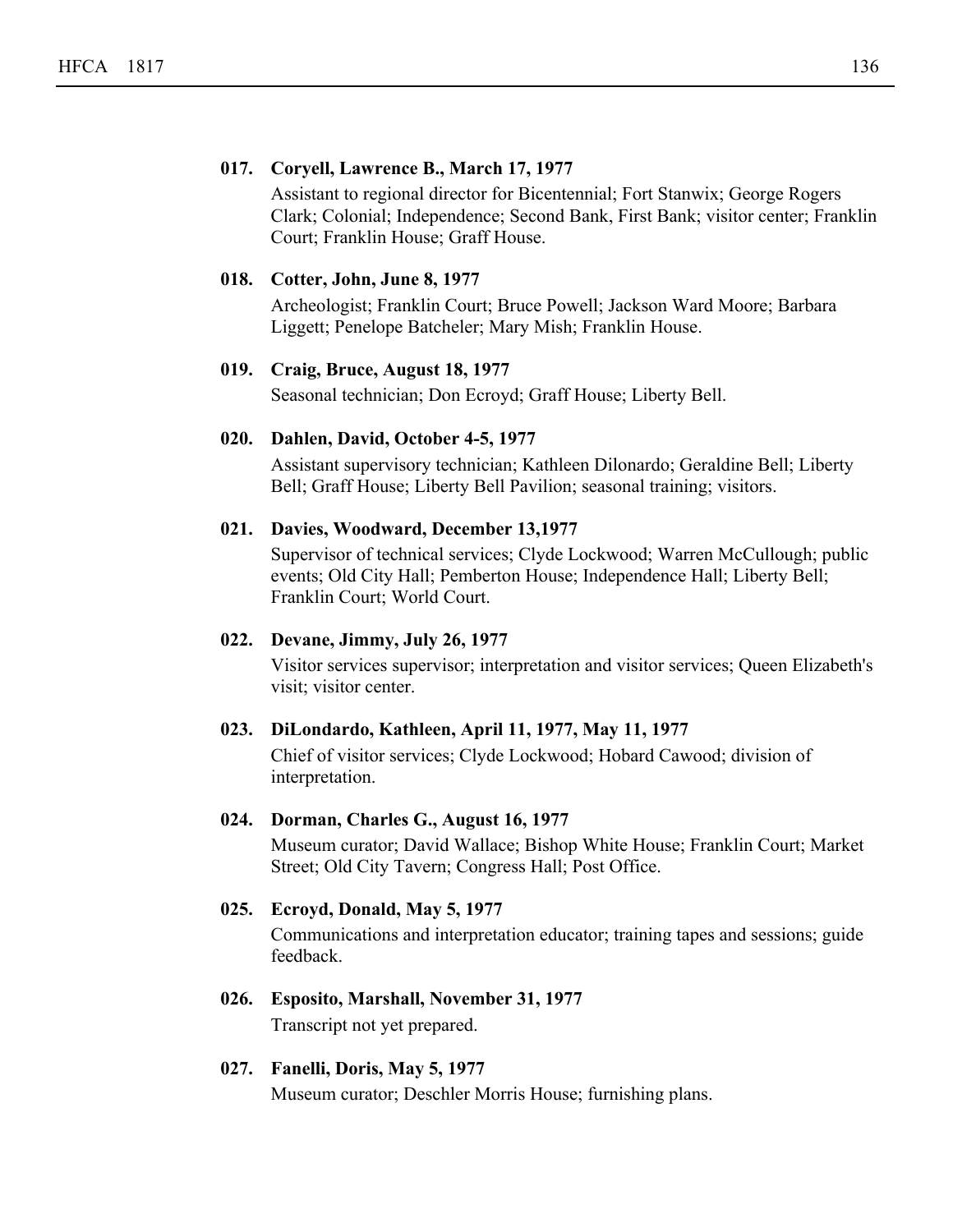| 028. Fisher, Albert T., Jr., December 15, 1977 |
|------------------------------------------------|
| Postmaster; Post Office; Postal Museum.        |

#### **029. Fruman, Anita and Kline, Robert, December 13, 1977** Fruman: park technician; Kline: printer/binder; The Print Shop; visitors; Franklin Court.

**030. Gilbert, August 4, 1977** Technician; Liberty Bell Pavilion; Graff House; visitor reactions; Harry Weiler.

#### **031. Gilbert, Cynthia, August 10, 1977** Transcript not yet prepared.

- **032. Glantz, Elliot, August 24, 1977** Seasonal technician; Liberty Bell Pavilion; Graff House; tour development; visitor reactions; bomb threats.
- **033. Goeke, Jane, June 28, 1977** Transcript not yet prepared.
- **034. Goeke, Jane, September 7, 1977** Seasonal technician; Liberty Bell; Graff House; Don Ecroyd.
- **035. Hamaty, Simon, August 3, 1977** Transcript not yet prepared.

#### **036. Hand, Earl A., October 4, 1977**

Assistant supervisory technician; George Reaves; Independence Hall; Carpenter's Square; First Bank; Bishop White House; Dolly Madison House.

#### **037. Jackson, Celia, June 8, 1977**

Supervisory ranger; First Bank; Second Bank; Todd House; Bishop White House; Liberty Bell Pavilion; Graff House; Don Ecroyd.

#### **038. Jones, Regina and Layman, Lewis, August 10, 1977**

Technician; Carpenter's Hall; Franklin Museum; Queen Elizabeth's visit.

#### **039. Kaufman, Arthur C., November 3, 1978**

Chairman of Independence NHP Advisory Commission; Chester Brooks; Liberty Bell; Transfer of land from State to National Parks; Hobart Cawood; Franklin Court; Liberty Bell Pavilion; Second Bank; Bicentennial planning.

**040. Kelly, A., December 15, 1977** Transcript not yet prepared.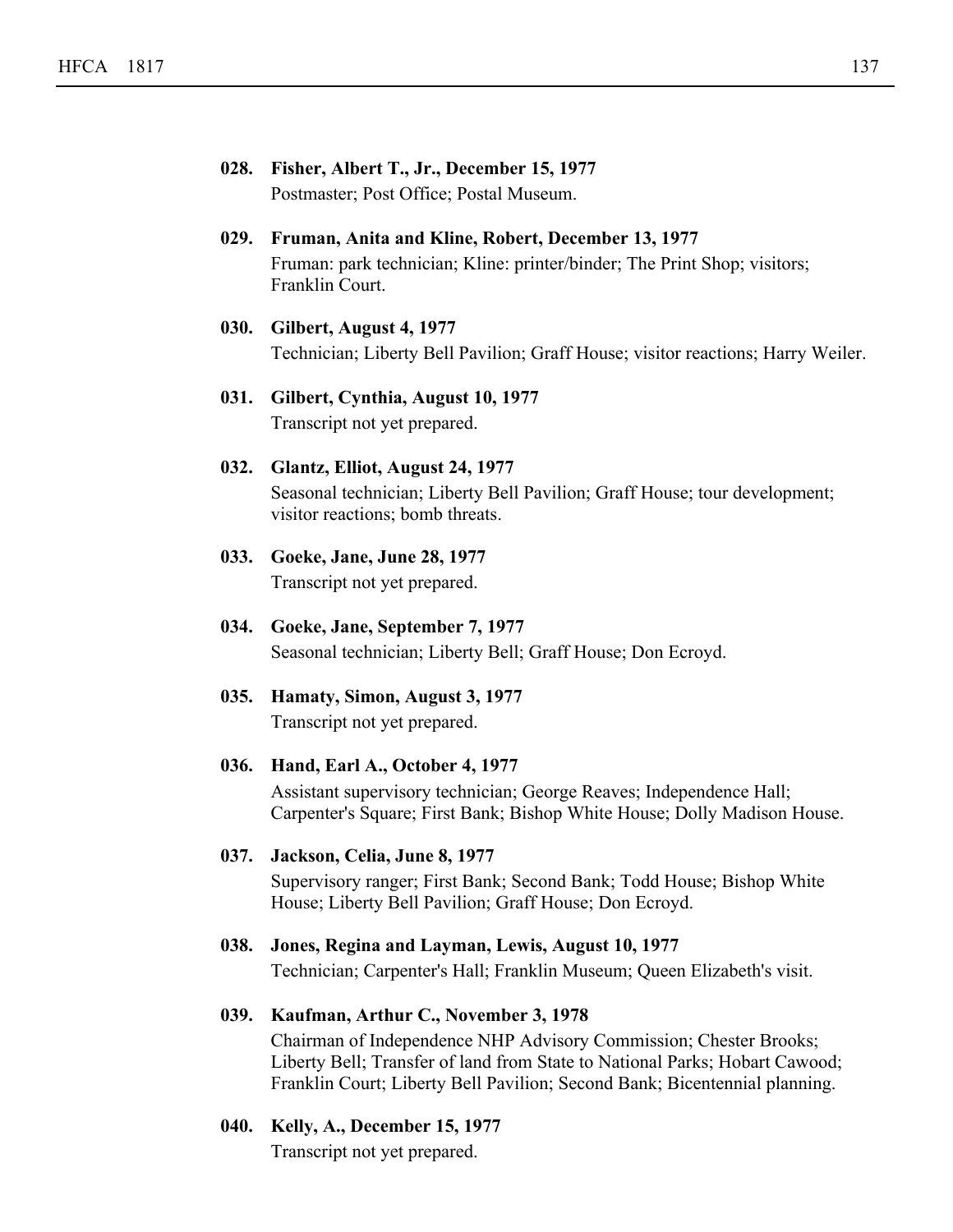# **041. Kline, Robert, December 13, 1977**

Transcript not yet prepared.

#### **042. Koziol, Ray, October 3, 1977**

Supervisory protection technician; Clyde Lockwood; Richard O'Guin; Independence Square; Queen Elizabeth's visit.

#### **043. LaRue, Howard, April 13, 1977**

Administrative officer; associate regional director; Chester Brooks; Quorum Five; Irwin Building; Independence clock case; Old City Hall; Graff House. Includes supplements.

# **044. LaRue, Howard, August 2, 1978**

Transcript not yet prepared.

**045. LaRue, Howard and Cocordas, E., August 12, 1977** Transcript not yet prepared.

#### **046. Latsios, Barbara, October 17, 1978**

Technician; Post Office; Liberty Bell; Independence Hall; President Ford; Geraldine Bell.

**047. Law, Daniel and Bosko, Ann Marie, undated** Transcript not yet prepared.

#### **048. Lockwood, Clyde, February 18, 1977, October 3, 1977, May 9, 1978**

Supervisory ranger; Hobart Cawood; Douglas Warnock; Richard O'Guin; Civil Disobedience Squad; George Reaves; Kathleen Dilonardo; Warren McCullough; interpretive planning. Includes supplements.

## **049. Lonsdorf, Alice, June 13, 1979** President of Friends of Independence; Second Bank Portrait Gallery; Franklin

Court; Liberty Bell; visitor center.

#### **050. Lucko, G., Myzel, Solomon, and Jeffries, Howard, October 6, 1977**

Lucko: chief of area services; Myzel: assistant chief of area services; Jeffries: horticulturalist; Franklin Court; Liberty Bell Pavilion; Graff House.

#### **051. Marshall, Joan, August 2, 1977**

Ranger-interpreter; Second Bank; Franklin Court; Don Ecroyd; visitor attitudes.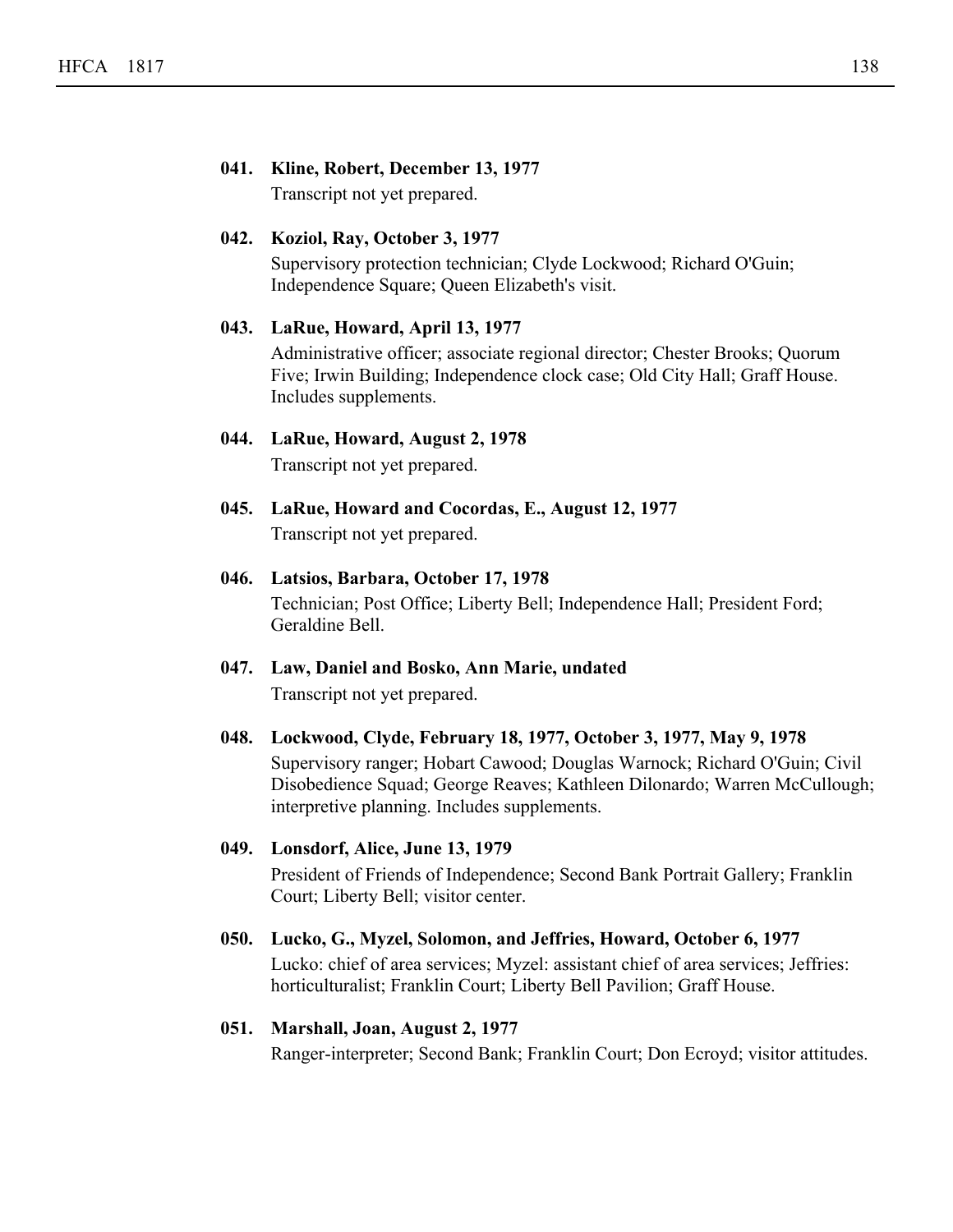#### **052. Martin, William and Pearlman, Melinda, August 1, 1977**

Martin: seasonal technician; Pearlman: seasonal technician; Second Bank Portrait Gallery; Don Ecroyd; tour themes. Release form for Martin but not Pearlman.

#### **053. McCullough, Warren A., July 7, 1977**

Public Affairs specialist; Chester Brooks; Hobart Cawood; visitor attitudes; press, radio, and TV activities.

#### **054. Meenan, George, undated**

Transcript not yet prepared.

#### **055. Melber, Adam, September 29, 1977**

Protection technician; Richard O'Guin; message system; Queen Elizabeth's visit; bomb threats.

#### **Milley, John, March 7, 1977, April 7, 1977, May 11, 1977, September 7, 056. 1977**

Supervisory museum curator; David Wallace; Congress Hall; Senate Chamber; furniture acquisition. Chester Brooks; Todd House; Independence Hall; Museum Council of Philadelphia; Charles Dorman; Bishop White; Second Bank.

#### **057. Mish, Mary, July 6, 1977**

Transcript not yet prepared.

#### **058. O'Guin, Richard, June 28, 1977**

Chief of protection and visitor services; law enforcement; bomb threats; building security.

#### **059. Platt, John, July 28, 1977, September 10, 1977**

Historian; Martin Yoelson; Franklin papers; Franklin House; Market Street.

#### **060. Porta, Harry, August 10, 1977**

Supervisory technician; bomb threats; Queen Elizabeth's visit.

**061. Priestly, Harley Jr., October 27, 1977** Transcript not yet prepared.

#### **062. Reaves, George, September 22, 1977**

Chief of visitor services; creation of an interpretation program; video tape training programs.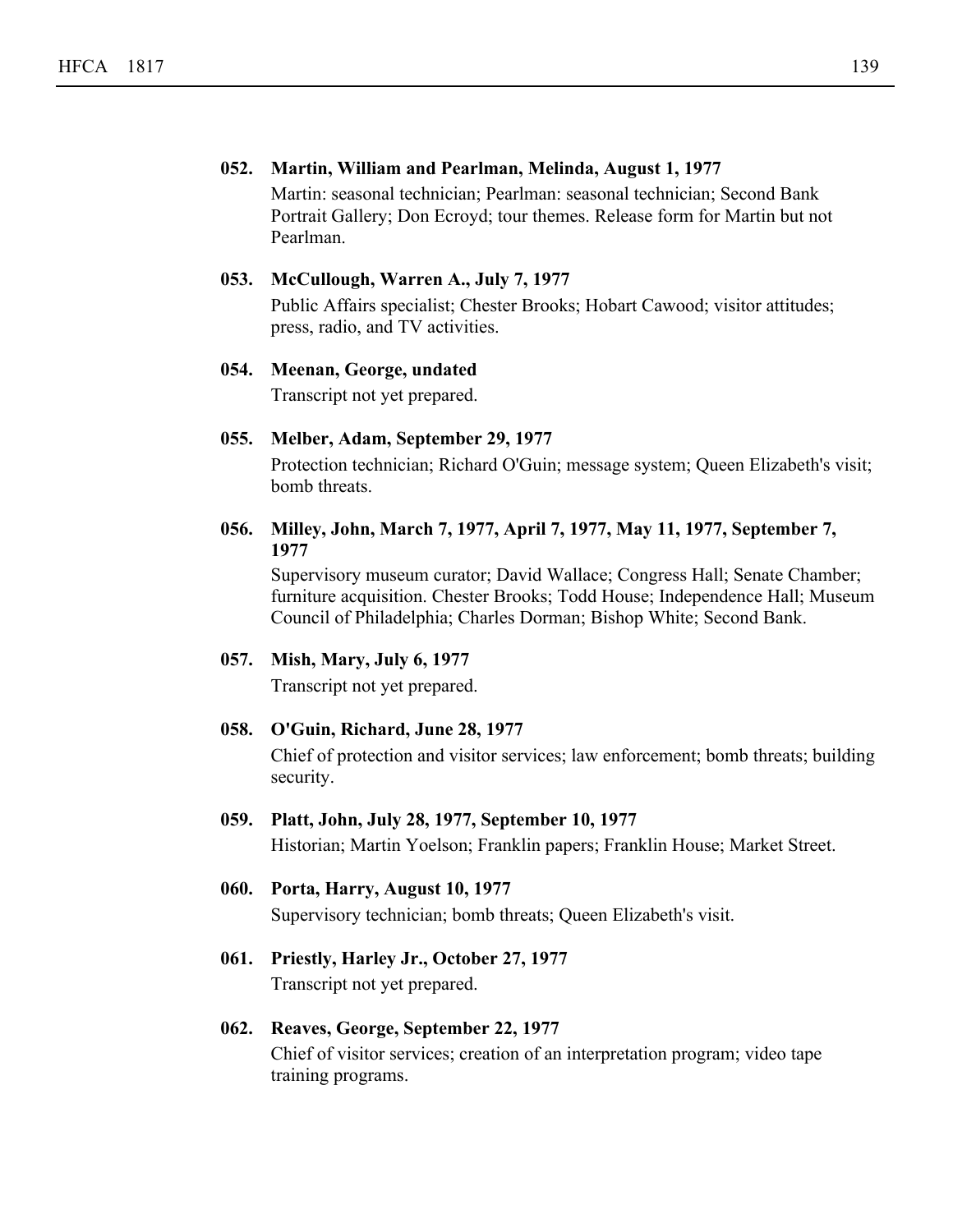|      | 063. Rosenthal, Howard, November 14, 1977<br>Maintenance mechanic foreman; air conditioning and heating problems;<br>restroom shortages; Bicentennial Bell installation. |
|------|--------------------------------------------------------------------------------------------------------------------------------------------------------------------------|
| 064. | Sanders, William, July 11, 1977, undated<br>Assistant chief of visitor services; Liberty Bell Pavilion; George Reaves; Don<br>Ecroyd.                                    |
| 065. | Shapiro, Norton, November 19, 1977<br>Volunteer; City Tavern; visitor center.                                                                                            |
| 066. | Sharp, Daniel L., November 9, 1977<br>Technician; Maria Burks; Queen Elizabeth's visit; Liberty Bell; TV<br>programming; visitor attitudes.                              |
| 067. | Spears, Bobby, September 29, 1977<br>Supervisory technician; Richard O'Guin; visitor attitudes; Visitor Services.                                                        |
| 068. | Sullivan, James, February 18, 1977<br>Superintendent; Bicentennial personnel planning; construction program.<br>Includes information on Colonial superintendency.        |
| 069. | Sullivan, James, May 11, 1977<br>Transcript not yet prepared.                                                                                                            |
| 070. | Sullivan, James, May 9, 1977<br>Superintendent; branch of visitor services; preparation for the Bicentennial;<br>Chester Brooks; M.O. Anderson.                          |
| 071. | Sullivan, James, May 11, 1977<br>Superintendent; includes information on Colonial superintendency and<br>Bicentennial.                                                   |
| 072. | Thomson, Ronald B., June 16, 1977, June 29, 1977<br>Supervisory ranger; visitor center; staffing; visitor attitudes.                                                     |
| 073. | Tootchen, Jacqueline M., July 28, 1977<br>Assistant supervisory technician; William Sanders; George Reaves; Don Ecroyd;<br>Liberty Bell; Queen Elizabeth's visit.        |

**074. Wallace, David H., April 18, 1978**

Park historian; Everhart; curation; Second Bank Portrait Gallery; Franklin House.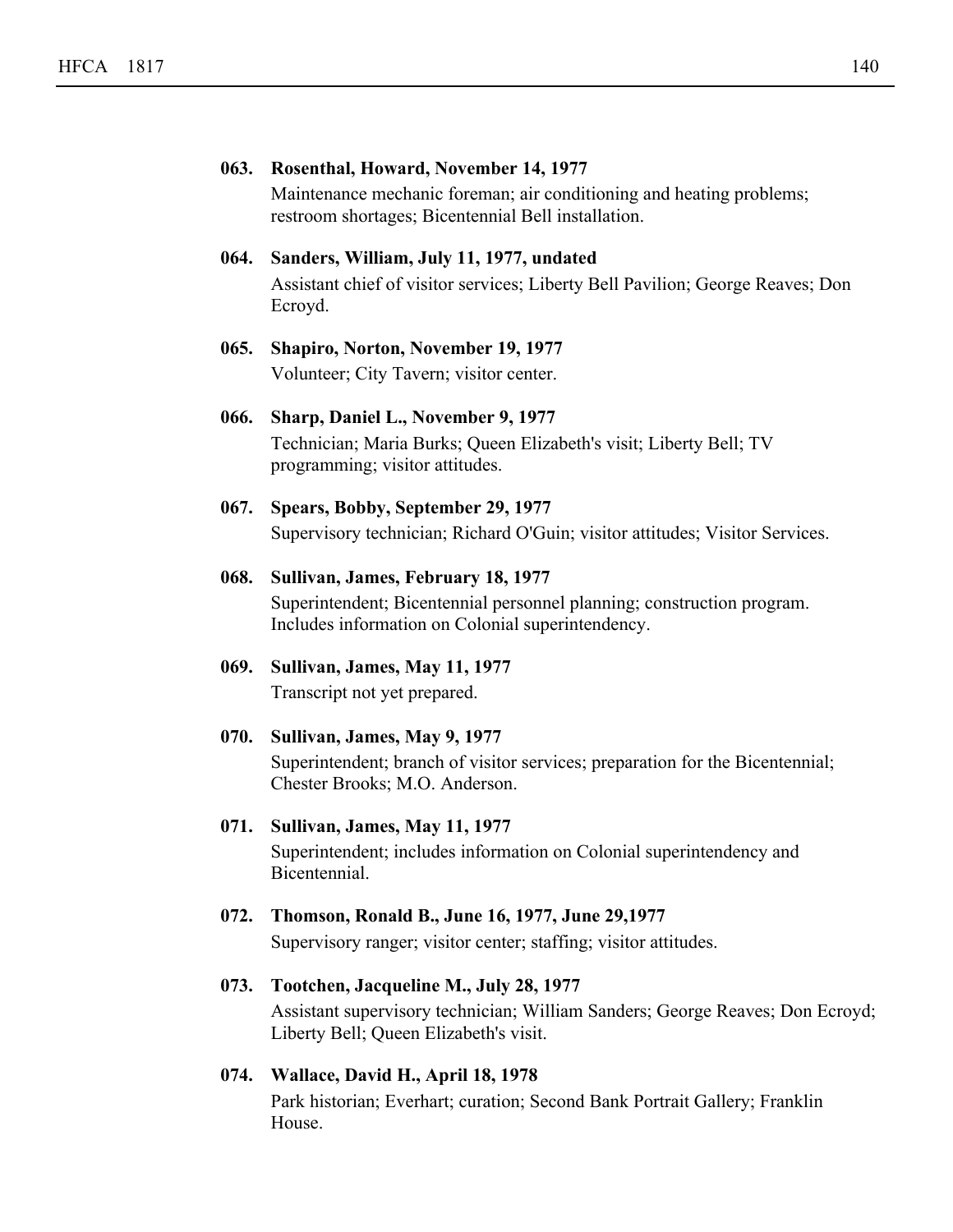- **075. Warnock, Douglas G., February 8, 1977, March 15, 1977** Assistant superintendent; Hobart Cawood; Franklin Court; Second Bank; Old City Hall; visitor center.
- **076. Weiler, Harry H., August 3, 1977** Transcript not yet prepared.
- **077. Whiting, Michael and Kelly, Edward, December 15, 1977** Print Shop assembly; Geraldine Bell. Release form for Whiting but not Kelly.
- **078. Whitlock, E.L., October 27, 1977, November 31, 1977** Transcript not yet prepared.
- **079. Yoelson, Martin I., April 22, 1977, April 25, 1977, June 1, 1977** Chief of interpretation; Chester Brooks; Friends of Independence; volunteer training programs; video tape training; visitor services; Franklin Court.
- **080. Zajac, Eugene, and Grinnell, Raymond, July 5, 1977** Richard O'Guin; Queen Elizabeth's visit; Zajac: protection technician. Grinnell: protection technician.

#### *SUBSERIES F: GENERAL PARK ORAL HISTORY INTERVIEWS, 1962-1991 (bulk dates: 1982)*

#### **001. Crater Lake National Park, 1988-1991**

Interviews conducted by Stephen R. Mark regarding experiences working in Crater Lake National Park. Interviewees include John E. Allen (geologist); Bruce Black (chief naturalist); Wayne Howe (park ranger); Francis Lange (landscape architect); Lawrence Merriam (son of John C. Merriam, regional director); and Donald Spalding (superintendent, 1967-1970). Transcripts only. No copy of release form for Lange. Permission to publish or for commercial use must be obtained from Crater Lake National Park.

#### **002. Dinosaur National Monument, n.d.**

Interviews with Dinosaur area pioneers Verda Meeks Stewart, Rial W. Chew, and Mrs. Charlie (Evelyn) Mantle on reel-to reel tape. Transcripts not yet prepared. No release forms.

#### **003. Guadalupe Mountains National Park, September 6, 1974, June 28, 1978**

Two interviews with Wallace E. Pratt who donated 5,000 acres in the Guadalupe Mountains area of northern Culberson County in Trans-Pecos, Texas. Pratt worked with oil companies (Shell, Texaco, Humble Oil/Exxon) as a geologist. No release form.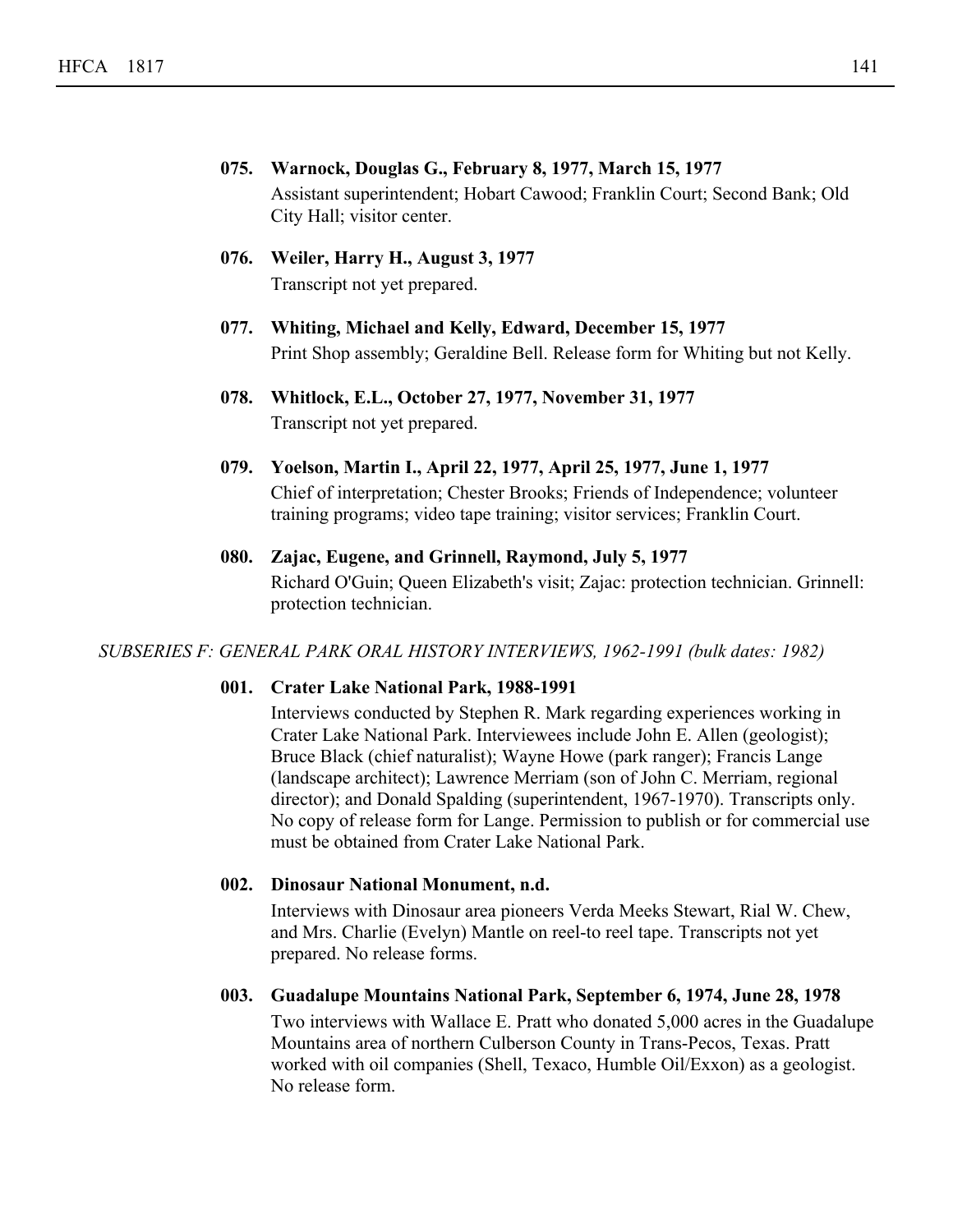#### **004. North Cascades National Park, 1982-1985**

Transcripts of interviews conducted by Gay Robertson regarding living and working in Stehekin. Interviewees include Howard and Lou Harris; Hazel Imusm; Grant and Jane McConnell; Fran Morse; Elizabeth Gans, Hobbie Morehead, Irene Sargo; Juanita Elgin Pratt; Claire Quentin; Myra Bergman Ramos; Jim Weaver; June Barnhart; Amy Bell; Loyd Bell; Sim Beeson; Gertrude Bowles; Herbert Bowles; Jean Buckner; Laurence Courtney; Joy Gills; Bill Wisley. No release forms. Permission to publish or for commercial use should be obtained from North Cascades National Park.

#### **Perry's Victory and International Peace Memorial, March 29, 1962, April 005. 27, 1962**

Superintendent Robert Burns' interview with Roy H. Robinson, builder of the Memorial Column on reel-to-reel tape. Transcript not yet prepared. No release form.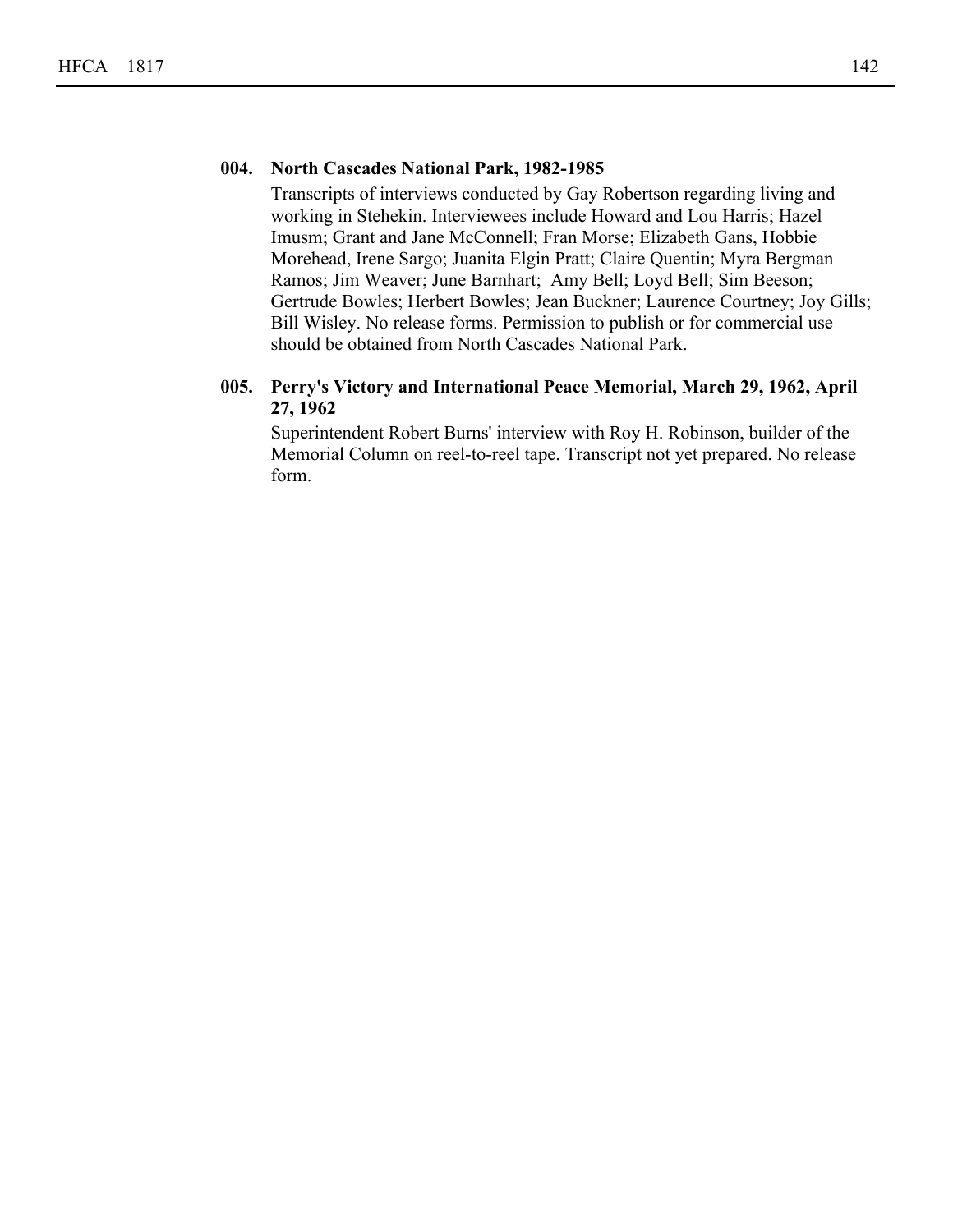# *CONTAINER LIST*

| <b>SERIES I: NPS</b><br><b>ORAL HISTORY</b><br><b>PROGRAM</b><br><b>MANAGEMENT</b><br><b>RECORDS;</b><br><b>SUBSERIES A:</b><br><b>ORAL HISTORY</b><br><b>PROGRAM</b><br><b>MANAGEMENT</b><br><b>RECORDS</b> | <b>BOX 01</b><br>Folder 01: Collaborations: Columbia University, 1968-1976<br>Folder 02: Collaborations: Edison Archives, 1986<br>Folder 03: Collaborations: University of California, Berkeley,<br>Correspondence, 1967-1988<br>Folder 04: Collaborations: University of California, Berkeley, Working<br>Files, 1968-1979<br>Folder 05: Collaborations: Various Inter-Park Loan Agreements<br>Folder 06: Collaborations: Western Interpreters, 1976<br>Folder 07: Collecting, Using, and Preserving Oral History in the National<br>Park Service, 1984 [1 of 2]<br>Folder 08: Collecting, Using, and Preserving Oral History in the National<br>Park Service, 1984 [2 of 2]                                 |
|--------------------------------------------------------------------------------------------------------------------------------------------------------------------------------------------------------------|---------------------------------------------------------------------------------------------------------------------------------------------------------------------------------------------------------------------------------------------------------------------------------------------------------------------------------------------------------------------------------------------------------------------------------------------------------------------------------------------------------------------------------------------------------------------------------------------------------------------------------------------------------------------------------------------------------------|
|                                                                                                                                                                                                              | <b>BOX 02</b>                                                                                                                                                                                                                                                                                                                                                                                                                                                                                                                                                                                                                                                                                                 |
|                                                                                                                                                                                                              | Folder 01: Correspondence: General, 1965-1984<br>Folder 02: Correspondence: Heine, Cornelius, 1967-1971<br>Folder 03: Correspondence: McCoy, Diann, 1993-1997<br>Folder 04: Correspondence: Nathanson, David, 1980-1990<br>Folder 05: Correspondence: Wallace, David, 1970-1979<br>Folder 06: Forms: National Park Service Oral History Research<br>Agreement, 1983-1984<br>Folder 07: Forms: Sample Oral History Research Agreements and Rules,<br>undated<br>Folder 08: Guidelines for Oral History in the National Park Service,<br>undated<br>Folder 09: HFC Oral History Index: Parks Referenced in Interviews, 1997<br>Folder 10: HFC Oral History Index: People Referenced in Interviews,<br>1995-1997 |

Folder 11: HFC Oral History Index: Topics Covered in Interviews, undated

#### BOX 03

Folder 01: HFC Oral History Index Cards: Catalog of Interviewee Name, Date, and Tape Number (Evison, Hosmer, Ingersoll), undated Folder 02: HFC Oral History Index Cards: Index of Parks Referenced in Transcripts/Oral Histories of Interviewees [1 of 2]

BOX 04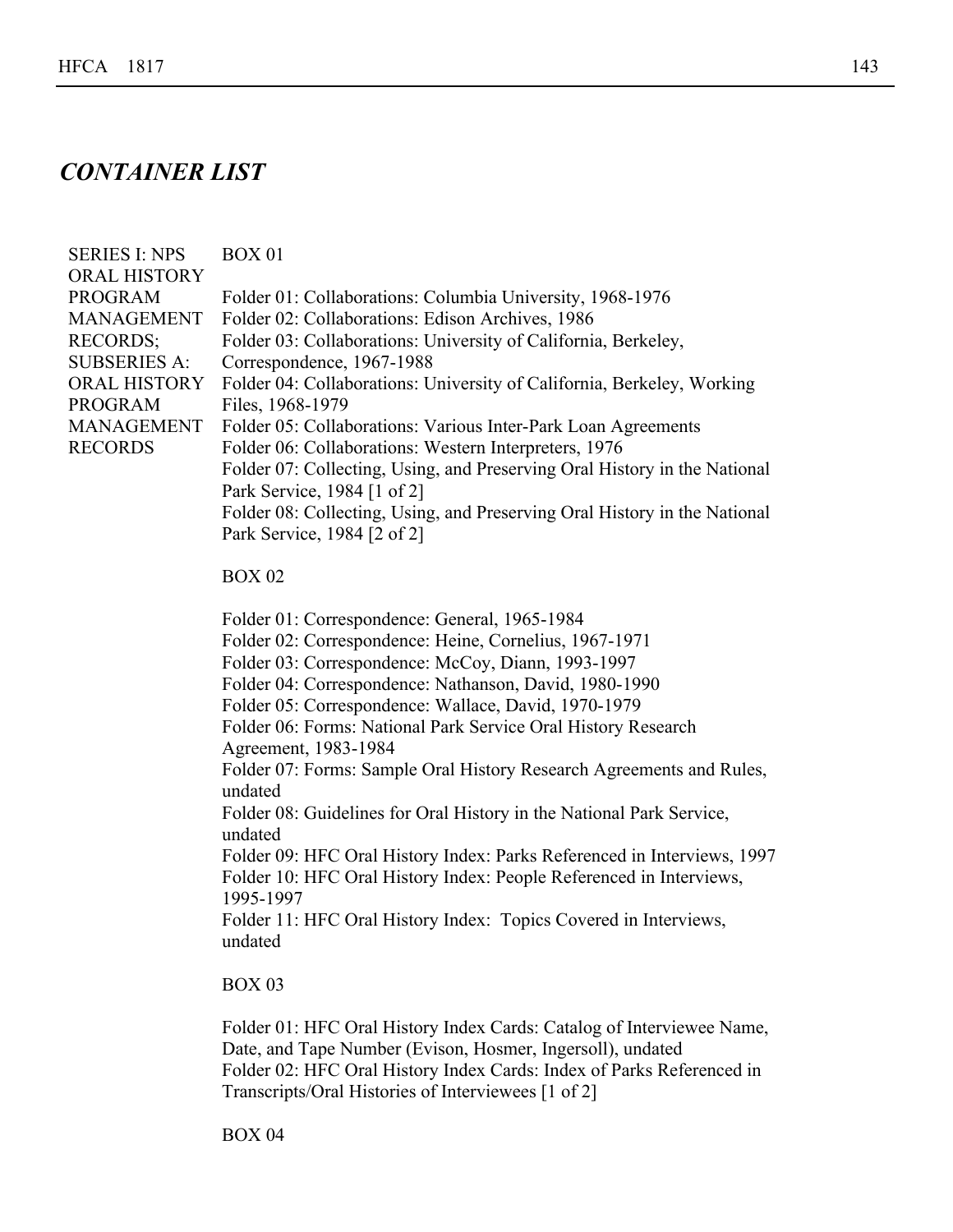Folder 01: HFC Oral History Index Cards: Index of Parks Referenced in Transcripts/Oral Histories of Interviewees [2 of 2] Folder 02: HFC Oral History Index Cards: Index of Persons Referenced in Transcripts/Oral Histories of Interviewees [1 of 2]

Transcripts/Oral Histories of Interviewees [1 of 2]

BOX 05

Folder 01: HFC Oral History Index Cards: Index of Persons Referenced in Transcripts/Oral Histories of Interviewees [2 of 2]

BOX 06

Folder 01: HFC Oral History Log Book: Bearss (Eisenhower Tapes), 1973 Folder 02: HFC Oral History Log Book: C&O Canal, 1965-1980 Folder 03: HFC Oral History Log Book: Cockrell, Ron, 1989 Folder 04: HFC Oral History Log Book: Custer Battlefield, 1986-1987 Folder 05: HFC Oral History Log Book: Hosmer, Charles, 1981-1986 Folder 06: HFC Oral History Log Book: Huyck, Dorothy, 1978-1979 Folder 07: HFC Oral History Log Book: Mixed Interviewers, 1958-1981 Folder 08: HFC Oral History Log Book: Kaufman, Polly, 1985-1989 Folder 09: HFC Oral History Log Book: Tuskegee Institute, 1973-1979 Folder 10: Project: Bicentennial Oral History, 1977-1978 Folder 11: Project: Evison, Herbert: Correspondence, 1969-1983 Folder 12: Project: Evison, Herbert: Working Files, 1962-1974 Folder 13: Project: Hosmer, Charles: Correspondence. 1981-1987 Folder 14: Project: Hosmer, Charles: Working Files, 1981-1988 Folder 15: Project: Huyck, Dorothy: Correspondence, 1977-1986 Folder 16: Project: Huyck, Dorothy: Working Files, 1937-1986 Folder 17: Project: Ingersoll, William: Correspondence, 1973-1974 Folder 18: Project: Mauncy, Albert: Working Files, undated BOX 07 Folder 01: Oral History Training Course, 1980 Folder 02: Oral History Training Tapes Outline, 1980 Folder 03: Plan of Action, 2003-2004 Folder 04: Policies and Procedures for Use of Archival Collections, 1981- 1986 Folder 05: Research Articles, 1968-2001 Folder 06: Research General, 1964-1987 Folder 07: Survey: 1981 Oral History Survey Forms, Parks A-D, 1980- 1982 Folder 08: Survey: 1981 Oral History Survey Forms, Parks E-G, 1980- 1982 Folder 09: Survey: 1981 Oral History Survey Forms, Parks H-Z, 1980- 1982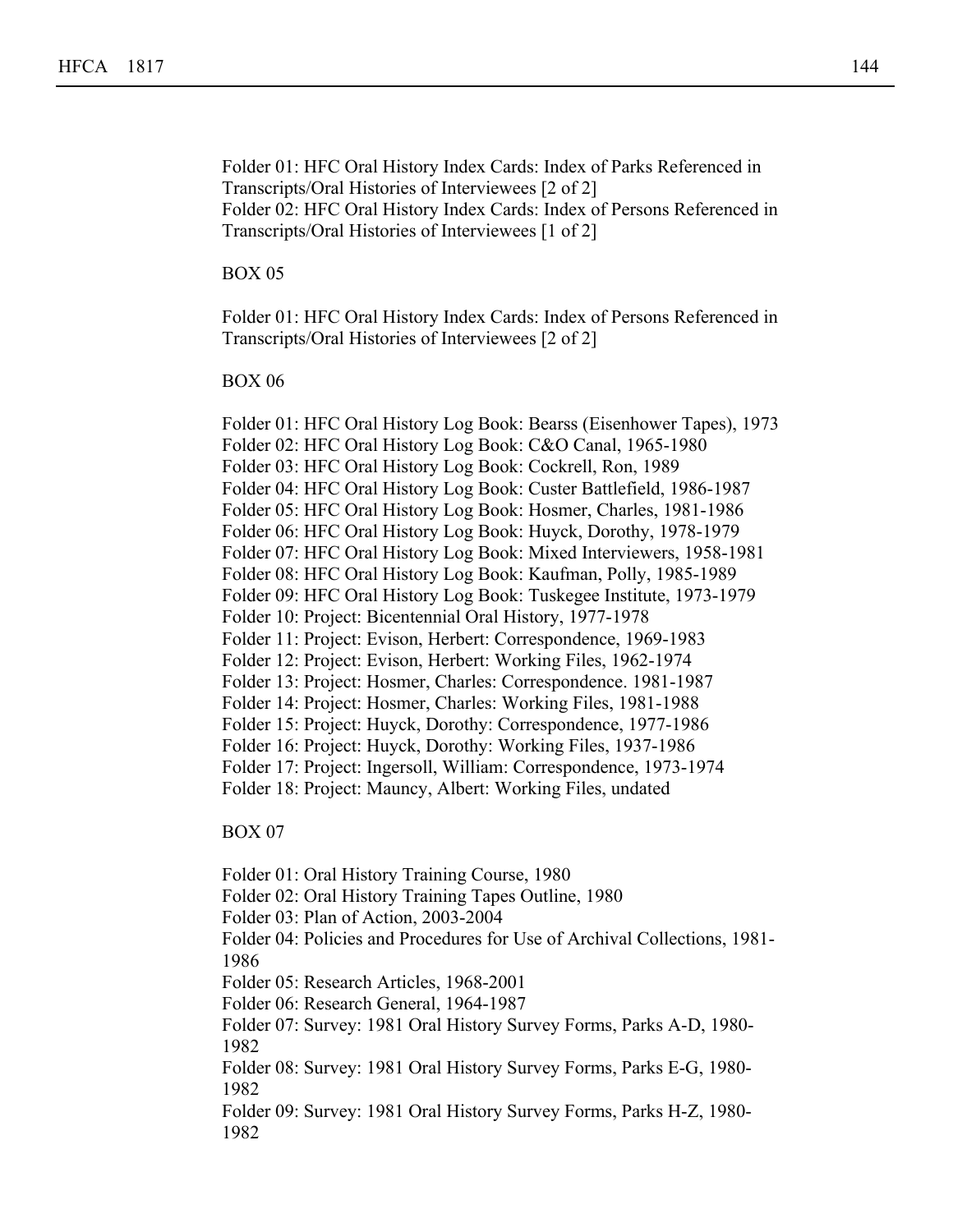B0X 08

1982

Folder 01: Survey: 1981 Oral History Survey Forms, Parks with No Oral Histories, 1980-1982 Folder 02: Survey: 1981 Oral History Survey Report, Bound, 1981-1982 Folder 03: Survey: 1981 Oral History Survey Report, Contents, 1981-1982 Folder 04: Survey: 1981 Oral History Survey Report, Parks A-E, 1982 Folder 05: Survey: 1981 Oral History Survey Report, Parks F-I, 1982 Folder 06: Survey: 1981 Oral History Survey Report, Parks J-Z, 1982 Folder 07: Survey: 2001 Oral History Survey Report, 2002 Folder 08: Vendors: California State University, undated Folder 09: Vendors: Pro-Typists, Inc. 1979-1980

MEDIA BOX 01

Contains media separated from Series I, Subseries A.

SERIES I: NPS ORAL HISTORY PROGRAM MANAGEMENT RECORDS; SUBSERIES B: RESERVED RESERVED FOR FUTURE USE. SERIES II: S. HERBERT EVISONS'S NATIONAL PARK SERVICE ORAL HISTORY PROJECT; SUBSERIES A: ORAL HISTORY RECORDINGS BOX 01 Tape # III-LVIII BOX 02 Tape # LIX-LVI BOX 03 Tape # AR1323-AR1333 BOX 04 Tape # 001-021 BOX 05 Tape # 022-044 BOX 06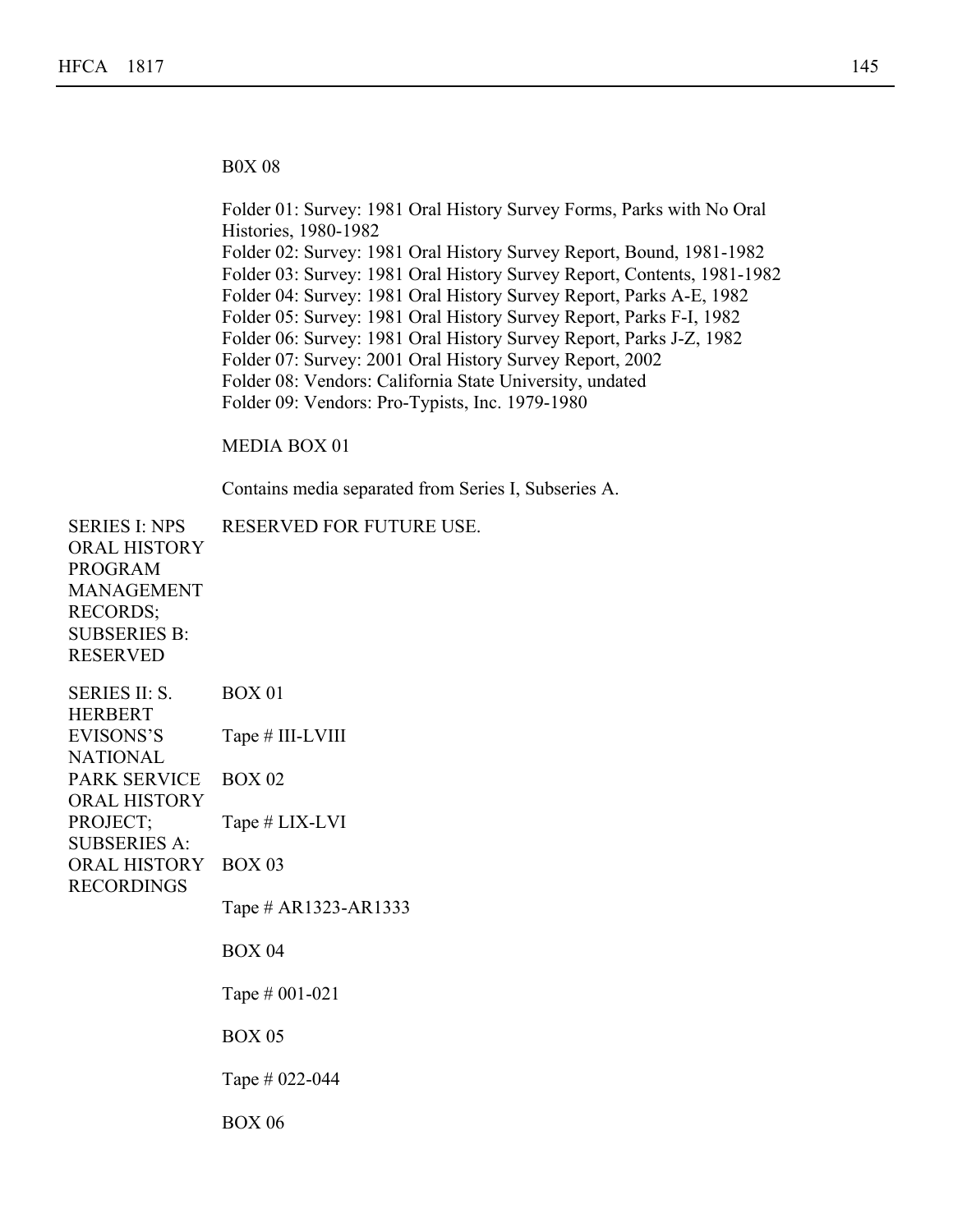Tape # 022-044

HERBERT

PROJECT; SUBSERIES B: INTERVIEW

BOX 03

SERIES II: S. EVISONS'S NATIONAL PARK SERVICE ORAL HISTORY BOX 01 Abbot to Appleman BOX 02 Appleman to Bailey Tape # 045-065 BOX 07 Tape # 066-086 BOX 08 Tape # 087-107 BOX 09 Tape # 108-128 BOX 10 Tape # 129-149 BOX 11 Tape # 150-170 BOX 12 Tape # 171-191 BOX 13 Tape # 192-205, 247-253 BOX 14 Tape # 254-274 BOX 15 Tape # 275-283, 295, 298-300, 321-327, 329, No Number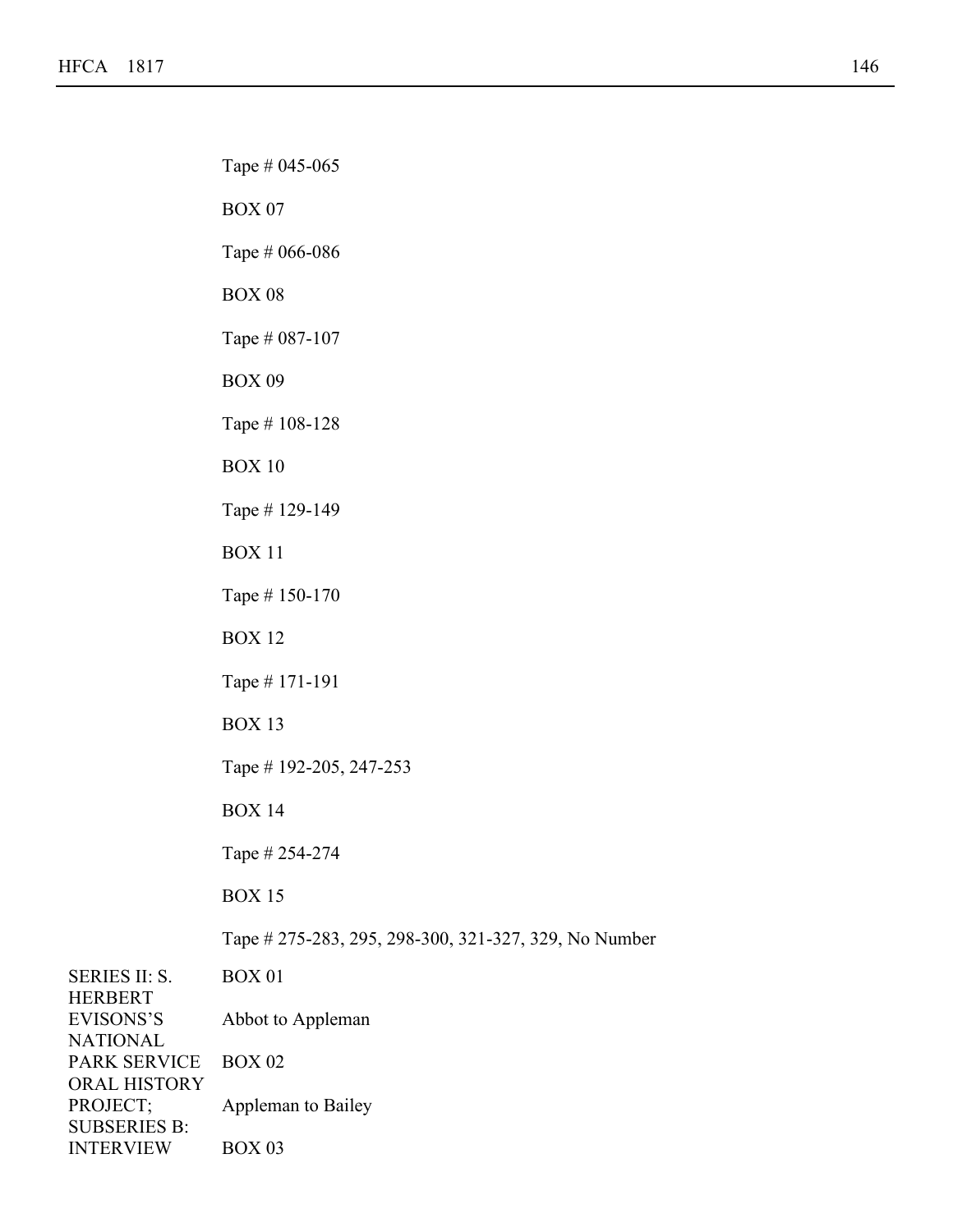# TRANSCRIPTS

Baker to Bayliss BOX 04 Bean to Bressler BOX 05 Broadbent to Bullock BOX 06 Burns to Corither BOX 07 Carlson to Chiles BOX 08 Christianson to Cozzani BOX 09 Cramton to Delay BOX 10 Denniston to Ellis BOX 11 Emore to Flickinger BOX 12 Foster to Gann BOX 13

Gardner to Glenn

BOX 14

Glover to Guse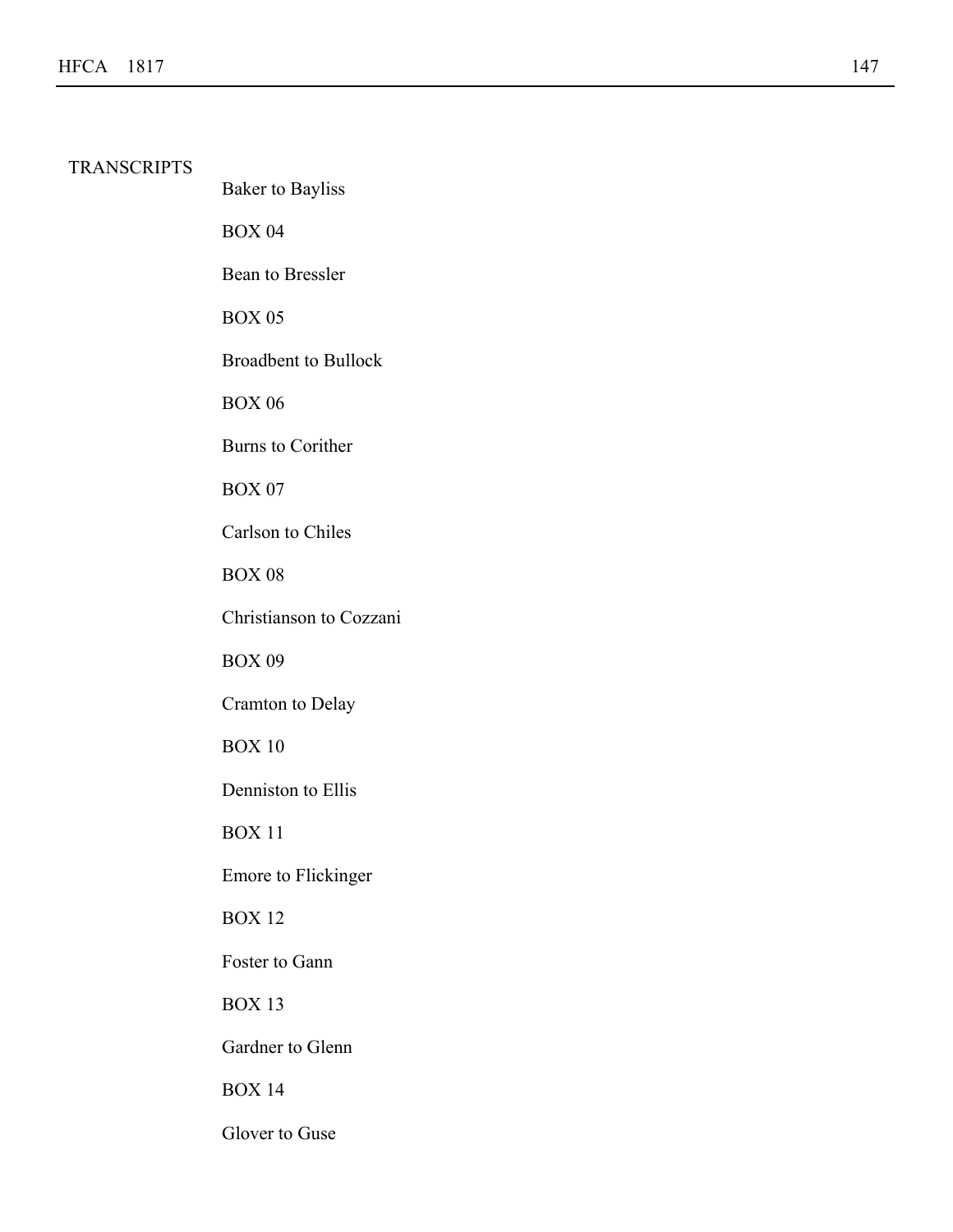$\mathcal{L}(\mathcal{A})$ 

BOX 15 Hadley to Harrington BOX 16 Hatch to Hubler BOX 17 Hummel to Jacquette BOX 18 Joy to Kieley BOX 19 King to Liles BOX 20 Liles to Lykes BOX 21 Macy to Mattes BOX 22 Mattson to Mentzer BOX 23 Merriam to Morrell BOX 24 Morrell to Nelligan BOX 25 Newton to Palmer BOX 26

Parmenter to Rabinstein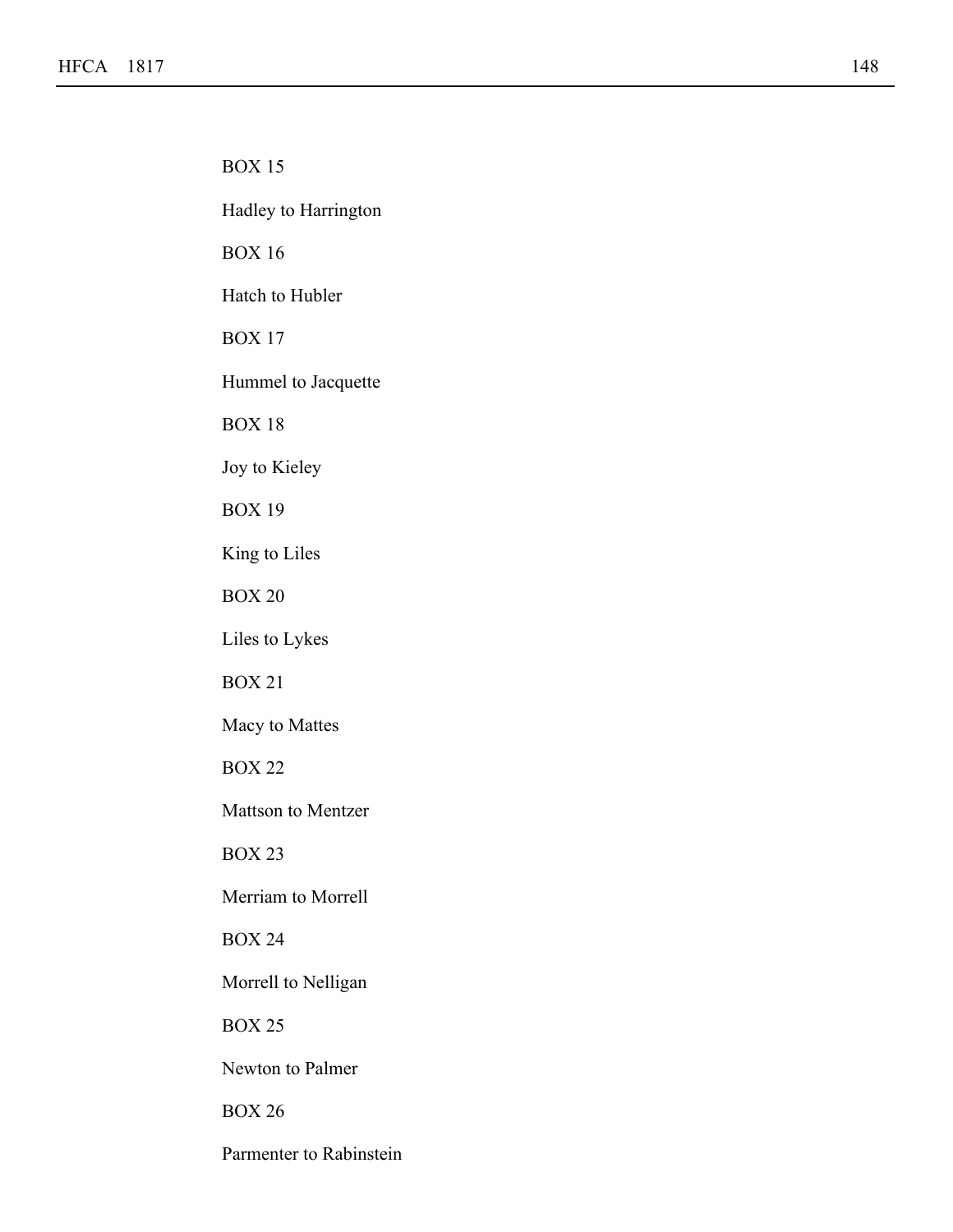HERBERT EVISONS'S

SERIES II: S. NATIONAL PARK SERVICE ORAL HISTORY BOX 01 Folder 01: Abbot, Stan, 1958-1987 Folder 02: Abbuehl, Edward, 1971-1980 Folder 03: Alexander, Donald, 1971-1977 Folder 04: Alvater, Allen, 1975-1980 BOX 27 Ramsdell to Robertson BOX 28 Robinette to Saari BOX 29 Sagan to Shelvin BOX 30 Shore to Speiser BOX 31 Stagner to Stupka BOX 32 Stutts to Thompson BOX 33 Throne to Volz BOX 34 Voltz to Westley BOX 35 Whanger to Yeager BOX 36 Young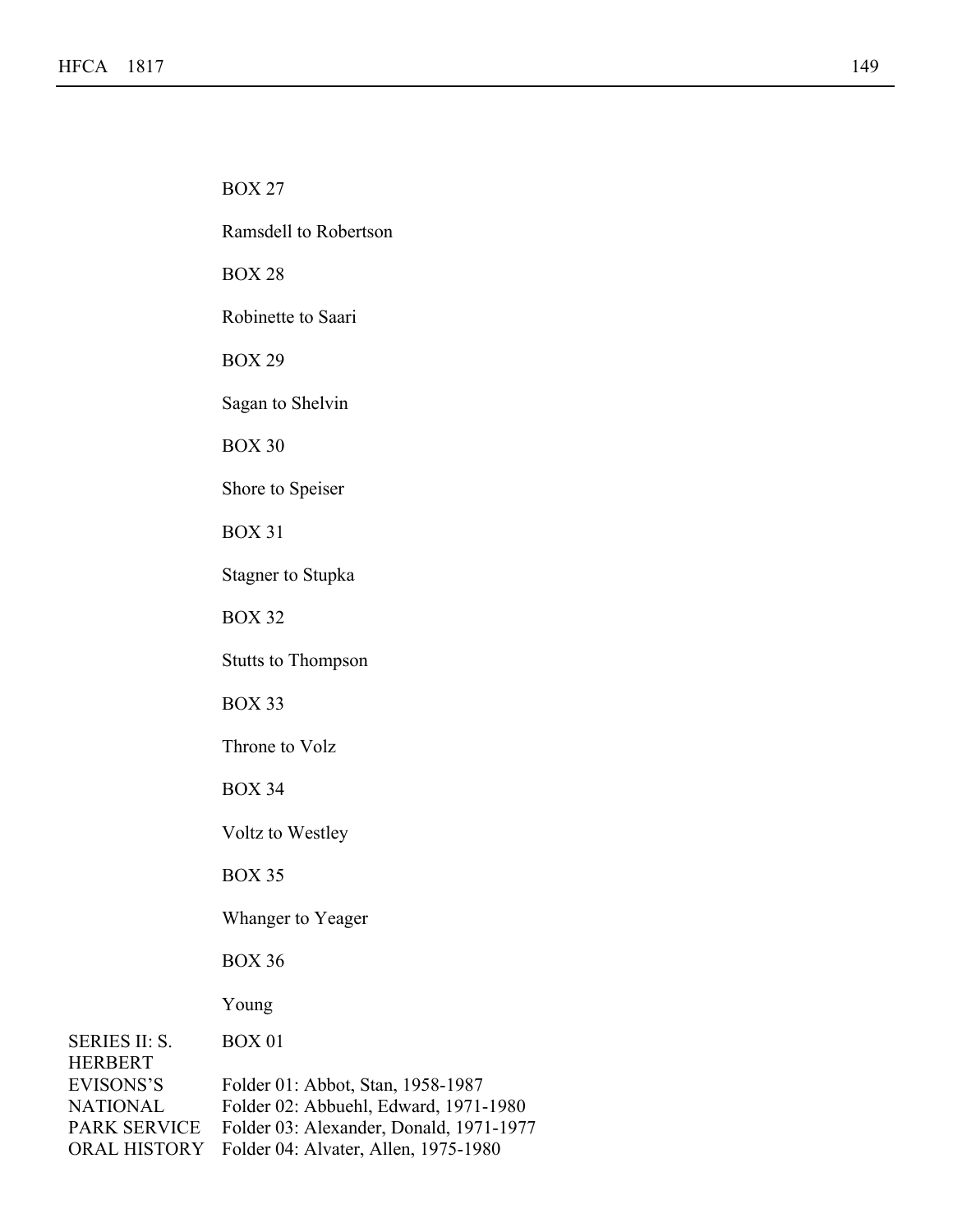| PROJECT;            | Folder 05: Anderson, Jean T.       |
|---------------------|------------------------------------|
| <b>SUBSERIES C:</b> | Folder 06: Andrews, Robert         |
| <b>INTERVIEW</b>    | Folder 07: Appleman, Roy, 1        |
| <b>NOTES AND</b>    | Folder 08: Arana, Luis, 1984       |
| <b>DRAFT</b>        | Folder 09: Arnberger, Leslie       |
| <b>TRANSCRIPTS</b>  | Folder 10: Arnold, Fred H., 1      |
|                     | $_{\rm Foldar}$ 11: Achlow Konneth |

- T., 1980
- $ert W., 1980$ 
	- $, 1971-1980$

Folder 01: Abbot, Stan, 1958-1987

- 
- lie P., 1964
	- $\ldots$  1971
	- Folder 11: Ashley, Kenneth, 1975-1980
	- Folder 12: Aubuchon, John A., 1964-1980
	- Folder 13: Baggley, George F., 1972
	- Folder 14: Bahlman, William S., 1971, undated
	- Folder 15: Baker, Howard, 1972-1981
	- Folder 16: Baker, Nathan, 1971
	- Folder 17: Ballard, Edward, 1972-1976

### BOX 02

- Folder 01: Barnes, Doug, 1976-1985
- Folder 02: Barnes, Frank, 1971-1976
- Folder 03: Barnette, Stuart, 1977
- Folder 04: Barrows, Jack S., 1972-1976
- Folder 05: Barrows, Maynard, 1972-1978
- Folder 06: Batton, Earl, 1974
- Folder 07: Bayliss, Dudley, 1971-1972
- Folder 08: Bean, Glen, 1980
- Folder 09: Beard, Daniel, 1964
- Folder 10: Beatty, Matthew E., 1964
- Folder 11: Belinky, Gale, 1971-1973
- Folder 12: Bentley, James, 1978
- Folder 13: Bicknell, Al, 1962
- Folder 14: Binnewies, Fred, 1980
- Folder 15: Broadbent, John M., 1980
- Folder 16: Brooks, Chat, 1977-1979
- Folder 17: Brown, Chester, 1962
- Folder 18: Bruce, Gordon, 1975-1976
- Folder 19: Bryant, Harold, 1962
- Folder 20: Brant, Harold and Carl Russell, 1962
- Folder 21: Burns, Robert, 1973-1976
- Folder 22: Butcher, Deveroux, 1973-1980
- Folder 23: Cahalane, Victor, 1972-1976
- Folder 24: Campbell, Carlos 1978-1982

## BOX 03

Folder 01: Carnes, William, 1980 Folder 02: Castro, Nash, 1971-1985 Folder 03: Cattanach, George and Keith Anderson, 1973-1988 Folder 04: Caudill, Clay, 1971-1976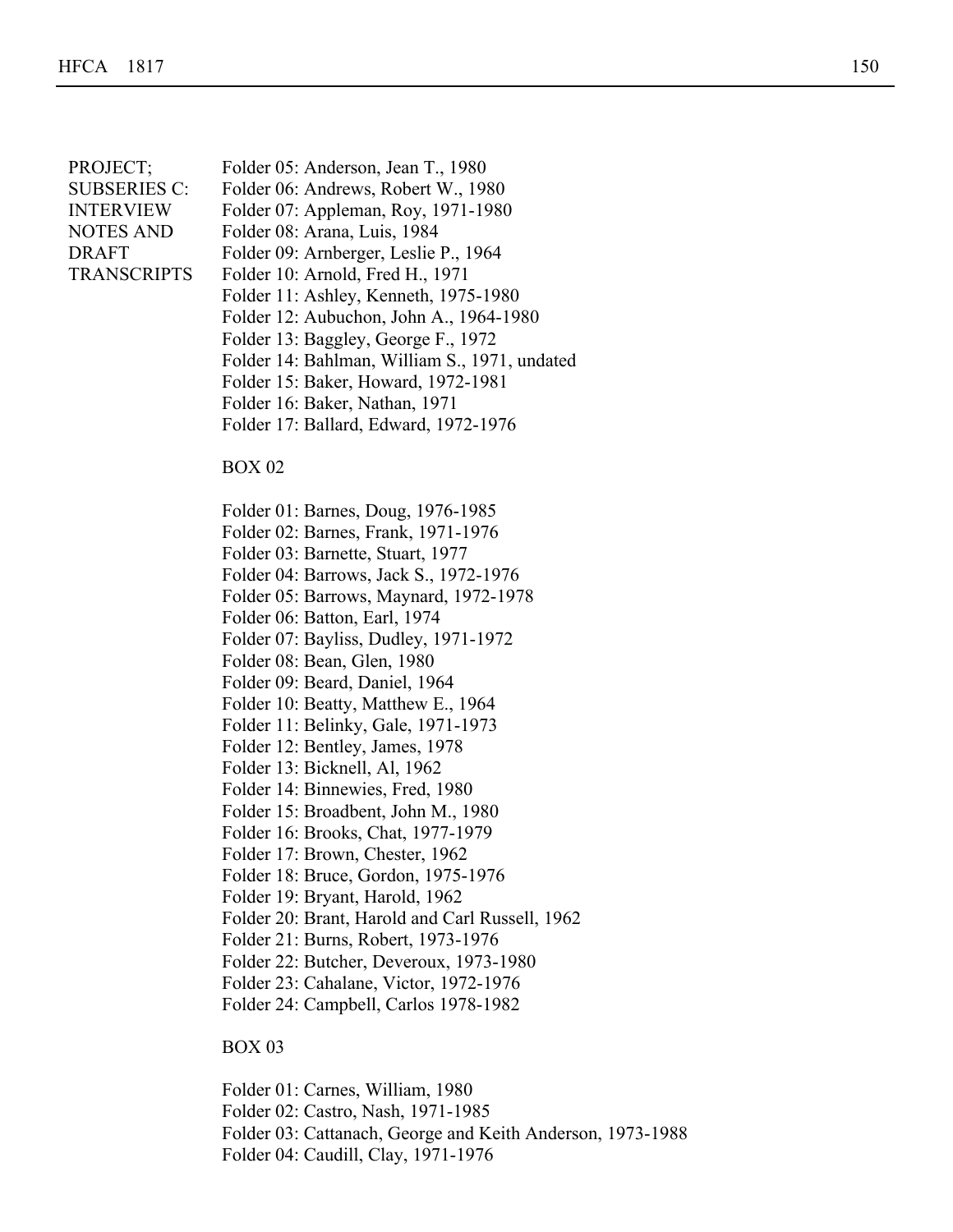Folder 01: Carnes, William, 1980

- Folder 06: Chatelain, Vern, 1980
- Folder 07: Chick, Drew, 1975-1980
- Folder 08: Chiles, Mary Ruth, 1978
- Folder 09: Christenson, Milo, 1980
- Folder 10: Clement, Blanton, undated
- Folder 11: Coale, Burton V., 1972-1976
- Folder 12: Coates, Robert M., 1974-1980
- Folder 13: Coleman, Walter, 1975
- Folder 14: Connally, Ernest, 1980
- Folder 15: Cook, John O., 1980
- Folder 16: Cotter, John, 1975-1976
- Folder 17: Cox, Elbert, 1971-1980
- Folder 18: Cozzani, Oscar, 1971-1981
- Folder 19: Crouch, Carlisle, 1980
- Folder 20: Crumpler, Mary F., 1971-1977
- Folder 21: Curtis, Harry E., 1972-1977
- Folder 22: Dale, Edwin (Mac), 1980-1983

- Folder 01: Davenport, Ted, 1980-1983
- Folder 02: Davis, John M., 1963-1980
- Folder 03: DeGelleke, Peter, 1971-1975
- Folder 04: Denniston, Jess H., 1971-1978
- Folder 05: DeWeese, Lauri and John, 1990
- Folder 06: Dickinson, Russell, 1978
- Folder 07: Dilley, Willard, 1985
- Folder 08: Dilonardo, Kathleen, 1981
- Folder 09: During, Henry, 1964
- Folder 10: Eaton, Edward, 1984
- Folder 11: Elliot, Charles, 1976-1980
- Folder 12: Ellis, Vincent, 1977
- Folder 13: Fwald, Walter, 1973
- Folder 14: Favour, Paul, 1971-1978
- Folder 15: Felton, James B., 1973-1979
- Folder 16: Fitch, Monte E., 1980
- Folder 17: Flickinger, Victor, 1980
- Folder 18: Foster, Newell, 1971-1979
- Folder 19: Franke, Paul R., 1964, undated
- Folder 20: Franzen, Archie, 1971-1972
- Folder 21: Fredine, Gordon, 1977
- Folder 22: Freeland, Edward, 1980
- Folder 23: Freeman, Ray, 1980
- Folder 24: Gadsby, Herbert, 1968-1975
- Folder 25: Gale, Bennet T., undated
- Folder 26: Gardner, Malcolm, 1970-1973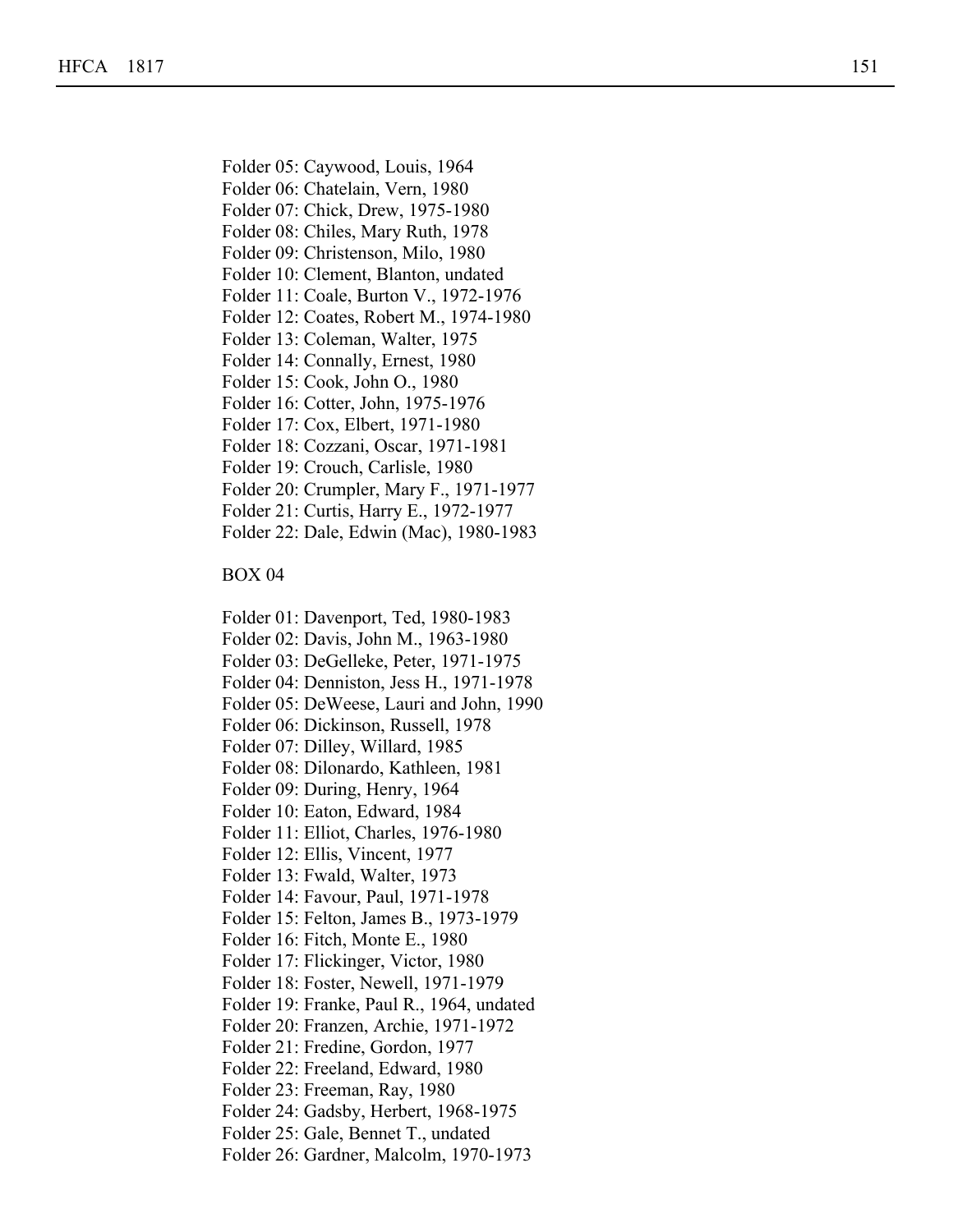Folder 27: Garrison, Lemuel A., 1980 Folder 28: Garry, Tom, undated

Folder 23: Freeman, Ray, 1980

## BOX 05

Folder 01: Gastellum, Luis A., 1980

- Folder 02: Gibbs, Robert F., 1971-1981
- Folder 03: Gilbert, Vernon (Tommy), 1971-1980
- Folder 04: Glenn, Marlow, 1980
- Folder 05: Glover, W. Herschel, 1971-1977
- Folder 06: Grater, Russell, 1980-1981, undated
- Folder 07: Graves, Charles, 1971-1978
- Folder 08: Gregg, Raymond, 1973-1980
- Folder 09: Griffin, John, undated
- Folder 10: Griffing, Scudder, 1971-1978
- Folder 11: Guillet, Meredith, 1964, undated
- Folder 12: Guse, Neal, 1973-1981

### BOX 06

- Folder 01: Gusico, Francis J., 1971-1978
- Folder 02: Hadley, Lawrence, 1972-1980
- Folder 03: Hall, William, 1971-1979
- Folder 04: Hallock, Louis, 1973-1985
- Folder 05: Hamilton, Warren and Elaine, 1980-1984
- Folder 06: Harman, Charles, 1972-1984
- Folder 07: Hatch, Charles, 1980
- Folder 08: Haussman, William, 1972-1982
- Folder 09: Haynes, Aldon, 1973-1980
- Folder 10: Heine, Cornelius, 1973, undated
- Folder 11: Hendrix, Glen (Bressler), 1972-1977
- Folder 12: Herschler, Barton, 1980
- Folder 13: Hollomon, William and Beverly, 1980
- Folder 14: Hooper, Bill, 1974, undated
- Folder 15: Hoskins, Taylor, 1971-1979
- Folder 16: Houston, Aubrey, 1963-1964

- Folder 01: Hubbard, Douglass, 1970-1977
- Folder 02: Hubler, Sally, 1981
- Folder 03: Hummel, Edward, 1971-1997
- Folder 04: Hunkens, Hazen, undated
- Folder 05: Huppuch, Matt, 1971-1980
- Folder 06: Husted, James, 1980
- Folder 07: Hyde, Tom, 1971-1980
- Folder 08: Ingalls, George, 1972-1980, undated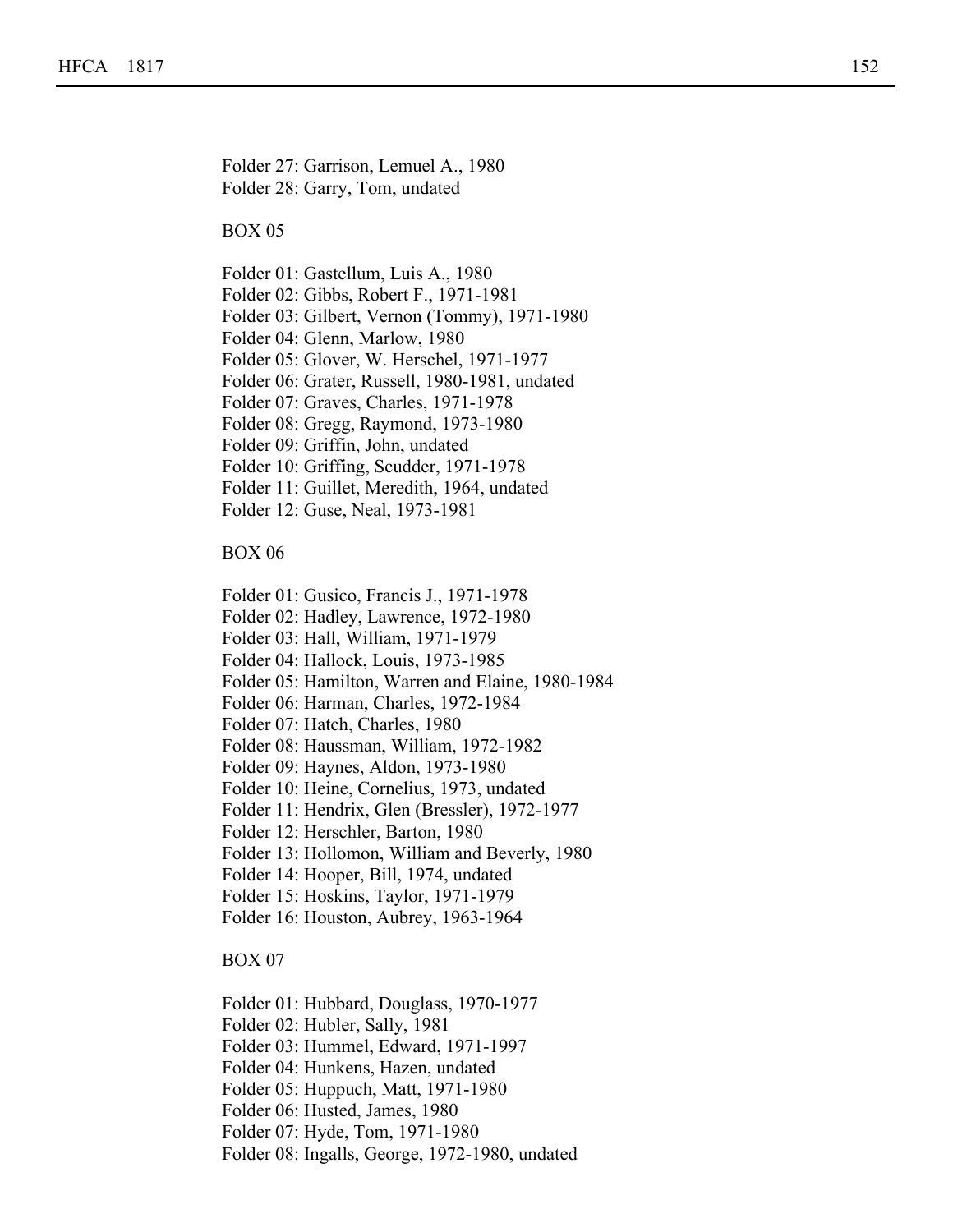Folder 09: Jackson, Earl, 1973-1980

Folder 05: Huppuch, Matt, 1971-1980

- Folder 10: Jacobson, Arthur, 1964, undated
- Folder 11: Jacquette, Charles, 1971-1973
- Folder 12: Jeffers, Charles, 1973-1974
- Folder 13: Jepson, Carl, 1980
- Folder 14: Jett, Sutton, 1970-1973
- Folder 15: Johnson, Ralph N., 1972-1984
- Folder 16: Jones, Alfred, 1971-1978
- Folder 17: Judge, Paul, 1980
- Folder 18: Kahler, Herb, 1971-1973
- Folder 19: Kennedy, Joe L., 1973-1980
- Folder 20: Kennedy, Sidney, 1971-1980
- Folder 21: Kieley, James, 1972-1978
- Folder 22: King, Dale, 1962-1963

## BOX 08

- Folder 01: Knopf, Alfred, 1970-1973
- Folder 02: Kolb, Bernhard, 1971-1976
- Folder 03: Kowski, Frank, 1962-1980
- Folder 04: Kurjack, Dennis, 1974
- Folder 05: Lee, Don, 1966
- Folder 06: Lee, Ronald, 1970-1973
- Folder 07: Lessem, Harold, 1975-1978
- Folder 08: Lewis, Ralph, 1971-1974
- Folder 09: Liles, Granville, 1975, undated
- Folder 10: Lisle, Ewell M., 1971-1977
- Folder 11: Lister, Robert, 1980
- Folder 12: Lix, Henry, 1980
- Folder 13: Lovegren, Robert, 1980
- Folder 14: Ludgate, Roswell, 1971-1977
- Folder 15: Luntey, Robert, 1976
- Folder 16: Lykes, Ira B., 1985-1988
- Folder 17: Lykes, Mantha M., 1973-1990
- Folder 18: Mahan, Mary, 1980
- Folder 19: Mahan, Russell, 1980
- Folder 20: Manucy, Albert, 1972-1977
- Folder 21: Marrero, Julio, 1971-1980
- Folder 22: Marshall, Charles, 1971-1977
- Folder 23: Martin, Carol, 1973-1980
- Folder 24: Martinek, Julius, 1971
- Folder 25: Masland, Frank, 1970-1978

## BOX 09

Folder 01: Mattes, Merril J., 1964-1977 Folder 02: Mattson, Frank, 1976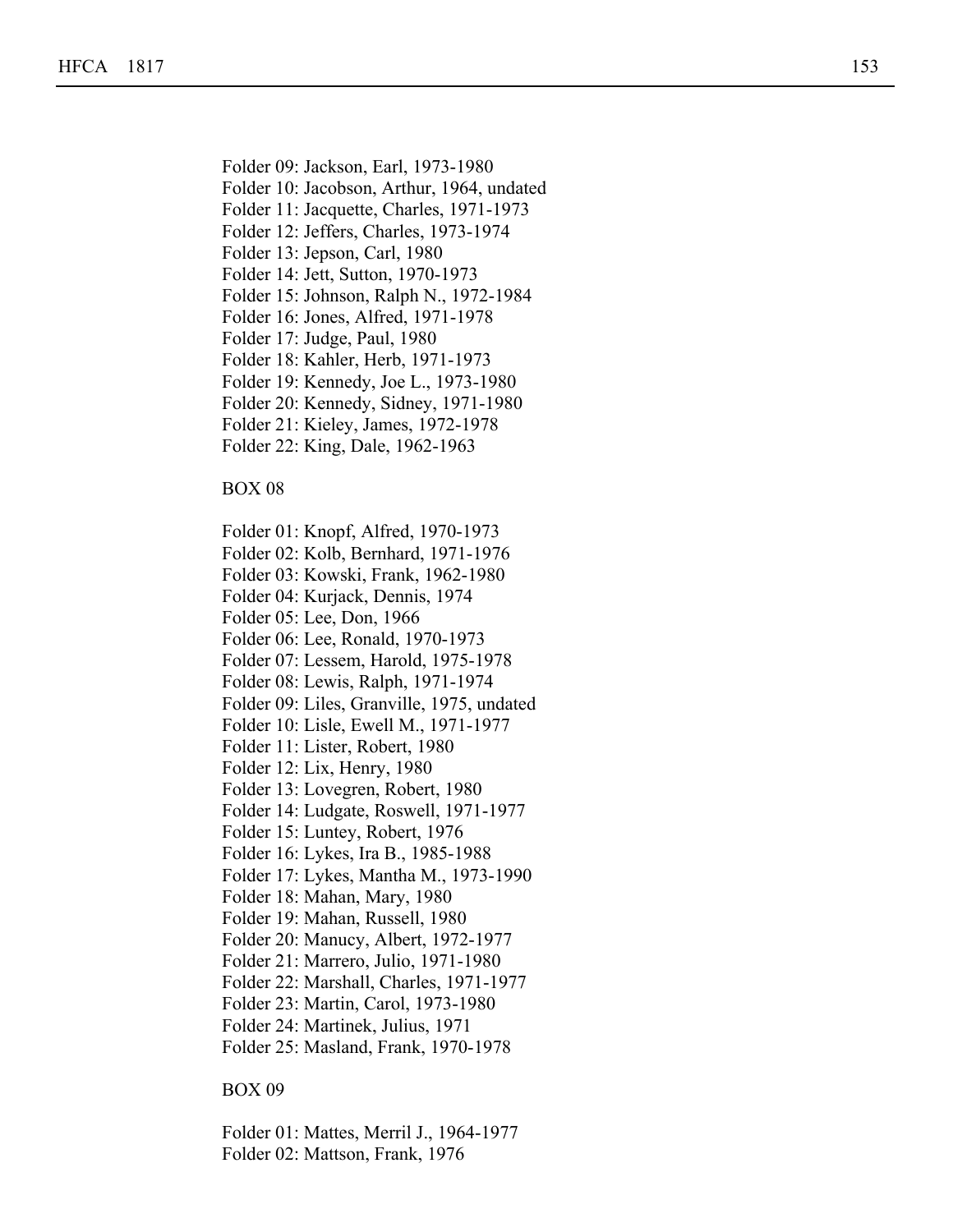- Folder 03: McClure, Albert, 1971-1976
- Folder 04: McDougall, Walter, 1973-1982
- Folder 05: McFadden, Ralph, 1972-1981
- Folder 06: McHenry, Donald, 1962, undated

Folder 07: Mckinney, Zeb, 1980

Folder 08: McLaren, Douglas, undated

Folder 09: McLaren, Fred, 1972

- Folder 10: McNeil, Irving, 1973-1980
- Folder 11: Mentzer, Frank, 1973-1980
- Folder 12: Merriam, Lawrence, 1962
- Folder 13: Mikell, Waring, 1971-1975
- Folder 14: Miller, Bruce J., 1971-1980
- Folder 15: Miller, Paul, 1971-1976
- Folder 16: Miller, Roger, 1978
- Folder 17: Montgomery, Clarence P., 1970-1980
- Folder 18: Moomaw, Ben, 1974
- Folder 19: Moore, Bob, 1975-1979
- Folder 20: Morales, Manuel, 1989

BOX 10

BOX 09

- Folder 01: Morell, Fred, 1972-1976
- Folder 02: Morell, John O., 1975-1984
- Folder 03: Morse, Tom, 1971-1979
- Folder 04: Motherspaugh, Kelly F., 1984
- Folder 05: Mullady, John T., 1980
- Folder 06: Mulvany, Raymond, 1973-1981
- Folder 07: Myers, James B., 1972-1979
- Folder 08: Neilson, Keith, 1972-1980
- Folder 09: Nelligan, Murray, 1975-1980
- Folder 10: Newton, Norman, 1971-1983
- Folder 11: Northington, Oscar F., 1971-1980
- Folder 12: Noyes, Elmer, 1971-1980
- Folder 13: Oakes, Whiffler R., 1973-1980
- Folder 14: Oehlman, Hilmer, 1962, undated
- Folder 15: Olson, Herbert, 1971-1978
- Folder 16: O'Neil, William, 1972-1980
- Folder 17: Packard, Fred, 1971-1973
- Folder 18: Palmer, George, 1971

- Folder 01: Parmenter, Arthur, 1952-1977
- Folder 02: Peterson, Charles, 1971-1974, undated
- Folder 03: Peterson, Hardin, 1971-1975
- Folder 04: Peterson, Harold, 1972-1980
- Folder 05: Peterson, Luther T., 1980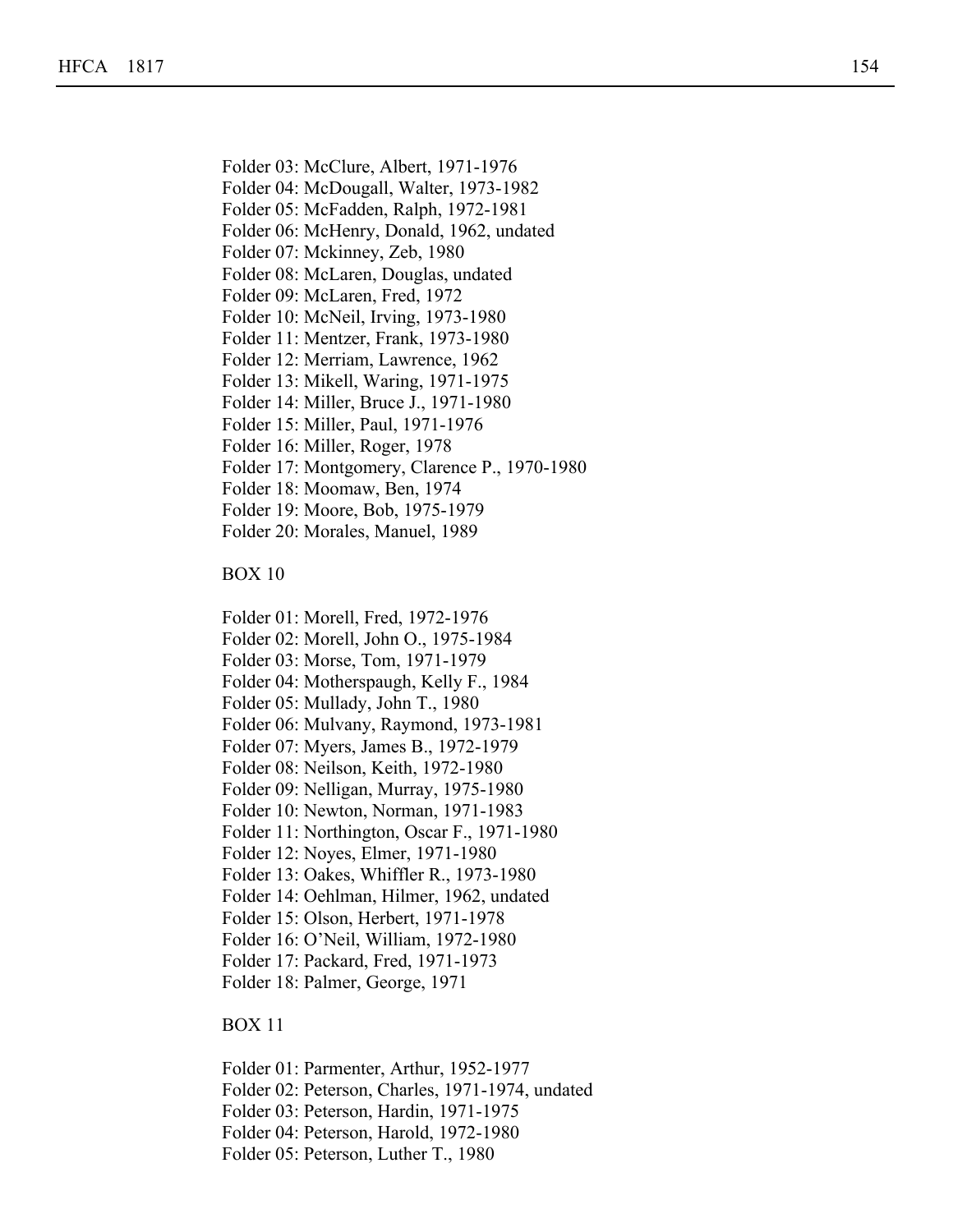Folder 06: Phelps, Dawson A., 1973-1981

Folder 02: Peterson, Charles, 1971-1974, undated

- Folder 07: Pitkin, Tommy, 1971-1975
- Folder 08: Porter, Charles, 1971-1977
- Folder 09: Pruitt, Irmine, 1972-1980
- Folder 10: Rabeinstein, Bill, 1973-1981
- Folder 11: Ramsdell, Lee, 1971-1973
- Folder 12: Ratcliff, Harold, 1980
- Folder 13: Reed, Erik, 1962
- Folder 14: Reeves, Ross, 1975
- Folder 15: Reshoft, John A., 1972-1980
- Folder 16: Ringenbach, Ray, 1973-1980

BOX 12

- Folder 01: Roberts, Bertrum, 1975-1987
- Folder 02: Robinette, Turner L., 1980
- Folder 03: Robinson, Donald, 1973-1981
- Folder 04: Rogers, Roger, 1986
- Folder 05: Root, Irving, 1972-1981
- Folder 06: Rose, Robert, 1975-1976
- Folder 07: Rothrock, Howard and Betty, 1971-1980
- Folder 08: Ruhle, George, 1971
- Folder 09: Ruffin, Tom, 1971-1977
- Folder 10: Rutter, John A., 1972
- Folder 11: Saari, Viljo, 1971-1978
- Folder 12: Sagan, Marc, 1971
- Folder 13: Sager, Merel, 1972-1978
- Folder 14: Salomon, Julian, 1971-1983
- Folder 15: Schellbach, Louis, 1964-1975
- Folder 16: Schesventer, George, 1985-1990
- Folder 17: Schmidt, Henry, 1971-1976
- Folder 18: Schnettler, William, 1973-1980
- Folder 19: Schroeder, Albert, 1980
- Folder 20: Seasholtz, Lloyd, 1973-1982
- Folder 21: Sheffield, Walter, 1978
- Folder 22: Shevlin, Charles, 1980
- Folder 23: Shore, Frank P., 1971-1980
- Folder 24: Simmons, Ken, 1976-1979

- Folder 01: Skinner, Curtis, 1972-1978
- Folder 02: Small, Edwin, 1971-1977
- Folder 03: Smart, Samuel, 1978
- Folder 04: Smith, Franklin, 1980
- Folder 05: Smith, Harold G., 1970-1978
- Folder 06: Smith, Theodore T., 1978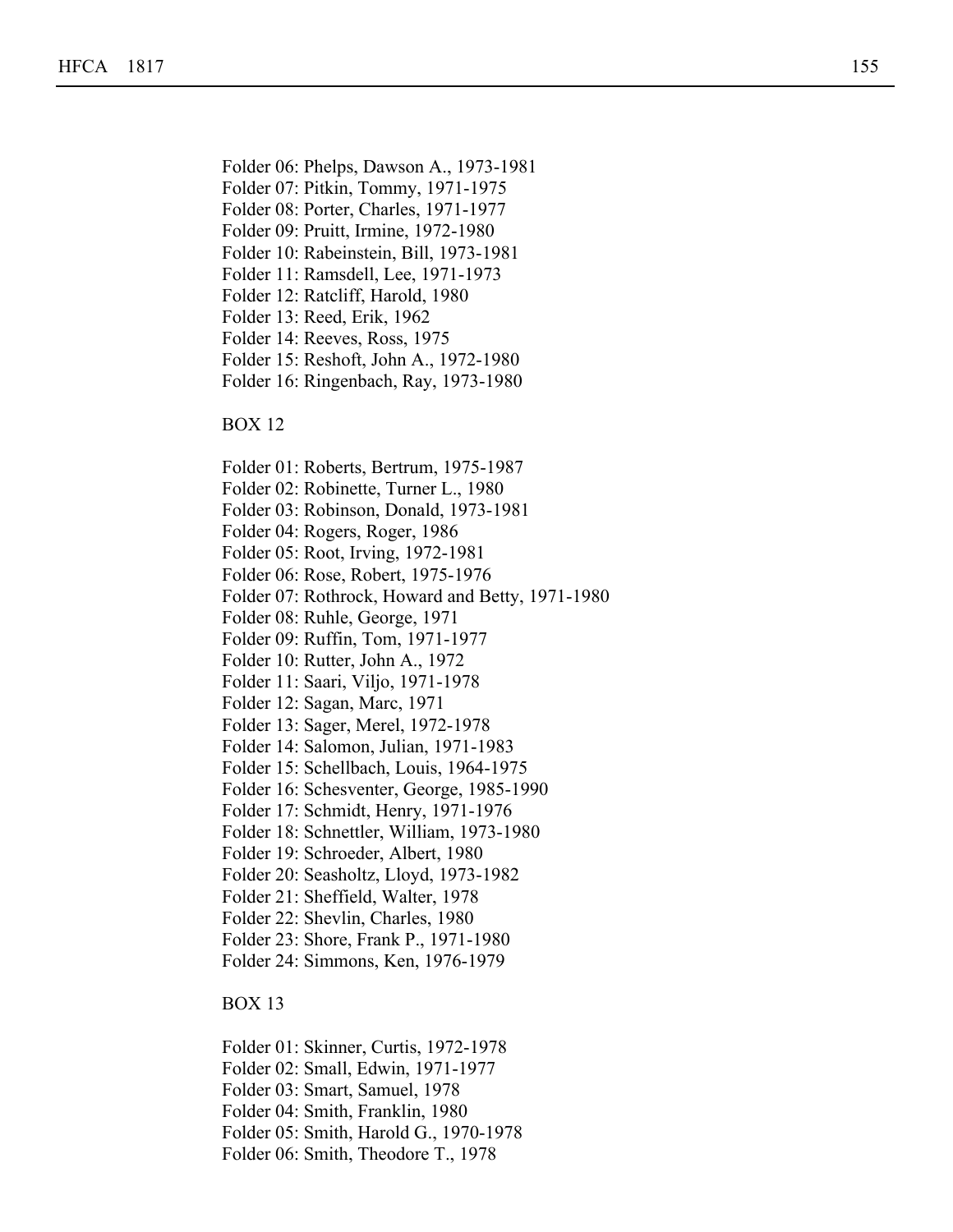- Folder 07: Soule, Parke W., 1973-1984
- Folder 08: Spalding, Branch, 1973-1978
- Folder 09: Speiser, Jean, 1971-1976

Folder 03: Smart, Samuel, 1978

- Folder 10: Stagner, Howard, 1962-1980
- Folder 11: Stark, Anthony (Tony), 1972-1980
- Folder 12: Steen, Charles R., 1980-1983
- Folder 13: Stein, Minnie, 1971-1984
- Folder 14: Stitt, Merle, 1973-1980
- Folder 15: Stricklin, Howard, 1972-1982

BOX 14

- Folder 01: Stupka, Art, 1971
- Folder 02: Stutts, Clarence (Stuttsy), 1978-1979
- Folder 03: Sullivan, Jim, 1980
- Folder 04: Sumner, Lowell, 1973-1980
- Folder 05: Sutton, Myron, 1971-1972
- Folder 06: Sweeny, Ross, 1971-1980
- Folder 07: Swem, Theodor, 1980
- Folder 08: Sydansk, Raymond, 1971-1979
- Folder 09: Tarbell, Ardra, 1971-1984
- Folder 10: Taylor, Floyd, 1975-1976
- Folder 11: Taylor, Ruby, 1980
- Folder 12: Thede, Maurice, 1973-1982
- Folder 13: Thomas, Kathryn, 1983
- Folder 14: Thompson, Theodore, 1980
- Folder 15: Townsley, J., 1980
- Folder 16: Tripp, Steven, 1972-1977
- Folder 17: Utley, Robert, 1973-1999
- Folder 18: Vinten, Charles Ray, 1971-1976
- Folder 19: Volz, Leonard, 1977-1978

- Folder 01: Walker, Carl, 1980
- Folder 02: Weber, Walter, 1971-1977
- Folder 03: Weems, Sam, 1971-1975
- Folder 04: Weig, Melvin, 1971-1977
- Folder 05: Whanger, Ernest, 1971-1977
- Folder 06: Whisonant, Wylie, 1977-1978
- Folder 07: White, Golda, 1978
- Folder 08: Wilshin, Francis, 1971-1979
- Folder 09: Wing, Kittridge, 1980
- Folder 10: Wirth, Kennedy, Reixach, Huppuch, 1970-1980 [1 of 2]
- Folder 11: Wirth, Kennedy, Reixach, Huppuch, 1970-1980 [2 of 2]
- Folder 12: Woolard, Walter, 1971-1978, undated
- Folder 13: Wotton, Ann Roth, 1971-1980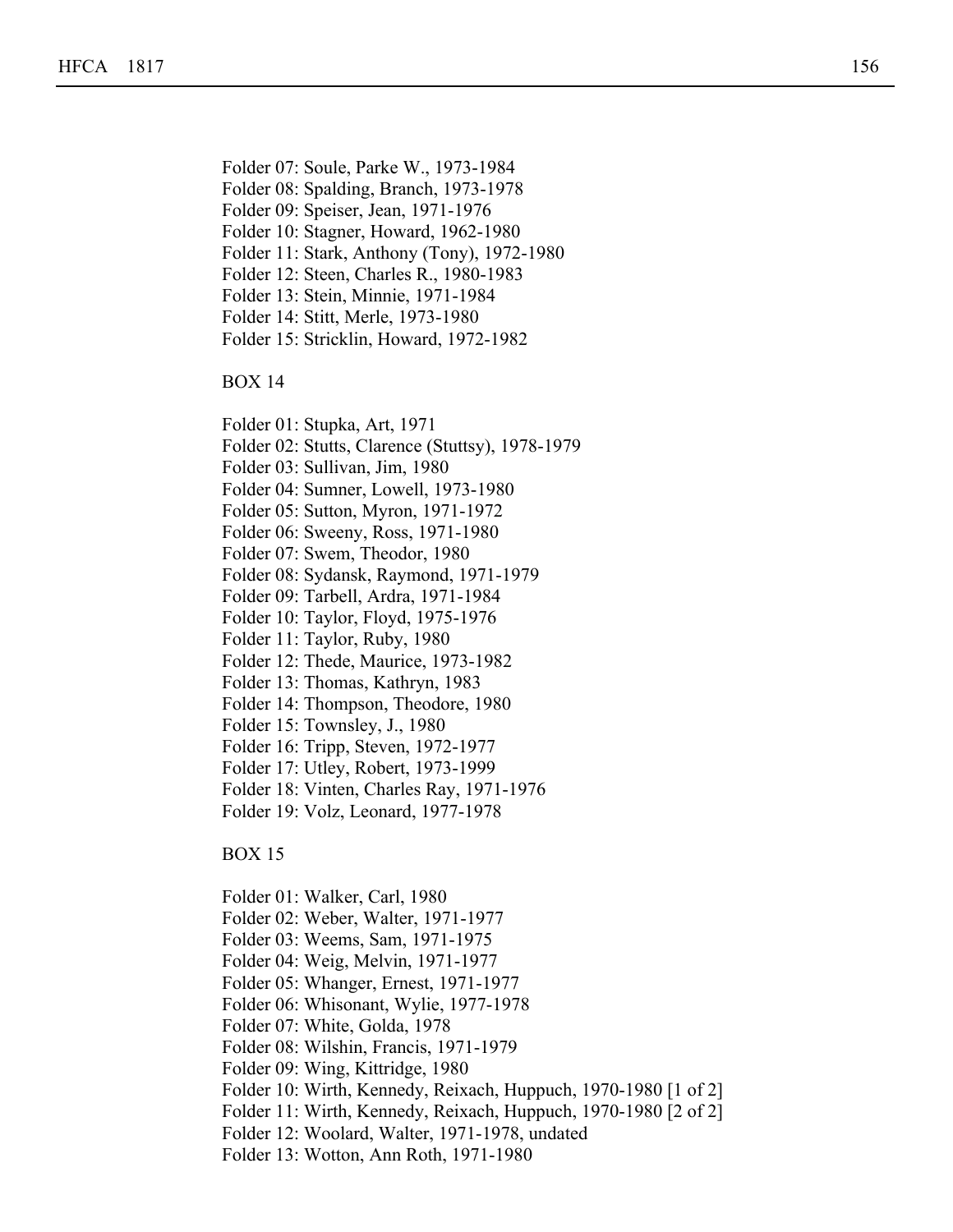Folder 14: Young, Dana, 1971-1981 Folder 15: Young, Rogers, 1970-1980

SERIES II: S. HERBERT BOX 01

EVISONS'S Folder 01: Carhart, Arthur (Denver Public Library), 1963-1970

Folder 10: Wirth, Kennedy, Reixach, Huppuch, 1970-1980 [1 of 2]

NATIONAL Folder 02: Fry, Amelia (Berkeley University), 1964-1977

PARK SERVICE Folder 03: General Administrative, 1962-1978 [1 of 2]

- ORAL HISTORY Folder 04: General Administrative, 1962-1978 [2 of 2]
- PROJECT; Folder 05: Hartzog, George, 1964-1971

SUBSERIES D:

**CORRESPONDE** 

NCE

- Folder 06: Hosmer, Charles, 1970-1974 Folder 07: Kahler, Herbert, 1964-1972 Folder 08: Potential Interviewees, A, 1969-1977 Folder 09: Potential Interviewees, B, 1971-1978 Folder 10: Potential Interviewees, C, 1971-1978 Folder 11: Potential Interviewees, D, 1971-1978 Folder 12: Potential Interviewees, E, 1961-1974 Folder 13: Potential Interviewees, F, 1971-1977 Folder 14: Potential Interviewees, G, 1963-1978 Folder 15: Potential Interviewees, H, 1962-1978 Folder 16: Potential Interviewees, I, 1972-1973
- Folder 17: Potential Interviewees, J, 1970-1978

BOX 02

Folder 01: Potential Interviewees, K, 1970-1978 Folder 02: Potential Interviewees, L, 1970-1978 Folder 03: Potential Interviewees, M, 1970-1978 Folder 04: Potential Interviewees, N, 1971-1972 Folder 05: Potential Interviewees, O, 1971-1978 Folder 06: Potential Interviewees, P-Q, 1970-1978 Folder 07: Potential Interviewees, R, 1971-1978 Folder 08: Potential Interviewees, S, 1961-1978 Folder 09: Potential Interviewees, T, 1964-1977 Folder 10: Potential Interviewees, U, 1973 Folder 11: Potential Interviewees, V, 1971-1978 Folder 12: Potential Interviewees, W, 1962-1978 Folder 13: Potential Interviewees, X-Z, 1970-1977 Folder 14: Russell, Richard, 1972-1978 Folder 15: Wallace, David, 1970-1977 [1 of 2] Folder 16: Wallace, David, 1970-1977 [2 of 2]

SERIES II: S. HERBERT

| HERBERT.  |                                                                                     |
|-----------|-------------------------------------------------------------------------------------|
| EVISONS'S | Folder 01: Evison's "NPS Oral History" Historical Account, 1973                     |
| NATIONAL  | Folder 02: General Ephemera, 1940-1972                                              |
|           | PARK SERVICE Folder 03: Indexes of Oral History Transcripts, 1965, undated [1 of 2] |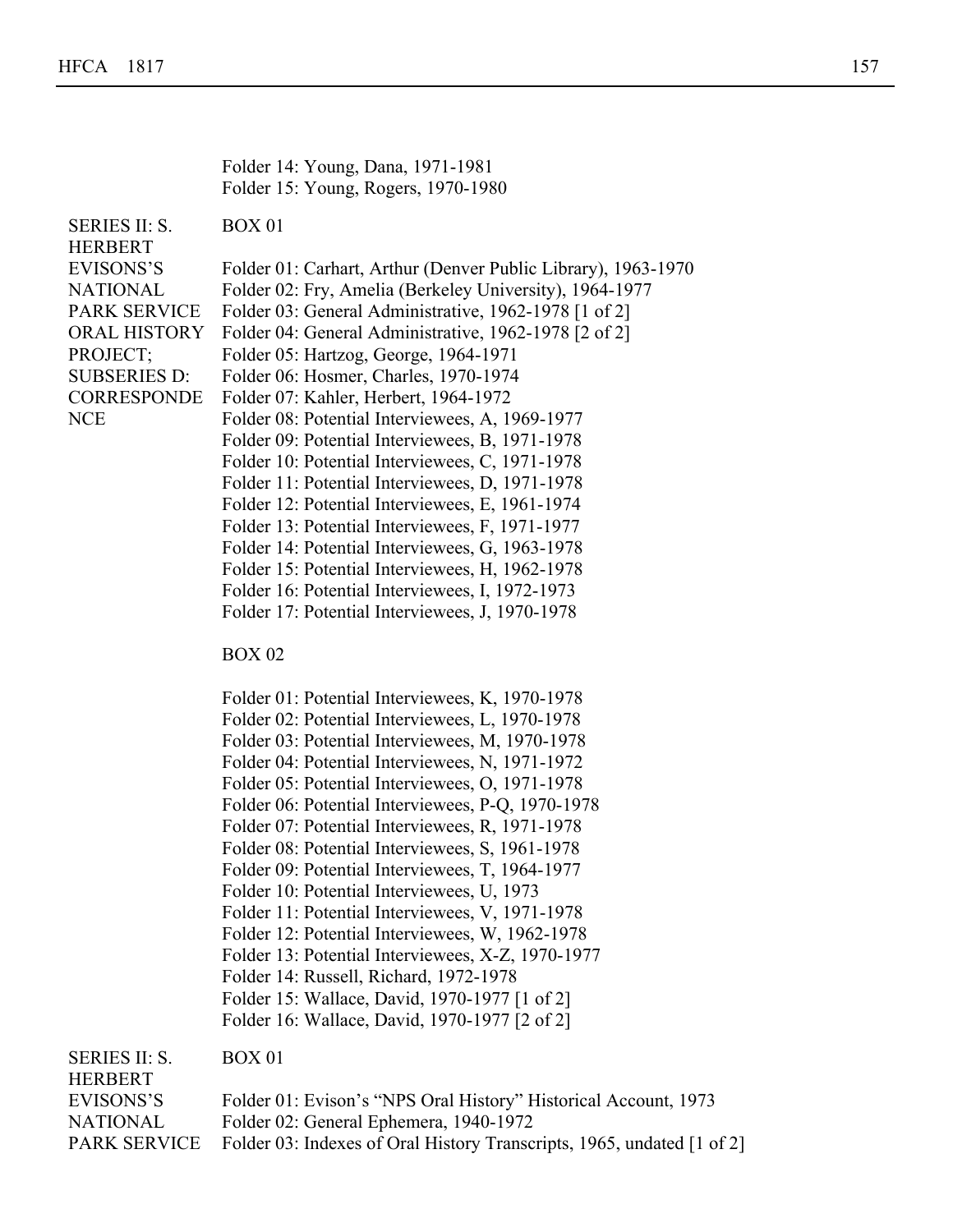| <b>ORAL HISTORY</b><br>PROJECT;<br><b>SUBSERIES E:</b><br><b>SUBJECT FILES</b> | Folder 04: Indexes of Oral History Transcripts, 1965, undated [2 of 2]<br>Folder 05: Interviewee Biographical Information, undated<br>Folder 06: Lists of Potential Interviewee Names, 1969-1979<br>Folder 07: National Park Service Employee Forms, 1970-1978<br>Folder 08: Sample Oral History Forms and Formats, 1971<br>Folder 09: Transcription Invoices, 1975-1976                                                                                                                                                                                                                                                                                                                               |
|--------------------------------------------------------------------------------|--------------------------------------------------------------------------------------------------------------------------------------------------------------------------------------------------------------------------------------------------------------------------------------------------------------------------------------------------------------------------------------------------------------------------------------------------------------------------------------------------------------------------------------------------------------------------------------------------------------------------------------------------------------------------------------------------------|
| <b>SERIES II: S.</b><br><b>HERBERT</b>                                         | <b>SUB-SUBSERIES 1: ORAL HISTORY RECORDINGS</b>                                                                                                                                                                                                                                                                                                                                                                                                                                                                                                                                                                                                                                                        |
| <b>EVISONS'S</b>                                                               | <b>BOX 01</b>                                                                                                                                                                                                                                                                                                                                                                                                                                                                                                                                                                                                                                                                                          |
| <b>NATIONAL</b><br><b>PARK SERVICE</b>                                         | Baker to Sylvester                                                                                                                                                                                                                                                                                                                                                                                                                                                                                                                                                                                                                                                                                     |
| <b>ORAL HISTORY</b><br>PROJECT;                                                | <b>SUB-SUBSERIES 2: INTERVIEW TRANSCRIPTS</b>                                                                                                                                                                                                                                                                                                                                                                                                                                                                                                                                                                                                                                                          |
| <b>SUBSERIES F:</b><br>WILLIAM T.                                              | <b>BOX 01</b>                                                                                                                                                                                                                                                                                                                                                                                                                                                                                                                                                                                                                                                                                          |
| <b>INGERSOLL'S</b><br><b>INTERVIEWS</b>                                        | Baker to Herkenham                                                                                                                                                                                                                                                                                                                                                                                                                                                                                                                                                                                                                                                                                     |
|                                                                                | <b>BOX 02</b>                                                                                                                                                                                                                                                                                                                                                                                                                                                                                                                                                                                                                                                                                          |
|                                                                                | Leding to Sylvester                                                                                                                                                                                                                                                                                                                                                                                                                                                                                                                                                                                                                                                                                    |
|                                                                                | <b>SUB-SUBSERIES 3: CORRESPONDENCE</b>                                                                                                                                                                                                                                                                                                                                                                                                                                                                                                                                                                                                                                                                 |
|                                                                                | <b>BOX 01</b>                                                                                                                                                                                                                                                                                                                                                                                                                                                                                                                                                                                                                                                                                          |
|                                                                                | Folder 01: Baker, Howard W., May 29, 1973<br>Folder 02: Benson, Forrest M., May 10, 1973<br>Folder 03: Bryant, Wayne, April 20, 1973<br>Folder 04: Chapman, Howard H., April 19, 1973<br>Folder 05: Diederich, Leo J., January 19, 1974<br>Folder 06: Herkenham, Norman B., December 11, 1973<br>Folder 07: Kilgore, Bruce M., May 1, 1973<br>Folder 08: Leding, Robert S., December 14, 1973<br>Folder 09: McDowell, Lyle H., May 3, 1973<br>Folder 10: Mitchell, L. J., February 4, 1973<br>Folder 11: Muehlenhaupt, Gustav, November 23, 1973<br>Folder 12: Quist, Lawrence, June 27, 1973<br>Folder 13: Sylvester, Frank E., January 23, 1974<br>Folder 14: Wallis, Orthello L., December 17, 1973 |
| <b>SERIES III:</b><br>DOROTHY B.                                               | <b>BOX 01</b>                                                                                                                                                                                                                                                                                                                                                                                                                                                                                                                                                                                                                                                                                          |
| <b>HUYCK'S</b><br><b>WOMEN IN</b>                                              | $Log$ #349-383                                                                                                                                                                                                                                                                                                                                                                                                                                                                                                                                                                                                                                                                                         |
| THE NPS ORAL                                                                   | <b>BOX 02</b>                                                                                                                                                                                                                                                                                                                                                                                                                                                                                                                                                                                                                                                                                          |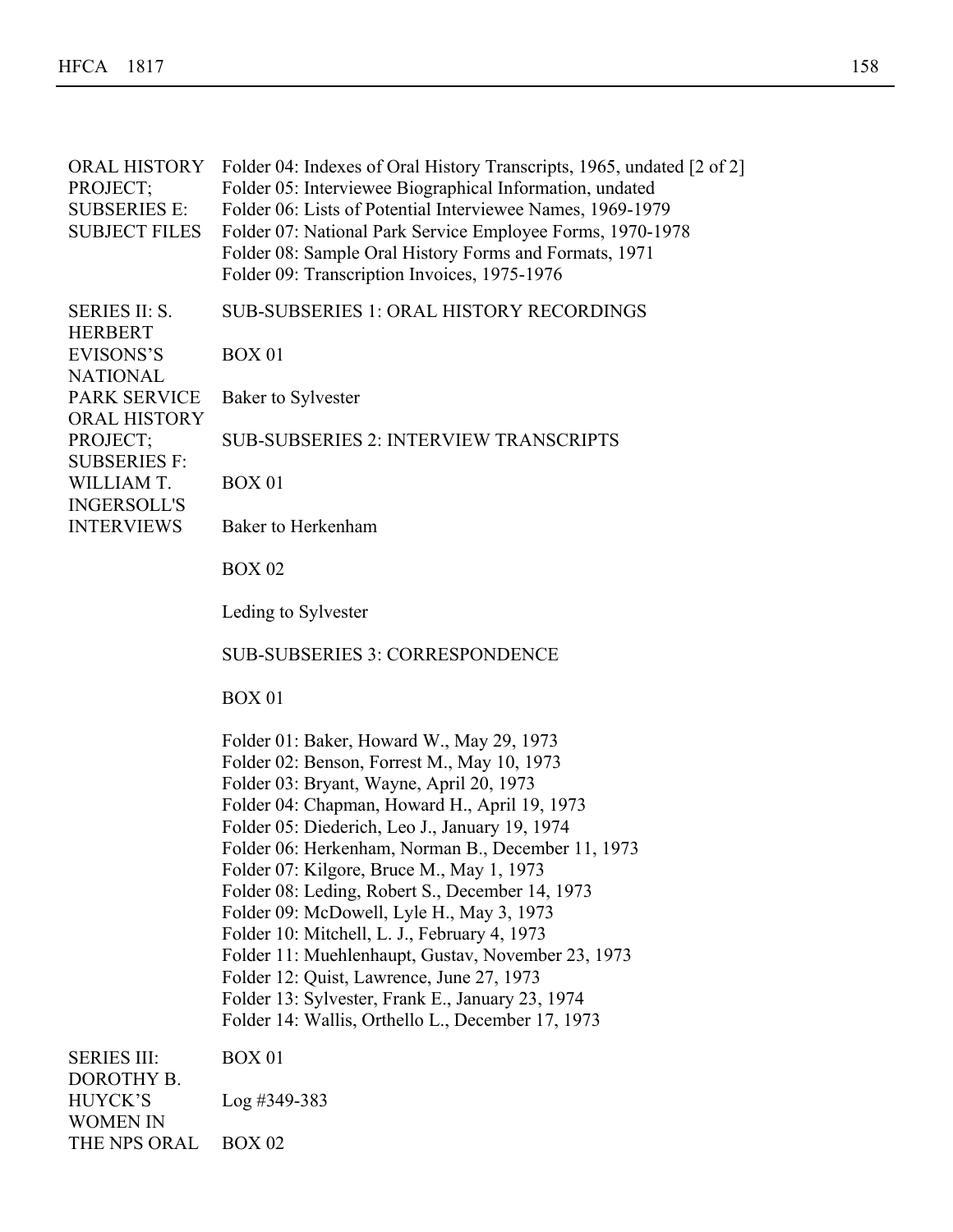| <b>HISTORY</b><br>PROJECT;<br><b>SUBSERIES A:</b><br><b>ORAL HISTORY</b><br><b>RECORDINGS</b> | $Log$ #384-424                                                                                                                  |
|-----------------------------------------------------------------------------------------------|---------------------------------------------------------------------------------------------------------------------------------|
|                                                                                               | <b>BOX 03</b>                                                                                                                   |
|                                                                                               | $Log$ #425-457                                                                                                                  |
|                                                                                               | <b>BOX 04</b>                                                                                                                   |
|                                                                                               | $Log$ #458, 1037-1076                                                                                                           |
|                                                                                               | <b>BOX 05</b>                                                                                                                   |
|                                                                                               | $Log$ #1077-1084, 1170, 1665                                                                                                    |
| <b>SERIES III:</b><br>DOROTHY B.                                                              | <b>BOX 01</b>                                                                                                                   |
| <b>HUYCK'S</b><br><b>WOMEN IN</b>                                                             | Albright to Childress                                                                                                           |
| THE NPS ORAL<br><b>HISTORY</b>                                                                | <b>BOX 02</b>                                                                                                                   |
| PROJECT;<br><b>SUBSERIES B:</b>                                                               | Clemmensen to Johnson                                                                                                           |
| <b>INTERVIEW</b>                                                                              | <b>BOX 03</b>                                                                                                                   |
| <b>TRANSCRIPTS</b>                                                                            | Khalabari to Mills                                                                                                              |
|                                                                                               | <b>BOX 04</b>                                                                                                                   |
|                                                                                               | Mintzmyer to Short                                                                                                              |
|                                                                                               | <b>BOX 05</b>                                                                                                                   |
|                                                                                               | Silvernail to Vaughn                                                                                                            |
|                                                                                               | <b>BOX 06</b>                                                                                                                   |
|                                                                                               | Waddell to Young                                                                                                                |
| <b>SERIES III:</b><br>DOROTHY B.                                                              | <b>SUB-SUBSERIES 1: RESEARCH AND INTERVIEW NOTES</b>                                                                            |
| <b>HUYCK'S</b><br><b>WOMEN IN</b><br>THE NPS ORAL<br><b>HISTORY</b><br>PROJECT;               | <b>BOX 01</b>                                                                                                                   |
|                                                                                               | Folder 1: Albright, Horace, 1978-1980<br>Folder 2: Anderson, Adrienne, 1978<br>Folder 3: Arnold, Marguerite Lindsley, 1977-1978 |
| <b>SUBSERIES C:</b>                                                                           | Folder 4: Bacheler, Penelope Hartshorne, 1977-1993                                                                              |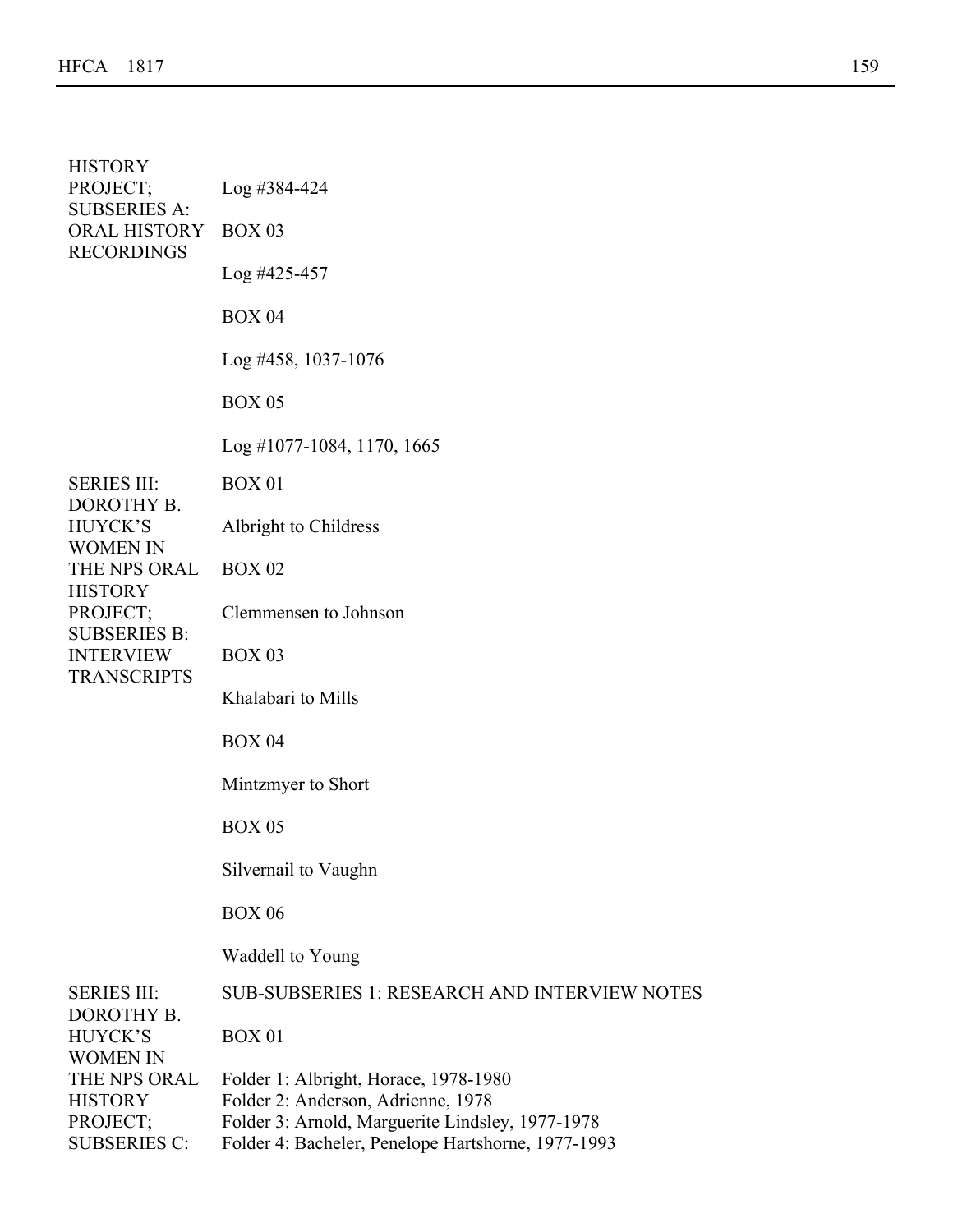| <b>PROJECT</b><br><b>RECORDS AND</b><br><b>RESEARCH</b> | Folder 5: Baggley, Herma, 1977<br>Folder 6: Bale, Nancy H., 1978<br>Folder 7: Bankhead, Florence, 1978<br>Folder 8: Belinkey, Gale Koschman, 1977<br>Folder 9: Berquist, Jan, 1978<br>Folder 10: Bierhaus, Sherma E., 1974-1978<br>Folder 11: Bingaman, Martha S., 1977<br>Folder 12: Bishop, Ellen B., n.d.<br>Folder 13: Bisson, Eleanor M., 1978<br>Folder 14: Boos, C. Maynard, 1977-1978<br>Folder 15: Bowman, Ann M., 1977-1978<br>Folder 16: Bragen, Lucia Guminski, 1978<br>Folder 17: Brandon, Belva, 1977<br>Folder 18: Bryson, Sandy, 1978<br>Folder 19: Budlong, Bob, 1971<br>Folder 20: Bustos, Eloisa V., 1978<br>Folder 21: Calhoun, Eleanor, 1977<br>Folder 22: Campbell, Bonnie, 1977-1978<br>Folder 23: Carrell, Toni L., 1978<br>Folder 24: Carroll, Eunice B., 1978<br>Folder 25: Cerveny, Minnie V., 1977<br>Folder 26: Chambers, Margaret Abrego, 1976-1978<br>Folder 27: Childress, Shirley A., 1975-1978<br>Folder 28: Clemmensen, Cheryl L., 1978 |
|---------------------------------------------------------|----------------------------------------------------------------------------------------------------------------------------------------------------------------------------------------------------------------------------------------------------------------------------------------------------------------------------------------------------------------------------------------------------------------------------------------------------------------------------------------------------------------------------------------------------------------------------------------------------------------------------------------------------------------------------------------------------------------------------------------------------------------------------------------------------------------------------------------------------------------------------------------------------------------------------------------------------------------------------|
|                                                         | Folder 31: Cooper, Gertrude S., 1977-1978<br>Folder 32: Cox, Harriet F., 1978<br>Folder 33: Cox, Norma, 1977-1978<br>Folder 34: Crawford, Twila, 1975-1978<br>Folder 35: Crosse, Juin A., 1978                                                                                                                                                                                                                                                                                                                                                                                                                                                                                                                                                                                                                                                                                                                                                                             |
|                                                         | Folder 36: Curriden, Nancy T., 1976-1978<br><b>BOX 02</b>                                                                                                                                                                                                                                                                                                                                                                                                                                                                                                                                                                                                                                                                                                                                                                                                                                                                                                                  |
|                                                         | Folder 1: D'Amico, Elaine M., 1978<br>Folder 2: Danner, Eliza, n.d.<br>Folder 3: Davis, Lillie, 1978<br>Folder 4: Davis, Vera M., 1978<br>Folder 5: Dean, Frances S., n.d.<br>Folder 6: Dekker, Emily, 1958-1978<br>Folder 7: Dickey, Beth L., 1979<br>Folder 8: Dionne, Helen, 1978                                                                                                                                                                                                                                                                                                                                                                                                                                                                                                                                                                                                                                                                                       |

Folder 1: Albright, Horace, 1978-1980

- Folder 9: Doust, Mariana, 1978
- Folder 10: Drury, Newton, 1978
- Folder 11: Elarton, Verladyne M., 1978
- Folder 12: Ericson, Mildred J., 1977-1978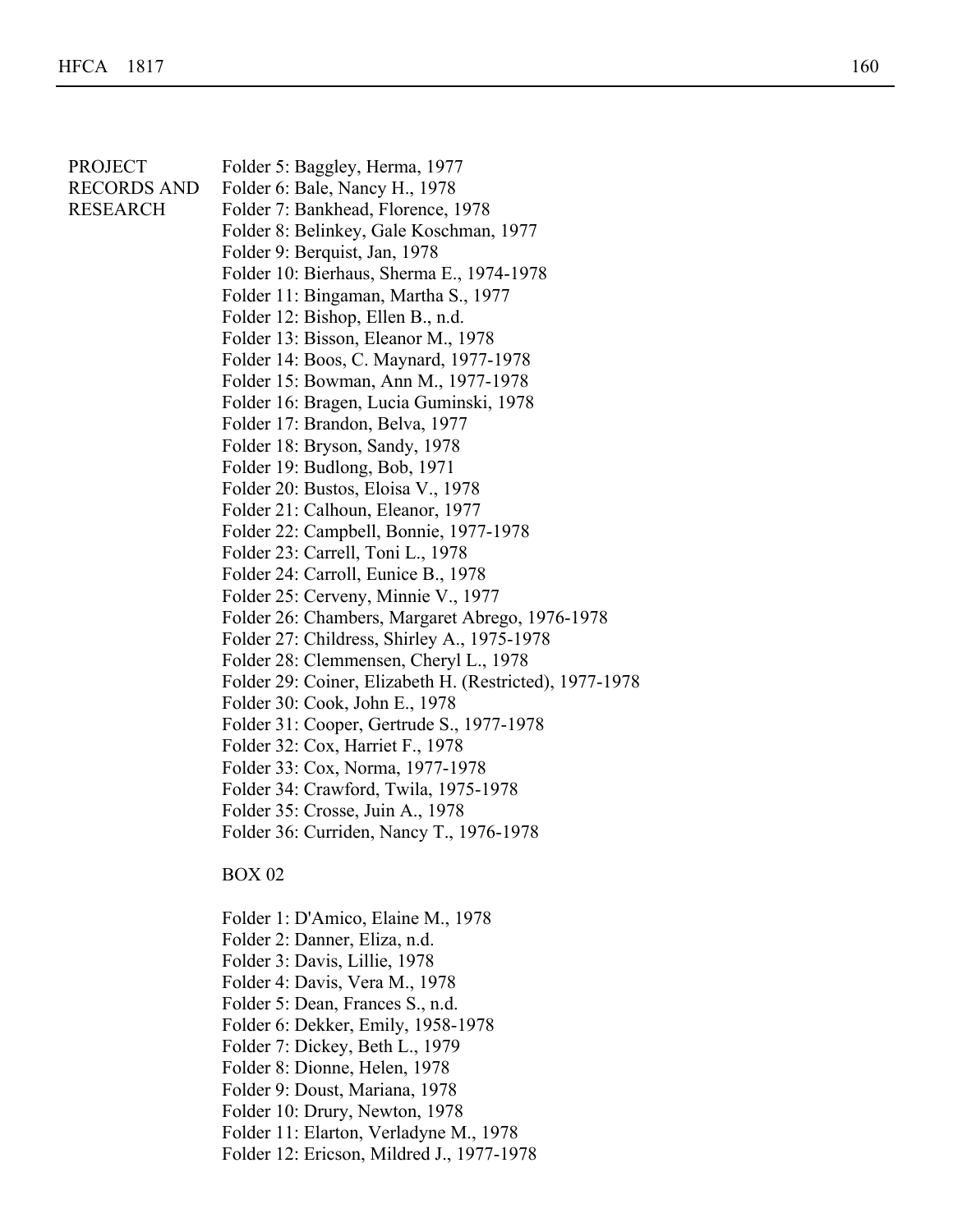Folder 13: Evenden, Phyllis Wells, 1977

Folder 14: Faron, Sara W.,1977

Folder 9: Doust, Mariana, 1978

Folder 15: Farrelly, Geraldine, 1975-1978

Folder 16: Fields, Priscilla M., 1975-1979

Folder 17: Gallegos, Melinda, 1976-1978

Folder 18: Gamby, Janice Lee, 1977

Folder 19: Gonzales, Mary G., 1978

Folder 20: Good, Patricia, 1978

Folder 21: Green, Maxine H., 1978

Folder 22: Greene, Mary C., 1978

Folder 23: Griffin, Jane, n.d.

Folder 24: Gryszkiewicz, Alice, 1978

Folder 25: Hack, Audrey M., 1978

Folder 26: Hackett, Majorie "Mike", 1974-1978

Folder 27: Hall, Virginia, 1977-1978

Folder 28: Harrington, Virginia S., 1977

Folder 29: Harris, Wilhelmina, 1977-1979

Folder 30: Harvey, Jane N., 1978

Folder 31: Henderer, Jean, 1977

Folder 32: Henzi, Jane A., 1976-1978

Folder 33: Hepler, Susan J., 1977-1978

Folder 34: Hibbard, Mabel E., 1977

Folder 35: Hinrichsen, Leigh, 1978

Folder 36: Hodges, Claire M., 1952-1978

Folder 37: Horton, Joy T., 1978

Folder 38: Howey, Linda S., 1978

Folder 39: Hulett, Libby, 1977

Folder 40: Hunt, Naomi L., 1978

Folder 41: Ickes, Jane Dahlman, 1977

Folder 42: Jackson, Betty (& Earl), 1978

Folder 43: Jaramillo, Mabel Frances Garcia, 1978

Folder 44: Johnson, Olive M., 1974-1977

BOX 03

Folder 1: Keller, Shelly & Sheeley, Jeanne, 1977

Folder 2: Khalatbari, Mary Ann, 1978

Folder 3: Kimmett, Mary, 1976-1980

Folder 4: King, Phyllis L., 1978

Folder 5: Kingman, Elizabeth, 1978-1979

Folder 6: Knight, Valerie L., 1977-1978

Folder 7: Koubele, Bessie R., 1978

Folder 8: Kryston, Cynthia E., 1978

Folder 9: LaCovey, Imogene, 1977-1978

Folder 10: Lange, Ellen, 1977-1978

Folder 11: Larison, Ruth, 1978

Folder 12: Little-John, Margaret, 1978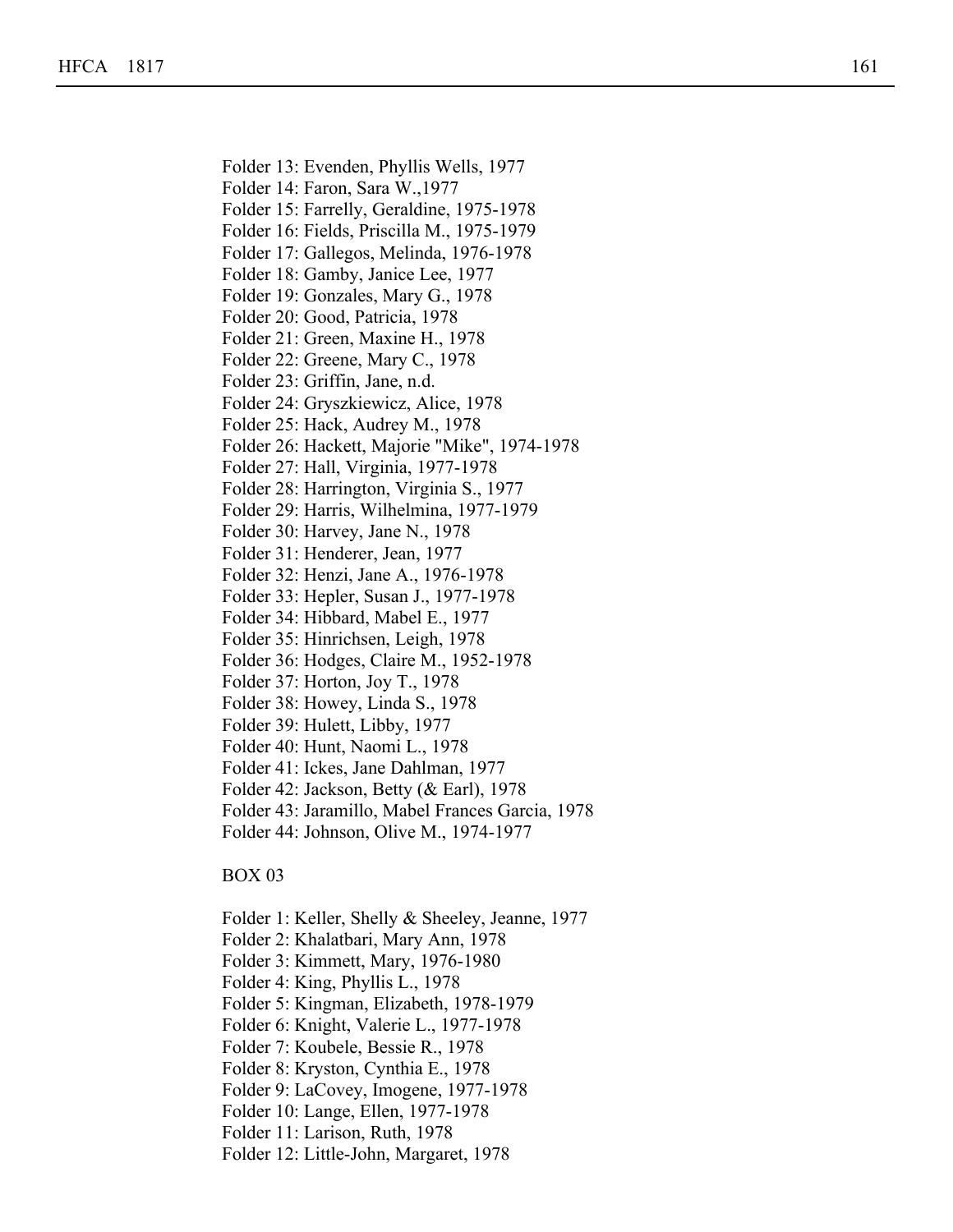- Folder 14: Lovegren, Bob, 1971-1978
- Folder 15: Lujan, Elizabeth A. G., 1978

Folder 9: LaCovey, Imogene, 1977-1978

Folder 16: MacLachlan, Helen, 1977

Folder 17: Marquez, Delia O., 1978

Folder 18: Martin, Carol A., 1974-1978

Folder 19: Maruca, Mary, 1978

- Folder 20: McBeen, Nancy L., 1978
- Folder 21: McDowell, Mary J., 1978
- Folder 22: McGee, Mary, 1978
- Folder 23: McLane, Helen M., 1979
- Folder 24: McSwain, Betty, 1977-1978
- Folder 25: Meinzer, Ethel L., 1973-1978
- Folder 26: Mercado, Patricia A.. 1978
- Folder 27: Metzger, Carol M. (Restricted), 1977-1979
- Folder 28: Michael, Enid, 1977-1979
- Folder 29: Miller, Dorothea L., 1977-1978
- Folder 30: Mills, Rebecca A., 1978
- Folder 31: Molineux, Vanessa, 1978
- Folder 32: Muller, Anna N., 1976-1978

### BOX 04

Folder 1: Nelson, Frieda B., 1978

- Folder 2: Nelson, Ruth Ashton, 1977-1984
- Folder 3: Nugent, Frances, 1977-1978

Folder 4: Ortiz, Sharon, 1978

- Folder 5: Partridge, Margaret, 1978
- Folder 6: Patraw, Pauline M., 1977-1989
- Folder 7: Payne, Cherry, 1977-1978
- Folder 8: Pinkley Jean, 1969-1978
- Folder 9: Pinner, Clementine, 1978
- Folder 10: Plume, Emma, 1978
- Folder 11: Powell, Jackie, 1976-1978
- Folder 12: Puckett, Ora J., 1978
- Folder 13: Ramarino, Jayne M., 1978
- Folder 14: Rayl, Sandra L., 1977
- Folder 15: Rhule, Dr. George, 1977
- Folder 16: Rickey V. Nan, 1977-1978
- Folder 17: Ristau, Toni K., 1978
- Folder 18: Roberts, Una Lee, n.d.
- Folder 19: Rogers, Gay, 1979
- Folder 20: Rolfe, Mary A., 1978
- Folder 21: Ronscavage, Judith F., 1978
- Folder 22: Rozelle, Judith, 1978
- Folder 23: Russo, Linda J., 1977-1978
- Folder 24: Ryan, Mary, n.d.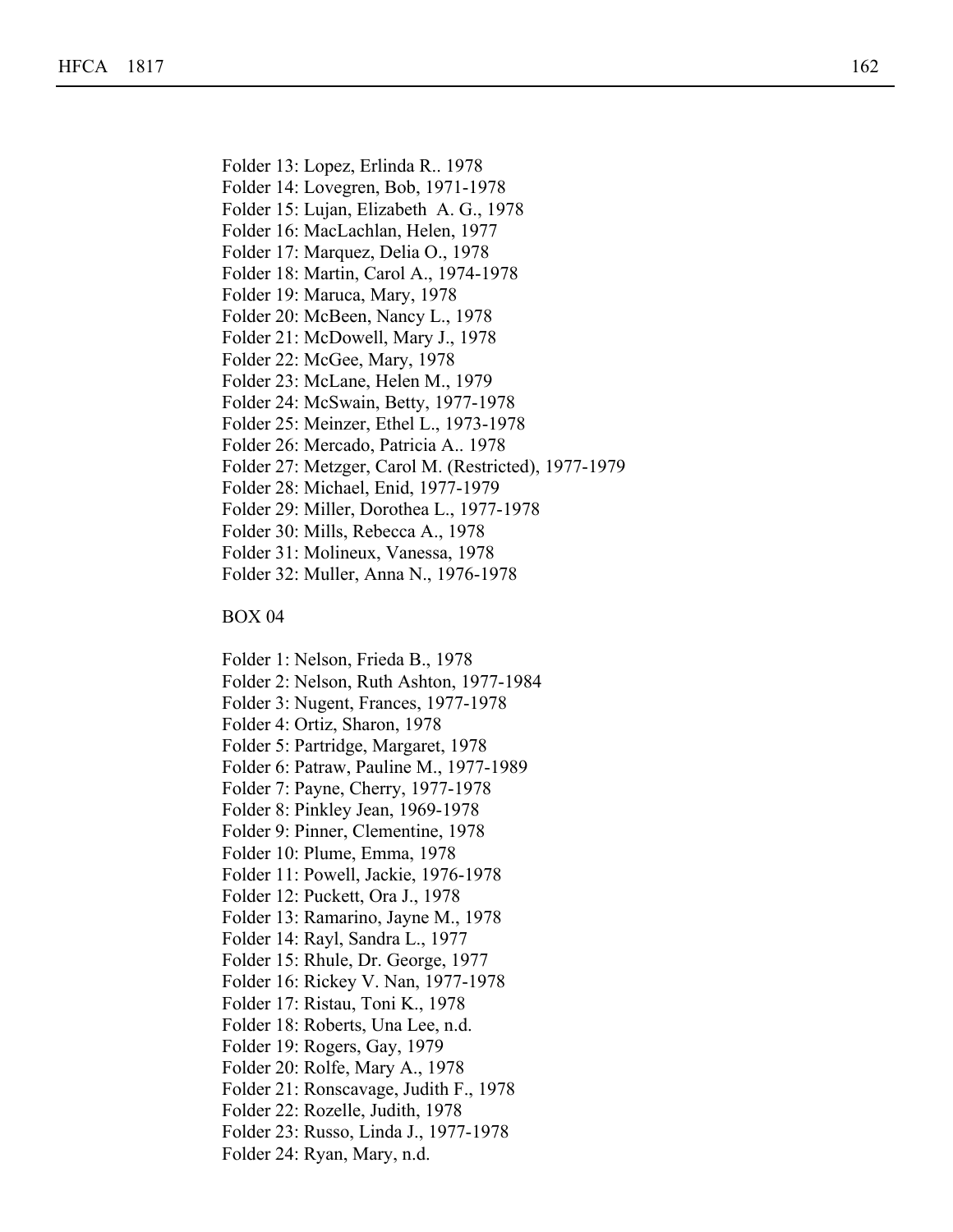Folder 25: Salazar, Virginia M., 1978

Folder 21: Ronscavage, Judith F., 1978

- Folder 26: Scanlon, Carol T., 1971-1978
- Folder 27: Scott, Jane E., 1977-1978
- Folder 28: Sheeley, Jean R., 1976-1978
- Folder 29: Shewell, Anne, 1978
- Folder 30: Short, Margaret, 1978
- Folder 31: Silvernail, Mary, 1978
- Folder 32: Skiles, Diana, 1978

- Folder 1: Smith, Carol J., 1970-1978
- Folder 2: Smith, Joanna Long, 1977
- Folder 3: Smith, Patricia K., 1978
- Folder 4: Smith, Vernon C., 1978
- Folder 5: Smithson, Marie V., 1978
- Folder 6: Spice, Martha, 1978-1979
- Folder 7: Spicka, Colleen, 1977-1978
- Folder 8: Sprague, Karen, 1978
- Folder 9: St. Jacques, Claire, 1973-1978
- Folder 10: Standlee, Mildred L., 1978
- Folder 11: Stanek, Pat, 1977-1978
- Folder 12: Stewart, Philip O., 1977
- Folder 13: Stewart, Yvonne G. (Restricted), 1978
- Folder 14: Stokes, Mary Beth, 1978
- Folder 15: Stone, Janet, 1978
- Folder 16: Stone, Nancy E., 1978
- Folder 17: Story, Isabelle, 1977-1994
- Folder 18: Story, Laurabel E., 1969-1979
- Folder 19: Strong, Evelyn, 1978
- Folder 20: Sullivan, Hilda D., 1977
- Folder 21: Sumner, Marietta McDaniel, 1970-1978
- Folder 22: Taliaferro, Anne B. Goff, 1977
- Folder 23: Taylor, Rose (Mrs. H.J.), 1951-1977
- Folder 24: Tharp, Elva "Sunshine", 1978
- Folder 25: Thomas, Kathryn, 1977
- Folder 26: Thone, Margaret, 1978
- Folder 27: Townsley, John A., 1978
- Folder 28: Traylor, Diane, 1978-1983
- Folder 29: Tso, Ann M., 1978
- Folder 30: Twyman, Margaret, 1978
- Folder 31: Vaughn, Norma, 1975-1978
- Folder 32: Waddell, Judith A. (Restricted), 1978-1982
- Folder 33: Wandrus, Marilyn, 1978
- Folder 34: Ward, Nancy, 1978
- Folder 35: Warner, Jean, 1978
- Folder 36: Watkins, Anna Whitfield, 1978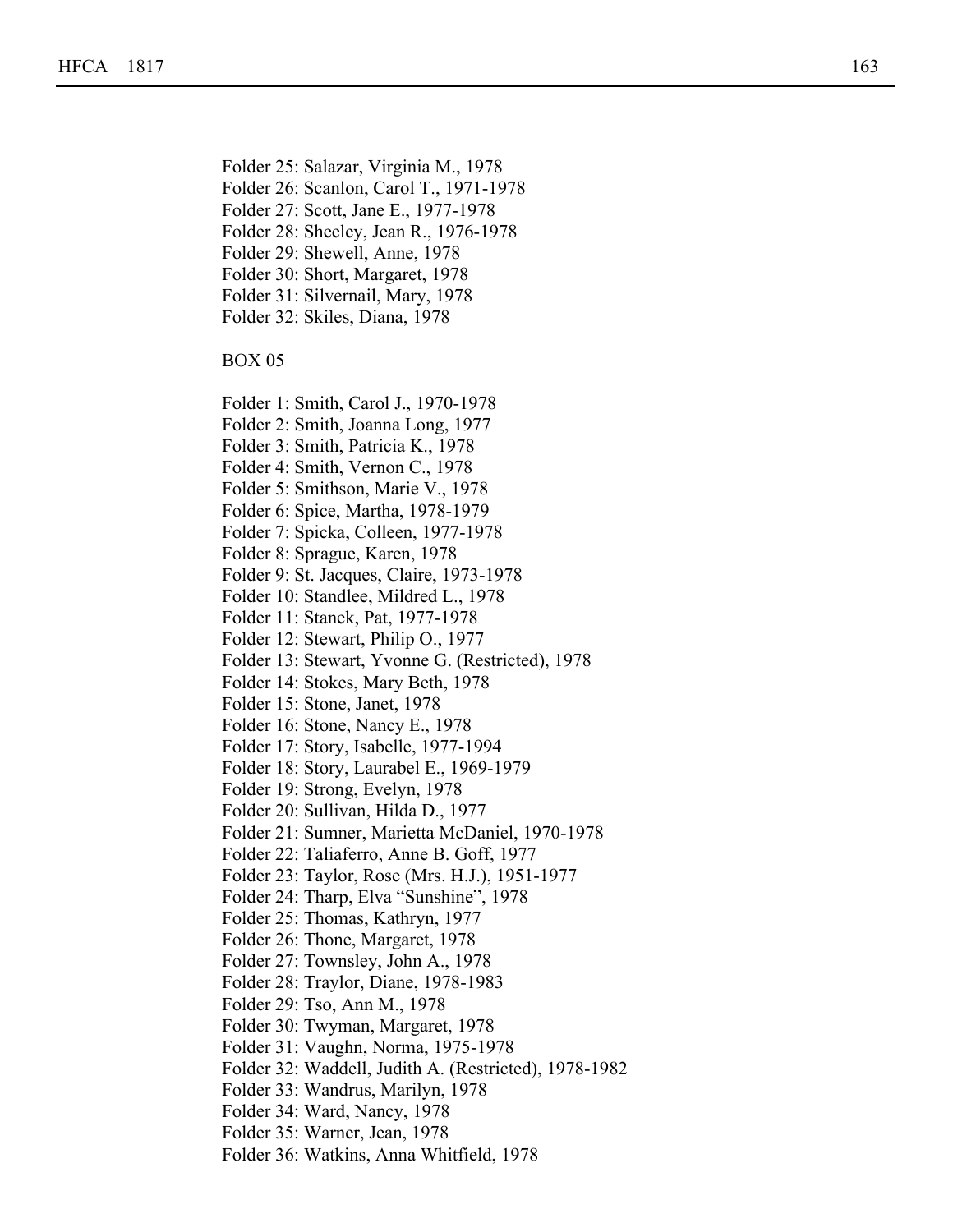- Folder 37: Watson, Margaret, 1961-1978
- Folder 38: Wauer, Betty J., 1978
- Folder 39: West, Carolyn Sue, 1978

Folder 33: Wandrus, Marilyn, 1978

- Folder 40: Whalen, Mary, 1979
- Folder 41: Whitaker, Fahy C., 1977
- Folder 42: Whitney, Karen L., 1978
- Folder 43: Willis, Clare, 1978
- Folder 44: Wilson, Helene, 1978
- Folder 45: Wilson, Laura, 1978
- Folder 46: Wilson, Margaret A. (Restricted), 1978
- Folder 47: Wilson, Merrill, 1978
- Folder 48: Wirth, Conrad "Connie", 1977
- Folder 49: Wisdom, Irene, 1977
- Folder 50: Wobbenhorst, Janice Ann, 1978
- Folder 51: Woodring, Julia, 1978
- Folder 52: Wright, Frances Pound, 1978-1981
- Folder 53: Young, Claire, 1978

#### SUB-SUBSERIES 2: SUBJECT FILES

#### BOX 01

- Folder 1: Administration: Contracts, 1978
- Folder 2: Administration: Project Proposal (1 of 2), 1977-1979
- Folder 3: Administration: Project Proposal (2 of 2), 1977-1981
- Folder 4: Articles: Brockman, Frank C. on NPS Interpretation, 1976-1978
- Folder 5: Conferences: National Archives Conference on Woman's History, 1976
- Folder 6: Conferences: National Park Service Woman's Conference, 1979
- Folder 7: Correspondence: General, 1978-1979
- Folder 8: Correspondence: Huyck, Heather, 1979-1981
- Folder 9: Employees: Carlsbad Caverns Female Employees, 1977-1978
- Folder 10: Employees: Lists, 1977
- Folder 11: Employees: National Personal Records Center, 1977-1979
- Folder 12: Employees: Permanent Personnel Lists, 1975-1978

### BOX 02

Folder 1: Interviews: General Research, 1977-1979

- Folder 2: Interviews: Itineraries, 1978
- Folder 3: Interviews: Photographs and Notes, 1977-1979
- Folder 4: NPS Press Releases, 1942-1978
- Folder 5: NPS Radio Programs, 1977
- Folder 6: NPS Wives, 1977
- Folder 7: Opposition to Women Nature Guides, 1977
- Folder 8: Oral History: Collecting, Using & Preserving Oral History in the NPS, 1984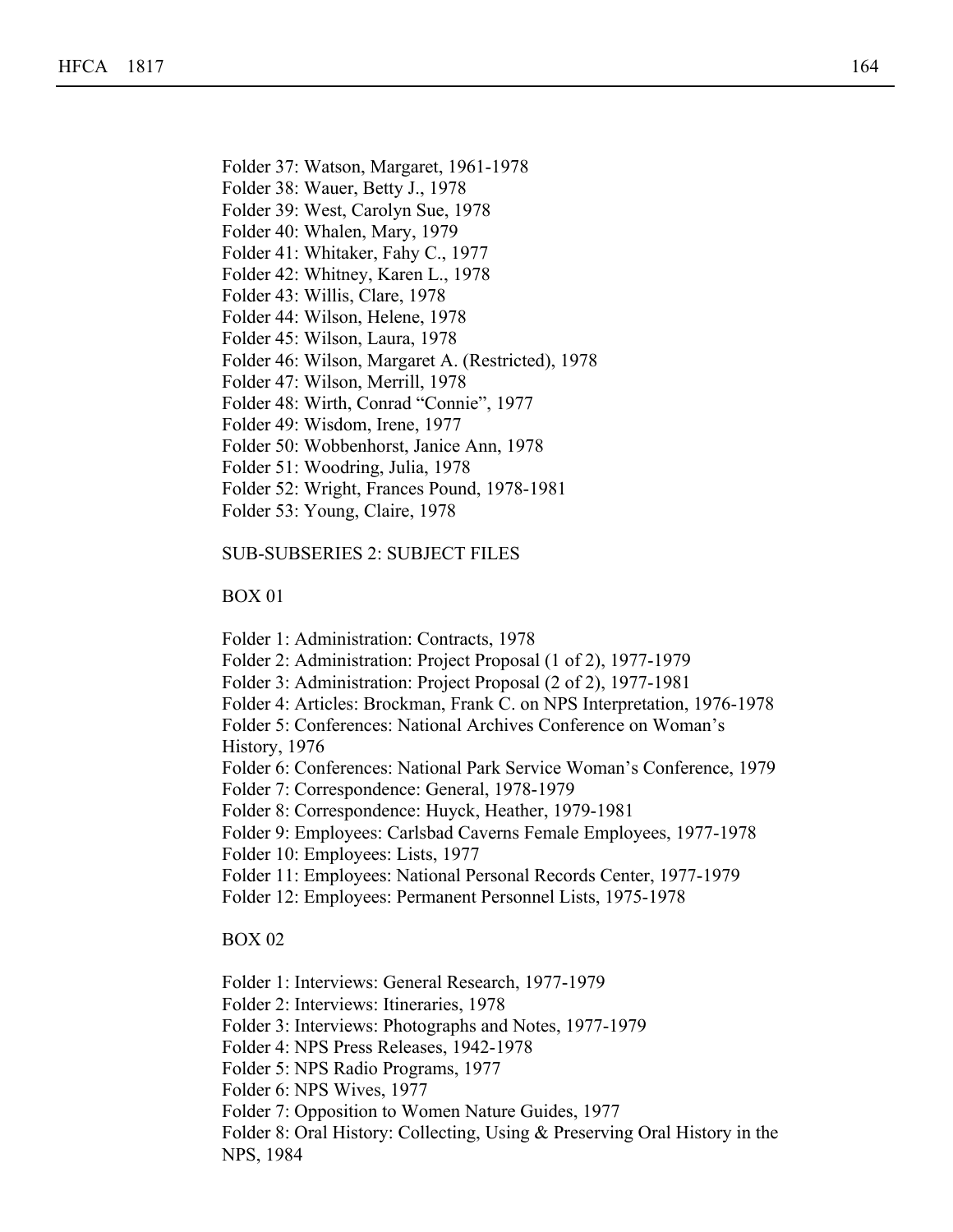BOX 03

Folder 6: NPS Wives, 1977

|                                                              | Folder 1: Oral History: General, 1971-1978<br>Folder 2: Park Police, 1978-1987<br>Folder 3: Transcripts: Copies of Evison Interviews, c. 1978<br>Folder 4: Women in NPS: General Research, 1951-1983<br>Folder 5: Women's Issues Research, 1973-1979<br>Folder 6: World War II, 1977-1978<br>Folder 7: Yellowstone and Yosemite, 1977-1978                                                                                                                                                                                   |
|--------------------------------------------------------------|------------------------------------------------------------------------------------------------------------------------------------------------------------------------------------------------------------------------------------------------------------------------------------------------------------------------------------------------------------------------------------------------------------------------------------------------------------------------------------------------------------------------------|
| <b>SERIES IV: NPS</b>                                        | <b>SUB-SUBSERIES 1: ORAL HISTORY RECORDINGS</b>                                                                                                                                                                                                                                                                                                                                                                                                                                                                              |
| <b>PARK HISTORY</b><br><b>PROGRAM</b><br><b>ORAL HISTORY</b> | <b>BOX 01</b>                                                                                                                                                                                                                                                                                                                                                                                                                                                                                                                |
| PROJECTS;<br><b>SUBSERIES A:</b>                             | Drury, Newton B.                                                                                                                                                                                                                                                                                                                                                                                                                                                                                                             |
| <b>INTERVIEWS</b>                                            | <b>BOX 02</b>                                                                                                                                                                                                                                                                                                                                                                                                                                                                                                                |
| <b>WITH NPS</b><br><b>DIRECTORS</b>                          | Hartzog to Walker                                                                                                                                                                                                                                                                                                                                                                                                                                                                                                            |
|                                                              | <b>SUB-SUBSERIES 2: INTERVIEW TRANSCRIPTS</b>                                                                                                                                                                                                                                                                                                                                                                                                                                                                                |
|                                                              | <b>BOX 01</b>                                                                                                                                                                                                                                                                                                                                                                                                                                                                                                                |
|                                                              | Folder 01: Albright, Horace, January 28, 1959<br>Folder 02: Drury, Newton, February 29, 1968<br>Folder 03: Hartzog, George, October 5, 2005<br>Folder 04: Hartzog, George and Everhart, William, September 21, 2005,<br>November 3, 2005<br>Folder 05: Kennedy, Roger, April 8, 2002, August 13, 2002<br>Folder 06: Mott, William Penn, March 30, 1990<br>Folder 07: Ridenour, James, January 22, 1993<br>Folder 08: Stanton, Robert, April 2, 2004, June 4, 2004, July 20, 2004<br>Folder 09: Walker, Ronald, June 15, 1999 |
| <b>SERIES IV: NPS</b><br><b>PARK HISTORY</b>                 | <b>SUB-SUBSERIES 1: ORAL HISTORY RECORDINGS</b>                                                                                                                                                                                                                                                                                                                                                                                                                                                                              |
| <b>PROGRAM</b>                                               | <b>BOX 01</b>                                                                                                                                                                                                                                                                                                                                                                                                                                                                                                                |
| <b>ORAL HISTORY</b><br>PROJECTS;                             | Barbee to Smith                                                                                                                                                                                                                                                                                                                                                                                                                                                                                                              |
| <b>SUBSERIES B:</b><br><b>GENERAL</b><br><b>INTERVIEWS</b>   | <b>SUB-SUBSERIES 2: INTERVIEW TRANSCRIPTS</b>                                                                                                                                                                                                                                                                                                                                                                                                                                                                                |
| <b>BY NPS</b><br><b>HISTORIANS</b>                           | <b>BOX 01</b>                                                                                                                                                                                                                                                                                                                                                                                                                                                                                                                |
|                                                              | Atten to Smith                                                                                                                                                                                                                                                                                                                                                                                                                                                                                                               |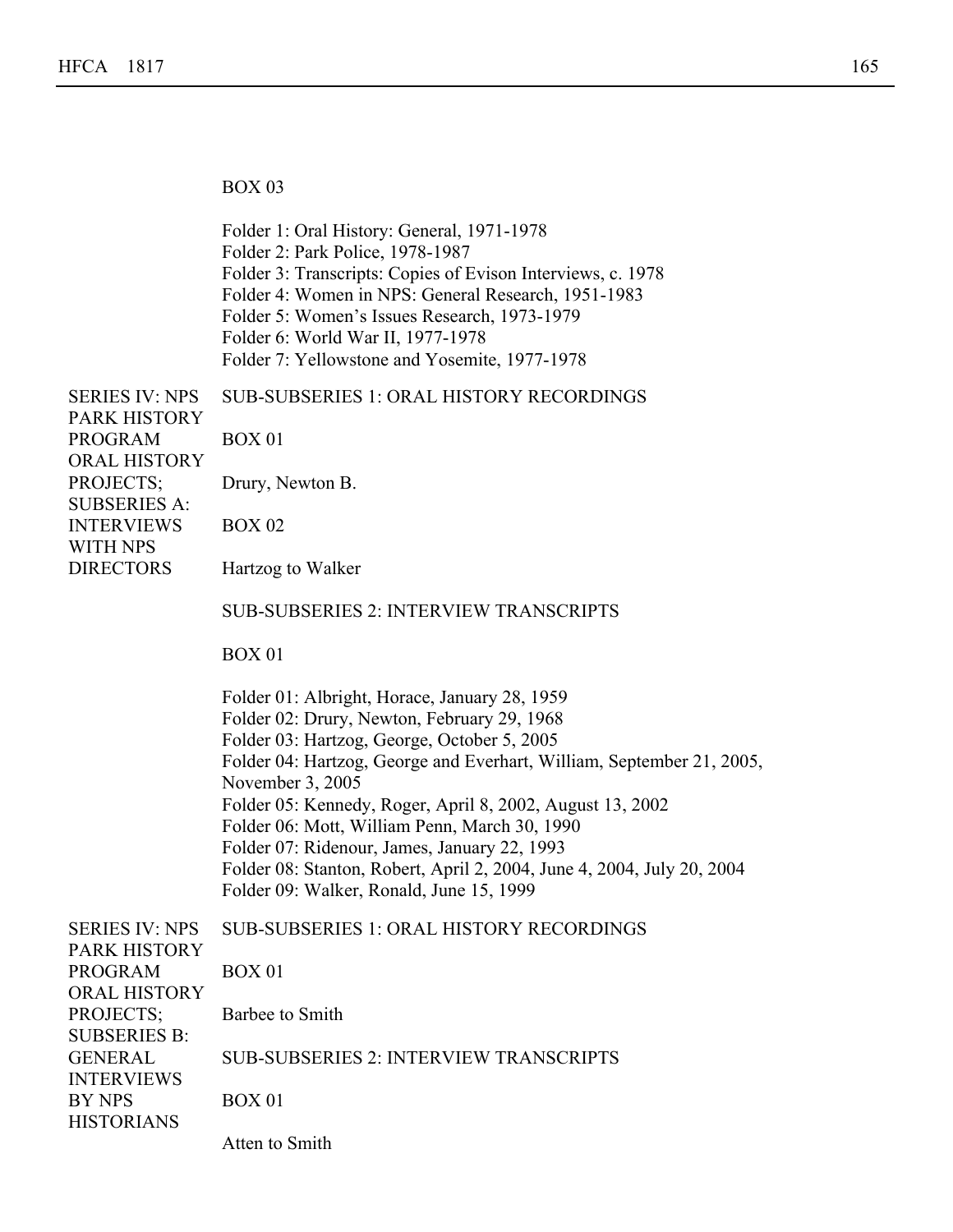SERIES IV: NPS PARK HISTORY PROGRAM ORAL HISTORY PROJECTS; SUBSERIES C: SEPTEMBER 11, Bohn to Wilkins 2001 ORAL **HISTORY** PROJECTS SUB-SUBSERIES 1: JANET MCDONNELL'S 9/11 INTERVIEWS SUB-SUB-SUBSERIES a: ORAL HISTORY RECORDINGS BOX 01 SUB-SUB-SUBSERIES b: INTERVIEW TRANSCRIPTS AND REPORT BOX 01 Folder 01: Assembled Oral History Report and Media, undated Folder 02: Bohn, Keith: Transcript, December 17, 2002 Folder 03: Brooks, Gregory: Research Notes, June 12, 2002 Folder 04: Brooks, Gregory: Transcript, June 12, 2002

- Folder 05: Buckley, Dave: Transcript, May 7, 2002
- 
- Folder 06: Burchell, Kenneth: Transcript, December 17, 2001
- Folder 07: Burnett, Dennis: Research Notes, January 29, 2002
- Folder 08: Burnett, Dennis: Transcript, January 29, 2002
- Folder 09: Dillon, John: Research Notes, December 10, 2001
- Folder 10: Dillon, John: Transcript, December 10, 2001
- Folder 11: Forte, Judy: Research Notes, January 29, 2002
- Folder 12: Forte, Judy: Transcript, January 29, 2002
- Folder 13: Gale, Richard: Research Notes, December 12, 2001
- Folder 14: Gale, Richard: Transcript, December 12, 2001
- Folder 15: Galey, Ronald: Transcript, December 17, 2001
- Folder 16: Lauro, Neal: Transcript, May 7, 2002
- Folder 17: Lauro, Sal: Research Notes, March 28, 2002
- Folder 18: Lauro, Sal: Transcript, March 28, 2002
- Folder 19: Martin, Robert: Research Notes, February 5, 2002
- Folder 20: Martin, Robert: Transcript, February 5, 2002
- Folder 21: McGinnis, Dennis: Research Notes, December 5, 2001
- Folder 22: McGinnis, Dennis: Transcript, December 5, 2001
- Folder 23: Moen, Dave: Transcript, May 7, 2002
- Folder 24: Murphy, Christopher: Transcript, May 8, 2002
- Folder 25: Olsen, Einar: Research Notes, December 13, 2001
- Folder 26: Olsen, Einar: Transcript, December 13, 2001
- Folder 27: Pfenninger, Paul: Research Notes, January 23, 2002
- Folder 28: Pfenninger, Paul: Transcript, January 23, 2002
- Folder 29: Powell, Richard: Research Notes, April 30, 2002
- Folder 30: Powell, Richard: Transcript, April 30, 2002
- Folder 31: Ring, Richard: Research Notes, May 29, 2002
- Folder 32: Ring, Richard: Transcript, May 29, 2002
- Folder 33: Ritchie, Brenda: Research Notes, January 23, 2002
- Folder 34: Ritchie, Brenda: Transcript, January 23, 2002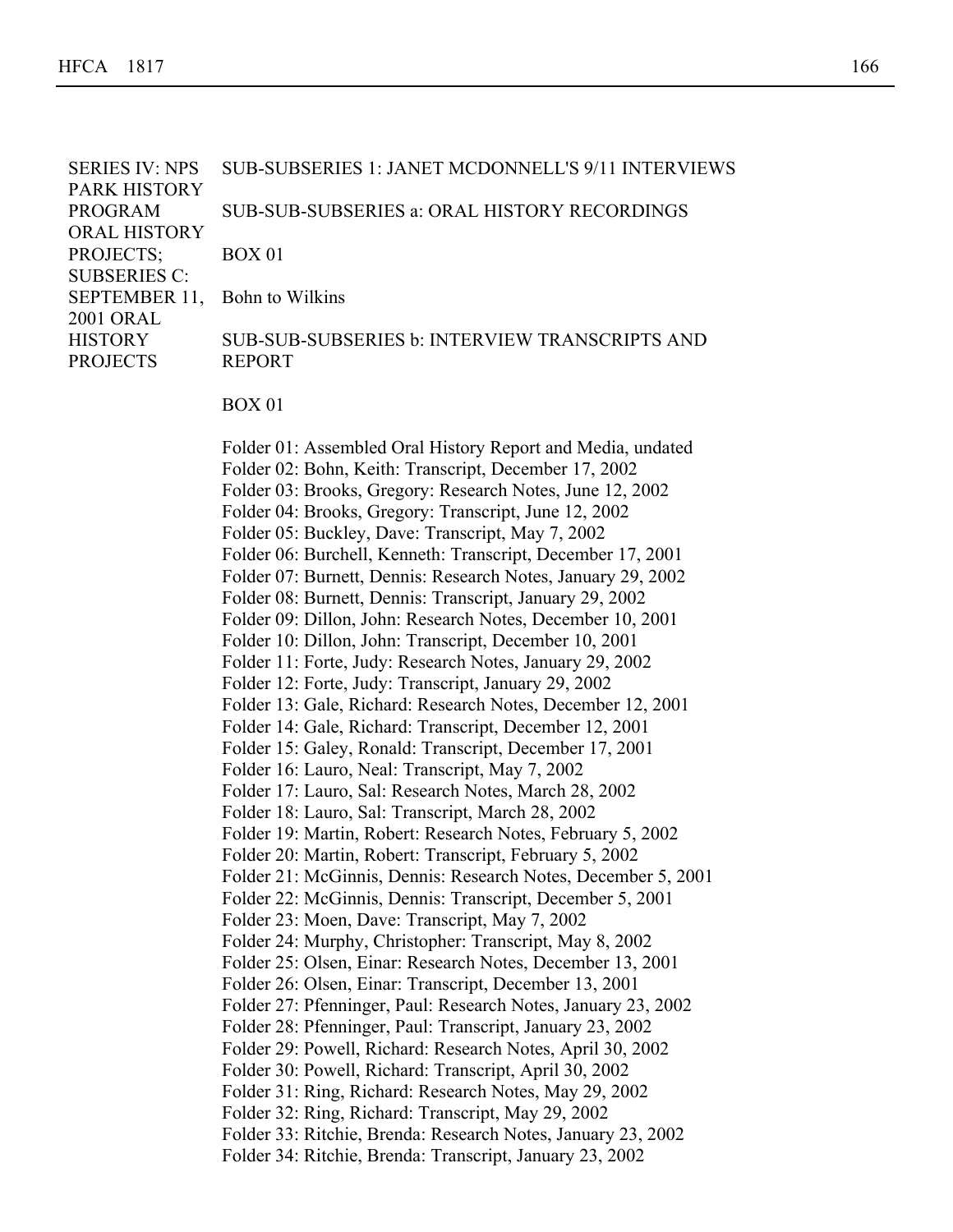- Folder 35: Schamp, John "Jack": Research Notes, April 17, 2002
- Folder 36: Schamp, John "Jack": Transcript, April 17, 2002

Folder 31: Ring, Richard: Research Notes, May 29, 2002

- Folder 37: Solomon, Clyde: Transcript, May 8, 2002
- Folder 38: Stasulli, Bernard: Transcript, December 10, 2001
- Folder 39: Van Horn, Gary: Research Notes, February 26, 2002
- Folder 40: Van Horn, Gary: Transcript, February 26, 2002
- Folder 41: Waite, Bryan: Transcript, May 7, 2002
- Folder 42: Wilkins, Tom: Research Notes, May 8, 2002
- Folder 43: Wilkins, Tom: Transcript, May 8, 2002

## SUB-SUBSERIES 2: MARK SCHOEPFLER'S 9/11 INTERVIEWS

SUB-SUB-SUBSERIES a: ORAL HISTORY RECORDINGS

BOX 01

Burbrich to Willoughby

#### SUB-SUB-SUBSERIES b: INTERVIEW TRANSCRIPTS

BOX 01

Arberg to Zanjac

SERIES IV: NPS PARK HISTORY PROGRAM ORAL HISTORY PROJECTS; SUBSERIES D: DR. LU ANN JONES' NPS ORAL HISTORY Folder 01: Oral History Recordings PROJECT SUB-SUBSERIES 1: ORAL HISTORY RECORDINGS Digital files are stored on the NPS History Collection server. SUB-SUBSERIES 2: INTERVIEW TRANSCRIPTS BOX 01 Folder 02: Bailey, Valerie: Interview Transcript, June 13, 2012 Folder 03: Barna, David: Interview Transcript, February 27, 2013 Folder 04: Barna, David: Interview Transcript, March 12, 2013 Folder 05: Barna, David: Interview Transcript, March 18, 2013 Folder 06: Barna, David: Interview Transcript, April 9, 2013 Folder 07: Barna, David:Research Notes, 1997-2013 Folder 08: Boland, Beth: Interview Transcript, March 4, 2015 Folder 09: Boland, Beth: Interview Transcript, March 11, 2015 Folder 10: Boland, Beth: Research Notes, 2015, undated Folder 11: Coates, Robert: Interview Transcript, June 13, 2012 Folder 12: Ellard, Georgia: Interview Transcript, January 16, 2015 Folder 13: Ellard, Georgia: Research Notes, 1972-2015 Folder 14: Fearn, Mickey: Interview Transcript, February 20, 2013 Folder 15: Fearn, Mickey: Interview Transcript, April 22, 2013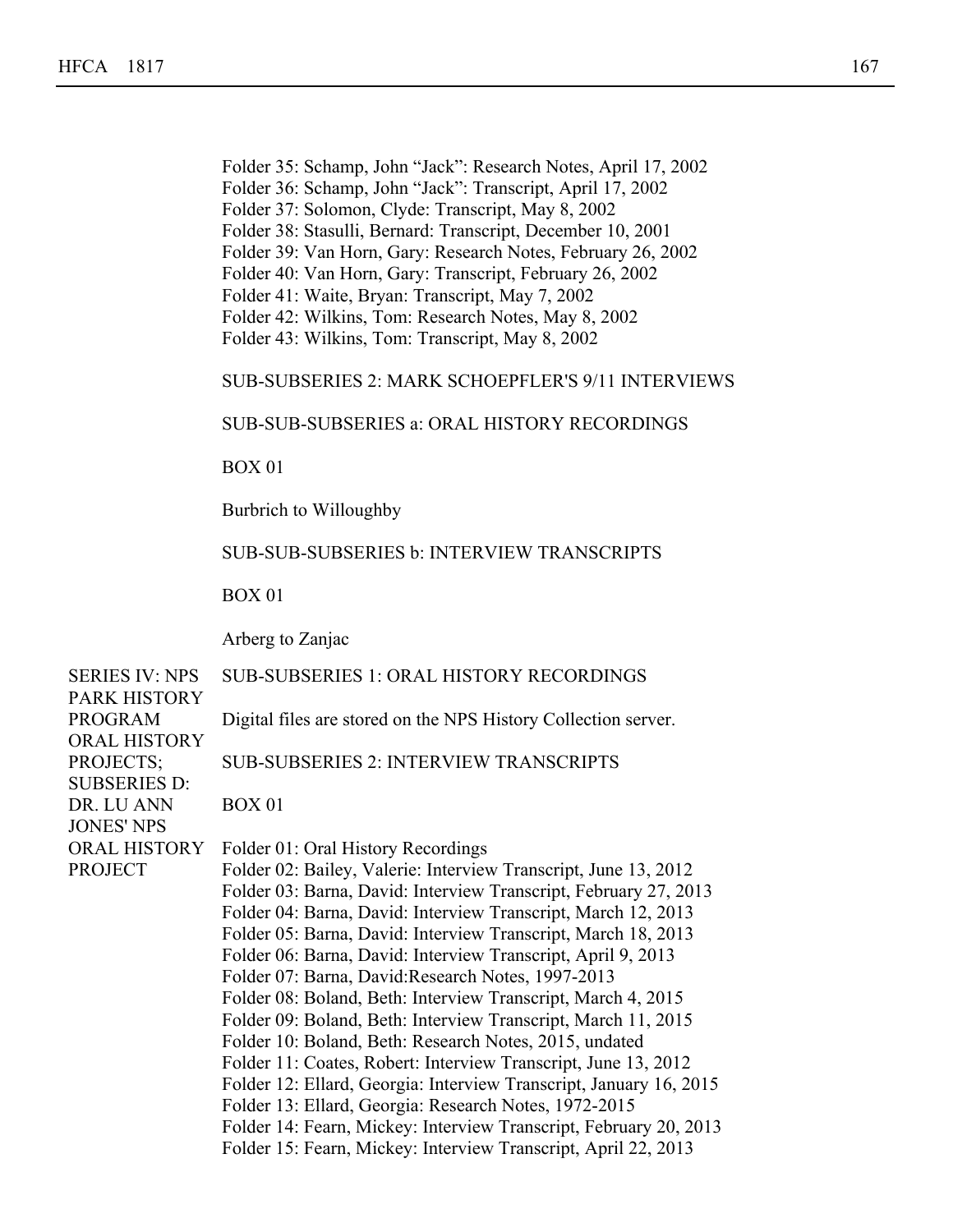Folder 16: Fearn, Mickey: Research Notes, 2013, undated

Folder 17: Finnerty, Maureen: Interview Transcript, February 9, 2012

Folder 18: Finnerty, Maureen: Research Notes, 2011-2012, undated

Folder 12: Ellard, Georgia: Interview Transcript, January 16, 2015

Folder 19: Galvin, Denis: Background Research, 1991-2012, [1 of 4]

Folder 20: Galvin, Denis: Background Research, 1991-2012, [2 of 4]

Folder 21: Galvin, Denis: Background Research, 1991-2012, [3 of 4]

# BOX 02

Folder 01: Galvin, Denis: Background Research, 1991-2012, [4 of 4]

Folder 02: Galvin, Denis: Interview Transcript, August 20, 2013

Folder 03: Galvin, Denis: Interview Transcript, November 13, 2013

Folder 04: Galvin, Denis: Interview Transcript, February 11, 2014

Folder 05: Galvin, Denis: Interview Transcript, February 26, 2014

Folder 06: Galvin, Denis: Personal Interview Notes, 1992-2014, undated

Folder 07: Galvin, Denis: Research Notes, 1989, undated

Folder 08: Galvin, Denis: Supplemental Materials, 1980-2014

Folder 09: Hartzog, Helen: Interview Transcript, August 11, 20109

Folder 10: Hartzog, Helen: Interview Transcript, August 12, 2009

Folder 11: Hartzog, Helen: Interview Transcript, August 27, 2009

Folder 12: Hartzog, Helen: Interview Transcript, March 15, 2014

Folder 13: Hartzog, Helen: Research Notes, 2009-2011, undated

Folder 14: Jarvis, Jonathan: Interview Transcript, January 25, 2017

Folder 15: Jarvis, Jonathan: Interview Transcript, January 27, 2017

Folder 16: Jarvis, Jonathan: Interview Transcript, February 1, 2017

Folder 17: Jarvis, Jonathan: Interview Transcript, February 3, 2017

## B0X 03

Folder 01: Jarvis, Jonathan: Research Notes, 2016, undated

Folder 02: McDermott, Sandra Jo: Interview Transcript, July 23, 2015

Folder 03: McDermott, Sandra Jo: Research Notes, 2017, undated

Folder 04: Poole, Alfred James (Jim): Interview Transcript, December 18, 2009

Folder 05: Poole, Alfred James (Jim): Research Notes, undated

Folder 06: Putnam, Bruce: Interview Transcript, June 14, 2012

Folder 07: Putnam, Elizabeth: Interview Transcript, June 12, 2012

Folder 08: Putnam, Elizabeth: Interview Transcript, June 13, 2012

Folder 09: Putnam, Elizabeth: Interview Transcript, June 14, 2012

Folder 10: Putnam, Elizabeth: Interview Transcript, July, 2012

Folder 11: Putnam, Elizabeth: Research Notes, 2012, undated

Folder 12: Putnam, Elizabeth: Student Conservation Association Research, 1959-2006, undated

Folder 13: Putnam, Elizabeth: Thesis Research, 1954-1955, undated

Folder 14: Quintana, Ernie: Interview Transcript, December 11, 2014

Folder 15: Quintana, Ernie: Research Notes, 2014, undated

Folder 16: Sanfilippo, Pamela: Interview Transcript, April 17, 2015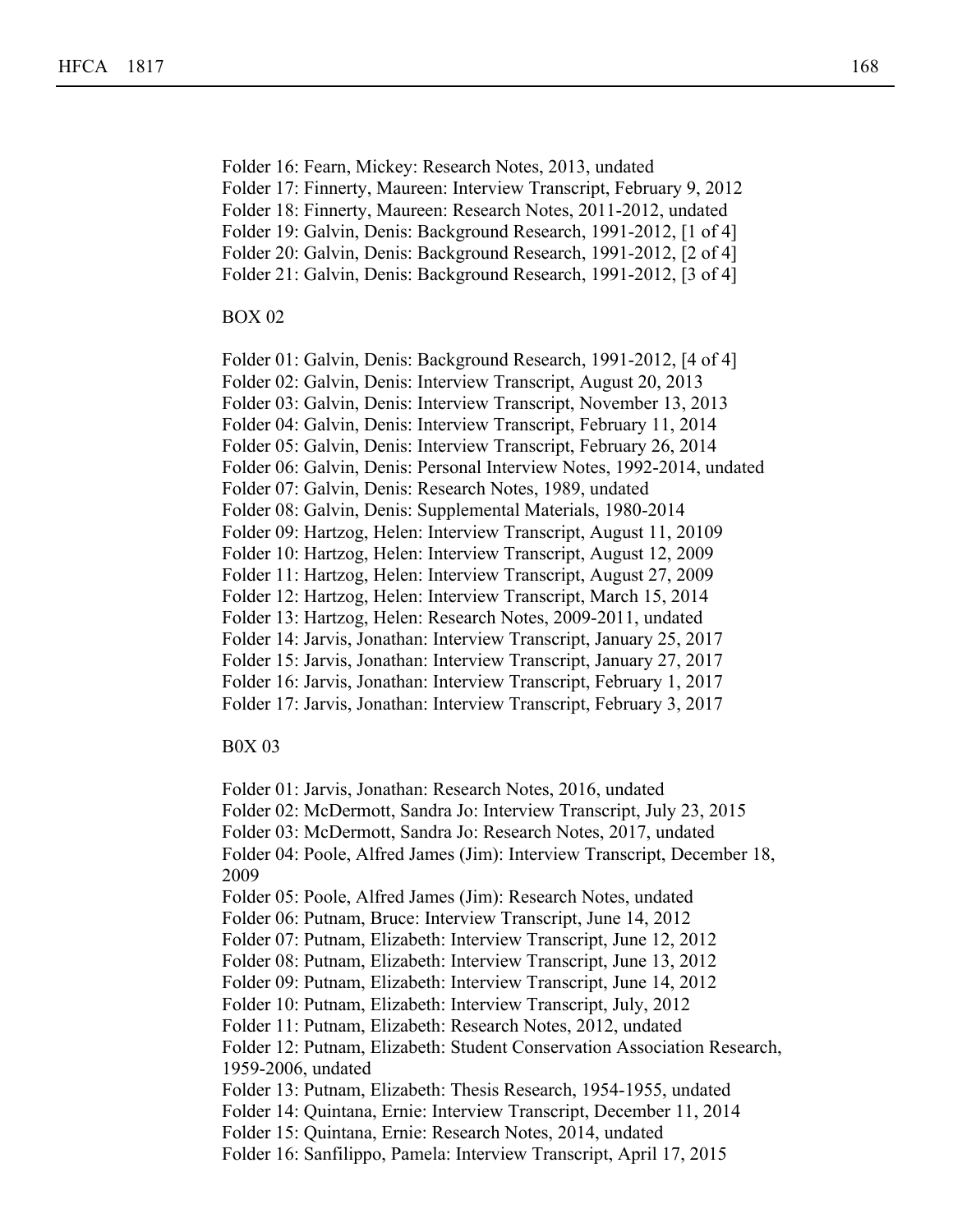PROGRAM

PROJECTS;

WITH NPS

STAFF

Folder 17: Sanfilippo, Pamela: Research Notes, undated BOX 04 Folder 01: Satterwhite-Short, Tina: Interview Transcript, November 20, 2014 Folder 02: Shull, Carol: Interview Transcript, May 13, 2015 Folder 03: Shull, Carol: Research Notes, undated Folder 04: Soukup, Michael: Interview Transcript, May 7, 2009 Folder 05: Soukup, Michael: Research Notes, 2009, undated Folder 06: Weaver, Scott: Interview Transcript, June 13, 2012 Folder 07: Weber, Sandra: Interview Transcript, January 18, 2012 Folder 08: Weber, Sandra: Research Notes, 2013, undated Folder 09: Weinbaum, Paul: Articles and Dissertation Sections, 1985 Folder 10: Weinbaum, Paul: Interview Transcript Summary, February 8, 2011 Folder 11: Weinbaum, Paul: Interview Transcript Summary, February 9, 2011 Folder 12: Weinbaum, Paul: Interview Transcript Summary, February 24, 2011 Folder 13: Weinbaum, Paul: Research Interview by Harvey Dixon, August 23, 1981 Folder 14: Weinbaum, Paul: Research Notes, 2010-2011, undated Folder 15: Weinbaum, Paul and Nash, Margot: Interview Transcript Summary, July 1, 2009 Folder 16: Wilson, Nancy Young: Interview Transcript, August 5, 2015 Folder 17: Wilson, Nancy Young: Research Notes, undated SERIES IV: NPS PARK HISTORY ORAL HISTORY SUBSERIES E: INTERVIEWS **ARCHEOLOGY** SUB-SUBSERIES 1: ORAL HISTORY RECORDINGS Digital files are stored on the NPS History Collection server. SUB-SUBSERIES 2: INTERVIEW TRANSCRIPTS, NOTES, AND PUBLICATIONS BOX 01 Folder 01: Oral History Recordings Folder 02: Aubry, Michele, December 1 and 17, 2005 Folder 03: Carroll, Mary, undated Folder 04: Espaniola, Erika Stein, undated Folder 05: Hale, Elaine, undated Folder 06: Keel, Bennie, July 28, 2016 Folder 07: Kinoshita, Jun, undated Folder 08: Knoerl, John, November 14, 2013 Folder 09: LeBeau, Albert, undated

Folder 13: Putnam, Elizabeth: Thesis Research, 1954-1955, undated

Folder 10: Long, Emily, undated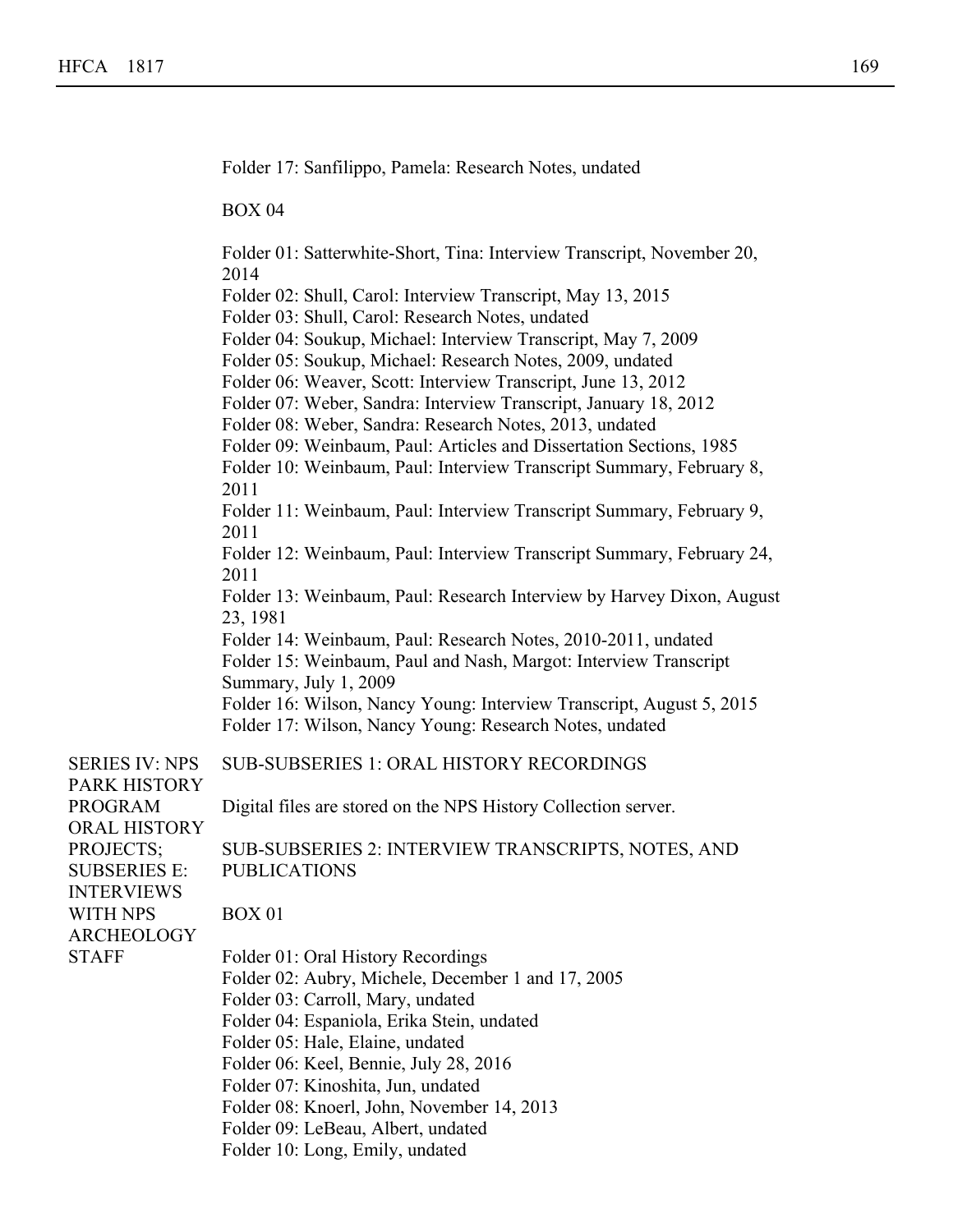Folder 11: Noble, Vergil, undated Folder 12: Peterson, Michael, undated Folder 13: Potter, Stephen, September 15 and 18, 2015 Folder 14: Rudo, Mark, undated Folder 15: Stelle, Julie, undated Folder 16: Yu, Pei Lin, undated SERIES IV: NPS PARK HISTORY PROGRAM ORAL HISTORY PROJECTS; SUBSERIES F: INTERVIEWS WITH HARPERS FERRY CENTER Folder 01: Oral History Recordings **STAFF** SUB-SUBSERIES 1: ORAL HISTORY RECORDINGS Digital files are stored on the NPS History Collection server. SUB-SUBSERIES 2: INTERVIEW TRANSCRIPTS AND NOTES BOX 01 Folder 02: Haack, Nancy, Interview Transcript, November 29, 2016 Folder 03: Haack, Nancy, Research Notes, 2016, undated Folder 04: McLean, David, Interview Transcript, May 3, 2016 Folder 05: McLean, David, Research Notes, December 14, 2015 Folder 06: Wallace, David, Interview Transcript, November 2, 2015 Folder 07: Wallace, David, Research Notes, 2003, undated Folder 08: Zahniser, Edward and Hopkins, Bruce, Interview Transcript, November 4, 2015 Folder 09: Zahniser, Edward and Hopkins, Bruce, Research Notes, undated SERIES IV: NPS PARK HISTORY PROGRAM ORAL HISTORY PROJECTS; SUBSERIES G: "LEGACY OF LEARNING" ORAL HISTORY PROJECT SUB-SUBSERIES 1: ORAL HISTORY RECORDINGS Digital files are stored on the NPS History Collection server. SUB-SUBSERIES 2: INTERVIEW TRANSCRIPTS AND RESEARCH NOTES BOX 01 Folder 01: Oral History Recordings Folder 02: Aikens, Martha, Interview Transcript, September 13, 2012 Folder 03: Aikens, Martha, Research Notes, undated Folder 04: Dahlen, Dave, Interview Transcript, September 13, 2012 Folder 05: Dahlen, Dave, Research Notes, undated Folder 06: Fritts, Katrina, Interview Transcript, September 13, 2012 Folder 07: Fritts, Katrina, Research Notes, undated Folder 08: Hastings, Steve, Interview Transcript, September 13, 2012 Folder 09: Hastings, Steve, Research Notes, undated Folder 10: Watson, Michael, Interview Transcript, September 13, 2012 Folder 11: Watson, Michael, Research Notes, undated

Folder 07: Kinoshita, Jun, undated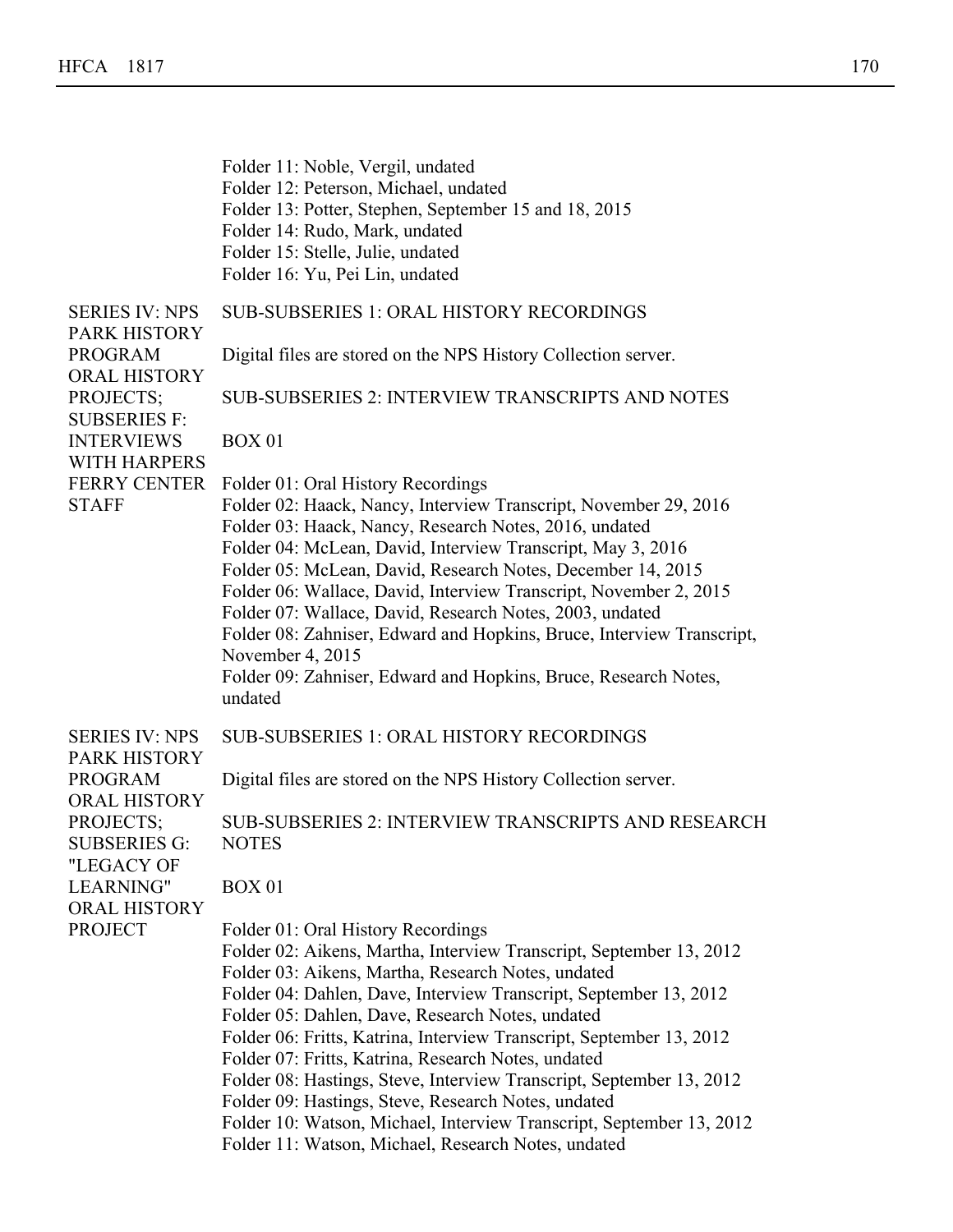| <b>SERIES IV: NPS</b><br>PARK HISTORY | <b>SUB-SUBSERIES 1: ORAL HISTORY RECORDINGS</b>                                  |
|---------------------------------------|----------------------------------------------------------------------------------|
| <b>PROGRAM</b>                        | Digital files are stored on the NPS History Collection server.                   |
| <b>ORAL HISTORY</b><br>PROJECTS;      | <b>SUB-SUBSERIES 2: INTERVIEW TRANSCRIPTS AND RESEARCH</b>                       |
| <b>SUBSERIES H:</b>                   | <b>NOTES</b>                                                                     |
| <b>ASSOCIATION</b><br>OF NATIONAL     | <b>BOX 01</b>                                                                    |
| <b>PARK</b>                           |                                                                                  |
| <b>RANGERS</b>                        | Folder 01: Oral History Recordings                                               |
| (ANPR) ORAL                           | Folder 02: Adams, Deane, October 23, 2014                                        |
| <b>HISTORY</b><br><b>PROJECT</b>      | Folder 03: Anderson, Paul, October 24, 2014                                      |
|                                       | Folder 04: Arnberger, Rob, n.d.<br>Folder 05: Bielenberg, Warren, n.d.           |
|                                       | Folder 06: Bradford, Mary, n.d.                                                  |
|                                       | Folder 07: Burnett, Dennis, October 25, 2014                                     |
|                                       | Folder 08: Burnett, Dennis and Rousseau, Virginia, October 25, 2014              |
|                                       | Folder 09: Catleberry, Don, n.d.                                                 |
|                                       | Folder 10: Cherry, Thomas, October 25, 2014                                      |
|                                       | Folder 11: Chetwin, Cliff, October 23, 2014                                      |
|                                       | Folder 12: Chetwin, Judy, October 23, 2014                                       |
|                                       | Folder 13: Cook, John, n.d.                                                      |
|                                       | Folder 14: D'Amico, Roberta, October 22, 2014                                    |
|                                       | Folder 15: Daniel, Don, n.d.                                                     |
|                                       | Folder 16: Eckert, Liza, n.d.                                                    |
|                                       | Folder 17: Farabee, Charles "Butch," Interview Transcript, October 29,<br>2012   |
|                                       | Folder 18: Farabee, Charles "Butch," Research Notes, October 29, 2012            |
|                                       | Folder 19: Finnerty, Maureen, n.d.                                               |
|                                       | Folder 20: Flora, Mark, October 24, 2014                                         |
|                                       | Folder 21: Fodor, Paul, October 24, 2014                                         |
|                                       | Folder 22: Ford, Teresa, October 29, 2013                                        |
|                                       | Folder 23: Francis, Phil, n.d                                                    |
|                                       | Folder 24: Frederick, Larry, October 24, 2014                                    |
|                                       | Folder 25: Halainen, William, June 27, 2013                                      |
|                                       | <b>BOX 02</b>                                                                    |
|                                       | Folder 01: Hannah, James and Shirley, October 25, 2014                           |
|                                       | Folder 02: Harriet, Rebecca, October 23, 2014                                    |
|                                       | Folder 03: Hastings, Frank, Interview Notes, October 30, 2012                    |
|                                       | Folder 04: Hastings, Frank, Research Notes, October 30, 2012                     |
|                                       | Folder 05: Karraker, Marin, n.d.                                                 |
|                                       | Folder 06: Kirwan, Janet, October 22, 2014                                       |
|                                       | Folder 07: Koegler, Fred, n.d.                                                   |
|                                       | Folder 08: Koegler, Debbie, n.d.<br>Folder 09: Krumenaker, Bob, October 29, 2012 |
|                                       |                                                                                  |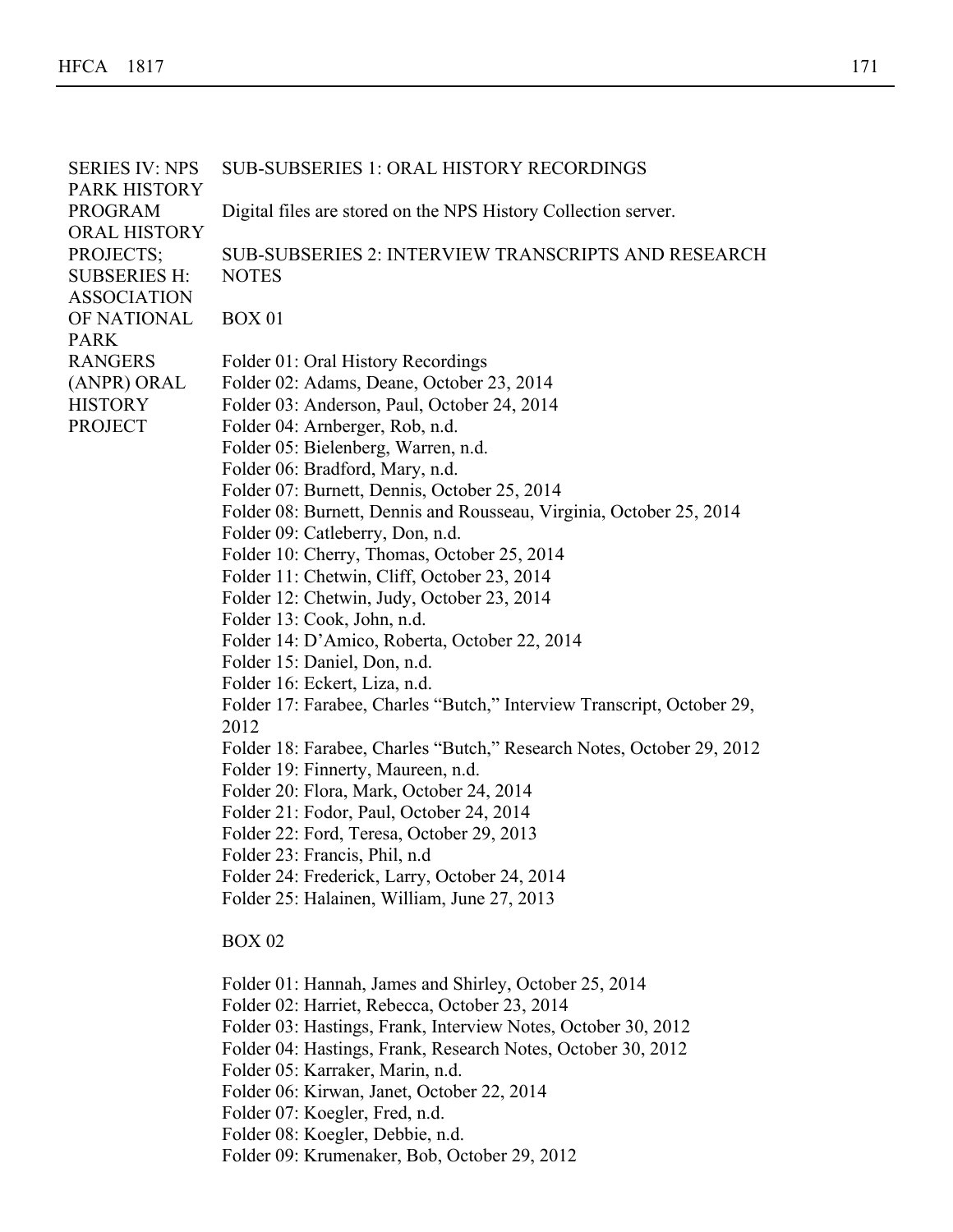- Folder 10: Landrum, Wayne, October 14, 2014
- Folder 11: Lauritzen, Wendy, October 28, 2013

Folder 06: Kirwan, Janet, October 22, 2014

- Folder 12: Lee, Tomie, n.d.
- Folder 13: Mabery, Ken, n.d.
- Folder 14: Maciha, Mark, October 24, 2014
- Folder 15: Martin, Mary, October 31, 2012
- Folder 16: Martin, Richard, November 1, 2012
- Folder 17: Matsumoto, Jenny, n.d.
- Folder 18: McElveen, Scot, November 1, 2012
- Folder 19: McKeeman, Bruce, October 25, 2014

### BOX 03

- Folder 01: McKeeman, Georjean, October 22, 2014
- Folder 02: Mihalic, David, October 25, 2014
- Folder 03: Moses, Dan, October 25, 2014
- Folder 04: Moses, Diane, October 25, 2014
- Folder 05: Mossman, Rick, October 24-26, 2014
- Folder 06: Quintana, Ernest, December 11, 2014
- Folder 07: Reed, Bruce, Interview Transcript, October 31, 2012
- Folder 08: Reed, Bruce, Research Notes, October 31, 2012
- Folder 09: Reed, Patrick, October 25, 2014
- Folder 10: Reyer, Eldon, n.d.
- Folder 11: Reyer, Karen, n.d
- Folder 12: Rizzoto, Ed, October 28, 2013
- Folder 13: Roberts, Clair, October 30, 2013
- Folder 14: Rothfuss, Edwin, Interview Transcript, October 29, 2012
- Folder 15: Rothfuss, Edwin, Research Notes, October 29, 2012
- Folder 16: Rosseau, Virginia, November 18, 2014
- Folder 17: Sanders, Bill, n.d.
- Folder 18: Smith, Richard, Interview Transcript October 30, 2012
- Folder 19: Smith, Richard, Research Notes, October 30, 2012
- Folder 20: Stone, Deryl, October 30, 2013
- Folder 21: Sullivan, Barry, Interview Transcript, October 30, 2012
- Folder 22: Sullivan, Barry, Research Notes, October 30, 2012

- Folder 01: Swed, James, Interview Transcript, October 31, 2012
- Folder 02: Swed, James, Research Notes, October 31, 2012
- Folder 03: Thompson, Dale, Interview Transcript, October 21, 2012
- Folder 04: Thompson, Dale, Research Notes, October 21, 2012
- Folder 05: Townsend, Florence, October 29, 2013
- Folder 06: Townsend, John, Interview Transcript, October 31, 2012
- Folder 07: Townsend, John, Research Notes, October 21, 2012
- Folder 08: Wade, Bill, November 2, 2012
- Folder 09: Warner, Anne and Scott, October 25, 2014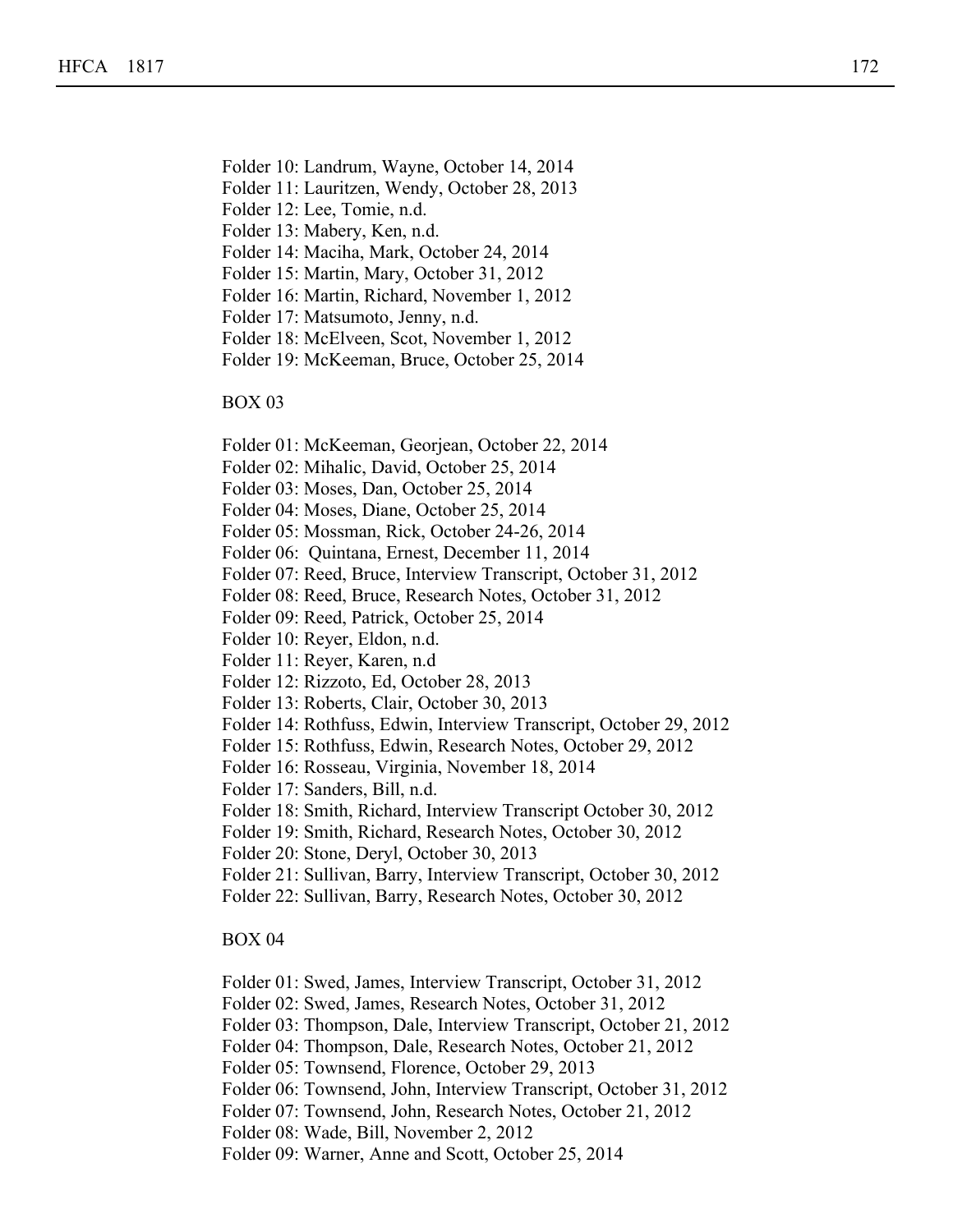|                                                                            | Folder 10: Weesner, Margaret, October 29, 2012<br>Folder 11: Werst, Lee, October 29, 2012<br>Folder 12: Young, Phillip, October 25, 2014 |
|----------------------------------------------------------------------------|------------------------------------------------------------------------------------------------------------------------------------------|
| <b>SERIES V:</b><br><b>OTHER ORAL</b>                                      | <b>SUB-SUBSERIES 1: ORAL HISTORY RECORDINGS</b>                                                                                          |
| <b>HISTORY</b><br><b>INTERVIEWS</b>                                        | <b>BOX 01</b>                                                                                                                            |
| <b>WITH NPS</b><br><b>STAFF AND</b>                                        | Davenport to Torres-Reyes                                                                                                                |
| <b>ASSOCIATED</b><br>PERSONS;                                              | <b>SUB-SUBSERIES 2: INTERVIEW TRANSCRIPTS</b>                                                                                            |
| <b>SUBSERIES A:</b><br><b>ALBERT</b>                                       | <b>BOX 01</b>                                                                                                                            |
| <b>MANUCY</b><br><b>INTERVIEWS</b><br><b>WITH NPS</b><br><b>STAFF</b>      | Davenport to Torres-Reyes                                                                                                                |
| <b>SERIES V:</b><br><b>OTHER ORAL</b><br><b>HISTORY</b>                    | <b>SUB-SUBSERIES 1: TRANSCRIPTS OF INTERVIEWS WITH NPS</b><br><b>STAFF</b>                                                               |
| <b>INTERVIEWS</b><br><b>WITH NPS</b>                                       | <b>BOX 01</b>                                                                                                                            |
| <b>STAFF AND</b><br><b>ASSOCIATED</b>                                      | Albright to Webb                                                                                                                         |
| PERSONS;<br><b>SUBSERIES B:</b><br>DR. CHARLES                             | <b>SUB-SUBSERIES 2: HISTORY OF THE PRESERVATION</b><br>MOVEMENT INTERVIEW TRANSCRIPTS                                                    |
| <b>B. HOSMER</b><br><b>ORAL HISTORY</b>                                    | <b>BOX 01</b>                                                                                                                            |
| <b>PROJECTS</b>                                                            | Albright to Nelson                                                                                                                       |
|                                                                            | <b>BOX 02</b>                                                                                                                            |
|                                                                            | Palmer to Utley                                                                                                                          |
| <b>SERIES V:</b><br><b>OTHER ORAL</b>                                      | <b>BOX 01</b>                                                                                                                            |
| <b>HISTORY</b><br><b>INTERVIEWS</b><br><b>WITH NPS</b><br><b>STAFF AND</b> | Albright to Coffman                                                                                                                      |
|                                                                            | <b>BOX 02</b>                                                                                                                            |
| <b>ASSOCIATED</b><br>PERSONS;                                              | Drury                                                                                                                                    |
| <b>SUBSERIES C:</b><br><b>TRANSCRIPTS</b>                                  | <b>BOX 03</b>                                                                                                                            |
| <b>FROM</b>                                                                | Evison to French                                                                                                                         |

Folder 06: Townsend, John, Interview Transcript, October 31, 2012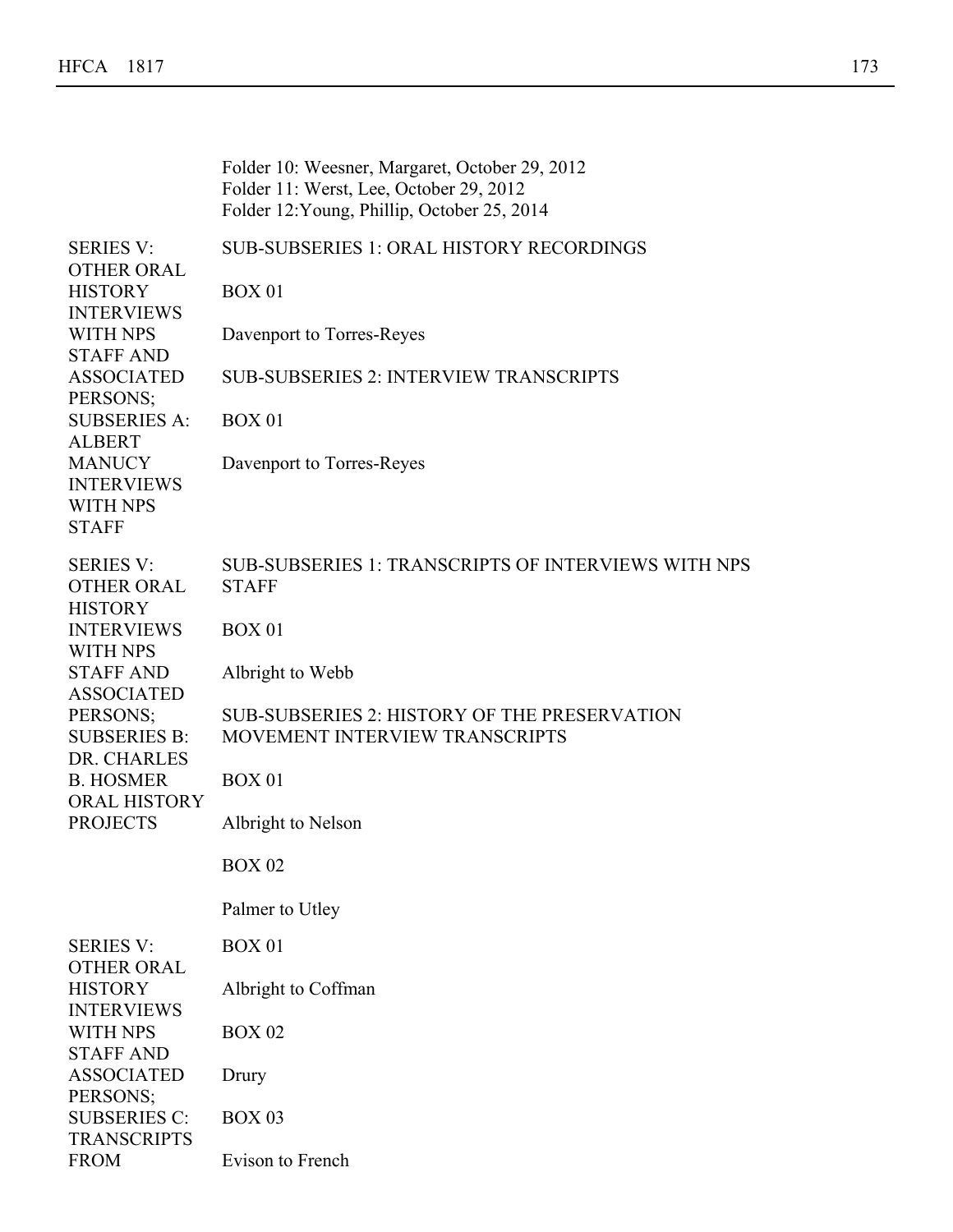| <b>REGIONAL</b><br>ORAL HISTORY<br><b>PROGRAM</b><br><b>INTERVIEWS</b>                          | <b>BOX 04</b><br>Fritz to Kneipp                                                                                                                                                                                                                                                                                                                                                                                                                                                                                                                                                                                                                                                                                                                                                                                                                                                                                                                                                             |
|-------------------------------------------------------------------------------------------------|----------------------------------------------------------------------------------------------------------------------------------------------------------------------------------------------------------------------------------------------------------------------------------------------------------------------------------------------------------------------------------------------------------------------------------------------------------------------------------------------------------------------------------------------------------------------------------------------------------------------------------------------------------------------------------------------------------------------------------------------------------------------------------------------------------------------------------------------------------------------------------------------------------------------------------------------------------------------------------------------|
| <b>WITH NPS</b><br><b>STAFF</b>                                                                 | <b>BOX 05</b>                                                                                                                                                                                                                                                                                                                                                                                                                                                                                                                                                                                                                                                                                                                                                                                                                                                                                                                                                                                |
|                                                                                                 | Miller to Show                                                                                                                                                                                                                                                                                                                                                                                                                                                                                                                                                                                                                                                                                                                                                                                                                                                                                                                                                                               |
| <b>SERIES V:</b><br><b>OTHER ORAL</b>                                                           | <b>SUB-SUBSERIES 1: ORAL HISTORY RECORDINGS</b>                                                                                                                                                                                                                                                                                                                                                                                                                                                                                                                                                                                                                                                                                                                                                                                                                                                                                                                                              |
| <b>HISTORY</b><br><b>INTERVIEWS</b>                                                             | <b>BOX 01</b>                                                                                                                                                                                                                                                                                                                                                                                                                                                                                                                                                                                                                                                                                                                                                                                                                                                                                                                                                                                |
| <b>WITH NPS</b><br><b>STAFF AND</b>                                                             | Carlstrom to Thomas                                                                                                                                                                                                                                                                                                                                                                                                                                                                                                                                                                                                                                                                                                                                                                                                                                                                                                                                                                          |
| <b>ASSOCIATED</b><br>PERSONS;                                                                   | <b>SUB-SUBSERIES 2: INTERVIEW TRANSCRIPTS</b>                                                                                                                                                                                                                                                                                                                                                                                                                                                                                                                                                                                                                                                                                                                                                                                                                                                                                                                                                |
| <b>SUBSERIES D:</b>                                                                             | <b>BOX 01</b>                                                                                                                                                                                                                                                                                                                                                                                                                                                                                                                                                                                                                                                                                                                                                                                                                                                                                                                                                                                |
| <b>GENERAL</b><br><b>INTERVIEWS</b><br><b>WITH NPS</b><br><b>STAFF AND</b><br><b>ASSOCIATES</b> | Folder 01: Baugh, Anne, May 22-24, 1997<br>Folder 02: Carlstrom, Terry, October 7-January 7, 2005<br>Folder 03: Carpenter, T., February 20-21, 1976<br>Folder 04: Cowling, Col. Hertford, n.d.<br>Folder 05: Doty, Cecil, March 10, 1985<br>Folder 06: Everhart, William, February 21, 1994<br>Folder 07: Evison, Boyd, June 24-26, 1978<br>Folder 08: Flickinger, Victor W. and Elizabeth A., March 14, 1971<br>Folder 09: Freeman, Raymond, February 22, 1994<br>Folder 10: Garrison, Lon, February 22, 1973<br>Folder 11: Garrison, Lon, April 27, 1977<br>Folder 12: Goethe, Charles M., March 25, 1954<br>Folder 13: Kahler, Herbert and Manucy, Albert, January 20, 1975<br>Folder 14: Logan, Wilfred, February 5, 1990<br>Folder 15: Mattes, Merrill, Mary 24-25, 1983<br>Folder 16: McLaughlin, John, September 12, 1973<br>Folder 17: Noll, William, February 21, 1994<br>Folder 18: Patraw, Preston and Polly, January 22, 1964<br>Folder 19: Peterson, Charles, February 12, 1998 |
|                                                                                                 | <b>BOX 02</b>                                                                                                                                                                                                                                                                                                                                                                                                                                                                                                                                                                                                                                                                                                                                                                                                                                                                                                                                                                                |
|                                                                                                 | Folder 01: Shedd, Charles Edward (Pete) Jr., n.d.<br>Folder 02: Thomas, Lindsey Kay, September 24, 2003                                                                                                                                                                                                                                                                                                                                                                                                                                                                                                                                                                                                                                                                                                                                                                                                                                                                                      |
| <b>SERIES VI:</b>                                                                               | <b>SUB-SUBSERIES 1: ORAL HISTORY RECORDINGS</b>                                                                                                                                                                                                                                                                                                                                                                                                                                                                                                                                                                                                                                                                                                                                                                                                                                                                                                                                              |
| PARK-SPECIFIC<br>ORAL HISTORY                                                                   | <b>BOX 01</b>                                                                                                                                                                                                                                                                                                                                                                                                                                                                                                                                                                                                                                                                                                                                                                                                                                                                                                                                                                                |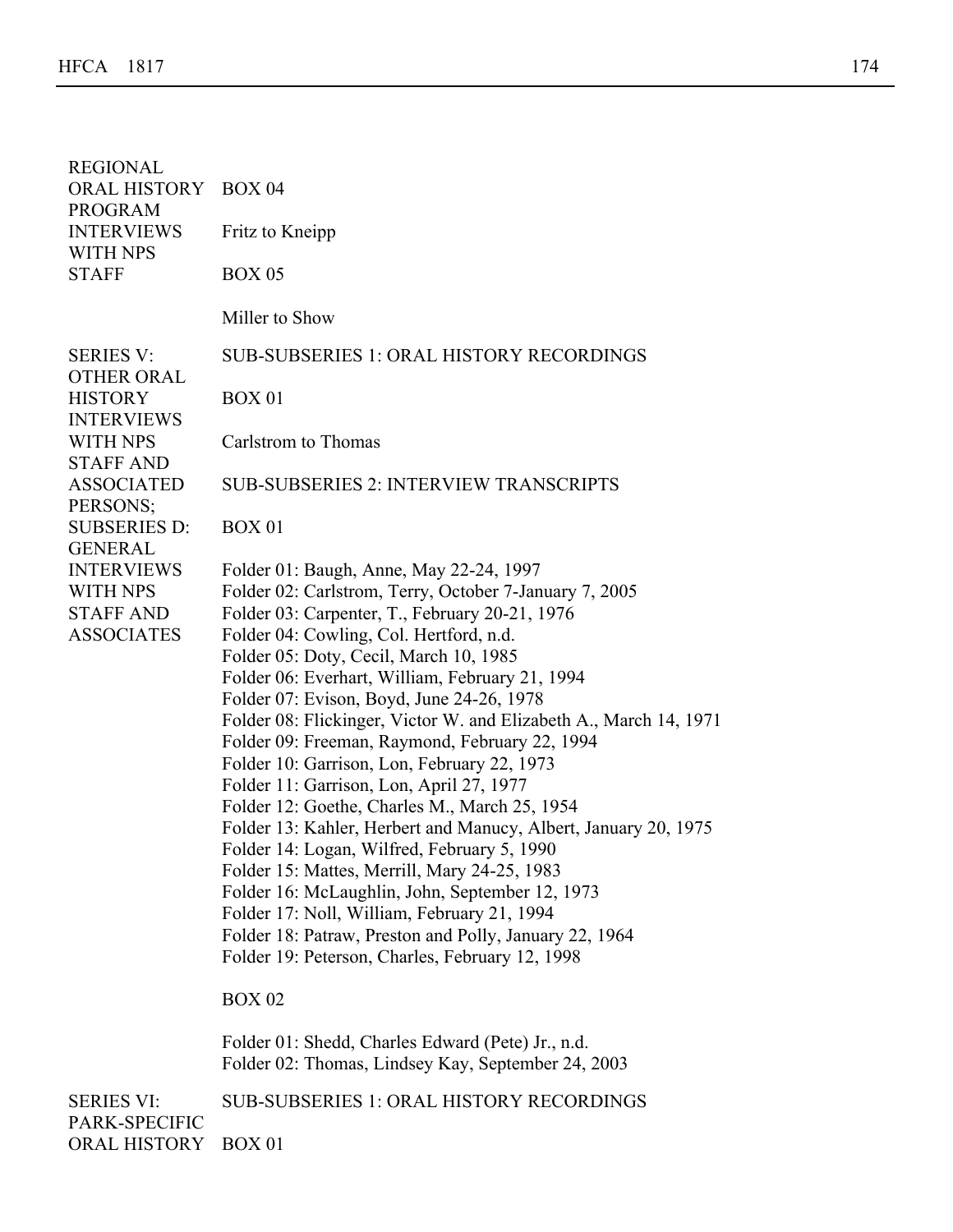| <b>RECORDS;</b><br><b>SUBSERIES A:</b>      | <b>Ehrenhard</b> to Smith                                                                                                                                                                                                                                                                                                                                            |
|---------------------------------------------|----------------------------------------------------------------------------------------------------------------------------------------------------------------------------------------------------------------------------------------------------------------------------------------------------------------------------------------------------------------------|
| <b>SOUTHEAST</b>                            |                                                                                                                                                                                                                                                                                                                                                                      |
| ARCHEOLOGIC<br><b>AL CENTER</b>             | <b>SUB-SUBSERIES 2: INTERVIEW TRANSCRIPTS AND REPORT</b>                                                                                                                                                                                                                                                                                                             |
| (SEAC) ORAL<br><b>HISTORY</b>               | <b>BOX 01</b>                                                                                                                                                                                                                                                                                                                                                        |
| <b>PROJECT</b>                              | Folder 01: Ehrenhard, John E., May 28, 2003<br>Folder 02: Faust, Richard D. "Pete", May 29, 2003<br>Folder 03: Fischer, George R., May 28, 2003<br>Folder 04: Griffin, Patricia C., September 9, 2003<br>Folder 05: Paredes, Anthony J., March 11, 2004<br>Folder 06: "Science, Politics and the Big Dig", January 2007<br>Folder 07: Smith, George S., May 30, 2003 |
| <b>SERIES VI:</b><br>PARK-SPECIFIC          | <b>BOX 01</b>                                                                                                                                                                                                                                                                                                                                                        |
| <b>ORAL HISTORY</b><br><b>RECORDS;</b>      | Apple to Krouk                                                                                                                                                                                                                                                                                                                                                       |
| <b>SUBSERIES B:</b><br><b>C&amp;O CANAL</b> | <b>BOX 02</b>                                                                                                                                                                                                                                                                                                                                                        |
| <b>ORAL HISTORY</b><br><b>PROJECT</b>       | Little to Waskey                                                                                                                                                                                                                                                                                                                                                     |
| <b>TRANSCRIPTS</b>                          | <b>BOX 03</b>                                                                                                                                                                                                                                                                                                                                                        |
|                                             | "Waterways West" to Yonker                                                                                                                                                                                                                                                                                                                                           |
| <b>SERIES VI:</b><br>PARK-SPECIFIC          | <b>SUB-SUBSERIES 1: ORAL HISTORY RECORDINGS</b>                                                                                                                                                                                                                                                                                                                      |
| <b>ORAL HISTORY</b><br><b>RECORDS;</b>      | <b>BOX 01</b>                                                                                                                                                                                                                                                                                                                                                        |
| <b>SUBSERIES C:</b><br><b>THE</b>           | $Log$ #1104-1133                                                                                                                                                                                                                                                                                                                                                     |
| BICENTENNIAL BOX 02<br>AT                   |                                                                                                                                                                                                                                                                                                                                                                      |
| <b>INDEPENDENC</b><br><b>E NHP ORAL</b>     | $Log$ #1134-1159                                                                                                                                                                                                                                                                                                                                                     |
| <b>HISTORY</b><br><b>PROJECT</b>            | <b>BOX 03</b>                                                                                                                                                                                                                                                                                                                                                        |
|                                             | $Log #1160-No Number$                                                                                                                                                                                                                                                                                                                                                |
|                                             | <b>SUB-SUBSERIES 2: INTERVIEW TRANSCRIPTS</b>                                                                                                                                                                                                                                                                                                                        |
|                                             | <b>BOX 01</b>                                                                                                                                                                                                                                                                                                                                                        |
|                                             | Folder 01: Administrative Records and Correspondence, 1976-1990<br>Folder 02: Barrett, Albert, Hamaty, Simon and Weiler, Harry, August 3,                                                                                                                                                                                                                            |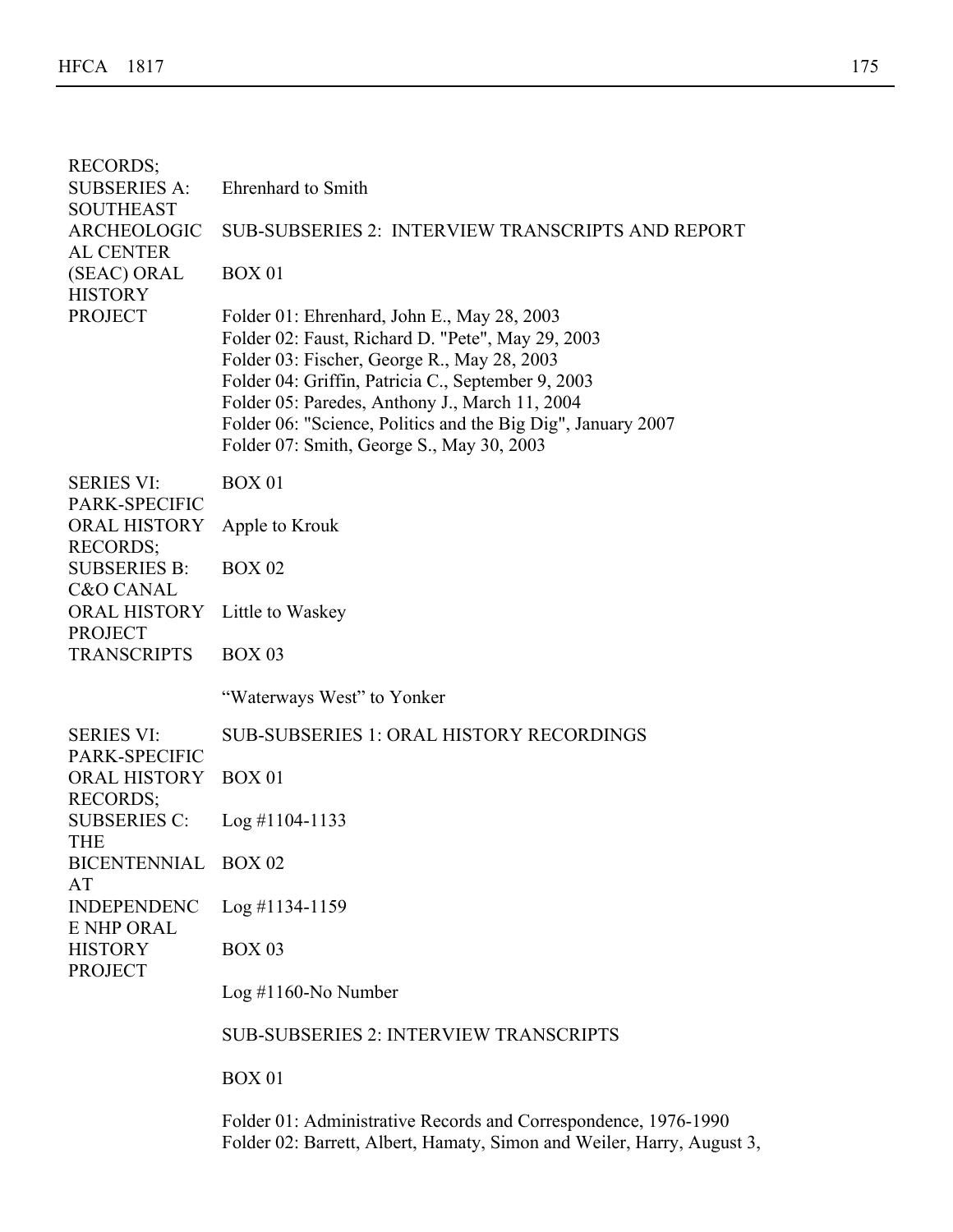1977

BOX 01

- Folder 03: Batcheler, Penelope, November 10, 1976
- Folder 04: Batcheler, Penelope and Mish, Mary, July 6, 1977
- Folder 05: Bell, Geraldine, September 7, 1977
- Folder 06: Bell, Geraldine and Borov, Mary, June 15, 1977
- Folder 07: Bishop, Ellen, October, 1977
- Folder 08: Bloomer, Ray, August 25, 1977
- Folder 09: Boggs, Louise, October 27, 1977
- Folder 10: Borov, Mary R., June 15, 1977
- Folder 11: Bosko, Ann Marie, August 12, 1977
- Folder 12: Bosko, Ann Marie and Law, Daniel, August 15, 1977
- Folder 13: Brooks, Chester, November 16, 1976
- Folder 14: Burks, Maria, July 7, 1977
- Folder 15: Cawood, Hobart G., December 9, 1976-July 27, 1978
- Folder 16: Compton, Bruce and Cubero, Myra, undated
- Folder 17: Coryell, Lawrence B., March 17, 1977
- Folder 18: Cotter, John, June 8, 1977
- Folder 19: Craig, Bruce, August 18, 1977
- Folder 20: Dahlen, David, October 4-5, 1977

- Folder 01: Davies, Woodward, December 13, 1977
- Folder 02: DeVane, Jimmy, July 26, 1977
- Folder 03: Dilonardo, Kathleen, April 11-May 11, 1977
- Folder 04: Dorman, Charles, August 16, 1977
- Folder 05: Ecroyd, Donald, undated
- Folder 06: Esposito, Marshall, November 31, 1977
- Folder 07: Fannelli, Doris, May 5, 1977
- Folder 08: Fisher, Albert T. Jr., December 15, 1977
- Folder 09: Fruman, Anita, December 13, 1977
- Folder 10: Gilbert, Cynthia, August 4, 1977
- Folder 11: Gilbert, Cynthia, August 10, 1977
- Folder 12: Glantz, Elliot, August 24, 1977
- Folder 13: Goeke, Jane, June 28, 1977
- Folder 14: Goeke, Jane, September 7, 1977
- Folder 15: Hamaty, Simon, August 3, 1977
- Folder 16: Hand, Earl A., October 4, 1977
- Folder 17: Jackson, Celia, June 8, 1977
- Folder 18: Jones, Regina, and Layman, Lewis, August 10, 1977
- Folder 19: Kaufman, Arthur C., November 3, 1978
- Folder 20: Kelly, A., December 15, 1977
- Folder 21: Kline, Robert, December 13, 1977
- Folder 22: Koziol, Ray, October 3, 1977
- Folder 23: LaRue, Howard, April 13, 1977
- Folder 24: LaRue, Howard, August 2, 1978
- Folder 25: LaRue, Howard and Cocordas, E., August 12, 1977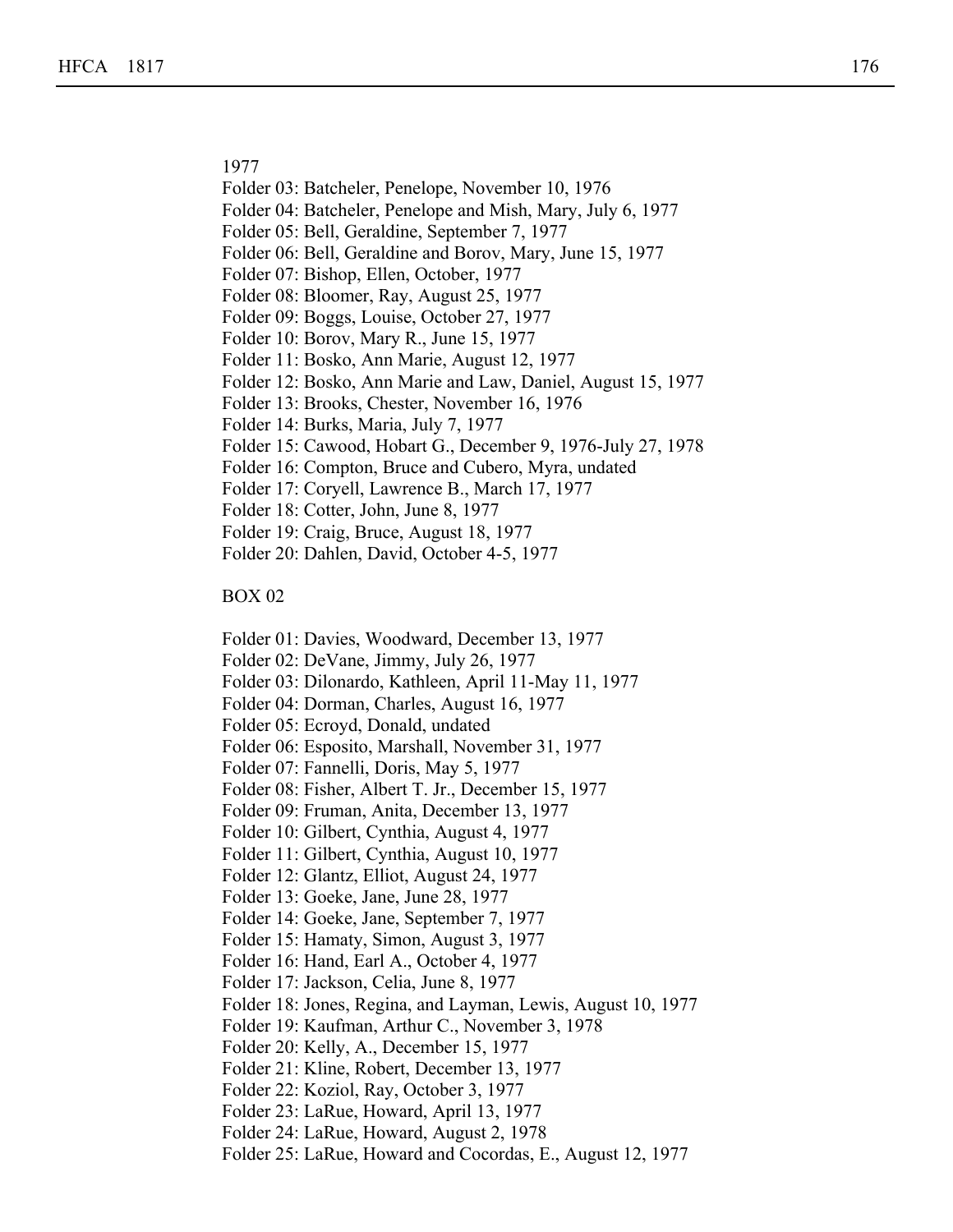Folder 26: Latsios, Barbara, October 17, 1978 Folder 27: Law, Daniel and Bosko, Ann Marie, undated BOX 03 Folder 01: Lockwood, Clyde, February 18, 1977, October 3, 1977, May 9, 1978 Folder 02: Lonsdorf, Alice, June 13, 1979 Folder 03: Lucko, George, Myzel, Solomon and Jeffries, Howard, October 6, 1977 Folder 04: Marshall, Joan, August 2, 1977 Folder 05: Martin, William and Pearlman, Melinda, August 1, 1977 Folder 06: McCullough, Warren A., July 7, 1977 Folder 07: Meenan, George, undated Folder 08: Melber, Adam, September 29, 1977 Folder 09: Milley, John, March 7, 1977, April 7, 1977, May 11, 1977, September 7, 1977 Folder 10: Mish, Mary, undated Folder 11: O'Guin, Richard, June 28, 1977 Folder 12: Platt, John, July 28, 1977, September 10, 1977 Folder 13: Porta, Harry, August 10, 1977 Folder 14: Priestly, Harley Jr., undated Folder 15: Reaves, George, September 22, 1977 Folder 16: Rosenthal, Howard, November 14, 1977 Folder 17: Sanders, William, July 11, 1977 Folder 18: Shapiro, Norton, November 19, 1977 Folder 19: Sharp, Daniel L., November 9, 1977 Folder 20: Spears, Bobby, September 29, 1977 Folder 21: Sullivan, James R., February 18, 1977 Folder 22: Sullivan, James R., May 1, 1977 Folder 23: Sullivan, James R., May 9, 1977 Folder 24: Sullivan, James R., May 11, 1977 BOX 04 Folder 01: Thomson, Ronald B., June 16, 1977 Folder 02: Tootchen, Jacqueline, July 28, 1977 Folder 03: Wallace, David, 1956-1978 Folder 04: Warnock, Douglas, February 8, 1977, March 15, 1977 Folder 05: Weiler, Harry H., August 3, 1977

- 
- Folder 06: Whiting, Michael and Kelly, Edward, December 15, 1977
- Folder 07: Whitlock, E.L., undated

Folder 22: Koziol, Ray, October 3, 1977

Folder 08: Yoelson, Martin I., April 22, 1977, April 25, 1977, June 1, 1977

Folder 09: Zajac, Eugene and Grinnell, Raymond, July 5, 1977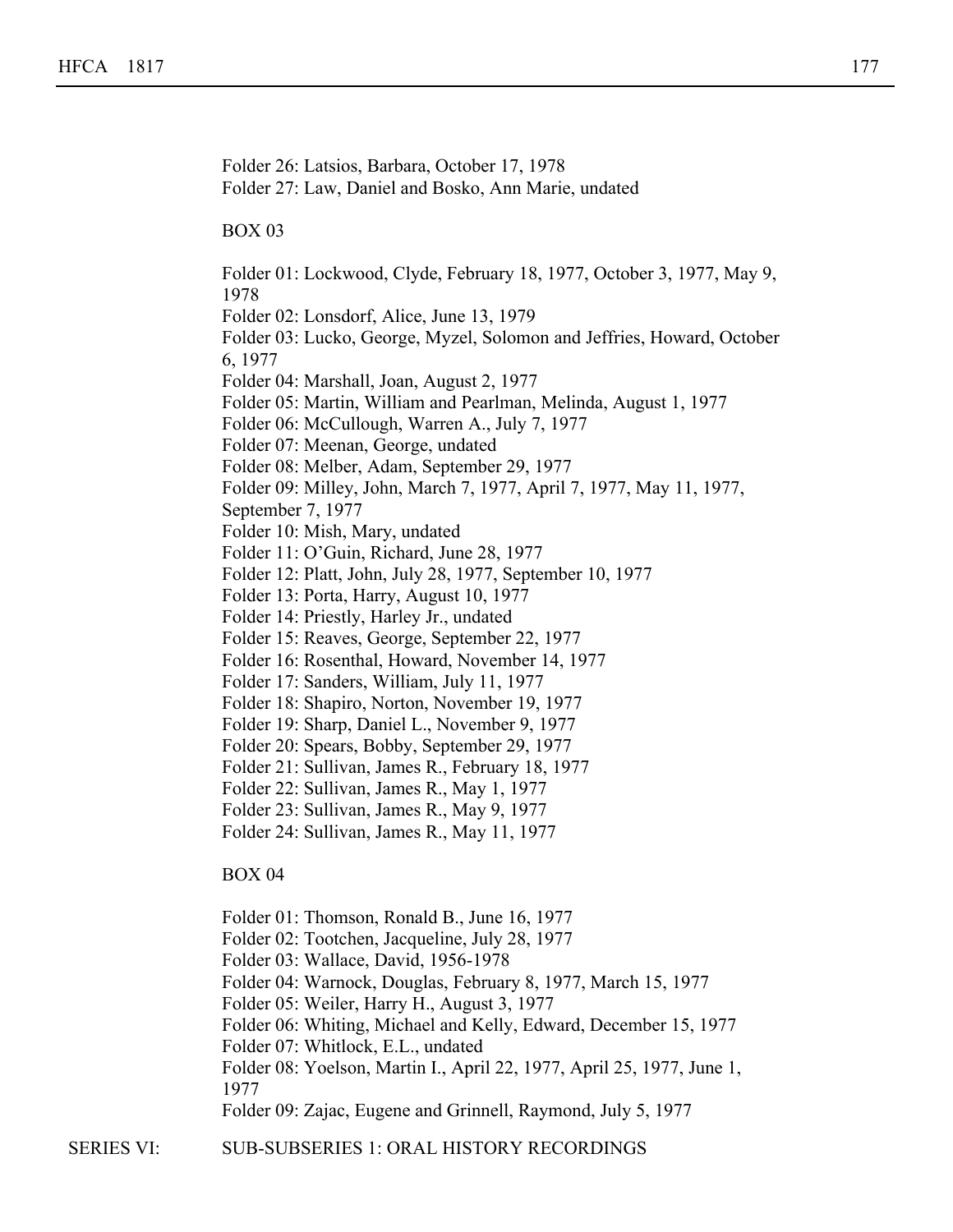|  | PARK-SPECIFIC<br>ORAL HISTORY BOX 01                               |                                                                                                                                                                                                                                                                                                                                                                                                                                                                                                                                                                                                                                                                                                                                                                                                                                                                                                                                                                                                                                                                                                                                                                                                         |
|--|--------------------------------------------------------------------|---------------------------------------------------------------------------------------------------------------------------------------------------------------------------------------------------------------------------------------------------------------------------------------------------------------------------------------------------------------------------------------------------------------------------------------------------------------------------------------------------------------------------------------------------------------------------------------------------------------------------------------------------------------------------------------------------------------------------------------------------------------------------------------------------------------------------------------------------------------------------------------------------------------------------------------------------------------------------------------------------------------------------------------------------------------------------------------------------------------------------------------------------------------------------------------------------------|
|  | <b>RECORDS;</b><br><b>SUBSERIES D:</b>                             | $Log$ #1268-1309                                                                                                                                                                                                                                                                                                                                                                                                                                                                                                                                                                                                                                                                                                                                                                                                                                                                                                                                                                                                                                                                                                                                                                                        |
|  | <b>CUSTER</b><br><b>BATTLEFIELD</b>                                | <b>BOX 02</b>                                                                                                                                                                                                                                                                                                                                                                                                                                                                                                                                                                                                                                                                                                                                                                                                                                                                                                                                                                                                                                                                                                                                                                                           |
|  | <b>INTERPRETATI</b><br>ON ORAL<br><b>HISTORY</b><br><b>PROJECT</b> | $Log$ #1310-1313                                                                                                                                                                                                                                                                                                                                                                                                                                                                                                                                                                                                                                                                                                                                                                                                                                                                                                                                                                                                                                                                                                                                                                                        |
|  |                                                                    | <b>SUB-SUBSERIES 2: INTERVIEW TRANSCRIPTS</b>                                                                                                                                                                                                                                                                                                                                                                                                                                                                                                                                                                                                                                                                                                                                                                                                                                                                                                                                                                                                                                                                                                                                                           |
|  |                                                                    | <b>BOX 01</b>                                                                                                                                                                                                                                                                                                                                                                                                                                                                                                                                                                                                                                                                                                                                                                                                                                                                                                                                                                                                                                                                                                                                                                                           |
|  |                                                                    | Folder 01: Arbogast, Clifford, July 10, 1986<br>Folder 02: Bowers, James, July 20, 1986<br>Folder 03: Clark, Allan, July 9, 1986<br>Folder 04: Court, Jim, July 7, 1986<br>Folder 05: Downing, Michael, July 7, 1986<br>Folder 06: Greene, Jerome, July 21, 1986<br>Folder 07: Hartung, Robert, July 01, 1986<br>Folder 08: Jacobson, Albert, July 8-10, 1986<br>Folder 09: Koury, Michael, July 19, 1986<br>Folder 10: Liberty, Margot, July 15, 1986<br>Folder 11: Magnum, Neil, July 8, 1986<br>Folder 12: Mattes, Merrill, July 22, 1986<br>Folder 13: Murray, Robert, July 12, 1986<br>Folder 14: Nelson, Clifford (Jim), July 2, 1986<br>Folder 15: Plainfeather, Mardell, July 3, 1986<br>Folder 16: Reyer, Eldon, July 25, 1986<br>Folder 17: Rickey, Don, July 22, 1986<br>Folder 18: Riebeth, Carolyn, June 20, 1986<br>Folder 19: Schrock, Heyward, July 4-5, 1986<br>Folder 20: Scott, Douglas, November 13, 1986<br>Folder 21: Stanton, Harold, July 12, 1986<br>Folder 22: Transcript Inventory and Subject Index, undated<br>Folder 23: Transcript Inventory and Subject Index Addendum, undated<br>Folder 24: Transcript Tape Log, 1986-1987<br>Folder 25: Utley, Robert, July 24, 1986 |
|  | <b>SERIES VI:</b><br>PARK-SPECIFIC                                 | <b>BOX 01</b>                                                                                                                                                                                                                                                                                                                                                                                                                                                                                                                                                                                                                                                                                                                                                                                                                                                                                                                                                                                                                                                                                                                                                                                           |
|  | <b>ORAL HISTORY</b>                                                | Folder 01: Administrative History Interview Compendium, 1991                                                                                                                                                                                                                                                                                                                                                                                                                                                                                                                                                                                                                                                                                                                                                                                                                                                                                                                                                                                                                                                                                                                                            |
|  | <b>RECORDS;</b><br><b>SUBSERIES E:</b><br><b>CUYAHOGA</b>          | <b>BOX 02</b>                                                                                                                                                                                                                                                                                                                                                                                                                                                                                                                                                                                                                                                                                                                                                                                                                                                                                                                                                                                                                                                                                                                                                                                           |
|  | <b>VALLEY'S</b><br><b>ADMINISTRATI</b>                             | Albert to Donnelly                                                                                                                                                                                                                                                                                                                                                                                                                                                                                                                                                                                                                                                                                                                                                                                                                                                                                                                                                                                                                                                                                                                                                                                      |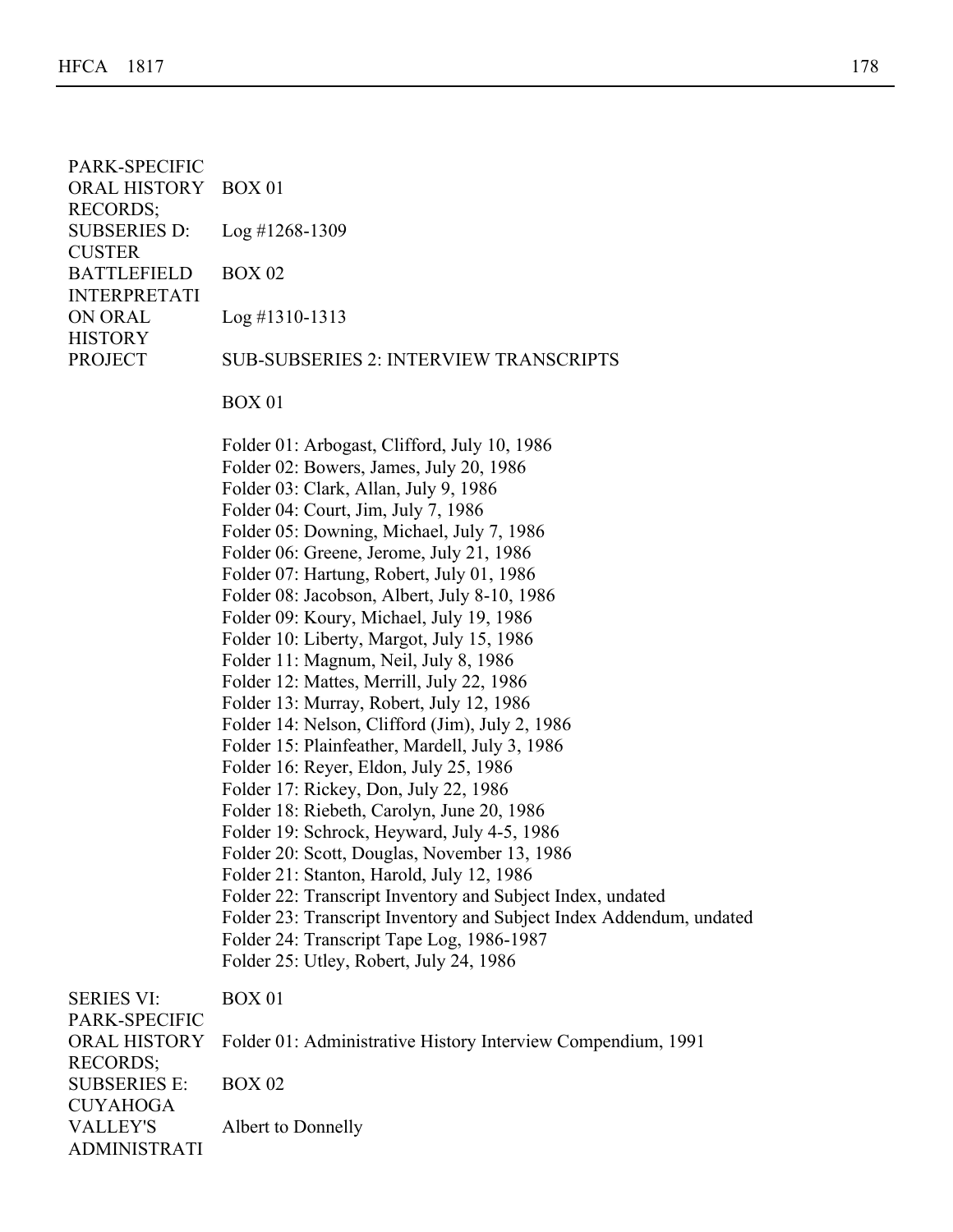| <b>VE HISTORY</b><br><b>INTERVIEWS</b>                        | <b>BOX 03</b>                                                                                                                                                                                                                                                                                                                                                                                                                                                                                                                                                                                        |
|---------------------------------------------------------------|------------------------------------------------------------------------------------------------------------------------------------------------------------------------------------------------------------------------------------------------------------------------------------------------------------------------------------------------------------------------------------------------------------------------------------------------------------------------------------------------------------------------------------------------------------------------------------------------------|
|                                                               | Donnelly to McCann                                                                                                                                                                                                                                                                                                                                                                                                                                                                                                                                                                                   |
|                                                               | <b>BOX 04</b>                                                                                                                                                                                                                                                                                                                                                                                                                                                                                                                                                                                        |
|                                                               | McClarnon to Thoman                                                                                                                                                                                                                                                                                                                                                                                                                                                                                                                                                                                  |
|                                                               | <b>Box 05</b>                                                                                                                                                                                                                                                                                                                                                                                                                                                                                                                                                                                        |
|                                                               | Thoman                                                                                                                                                                                                                                                                                                                                                                                                                                                                                                                                                                                               |
| <b>SERIES VI:</b><br>PARK-SPECIFIC                            | <b>BOX 01</b>                                                                                                                                                                                                                                                                                                                                                                                                                                                                                                                                                                                        |
| <b>ORAL HISTORY</b><br><b>RECORDS;</b><br><b>SUBSERIES F:</b> | Folder 01: Crater Lake National Park: Allen, John Eliot, September, 1991<br>Folder 02: Crater Lake National Park: Black, Bruce J., September 27,<br>1988                                                                                                                                                                                                                                                                                                                                                                                                                                             |
| <b>GENERAL</b><br>PARK ORAL                                   | Folder 03: Crater Lake National Park: Howe, Wayne R., September 1,<br>1988                                                                                                                                                                                                                                                                                                                                                                                                                                                                                                                           |
| <b>HISTORY</b><br><b>INTERVIEWS</b>                           | Folder 04: Crater Lake National Park: Lange, Francis G., September 13,<br>1988                                                                                                                                                                                                                                                                                                                                                                                                                                                                                                                       |
|                                                               | Folder 05: Crater Lake National Park: Merriam, Lawrence Jr. C.,                                                                                                                                                                                                                                                                                                                                                                                                                                                                                                                                      |
|                                                               | November 25-26, 1988<br>Folder 06: Crater Lake National Park: Spalding, Donald M., April 2, 1991<br>Folder 07: Dinosaur National Monument: Chew, Rial W. and Mrs.                                                                                                                                                                                                                                                                                                                                                                                                                                    |
|                                                               | (Evelyn) Mantle<br>Folder 08: Guadalupe Mountains: Pratt, Wallace E. September 6, 1974<br>Folder 09: Guadalupe Mountains: Pratt, Wallace E. June 28, 1978<br>Folder 10: North Cascades National Park: Accompanying Notes<br>Folder 11: North Cascades National Park: Barnhart, June, August 4, 1982<br>Folder 12: North Cascades National Park: Beeson, Sim, May 25, 1983<br>Folder 13: North Cascades National Park: Bell, Amy, June 12, 1982<br>Folder 14: North Cascades National Park: Bell, Llyod, April 17, 1982<br>Folder 15: North Cascades National Park: Bowles, Gertrude, May 22,<br>1982 |
|                                                               | Folder 16: North Cascades National Park: Bowles, Herbert, May 21, 1982<br>Folder 17: North Cascades National Park: Buckner, Jean, August 7, 1982<br>Folder 18: North Cascades National Park: Courtney, Laurence, August 2,<br>1982                                                                                                                                                                                                                                                                                                                                                                   |
|                                                               | Folder 19: North Cascades National Park: Gills, Joy, August 3, 1982<br>Folder 20: North Cascades National Park: Harris, Howard and Lou, May<br>25, 1985                                                                                                                                                                                                                                                                                                                                                                                                                                              |
|                                                               | Folder 21: North Cascades National Park: Imus, Hazel, July 11, 1983<br>Folder 22: North Cascades National Park: McConnell, Grant, August 13,<br>1983                                                                                                                                                                                                                                                                                                                                                                                                                                                 |
|                                                               | Folder 23: North Cascades National Park: McConnell, Jane, August 18,<br>1983                                                                                                                                                                                                                                                                                                                                                                                                                                                                                                                         |